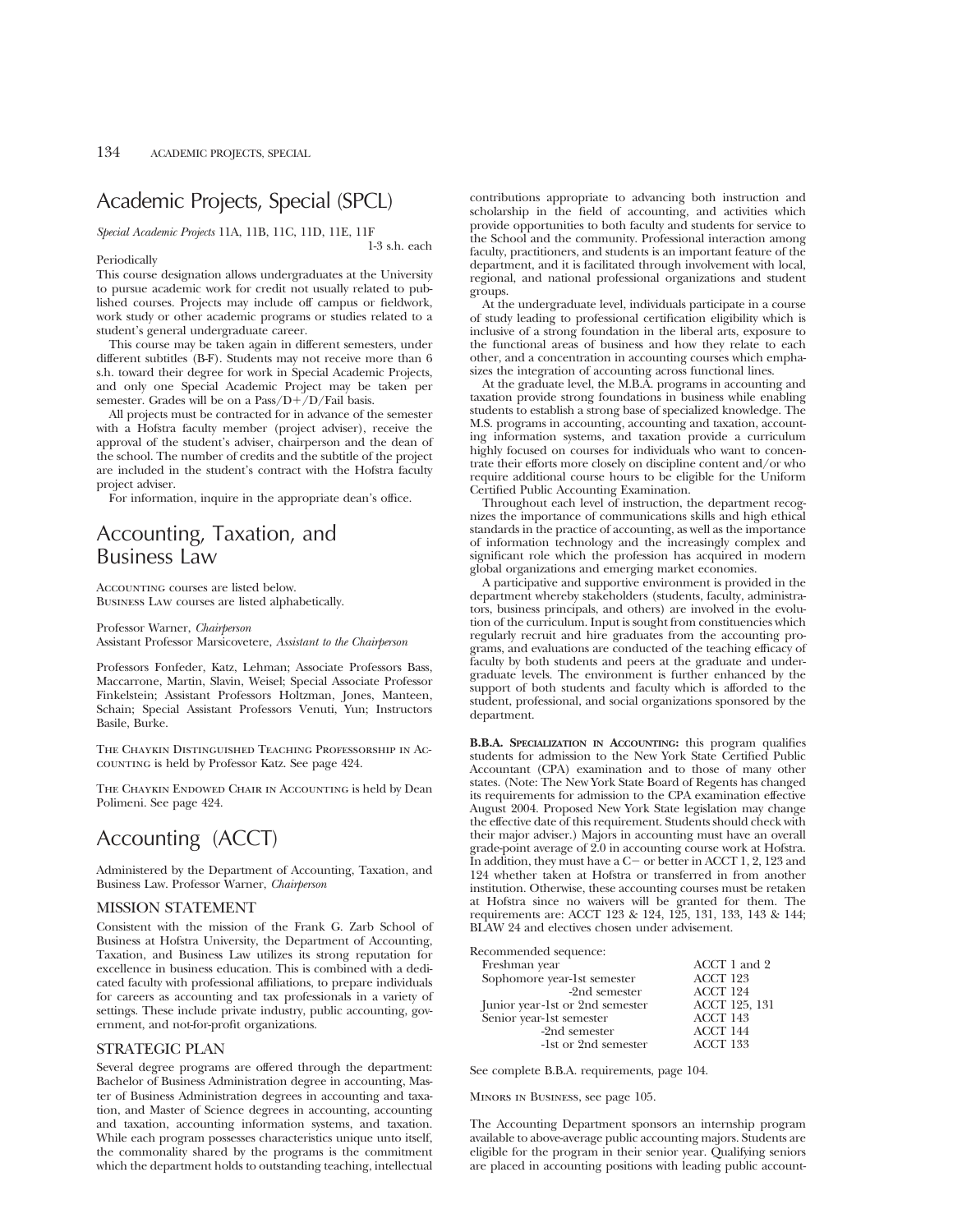ing firms during the January Session. Summer internships are also available.

Master of Business Administration Programs, see page 107.

Master of Science Programs, see page 111.

BUSINESS HONOR SOCIETIES, see pages 69, 77.

## **COURSES**

In addition to semester notations next to each course, a selection of courses is offered during January and Summer sessions. Consult the *January* and *Summer Sessions* bulletins for these schedules.

#### 1. *Fundamentals of Accounting* 3 s.h. Fall, Spring

Introductory course in the principles and theory of accounting. Topics include the financial model in the form of the accounting equation, the accounting cycle including principles of double entry bookkeeping, design and preparation of books of accounts, construction of financial statements, inventory costing, accounting for receivables and payables, fixed assets, payrolls, payroll taxes and ethical issues in accounting. No credit for both this course and ACCT 201.

2. *Fundamentals of Accounting* 3 s.h. Fall, Spring

Accounting for partnership and corporate forms of business organizations. Topics include introduction to cost accounting, budgeting and managerial concepts, analysis and interpretation of financial statements, ethics in the accounting profession, accounting for international foreign currency transactions and analysis of cash flows for decision making. Prerequisite: ACCT 1. No credit for both this course and ACCT 201.

#### 123 & 124. *Financial Accounting Theory and Practice* 3 s.h. each

Fall, Spring

Study of accounting theory and procedures and the special problems that arise in the application of underlying accounting concepts to financial accounting. Focus on the application of accounting information as a basis for decisions by management, stockholders, creditors, and other users of financial statements and accounting reports. Conflicts and shortcomings that exist within the traditional structure of accounting theory, including ethical aspects, are discussed in conjunction with *Opinions* of the Accounting Principles Board, and *Statements* of the Financial Accounting Standards Board. International accounting differences are also considered. Prerequisites: ACCT 2, sophomore class standing or above.

#### 125. *Accounting Entities* (Advanced) 3 s.h. Fall, Spring

Discussion of advanced theory and problem-solving for partnership formation, operation and termination; an analytical overview of the accounting problems associated with mergers, acquisitions, and the preparation and interpretation of financial reports with respect to the resultant combined corporate entities; translation of foreign financial statements, and governmental fund accounting and not-for-profit accounting. International perspectives and ethical issues are integrated throughout. Recent statements and pronouncements by the American Institute of Certified Public Accountants, the American Accounting Association, and the Securities and Exchange Commission are used throughout the course. Prerequisites: ACCT 124, BCIS 10, junior class standing or above.

#### 127. *Computer-based Accounting and Tax Systems* 3 s.h. Periodically

Provides students with an understanding of the impact of computer-based accounting systems on the practice of accounting, the functioning of transaction cycles, control and security con-

cepts, and auditing. Students have hands-on exposure to accounting and tax programs providing them with an in-depth understanding of how these systems can be used to assist clients. Prerequisites: ACCT 124, BCIS 10, junior class standing or above.

#### 128. *Accounting in a Global Environment* 3 s.h. Periodically

Discussion of contemporary debates regarding harmonization of accounting standards. Analysis of the differences among countries regarding their economic and social practices and corresponding accounting systems. Specific countries are discussed, and specific auditing and taxation accounting practices and theories are covered. Prerequisites: ACCT 125, junior class standing or above.

#### 129. *Internal Auditing* 3 s.h. Periodically

Course explores the role of the internal audit function in the management of companies. Topics include: reliability and integrity of information; compliance with policies, procedures, laws and regulations; safeguarding of assets; economy and efficiency of operations. The unique ethical considerations affecting the internal audit function are stressed. Prerequisites: ACCT 124, BCIS 10, QM 1, junior class standing or above.

#### 131. *Cost Accounting Systems* 3 s.h. Fall, Spring

Various cost accounting concepts and information systems are studied, e.g., production cost systems and computerized management information systems. Topics include job-order costing, process costing, standard costs, direct costing, by-products and joint products, differential and comparative costs. Ethical, environmental and international considerations relating to the production process are discussed. Prerequisites: ACCT 2, BCIS 10, junior class standing or above.

#### 133. *Auditing Theory and Practice* 3 s.h. Fall, Spring

The role and function of the independent auditor in the profit-directed sector of the economy is emphasized. The ethical, social, economic and political forces that have influenced the philosophy and conceptual foundations of auditing are covered in depth. Pronouncements by the American Institute of Certified Public Accountants, rulings by regulatory agencies and court decisions are analyzed. Standards that guide the auditor and the methodology used in conducting an audit are covered and illustrated, including audit considerations regarding computerized management information systems. Prerequisites: ACCT 124, BCIS 10, QM 1, junior class standing or above.

#### 143 & 144. *Income Tax Accounting* 3 s.h. each Fall, Spring

Analysis of the Federal Income Tax laws, their meaning, application, ethical and international considerations relating to individuals, partnerships, corporations and fiduciaries. Prerequisites: ACCT 124, senior class standing.

155, 156. *Readings* 1-3 s.h. each Periodically

Assigned readings on a tutorial basis; oral or written reports may be required. Prerequisites: ACCT 2 and permission of department chairperson.

157, A-Z. *Seminar: Special Topics in Accounting* 3 s.h. Periodically

An advanced in-depth treatment of special topics. Current topics are explored through a variety of methods, such as lectures, projects and case studies. Prerequisites: ACCT 125, permission of department chairperson, and any additional prerequisites as stated in the course schedule.

As individual subjects are selected, each is assigned a letter (A-Z) which is affixed to the course number. Students may take up to two of these courses to fulfill their major requirements so long as each seminar has a different letter designation. These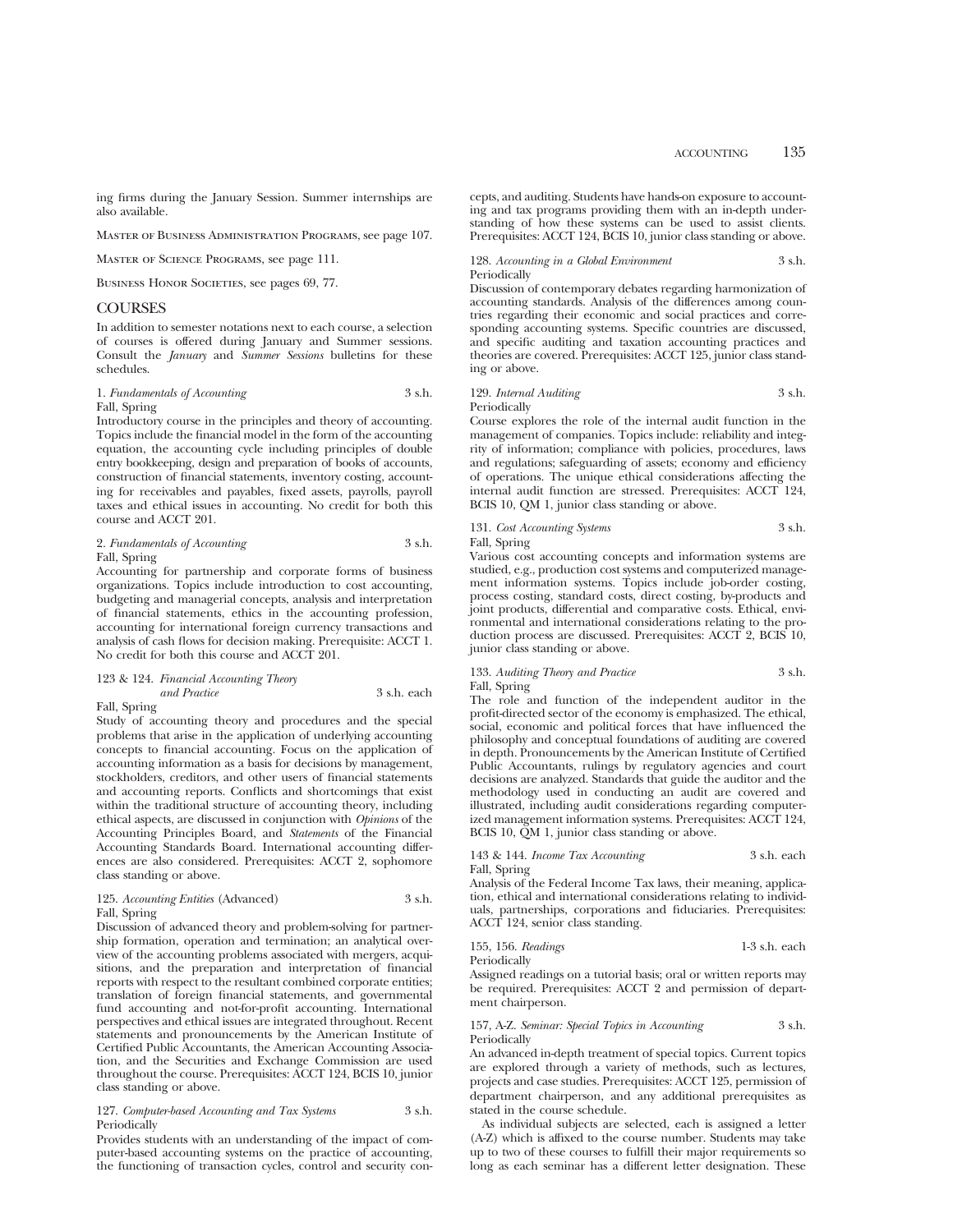courses may *only* be taken in addition to the required courses. These courses do *not* qualify for CPA examination credit.

### 174. *Business Internship* 1-3 s.h. Fall, Spring

Actual practical experience in an approved setting open to junior and senior accounting majors. Students work a minimum of 40 hours for 1 credit or a minimum of 80 hours for 2 credits or a minimum of 120 hours for 3 credits in a structured accounting program offered by a for-profit or not-for-profit organization. NOTE: Students may take this course only once. Satisfactory completion of this course counts toward general degree requirements but does not satisfy accounting major requirements. Prerequisites: permission of department chairperson, a minimum grade point average of 2.5 in accounting courses and 2.5 overall, ACCT 124, junior class standing or above.

### 185. *Internship in Accounting* 3 s.h. Fall, Spring

A work-study program open to senior accounting majors. Students work a minimum of 120 hours in a structured accounting training program offered by a for-profit or not-for-profit organization. Prerequisites: permission of department chairperson, a minimum grade-point average of 3.0 in accounting courses and 3.0 overall, ACCT 124. Corequisite: related course in the area of the internship. (Students who do not meet these requirements, see ACCT 174.) (Formerly *Internship*.)

190. *Honors Essay* 3 s.h. Fall, Spring

Research for and the writing of a substantial essay in the field of accounting. Open only to senior accounting majors who are eligible for and desire to graduate with departmental honors and who secure, before registration, written permission of the department chairperson. Prerequisites: a minimum grade-point average of 3.5 in accounting and 3.4 overall.

#### 201. *Financial Accounting and Reporting\** 3 s.h. Fall, Spring

Overview of financial accounting which includes the analysis and preparation of financial statements, ethical considerations, cash flow analysis, partnerships, corporate accounting, investment in stocks, and international transactions. (Formerly *Survey of Accounting.*)

### 216. *Tax Accounting*\* 3 s.h.

#### Fall, Spring

Introduction to basic business and personal federal income tax. Study and discussion of specific aspects of business transactions including executive compensation, fringe benefits, and the creation, purchase, reorganization and disposal of businesses. Course emphasizes the impact of taxation on business decisions. Prerequisite: successful completion of ACCT 201 or approved equivalent. Not open to students who have taken an income tax course.

#### 220. *Research and Procedures in Federal Income Taxation*\* 3 s.h. Periodically

Administrative machinery of IRS, research materials in federal taxation, rights of taxpayers, appeals procedures, litigation and compromise. Prerequisite: ACCT 143 or 216 or approved equivalent.

### 221. *Income Tax Problems of Partnerships,*

*Estates and Trusts\** 3 s.h. Periodically

Study of Federal and New York State income tax provisions relative to partnerships, estates and trusts with emphasis on problems that may arise and the extent to which these entries are adapted to the objectives of taxpayers. Prerequisite: ACCT 143 or 216 or approved equivalent.

## 222. *Federal Income Taxation of the Corporation and Its Shareholders*\* 3 s.h.

Periodically

Advanced coverage of income taxation of corporations, Subchapter S election and effect of distributions and redemptions on the corporation and its stockholders. Prerequisite: ACCT 143 or 216 or approved equivalent.

#### 223. *Federal Income Tax Aspects of*

*Liquidations, Mergers and Reorganizations*\* 3 s.h. Periodically

Intensive study of Federal Income Tax treatment of corporate liquidations, reorganizations and divisions. Problems relating to collapsible corporations, affiliated groups, foreign corporations and foreign-sourced income are covered. Prerequisite: ACCT 216 or 222 or approved equivalent.

#### 224. *Estate and Gift Tax*\* 3 s.h. Periodically

Provisions of the Internal Revenue Code relative to estate and gift taxations are analyzed and interpreted in terms of the regulations and rulings of the Internal Revenue Service and court decisions. The New York State provisions relative to estate and gift tax are covered. Prerequisite: ACCT 143 or 216 or approved equivalent.

#### 225. *Deferred Compensation and Pension Plans*\* 3 s.h. Periodically

Law and regulations relating to employee pension, annuity, profit-sharing, stock bonus and bond purchase plans, including plans for self-employed individuals. The Pension and Reform Act of 1974 will receive special attention. In addition, the Federal Income Tax law with regard to deferred compensation procedures and plans including stock options, both statutory and nonstatutory, and restricted stock payments are analyzed. Prerequisite: ACCT 143 or 216 or approved equivalent.

## 226. *State and Local Taxation*\* 3 s.h. Periodically

A comprehensive analysis of local and state taxes affecting business. Emphasis on the New York State sales and general business taxes, rent taxes and the New York State franchise tax. Includes a study of state and local personal income taxes with emphasis on modification of the federal income tax base, as well as an analysis of taxes levied on business payrolls. Prerequisite: ACCT 143 or 216 or approved equivalent. (Formerly *General Business Taxation*.)

#### 227. *Taxation of International Transactions\** 3 s.h. Periodically

Course explores issues in international taxation such as jurisdiction to tax, source rules for income and expense, foreign tax credit, controlled foreign corporations, foreign earnings exclusion, tax treaties, and other related international tax issues pertaining to ethical considerations. International taxation of individuals also addressed. Prerequisite: ACCT 144 or 222 or approved equivalent.

#### 230. *Managerial Accounting and Reporting*\* 3 s.h. Fall, Spring

Development and presentation of accounting information for managerial decision making in a global economy. Topics include budgeting, forecasting, profit analysis and planning, performance evaluation, transfer pricing, capital budgeting, goal congruence and measurement of organizational performance, and cost control. Environmental factors and ethical implications are integrated throughout the course. Prerequisite: ACCT 2 or 201 or approved equivalent. (Formerly *Advanced Managerial Accounting.*)

<sup>\*</sup>Open only to matriculated Zarb School of Business graduate students and/or matriculated School of Education and Allied Human Services graduate students where appropriate.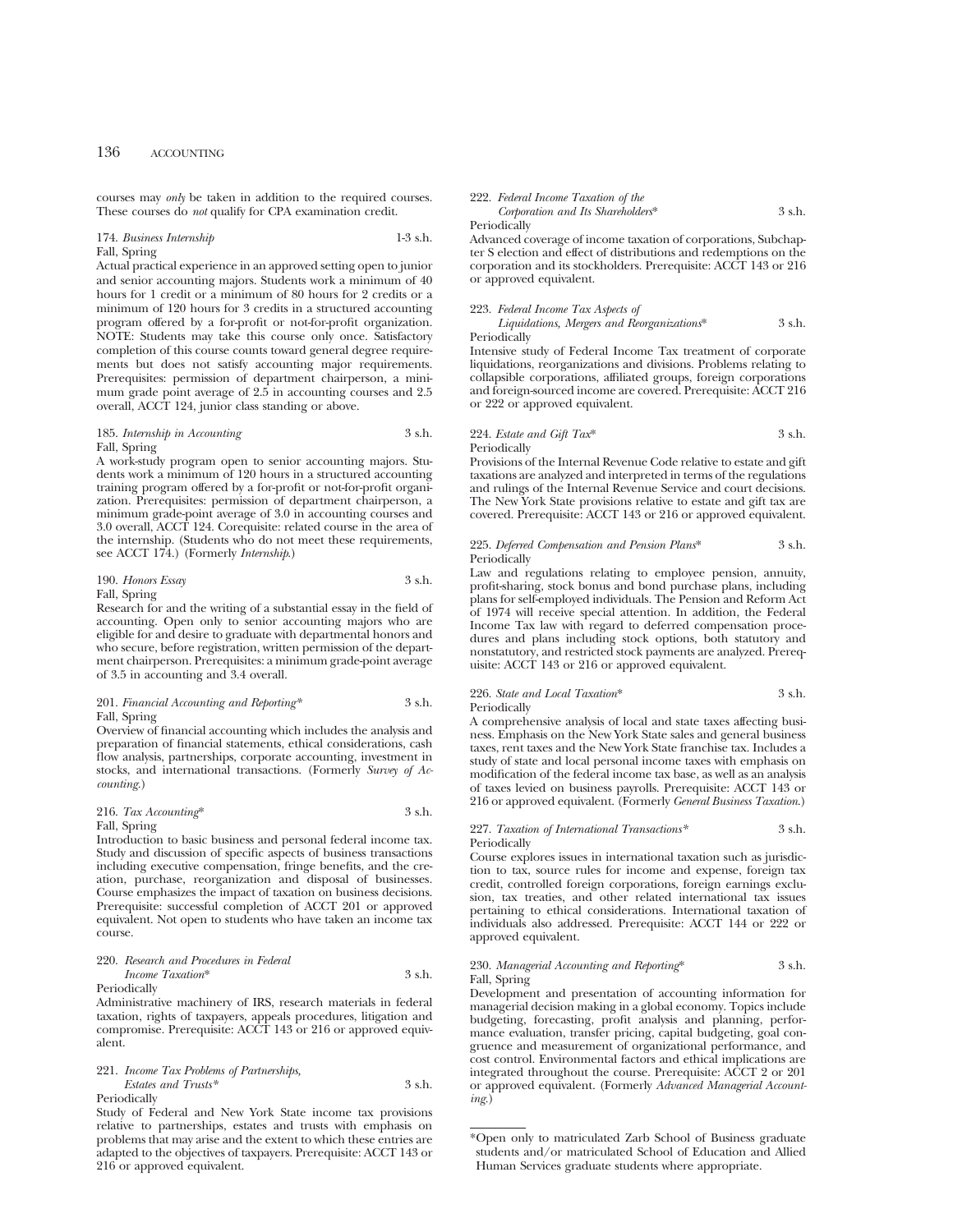Discussion of contemporary debates regarding harmonization of accounting standards and analysis of the differences among countries regarding their economic and social practices and corresponding accounting systems. Specific countries and specific auditing, accounting, and taxation practices and theories are discussed. Prerequisite: ACCT 2 or 201 or approved equivalent.

#### 234. *Advanced Auditing*\* 3 s.h. Spring

Philosophy, postulates and concepts of auditing theory and their relationship to recent developments in auditing practice such as the expansion of management advisory services, greater use of electronic data processing and computerized management information systems are analyzed. The impact on the profession of the American Institute of Certified Public Accountants' pronouncements on auditing standards. Prerequisite: ACCT 133 or approved equivalent. No credit for both this course and 235.

#### 242. *Advanced Accounting Theory and Practice*\* 3 s.h. Once a year

Statements and pronouncements of the Financial Accounting Standards Board, the American Institute of Certified Public Accountants, the American Accounting Association and the Securities and Exchange Commission are analyzed. Advanced theory and problem-solving in partnership formation, operation and termination; and mergers, acquisitions and the resultant financial reporting are studied. Computerized accounting information systems are also analyzed. Prerequisites: ACCT 124 or approved equivalent, and BCIS 10 or BCIS 201. Not open to students who have taken ACCT 125 or equivalent or ACCT 241.

#### 243. *Government and Not-for-Profit Accounting*\* 3 s.h. Periodically

Examination of accounting principles unique to governmental and not-for-profit organizations. Topics include the operation of the governmental funds and account groups, the GASB and FASB Standards, and the accounting for not-for-profit entities such as hospitals, colleges and universities. International perspectives and ethical issues are integrated throughout. Prerequisite: ACCT 124 or approved equivalent.

#### 250. *Seminar in Advanced Contemporary Accounting Theory*\* 3 s.h. Periodically

Critical examination of current thought in accounting; relationships between accounting and other business areas including economics, law, manufacturing, etc. Ethical, social and political influences on accounting theory and practice are discussed. Required of all M.B.A. candidates in public accounting. Prerequisite: completion of all prerequisite and preliminary accounting courses. (Formerly *Seminar in Contemporary Accounting*.)

#### 257, A-Z. *Seminar: Special Topics in Accounting*\* 3 s.h. Periodically

An advanced in-depth treatment of special topics. Current topics are explored through a variety of methods, such as lectures, projects and case studies. Prerequisites: ACCT 230, permission of department chairperson, and any additional prerequisites as stated in the course schedule.

As individual subjects are selected, each is assigned a letter (A-Z) which is affixed to the course number. Students may take up to two of these courses to fulfill their major requirements so long as each seminar has a different letter designation. These courses do *not* qualify for CPA examination credit.

#### 304. *Advanced Research Seminar in Business\** 3 s.h. Fall, Spring

(NOTE: ACCT 306-308 may be offered in place of 304.) Students write an integrative paper on an assigned topic based on secondary research and then formulate a written primary data research design to investigate a specific key issue. They must formulate research questions and hypotheses, construct survey instruments and experimental designs, draft sample plans, outline data handling procedures, and prepare a comprehensive research proposal, furnishing justifications for its theoretical as well as practical significance. An oral presentation of each project is required at the conclusion of the semester. Prerequisites: completion of all core competency courses, 21 s.h. of advanced core courses or above (including QM 210, IB 219†, and at least 6 s.h. of the required 15 s.h. in the area of concentration), and permission of the department chairperson.

#### 305. *M.B.A. Honors Research Thesis in Accounting\** 3-6 s.h. Periodically

Student selects and designs an integrative research project with the approval and guidance of a faculty member in the area of specialization. Student is required to justify the project's significance within a decision-making framework and define the management applications of the research findings. An oral report of the research findings is presented to a faculty committee. With joint permission of the department chairperson and thesis adviser, a student may expand the M.B.A. Honors Research Thesis from 3 to 6 s.h.; the additional 3 s.h. may be counted toward elective requirements in the area of concentration. Prerequisites: minimum cumulative grade point average of 3.5, completion of all core competency courses, 21 s.h. of advanced core courses or above (including QM 210, IB 219†, and at least 6 s.h. of the required 15 s.h. in the area of concentration), and permission of department chairperson.

#### 306. *Case Focused Research Seminar in Business\** 3 s.h. Periodically

Emphasis on multiple functional areas that are taught in the Zarb School of Business. A case study approach is utilized in this course, and students are challenged to understand how decisions and policies from different functional areas are integrated within an organization. Students present detailed recommendations toward resolution of complex business problems within an industry or company which must be supported by appropriate documentation of research and analysis. Written and oral reports are required. Prerequisites: completion of all core competency courses, 21 s.h. of advanced core courses or above (including QM 210, IB 219†, and at least 6 s.h. of the required 15 s.h. in the area of concentration), and permission of department chairperson. Same as BCIS 306, FIN 306, IB 306, MGT 306, MKT 306.

#### 307. *Consulting Research Project\** 3 s.h. Periodically

Under the supervision of an instructor and working singularly or in a small group, students are assigned to a client organization for one semester. The students and the client organization to which they are assigned will identify the client's specific problems and objectives. Students design and complete one or more integrative consulting projects involving various business principles and conduct research. A written consulting report and an oral presentation are made to a faculty committee and the senior management of the organization. Prerequisites: minimum cumulative grade point average of 3.5, completion of all core competency courses, 21 s.h. of advanced core courses or above (including QM 210, IB 219†, and at least 6 s.h. of the required 15 s.h. in the area of concentration), and permission of the senior assistant dean and director of graduate programs and the department chairperson. Same as BCIS 307, FIN 307, IB 307, MGT 307, MKT 307.

#### 308. *Integrative Business Simulation\** 3 s.h. **Periodically**

Course utilizes a comprehensive and integrative computer simulation to create a variety of complex multifunctional business problems to which students must respond under varying condi-

<sup>\*</sup>Open only to matriculated Zarb School of Business graduate students and/or matriculated School of Education and Allied Human Services graduate students where appropriate.

<sup>†</sup>Full-time students may take IB 219 as a corequisite.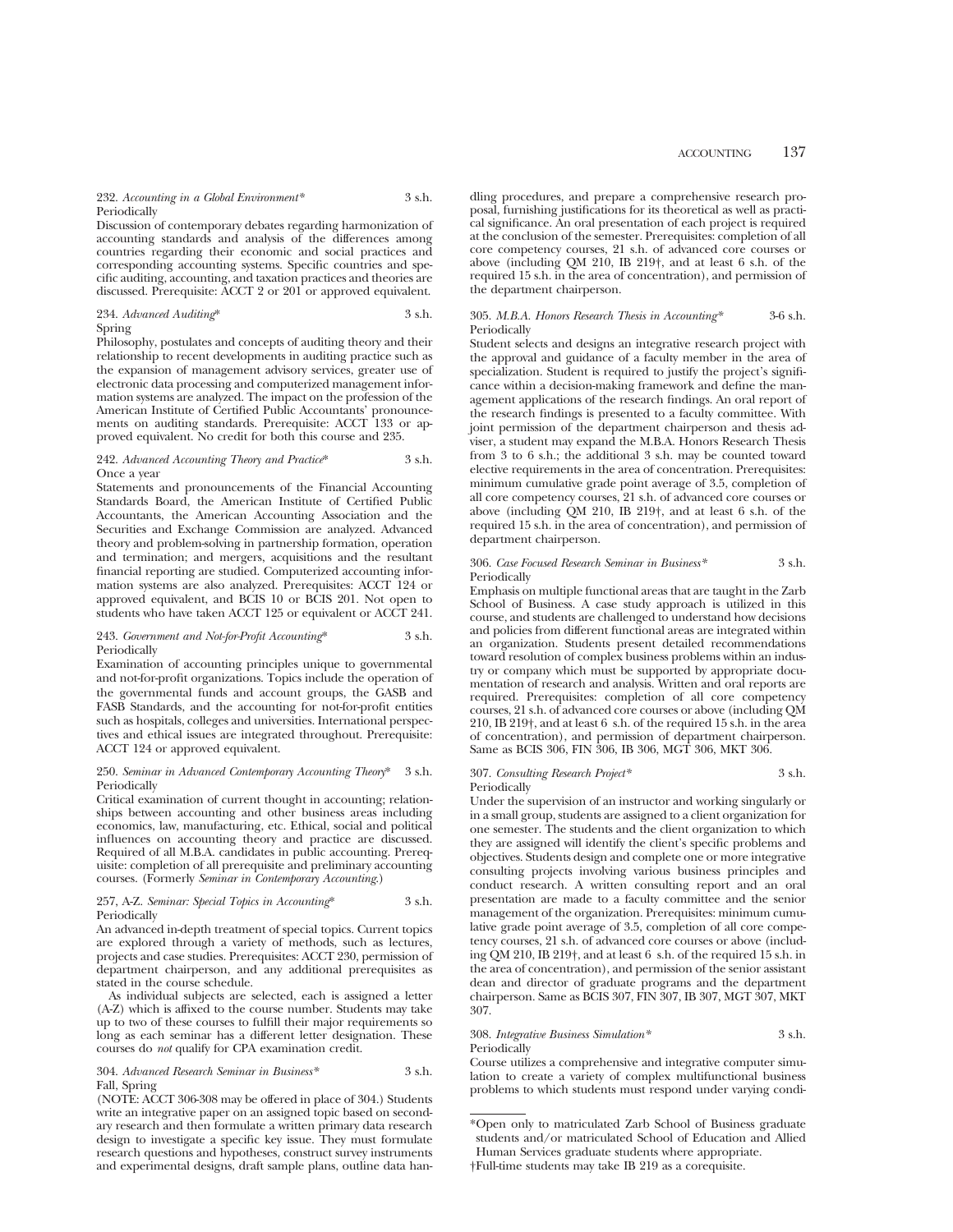## 138 ACCOUNTING AND TAXATION

tions of uncertainty. A team-based approach to decision making is used in resolving problems created by the computer model. Students are required to provide detailed reports on decisions made and to provide quantitative and qualitative justifications for their decisions. These justifications must be supported through the use of research and must be presented orally and in writing. Prerequisites: completion of all core competency courses, 21 s.h. of advanced core courses or above (including QM 210, IB 219†, and at least 6 s.h. of the required 15 s.h. in the area of concentration), and permission of department chairperson. Same as BCIS 308, FIN 308, IB 308, MGT 308, MKT 308. (Formerly *Computer Simulation (Management Game) in Accounting*.)

#### 309. *Research Seminar*†† 3 s.h. Periodically

Supervised research in the field of accounting and/or taxation on an approved topic and the preparation of a formal paper. Students formulate a basic methodological design based on QM 210 knowledge or other methodological approaches and formulate a research question; review prior work; where appropriate, specify the sample data and techniques; and recommend an appropriate methodology. An oral presentation of the paper is required at the conclusion of the semester. Prerequisites: completion of 21 s.h., including QM 210, in the area of concentration.

330. *Graduate Internship\** 3 s.h. Fall, Spring

A work-study program open to graduate students who are specializing in accounting or taxation.

Students work a minimum of 100 hours in the semester for selected business organizations in their area of specialization. A written evaluation of a complex relevant managerial decision is prepared by the student at the completion of the course. Most internship opportunities involve some form of monetary remuneration. Prerequisites: all core competency courses or approved equivalents, 24 graduate-level credits with a 3.3 average and permission of the department chairperson. (Formerly GBUS  $330$ ).

#### 401. *Financial Reporting and Managerial Accounting\*\** 4 s.h. Periodically

An intensive and comprehensive overview of basic financial statements and how these and other accounting information are utilized for managerial decision making in a global economy. Topics include, but not limited to, forecasting, profit analysis and planning, capital budgeting, measurement of organizational performance and cost of internal controls. Environmental responsibilities of corporations and the ethical dimensions of utilizing financial data for decision making are included.

# Accounting and Taxation

Master of Science Programs, see page 111.

## Accounting Information Systems

Master of Science Programs, see page 111.

## Administration and Policy Studies (APS)

Administered by the Department of Foundations, Leadership and Policy Studies. Associate Professor Osterman, *Chairperson*

## **COURSES**

In addition to semester notations next to each course, several courses are offered during January and Summer sessions. Consult the *January* and *Summer Sessions* bulletins for these schedules.

#### 244. *Aging, Public Policy and the Law* 3 s.h. Once a year

Legal and policy issues arising out of the "graying" of America are examined. Current government programs and legal developments affecting the elderly are analyzed. Emphasis on areas where changes in policy is required to meet evolving social needs of the aging population. Topics include income maintenance through government benefits and private pensions; the health care system; long-term care in nursing homes and other settings, and control over decision-making by and for the frail elderly.

#### 245. *Legal Aspects of Managing Healthcare Programs for the Aging* 3 s.h. Periodically

Examination of legal issues commonly encountered by administrators of health care facilities and programs serving older people. Among topics discussed are the legal aspects of government regulation and corporate governance of the program, contractual reimbursement, tax and staffing issues, liability, quality assurance, risk management matters, and patient care policies and procedures.

#### 251. *Readings in Administration* 3 s.h. Fall, Spring, Summer

Research and readings on topics of interest to the student and agreed upon by the instructor. Prerequisite: permission of instructor.

#### 294, 295. *Administrative Internship* 3 s.h. each Fall, Spring, Summer

A cooperative administrative experience at a community agency, college or university where students observe, study and report on agency policies, procedures and services. Monthly seminars for considering problems confronted in the field are held. Prerequisite: department approval.

#### 370. *Introduction to Higher Education in the United States* 3 s.h.

Fall

Reviews the historical development and current status of higher education in the United States and provides an overview of some important issues in higher education in our society: finance, government relationships, accountability; equity, administrative complexity; collective bargaining, professionalism.

#### 371. *Economics and Finance of Higher Education* 3 s.h. Spring

Provides prospective administrators with a conceptual and practical understanding of fiscal and economic concerns which directly and indirectly influence institutions of higher education. Examination of the role of postsecondary institutions in the economic growth and development of society, the influence of socioeconomic and political conditions and changes on the maintenance and growth of postsecondary institutions; major contemporary fiscal issues; and basic principles and processes of fiscal management.

372. *Governance in Higher Education* 3 s.h. Fall

Examination of the structure and processes surrounding decision-making in American colleges and universities and review theories and methods for evaluating and improving the effectiveness and efficiency of various governance mechanisms. Particular

- \*Open only to matriculated Zarb School of Business graduate students and/or matriculated School of Education and Allied Human Services graduate students where appropriate.
- \*\*Open only to matriculated Zarb School of Business E.M.B.A. students.

<sup>††</sup>Open only to matriculated M.S. in Accounting, Accounting and Taxation, Accounting Information Systems, and Taxation students.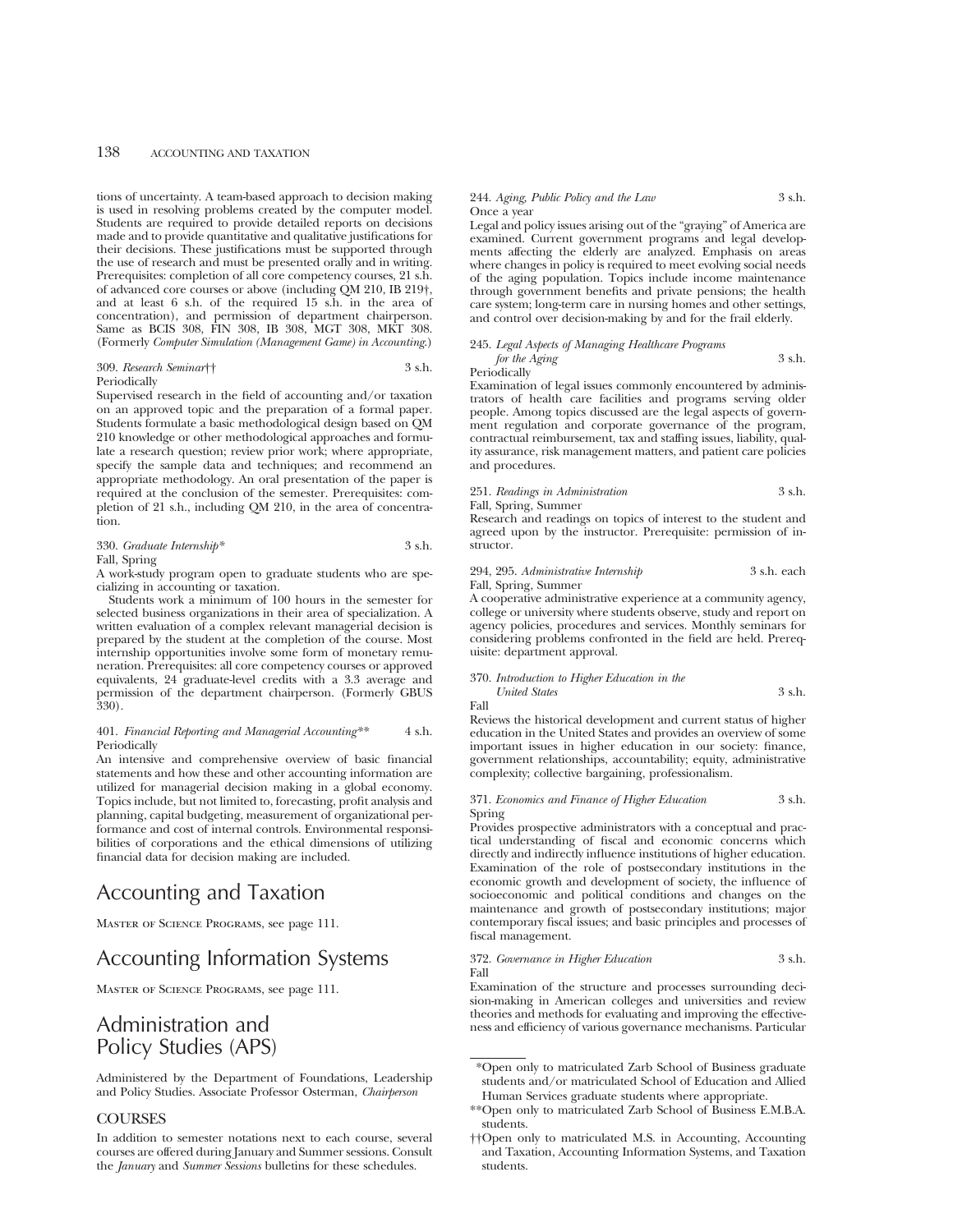attention given to the role and influence of governing boards, administrators, faculty, students, governmental agencies and community.

373. *The Student in American Higher Education* 3 s.h. Spring

Examination of student enrollment patterns in higher education in the United States; explores the relationship between demographic, economic and social characteristics such as age, academic aptitude, gender, race, religion, ethnology, social attitudes, socioeconomic background and career expectations on student behavior, attitude, and motivation; and assesses the impact of these changes on educational policies, programs and services.

#### 374. *Teaching and Learning in Higher Education* 3 s.h. Fall

Focus on the relationship between student characteristics and the instructional process, examines the impact of organizational structure and processes on teaching and learning, and explores alternative ways to enhance student learning. Prerequisite: APS 373.

## Africana Studies (AF ST)

Associate Professor Mwaria, *Director*

The Africana Studies major will introduce the student to an interdisciplinary program that coordinates and develops courses in African and Afro-American life and culture.

**B.A. SPECIALIZATION IN AFRICANA STUDIES:** a minimum of 30 semester hours of advanced courses (100 level or above) in Africana Studies including AF ST 155, 156, 157; HIST 116; PSC 111 and CLL 193.

No more than 6 semester hours may be taken from any one of the following groups of optional courses in order to fulfill either major or minor requirements except under advisement. Only faculty members teaching in this area will advise students studying for this major or minor.

- 1) AF ST 51, 52. *Readings in African Thought*, 1 s.h. each 154. *African Humanism*, 3 s.h.
- 2) ANTH 102. *Peoples & Cultures of Africa*, 3 s.h. 108. *Afro-American Culture*, 3 s.h.
- SOC 134. *Race Relations in the United States*, 3 s.h.<br>3) HIST 115. *The Afro-American in American History*, 115. *The Afro-American in American History,* 
	- *1619-1865*, 3 s.h. 117A. *History of Africa to 1800*, 3 s.h.
- 4) ECO 111. *Economic Development in Sub-Saharan Africa*, 3s.h. 143. *Economic Development*, 3 s.h.
- 5) PSC 110. *African Politics*, 3 s.h.
	- 115. *State & Metropolitan Politics & Governments*, 3 s.h.
- 6) ENGL 140, 141. *African American Literature I, II*, 3 s.h. each

See complete B.A. requirements, page 82.

**A MINOR IN AFRICANA STUDIES** consists of the successful completion of 18 semester hours in Africana Studies courses, with at least 6 hours in residence.

## **COURSES**

In addition to semester notations next to each course, a selection of courses is offered during the January and Summer sessions. Consult the *January* and *Summer Sessions* bulletins for these schedules.

51, 52. *Readings in African Thought* 1 s.h. each Fall, Spring

Each student, in consultation with the instructor, selects a key topic or a prominent figure in the world with African experience and explores the ideas generated by and around the topic or personality.

154. *African Humanism* 3 s.h. Fall, Spring

African philosophical and religious systems, attitudes and the ways in which those attitudes are reflected in intellectual ideas and national cultures.

155. *African Humanism* 3 s.h. Periodically

Pan-African protest, revolt and rebellion from the Haitian Revolution to the present.

| 156. Economic and Social History of the Caribbean |        |
|---------------------------------------------------|--------|
| from Slavery to National Independence             | 3 s.h. |
| Periodically                                      |        |

The plantation economy and the evolution of social classes in selected countries.

| 157. African National Liberation Movements | 3 s.h. |
|--------------------------------------------|--------|
| Fall, Spring                               |        |

Theory and practice. Ideologies, politics and programs of movements in Namibia and South Africa.

## American Literature

**SEE ENGLISH** 

## American Studies (AM ST)

Professor of Political Science Landis and Professor of English Couser, *Co-Chairpersons*, American Studies Advisory Committee

Educationally distinctive, American Studies is both intensive, in having America as its unvarying concern, and extensive, in relying upon different disciplines. For the students and teachers involved, American Studies means joining in a shared effort with persons whose concerns are partly, or even largely, at variance with one's own. Such an approach offers a special opportunity to integrate knowledge of American literature, history, politics, economics, art and philosophy into a complex but meaningful whole.

Taking a minor or a major in American Studies permits the student to see a single subject, America, in different ways with the help of various academic departments and disciplines. Such minor and major programs are readily adapted, with advisement, to the needs, abilities and preferences of the individual student.

American Studies is an interdisciplinary alternative for undergraduates looking forward to graduate work and careers in public service, law, higher education, and other fields associated with the social sciences and humanities.

**B.A. SPECIALIZATION IN AMERICAN STUDIES:** 36 semester hours distributed as follows:

- 1) 3 hours chosen from each of the following categories of primary courses (a-e):
	- a) AM ST 1
	- b) ENGL 51, 52, 143, 144
	- c) HIST 13, 14C
	- d) PHI 148
	- e) PSC 1, 105, 141
- 2) AM ST 145 and 146
- 3) Electives, 15 hours of courses that concentrate upon particular aspects of American Studies (e.g., The Arts in America, American Business and Technology, Immigration and Race in America, The American Political Process, American Social Problems), chosen with the approval of a member of the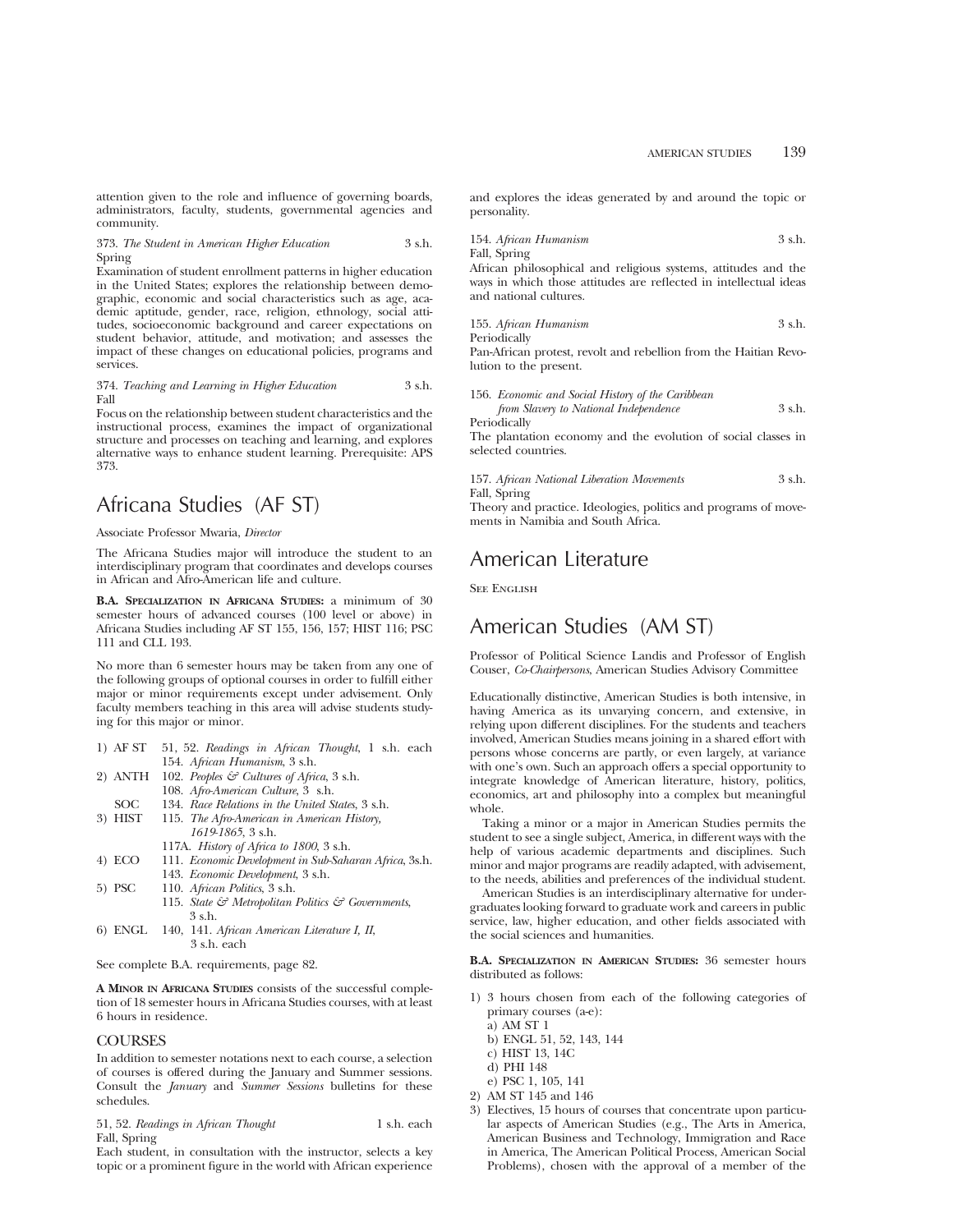American Studies Advisory Committee, from the following: ANTH 101, 108

AH 7, 8, 145<br>AVE 11 AV<sub>F</sub> DRAM 140 ECO 131, 140, 141, 171<br>ENGL 51, 52, 124A, 126, ENGL 51, 52, 124A, 126, 137, 138, 140, 141, 142, 143, 144, 145A, 146A, 148, 149, 150, 171, 176 FDED 110, 111, 112, 114, 130 GEOG 110<br>HIST 13 HIST 13, 14C, 29, 30, 115, 116, 124, 143, 144, 145, 146, 147, 148, 149, 151, 152, 153, 154, 157, 160, 162C, 163, 165, 167, 169, 184, 185, 186, 187 MASS<br>MLIS 122, 123, 134<br>148 PHI<br>PSC PSC 1, 105, 111, 114, 115, 120, 121, 122, 126, 127, 128, 129, 134, 151 SCO<br>200 SOC 34, 134, 141, 170, 172<br>SPAN 125, 127 195, 197

See complete B.A. requirements, page 82.

**A MINOR IN AMERICAN STUDIES** consists of the successful completion of 18 semester hours as follows: 6 hours of primary courses (see 1 above); 9 hours of electives (see 3 above), approved by a member of the American Studies Advisory Committee; and AM ST 145 or 146. No more than two of the above listed electives offered by any one department participating in the American Studies program may be applied toward the minor. At least six hours must be taken in residence.

## **COURSES**

1. *Creating America's Culture* # 3 s.h. Periodically

An introduction to the interdisciplinary approach to understanding America which takes as its theme the active principles at work in this country by which a culture, distinct from that of other nations, was, and is formed.

100. *Honors Essay* 3 s.h. See course description, page 402.

145. *Readings in American Studies* 3 s.h. Every other semester

An exploratory course analyzing American culture through the works of American writers. Each semester centers upon particular themes, ideas or topics broad enough to permit the student to become acquainted with the diversity of America's past and present. Prerequisite: two of the following: ENGL 51, 52, 143, 144; HIST 13, 14C, or permission of instructor.

| 146. Seminar in American Studies | 3 s.h. |
|----------------------------------|--------|
|                                  |        |

Every other semester

Each semester some aspect of American culture is chosen as the organizing theme of the seminar. In addition, students will work on individual research problems.

151A. *Individual Readings in American Studies* 1-3 s.h. Every other semester

Students will read selections assigned by the instructor and prepare written or oral reports. Prerequisite: permission of instructor.

Members of the American Studies Advisory Committee are:

Mark Landis, *Professor of Political Science*

and G. Thomas Couser, *Professor of English* (Co-Chairpersons) Michael D'Innocenzo, *Professor of History* Louis Kern, *Professor of History* Joann Krieg, *Professor of English*

Rosanna Perotti, *Associate Professor of Political Science* Marc Silver, *Professor of Sociology* Kathleen A. Wallace, *Professor of Philosophy*

## Anthropology (ANTH)

Administered by the Department of Sociology and Anthropology. Professor Silver, *Chairperson*

Associate Professors Mwaria, Varisco; Assistant Professor Kasmir; Instructors Fiorini, Leonard.

LAMBDA ALPHA: a national anthropology honor society, see page 70.

**B.A. SPECIALIZATION IN ANTHROPOLOGY:** 30 semester hours in anthropology courses including ANTH 1, 3, 137, 145, 185 or 186, and 191. Of the remaining 12 credits, majors are urged to elect at least two area courses.

LING 101 or 151 and AH 114 are recommended electives.

See complete B.A. requirements, page 82.

**A MINOR IN ANTHROPOLOGY** consists of the successful completion of 18 semester hours, chosen in consultation with an adviser in the department, with at least 9 hours in residence and including at least two of the following courses: ANTH 1, 3 and 4.

### **COURSES**

In addition to semester notations next to each course, a selection of courses is offered during January and Summer sessions. Consult the *January* and *Summer Sessions* bulletins for these schedules.

1. *Human Evolution in Philosophical Perspective #* 3 s.h. Fall, Spring

Human origins are reviewed in light of evolutionary theory and recent research on living primates. Concepts of both human nature and culture are defined in evolutionary terms and critiqued with an eye to unravelling the distinctively human capacities for conjugal and extended family life, for symbolic communication and for social contracts that establish the minimal conditions of political order.

3. *The Primitive World and Its Transformations* # 3 s.h. Fall, Spring

The concept of culture is subjected to an intensive critical overview, as the organizing idea of anthropology and as a fundamental component of the modern worldview. Themes to be addressed include: evolution of man's capacity for culture; major humanistic and scientific approaches to understanding culture and the great and ongoing transformation from so- called "primitive" to civilized ways of life. Institutional structure, symbolic texture and the feel of other cultures are conveyed through careful analysis of ethnographic classics and films. Credit given for this course or ANTH 2, not both.

#### 4. *The Human Condition in Ethnographic Perspective* # 3 s.h. Fall, Spring

Introduces the student to ethnography as the distinctive mode of inquiry in cultural anthropology and illustrates the utility of an ethnographic perspective in the analysis of social processes. The potential of an ethnographic approach to further a truly crosscultural understanding of economic, political, psychological, religious and aesthetic problems is evaluated through intensive discussion of ethnographic case studies around the world.

12. *Social Organization of Non-Western Societies* 3 s.h. Every other year

Advanced study emphasizing detailed analysis of social and community structures and political, economic and religious

#Core course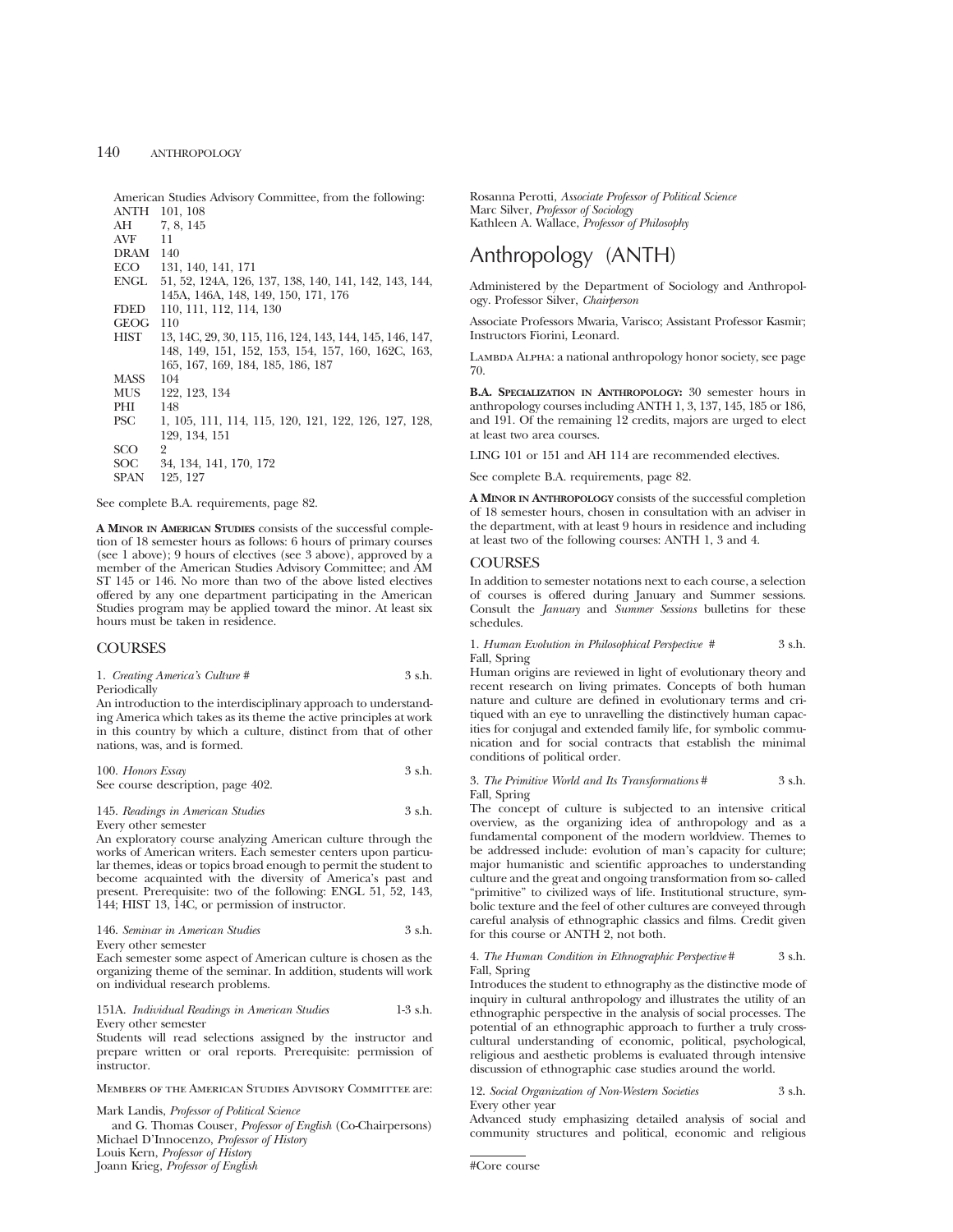institutions. Materials are selected from a wide range of primitive and other nonwestern societies. Prerequisite: ANTH 1.

### 32. *Women and Development* # 3 s.h. Periodically

Examination of the historical transformation of the roles of Asian and African women in relation to the different modes of socioeconomic organization of their respective societies. Critical assessment of the impact of social, religious, economic and political systems in defining the status of women in these societies. Credit given for this course or SOC 32, not both.

## 99A, 99B, 99C. *Significant Contributors to Anthropological Theory and Practice* 1 s.h. each

#### Periodically

A study of the contribution of one important anthropologist such as Franz Boaz, Margaret Mead, Ruth Benedict, Alfred Kroeber, Julian Steward, etc., for a total of 15 hours.

#### 100. *Honors Essay* 3 s.h. Fall, Spring

The research and the writing of a substantial essay in the field of anthropology. Open only to senior anthropology majors who are eligible for and desire to graduate with departmental honors. Interested students must secure, before registration, written permission of the instructor who will supervise the essay.

101. *The Native Americans* 3 s.h. Every other year

Peoples and cultures of aboriginal North America. Indians and Indian affairs under U.S. administration. Contemporary problems of the American Indian minority. (Formerly *The American Indian.*)

## 102. *Peoples and Cultures of Africa* 3 s.h. Every other year

Peoples and cultures of Africa, south of the Sahara. The social, economic and political organization of representative African societies in their historical setting. The input of colonialism.

103. *Peoples and Cultures of Asia* 3 s.h. Periodically

This survey course will focus in any year on selected anthropological studies for two or three of the following areas: China, Japan, India, mainland Southeast Asia and Indonesia.

105. *Peoples and Cultures of Latin America* 3 s.h. Every other year

Survey of American Indian, Iberian and African origins of the cultures and societies of Mexico and Central America, South America and the Caribbean. Race relations and class relations in Latin America. Intensive treatment of selected modern community studies in Latin-American societies.

| 106. Peoples and Cultures of the Middle East |        |
|----------------------------------------------|--------|
| and North Africa #                           | 3 s.h. |
| n · 1 · 11                                   |        |

Periodically

Survey of the region's cultural diversity in historical context. Focus on the impact of Islam, traditional lifestyles and the reaction to colonialization by the West. Emphasis placed on case studies from Egypt, Yemen, the Gulf States, Iraq, Iran and Israel. Critical discussion of the role of anthropology in studying the Middle East. Attention also given to the social context of contemporary issues, such as Islamic fundamentalism, gender roles and recent armed conflicts. (Formerly *Peoples and Cultures of the Middle East*.)

#### 107. *Development, Conservation, and Indigenous Peoples in Applied Anthropology* # 3 s.h. Every other year

Development of the field of applied anthropology in socioeconomic analysis of third-world development, preservation of cultures of indigenous peoples, and conservation of biodiversity in underdeveloped regions. Focus on problems of planned or directed socio-economic change, transfer of technology, causes of famine and emerging ecological problems in Latin America, Middle East, Africa and Asia. Application of anthropological methods in international development agencies (including World Bank, USAID, UNDP) and environmental conservation organizations. (Formerly *Applied Anthropology*.)

### 108. *Afro-American Culture* 3 s.h.

Every other year

Consideration and analysis of the culture of black Americans and black communities; emphasis is on enculturation processes and social forms resulting from antecedents of African culture and pressures from the dominant American culture. Emphasis is on the legacy of slavery.

$$
110. Prehistory 3 s.h.
$$

Once a year

Discussion of prehistoric hunting and gathering sites, early agricultural societies, major royal burials and ancient urban settings. Examination of archaeological data, research methods, dating techniques, artifact analysis, problems of interpretation.

111. *Anthropology and Music* 3 s.h.

Periodically

World music in relation to culture: includes the musical instruments of preliterate peoples and nonwestern societies. Emphasis is on musical styles in appropriate social and cultural context.

#### 112. *Anthropology of the Global Economy* 3 s.h. Periodically

How do other cultures organize their economic lives? Are there aspects of human economic behavior that are universal, or are our economic motives culturally determined? As capitalism becomes more global, what kinds of native economies and ecnomic principles will it bump up against? In this course, we apply the theory and methods of economic anthropology to look at the full range of economic behavior and organization in world cultures. (Formerly *Economic Anthropology.*)

113. *Archaeology of Civilizations of the New World* # 3 s.h. See course description, page 402.

114. *Rise of Civilization* 3 s.h. Every other year

A study of the nuclear civilizations of the Americas (Peru, Mexico, Guatemala), the Middle East (Mesopotamia, Egypt and periphery) and other areas such as China and India in historical and evolutionary perspective. (Formerly *Nuclear Civilization*.)

### 115. *Culture and Class: Transcultural Studies in Poverty* 3 s.h.

Once a year

The dimensions of poverty seen in cross-cultural perspective. The examination of subcultural differences in poverty among groups within the same society. Emphasis is on understanding the relationship between the individual and his/her culture, the meaning of ethnicity, and the role of anthropology in clarifying the effect of disadvantage and exclusion of individuals and groups. Prerequisite: ANTH 3 or equivalent.

#### 116. *Religion in Cross-Cultural Perspective #* 3 s.h. Once a year

An examination of various approaches to the interpretation of religious beliefs and practices. Emphasis on nonwestern belief systems, theories of the function of religion in society, uses of magic and divination within religious traditions, and religion as a mechanism of both social control and social change. Topics include symbolism, myths and rituals in selected societies and the role of the religious practitioner.

#Core course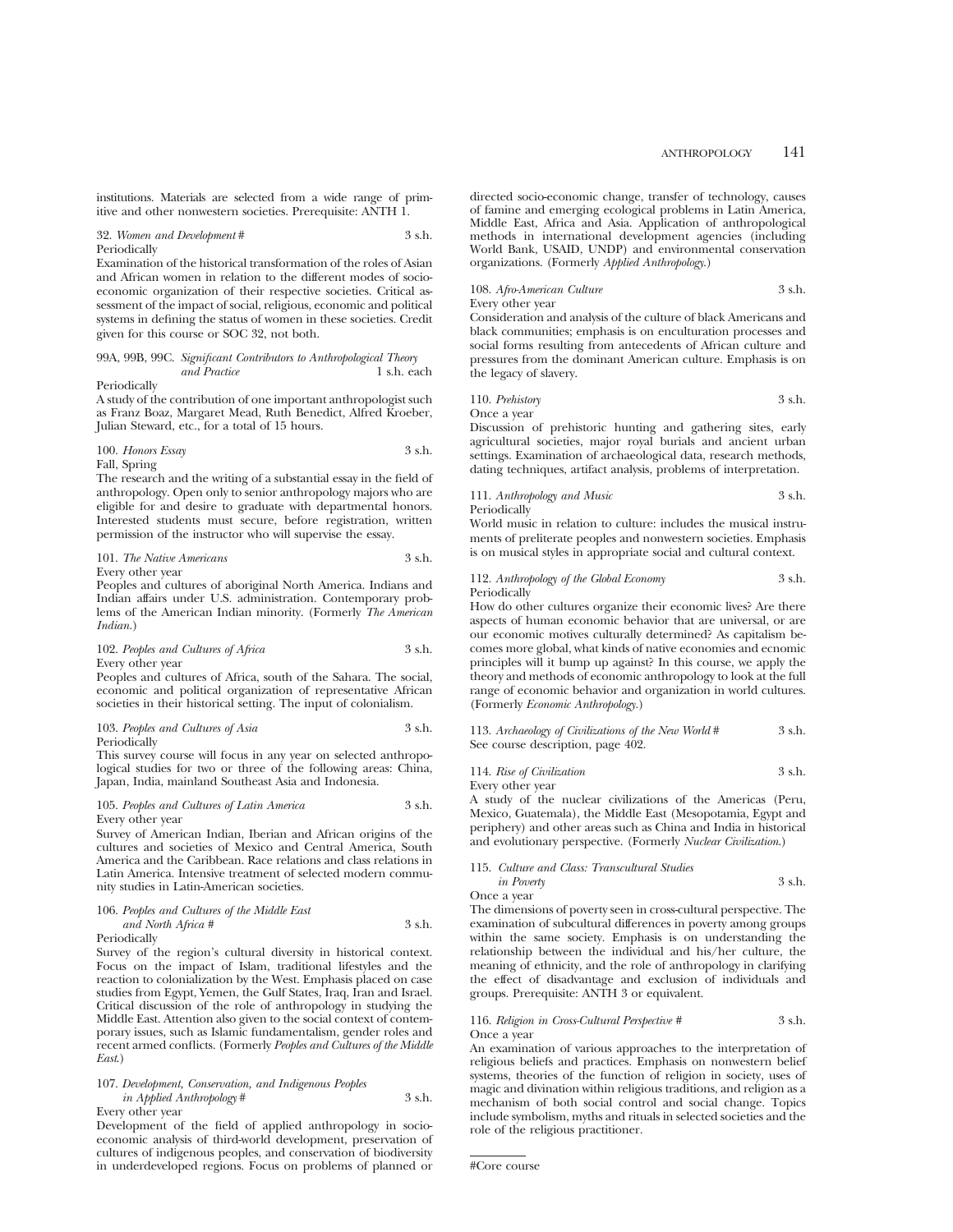| 117. Medical Anthropology | 3 s.h. |
|---------------------------|--------|
| Once a year               |        |

Cross-cultural study of the physical and cultural adaptations of humans to problems of disease: resistance to disease, treatment of disease, treatment of disease and immunity resulting from natural selection.

#### 120. *Cross-Cultural Studies in Conflict* 3 s.h. Periodically

The study of aggression, socialization and integration in human society. An examination of the archaeological and contemporary evidence of conflict as a cultural phenomenon including the mechanics of conflict resolution in different cultures. Prerequisite: ANTH 3 or equivalent.

121. *Political Anthropology* 3 s.h. Periodically

Selected survey and analysis of political systems of stateless and preindustrial state societies. Prerequisite: ANTH 3.

#### 125. *The Media in Anthropological Perspective* 3 s.h. Once a year

Modes of information flow, storage, retrieval and manipulation are examined in cross-cultural perspective. Language and myth, sacred and secular texts, and contemporary electronic (radio and T.V.) media expressions are analyzed in terms of their evolutionary and cultural significance. Critical discussion of major theories of language, mythology and mass communications.

#### 131. *Anthropology and Education* 3 s.h. Every other year

Social and cultural factors influencing the educational process, includes the application of anthropological methods and concepts in understanding cultural transmission. Emphasis is on comparison of educational systems and the examination of educational procedures in cross-cultural perspective. Same as FDED 131.

#### 132. *Contemporary Italy, an Anthropological View* 3 s.h. Every other year

The traditional regional cultures of contemporary Italy are analyzed with reference to the fast-growing ethnographic literature dealing with Italy in particular and Mediterranean culture patterns in general. Traditional patterns of land tenure, community organization, family, ritual and folklore are explored as they were affected by the post-Risorgimento and post-war transformations and convulsions of Italian society.

#### 137. *Race and Ethnicity: an Anthropological Perspective* # 3 s.h. Every other year

Examination of the scientific study of the origin and nature of human physical and ethnic variation and culture contact from an anthropological perspective. Cross-cultural data are used to explore the concept of race, the impact of race thinking, and patterns of culture contact and ethnic relations. (Formerly *Race and Culture Contacts*.)

#### 145. *Women and Men in Anthropological Perspective* 3 s.h. Once a year

Comparison of the attitudes, roles and statuses of men and women in various societies ranging from hunter-gatherers to modern industrial.

## 148. *Society, Culture and Personality* 3 s.h. Every other year

Relationship between the individual personality, society and culture. Recent theories and studies of character and social structure. Prerequisite: ANTH 1. Credit given for this course or SOC 148, not both.

#### 151, 152. *Readings in Anthropology* 1-3 s.h. each Fall, Spring

Readings assigned by the instructor, oral and written reports. Open to students who have completed 12 s.h. of work in anthropology, with permission of department chairperson.

185. *Methods in Anthropology* 3 s.h. Periodically

A study of methods of fieldwork and analysis in anthropology. Students are asked to do limited work outside the classroom, investigating a problem or problems chosen by the class.

186. *Theory in Anthropology* 3 s.h.

Every other year

The historical development of and present trends in anthropological theory in relation to culture and society. Prerequisite: ANTH 1.

Special Topics: courses numbered 187 and 188 are open to students who have completed at least 6 semester hours in anthropology and/or related social sciences. These courses deal with innovative or advanced topics and may include field projects. Students prepare individual projects on a research theme. May be repeated when topics vary.

*Special Topics*: major themes in anthropology Fall, Spring 187, 188, 3 s.h. each 187a, 188a, 2 s.h. each 187b, 188b, 1 s.h. each

191. *Advanced Seminar in Anthropology* 3 s.h. Periodically

Presentation of a topic that reflects broad understanding of anthropological ideas and modes of analysis with relevance to the discipline. Through joint readings and individual research, advanced students develop ideas relevant to the theme of the course. Topics vary from semester to semester. Prerequisite: completion of four courses in anthropology or permission of instructor. May be repeated for credit when topics vary. (Formerly *Senior Paper.*)

#### 200. *Fundamentals of Anthropology* 3 s.h. Once a year

Scope and aims of modern anthropology. Human origins, race, prehistory, language, culture and the diversity of human societies. General principles and theory.

214. *Aging in Cross-Cultural Perspective* 3 s.h. Periodically

A comparative overview of the origins and development of institutions and customs pertaining to aging in a variety of cultural settings, both western and nonwestern, traditional and modern.

#### 215. *Introduction to Gerontology: Aging in American Life* 3 s.h.

Periodically

Explanation of the social and cultural dimensions of aging in America. Included are societal assumptions about age, family contexts, work environments, aging through popular literature and culture, and social policy issues.

#### 218. *People and Cultures of Latin America* 3 s.h. Periodically

An integrated study of the institutions, culture groups and literary traditions of Spanish America. Social and economic functions of the "hacienda," Church, politics, university and others in combination with literary works that exemplify these

<sup>#</sup>Core course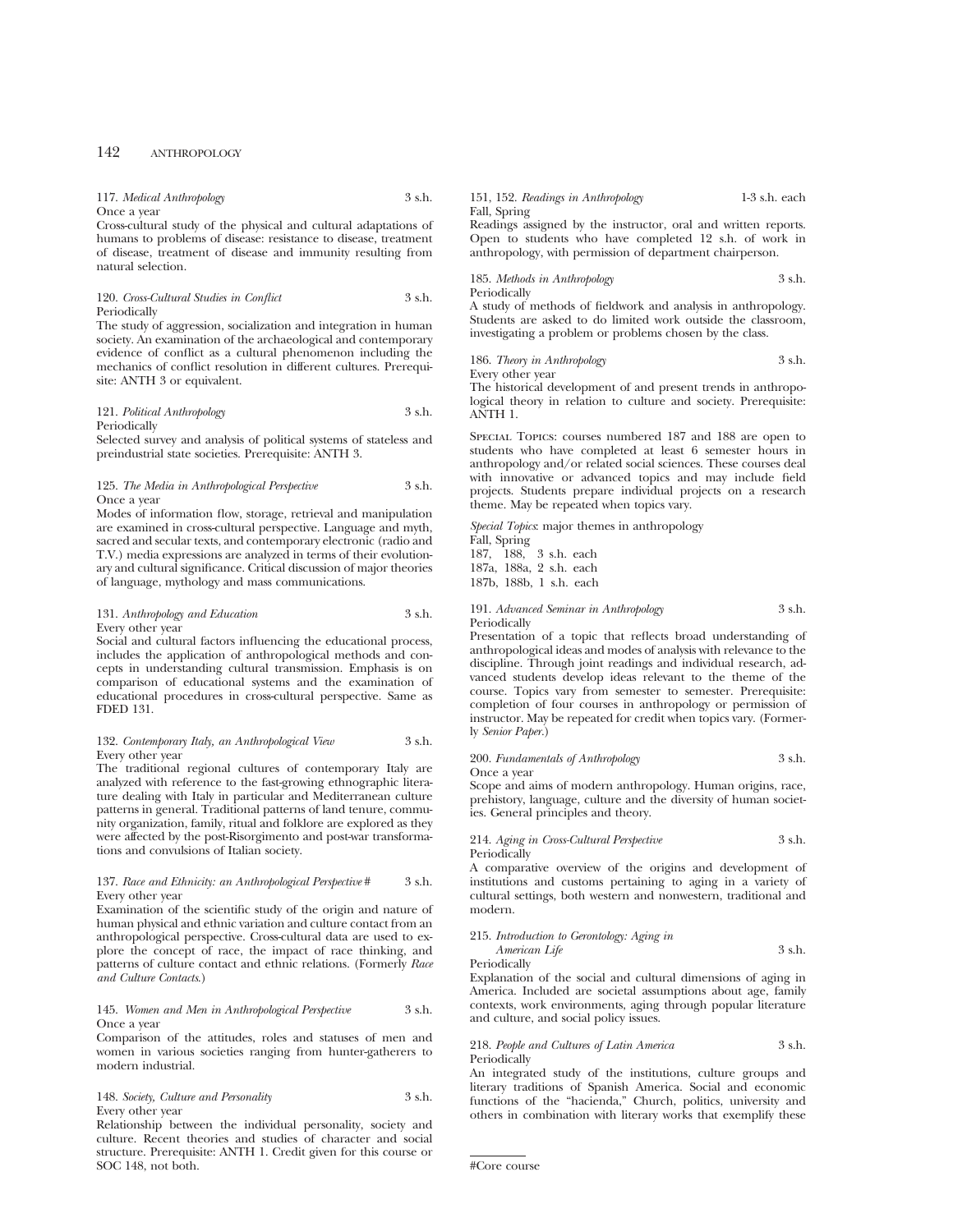topics. Specific regions or countries are examined individually. Same as SPAN 218.

250. *Readings in Anthropology* 1-3 s.h. Periodically Independent study on special topics in anthropology. Prerequisite: permission of chairperson.

288. *Advanced Seminar in Anthropology* 3 s.h. Periodically

Course deals with innovative or advanced topics and may include field projects. Students prepare individual projects on a research theme. May be repeated for credit when topics vary.

## Applied Economics

SEE PAGE 187.

## Applied Physics

SEE PAGE 325.

## Applied Science, Associate in

SEE PAGE 196.

## Arabic (ARAB)

Administered by the Department of Comparative Literature and Languages. Professor Donahue, *Chairperson* Assistant Professor Hartman, *Adviser*

1, 2. *Elementary Arabic* 3 s.h. each Every other year

Fundamental elements of modern standard Arabic. Basic sentence patterns and grammar are taught through intensive classroom drills and graded reading. Exposure to Palestinian dialect of Arabic.

## Art History and Humanities

HUMANITIES PROGRAM AND COURSES are listed independently.

Administered by the Department of Fine Arts, Art History and Humanities. Professor Infield, *Chairperson*

Professors Cohen, Masheck; Associate Professor Lindgren; Instructor Naymark.

## Art History (AH)

**B.A. SPECIALIZATION IN ART HISTORY:** AH 3 or 5, 4 or 6, 74, 101, 102, 106, 119, 120, 164, and 12 additional hours in 100-level art history courses, plus FA 8, 9.

See complete B.A. requirements, page 82.

Teaching of Art, see page 361.

**A MINOR IN ART HISTORY** consists of the successful completion of 18 semester hours in art history courses, under advisement, with at least 6 hours in residence.

M.A. Program in Humanities, see page 267.

## **COURSES**

In addition to semester notations next to each course, a selection of courses is offered during January and Summer sessions. Consult the *January* and *Summer Sessions* bulletins for these schedules.

3. *Gods and Kings #* 3 s.h. Fall

Study of Classical and European art from its prehistoric antecedents to the Gothic Age, with an emphasis on how powerful kings and religious beliefs influenced the forms and styles of architecture, sculpture and painting. Credit given for this course or New College HAH 13, not both. (Formerly AH 3,4, *Introduction to Art History*.)

4. *Religion, Rulers and Rebellion* # 3 s.h. Spring

Study of European art from the Renaissance to modern times with a focus on how painting, sculpture and architecture were influenced by kings, courts, Christianity and the rebellious spirit of outstanding artists. Credit given for this course or New College HAH 14, not both. (Formerly AH 3,4, *Introduction to Art History*.)

| 5. Form in the Art-Work, $I \#$ , | 3 s.h. |
|-----------------------------------|--------|
| See course description, page 402. |        |

| 6. Form in the Art-Work $\Pi$ # | 3 s.h. |
|---------------------------------|--------|
| Spring                          |        |

Analytical study of form in painting, sculpture and architecture emphasizing by comparative method structural significance and expressive values. Emphasis on the modern sense of the "object." Prerequisite: sophomore standing or above. (Formerly AH 5, 6.)

| 7. American Art $I#$              | 3 s.h. |
|-----------------------------------|--------|
| See course description, page 402. |        |

| 8. American Art II # |  | 3 s.h. |
|----------------------|--|--------|

Spring A study of architecture, sculpture, painting and graphic arts,

from the Civil war to the end of World War II. Academic tradition, realism, and regionalism compete with modernism as America moves toward a uniquely and entirely American mode of art.

| 74. Contemporary Art # | 3 s.h. |
|------------------------|--------|
|------------------------|--------|

Fall, Spring

A topical and analytical study of contemporary art with an emphasis on the philosophical and aesthetic issues of modernism and post-modernism. There are required field trips to New York City during the semester.

100. *Honors Essay* 3 s.h.

Fall, Spring

The research for and the writing of a substantial essay in the field of art history. Open only to senior art history majors who desire to graduate with departmental honors and who secure, before registration, written permission of the instructor who will supervise the project.

101. *Ancient Art* # 
$$
3 \text{ s.h.}
$$

Architecture, sculpture and painting of Ancient Greece and the Roman Empire with emphasis on the contributions of the earlier cultures of Egypt, the Near East and Ancient Celtic Europe. (Formerly *Art of Ancient Mediterranean Civilizations*.)

102. *Medieval Art* 3 s.h. Spring

Architecture, sculpture and painting of Europe from c. 300 A.D. to 1400 A.D., with emphasis on the contributions of eariler European and non-European cultures. Style periods such as late Antique, Byzantine, Romanesque and Gothic are covered.

|              | 103. Images: West and East | 3 s.h. |
|--------------|----------------------------|--------|
| Periodically |                            |        |

Analysis of the intercultural relationships between Europe and Asia as exemplified in the visual arts from Alexander the Great through the 20th century.

#Core course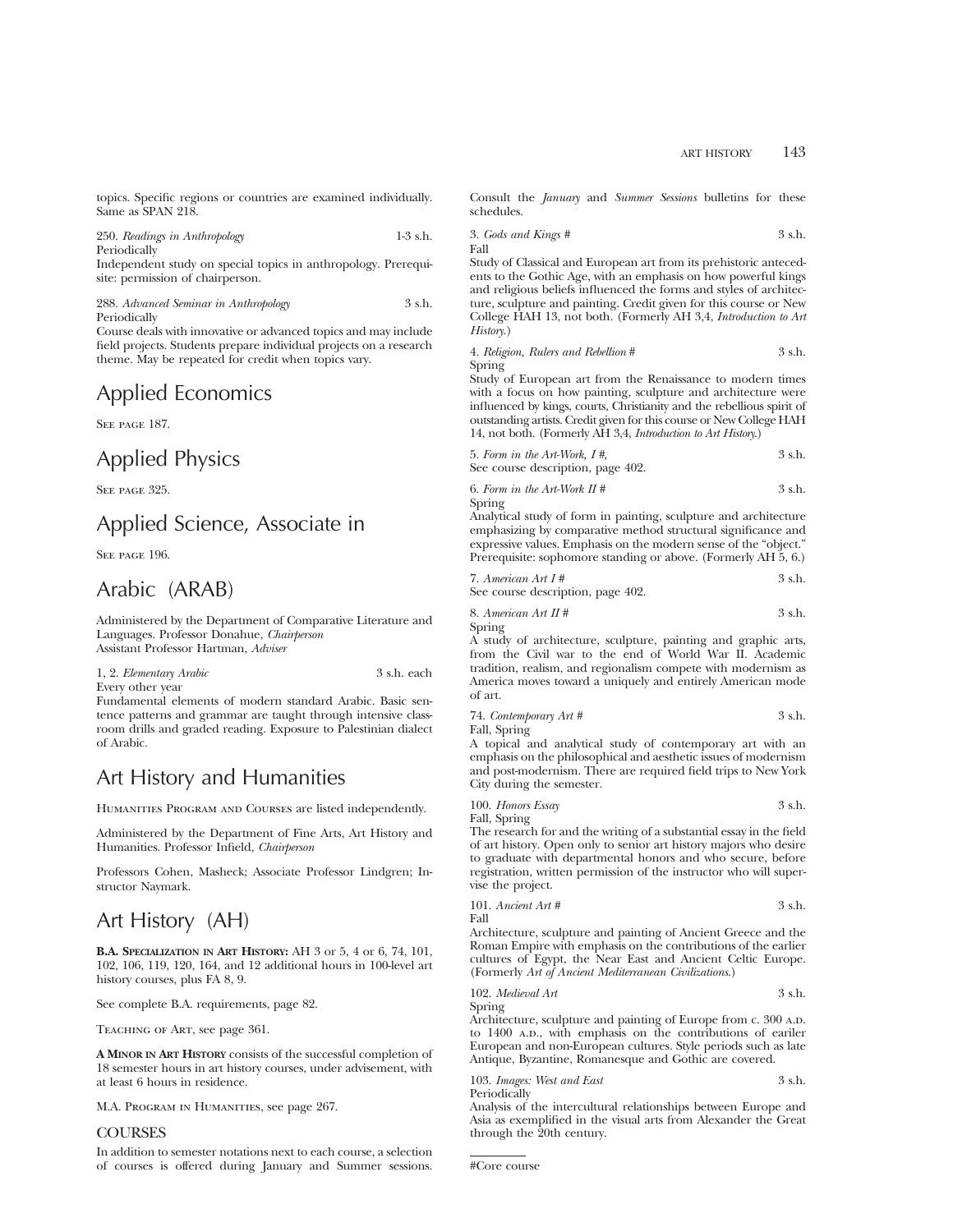| 106. Italian Renaissance Art | 3 s.h. |
|------------------------------|--------|
| Every other year             |        |

Architecture, sculpture and painting in Florence, Rome, Venice, and other cities of Italy from the 14th through the 16th century.

107. *Renaissance Art in Northern Europe* 3 s.h. Every other year

Architecture, sculpture and painting in Flanders, France, Germany, Spain and England during the 15th and 16th centuries.

#### 109. Art from the Baroque to Romantic Age 3 s.h. Every other year

Analysis of painting during the post-Renaissance, Baroque, Rococo, Neoclassic and Romanticist periods emphasizing old masters such as Caravaggio, El Greco, Velasquez, Rembrandt, Ingres, Delacroix and Turner.

#### 110. *Modern Architecture and Design* 3 s.h. Every other year

Development of modern architecture as a three-dimensional art in the fine-arts tradition (with some attention to parallels in sculpture) and as part of a new technical approach to "design" under industrialism. Architecture versus mere building; architecture and social life; "functionalism" and the International Style; "post-modernism" and the fate of modernity. Emphasis on works

of major American and European masters. No previous knowledge of architecture required. (Formerly *Modern Architecture, Modern Sculpture*.)

114. *Tribal Arts* 3 s.h. Periodically

A survey of tribal art forms in pre-Columbian America, Africa (West Africa and the Congo) and Oceania (Melanesia and Polynesia) with reference to religious, social and geographical influences. The art of each region is studied within the cultural context. Credit given for this course or New College HAH 6, not both.

118. *Pre-Islamic and Islamic Art* 3 s.h. Periodically

Origins and development of Islamic art in the Near and Middle East, from the prehistoric age through the 18th century. Emphasis is on the study of Islamic art in Iran and its spread throughout the world in architecture, sculpture, pottery and textile design.

#### 119. *19th-Century Painting in Europe* 3 s.h. Every other year

Development of modern art during the 19th century, emphasis on the major movements, concepts and artists.

#### 120. *20th-Century Painting in Europe* 3 s.h. Every other year

A survey emphasizing the concepts entailed in the various styles of 20th century European painting; concentration on the major movements in European painting since post-impressionism. Emphasis on the foundational role of the School of Paris, but also on the emergence of abstraction in Central Europe and the former Soviet Union; rationalist and irrationalist alternatives; response to American ascendancy after World War II; later modernism and postmodernism; problematics of nationalism and internationalism.

## 145. *American Art* 3 s.h.

Every other year

Art in America from 1620 to the present. Emphasis on architecture, sculpture and painting, and the visual forms are analyzed within the context of American culture.

151. *Readings in Art History* 3 s.h. Fall, Spring

Specifically designed for concentration in a single area. Open to highly qualified students, normally seniors, who are capable of working independently. Before registering, the student must consult with the faculty member who will act as the tutor. This course is not a substitute for AH 164, *Senior Seminar*.

161. *Art of Personal Adornment* 3 s.h. Once a year

Analysis of the development of clothing design and personal decoration as art forms from Antiquity to the present. Chronologically presented, stylistic changes and fashions are examined within cultural contexts.

164. *Senior Seminar* 3 s.h. Spring

Open only to seniors specializing in art history or by permission of department chairperson. An intensive study of selected problems in historical research.

165. *Asian Art* 3 s.h. Periodically

Art forms of India, China and Japan with reference to philosophical, religious and social influences from the prehistoric through the 19th century. Architecture, sculpture, painting and ceramics are analyzed; themes, styles and techniques distinctive of the art tradition of each country are stressed.

| 168. Internship                   | 6 s.h. |
|-----------------------------------|--------|
| See course description, page 402. |        |

170. *Museum Studies* 3 s.h. Periodically

Under the supervision of the Director of the Emily Lowe Gallery, students gain theoretical and practical experience in the functions and operation of galleries: cataloging, authentication, insurance and methods of displaying works of art. Visits to museums, guest lecturers and informal seminars.  $Pass/D+/D/Fail$ grade only.

| 187. Landscape in Art             | 3 s.h. |
|-----------------------------------|--------|
| See course description, page 402. |        |
| 188. Age of Rembrandt             | 3 s.h. |
| See course description, page 402. |        |

| 192. Workshop in Art History      | 3 s.h. |
|-----------------------------------|--------|
| See course description, page 402. |        |

## Asian Studies (AS ST)

Assistant Professor of Chinese Chiu, *Chairperson*, *Asian Studies Advisory Committee*

The Asian Studies major is designed to provide the student with a broad interdisciplinary understanding of the traditional and modern civilizations of India, China and Japan. To assure that the student will receive training in a specific discipline, besides studying Asian courses for the major, students are further required to complete a minor (18 hours) in the discipline of their choice.

Each student will choose a core of four courses, concentrating on either traditional or contemporary Asia, and also take a seminar as part of the major. Study of an Asian language is strongly recommended. Chinese and Japanese courses are offered at Hofstra. Courses in these languages beyond level 4 may be counted toward the major requirements.

**B.A. SPECIALIZATION IN ASIAN STUDIES:** 30 credits in Asian studies and a minor consisting of 18 credits in an academic discipline, distributed as follows:

|      | A. 12 credits from four different fields of study of the following: |
|------|---------------------------------------------------------------------|
| AH   | 165. Asian Art, 3 s.h.                                              |
| ANTH | 103. Peoples $\mathcal{C}$ Cultures of Asia, 3 s.h.                 |

| ANIП        | 100. <i>Peoples</i> $\cup$ <i>Calluttes of Asta, 5 s.f.f.</i> |
|-------------|---------------------------------------------------------------|
| CLL         | 149. Asian Literature: India, 3 s.h.                          |
|             | 150. Asian Literature, 3 s.h.                                 |
| <b>ECO</b>  | 112. Economic Development of China, 3 s.h.                    |
|             | 114. <i>Japan's Modern Economy</i> , 3 s.h.                   |
| <b>GEOG</b> | 113. Economic Geography of East & Southeast Asia,             |
|             | 3 s.h.                                                        |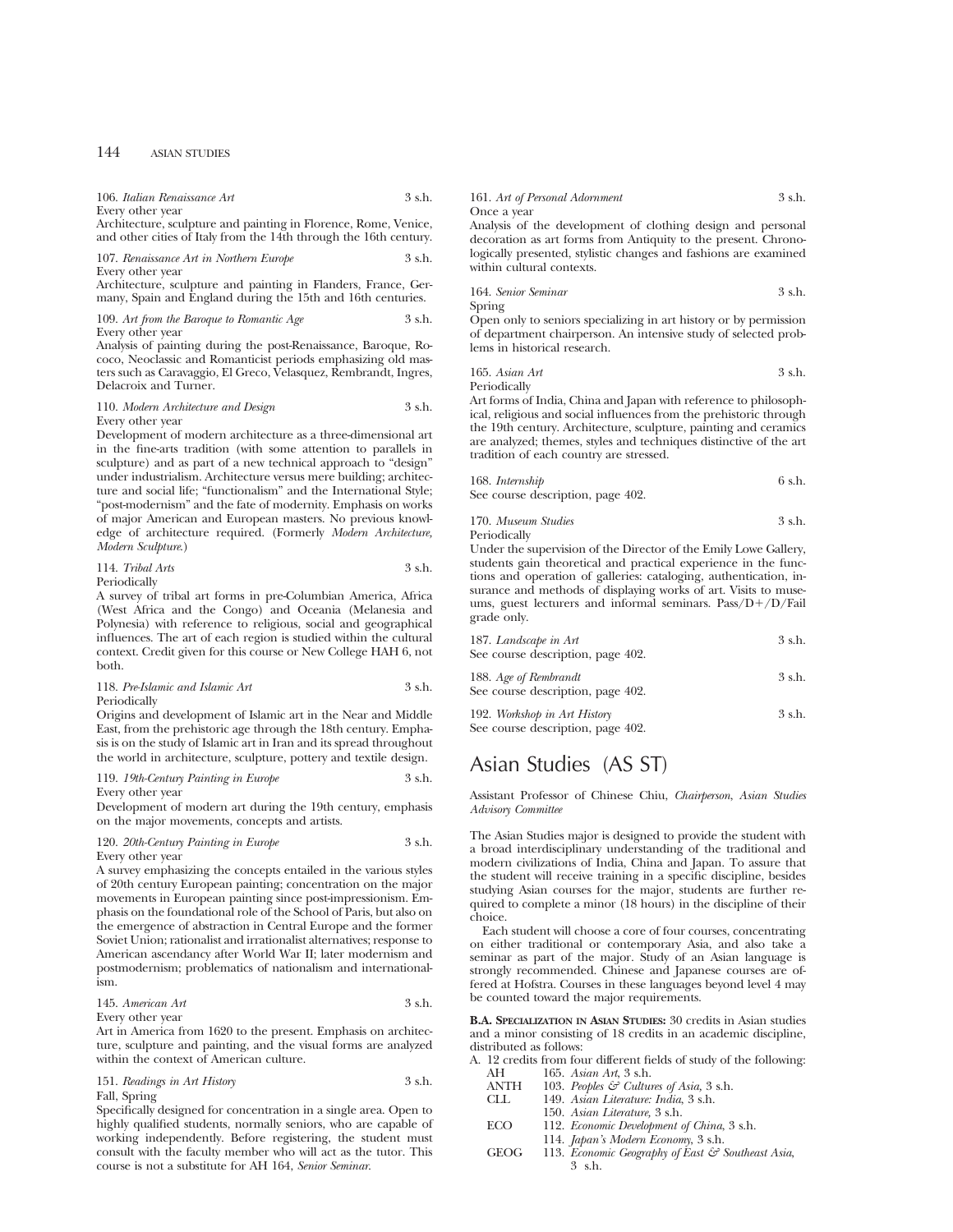- 72C. *China & Japan Since 1800*, 3 s.h. PHI 17. *Introduction to Eastern Philosophy*, 3. s.h.<br>PSC 144. Asian Politics  $\mathcal{F}$  Government, 3 s.h. PSC 144. *Asian Politics & Government*, 3 s.h.<br>RELI 15. *Introduction to Eastern Religious Trad* RELI 15. *Introduction to Eastern Religious Traditions,* 3 s.h. B. 15 additional credits in courses chosen from the following:<br>AH 165. Asian Art. 3 s.h. AH 165. *Asian Art*, 3 s.h.<br>ANTH 103. *Peobles & Cultus* ANTH 103. *Peoples & Cultures of Asia*, 3 s.h.<br>CLL 149 *Asian Literature: India*, 3 s.h. CLL 149. *Asian Literature: India*, 3 s.h. 150. *Asian Literature: China & Japan*, 3 s.h. 190. World Literature  $\mathcal{F}$  the Anatomy of Cultural Dif*ference*, 3 s.h. ECO 112. *Economic Development of China*, 3 s.h. 114. *Japan's Modern Economy*, 3 s.h. ENGL 167. *Post-Colonial Literature of South Asia,* 3 s.h. 113. *Economic Geography of East & Southeast Asia*, 3 s.h. 131. *Japan*, 3 s.h. HIST 71. *China & Japan to 1800*, 3 s.h. 72C. *China & Japan Since 1800*, 3 s.h. 173. *Modern China*, 3 s.h.
	- 174. *Modern Japan*, 3 s.h.

HIST 71. *China & Japan to 1800*, 3 s.h.

- 175. *Confucian China: Origins to the 18th Century*, 3 s.h.
- 177, 178. *Special Studies in History,* 3 s.h. each
- LING 7. *History of Chinese Calligraphy & Language*, 3 s.h.
- LIT 80. *Chinese Literature in Translation,* 3 s.h. 89. *Beauty & Sadness in Japanese Literature and Culture,* 3 s.h.
- PHI 17. *Introduction to Eastern Philosophy*, 3 s.h.
	- 60. *Introduction to Chinese Philosophical & Religious Traditions,* 3 s.h.
		- 102. *Mysticism & the Spiritual Quest*, 3 s.h.
- PSC 144. *Asian Politics & Government*, 3 s.h.
	- 146. *China: Government & Politics*, 3 s.h.
	- 154. *Seminar: Comparative Politics*, 3 s.h.\*
- RELI 15. *Introduction to Eastern Religious Traditions*, 3 s.h.
- C. 3-credit Seminar:
- AS ST 195. *Asian Studies Seminar*, 3 s.h.
- D. A minor, consisting of 18 credits, taken in an academic discipline. Courses taken in the major may not be applied toward the minor.

See complete B.A. requirements, page 82.

## COURSES

These courses are sometimes offered during the January and Summer sessions. Consult the *January* and *Summer Sessions* bulletins for these schedules.

| 100. Honors Essay | 3 s.h. |
|-------------------|--------|
| Once a vear       |        |

Research for and writing of a substantial essay on Asia. Open only to senior Asian Studies majors who are eligible for departmental honors and who secure written permission of the instructor who will supervise the essay.

| 195. Asian Studies Seminar | 3 s.h. |
|----------------------------|--------|
| Once a year                |        |

Examination of selected topics from the perspectives of the several disciplines represented by student and faculty members by means of special lectures and student papers. Open only to Asian Studies Program students in the senior year.

209A. *Summer Asian Affairs Institute* 3 s.h. Once a year

A four-week interdisciplinary course for secondary social studies teachers designed to facilitate teaching cultural universals with the visual arts. Selected Asian and African areas are linked by selected religious, political, economic and social universals with appropriate traditional and modern illustrations. For further information, contact the Coordinator, Hofstra Social Science Associum, Prof. D'Innocenzo, History Department. Pass/Fail grade only.

## ASIAN STUDIES COMMITTEE

- David J. Chiu, *Assistant Professor*, Chinese
- Neil Donahue, *Professor*, Comparative Literature and Languages
- David Flynn, *Professor*, Management and General Business
- Warren Frisina, *Assistant Professor*, Philosophy
- Paul Harper, *Professor Emeritus,* Political Science
- Ronald Janssen, *Associate Professor*, English
- Keun S. Lee, *Associate Professor*, Marketing and International Business
- James Neelankavil, *Professor*, Marketing and International Business

Sabina Sawhney, *Assistant Professor*, English

- Bridget Welsh, *Instructor*, Political Science
- Yong Zhang, *Assistant Professor*, Marketing and International Business

## Astronomy (ASTR)

Administered by the Department of Physics. Professor Hastings, *Chairperson*

**Staff** 

## **COURSES**

These courses are sometimes offered during January and Summer sessions. Consult the *January* and *Summer Sessions* bulletins for these schedules.

5, 6. *Fundamentals of Astronomy* 3 s.h. each Periodically

Elementary treatment of solar system and stellar astronomy. Prerequisites: 1 unit high school algebra; 1 unit plane geometry.

10. *The Universe* 3 s.h. Periodically

This course is designed for nonscience students. It is intended to present a coherent picture of the universe from the nuclear structure of matter through the solar system and ultimately to stars and galaxies. Credit given for this course or ASTR 11 or ASTR 12 or New College NPG 2.

| 11. The Solar System # | 3 s.h. |
|------------------------|--------|
| Fall, Spring           |        |

Elementary treatment of the solar system, tracing the development of ideas to the present time. Accompanying laboratory illustrates measurements appropriate to solar astronomy. (2 hours lecture, 2 hours laboratory.) Credit given for this course or ASTR 10, not both.

### 12. *Stars and Galaxies* # 3 s.h.

Fall, Spring

Elementary treatment of stellar and galactic astronomy, tracing the development of ideas to the present time. Accompanying laboratory illustrates measurements appropriate to stellar and galactic astronomy. (2 hours lecture, 2 hours laboratory.) Credit given for this course or ASTR 10, not both.

| 31. Frontiers of Astronomy: Black Holes, |        |
|------------------------------------------|--------|
| Pulsars, Supernovae and Quasars          | 3 s.h. |
| - -                                      |        |

Periodically

Recently discovered astronomical objects are presented from the point of view of the nonphysics major. Cosmological theories such as the Big Bang theory are considered in terms of present day observational effects. Prerequisites: ASTR 11, 12.

## Athletic Training

See Physical Education and Sport Sciences

<sup>\*</sup>Depending on course content. #Core course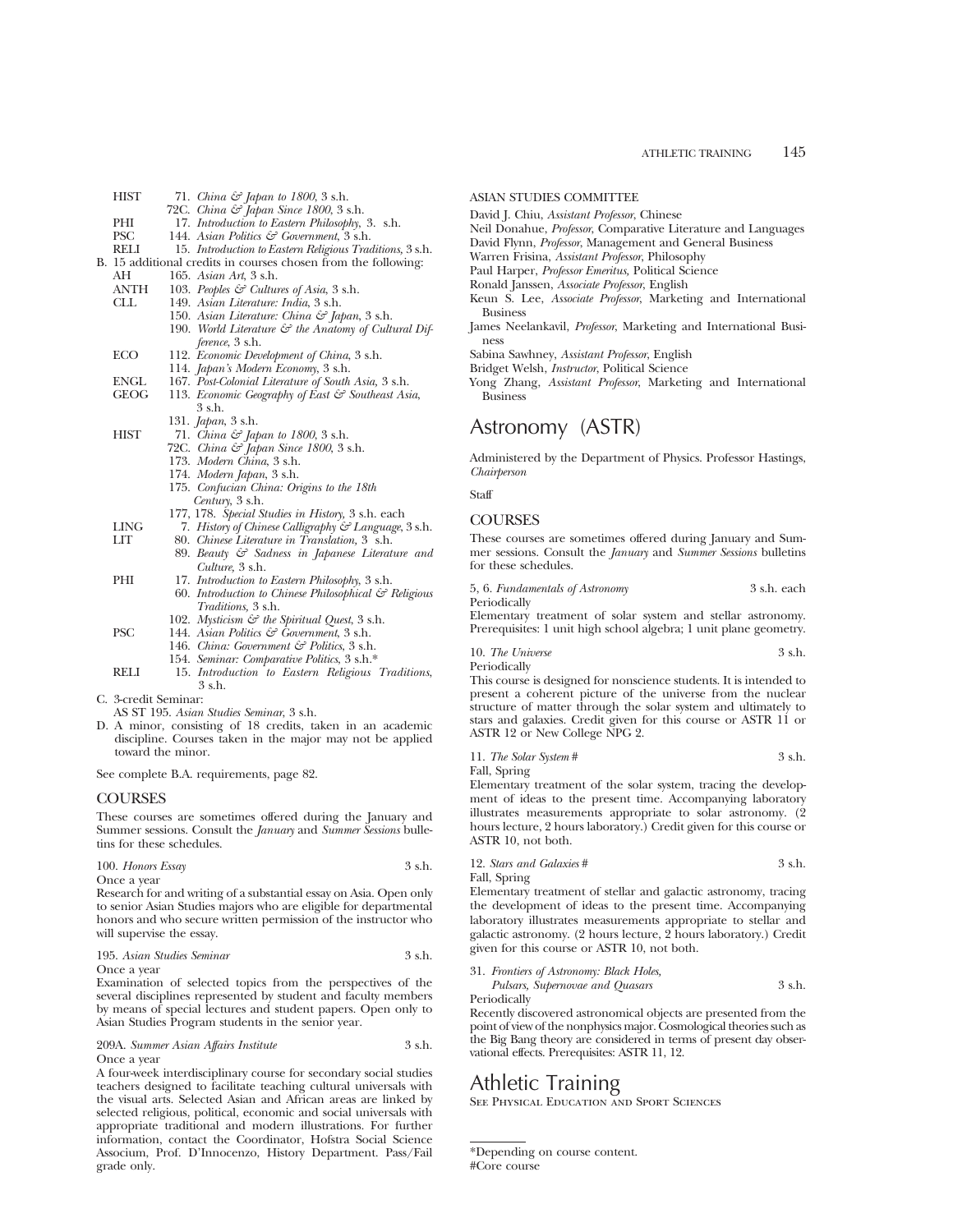## Audio/Video/Film (AVF)

Associate Professor Del Gaudio, *Chairperson*

Professor Delamater; Associate Professor Kaplan; Assistant Professors Franklin, Gershon, Katzman, Mazzocco, Miller, Murillo; Special Assistant Professors Monti, Morrow.

#### **BACHELOR OF ARTS PROGRAMS**

The Department of Audio/Video/Film offers programs in each of three areas leading to a Bachelor of Arts degree.

Candidates for graduation from the School of Communication with the degree of Bachelor of Arts must fulfill the B.A. requirements as listed under the School of Communication on page 104. In addition, students majoring in Audio/Video/Film must complete the program requirements listed below plus a liberal arts minor from one of the following: any minor in the College of Liberal Arts and Sciences, or the Department of Speech Communication and Rhetorical Studies. The minor must consist of 18 semester hours as defined by that discipline, of which at least 6 hours must be taken in residence.

**(NOTE:** Major and minor fields will be listed on the student's record. Only courses acceptable for the major may be applied toward the minor. Grades of  $C-$  or better are required for the major and minor. Students may not take a course for which they received less than C- in a prerequisite. Pass/D+/D/Fail credit will be given toward an academic major and minor for courses offered only on this basis.)

#### **B.A. MAJOR IN AUDIO/RADIO:** 36 s.h.

9 s.h.—SCO 2, 3, 4

12 s.h.—AVF 11, 21, 41, 111

- 6 s.h.—Chosen from AVF 91, 131, 152, 161
- 9 s.h.—Chosen under advisement from SPCM 157, any AVF course, or any MASS course

#### **B.A. MAJOR IN VIDEO/TELEVISION:** 37 s.h.

- 9 s.h.—SCO 2, 3, 4
- 19 s.h.—AVF 24, 26, 44, 64 or 84, 164 & 165
- 3 s.h.—Chosen from SPCM 157 or any MASS course
- 6 s.h.—Any AVF course chosen under advisement

### **B.A. MAJOR IN FILM STUDIES AND PRODUCTION:** 36-37 s.h.

- 9 s.h.—SCO 2, 3, 4
- 9 s.h.—AVF 10, 27, 47
- 6 s.h.—Chosen from AVF 137A, 137B, 157, 158, or 177
- 9 s.h.—Chosen from AVF 60, 80, or any 100-level AVF course, chosen under advisement
- 3-4 s.h.—Chosen from AVF 21, 24, 26, JRNL 1, SPCM 157, or any MASS course, chosen under advisement

**NOTE:** For students interested in majoring in combined disciplines, inquiry should be made in the School of Communication Dean's Office, Room 318, Dempster Hall.

#### **BACHELOR OF SCIENCE PROGRAMS**

To qualify for a B.S. major:

- a) Student must be at least of sophomore standing,
- b) Student must have obtained a minimum grade of  $B-$  in AVF 24 and any subsequent production courses, and
- c) Student must get permission of adviser and the B.S. programs coordinator.

Candidates for graduation from the School of Communication with the degree of Bachelor of Science must meet the following qualifications:

- a) Student must complete at least 124 semester hours (130 semester hours in the Video/Television and Business specialization),
- b) Student must work closely with adviser to ensure fulfillment of all B.S. requirements as listed on page 117,
- c) Student must fulfill the B.S. requirements as listed under the School of Communication on page 117, and

d) Student must complete the program requirements listed under one of the B.S. majors listed below.

#### **B.S. MAJOR IN VIDEO/TELEVISION:** 94 s.h.

12 s.h.—SCO 2, 3, 4, SPCM 157 (see page 118)

- 15 s.h.—ENGL 102 or LING 101, DRAM 3, 9, 190 and a literature course, chosen under advisement
- 6 s.h.—PHYS 6, CSC 5
- 19 s.h.—AVF 14 (6 s.h.), 21, 24, 26, 44
- 3 s.h.—AVF 64 or 84
- 15 s.h.—AVF 106, 134, 144, 164 & 165
- 3 s.h.—Chosen from MASS 11 or JRNL 21
- 9 s.h.—Chosen from departments within the School of Communication, other than video/television courses, chosen under advisement
- 12 s.h.—Chosen from any liberal arts courses, not in the AVF department, chosen under advisement.

### **B.S. MAJOR IN VIDEO/TELEVISION AND FILM:** 94 s.h.

- 12 s.h.—SCO 2, 3, 4, SPCM 157 (see page 118)
- 15 s.h.—ENGL 102 or LING 101, DRAM 3, 9, 190, and a literature course, chosen under advisement
- 6 s.h.—PHYS 6, CSC 5
- 22 s.h.—AVF 10, 14 (6 s.h.), 24, 27, 44, 47
- 6 s.h.—AVF 60 or 80, 64 or 84
- 15 s.h.—AVF 110, 144 or 168, 164 & 165, 167 6 s.h.—Chosen from AVF 84, 134, 137A, 137B, 144, 157 or 158
- 3 s.h.—Chosen from MASS 11 or JRNL 21
- 6 s.h.—Chosen from AVF courses, chosen under advisement
- 3 s.h.—Chosen from any liberal arts courses, not in the AVF department, chosen under advisement

#### **B.S. MAJOR IN VIDEO/TELEVISION AND BUSINESS:** 100 s.h.

- 12 s.h.—SCO 2, 3, 4; SPCM 157 (see page 118)
- 6 s.h.—ENGL 30; ENGL 102 or LING 101, chosen under advisement
- 9 s.h.—ECO 1, 2, and one other ECO course, chosen under advisement
- 3 s.h.—Chosen from SPCM 1 or 7.
- 6 s.h.—Chosen from any literature courses, chosen under advisement
- 19 s.h.—AVF 14 (6 s.h.), 24, 26, 44, 64 or 84
- 9 s.h.—AVF 134, 164 & 165
- 6 s.h.—Chosen from AVF courses, chosen under advisement
- 3 s.h.—Chosen from MASS 11 or JRNL 21
- 6 s.h.—Chosen from School of Communication courses, outside of AVF department, chosen under advisement
- 21 s.h.—Chosen from Zarb School of Business courses, chosen under advisement.

**A Minor in Audio/Video/Film** consists of the successful completion of 18 semester hours of courses, chosen under advisement. At least 6 hours must be taken in residence.

### **COURSES**

In addition to semester notations next to each course, a selection of courses is offered during January and Summer sessions. Consult the *January* and *Summer Sessions* bulletins for these schedules.

#### 10. *Introduction to Film and Television Study* # 3 s.h. Fall, Spring

The basic language of filmic expression and the methodologies of film study, including their influence on television and video, are introduced through analysis of films and television programs. Emphasis is on ways of looking at films and television, the major concepts of theory, the various forms of film and television, and the techniques that determine visual styles. Cannot fulfill core requirement for AVF majors. (Formerly COMM 60, *Introduction to Film Study*.)

#Core course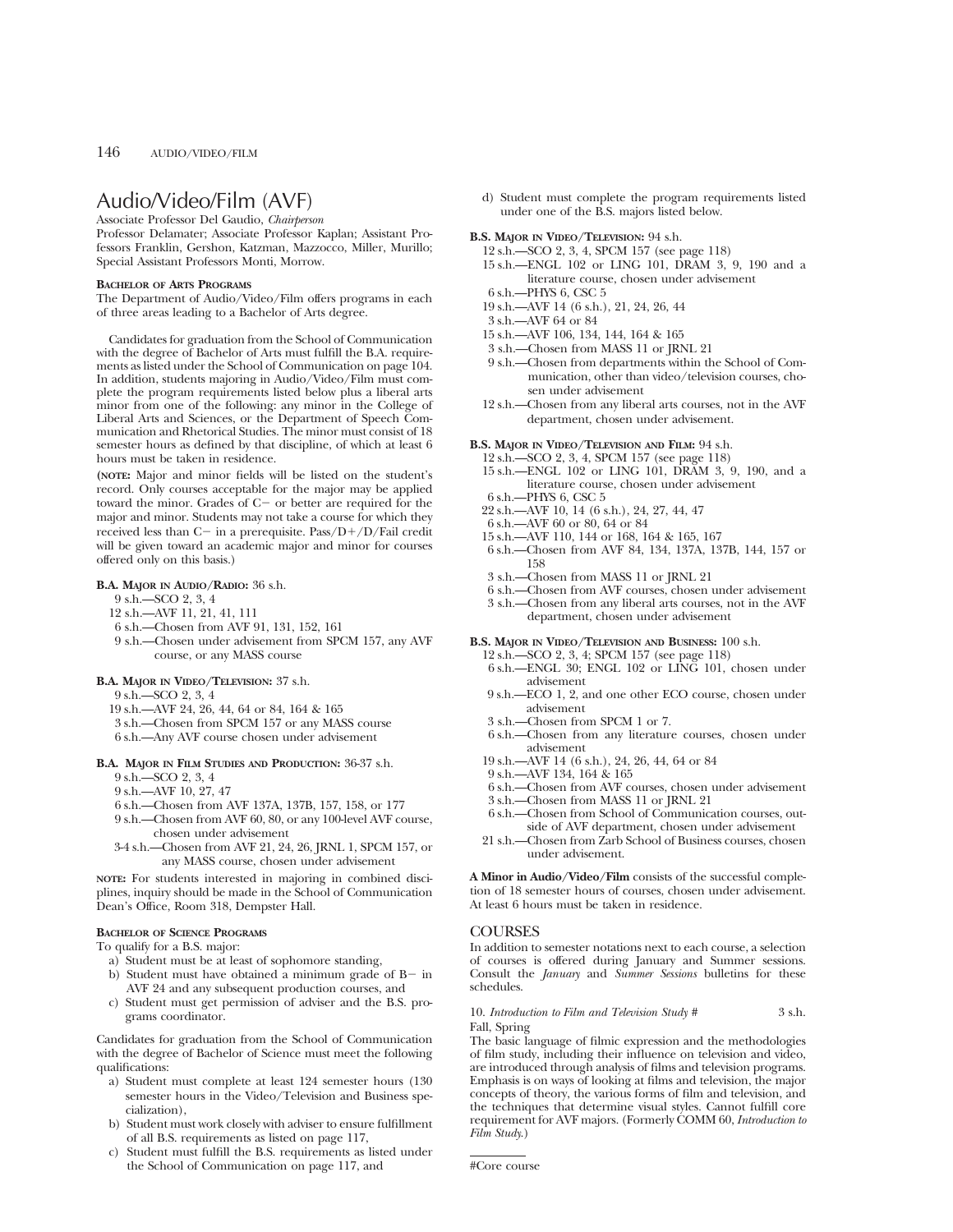11. *History and Theory of Audio and Radio* 3 s.h. Fall, Spring

Introduction to the development of the radio industry, from 1919 to the present, focusing on managerial structure and philosophies, technological changes, programming formats, licensing, and national and international policies. Prerequisite: SCO 4. (Formerly COMM 13, *Survey of Radio*.)

#### 14. *Video Production: Practical Experience* 1-2 s.h. Fall, Spring

Practice in all phases of video production in addition to special projects assigned on an individual basis. Up to 6 s.h. to be applied to the B.S. degree. Open only to B.S. majors.  $Pass/D+/D/Fall$ grade only. No liberal arts credit. (Formerly COMM 125, *Television Production Practical Experience*.)

#### 21. *Fundamentals of Audio Production* 3 s.h. Fall, Spring

Theories and practices of basic audio production. Course focuses on audio board operations, production formats, microphones, analog and digital recording and playback equipment, and other studio standards. Students are required to be available for production and laboratory time beyond scheduled class time. Admission to class by permission of department. Prerequisite: SCO 4. No liberal arts credit. (Formerly COMM 21, *Fundamentals of Radio Production*.)

#### 24. *Fundamentals of Video: Studio Production* 4 s.h. Fall, Spring

Introduction to the creative process of video production emphasizing the theory, language and techniques of production as applied in the studio/control room environment. Topics include the moving image, audio, lighting, editing and the integration of the various positions for the multicamera production. Admission to class by permission of department. Students are required to be available for production work beyond scheduled class time. Prerequisite: SCO 4. No liberal arts credit. (Formerly COMM 11, *Basic Television Production*.)

#### 26. *Fundamentals of Video: Field Production and Editing* 3 s.h. Fall, Spring

Introduction to field video production emphasizing the theories and concepts of production applicable to shooting on location. Studies include applied video techniques and basic postproduction editing methods used in electronic news gathering (ENG), satellite news gathering (SNG), and electronic field production (EFP) for various purposes, including news events, documentaries, industrials, educational programming, training and sales promotion. Students are required to be available for production work beyond scheduled class time. Admission to class by permission of department. Prerequisite: SCO 4. No liberal arts credit. (Formerly COMM 124, *Workshop: Electronic Field Production Techniques*.)

#### 27. *Introductory Film Production* 3 s.h. Fall, Spring

Introduction to film production emphasizing the development of short narrative films and the use of principles of continuity filmmaking. Basic processes of how cameras work and how films are constructed from scripting through editing. Equipment is provided but students will have expenses for film and processing. Admission to class by permission of department. Prerequisites: SCO 4 and AVF 10. (Formerly COMM 61, *Film Theory and Technique I.*)

#### 40. *Television Production* 3 s.h. Periodically

Practice and theory of the use of video and sound for cognitive and affective communication, stressing the development of creative, original concepts and ingenuity of execution in production and direction. Students are required to be available for production work beyond scheduled class time. Open to nonmajors only. Prerequisite: SCO 4. No liberal arts credit. (Formerly COMM 12A, *Intermediate Television Production*.)

41. *Intermediate Audio Production* 3 s.h. See course description, page 410.

## 44. *Advanced Facilities Training* 3 s.h.

Fall, Spring

Training and practice with broadcast-quality equipment. Basic engineering theory is studied and the core technical areas of high-level equipment are investigated and practiced. Technical preparation for intermediate and advanced production work. Students are required to be available for production work beyond scheduled class time. Admission to class by permission of department. Prerequisite: AVF 24. No liberal arts credit. (Formerly COMM 119A, 119.)

#### 47. *Intermediate Film Production* 3 s.h. Fall, Spring

Advanced concepts of film production and the creation of alternatives to continuity filmmaking are practiced through production of short films. Equipment is provided but students will have expenses for film and processing. Admission to class by permission of department. Prerequisite: AVF 27. (Formerly COMM 62, *Film Theory and Technique II*.)

#### 60. *Documentary Film and Video Production* 3 s.h. Every other year

Students produce and direct individual or group projects that explore issues of documentary. Emphasis is on confronting social and political problems through the media. Equipment is provided but students will have expenses for videotape and film and processing. Admission to class by permission of department. Prerequisite: AVF 26 or 47. (Formerly COMM 171A, *Advanced Film Production*.)

#### 64. *Intermediate Video: Studio Production* 3 s.h. Fall, Spring

Intensive practice and theory of intermediate video techniques. Methods of communicating various messages through images and sound. Studies of the effects that can be achieved through the use of the camera and the creative development in both narrative and nonnarrative productions. Students are required to be available for production work beyond scheduled class time. Admission to class by permission of department. Prerequisite: AVF 44. No liberal arts credit. (Formerly COMM 17, *Intermediate Production Workshop: Television*.)

#### 65. A-Z. *Video Production Workshop* 1-2 s.h. Periodically

Intensive examination and practice in specific production duties and responsibilities. Possible topics include directing, associate directing, stage managing, and talent makeup.

As individual topics are selected, each is assigned a letter (A-Z) and added to the course number. Course may be taken a number of times as long as there is a different letter designation each time it is taken. Admission to class by permission of department. No liberal arts credit. (Formerly COMM 15, *Production Workshop— Broadcasting: Television*; COMM 22, *Television Production Workshop: Associate Directing*.)

#### 66. *Video Lighting* 1 s.h. Once a year

Aesthetic, technical, and theoretical considerations of the art of lighting for video. Study, analysis, and practice of fundamental and intermediate lighting methods for both the studio and field production. Students are required to be available for lighting sessions beyond scheduled class meetings. Admission to class by permission of department. Prerequisite: AVF 44. No liberal arts credit. (Formerly COMM 19, *Television Lighting Workshop*.)

#### 80. *Experimental Film and Video Production* 3 s.h. Every other year

Students produce and direct individual or group projects that explore issues of nonnarrative and other experimental, selfexpressive forms. Emphasis is on experimental combinations of image and sound and alternatives to classic Hollywood style.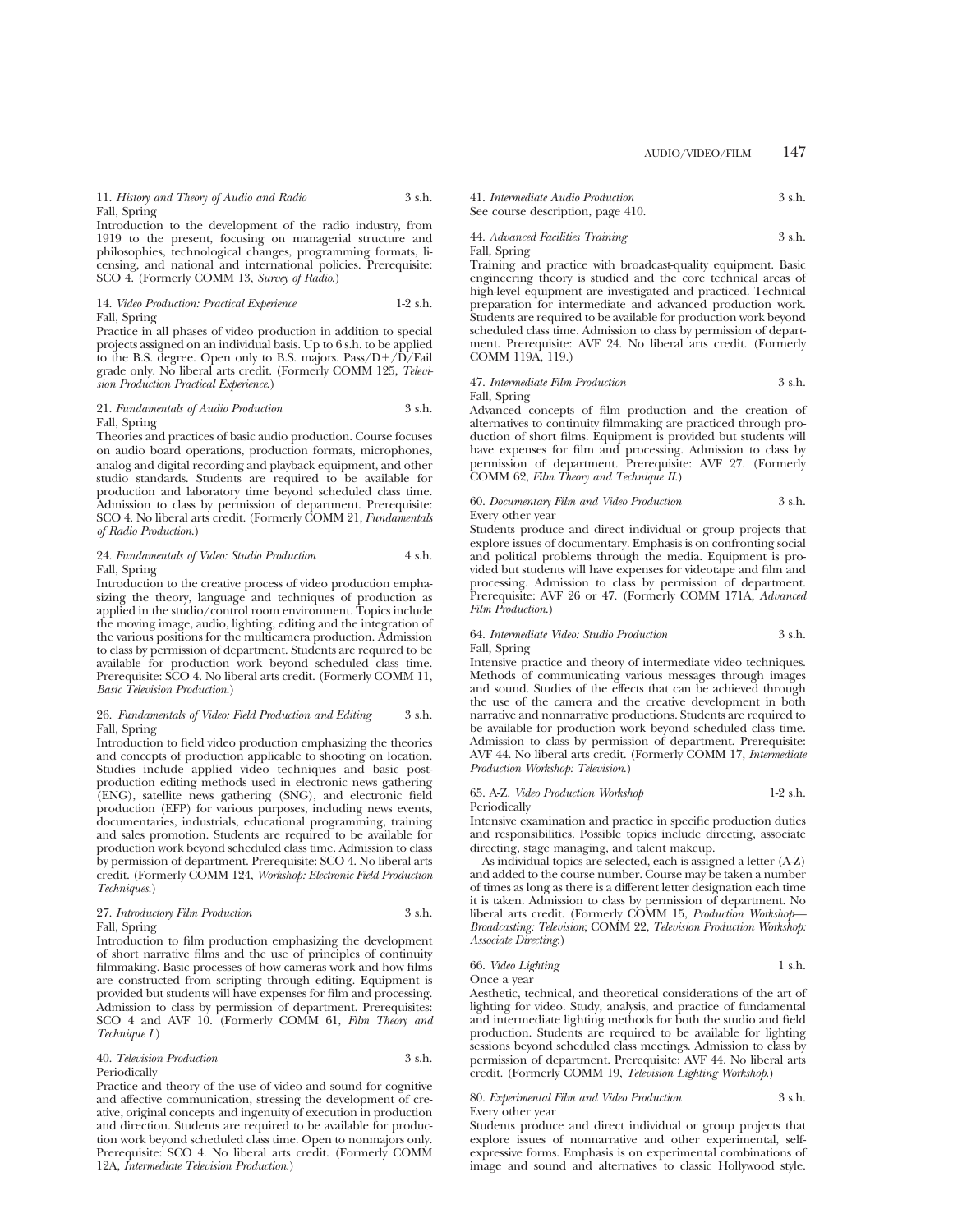Equipment is provided but students will have expenses for videotape and film processing. Admission to class by permission of department. Prerequisite: AVF 26 or 47. (Formerly COMM 182A, *Workshop: Experimental Film Production*.)

#### 84. *Alternative Video Production Techniques* 3 s.h. January

Various theories and demonstrations of the alternatives to liveon-tape production techniques. Evaluations are made of the different methods and their best use. Written analyses of current broadcast and nonbroadcast methods are required. Admission to class by permission of department. Prerequisite: AVF 44. No liberal arts credit. (Formerly COMM 123, *Workshop: Video Production Techniques*.)

#### 90. *Acting for Television and Film* 3 s.h. Periodically

Techniques used in acting for the camera. Processes that differ from those used in stage acting. Extending the range of the student actor to include the electronic and film media. Scene study, appropriate projects assigned and substantive written critical evaluations are required. Students are subject to rehearsal and production calls beyond class hours. Prerequisites: DRAM 59 & 60 or permission of instructor. Individual audition required before registration. Same as DRAM 169. (Formerly COMM 169.)

| 91. Audio Announcing | 3 s.h. |
|----------------------|--------|
| Spring               |        |

Theories and practices of multiple audio announcing formats. Course includes analyzing, scripting and performing the following: dramatic productions, various DJ formats, news, commercial and noncommercial spot reads, and more. Students are required to be available for production work beyond scheduled class time. Audition required for admission. Admission to class by permission of department. No liberal arts credit. Prerequisites: AVF 21 and 111; or permission of instructor. (Formerly COMM 132.)

#### 94. *Television Performing* 3 s.h. Periodically

Effective presentation of newscasts, sportscasts, interviews, panel discussions and other video forms. Emphasis is on development of the student's own personality and rhetorical talents. Exercises are videotaped, analyzed and criticized by instructors and peers. No liberal arts credit. (Formerly COMM 18.)

#### 100. *Principles of Nonlinear Digital Editing* 3 s.h. Periodically

A post-production film and video course introducing students to the theories and concepts of nonlinear digital editing using the Avid Media Composer and/or other computer-based systems. Through screenings, lectures, discussions and demonstrations, students learn basic editing concepts and styles and methods of accomplishing various editing tasks. Admission to class by permission of department. Prerequisite: AVF 26 or 47. No liberal arts credit. (Formerly COMM 129.)

## 104. *Video Graphics* 1 s.h. Once a year

This course focuses on the artistic elements, design factors, and impact of video graphics. Study of intermediate and advanced operation and production techniques involved in creating computerized graphics for video use. Admission to class by permission of department. Prerequisite: AVF 44. No liberal arts credit. (Formerly COMM 20, *Television Production Workshop: Audio and SEG*.)

## 106. *Advanced Video Editing* 3 s.h. Fall, Spring

Emphasis on the use of computerized equipment to facilitate the creative decision-making processes of video editing. Study of how editing choices influence the way viewers perceive programming. Methods of editing drama or comedy, news footage, documentaries, and music are learned. Students are required to be available for editing sessions beyond scheduled class meetings. Admission to class by permission of department. Prerequisites: AVF 26 and 44 or permission of instructor. No liberal arts credit. (Formerly COMM 128.)

### 110. *Film and Television Writing: Theory and Application* 3 s.h. Once a year

The basic principles of narrative emphasizing plot and character development, film and television screenplay formats, and the process of screenwriting from synopsis through treatments to scripts. Admission to class by permission of department. Prerequisite: AVF 10. (Formerly COMM 103, *Cinema-TV Writing: Theory and Application*.)

111. *Writing for Audio* 3 s.h. Fall

Applied writing for audio. Formats covered include news, dramatic, commentary, and commercial and noncommercial spot writing. Admission to class by permission of department. Prerequisites: ENGL 1-2 and AVF 21. (Formerly COMM 131, *Writing for Radio*.)

131. *Contemporary Issues in Radio Broadcasting* 3 s.h. See course description, page 410.

134. *Producing and Television Programming* 3 s.h. Periodically

The study of research and development methodologies as applied to producing, programming, and distribution. Emphasis is on the producer's need to combine creative abilities and originality with vision, drive, and good business acumen. Course highlights ethics, responsible decision-making, critical thinking, organizational skills, and resourcefulness. Open to juniors and seniors only. No liberal arts credit. Prerequisite: AVF 24 or 26. (Formerly COMM 120, *Producing Reality Programming*.)

### 137A, 137B. *Film History* 3 s.h. each Every other year

The development of the motion picture from its origins in the 1890s to the present. The courses confront the issues of world cinema and the historiography of film as seen in the aesthetic, social, economic, and technological forces that influence the development of movies. 137A deals with approximately the first half of film history, 137B with the second. Prerequisite: AVF 10. (Formerly COMM 173, 174, *History of the Motion Picture*.)

#### 138. *Film Adaptation* 3 s.h. Periodically

Study of the aesthetic and technical aspects and social implications of adapting plays and novels for the screen and remaking movies in different eras. Analysis of how narrative structure is affected by the medium of its presentation as seen through selected stories, novels, and films. Prerequisite: AVF 10. (Formerly COMM 111, *Cinema Adaptation of Plays and Novels*.)

139. *Film Theory* 3 s.h.

Periodically

Study of the various theoretical approaches of how cinema relates to society and the individual. In addition to the classic film theories of Arnheim and Eisenstein, among others, and Bazin's and Kracauer's concepts of film realism, the course confronts issues such as Marxism, feminism, and structuralism and introduces new theoretical concepts as they develop. Prerequisite: AVF 10. (Formerly COMM 176, *Theories of Cinema*.)

## 144. *Television Directing* 3 s.h. Fall

The art and style of the television director and the processes involved in producing a television program, from basic concept to final production. Emphasis on creativity and leadership essential to the making of any television project. Students are required to be available beyond scheduled class time. Admission to class by permission of department. No liberal arts credit. Prerequisites: AVF 64 or 84. (Formerly COMM 121, *Television Directing and Producing*.)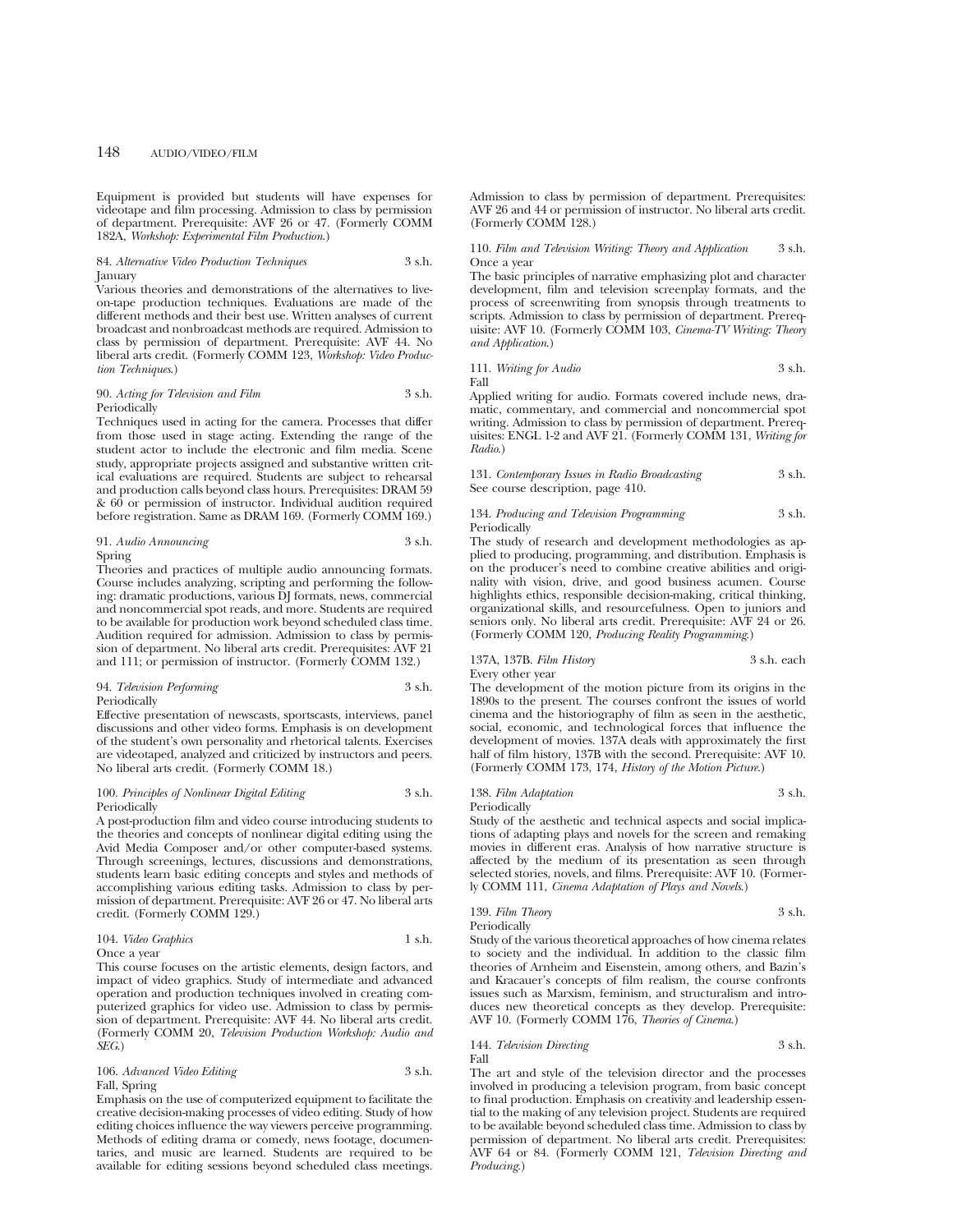145. *Non-Broadcast Video Production* 3 s.h. **Periodically** 

Development of communication systems for nonbroadcast purposes. Focuses on writing, researching, planning and producing videotape programs for users with specific needs and audiences. Students work with clients through all phases of production from initial contact to completion and presentation of program. Admission to class by permission of department. Prerequisites: AVF 24, 26, 134. No liberal arts credit. (Formerly COMM 197.)

150, 151. *Independent Studies/Readings* 1-3 s.h. each Fall, Spring, Summer

Individualized courses designed to fill gaps in the student's knowledge of audio, video, or film. Ordinarily open to seniors in the Department of Audio/Video/Film who are exceptionally capable of independent work. Before registering for this course, the prospective student must find a member of the department who will agree, in writing, to serve as instructor. Prerequisite: permission of department chairperson. (Formerly COMM 110, *Readings in Communications*.)

152. *The Radio Industry* 3 s.h. See course description, page 410.

157. *Film Genres* 3 s.h. Once a year

Studies of genre cinema emphasizing critical and aesthetic analyses of significant types of motion pictures. Possible topics include film comedy, the Western, melodrama, the musical, science-fiction, and animated film. Prerequisite: AVF 10. May be repeated for credit when subject matter varies. (Formerly COMM 112.)

158. *Film Authorship* 3 s.h. Once a year

Studies of the concepts of film authorship and the auteur theory as applied to the work of particular directors and other filmmaking personnel. Possible topics include the films of Hitchcock, Truffaut, Bergman, or Kubrick, among others; the star as auteur; and the producer or studio as auteur. Prerequisite: AVF 10. May be repeated for credit when subject matter varies. (Formerly COMM 178, *Auteur-Director Series*.)

161. *Advanced Audio Production* 3 s.h. Spring

Theories and practices of advanced audio production techniques. Course includes conceptualizing, producing, directing, recording, editing and mixing multi-track audio projects. Students are required to be available for production and laboratory time beyond scheduled class time. Admission to class by permission of department. No liberal arts credit. Prerequisite: AVF 41; or permission of instructor. (Formerly COMM 130.)

#### 164 & 165. *Advanced Television Production* 3 s.h. each Fall, Spring

Advanced practicums dealing with creative production in aesthetic and technical phases. Emphasis in 164 is on the production of commercials, promotions, and public service announcements. Open to juniors and seniors only. Emphasis in 165 is on the production of long-form television. Open to seniors only. Admission to class by permission of department. Prerequisites: AVF 64 or 84. No liberal arts credit. (Formerly COMM 122A, 122B, *Advanced Television Production I, II*.)

### 167. *Advanced Film Production Workshop* 3 s.h. Fall, Spring

A study of three major areas of 16mm film production: cinematography (including lighting), sound, and editing. The semester is divided into three segments, one devoted to each area, to allow participants to gain proficiency in the technical aspects of shooting film, recording sound (sync and dubbed), and editing multiple tracks. Equipment is provided but students will have expenses for film and processing. Admission to class by permission of department. No liberal arts credit. Note: When taken in the fall, this course is the first half of a one-year sequence that continues with AVF 168 in the spring. When taken in the spring, it is a stand-alone course. Prerequisite: AVF 47. (Formerly COMM 177, *Workshop: Film Production*.)

### 168. *Senior Film Projects* 3 s.h. Spring

Approaching film as a unique means of aesthetic expression, each student participates in a group production of an original student-scripted film. The group participates in every step from story conference through final-edited print. Emphasis is on making aesthetic decisions to create a short narrative film as each student learns all functions but masters one during production and post-production. Equipment is provided but students will have significant expenses for all other aspects of production. Admission to class by permission of department. Note: This course may only be taken as the second half of a one-year sequence that begins with AVF 167 in the fall. Prerequisite: AVF 167. (Formerly COMM 172A, *Film Directing*.)

## 170. *Internship Program* 1-3 s.h.

Fall, January, Spring, Summer

An internship program provides an opportunity for students to apply their classroom experience to an appropriate professional work setting. Students work with an assigned faculty sponsor and an on-site supervisor. They work a requisite number of hours, keep a daily journal, and write midterm and final papers. Students must be approved for admission into the program before registering. Applications to the program, with information about deadlines, are available in the AVF department office. May be repeated for a total of 6 s.h. Prerequisites: junior class standing; GPA of 2.5 or better overall, the successful completion of 12 s.h. in the major, of which 6 s.h. must be in residence; and an intermediate level course in major. Pass/ $D+/D/F$ ail grade only. (Formerly COMM 189A, *Communication Internship*; 170, 171, *Internships*.)

| 177. Documentary Film | 3 s.h. |
|-----------------------|--------|
|                       |        |

Every other year

A survey of the history of documentary film combined with a study of problems facing documentary film and video makers. Theoretical issues of objectivity, narrativity, social responsibility, and film technique are underlying concerns of documentaries viewed in class. Prerequisite: AVF 10. (Formerly COMM 175.)

## 180-189. A-Z. *Special Topics* 1-3 s.h. each

Periodically Designed to meet the needs of individual and specific groups of students interested in special topics not covered by other course offerings.

As individual subjects are selected, each is assigned a letter (A-Z) and added to the course number. Any course may be taken a number of times as long as there is a different letter designation each time it is taken.

## 199. *Departmental Honors* 3 s.h.

Fall, Spring

Individual research project in student's major area, under tutorial supervision. Open only to majors in the Department of Audio/Video/Film who are eligible according to the criteria listed on page 68, and who desire to graduate with departmental honors. Students should normally start work with their faculty adviser in the semester preceding their registration for this course. Permission of chairperson, prior to registration, is required.

## Baccalaureate Programs

SEE PAGE 60.

## Bilingualism

Administered by the Department of Romance Languages and Literatures. Associate Professor Schwab, *Chairperson*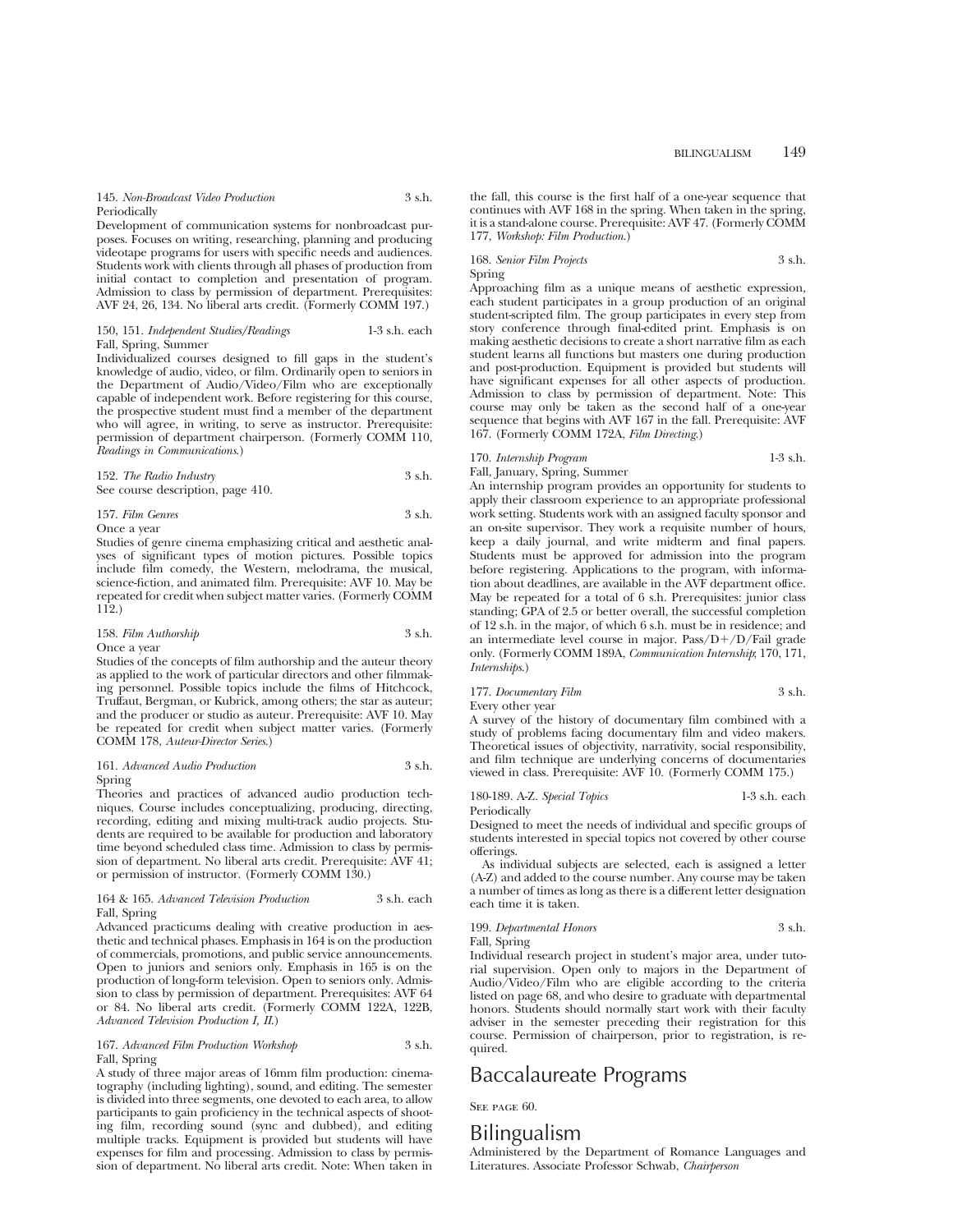The graduate bilingualism programs are:

I. Master of Arts Program

*A bilingual and bicultural understanding of the Hispanic and American ways of life*. This specialization is designed for persons holding a baccalaureate degree and for Spanish speaking professionals who have the necessary linguistic skills to perform their course work in Spanish and in English.

The candidate will take a placement examination, which will be used for purposes of advisement only, and must complete 36 hours of interdisciplinary courses as follows: SPAN 212, 213, 214, 215, 216; one 200-level course in each of the following areas: literature, linguistics, history, crosscultural materials and pedagogical orientation. A master's comprehensive examination is required.

- Professor Rodriguez, *Coordinator*
- II. Master of Science in Education Programs
	- A. Bilingual Elementary Education, see page 199. B. Bilingual Secondary Education, see page 360.

See complete graduate information, page 73.

III. Doctoral Programs

Programs with bilingual/bicultural concentrations leading to the Ed.D. or Ph.D. in Reading, Language, and Cognition. See page 348.

See complete doctoral information, page 79.

## Biochemistry (BCHM)

Administered by the Department of Chemistry. Associate Professor Finzel, *Chairperson*

The Chemistry Department's program for the B.S. Specialization in Biochemistry is accredited by the American Chemical Society. A student completing this course of study will be awarded a certificate from the Society.

**B.S. SPECIALIZATION IN BIOCHEMISTRY:** candidates for graduation must fulfill the following requirements:

- 1. The successful completion of at least 124 semester hours and a cumulative grade-point average of 2.0 in work completed at Hofstra. Military Science 1C, 1E, 2C, 2E and associated leadership laboratories may not be counted toward this total semester hour requirement.
- 2. At least 62 semester hours must be completed in liberal arts courses outside the Chemistry Department.
- 3. There are two requirements that must ordinarily be completed in residence at Hofstra: 15 semester hours in the major field of specialization and the last 30 semester hours. The 15 semester hours need not be included within the last 30 hours.

4. The following general requirements: ENGL 1-2 or placement examination\* German, French or Russian preferred, completion of level 4 if studied in high school or to level 2 if studied as a new language;

- Computer science, 3 semester hours;
- Social science and humanities, 15 semester hours of core courses; (social science: 3 hours in behavioral social sciences and 3 hours in history and philosophy; humanities: 3 hours in the appreciation and analysis category (literature) and 3 hours in the creative participation category; and 3 hours from any core category).

For listing of core courses, see page 85.

5. The fulfillment of the following major requirements: BCHM 162, 163, 173, 176; CHEM 3A & 4A, 3B & 4B, 80, 105, 109, 124, 125, 131A & 132A, 131B & 132B, 141-142, and 3 hours of chemistry courses at the 100-level; PHYS 11A & 12A, 11B, 12B; MATH 19, 20; BIO 1 & 2, 135.

**A MINOR IN BIOCHEMISTRY** consists of the successful completion of 18 hours in chemistry and biochemistry courses including BCHM 162, and 163 or 173, taken under advisement. Courses listed for the minor may not simultaneously be used to satisfy a chemistry minor. Chemistry majors may offer BIO 1 & 2, 135, 137, or 143 as part of the 18 hours for the minor. At least 6 hours must be taken in residence.

## **COURSES**

These courses are sometimes offered during January and Summer sessions. Consult the *January* and *Summer Sessions* bulletins for these schedules.

162. *Molecular Biochemistry I* 3 s.h. Fall

Mechanisms of enzyme action (the active site); physical-organic interpretation of biochemical reaction mechanisms; enzyme kinetics; biochemical energetics; chemistry of proteins, nucleic acids, polysaccharides and lipids; interactions of large molecules; the genetic code; protein synthesis; molecular biology. (3 hours lecture.) Prerequisites: CHEM 131A & 132A, 131B & 132B. Same as CHEM 162, BIO 162.

#### 163. *Molecular Biochemistry II* 3 s.h.

Every other Spring

Selected topics in biochemistry; focus on the control of biochemical processes. Topics may include control of replication, transcription and translation; ribosomes; chromosomes; biochemistry of cancer; allosteric control; membrane structure and function in metabolic and hormonal control mechanisms. (3 hours lecture.) Prerequisite: BCHM 162. Same as CHEM 163.

### 173. *Experimental Biochemistry* 3 s.h.

Spring

A laboratory course in biochemical methodology. Experiments which illustrate biochemical concepts are emphasized. As time permits, the student will carry out experiments in the following areas: biochemical assays; enzymes (isolation, kinetics); chromatography and electrophoresis; clinical chemistry; physical chemistry of nucleic acids and proteins; radioisotope methodology. (1 hour lecture, 6 hours laboratory.) Prerequisites: BCHM 162 and CHEM 105 and 109. Same as CHEM 173. No liberal arts credit.

176. *Seminar in Biochemistry* 1 s.h.

Every other Spring

Students report on recent journal articles and classical papers in biophysical chemistry. Their impact on current research is considered. (1 hour seminar.) Prerequisite: permission of instructor. Same as CHEM 176.

#### 182 & 183. *Biochemical Research* 1-3 s.h. each Fall, Spring

The student conducts research under the direction of a faculty member on some topic of mutual interest. The problem will involve both laboratory and library work. (1 hour conference, 3 hours laboratory per credit.) The number of credits will be decided on before registration. Prerequisite: permission of faculty member and chairperson. Same as CHEM 182 & 183. No liberal arts credit.

## Biology (BIO)

#### Professor Pumo, *Chairperson*

Associate Professor Anderson, *Director of Graduate Programs*

Professor Kaplan; Associate Professors Anderson, Daniel, Erb, Morrissey, Sanford, Seagull, Willey; Assistant Professors Burke, Clendenning.

The Donald E. Axinn Distinguished Professorship in Ecology and Conservation at Hofstra University. See page 425.

**B.A. SPECIALIZATION IN BIOLOGY:** students should apply to the

<sup>\*</sup>See University Degree Requirements, page 66.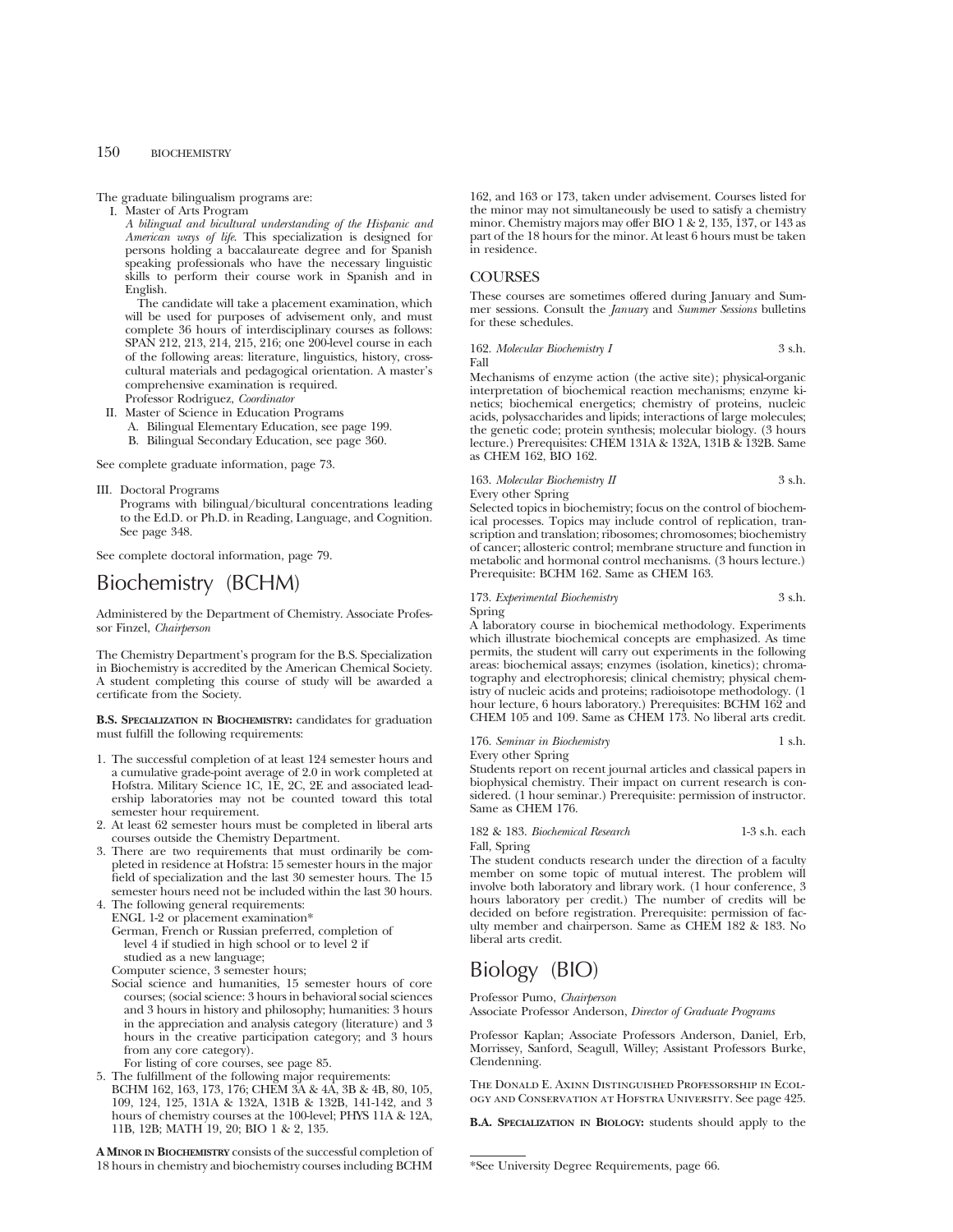department as soon as possible after making the decision to major in biology. Applications are available in the chairperson's office. Advisers are assigned when the student applies for acceptance as a major. The department encourages interested students to speak with a biology adviser about this specialization before declaring a major. Grades in biology lower than a  $C-$  do not count toward the total number of semester hours required for the biology specialization.

The following courses are required for the degree:

36 credits in biology including: BIO 1 & 2 (recommended for Freshman year)

BIO 119, 135, 136, 137 (recommended for Sophomore year)

*One* course must be selected from *each* of the following biology categories:

I. BIO 23, 24, 147, 148A

II. BIO 143, 147, 150, 151A

III. BIO 109A, 114, 181

IV. BIO 144, 149A

Additional electives may be taken from the above categories or from other biology courses with these exceptions: BIO 3, 4, 50, 103, 105, 106, 162.

The following are also required: CHEM 3A & 4A, 3B & 4B, 131A & 132A, 131B & 132B; PHYS 1A & 2A, 1B & 2B or 11A & 12A, 11B, 12B; a core course in mathematics (students planning to pursue advanced degrees in life and health sciences are urged to take MATH 19) and either a second mathematics course or *Biostatistics* (BIO 100), under advisement. BIO 100 may be used to satisfy either a MATH elective or a BIO elective, but not both.

See complete B.A. requirements, page 82.

Teaching of High School Biology and General Science, see page 363.

**B.S. SPECIALIZATION IN BIOLOGY:** students should apply to the department as soon as possible after making the decision to major in biology. Applications are available in the chairperson's office. Advisers are assigned when the student applies for acceptance as a major. The department encourages interested students to speak with a biology adviser about this specialization before declaring a major. Grades in biology lower than a  $C-$  do not count toward the total number of semester hours required for this specialization.

Candidates for graduation must successfully complete the following requirements.

- 1. The successful completion of at least 124 semester hours and a cumulative grade-point average of 2.0 in work completed at Hofstra. Military Science 1C, 1E, 2C, 2E and associated leadership laboratories may not be counted toward this total semester hour requirement.
- 2. At least 60 semester hours must be completed in liberal arts courses outside the Biology Department.
- 3. There are two requirements that must ordinarily be completed in residence at Hofstra: 20 semester hours in the major field of specialization and the last 30 semester hours. The 20 semester hours need not be included within the last 30 hours.
- 4. The following general requirements: ENGL 1-2 or placement examination<sup>\*</sup>

Foreign language (same as B.A. requirement, page 82) Core course requirement: (for listing of core courses, see page 84) 6 semester hours in humanities: 3 hours in appreciation and analysis (literature), 3 hours in creative participation; 6 semester hours in social science: 3 hours in behavioral social sciences and 3 hours in history and philosophy.

**NOTE**: Students who matriculate at Hofstra with advanced standing, must complete at least 3 semester hours in humanities core courses and 3 semester hours in social science core courses in residence. In *no case* may core course requirements be taken elsewhere after matriculation at Hofstra.

5. The fulfillment of the following major and additional requirements:

45 credits in biology including: BIO 1 & 2 (recommended for Freshman year) BIO 119, 135, 136, 137 (recommended for Sophomore year) BIO 90, 100 (recommended for Junior or Senior year)

*One* course must be selected from *each* of the following biology categories:

- I. BIO 23, 24, 147, 148A
- II. BIO 143, 150, 151A
- III. BIO 109A, 114, 119, 181

IV. BIO 144, 149A

V. BIO 91, 92 (note: BIO 90 is a prerequisite for these courses)

Additional electives may be taken from the above categories or from other biology courses with these exceptions: BIO 3, 4, 50, 103, 105, 106, 162.

The following are also required: CHEM 3A & 4A, 3B & 4B, 131A & 132A, 131B & 132B; PHYS 1A & 2A, 1B & 2B or 11A & 12A, 11B, 12B; a core course in mathematics (students planning to pursue advanced degrees in life and health sciences are urged to take MATH 19) and a second mathematics course, under advisement. *Biostatistics* (BIO 100) may be used to satisfy a MATH elective (in such cases, and additional 3 semester hours of biology must be completed).

**B.S. SPECIALIZATION IN BIOLOGY with a concentration in AQUA-CULTURE/MARICULTURE:** this program trains students in the design, care and operation of aquaculture/mariculture facilities. Numbers 1-4 of the five general requirements listed above for the B.S. Specialization in Biology must be met.

The following courses in biology are required: BIO 1 & 2, 100, 114, 135, 136, 143, 144, 147, 150, either 181 and 182 or 109A; 183, 184, 185 & 186, 187.

The following are also required: CHEM 3A & 4A, 3B & 4B, 131A & 132A, 131B & 132B; PHYS 1A & 2A, 1B & 2B; a core course in mathematics.

Recommended electives: MGT 101, 110; MKT 101; CHEM 105, 109 and 185.

**A MINOR IN BIOLOGY** consists of the successful completion of 18 semester hours of biology courses with a grade of  $C-$  or better with the following exceptions: BIO 3, 4, 50, 103, 105, 106, 162. At least 6 hours must be taken in residence.

#### **POST-BACCALAUREATE PREMEDICAL CERTIFICATE PROGRAM**

This program provides the opportunity for students who hold a bachelor's degree and who have not previously studied the sciences to prepare for entrance into a medical profession of their choice. Students may also retake science courses to demonstrate an improved mastery of those subjects. Courses offered in biology, chemistry, mathematics, and physics; see page 330.

#### **PREMEDICAL, PREDENTAL, PREVETERINARY MEDICINE STUDIES**

Students who complete the requirements for the B.A. Specialization in Biology or B.S. Specialization in Biology will meet the course requirements for acceptance into most schools of medicine, dentistry, veterinary medicine, etc. Students must take advantage of the advisement offered by the Department of Biology and Premedical/Prehealth Professional Studies Office in the University Advisement Office to make sure that the courses

<sup>\*</sup>See University Degree Requirements, page 66.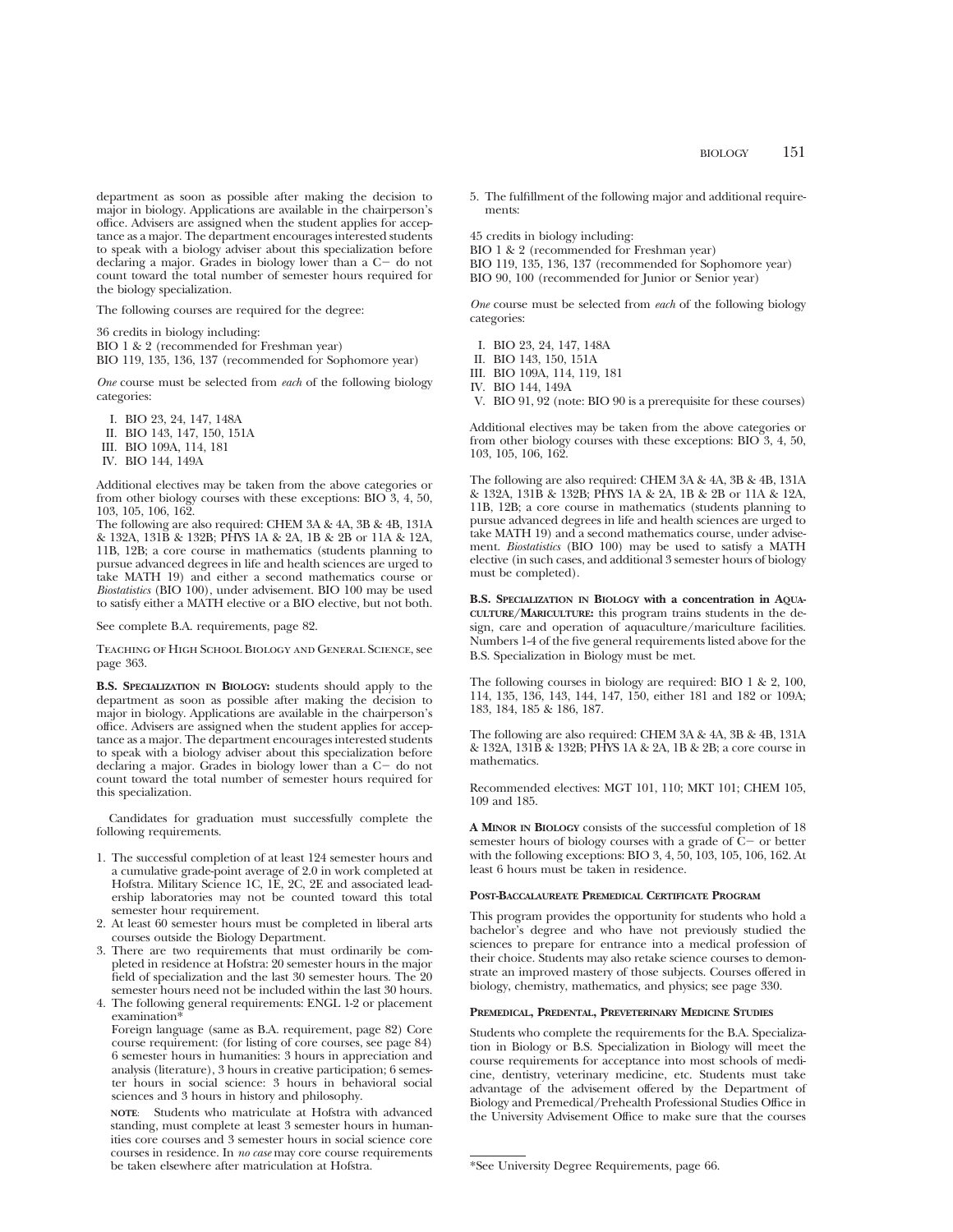selected to complete degree requirements are appropriate for the post bachelor program of studies they wish to pursue.

BETA BETA: a national biology honor society, see page 70.

Biochemistry Program and Courses, see page 150.

Marine Laboratory: the Biology Department operates a marine laboratory in Jamaica, West Indies. All students are eligible to enroll in courses. See page 18.

**MASTER OF ARTS IN BIOLOGY:** the applicant must have a bachelor's degree (or equivalent) in biology. Any undergraduate deficiencies (including physics, mathematics and organic chemistry) must be made up before the completion of 15 semester hours of graduate work. Graduate students are expected to receive a grade of B or better in their biology courses. All students should meet with the Director of Graduate Programs at least once each semester.

Candidates must complete 33 semester hours of graduate work including an essay (BIO 303). At least 27 credits must be in biology courses numbered 200 or higher; up to 6 credits of electives may be chosen with permission of the Director of Graduate Programs.

In addition to a general course of study, concentrations are available in electron microscopy, marine and freshwater biology, molecular biology, and oral biology.

ELECTRON MICROSCOPY: this program is designed to provide a comprehensive two-year training experience in postgraduate biology and electron microscopy. Graduates of this program will be prepared to undertake routine maintenance of transmission and scanning electron microscopes, carry out a wide range of sophisticated investigative techniques and assist at all levels with biological research and analysis of research data.

Students should have an adequate background in histology, cell biology and anatomy. A semester of internship (equivalent to 3 semester hours) is required to complete this program.

Marine and Freshwater Biology: this program enables students to focus their studies on aspects of marine biology, limnology and aquaculture. In addition to the general M.A. requirements listed above, all students must accumulate 18 semester hours from the following courses: BIO 201, 204, 205, 207A, 208 229, 270, 307, 2183, 2184 (for restrictions on 2000-level courses, see page 76). All students are expected to complete their essay (303) on a subject related to marine or freshwater biology.

Molecular Biology: this program allows the student to focus on aspects of biology that are especially pertinent to biotechnology. Emphasis is on cell biology, genetics, cell culture, laboratory use of microcomputers and general laboratory techniques. Experience with DNA methodologies is available on an individual basis.

Oral Biology: this program is designed as the first stage of research training for those students who intend to pursue careers in oral biology or dentistry, or for those who intend to enter clinical dentistry, but who seek a broader background and research experience.

The courses include seminars in mammalian dentition, dental evolution, structure and function of salivary glands, and nutrition and regular courses in oral biology, electron microscopy, immunology, microbiology, cell biology, endocrinology and molecular pharmacology.

**MASTER OF SCIENCE IN BIOLOGY:** the applicant must have a bachelor's degree (or equivalent) in biology. Any undergraduate deficiencies (including physics, mathematics and organic chemistry) must be made up before the completion of 15 semester hours of graduate work. Graduate students are expected to receive a grade of B or better in their biology courses. All students should meet with the Director of Graduate Programs at least once each semester.

Candidates must complete 30 semester hours of graduate work including a thesis (BIO 301-302). At least 24 credits must be in Biology courses numbered 200 or higher, up to 6 credits of electives may be chosen with the permission of the Director of Graduate Programs.

In addition to a general course of study, concentrations are available in electron microscopy, marine and freshwater biology, molecular biology, and oral biology.

ELECTRON MICROSCOPY: this program is designed to provide a comprehensive two-year training experience in postgraduate biology and electron microscopy. Graduates of this program will be prepared to undertake routine maintenance of transmission and scanning electron microscopes, carry out a wide range of sophisticated investigative techniques and assist at all levels with biological research and analysis of research data.

Students should have an adequate background in histology, cell biology and anatomy. A semester of internship (equivalent to 3 semester hours) is required to complete this program.

Marine and Freshwater Biology: this program enables students to focus their studies on aspects of marine biology, limnology and aquaculture. In addition to the general M.S. requirements listed above, all students must accumulate 18 semester hours from the following courses: BIO 201, 204, 205, 207A, 208, 229, 270, 307, 2183, 2184 (for restrictions on 2000-level courses, see page 76). All students are expected to complete a thesis (BIO 301-302) on a subject related to marine or freshwater biology.

Molecular Biology: this program allows the student to focus on aspects of biology that are especially pertinent to biotechnology. Emphasis is on cell biology, genetics, cell culture, laboratory use of microcomputers and general laboratory techniques. Experience with DNA methodologies is available on an individual basis.

Oral Biology: this program is designed as the first stage of research training for those students who intend to pursue careers in oral biology or dentistry, or for those who intend to enter clinical dentistry, but who seek a broader background and research experience.

The courses include seminars in mammalian dentition, dental evolution, structure and function of salivary glands, and nutrition and regular courses in oral biology, electron microscopy, immunology, microbiology, cell biology, endocrinology and molecular pharmacology.

**MASTER OF SCIENCE IN HUMAN CYTOGENETICS:** this program is designed for students who wish to pursue careers in human cytogenetics. It provides a strong biology and cell biology base with special courses in cytogenetics and an internship period in a clinical cytogenetics laboratory. Graduates of the program will be prepared for laboratory careers in cytogenetic technology or further education in a related field.

Applicants must have a bachelor's degree (or equivalent) in biology or a related field (cell biology, biochemistry, genetics, etc.). It is recommended that students have had one semester of biochemistry, genetics, cell biology, statistics, one year of calculus and physics and two years of chemistry including organic laboratory. Deficiencies must be made up before the student accrues more than 15 credits towards the master's degree. All students should meet with the Director of Graduate Programs at least once each semester.

Program Requirements: 38 s.h.

Required courses: 25 s.h.

BIO 212, 214, 215, 238, 241, 244, 255, 305A, 305B, 306

Recommended electives: at least seven hours chosen from BIO 220, 221, 222, 224, 239, 240, 246, 251A, 252A, 253A, 259, 260, 263, 264A

Recommended for the degree: BIO 210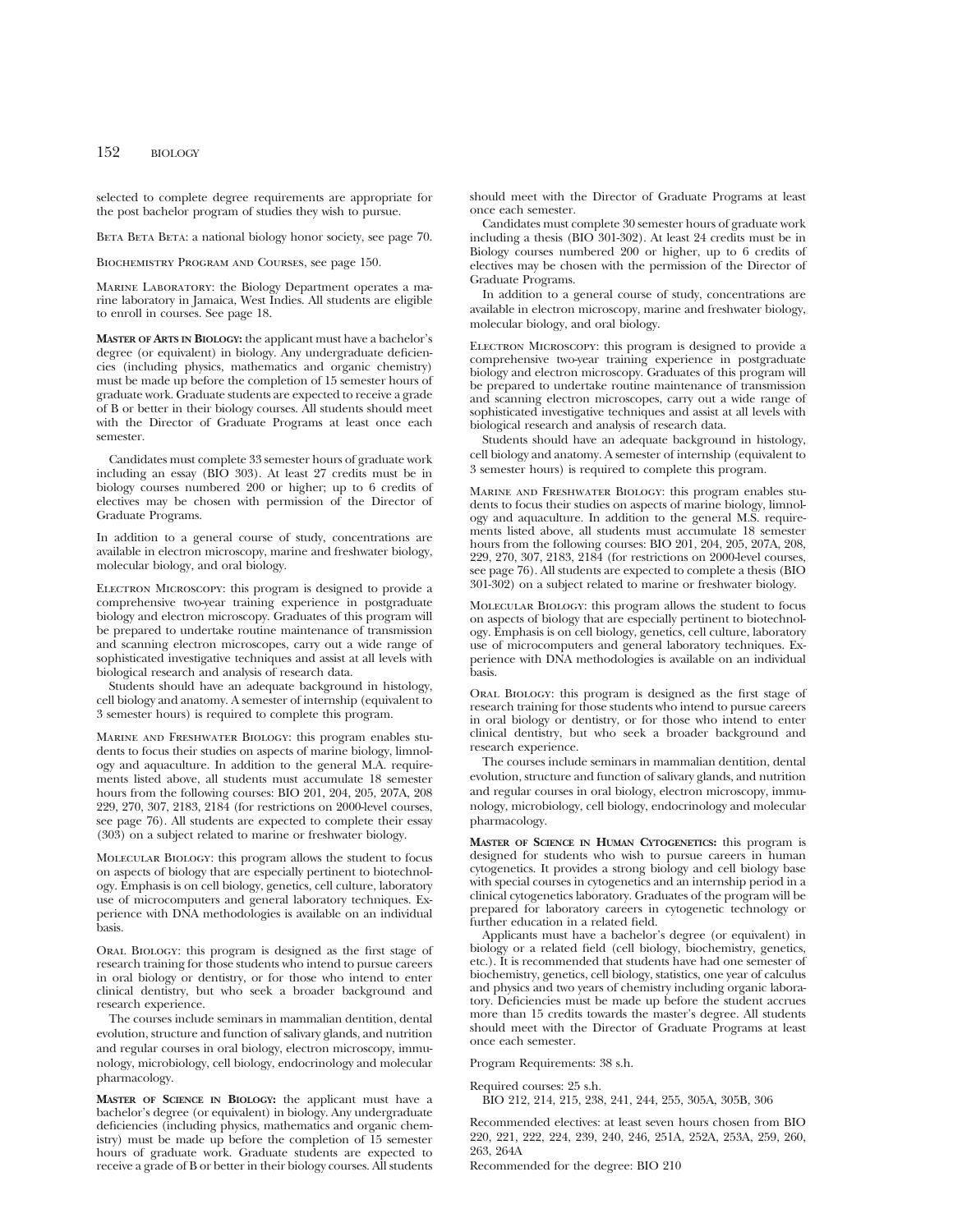All students are required to complete and successfully defend either an essay (BIO 303) or a thesis (BIO 301-302).

Students who wish to be eligible for the certification examination for Clinical Laboratory Specialist in Cytogenetics upon completion of the program, must enroll in BIO 306 for two semesters (6 s.h. total). The second semester of 306 can be used as one of the electives.

See complete graduate information, page 73.

### **COURSES**

In addition to semester notations next to each course, several courses are offered during January and Summer sessions. Consult the *January* and *Summer Sessions* bulletins for these schedules.

1 & 2. *General Biology* # 4 s.h. each Fall, Spring

1: Topics emphasized include biochemistry, cell biology, genetics, microbiology and botany. 2: Topics emphasized include ecology, evolution and animal biology. (3 hours lecture, 3 hours laboratory.) Credit given for BIO 2 or New College NBB 1, not both. Course designed for science majors. (Formerly 1, 2.)

## 3. *Biology in Society #* 3 s.h.

Fall, Spring, Summer

Laboratory and lecture course designed to introduce the student to tenets of modern biology and provide scientific background for current issues involving biology in society. Consideration of the basic principles of ecology, evolution by natural selection, Mendelian and human genetics, and basic gene expression form a foundation for understanding ozone depletion, global warming, loss of habitat, pesticide and antibiotic resistance, and genetic engineering. Laboratory time is used to demonstrate the scientific method, isolate DNA, and provide a hands-on opportunity to survey the Five Kingdoms of living organisms. (2 hours lecture, 2 hours laboratory.)

| 4. Human Biology# | 3 s.h. |
|-------------------|--------|
| Fall, Spring      |        |

Introduces the student to the diversity of life and to basic principles upon which the life process works (cells, tissues, metabolism, reproduction). Emphasis on our own species in a biological context. Where did we come from? How do we compare to other organisms? Human anatomy and physiology are studied in lectures and laboratory sessions. Addresses the realities of being human—diseases, aging, birth and death, and behavior. Laboratory sessions provide an opportunity to learn about biological instrumentation and to study anatomy through dissection and models. (2 hours lecture, 2 hours laboratory.)

| 7. First-Year Biology Seminar     | 1 s.h. |
|-----------------------------------|--------|
| See course description, page 402. |        |

## 10. *Genetics and Society* 3 s.h. See course description, page 402. 23. *Developmental Biology* 4 s.h.

A study of the morphological events that occur during embryogenesis combined with an investigation of the cell/molecular mechanisms that underlie these events. Surveys a number of animals that are standard models for studies in developmental biology. Laboratory work includes preparation and investigation of timed embryos using several different histological techniques, microsurgical manipulation of embryos, use of molecular markers, tissue culture techniques and biochemical analysis to investigate developmental processes. (3 hours lecture, 3 hours laboratory.) Prerequisites: BIO 1 & 2. Prerequisite/corequisite: BIO 137. (Formerly *Embryology*.)

24. *Comparative Anatomy* 4 s.h. Fall

Phylogenetic survey of the anatomy and evolution of organ systems of vertebrate animals. (2 hours lecture, 6 hours laboratory.) Prerequisite: BIO 1 & 2.

50. *Biology of Human Nutrition* 3 s.h. Spring

Introduction to the biological, chemical and cultural basics of human nutrition: nutrients, metabolism, energy balance, and human diets. Analysis of dietary trends and fashions in terms of human physiology and culture. (3 hours lecture.) Recommended for nonmajors. No credit toward major in biology. (Formerly *Human Nutrition*.)

80. *Biology Seminar* 1 s.h. Periodically

Students attend weekly seminars or write a term paper on current topics in biology. Prerequisites: BIO 1 & 2, and permission of adviser from the Department of Biology. May be taken only once for credit. (Formerly BIO 80, 81.)

## 90. *Undergraduate Research I* 2-4 s.h.

Fall, Spring

Students begin an independent research project in biology. Students may choose between a laboratory (BIO 90 and 91) or a library research project (BIO 90 and 92). Students register for BIO 90 with permission of the instructor no later than the first semester of their senior year. During the first semester, students develop their projects, learn necessary techniques and begin their research. Grade is based on a progress report. Highest honors are only given to students enrolled in BIO 90 and 91. Prerequisites: BIO 1 & 2 and permission of instructor. (Formerly *Undergraduate Research.*)

| 90A. Introduction to Laboratory Research<br>See course description, page 402. | 3 s.h.          |
|-------------------------------------------------------------------------------|-----------------|
| 91, 92. Undergraduate Research II                                             | $2-4$ s.h. each |

| 91, 9 <i>2. Онае</i> траашаа кезеатт 11 | -2-4 S.II. Cacii |
|-----------------------------------------|------------------|
| See course description, page 402.       |                  |

100. *Biostatistics* 3 s.h. Periodically

Fundamentals of descriptive and predictive statistics in biology. Elements of experimental design and analysis of biological data. Topics include measures of central tendency and variability, tests of significance, analysis of variance and correlation. (2 hours lecture, 1 hour recitation.) Prerequisite: algebra. Degree credit given for this course or MATH 8, QM 1, SOC 180 or PSY 140 or New College S 91 or QTB 2. Of these courses only BIO 100 may be used by biology majors for B1O elective credit or to satisfy the mathematics requirement. BIO 100 may be used either for BIO elective credit or to satisfy the mathematics requirement, but not both.

103. *Human Anatomy and Physiology I* 3 s.h. Fall

Basic histology, anatomy (gross and microscopic) and physiology of the skeletal, muscular and nervous system. Human anatomy is studied using charts and models. Superficial anatomy is studied on the human body. Dissection of analogous structures on the cat. (2 hours lecture, 3 hours laboratory.) Credit not awarded toward major in biology.

#### 105. *Human Anatomy and Physiology II* 3 s.h. Spring

Histological, anatomical and physiological aspects of the circulatory, lymphatic, respiratory, endocrine, urinary, digestive and reproductive systems. Human anatomy is studied using human models and charts. Dissection of these systems in the cat. (2 hours lecture, 3 hours laboratory.) Credit not awarded toward major in biology.

$$
106. \ Physiology \ of\ Exercise 3 s.h. \\ Fall
$$

Integration of the body systems and their physiological adjustments as a result of exercise and physical activity. (2 hours

Spring

<sup>#</sup>Core course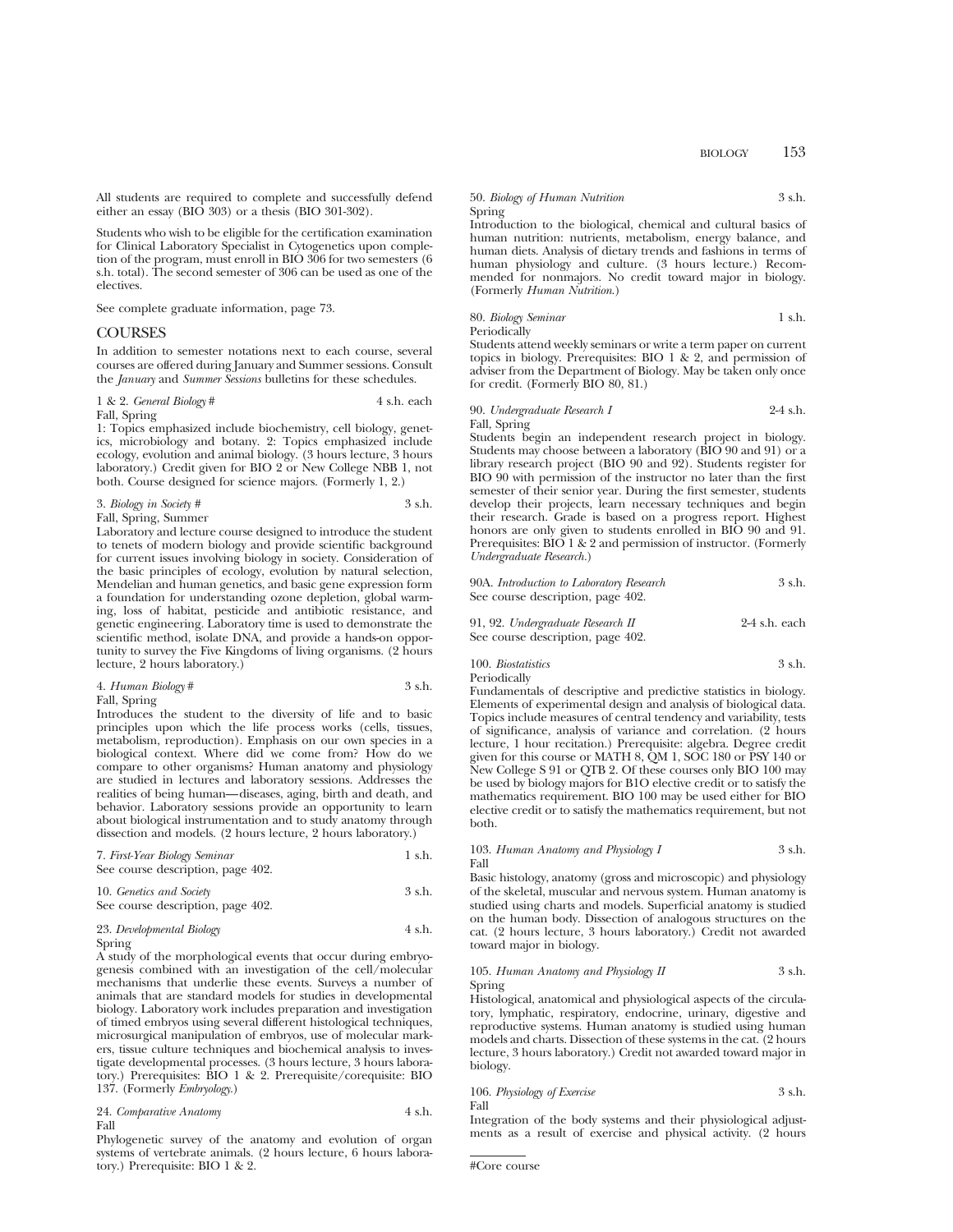lecture, 3 hours laboratory.) Prerequisites: BIO 103, 105. Not open to biology majors.

#### 108. *Ornithology* 3 s.h. Every other year

Basic biology of birds emphasizing their unique characteristics and the selective forces responsible for their evolution. Laboratory work is almost entirely in the field and will emphasize the behavior, ecology, migration and identification of birds. Prerequisites: BIO 1 & 2 or permission of instructor.

#### 109A. *Tropical Marine Biology* 3 s.h. Summer Sessions I & II

A field course covering the ecology of the coral reef and tropical shores. Lectures and field work on the taxonomy, physiology, behavior of Caribbean fishes, invertebrates and algae. Twelve day program held at Hofstra's own laboratory in Jamaica. Students participate in sediment and water quality surveys, snorkel on coral reefs, and explore a cave and tropical terrestrial habitats including rocky shores and mangrove swamps. (Equivalent to 2 hours lecture/recitation and 3 hours laboratory.) Prerequisites: BIO 1 & 2 and permission of instructor.

110A. *Field Ecology* 1-3 s.h. Spring

Lectures on species and ecology of selected geographic regions. Techniques of specimen collection, preservation, field identification, and ecological evaluation of study sites are stressed on field trips and in the laboratory. Prerequisites: BIO 1 & 2 or permission of instructor. (Formerly 110.)

114. *General Ecology* 3 s.h. Fall

Lecture and discussion of the basic principles determining the distribution and abundance of populations and species, including ecological tests of adaptation. Structure and relationships at the community, landscape, and biosphere levels. Emphasis on applied topics such as pollution abatement, ancient and contemporary climate change, pest and wildlife management, and human population growth. Credit given for this course or New College NBG 1, not both. Prerequisites: BIO 1 & 2, or permission of instructor.

```
115. Conservation Biology 2 s.h.
Spring
```
Lecture and discussion of the basic principles of the conservation of biological diversity. Review of the main causes of extinction events past and present, sustainable development, and the importance of zoological parks and legislation to species conservation. Prerequisites: BIO 3 and 4, or BIO 1 & 2, or permission of instructor. (Formerly *Conservation of Natural Resources*.)

| 116. Terrestrial Vertebrate Natural History | 2 s.h. |
|---------------------------------------------|--------|
| See course description, page 402.           |        |

| 119. Organic Evolution | 3 s.h. |
|------------------------|--------|
| Spring                 |        |

The modern synthesis of evolutionary theory, including history of evolutionary thought and controversies over supportive evidence. Topics include tests of natural selection, population genetics, speciation, the neutral theory of evolution, and phylogenetic reconstruction. Emphasis on application of evolutionary theory to real-world problems such as host-parasite evolution, antibiotic and pesticide resistance, and the impact of humans on the evolution of other species. Occasional Saturday field trips required. Prerequisites: BIO 1 & 2, 135 or permission of instructor.

#### 124. *Mammalian Biology* 3 s.h. Periodically

An introduction to the study of mammals with special consideration of human beings in the context of mammalian origins and evolution. Focuses on adaptive radiation in morphology, reproduction, ecology, and behavior. Prerequisites: BIO 1 & 2, 24, or permission of instructor. (Formerly *Mammalian Anatomy*.)

133. *Histology* 4 s.h.

Microscopic anatomy of mammalian tissues with emphasis on structure-function relationships. (3 hours lecture, 3 hours laboratory.) Prerequisites: BIO 1 & 2, and 137.

135. *Genetics* 3 s.h.

Fall, Spring

**Periodically** 

Fundamental laws concerning the transmission and interaction of genes. (3 hours lecture.) Prerequisites: BIO 1 & 2, or permission of instructor; corequisite for biology majors: BIO 136.

136. *Genetics Laboratory* 1 s.h. Fall, Spring

Preparation and study of material to demonstrate normal and abnormal cell division, segregation in animals, plants and other genetic techniques. (3 hours laboratory.) Prerequisites BIO 1 & 2; corequisite: BIO 135.

137. *Cell Biology* 3 s.h. Fall, Spring

Ultrastructure, composition and function of cells and their organelles, DNA replication transcription and translation are covered in depth. Includes a discussion of the major research techniques in cell biology. Prerequisites: BIO 1 & 2, CHEM 3A, 3B; prerequisite or corequisite: CHEM 4A, 4B.

## 139. *Techniques in Molecular Biology and Cytochemistry* 3 s.h.

**Periodically** 

Laboratory work designed to illustrate basic techniques in cell biology including tissue culture, cell fractionation, density gradient procedures, spectrophotometry and various cyto- chemical techniques. Theoretical discussion of the instruments. Strongly recommended for students interested in research. Prerequisite or corequisite: BIO 1 & 2, 137 and permission of instructor. No liberal arts credit.

| 143. Bacteriology | 4 s.h. |
|-------------------|--------|
| Fall, Spring      |        |

Systematics including laboratory techniques for bacterial identification, prokaryotic cell structure and physiology of bacteria. Consideration is given to bacterial interaction with their environment and to aspects of pathogenicity and host resistance. (3 hours lecture, 3 hours laboratory.) Prerequisites: BIO 1 & 2, CHEM 3A & 4A, 3B & 4B.

#### 144. *Animal Physiology* 4 s.h. Fall, Spring

Vertebrates are organisms that have come to terms with their environment, internal and external, via natural selection. The lecture emphasizes the classical concept of homeostasis and the modern concept of feedback mechanisms. The laboratory emphasizes the use of instruments in measuring and analyzing physiological parameters. (3 hours lecture, 3 hours laboratory.) Prerequisites: BIO 1 & 2, 137; CHEM 3A & 4A, 3B & 4B; PHYS 1A & 2A, 1B & 2B or 11A & 12A, 11B, 12B; or senior status or permission of instructor.

#### 147. *Invertebrate Zoology* 4 s.h. Fall

Development, physiology, life histories and gross anatomy of representative invertebrate phyla. (3 hours lecture, 3 hours laboratory.) Prerequisite: BIO 1 & 2.

#### 148A. *Plant Morphology and Development* 4 s.h. Periodically

Dynamic aspects of embryology, morphogenesis and development in the higher plants. (3 hours lecture, 3 hours laboratory.) Prerequisite: BIO 1 & 2, 137.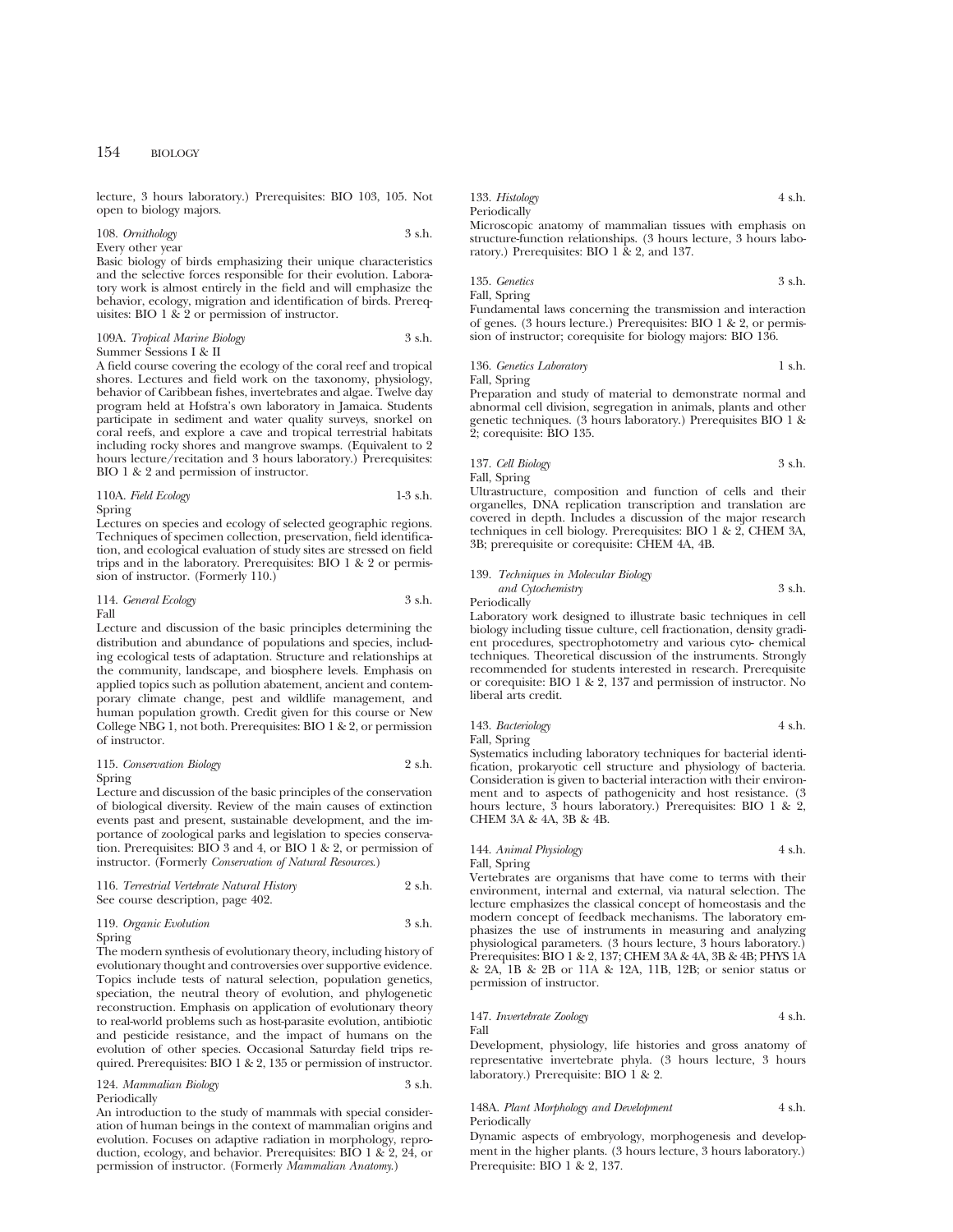Plant functions including water relations, transpiration, photosynthesis, respiration, mineral nutrition, translocation, photoperiodism and plant hormones. (3 hours lecture, 3 hours laboratory.) Prerequisites: BIO 1 & 2, 137; CHEM 3A & 4A, 3B & 4B, 131A & B, 132A, 132B or permission of instructor.

150. *Parasitology* 4 s.h. Spring

The study of parasitism, parasite-host interactions and disease. Life cycles of parasites in humans and animals and principles of transmission, diagnosis, treatment and prevention. Each student participates in several investigations including tracing the course of malaria in living mice. (3 hours lecture, 3 hours laboratory.) Prerequisite: BIO 1 & 2. Recommended for premedical, predentistry and preveterinary students.

#### 151A. *Protozoology* 4 s.h. Periodically

The biological importance of protozoa. A study of their taxonomy, ecology, morphology, reproduction and physiology. Special emphasis on pathogenic protozoa. (3 hours lecture, 3 hours laboratory.) Prerequisites: BIO 1 & 2, 137.

|      | 162. Molecular Biochemistry | 3 s.h. |
|------|-----------------------------|--------|
| Fall |                             |        |

Same as BCHM 162 and CHEM 162. Prerequisites: CHEM 132A, 132B.

#### 172. *Algae and Fungi and Their Relation to the Environment* 3 s.h. Periodically

Designed to acquaint students with the major groups of algae and fungi, with emphasis on study of representatives from Long Island and adjacent areas. Students are involved in the collection of specimens for study through class and individual field trips. Included are the study of aspects of algal and fungal ecology, algae toxic to animals and man, and fungi as agents of plant and human disease. Prerequisite: BIO 1 & 2.

#### 175. *Field Botany* 4 s.h. Periodically

Designed to acquaint students with the higher plants (mosses, ferns, gymnosperms and angiosperms) found in various habitats. Class consists primarily of field and laboratory work involving observation, collection and identification of higher plants, with some emphasis on distribution of plants among various specific ecosystems. Prerequisite: BIO 1 & 2.

176. *Plant Ecology* 4 s.h. Periodically

Study of plant autoecology (relationship of the individual plant to its environment) and plant synecology (study of plant communities). Prerequisite: BIO 1 & 2.

#### 177. *Plant Systematics* 4 s.h. Periodically

Study of current systems of plant classification with consideration given to their historical development and validity based on current knowledge of plant phylogeny. Study of technique of plant systematics and representative plant taxa. Prerequisite: BIO 1 & 2.

### 179. *Introduction to Bioengineering* 3 s.h Periodically

A survey of applications of quantitative methods of engineering and physical science to problems in biology and medicine. Topics include biomechanics, including solids and fluids; biotransport in the lung and circulatory system; heat transfer in human and animal systems; biomaterials of surgical implants; biocontrol; and bioinstrumentation. Oral presentation in class and a written report are required. Open to bioengineering and biology majors. (3 hours lecture.) Prerequisite: junior class standing or permission of instructor. May not be taken on  $Pass/D+/D/Fall$  basis. Same as ENGG 181.

181. *Marine Biology* 3 s.h.

Spring

See course description, page 403.

The study of marine organisms and their adaptation to various habitats including intertidal, pelagic, deep sea and coral reefs. Prerequisites: BIO 1 & 2.

182. *Marine Biology Laboratory* 1 s.h. Spring

The study and identification of marine fish, invertebrates, plankton and algae. Dissections, microscopic analysis and field work will be included. Prerequisites: BIO 1 & 2. Prerequisite or corequisite: BIO 181.

| 183. Fundamentals of Aquaculture/Mariculture<br>See course description, page 403. | 4 s.h.      |
|-----------------------------------------------------------------------------------|-------------|
| 184. Advanced Aquaculture/Mariculture<br>See course description, page 403.        | 3 s.h.      |
| 185 & 186. Internship. Aquaculture/Mariculture                                    | 5 s.h. each |

187. Analysis of Aquaculture/Mariculture Internship 2 s.h. See course description, page 403.

| 190. Special Topics in Biological Sciences | 2 s.h. |
|--------------------------------------------|--------|
| Periodically                               |        |

Advanced topics that are not covered in other biology courses are discussed. The topics vary yearly. May be taken for more than one semester. Prerequisite: BIO 1 & 2.

191. *Oral Biology* 3 s.h. Periodically

A survey of the subject including lectures on dental evolution, development, dental tissues, gross and microanatomy of the oral cavity, mastication and an introduction to basics on pathology. Prerequisite: junior or senior standing in biology; BIO 1 & 2, 133 recommended. Credit given for this course or *Oral Biology* taken as BIO 190, not both.

200. *Computer Utilization in Biological Research* 3 s.h. Periodically

Application of computers in biological research; computer types (mainframe, mini and micro); elements of basic programming; overview and use of database management systems, spreadsheets, statistics, graphics, word processing, etc.; modification of commercial programs; special application programs; individual student projects.

#### 201. *Statistical Analysis of Biological Data* 3 s.h. Periodically

Practical application of statistical techniques to the analysis of data typically encountered by researchers in the life and health sciences. Students learn practical and intuitive approaches to choosing statistical techniques appropriate for particular experimental designs. Parametric statistical tests covered include single and two-way ANOVA, regression and correlation. Tests of "messy" or nonparametric data are considered as well, including analysis of frequencies and substitutions for ANOVA. (2 hours lecture, 1 hour recitation.)

#### 204. *Tropical Marine Biology for Teachers* 3 s.h. Summer

An intensive introduction to the biology of seashores, turtle grass beds, mangrove swamps and coral reefs. Teachers are shown how to prepare materials for use in classrooms. (2 hours lecture, 5 hours laboratory and field study daily.) Course meets for 12 days at the Caribbean Hofstra University Marine Laboratory, Jamaica.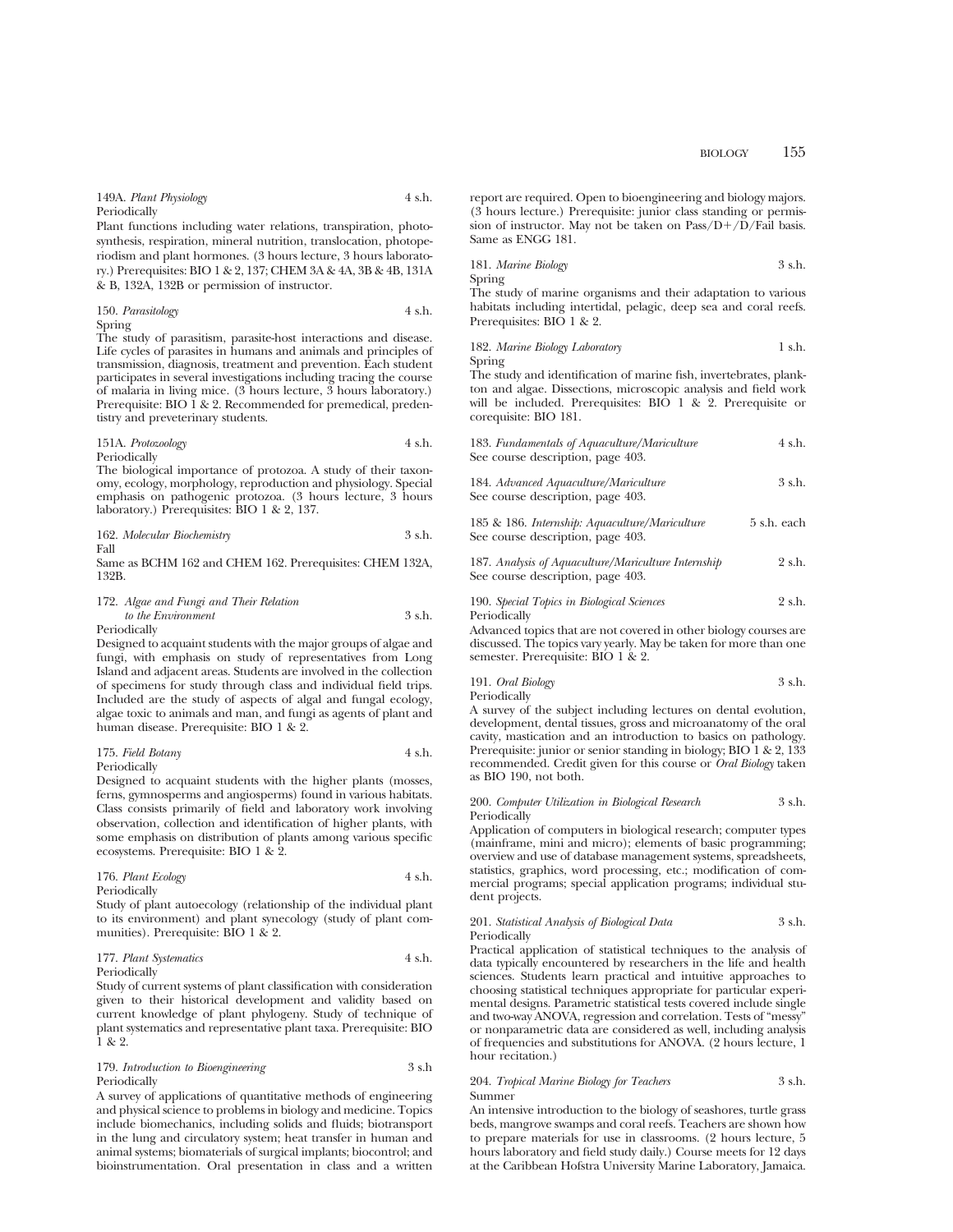| 205. Marine Microbiology | 3 s.h. |
|--------------------------|--------|
| Spring                   |        |

Morphology, physiology, ecology and distribution of marine and estuarine bacteria, algae, fungi, protozoa and other planktonic organisms. Biological corrosion, pollution, pathogenicity and economic significance of marine microorganisms will also be considered. Prerequisite, one of the following: BIO 143, 151A or 172.

#### 207A. *Biology of Fishes* 3 s.h. Every other year

Anatomy, systematics, biogeography, respiration, osmoregulation, buoyancy and sensory systems of marine and freshwater fishes. The course concludes with a discussion of the interactions between humans and fishes, including poisonous and venomous fishes and fisheries management and conservation. Prerequisites: BIO 24, 181 or permission of instructor. (Formerly *Marine Ichthyology*.)

#### 208. *Biology of Marine Mammals* 3 s.h. Every other Fall

This course covers the anatomy and physiology of sea otters, seals, sea lions, manatees, dolphins and whales. Topics of discussion include their systematics, anatomy, thermoregulation, osmoregulation, diving physiology, sensory biology, feeding, life history and captive husbandry. Topics are discussed from an evolutionary perspective by comparing a terrestrial archetype (such as a human or dog) with these highly derived marine mammals.

#### 210. *Advanced Genetics* 3 s.h. Once a year

Problems of modern genetics based upon the most recent research. Prerequisite: BIO 135.

#### 212. *Cytogenetics* 3 s.h. Once a year

Structure, function and behavior of chromosomes in eukaryotes, prokaryotes and viruses. Also considered are lampbrush and polytene chromosomes in differentiation, the mitotic apparatus, and the synaptinemal complex. Prerequisite: BIO 135.

#### 214. *Human Cytogenetics* 3 s.h. Once a year

Topics covered include karyotype analysis, chromosomal anomalies including structural rearrangements and numerical disorders, various banding methods, chromosomes, cancer, and gene mapping by in situ hybridization. Prerequisite: BIO 212 or 210 or equivalent. May not be taken on a Pass/Fail basis.

#### 215. *Clinical Genetics* 3 s.h. Periodically

Clinical aspects of human genetic disorders including autosomal dominant and recessive and X-linked disorders, polygenic inheritance. Chromosomal disorders and prenatal diagnosis. Prerequisites: BIO 212, 214. May not be taken on a Pass/Fail basis.

#### 220. *Endocrinology* 3 s.h. Periodically

#### A consideration of the role of the major endocrine glands in the body economy, with emphasis upon the phylogeny and comparative physiology of these structures and upon the pertinent methodology. Prerequisites: BIO 144, CHEM 132A, 132B.

### 221. *Molecular Pharmacology* 3 s.h. Periodically

Interaction of drug molecules with cells, tissues and organ systems with emphasis on the basic mechanisms involved in the absorption, distribution, action, metabolism and excretion of pharmacologically active agents. Current concepts in receptor theory and structure activity relationships. Prerequisites: BIO 144, 162, 137.

#### 222. *Comparative Vertebrate Hematology* 3 s.h. Periodically

Morphology, physiology and evolutionary development of the blood and hematopoietic organs of vertebrates with emphasis on their application to experimental methods in hematology. Phylogenetic relationships of blood cells and hemopoietic organs in the five classes of vertebrates. Prerequisite: BIO 144.

## 223. *General Mammalian Hematology* 3 s.h. Periodically

Embryogenesis, morphology and function of the blood cells. Dynamics and kinetics of hemopoiesis. Proliferation, maturation, differentiation and destruction of blood cells. Neurohumoral regulation and maintenance of homeostasis in blood. Phyletic theories of stem cell derivatives. Prerequisite: BIO 144.

224. *Immunology and Serology* 3 s.h. Periodically

Antigens and antibodies are considered both as components of immunologic systems and as a means of solving biological problems. Prerequisites: BIO 144, CHEM 132A.

229. *Limnology* 3 s.h. Periodically

Physical, chemical and biological interrelationships in fresh water habitats. (2 hours lecture plus Saturday field trips by arrangement.) Prerequisites: BIO  $\hat{1}$  & 2, CHEM 3A & 4A, 3B & 4B.

### 230. *Algae of Long Island and Adjacent Areas* 4 s.h. Periodically

Taught in the field and in the lab, dealing primarily with organisms collected on the field trips. Emphasis on field observation, laboratory study, identification and maintenance of collected specimens. Prerequisite: BIO 1 & 2.

#### 231. *Fungi of Long Island and Adjacent Areas* 4 s.h. **Periodically**

Fieldwork is expected as emphasis is on study of fungi from collected samples. Isolation, culture and identification are an integral part of course work. Prerequisite: BIO 1 & 2.

#### 237. *Biochemical Mechanisms in Cell Biology* 3 s.h. Periodically

Course covers recent research concerning the biochemical mechanisms involved in regulating various processes in cell biology. Selected advanced topics may include some of the following: transcellular signaling, vesicle traffic, quality control of protein synthesis, protein translocation, nuclear transport, extracellular matrix, cytoskeletal function and G-protein function. Students analyze recent reviews and journal articles from the primary literature. Prerequisites: BIO 135, 137, CHEM 131A & 132A, 131B & 132B, or equivalents. May not be taken on a Pass/Fail basis.

#### 238. *Animal Cell Culture*  $4 \text{ s.h.}$ Fall

Study and utilization of techniques involved in the establishment and maintenance of animal cell lines including preparation of media and aseptic methods, types of cell culture, experimental design employing cultured cells, cloning, cell cycle analysis, karyotyping, preparation of monoclonal antibodies, etc. Theory of techniques learned in the laboratory are discussed in lecture. Prerequisites: BIO 137 and permission of instructor. Recommended for students interested in cell biology and biochemistry research.

## 239. *Microscopic Techniques* 4 s.h.

Periodically

Practice and theory involved in various techniques for preparing and staining tissues and cells, and also unicellular organisms for microscopic and cytochemical studies. (2 hour lecture, 4 hours laboratory.) Prerequisites: BIO 1 & 2.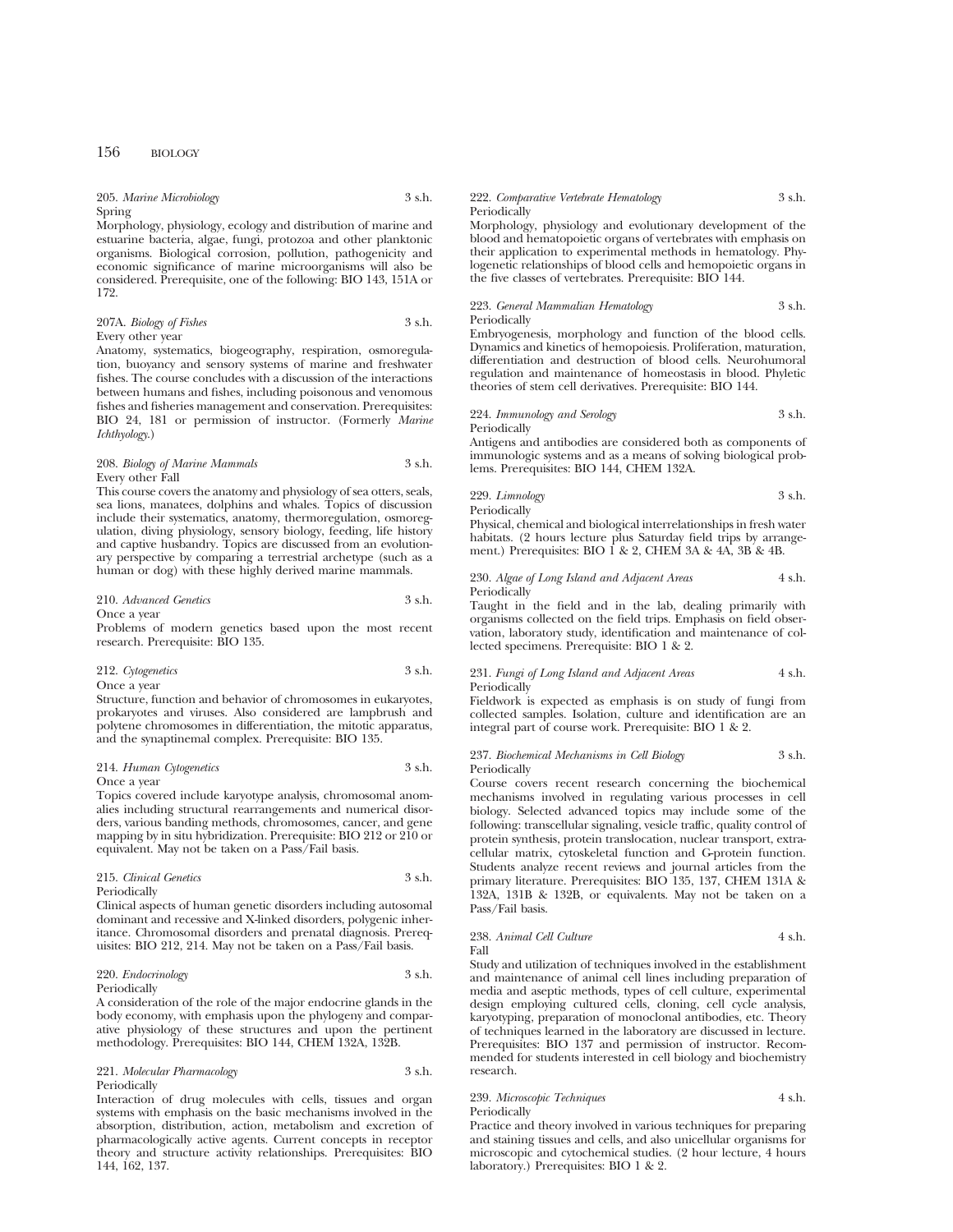BIOLOGY 157

240. *Virology* 3 s.h. Spring

Molecular and clinical aspects of viruses that infect humans. Includes replication, gene expression, changes in host cells, pathogenesis, and transmission. Particular attention is paid to Human Immunodeficiency Virus—the cause of AIDS. Prerequisites: BIO 1 & 2, 135, 137.

241. *Mechanisms in Cellular Aging* 3 s.h. Fall

Possible mechanisms involved in cellular aging including mutagenesis, free radicals, thermal damage, DNA repair and chemical cross-linkage; the role of development and protein aging. Prerequisite: BIO 135. BIO 137 recommended.

#### 243. *Experimental Developmental Biology* 4 s.h. Periodically

A survey of experimental approaches and techniques employed in the analysis of animal development emphasizing microsurgical manipulations, *in vitro* cultivation, autoradiographic detections, electrophoretic separations, biochemical isolations and an independent research project. Prerequisites: BIO 23 or 24 and permission of instructor.

244. *Biology of the Cancer Cell* 3 s.h. Spring

Various aspects of cancer cell biology on the histological, cellular and molecular level. Emphasis is on basic research problems including cancer as a misprogramming of normal development, alterations in cell-cell recognition, changes in nuclear events, the oncogene theory and the mechanisms of action of chemical carcinogens. Prerequisite: BIO 137. CHEM 162 recommended.

#### 245. *Morphology and Physiology of Bones and Teeth* 3 s.h. Periodically

The anatomy and development of bone and teeth. Discussion of experimental tooth embryogenesis, the calcification process and pulp and periodontal histopathology. Recent advances in replantation and transplantation of teeth will be considered. Prerequisite: BIO 191 or 190 or permission of instructor.

#### 246. *Comparative Microscopic Anatomy* 4 s.h. Periodically

Microscopic study of human tissues and organs, and a histological comparison between the human and those of other vertebrate organisms. Students submit a paper which deals in detail with the comparative histology of an organ or system of their choice. Prerequisite: BIO 137 or equivalent.

#### 251A, 252A. *Special Topics in Biology* 2-4 s.h. each Fall, Spring

Selected readings on the development of the great areas and philosophies and current literature in selected fields of biology. Oral and written reports at seminar sessions or consultation periods. May be repeated for credit when topics vary. (Formerly 251, 252, *Special Topics Seminar*.)

### 253A. *Special Topics in Biology* 2-4 s.h. Fall, Spring

Lectures and seminars on special advanced topics in biology. Emphasis is on subjects of current investigation, the scientific literature, and theoretical and philosophical aspects of research. May be repeated for credit when topics vary. (Formerly 253, *Special Topics Seminar*.)

#### 255. *Seminar: Current Topics in Cytogenetics* 2 s.h. Periodically

Course covers recent research in cytogenetics. Students are required to read, understand and discuss primary research articles in cytogenetics and are evaluated on the basis of preparation, participation and understanding of the material. Prerequisite: BIO 212 or BIO 214 or permission of instructor.

#### 259. *Electron Microscopy for the Biologist* 4 s.h. Spring

Principles and practice of basic techniques used in transmission electron microscopy. Lectures discuss theory of the techniques learned in lab. Laboratory consists of instruction in the techniques of fixation and embedding, ultramicrotomy, use of the electron microscope and photography. Prerequisite: permission of instructor.

260. *Electron Microscopic Analysis I* 2 s.h. Fall

Ultrastructural histology. A detailed analysis of the ultrastructure of the major tissue types in mammalian organisms. Prerequisite: BIO 133 or 246.

#### 261. *Electron Microscopic Analysis II* 2 s.h. Spring

Ultrastructural pathology and interpretation of micrographs. Guest speakers illustrate and discuss tissue pathology at the ultastructural level. Problems of interpretation of micrographs are analyzed using published materials as examples. Prerequisites: BIO 259, 260.

#### 262. *Servicing the Electron Microscope* 2 s.h. Periodically

Lectures by qualified electron microscope servicemen on common service problems. Instruction on dismantling and reassembly procedures associated with routine maintenance. Prerequisites: BIO 259 and permission of instructor.

263. *Advanced Techniques and Theory of Electron Microscopy* 2 s.h. Periodically

Discussion and illustration of advanced electron microscopic techniques such as autoradiography, shadow-casting, negative staining and freeze-etching. Discussion includes problems of data interpretation. Prerequisites: BIO 259 and permission of instructor.

264A. *Scanning Electron Microscopy* 3 s.h. Periodically

Discussion and instruction in tissue preparation including critical point drying, use and maintenance of the scanning electron microscope. Each student undertakes his or her own project as a requirement of the course. Prerequisites: BIO 259 and permission of instructor.

### 270. *Physiological Ecology and Functional Morphology of Aquatic Vertebrates* 3 s.h.

Every other Spring

This course covers how fish, aquatic amphibians, reptiles, and birds interact with the environment. The primary focus of the course is fish. It uses an interdisciplinary approach encompassing the areas of anatomy, function, physiology and ecology. Particular attention is given to the way these vertebrate groups overcome problems associated with aquatic life. Prerequisites: BIO 24, 144, 207A, or equivalents, or permission of instructor. May not be taken on a Pass/Fail basis.

#### 275. *Advanced Conservation Biology* 3 s.h. Spring

This course reviews the basic topics in conservation biology and considers in detail advanced topics. Topics include the origin and measurement of genetic, species and ecosystem biodiversity, ancient and contemporary extinction processes, species and ecosystem management, and the political and economic aspects of biodiversity preservation. Students use computer simulations to compare strategies for managing and restoring endangered species and ecological communities. (2 hours lecture, 1 hour recitation.) Prerequisites: BIO 1 & 2. No credit for BIO 275 if BIO 115 is on undergraduate transcript.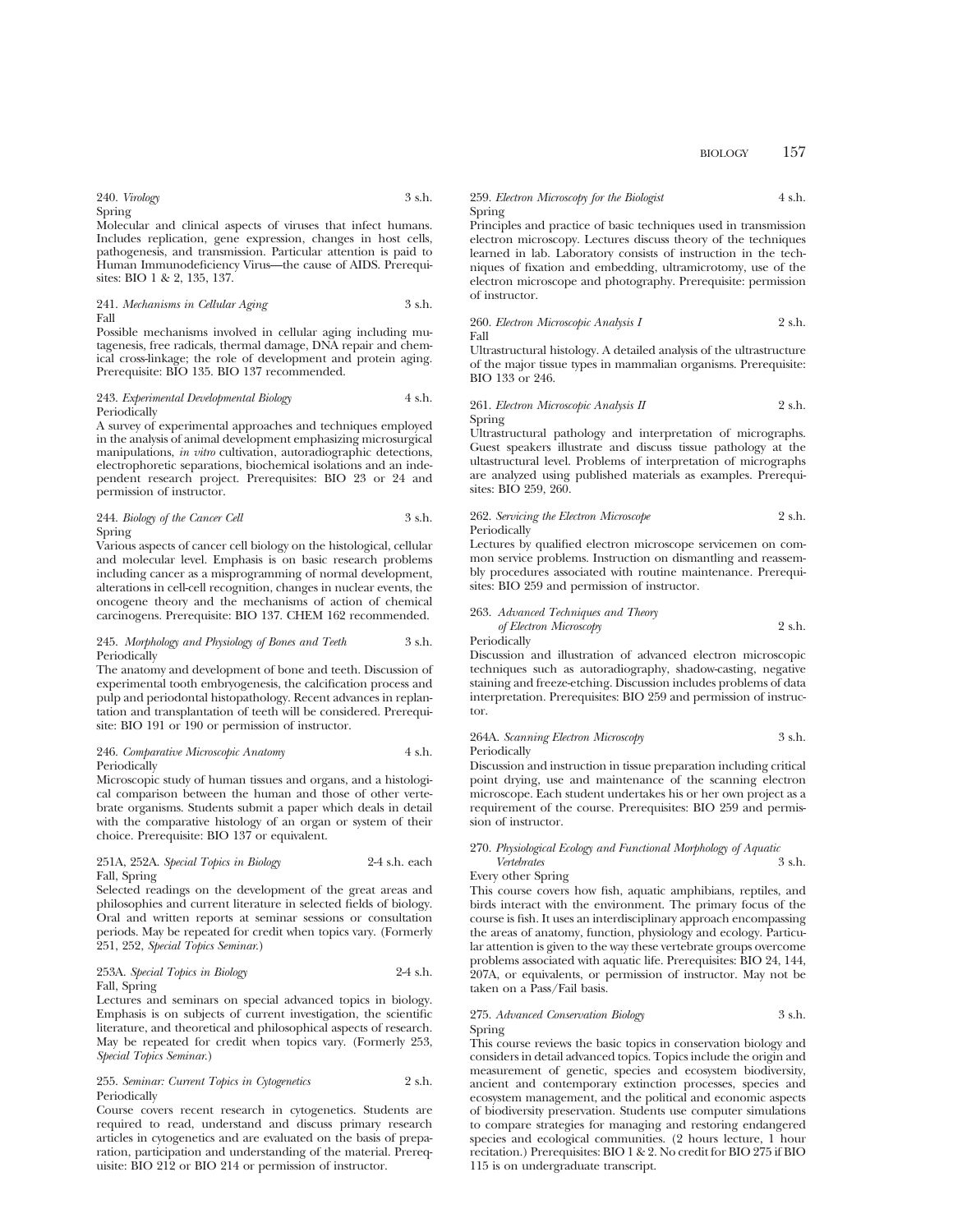301-302. *Master's Thesis* 3 s.h. each Fall, Spring

Laboratory and library research. BIO 302 includes a public oral presentation and examination. Binding fee payable upon registration in 302. Prerequisite: permission of instructor. Recommend taking BIO 201 prior to or at the same time.

### 303. *Master's Essay* 3 s.h. Fall, Spring

Library-based research paper comprising a critical review of scientific literature on a selected topic. The thesis portion is the student's own evaluation of the topic. Course includes a public oral presentation and examination. Binding fee payable upon registration. Prerequisite: permission of instructor. Recommend taking BIO 201 prior to or at the same time.

#### 304. *Internship in Electron Microscopy* 3 s.h. Periodically

Intensive full-time work in an electron microscope laboratory (at Hofstra or a neighboring institution) to demonstrate the student's ability to function as a professional microscopist. Prerequisite: admission to the program.

#### 305A, 305B. *Graduate Seminar* 1⁄2 s.h. each Fall, Spring

A broad range of research topics in the biological sciences are discussed in weekly seminars. Presentations are made by invited speakers. May not be taken on a Pass/Fail basis. (Formerly BIO 305.)

#### 306. *Internship in Cytogenetics* 3 s.h. Fall, Spring, Summer

Intensive work (four days/week) in a cytogenetics laboratory at a neighboring institution, to gain expertise in the technical aspects of laboratory cytogenetics including karyotyping, banding, photography and analysis of karyotypes. Students must attend biweekly meetings with faculty adviser at Hofstra in addition to their time at the laboratory site. Students wishing to apply for certification must enroll in 306 for two semesters. Student evaluation is based on meeting participation and evaluation by laboratory supervisor. Prerequisites: BIO 212, 214, 238, and admission to the program. May not be taken on a Pass/Fail basis.

#### 307. *Internship in Marine or Freshwater Biology* 3 s.h. Fall, Spring, Summer

Intensive work at an institution specializing in marine or freshwater biology to enable the student to develop practical expertise in these fields. Students may choose from a large selection of participating facilities including (but not limited to) a neighboring institution, a museum, or a zoological park/aquarium. Prerequisite: admission to the concentration.

## Broadcasting

See School of Communication

## Business Computer Information Systems and Quantitative Methods

### Professor Nasri, *Chairperson*

Professors Affisco, Paknejad, Silver, Stern, Tafti; Associate Professors Binbasioglu, Chandra, Dickman, Guiahi, Lally, Sessions, Shirani, Stevans; Assistant Professors Bose, Hardiman; Special Assistant Professors Soliman, Winston.

The Brodlieb Distinguished Professorship in Business is held by Professor Stern. See page 424.

Business Computer Information Systems courses are listed below.

QUANTITATIVE METHODS courses are listed alphabetically.

## Business Computer Information Systems (BCIS)

Administered by the Department of Business Computer Information Systems and Quantitative Methods. Professor Nasri, *Chairperson*

**B.B.A. SPECIALIZATION IN BUSINESS COMPUTER INFORMATION SYS-TEMS:** (all specializations must have prior approval of adviser). BCIS 30, 40, 90, 116, 117, 120 and two BCIS electives chosen under advisement.

See complete B.B.A. requirements, page 104.

**A MINOR IN BUSINESS COMPUTER INFORMATION SYSTEMS** consists of the successful completion of a minimum of 19 semester hours of course work with grades of C- or better, *under faculty advisement in the Department of Business Computer Information Systems and Quantitative Methods*, with at least twelve semester hours in residence. The requirements are: BCIS 14, 30, and four additional three-credit BCIS courses. A completed minor in business computer information systems will be listed on the student's transcript. NOTE: students who have successfully completed BCIS 9 and 10 are not required to take BCIS 14. Credit will not be given for both this course and BCIS 9 and/or 10.

*No School of Business courses may be taken on a Pass/D+D/Fail basis.* 

Nonbusiness majors may choose a BCIS minor.

No student pursuing a bachelor's degree other than a Bachelor of Business Administration degree may complete more than 30 semester hours of School of Business course work without permission of the School of Business Dean's Office. The student must have the appropriate form approved by and filed with the major and minor departments.

*All minors must be declared at the Office of Financial and Academic Records.*

Master of Business Administration Programs, see page 107.

Master of Science in Computer Information Systems, see page 111.

BUSINESS HONOR SOCIETIES, see pages 69, 77.

## **COURSES**

In addition to semester notations next to each course, a selection of courses is offered during January and Summer sessions. Consult the *January* and *Summer Sessions* bulletins for these schedules.

9. *Introduction to Microcomputer Tools* 1 s.h. Fall, Spring

Introduction to microcomputers and microcomputer software tools and their applications and ethical use. Focus on PC operating systems, spreadsheets, document management, e-mail, and Internet access. NOTE: Business majors must complete this course as part of their first 30 credits at Hofstra. This course may not be taken concurrently with BCIS 10 (students who need to take both BCIS 9 and 10 should take BCIS 14 instead). Zarb School of Business students may not take this course unless they have prior credit for BCIS 10 or equivalent.

10. *Introduction to Computers in Business* 3 s.h. Fall, Spring

Focus on hardware and software technology and innovations, and the ways in which they are integrated in management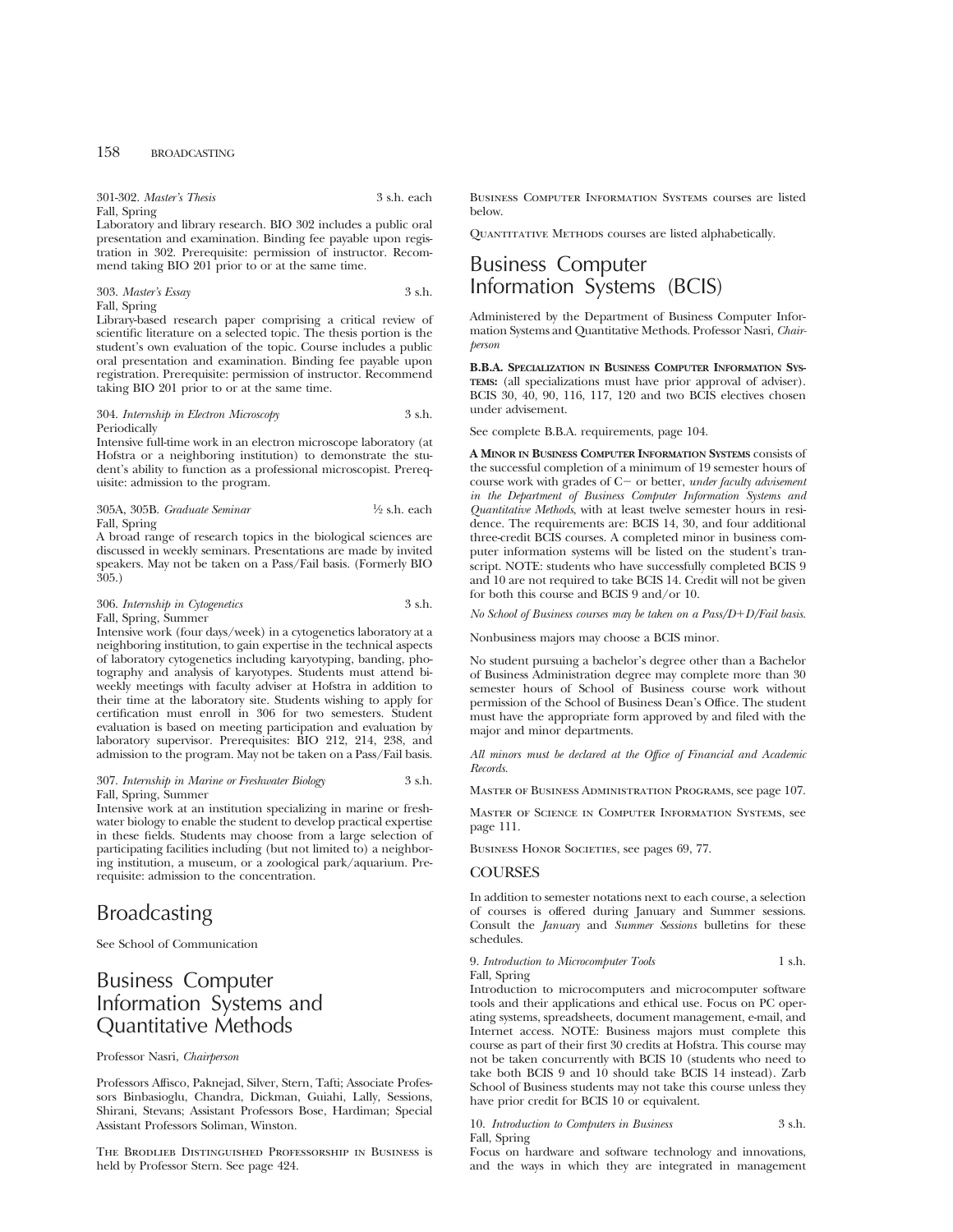information systems. Use of productivity tools and the Internet are emphasized along with business application areas that make use of computing resources and technology. Political, legal and ethical issues relating to security, privacy and copyright protection as they apply to computing are explored. Global communications technologies relating to the Internet and other networks are discussed. Prerequisite: BCIS 9. NOTE: credit will not be given for both BCIS 10 and 14. Students who need to take both BCIS 9 and 10 must take BCIS 14 instead. Zarb School of Business students may not take this course unless they have prior credit for BCIS 9 or equivalent.

#### 14. *Introduction to Computer Concepts and Software Tools in Business* 4 s.h. Fall, Spring

Focus on hardware and software technology and innovations, and the ways in which they are integrated in management information systems. Use of productivity tools and the Internet are emphasized along with business applications areas that make use of computing resources and technology. Political, legal, and ethical issues relating to security, privacy, and copyright protection as they apply to computing are explored. Global communications technologies relating to the Internet and other networks are discussed. Hands-on introduction to microcomputers and software tools with a focus on PC operating systems, spreadsheets, document management, e-mail, and Internet access is provided. NOTE: includes 1 s.h. computer laboratory. Credit will not be given for both this course and BCIS 9 and/or 10.

#### 30. *Power Tools for End-User Support* 3 s.h. Fall, Spring

An in-depth study of the software tools used by managers and other end-users to improve their productivity, their decisionmaking effectiveness and their computer enhanced communication skills. Focus on microcomputer hardware and software. Topics such as presentation graphics, desktop publishing, operating systems, multimedia and creating and using Internet pages are covered. Students become proficient power users and learn to evaluate software and hardware for accounting, finance, management and marketing problems. Introduces student to Visual Basic. Prerequisite: BCIS 10 or CSC 5.

#### 35. *Multimedia Concepts, Software and Applications* 3 s.h. Once a year

An in-depth treatment of multimedia graphic, sound, animation and video presentations. Multimedia is explored through a variety of methods including hands-on tutorials, lectures, projects, and case studies that include interactivity and hyperlinking. Global, ethical, social and legal issues relating to multimedia are explored. Prerequisite: BCIS 30 or permission of department chairperson; junior class standing or above.

#### 40. *Software Development in Business* 3 s.h. Fall, Spring

A comprehensive programming course focusing on business applications. Students learn how to develop elementary and intermediate programs in Structured COBOL. Topics include basic syntax, structured design concepts and file processing in accounting, finance, management and marketing. The COBOL language is compared and contrasted with other languages. Prerequisite: BCIS 10 or CSC 5.

#### 50. *Object-Oriented Programming* 3 s.h. Once a year

The design, testing, implementation and documentation of accounting, finance, marketing and management applications using  $C_{+}$  as an object-oriented programming language. Program testing and evaluation, object-oriented concepts and documentation are emphasized. An introduction to Java programming is provided. Prerequisite: BCIS 30 or 40; junior class standing or above. (Formerly *Advanced Business Application Programming; Intermediate and Advanced Business Application Programming.*)

90. *Interface Design and Programming in Visual Basic* 3 s.h. Fall, Spring

A focus on Visual Basic as a tool for development, testing, implementation, and documentation of Windows-based business applications. Topics include event-driven programming, string and arrays handling, graphics, and linking of applications. Prerequisite: BCIS 30; junior class standing or above.

### 115. *Introduction to Simulation* 3 s.h. Periodically

Introduction to modeling. Classifications and properties of elementary simulation models and simulation languages. Computer-based simulation models using a general programming language and a specialized simulation language (GPSS). Application areas in production management, marketing, capital investment devaluation, information systems, mechanized equipment and computer systems. Prerequisites: QM 1 and knowledge of a programming language, junior class standing or above.

#### 116. *Structured Systems Analysis and Design* 3 s.h. Fall, Spring

Advanced course in structured analysis and design of computerized information systems in accounting, finance, management, marketing, and other application areas. Topics include Systems Life Cycle methodologies, Data Flow Diagrams using CASE tools and rapid prototyping techniques. Ethical and global issues are considered. Emphasizes design issues such as user involvement and the selection of appropriate methodologies. Course requirements include designing a system using a CASE tool for implementation on either a mainframe or microcomputer. Prerequisites: one of the following courses: BCIS 40, 50, 90 or permission of department chairperson; junior class standing or above. (Formerly *Data Systems and Management.)*

#### 117. *Database Management Systems* 3 s.h. Fall, Spring

Advanced course on database management systems (DBMS) concentrating on the relational data model and the SQL language. Covers theory of the relational data model contrasting it with earlier models. Database design is developed in the context of the overall design of an information system in accounting, finance, management, marketing, and other application areas. Topics include conceptual, logical, and physical database design, including data normalization and integrity constraints. Distributed database systems in a global business environment and issues related to data accuracy, security, privacy, and threat to individual rights are explored. Course requires designing and implementing databases using a mainframe and/or micro DBMS. Prerequisites: one of the following courses: BCIS 40, 50, 90 or CSC 120 or permission of department chairperson; junior class standing or above.

#### 120. *Connectivity in the Business Environment* 3 s.h. Fall, Spring

Explores the various ways information is shared among networked computer systems. Integrates MIS and telecommunications concepts to enable business managers to select, implement, manage and evaluate computer networks. Topics also include data communication needs of organizations in a global environment. Legal and ethical issues related to planning, design, implementation, and use of networks, including that of the Internet are discussed. Course project involves use of LAN management software. Prerequisites: BCIS 30; junior class standing or above. (Formerly *Selection and Evaluation of Hardware and Software; Business Computer Data Communication.*)

#### 125. *Managing the Systems and*

*Information Processing Function* 3 s.h.

Periodically

Study of the systems and information processing function from a strategic planning perspective. The methods appropriate for information resources planning discussed within the framework of overall corporate strategy. Topics include information systems,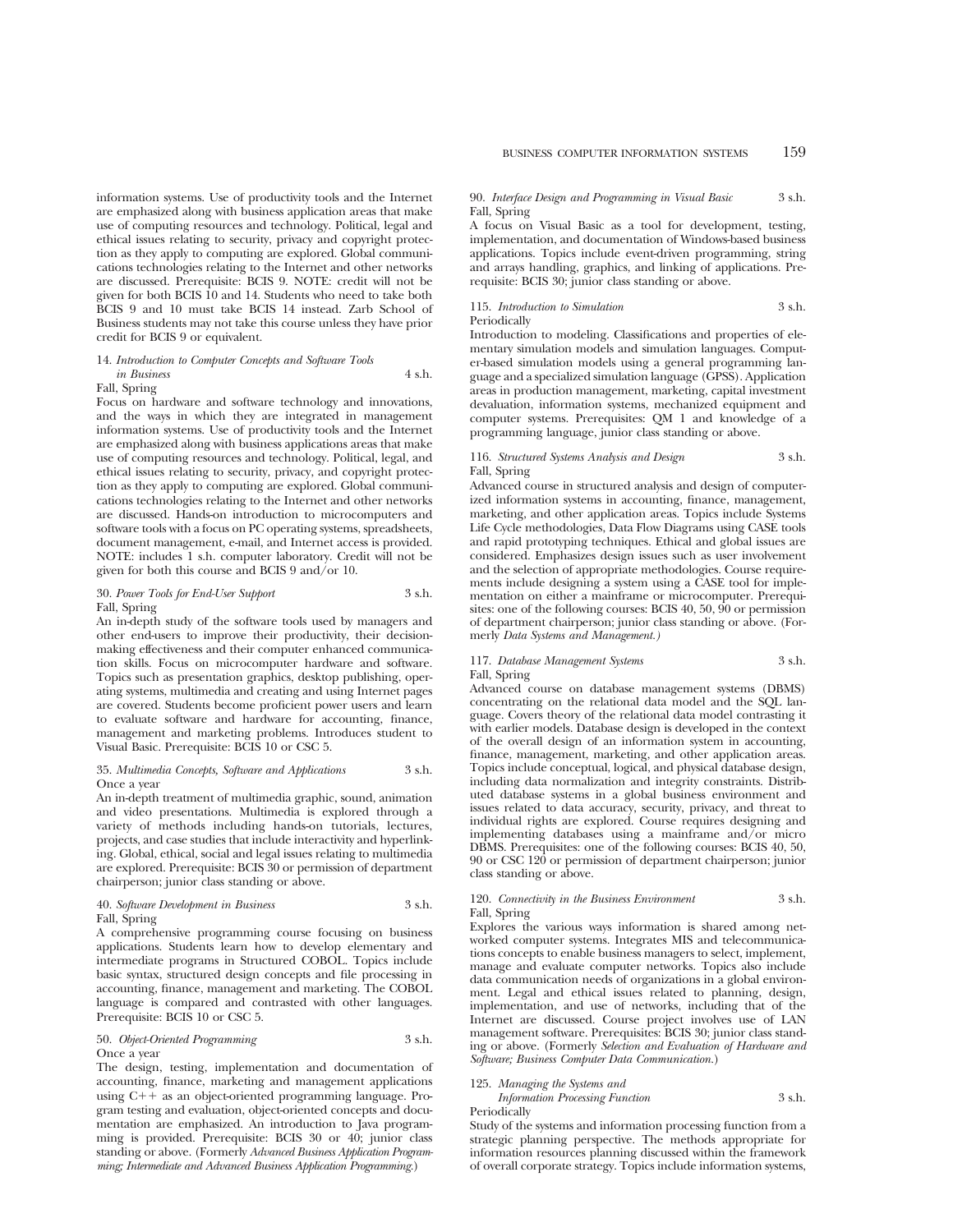strategic planning, capacity planning, facilities management, evaluation and control, data processing staff planning, and hardware and software evaluation and selection. Prerequisite: BCIS 116.

## 151, 152. *Readings* 1-3 s.h. each

Fall, Spring Assigned readings, individual research and projects on selected topics such as systems or software design and development, and computer applications. Taught on a tutorial basis. Prerequisites: BCIS 116, 117, or 120; and permission of department chairperson.

157, A-Z. *Seminar: Special Topics in Business Computer Information Systems* 3 s.h.

Periodically

An advanced in-depth treatment of special topics. Current topics are explored through a variety of methods, such as lectures, projects and case studies. Prerequisites: BCIS 10, junior class standing or above, and permission of department chairperson, and any additional prerequisites as stated in the course schedule.

As individual subjects are selected, each is assigned a letter (A-Z) which is affixed to the course number. Students may take up to two of these courses to fulfill their major requirements so long as each seminar has a different letter designation.

174. *Business Internship* 1-3 s.h. Fall, Spring

Actual practical experience in an approved setting open to junior and senior business computer information systems majors. Students work a minimum of 40 hours for 1 credit or a minimum of 80 hours for 2 credits or a minimum of 120 hours for 3 credits in a structured business computer information systems program offered by a for-profit or not-for-profit organization. NOTE: Students may take this course only once. Satisfactory completion of this course counts toward general degree requirements but does not satisfy business computer information systems major requirements. Prerequisites: permission of department chairperson, a minimum grade point average of 2.5 in business computer information systems courses and 2.5 overall, BCIS 116 or 117; junior class standing or above.

#### 179. *Business Computer Project* 3 s.h. Once a year

A capstone course using concepts learned in earlier courses. Students develop a complete business information system in accounting, finance, management, or marketing, or a management information system integrating their computer expertise with their business background. Students must choose a project, identify and document the user's needs, develop the specifications, write the programs and implement the project with supporting documentation. Course applies systems and database design, telecommunications and programming concepts to business problems. Prerequisites: BCIS 116, 117, 120; senior class standing and permission of department chairperson.

#### 182. *Decision Support and Expert Systems* 3 s.h. Once a year

Techniques for problem solving and decision making. Focuses on areas in which computers can be used to support selection of decision alternatives. Students are provided with software tools for implementing decision support and expert systems which go beyond traditional file and information manipulation programs. Prerequisites: BCIS 116 and 117; junior class standing or above.

185. *Internship in Business Computer Information Systems* 3 s.h. Fall, Spring

A work-study program open to senior business computer information systems majors. Students work a minimum of 120 hours in a structured business computer information systems training program offered by a for-profit or not-for-profit organization. Prerequisites: permission of department chairperson, a minimum grade-point

average of 3.0 in business computer information systems courses and  $3.0$  overall, BCIS 116 and  $117$ . (Students who do not meet these requirements, see BCIS 174.) (Formerly *Internship*.)

### 190. *Honors Essay* 3 s.h. Fall, Spring

Research for and the writing of a substantial essay in the field of business computer information systems. Open only to senior business computer information systems majors who are eligible for and desire to graduate with departmental honors and who secure, before registration, written permission of the department chairperson. Prerequisites: a minimum grade-point average of 3.5 in business computer information systems and 3.4 overall.

#### 201. *Information Technology*\* 3 s.h. Fall, Spring

Introduction to the use of computer hardware, software, and connectivity in a business environment. Students gain an understanding of computer capabilities and limitations, ethical issues, and systems analysis and design concepts with the aim of understanding appropriate use of information system technology in domestic and global environments. Software including basic and intermediate spreadsheet modeling, database management, groupware, and Internet tools are covered. (Formerly *Survey of Business Computer Information Systems.*)

201A. *Structured COBOL Programming\** 3 s.h. Fall, Spring

A course in COBOL programming with emphasis on payroll billing, inventory and general ledger applications. Focus on systems concepts related to COBOL programming such as sequential file processing, index sequential file processing, summary reporting, audit and control procedures. Prerequisite or corequisite: BCIS 201 or approved equivalent. Note: BCIS 201A may not be taken in lieu of BCIS 201.

#### 204. *Simulation in Business*\* 3 s.h. Periodically

Application of computer simulation techniques to business problems, development of basic methodology for analyzing complex systems by the use of simulation techniques. Classification and properties of simulation models and simulation languages. Prerequisite: knowledge of a programming language.

#### 205. *Management Information Systems\** 3 s.h. Fall, Spring

The use of information systems to support work processes and decision making at all levels of an organization and across all functional departments such as accounting, finance, management, and marketing. Topics include centralized versus decentralized information systems, client-server computing, information systems and decision making, database design issues, the strategic use of information technology, work process redesign (reengineering) with information technology, information systems security, issues regarding the social and ethical impacts of information technology, information privacy and global telecommunications issues. Software systems, including advanced spreadsheet models, expert systems, groupware and database management supporting managerial decisions are covered. Prerequisite: BCIS 201 or approved equivalent. (Formerly *Information Systems for Management.*)

## 206. *Systems Analysis and Design\** 3 s.h. Once a year

The analysis and design of information processing systems for business applications. Focus on structured analysis and design techniques. Topics include the System Development Life Cycle,

<sup>\*</sup>Open only to matriculated Zarb School of Business graduate students and/or matriculated School of Education and Allied Human Services graduate students where appropriate.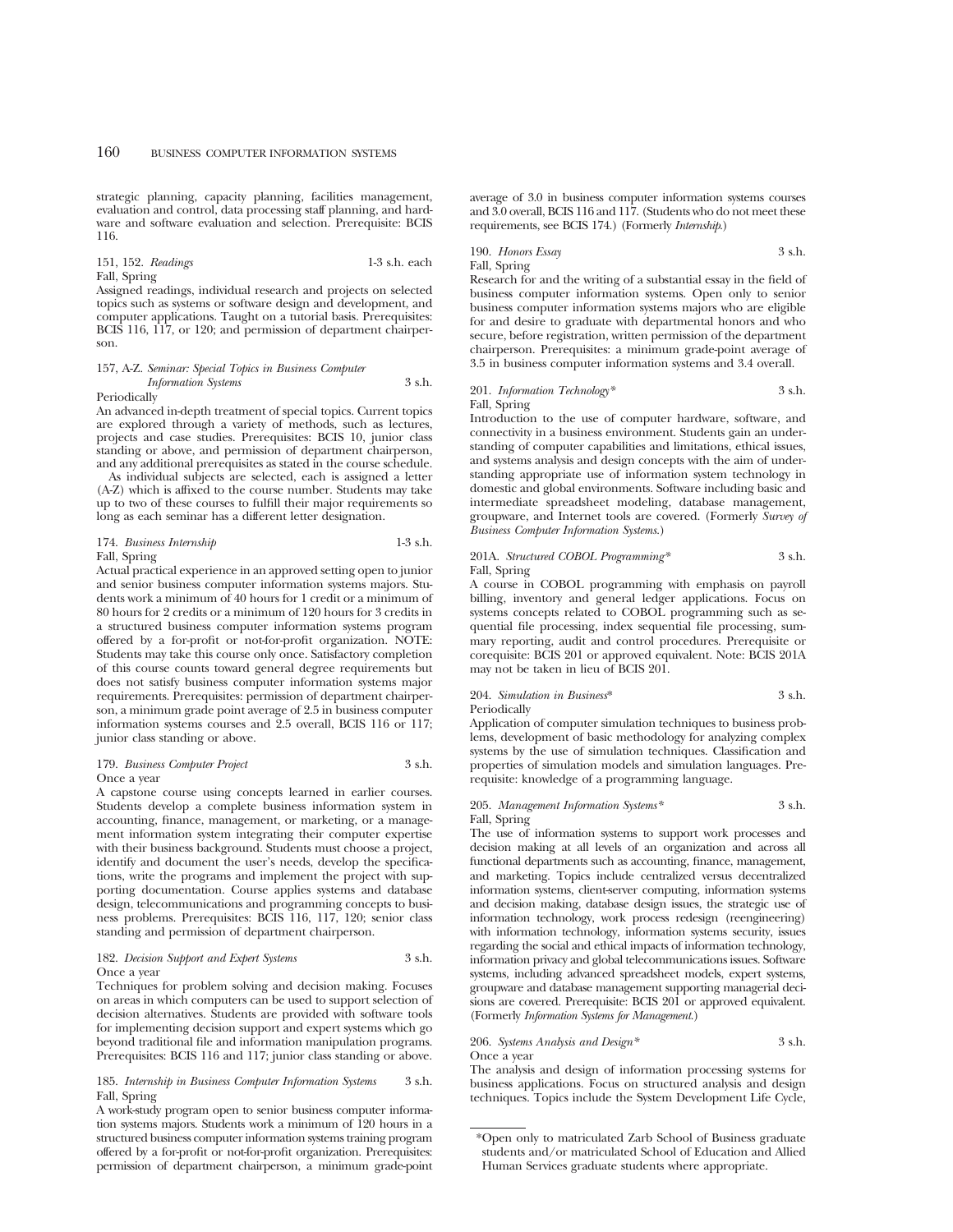prototyping, feasibility studies, participatory design, enterprise modeling, system documentation using CASE tools including Data Flow Diagrams and structure chart representations, system implementation and installation, data requirements and user interface design. Ethical, social and global issues in the design and use of information systems are discussed. Course requirements include designing a system using a CASE tool for implementation on either a mainframe or microcomputer. Prerequisites: BCIS 201A, 205. (Formerly *Information Processing Systems*.)

#### 207. *Interactive Information Systems*\* 3 s.h. Once a year

A project-oriented course which examines interactive computerbased systems and focus on the problems associated with the human machine interface in a business environment. Applications such as decision-support systems, word processing, computer-aided design, computer-aided manufacturing and computeraided instruction are considered. Focus is on dialogue design techniques, hardware, computer graphics, cost-benefit considerations and advanced file and database organization. Prerequisites: BCIS 205, QM 210.

#### 208. *Accounting Information Systems*†† 3 s.h. Fall, Spring

Course addresses key concepts and trends in information systems technology and how they affect accountants, as well as how the business environment is affecting and stimulating the trends' development. Students gain an understanding of computerbased accounting information systems and the impact of information technology on the practice of accounting and auditing. Topics include development and documentation techniques of computer-based accounting systems, auditing and control in common computer environments, data base systems, and financial reporting systems.

#### 209. *Decision Support Systems*\* 3 s.h. Periodically

Decision support systems (DSS) require a cooperative interdependence between decision makers and computing systems. Critical evaluation of the conceptual frameworks for DSS, the building process and technology components. A review of current DSS research and technology forecasts. Prerequisite: BCIS 205.

#### 211. *Object-Oriented Programming in Visual Basic*\* 3 s.h. Periodically

An introduction to the fundamentals of application design and programming for Windows using object-oriented programming languages. Graphical user interface design; object-oriented and event-driven programming concepts; methods of structured programming and modularization; program control and decision structures; procedures and functions; debugging and error handling; processing files; accessing databases; object linking and embedding. Topics related to ethical issues in applications development and global software development practice are also covered. Prerequisite: BCIS 201 or approved equivalent.

#### 212. *International Information Technology\** 3 s.h. Once a year

Course addresses information technology (IT) issues that arise on an international scale at three levels of analysis: the individual firm, the industry, and the nation. Students learn to design and manage an international IT infrastructure for a given firm, to understand the industry level impacts of international IT, to develop an appropriate strategy for an organization in anticipation of these impacts, to compare potential host countries in terms of their IT policy and strategy, and to gain an appreciation of the ethical and political implications of these systems. Prerequisite: BCIS 205.

#### 215. *Database Management Systems\** 3 s.h. Once a year

A course in database design, implementation, and management. Topics include strategic database planning, entity-relationship modeling, theory of the relational model, data normalization, distributed database processing, and the SQL language. Emphasizes database support for global business operations and explores ethical issues and concerns relating to modern database and data warehousing techniques. Prerequisites: BCIS 201A, 205.

#### 220. *Business Data Communications\** 3 s.h. Periodically

Integrated course in data communications technology and its application in a business environment. Students are presented with a comparison of data transmission media, data communication techniques, and network configurations currently available. Additional topics include telecommunications standards, the evolution of the telecommunications industry, differences in availability and regulation of telecommunications between countries, and the social and ethical impacts of alternative telecommunication technologies. Students learn network applications as a tool for supporting a global business. Prerequisite: BCIS 205.

#### 225. *Knowledge-Based Decision Support Systems\** 3 s.h. Once a year

Concepts in artificial intelligence, knowledge-based systems with specific applications in business. Entails hands-on experience with building a prototype expert system, using an expert shell. Introduction to the concepts of knowledge representation which entail the formalization of the rules of thumb and application of the rules in a set of procedures (Heuristics) to solve complex decision-making problems. Prerequisite: BCIS 205.

## 230. *Power Tools for Managers*\* 3 s.h. Periodically

The use of the latest power tools and their impact on managerial decision making and communication and on business profitability. Topics include multimedia as a tool for management communication, marketing with multimedia, doing global business on the Internet, using the Internet as a source of corporate intelligence, Website design, ethical impacts of doing business on the Internet, and the tradeoffs between object oriented and structured programming. Prerequisites: completion of all core competency courses or approval of department chairperson.

#### 240. *Management of Information Technology\** 3 s.h. Periodically

A case-oriented course dealing with the management of information systems and technology in organizations. Topics include strategic use of technology; development of information systems architecture, communications, highway systems; managing of information resources, end user computing, information centers and the human side of systems. Prerequisites: BCIS 206, 215.

#### 251, 252. *Advanced Readings and Projects\** 3 s.h. each Fall, Spring

Assigned readings, individual research and projects on selected topics such as systems or software design and development and computer applications. Taught on a tutorial or seminar basis. Prerequisite: permission of department chairperson.

<sup>\*</sup>Open only to matriculated Zarb School of Business graduate students and/or matriculated School of Education and Allied Human Services graduate students where appropriate.

<sup>††</sup>Open only to matriculated M.S. in Accounting, Accounting and Taxation, Accounting Information Systems, and Taxation students. May be taken by M.B.A. students majoring in accounting in lieu of BCIS 205.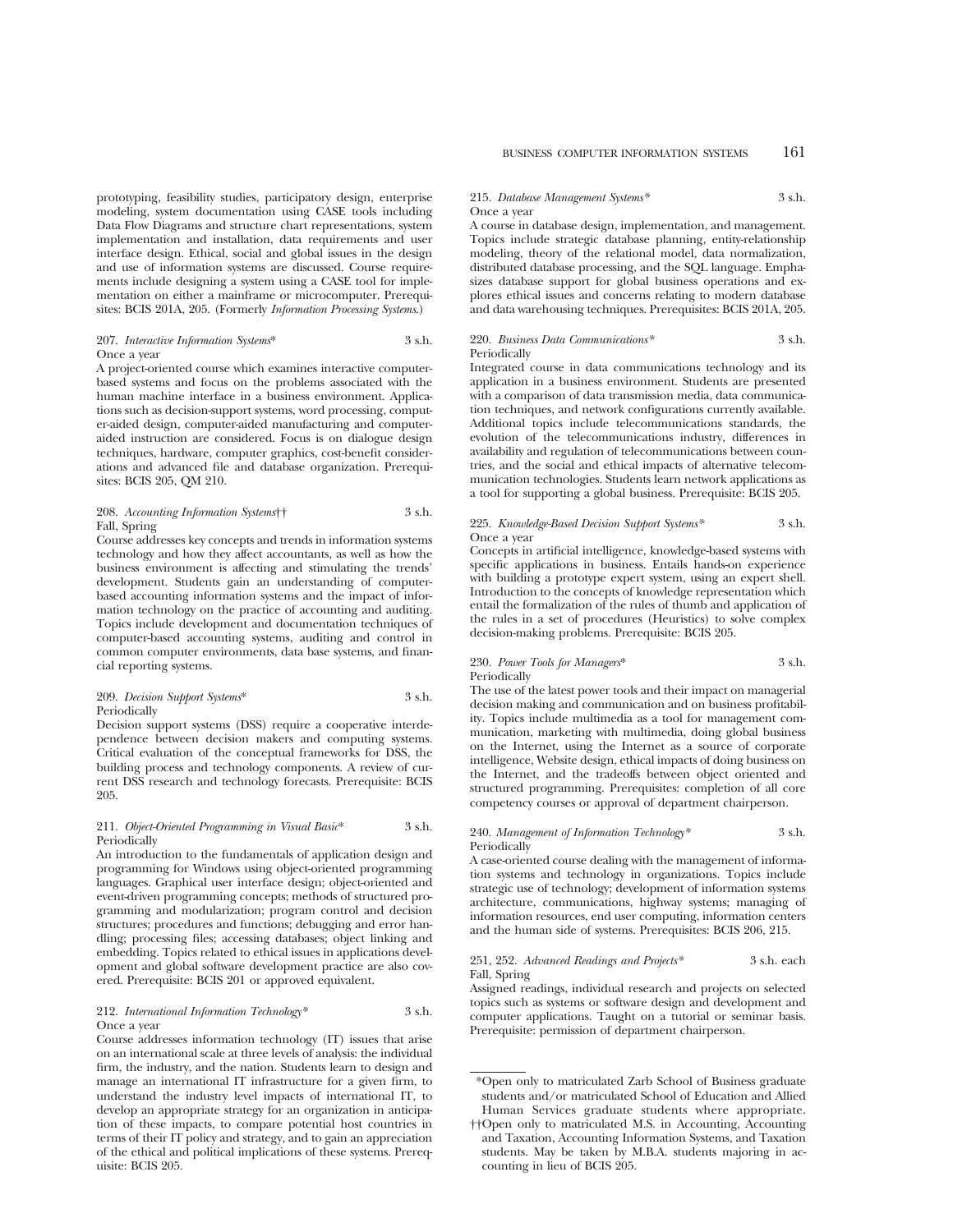#### 257, A-Z. *Seminar: Special Topics in Business Computer Information Systems*\* 3 s.h.

#### Periodically

An advanced in-depth treatment of special topics. Current topics are explored through a variety of methods, such as lectures, projects and case studies. Prerequisites: BCIS 205, permission of department chairperson, and any additional prerequisites as stated in the course schedule.

As individual subjects are selected, each is assigned a letter (A-Z) which is affixed to the course number. Students may take up to two of these courses to fulfill their major requirements so long as each seminar has a different letter designation.

#### 304. *Advanced Research Seminar in Business*

*Computer Information Systems\** 3 s.h. Fall, Spring

(NOTE: BCIS 306-308 may be offered in place of 304.) Students write an integrative paper on an assigned topic based on secondary research and then formulate a written primary data research design to investigate a specific key issue. They must formulate research questions and hypotheses, construct survey instruments and experimental designs, draft sample plans, outline data handling procedures, and prepare a comprehensive research proposal, furnishing justifications for its theoretical as well as practical significance. An oral presentation of each project is required at the conclusion of the semester. Prerequisites: completion of all core competency courses, 21 s.h. of advanced core courses or above (including QM 210, IB 219†, and at least 6 s.h. of the required 15 s.h. in the area of concentration), and permission of the department chairperson.

#### 305. *M.B.A. Honors Research Thesis in Business Computer Information Systems\** 3-6 s.h. Periodically

Student selects and designs an integrative research project with the approval and guidance of a faculty member in the area o specialization. Student is required to justify the project's significance within a decision-making framework and define the management applications of the research findings. An oral report of the research findings is presented to a faculty committee. With joint permission of the department chairperson and thesis adviser, a student may expand the M.B.A. Honors Research Thesis from 3 to 6 s.h.; the additional 3 s.h. may be counted toward elective requirements in the area of concentration. Prerequisites: minimum cumulative grade point average of 3.5, completion of all core competency courses, 21 s.h. of advanced core courses or above (including QM 210, IB 219†, and at least 6 s.h. of the required 15 s.h. in the area of concentration), and permission of department chairperson.

#### 306. *Case Focused Research Seminar in Business\** 3 s.h. Periodically

Emphasis on multiple functional areas that are taught in the Zarb School of Business. A case study approach is utilized in this course, and students are challenged to understand how decisions and policies from different functional areas are integrated within an organization. Students present detailed recommendations toward resolution of complex business problems within an industry or company which must be supported by appropriate documentation of research and analysis. Written and oral reports are required. Prerequisites: completion of all core competency courses, 21 s.h. of advanced core courses or above (including QM 210, IB 219†, and at least 6 s.h. of the required 15 s.h. in the area of concentration), and permission of department chairperson. Same as ACCT 306, FIN 306, IB 306, MGT 306, MKT 306.

307. *Consulting Research Project\** 3 s.h. Periodically

Under the supervision of an instructor and working singularly or in a small group, students are assigned to a client organization for one semester. The students and the client organization to which they are assigned will identify the client's specific problems and objectives. Students design and complete one or more integrative consulting projects involving various business principles and conduct research. A written consulting report and an oral presentation are made to a faculty committee and the senior management of the organization. Prerequisites: minimum cumulative grade point average of 3.5, completion of all core competency courses, 21 s.h. of advanced core courses or above (including QM 210, IB 219†, and at least 6 s.h. of the required 15 s.h. in the area of concentration), and permission of the senior assistant dean and director of graduate programs and the department chairperson. Same as ACCT 307, FIN 307, IB 307, MGT 307, MKT 307.

### 308. *Integrative Business Simulation\** 3 s.h. Periodically

Course utilizes a comprehensive and integrative computer simulation to create a variety of complex multifunctional business problems to which students must respond under varying conditions of uncertainty. A team-based approach to decision making is used in resolving problems created by the computer model. Students are required to provide detailed reports on decisions made and to provide quantitative and qualitative justifications for their decisions. These justifications must be supported through the use of research and must be presented orally and in writing. Prerequisites: completion of all core competency courses, 21 s.h. of advanced core courses or above (including QM 210, IB 219†, and at least 6 s.h. of the required 15 s.h. in the area of concentration), and permission of department chairperson. Same as ACCT 308, FIN 308, IB 308, MGT 308, MKT 308. (Formerly *Computer Simulation (Management Game) in Business Computer Information Systems*.)

## 309. *Research Seminar in Business Computer Information Systems\*\*\** 3 s.h.

Periodically

Students prepare a comprehensive paper in their area of specialization based upon secondary research and then formulate a written primary data research design to investigate an emerging issue in this area. They must formulate research questions and hypotheses, and construct either: 1) a survey instrument, 2) an experimental design, 3) a comprehensive plan for a case study, or 4) an outline for a formal model based on the methodology most appropriate for studying the issue involved. Students then conduct the study and prepare a written report of the results which is presented at the conclusion of the semester. Prerequisites: completion of 21 s.h. in the area of concentration. It is strongly recommended that this course be taken in the last semester of course work.

## 330. *Graduate Internship\** 3 s.h.

Fall, Spring

A work-study program open to graduate students who are specializing in business computer information systems.

Students work a minimum of 100 hours in the semester for selected business organizations in information systems. A written evaluation of the use of information systems to support organizational operations is prepared by the student at the end of the course. Most internship opportunities involve some form of monetary remuneration. Prerequisites: all core competency courses or approved equivalents, 24 graduate-level credits with a

<sup>\*</sup>Open only to matriculated Zarb School of Business graduate students and/or matriculated School of Education and Allied Human Services graduate students where appropriate.

<sup>\*\*\*</sup>Open only to matriculated M.S. in Computer Information Systems students.

<sup>†</sup>Full-time students may take IB 219 as a corequisite.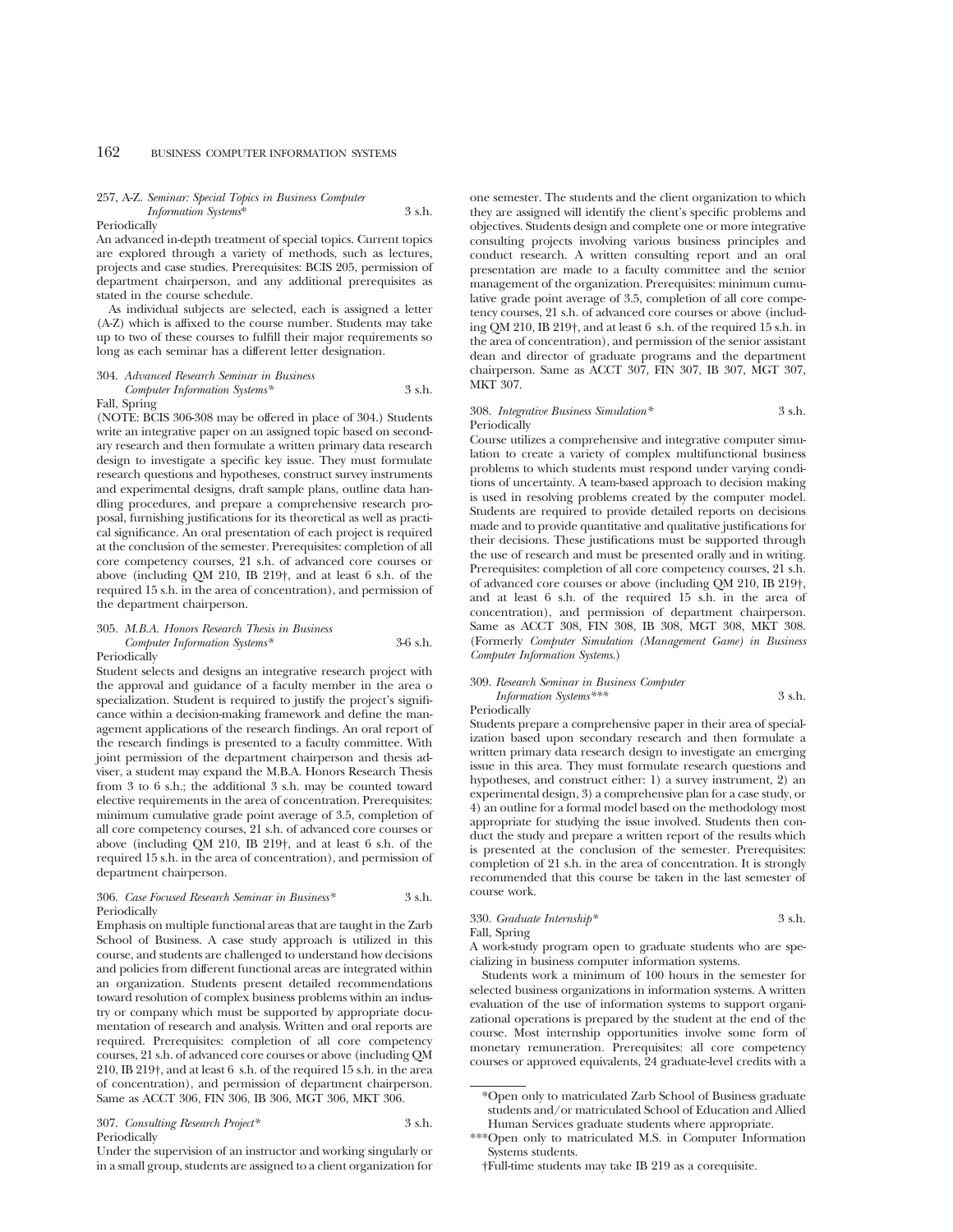3.3 average and permission of the department chairperson. (Formerly GBUS 330.)

#### 401. *Information Systems for Management\*\** 4 s.h. Periodically

An overview of the use of computer hardware, software and connectivity will progress into an investigation of how information systems are used to support work processes and decision making at all levels of an organization and across all functional areas. Special attention is given to issues frequently encountered by senior management such as the strategic use of information technology (IT), using IT to reengineer work processes and to gain a global advantage, whether or not to outsource the IT function, business advantages from the use of the Internet and of Intranets, the migration to client/server computing, managing and controlling information in distributed environments, and corporate ethical responsibilities with regard to available and rapidly evolving technologies.

## Business Law (BLAW)

Administered by the Department of Accounting, Taxation, and Business Law. Professor Warner, *Chairperson*

**A MINOR IN BUSINESS LAW** consists of the successful completion of a minimum of 18 semester hours of course work with grades of  $C$ or better, *under faculty advisement in the Department of Accounting and Business Law*, with at least 9 semester hours in residence. The requirements are: BLAW 20 and five additional three-credit courses chosen from the following: BLAW 23, 24, 25, 114, 115, 116, 117, 118, 119, 157, A-Z. A completed minor in business law will be listed on the student's transcript.

#### *No School of Business courses may be taken on a Pass/D+/D/Fail basis.*

Nonbusiness majors may choose a business law minor.

No student pursuing a bachelor's degree other than a Bachelor of Business Administration degree may complete more than 30 semester hours of School of Business coursework without permission of the School of Business Dean's Office. The student must have the appropriate form approved by and filed with the major and minor departments.

*All minors must be declared at the Office of Financial and Academic Records.*

#### **COURSES**

These courses are sometimes offered during January and Summer sessions. Consult the *January* and *Summer Sessions* bulletins for these schedules.

#### 20. *Introduction to Legal Systems, Environment*

*and Contracts* 3 s.h.

Fall, Spring

Introductory course explaining the nature and ethics of law on a domestic and international scale, its sources, its relation to profit and not-for-profit organizations, and to society and government; law as an instrument of social change with reference to regulatory agencies, labor relations, antitrust, consumerism, environmental issues and contracts.

#### 23. *Contract Law* 3 s.h. Periodically

A study of the fundamental elements of contracts as defined by the common law and how these elements are reflected and applied in modern statutory law, contemporary business and professional situations. The role of contract law in relation to other areas of the legal environment, particularly regulatory laws and ethics, is also explored. Fundamentals of contract negotiations, drafting and evidentiary formalities are covered as are damage theory and dispute resolution, including alternatives to litigation. Actual contracts and cases are studied. Prerequisite: BLAW 20.

### 24. *Legal Aspects of Business Organizations and Activities* 3 s.h. Fall, Spring

The law as it pertains to profit and not-for-profit organizations. Topics include negotiable instruments, personal property, bailments, secured transactions, surety, agency, partnerships, corporations, insurance, real property, wills and estates. Required for accounting majors. No credit for both this course and BLAW 12. (Formerly *Business Law for Accountants*.)

## 25. *Legal Research and Writing* 3 s.h. Periodically

Provides the non-lawyer with the basic skills of law library research and legal writing. Covers methods of defining and researching legal issues; use of law library reference tools, such as codes, administrative regulations, digests, case law and computer information services; writing exercises stressing clear, concise legal expression, citation and terminology. Research in a selected area of business law is undertaken. Prerequisite: BLAW 20.

## 114. *Labor and Employment Law* 3 s.h. Periodically

Interplay of governmental regulation, legislation, and judicial interpretation in the context of labor and employment law. Topics include labor-management relationships and the role of the federal regulatory agency, National Labor Relations Board (NLRB), in this area. Other topics include worker protection, both physical and economic protection of employees and employment discrimination. The federal regulatory agencies, Occupational Safety and Health Administration (OSHA) and Equal Employment Opportunity Commission (EEOC) are highlighted. Prerequisite: BLAW 20.

### 115. *Wills, Trusts and Estates* 3 s.h. Periodically

Provides students and those considering a planning career an awareness and overview of the legal concepts in financial and estate planning. An examination and analysis of the need for planning and family wealth conservation, the laws of gifts, intestacy, wills, nature and objectives of trusts and their implications on estate planning, incidents affecting distribution of property, analysis of funding plans, business planning as it relates to the estate and an examination of the fiduciary and ethical considerations of probate and estates. Prerequisite: BLAW 20.

#### 116. *Legal Aspects of Computers and Computer Use* 3 s.h. Periodically

Legal principles applicable to the computer industry. Contracts in the computer industry including UCC and warranties; intellectual property considerations including patents, copyrights, trademarks and trade secrets; antitrust and other anticompetitive concerns; strict liability and negligence; security problems; computer related crime. Prerequisites: BLAW 20 and BCIS 10 or CSC<sub>5</sub>.

### 117. *Law in the Global Economy* 3 s.h. Periodically

Examination of the legal implications of various forms of international business; trade, licensing, trademarks and franchising, foreign investments, mergers, acquisition and joint ventures. Legal issues in the global marketplace and their impact on international organizations; international and regional cooperation. Examination of activities by American companies overseas, legal disputes with foreign states, international trade, United States trade laws, extraterritorial application of United States laws. Prerequisite: BLAW 20.

<sup>\*\*</sup>Open only to matriculated Zarb School of Business E.M.B.A. students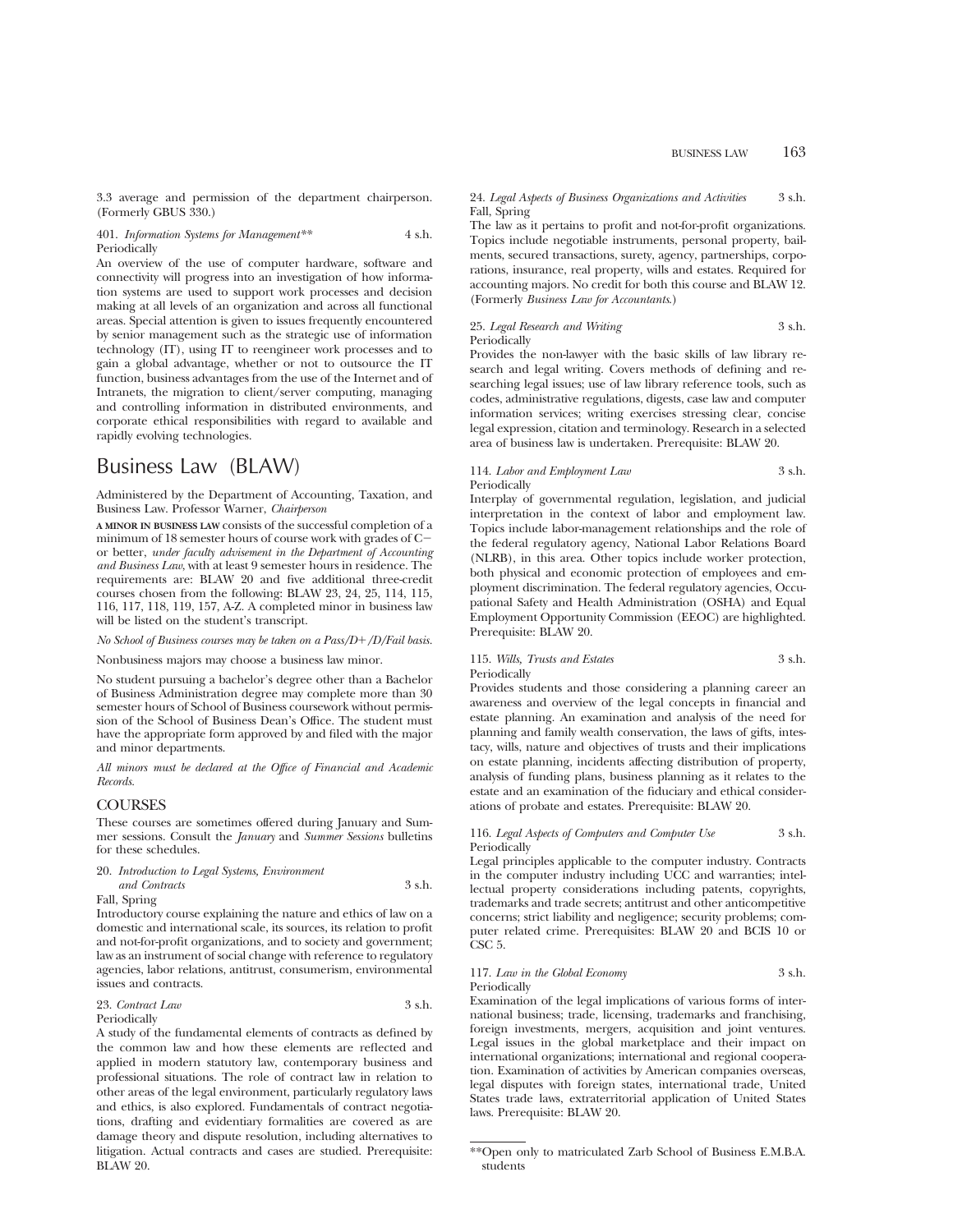#### 118. *Litigation and Alternate Dispute Resolution* 3 s.h. **Periodically**

A consideration of domestic and international litigation, negotiation, mediation, fact-finding, arbitration, and recently developed variations of the foregoing. Emphasis on the extent to which these various methods of dispute resolution can be developed and controlled by the disputing parties themselves and/or by the courts. Historical development of ADR and emerging ethical issues are considered. Prerequisite: BLAW 20. Same as MGT 118.

#### 119. *Advanced Legal Aspects of Business Organizations* 3 s.h. Periodically

An examination and analysis of the laws of agency, partnership and corporations. Discussion and analysis of various business entities. Legal issues related to organization, management, fiduciary roles, authorities and governance are addressed. Analysis of interrelationship and duties of partners, officers, directors and shareholders. Issues affecting business planning, securities regulations, mergers and acquisitions, antitrust and trade regulations, ethical issues, corporate responsibility, and international considerations are covered. Prerequisite: BLAW 20 or permission of department chairperson.

#### 157, A-Z. *Seminar: Special Topics in Business Law* 3 s.h. Periodically

An advanced in-depth treatment of special topics. Current topics are explored through a variety of methods such as lectures, projects and case studies. Prerequisites: BLAW 20, permission of department chairperson, and any additional prerequisites as stated in the course schedule.

As individual subjects are selected, each is assigned a letter (A-Z) which is affixed to the course number.

Students pursuing a business law minor may take only one of these courses to fulfill their minor requirements.

### 201. *Legal, Political, Regulatory and Ethical* 3 s.h. *Environment of Business\**

#### Fall, Spring

Overview of the United States legal and political systems and governmental regulation as they relate to modern business practice. Case analyses are actively used for discussions of business contracts, partnerships, ethics, the Uniform Commercial Code, negotiable instruments, property and banking transactions, and compliance with local, state, federal, and emerging international regulations. (Formerly 201B, *Legal and Social Environment of Business.*)

## 210. *Accountants' Liability and Ethics\** 3 s.h. Periodically

Focus on various types of legal liability to which accountants may be exposed including common law liability and statutory liability under federal statutory law and blue sky laws. Various ethical issues that accountants face in their practices are also discussed.

#### 401. *The Legal and Regulatory Environment\*\** 2 s.h. Periodically

Overview of the United States legal and political systems and governmental regulation as they relate to modern business practice. Case analyses are actively used for discussions of business contracts, partnerships, ethics, the Uniform Commercial Code, negotiable instruments, property and banking transactions, and compliance with local, state, federal, and emerging international regulations.

## Business, Zarb School of

SEE PAGE 102.

## Chemistry (CHEM)

Associate Professor Finzel, *Chairperson*

Professors Cassidy, Ryan; Associate Professors Brack, Novick, Strothkamp; Assistant Professors Lloyd, Wachter-Jurcsak.

**B.A. SPECIALIZATION IN CHEMISTRY:** CHEM 3A & 4A, 3B & 4B, 80, 105, 109, 124, 125, 131A & 132A, 131B & 132B and 134B, 141-142, 147, 191; MATH 19, 20, 29; PHYS 11A & 12A, 11B, 12B; CSC, 3 semester hours under advisement. The language requirement for the B.A. should preferably be fulfilled in German or French. Students who plan a professional career in chemistry and who intend to go on to graduate work will elect CHEM 180. MATH 131, 143 and 144 are strongly recommended.

See complete B.A. requirements, page 82.

The Chemistry Department's program for the B.S. Specialization in Chemistry is accredited by the American Chemical Society. A student completing this course of study will be awarded a certificate from the Society.

**B.S. SPECIALIZATION IN CHEMISTRY:** this program is designed to provide students with a strong foundation in chemistry. It is especially recommended to those students preparing to enter industry or to pursue graduate work.

Candidates for graduation must fulfill the requirements listed below:

- 1. The successful completion of at least 124 semester hours and a cumulative grade-point average of 2.0 in work completed at Hofstra. Military Science 1C, 1E, 2C, 2E and associated leadership laboratories may not be counted toward this total semester hour requirement.
- 2. At least 65 semester hours must be in liberal arts courses outside of the Department of Chemistry.
- 3. There are two requirements that must ordinarily be completed in residence at Hofstra: 15 semester hours in the major field of specialization and the last 30 semester hours. The 15 semester hours need not be included within the last 30 hours.
- 4. The following general requirements:
	- ENGL 1-2 or placement examination†; German, French or Russian preferred, completion of level 4 if studied in high school or to level 2 if studied as a new language;
	- Social science and humanities, 15 semester hours of core courses; (social science: 3 hours in behavioral social sciences and 3 hours in history and philosophy; humanities: 3 hours in the appreciation and analysis category (literature) and 3 hours in the creative participation category; and 3 hours from any core category).
	- For listing of core courses, see page 84.
- 5. The fulfillment of the following major and additional requirements:

In addition to the course requirements listed above for the B.A. specialization, the B.S. candidate must complete CHEM 148, 171, 180 and 6 hours of research.

Teaching of High School Chemistry and General Science, see page 363.

**A MINOR IN CHEMISTRY** consists of the successful completion of 18 semester hours of chemistry courses, under advisement, exclud-

<sup>\*</sup>Open only to matriculated Zarb School of Business graduate students and/or matriculated School of Education and Allied Human Services graduate students where appropriate.

<sup>\*\*</sup>Open only to matriculated Zarb School of Business E.M.B.A. students.

<sup>†</sup>See University Degree Requirements, page 66.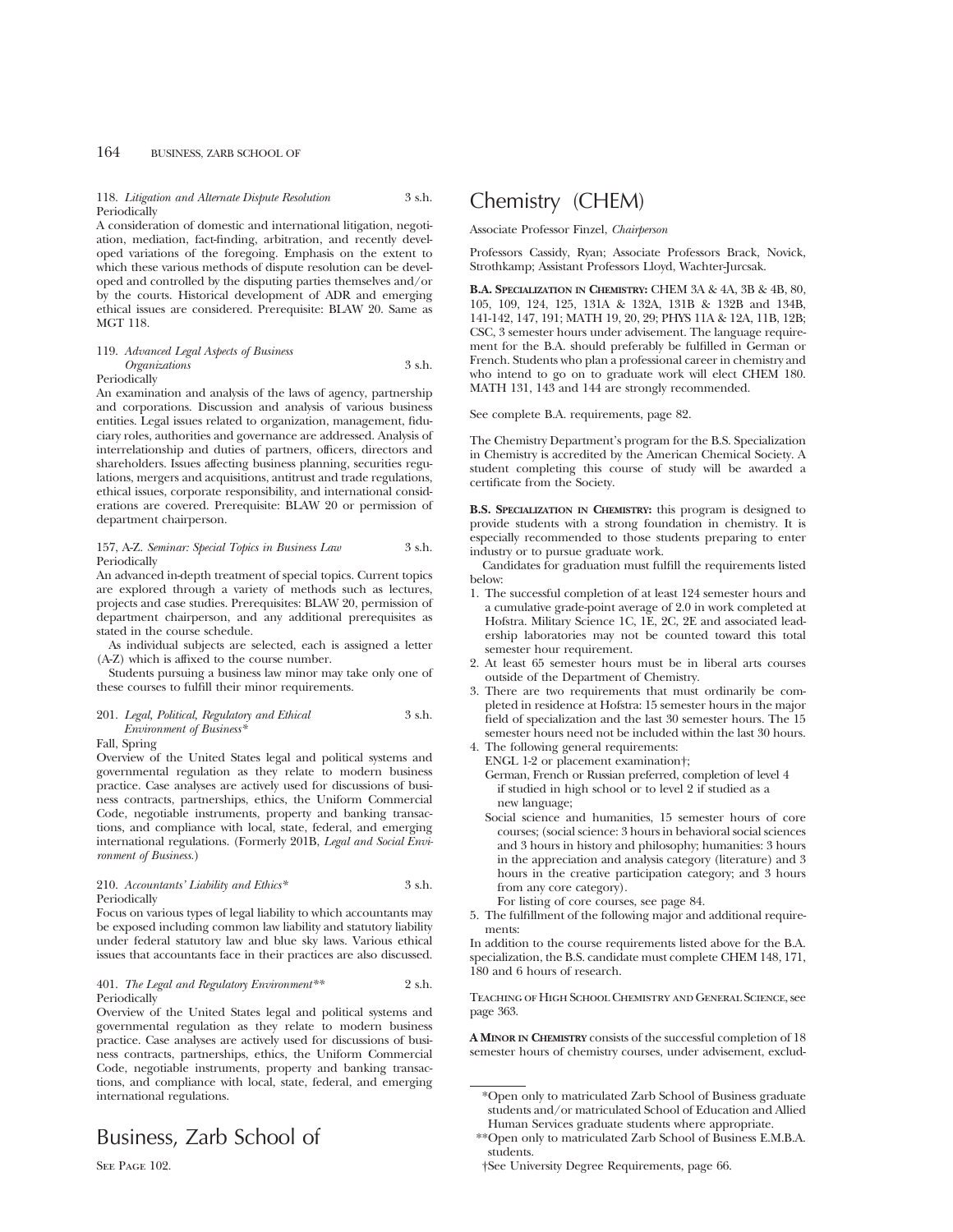ing CHEM 1, and including at least 2 semester hours in courses other than CHEM 3A&B, 4A&B, 131A&B, and 132A&B. At least 6 hours must be taken in residence.

#### **POST-BACCALAUREATE PREMEDICAL CERTIFICATE PROGRAM**

This program provides the opportunity for students who hold a bachelor's degree and who have not previously studied the sciences to prepare for entrance into a medical profession of their choice. Students may also retake science courses to demonstrate an improved mastery of those subjects. Courses offered in biology, chemistry, mathematics, and physics; see page 330.

Alpha Epsilon Delta: the international honor premedical society, see page 69.

Biochemistry Program and Courses, see page 150.

### **COURSES**

In addition to semester notations next to each course, a selection of courses is offered during January and Summer sessions. Consult the *January* and *Summer Sessions* bulletins for these schedules.

| 1. Atoms, Molecules and Genes# | 3 s.h. |
|--------------------------------|--------|
| Periodically                   |        |

Historically important developments which have contributed to modern understanding of the hereditary apparatus and molecular mechanisms in living systems are examined. While the interrelationships between chemistry and biology which contributed to these developments are considered, the subject matter is principally chemical in nature. Emphasis on studying the processes by which scientific understanding evolves. Philosophical/ ethical questions raised by current advances (as in genetic engineering) are discussed. (2 hours lecture, 2 hours recitation and laboratory.) Recommended for nonscience majors.

| 2A. Introduction to Chemistry     | 2 s.h. |
|-----------------------------------|--------|
| See course description, page 403. |        |

3A & 4A. *General and Inorganic Chemistry* # 3 s.h. each Fall, Spring

Fundamental principles of chemistry including states of matter, modern atomic and bonding theory, mass and energy relationships in chemical reactions, equilibria, reaction rates and electrochemistry. Properties of the elements and their compounds are discussed in terms of structure. (3 hours lecture, 1 hour recitation.) Students registering for 3A or 4A should also register for the corresponding laboratory course 3B or 4B. 3A and/or 4A apply towards the natural science core requirement only upon successful completion of the corresponding laboratory course(s) 3B and/or 4B. Engineering students are required to take only one semester of laboratory, preferably 3B. Prerequisite: completion of CHEM 2A or high school chemistry with a passing grade. Credit given for 3A or New College NCB 1, not both; 4A or New College NCB 2, not both.

|  |  |  | 3B & 4B. General and Inorganic                        |
|--|--|--|-------------------------------------------------------|
|  |  |  | $\alpha$ $\alpha$ $\alpha$ $\alpha$ $\alpha$ $\alpha$ |

### Fall, Spring

*Chemistry Laboratory* # 1 s.h. each

Laboratory taken in conjunction with 3A & 4A lectures; includes quantitative measurements and some qualitative analysis. (3 hours laboratory.) CHEM 3B may be taken by students who have previously completed 3A, and CHEM 4B may be taken by students who have previously completed 4A. Credit given for 3B or New College NCB 1 or C2; 4B or New College NCB 2 or C2.

80. Descriptive Chemistry Every other Fall

A systematic study of the elements of the Periodic Table and their compounds. Topics include structure, properties and reaction chemistry. Use of the chemical literature and information retrieval are emphasized in the completion of a seminar and term paper. Prerequisites: CHEM 3A, 4A.

|      | 105. Quantitative Analysis | 3 s.h. |
|------|----------------------------|--------|
| Fall |                            |        |

Fundamentals of gravimetric, volumetric and potentiometric methods; separative techniques; statistical analysis of experimental results. (3 hours lecture.) Prerequisites: CHEM 3A & 4A, 3B & 4B. May not be taken on a  $Pass/D+/D/Fall$  basis.

109. *Advanced Laboratory I, Quantitative Analysis* 1 s.h. Fall

Laboratory work in gravimetric, volumetric, potentiometric and photometric methods; separative techniques. (4 hours laboratory.) Prerequisite or corequisite: CHEM 105.

#### 111. *Computer Applications in Chemistry* 2 s.h. Periodically

Introduction to numerical methods and their application to problems of chemical interest. Emphasis on chemical problem solving including applications in both theoretical and experimental branches of chemistry. A basic knowledge of a high level programming language and calculus is required. (2 hours lecture.) Prerequisites: CHEM 3A & 4A. No liberal arts credit.

### 124. *Instrumental Methods* 2 s.h. Fall

Study of principles underlying instrumental methods. Evaluation of techniques used to apply these methods to the solution of chemical problems. Methods studied may include atomic and molecular absorption and emission spectroscopy, nuclear magnetic resonance, mass spectrometry, polarography, coulometry, chromatography, x-ray diffraction, fluorescence and fast reaction techniques; computer interfacing with instruments. (2 hours lecture.) Prerequisites: CHEM 105, 132A.

#### 125. *Advanced Laboratory II, Instrumental Methods* 2 s.h. Fall

Laboratory work in the application of instrumental methods which may include spectroscopy, fluorescence, voltammetry, chromatography, stopped flow kinetics and computer interfacing of instrumentation. (4 hours laboratory.) Prerequisite: CHEM 105. Prerequisite or corequisite: CHEM 124.

131A & 132A. *Elements of Organic Chemistry* 3 s.h. each 131A: Fall; 132A: Spring

Basic principles of chemistry extended to organic compounds, aliphatic and aromatic, through nomenclature, methods of preparation, reactions and physical properties, and to theories of bonding, structure and mechanism of reaction. (3 hours lecture, 1 hour recitation.) Students registering for 131A or 132A should also register for the corresponding laboratory course 131B or 132B. Prerequisites: CHEM 3A & 4A, 3B & 4B.

131B & 132B. *Organic Chemistry Laboratory* 1 s.h. each 131B: Fall; 132B: Spring

Laboratory taken in conjunction with 131A & 132A lectures. (4 hours laboratory.) Synthesis, isolation, purification and spectroscopy of organic compounds, organic qualitative analysis. CHEM 131B may be taken by students who have previously completed 131A and CHEM 132B may be taken by students who have previously completed 132A. CHEM 131B must be completed before taking CHEM 132B.

#### 134B. *Chemical Synthesis Laboratory* 1 s.h. Every other Spring

Laboratory stressing advanced methods in synthesis, separation and identification of organic and inorganic compounds; instrumental methods include ultraviolet-visible and infrared spectroscopy; nuclear magnetic resonance and chromatographic methods. For chemistry majors only. (4 hours laboratory.) Prerequisites: CHEM 131A, 131B.

<sup>#</sup>Core course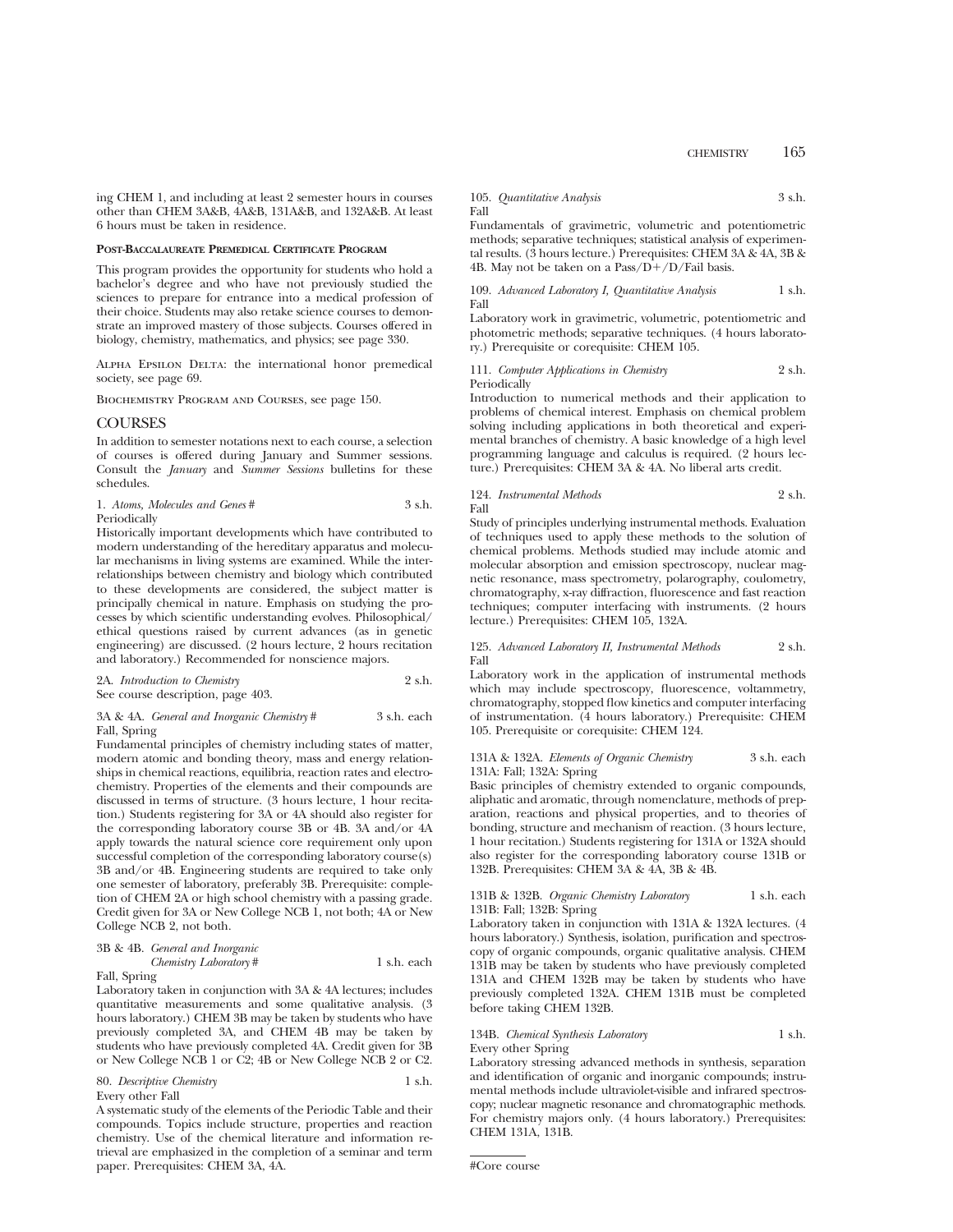141-142. *Physical Chemistry* 3 s.h. each 141: Fall; 142: Spring

Thermodynamics, properties and kinetic theory of gases, elementary wave mechanics and the development of atomic structure and chemical bonding, homogeneous and heterogeneous chemical and physical equilibria, chemical kinetics; electrochemistry, elementary statistical thermodynamics. (3 hours lecture, 1 hour recitation.) Prerequisites: CHEM 3A & 4A, 3B & 4B; PHYS 11A & 12A and mathematics through the calculus.

147 & 148. *Advanced Laboratories III and IV: Experimental Physical Chemistry* 2 s.h. each

Spring Laboratory work designed to introduce basic physiochemical methods used to solve chemical problems. Methods include those used to determine molecular structure and physical properties; calorimetry; study of chemical and physical equilibria; examination of rate processes; photochemistry. Emphasis on the source, magnitude and propagation of errors. (1 hour lecture, 3 hours laboratory.) Prerequisites: CHEM 105, 109, 141.

#### 151 & 152. *Undergraduate Research* 1-3 s.h. each Fall, Spring

Students undertake a problem including laboratory and library work (1 hour conference, 3 hours laboratory per credit) under the direction of a faculty member. The number of credits are decided on by the student and faculty member before registration. May be taken for more than two semesters. Prerequisite: permission of department chairperson.

162. *Molecular Biochemistry I* 3 s.h. Fall

Same as BCHM 162 and BIO 162. Prerequisites: CHEM 131A & 132A, 131B & 132B.

163. *Molecular Biochemistry II* 3 s.h. Every other Spring Same as BCHM 163. Prerequisite: BCHM 162.

#### 168. *Historical and Philosophical Foundations of Chemistry* 1 s.h. Periodically

Selected topics. A study of some important conceptual and experimental discoveries that influenced the development of chemistry; an analysis of some factors inside and outside of the sciences that had an impact on these discoveries. (1 hour seminar.) Restricted to junior and senior chemistry, biochemistry and other majors in the natural sciences.

#### 171. *Advanced Organic Chemistry* 3 s.h. Every other Fall

Reaction mechanisms; implications of theory as applied to organic synthesis. Selected syntheses of important natural products. Use of physical methods in organic structure determinations. (3 hours lecture.) Prerequisites: CHEM 131A & 132A, 131B & 132B, 142.

#### 173. *Experimental Biochemistry* 3 s.h. Spring

Same as BCHM 173. Prerequisites: BCHM 162 and CHEM 105 and 109. No liberal arts credit.

175. *Medicinal Chemistry* 3 s.h. Every other Fall

A variety of medicinal agents—natural and synthetic—are examined for structure-activity relationships. Emphasis on chemical synthesis, analytical and structure-proof methods in medicinal chemistry. Current approaches to new drug design are compared to classical molecular modification of drugs. (3 hours lecture.) Prerequisites: CHEM 131A & 132A, 131B & 132B.

176. *Seminar in Biochemistry* 1 s.h. Every other Spring Same as BCHM 176. Prerequisite: permission of instructor.

| 180. Advanced Inorganic Chemistry | 3 s.h. |
|-----------------------------------|--------|
| Every other Spring                |        |

Properties of the elements interpreted systematically in terms of modern bonding theory. Emphasis on coordination compounds, group theory and modern acid-base concepts. (3 hours lecture.) Prerequisite: CHEM 141.

182 & 183. *Biochemical Research* 1-3 s.h. each Fall, Spring

Same as BCHM 182 & 183. Prerequisite: permission of faculty member and chairperson. No liberal arts credit.

185. *Environmental Chemistry* 3 s.h. Every other Spring

Chemical composition and reactions of both naturally occurring substances and anthropogenic pollutants in the atmosphere, hydrosphere, lithosphere and important cycles of the biosphere. Sources of pollutants, their effect on living organisms with reference to human health, possible ways for their control and chemical analyses. Pollution aspects of waste disposal and those of energy production are considered. (3 hours lecture.) Prerequisites: CHEM 3A & 4A, 3B & 4B; or 3A, 3B, 4A.

#### 191. *Theories of Electrons in Atoms and Molecules* 3 s.h. Every other Spring

Elementary wave mechanics and approximate methods for its applications to atoms and molecules; molecular orbital theory, applications of group theory to molecules, theory of magnetic resonance and electronic spectroscopy. (3 hours lecture.) Prerequisite: CHEM 141.

## 192. *Special Studies in Chemistry* 1 s.h. Periodically

Various advanced topics not covered in other chemistry courses, such as surface analysis, molecular spectroscopy and N.M.R. spectroscopy are presented. May be repeated for credit when topics vary. Prerequisite: permission of instructor. No liberal arts credit.

## Chinese (CHIN)

Administered by the Department of Comparative Literature and Languages. Professor Donahue, *Chairperson*

Assistant Professor Chiu, *Adviser*.

For Chinese Literature and Translation courses, see page 282.

## **COURSES**

These courses are sometimes offered during January and Summer sessions. Consult the *January* and *Summer Sessions* bulletins for these schedules.

1. *Elementary Chinese* 3 s.h. Fall

Fundamentals of structure (Mandarin). Oral and written drill.

| 2. Elementary Chinese | 3 s.h. |
|-----------------------|--------|
| Spring                |        |

Continuation of 1. Readings of simplified Pai-Hua texts. Prerequisite: CHIN 1 or equivalent.

2A. *Intensive Elementary Chinese* 6 s.h. Periodically

For the student with a special interest in a more intensive exposure to the materials of study of Mandarin Chinese. Oral and written drill. Readings of simplified Pai-Hua texts. Culture and civilization. Same as 1, 2.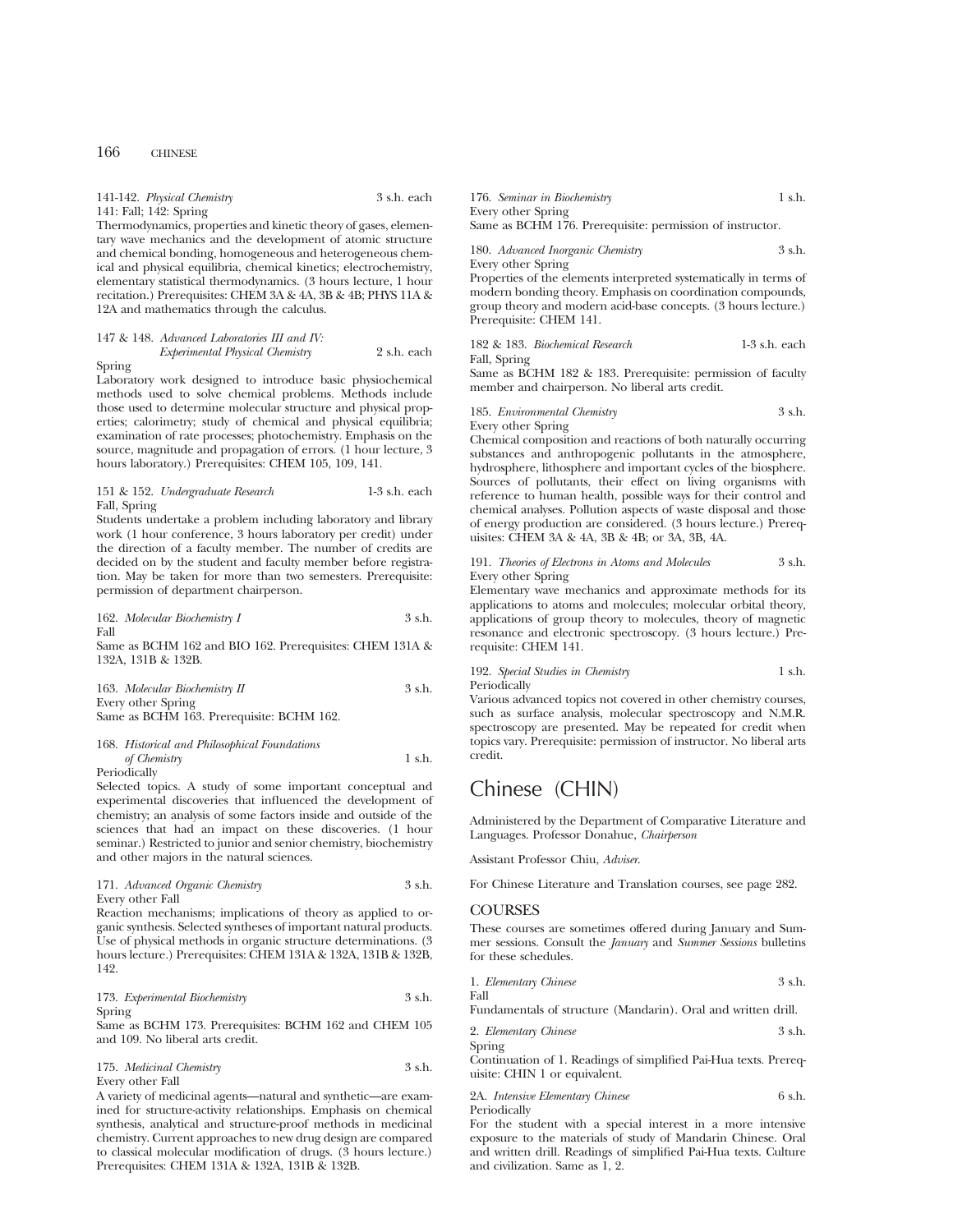3. *Intermediate Chinese* 3 s.h. Fall

Grammar review. Reading and translation of material of average difficulty. Prerequisite: CHIN 2 or equivalent.

4. *Intermediate Chinese* 3 s.h. Spring

Readings in contemporary Chinese literature. Survey of Chinese culture. Introduction to Wen-Yen literary style. Prerequisite: CHIN 3 or equivalent.

4A. *Intensive Intermediate Chinese* 6 s.h. Periodically

Intensive exposure to materials of second year of study. Prerequisite: CHIN 2 or 2A. Credit not given for both this course and 3 and/or 4.

5. *Advanced Reading* 3 s.h.

Once a year Development of the reading skill. This course includes selections from conversational Chinese, newspaper Chinese and readings on the cultural background of China. Prerequisite: CHIN 4 or equivalent.

| 110. Chinese Conversation and Oral Practice | 3 s.h. |
|---------------------------------------------|--------|
| Once a year                                 |        |

Analysis of pronunciation. The purpose is to achieve fluency in Chinese. Prerequisite: CHIN 4 or equivalent.

111, 112. *Chinese Readings* 1 s.h. each Periodically

Readings in Chinese masterpieces to keep alive the student's interest in the language and literature. Prerequisite: CHIN 4 or equivalent.

## Classics

See Comparative Literature and Languages

## Communication, School of

See Page 115.

## Community Health

See Health Professions and Family Studies

## Comparative Literature and Languages

The following areas are administered by this department, and listed independently: Arabic, Chinese, English Language Program, German, Greek, Hebrew, Japanese, Jewish Studies, Latin, Linguistics, Literature in Translation, Modern Greek and Russian. Each language or area is listed alphabetically.

Professor Donahue, *Chairperson*

Professors D'Acierno, Leonard; Associate Professors Lekatsas, Mihailovic; Assistant Professors Berlinerblau, Chiu, Hartman, Welch.

**B.A. SPECIALIZATION IN COMPARATIVE LITERATURE:** This 42 semester hour specialization is designed to enable the student to acquire a broad background not only in the literary history of different cultures and countries, but also in their relation to one another, and their relative degrees of influence on cross-cultural movements, themes and genres in literature and the arts. A specialization in comparative literature reflects the intellectual

breadth, flexibility and openness to cultural difference that the world increasingly demands. A degree in comparative literature prepares students for graduate study in the same field (or in any of the related areas of specialization), as well as provide a solid general basis for study in professional schools, such as law, education, public administration, or business.

The comparative literature major is structured differently than other majors in order to reflect the inclusive nature of the field. Required:

- 1. Complete 3 courses in a first foreign language such as German, Russian, etc., beyond level 4; *and* complete 2 courses in a second foreign language beyond level 2. Total: 15 semester hours.
- 2. Complete 5 courses in comparative literature or literature in translation (including French literature in translation, Italian literature in translation, and Spanish literature in translation), either in the core curriculum or other. One of these courses 'must be in a non-Western literature, or in the cross-cultural category of the core curriculum; also, one of these courses is to be an independent study on a special topic in comparative literature, or an Honor's Essay, if eligible, to be done usually in the student's last year or semester by arrangement with a professor in the department. Total: 15 semester hours.
- 3. Complete 2 additional courses in one literature *and* complete 2 courses in any *one* of the following disciplines: anthropology, art history, drama, history, music, philosophy, or sociology, or another discipline by arrangement. Total: 12 semester hours.

**NOTE:** this concentration outside the department is peculiar to the breadth of comparative literature as a discipline, and these courses can also fulfill other college and university requirements.

#### **B.A. SPECIALIZATION IN THE CLASSICS, GERMAN, HEBREW OR RUS-SIAN:** 24 semester hours in one language beyond language 4, plus 6 semester hours of comparative literature. The adviser may direct additional courses to provide an integrated program.

Credit in a language course cannot be given to a student who has already earned credit for a higher-numbered course in the same language when the course numbers in question indicate level of comprehension and ability in the introductory and intermediate study of that language.

**NOTE:** language laboratory work is required in all modern foreign language courses on the 1, 2, 3, 4, level.

See complete B.A. requirements, page 82.

Teaching a Foreign Language in High School, see page 362.

**A MINOR IN COMPARATIVE LITERATURE** consists of the successful completion of 18 semester hours as described below, with at least 6 hours in residence.

- 1. 9 semester hours in the area of foreign language, with two courses in a first foreign language beyond level 4, and one course in a second foreign language beyond level 2.
- 2. 6 semester hours in comparative literature or literature in translation (including French literature in translation, Italian literature in translation, and Spanish literature in translation), with one course in the department not included in the core curriculum, and one course in a non-Western literature, in the core curriculum or other.
- 3. 3 semester hours as a concentration in a literature either different than the first foreign language or beyond the requirements of the first foreign language.

Totals for both the specialization and the minor can include credits that fulfill other college and university requirements.

**A MINOR IN GERMAN, GREEK, HEBREW, LATIN OR RUSSIAN** (for Classics and Linguistics, see below) consists of the successful completion of 18 semester hours in the language beyond level 2, under advisement, and at least 6 hours in residence.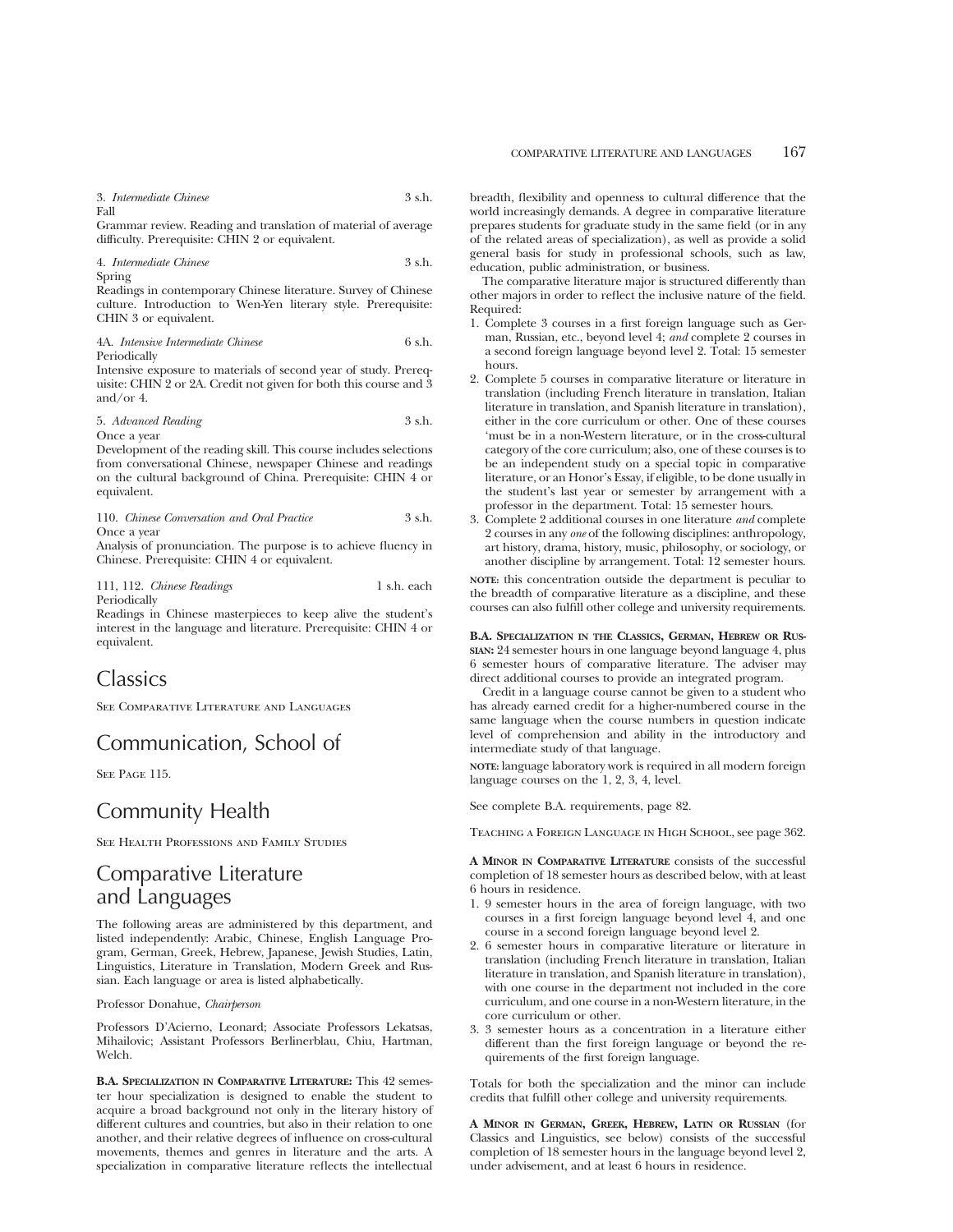**A MINOR IN CLASSICS** consists of the successful completion of 18 semester hours as follows: CLL 39, 40; HIST 105, 106; 6 semester hours of 100-level courses in Latin and/or Greek.

**A MINOR IN LINGUISTICS** is an interdisciplinary program consisting of the successful completion of 18 semester hours as described below, with at least 6 hours in residence.

Required SPCH 5. *Phonetics* LING 151. *Phonology*

152. *Syntax*

Electives

- LING 125. *Natural Language vs Programming Languages*
	- 161. *Historical Linguistics*
	- 162. *Applied Linguistics*
	- 171. *Sociolinguistics*
	- 181. *Special Studies*
	- 190. *Formal Grammars*

Recommended electives from other departments

ENGL 103. *Structures of English*

SPCH 101. *Experimental Psycholinguistics*

102. *Language in Child Development*

Other courses may be chosen, under advisement.

Master of Arts in Applied Linguistics (TESL), see page 272.

#### **MASTER OF ARTS IN COMPARATIVE LITERATURE\***

Nonlisted Languages

1, 2, 3, 4, 110, 113. *Language* 3 s.h. each When there is student interest or national demand, any language not appearing in the regular listings may be given for a 3-year sequence.

## COMPARATIVE LITERATURE (CLL)

**NOTE:** comparative literature courses on the 100-level are open to juniors and seniors. All are given in English.

## **COURSES**

In addition to semester notations next to each course, a selection of courses is offered during January and Summer sessions. Consult the *January* and *Summer Sessions* bulletins for these schedules.

|      |  | 39. Mythologies and Literature of the Ancient World'# | 3 s.h. |
|------|--|-------------------------------------------------------|--------|
| Fall |  |                                                       |        |

Near Eastern mythology, the Bible and Greek literature focusing on our earliest attempts to order reality and formulate our individual identity.

|        | 40. Literature of the Emerging Europe# |  | 3 s.h. |
|--------|----------------------------------------|--|--------|
| Spring |                                        |  |        |

Roman and Christian writers and the medieval literature of England, Germany, Italy, France and Spain as the sources of western consciousness emerging from Judaic, classical and Christian views of reality.

| 53. Faust Theme# | 3 s.h. |
|------------------|--------|
|                  |        |

Once a year

Comparative treatment of the Faust theme in different centuries (the Renaissance to the twentieth century) and various countries (France, Germany, Spain, England, Russia and the United States).

| 54. The Oedipus Theme #           | 3 s.h. |
|-----------------------------------|--------|
| See course description, page 403. |        |

75. *Women Writers in the Romantic Tradition #* 3 s.h. See course description, page 403.

| 131. Comparative Mythology | 3 s.h. |
|----------------------------|--------|
| Periodically               |        |

European, Asian, American and African mythology exemplified in various religious and heroic legends.

149, 150. *Asian Literature* 3 s.h. each Every other year

Major literary works are examined as a reflection of Asian cultures and as an influence on western culture. First semester, India; second semester, China and Japan.

151, 152. *Studies in Literature* 3 s.h. each Fall, Spring

Designed to treat special subjects or authors at the discretion of the department, but with the student's interest in view. Such subjects as existentialism, death and the literary imagination, or subjects of a like nature are presented. May be repeated when topics vary.

| 155. Medieval Literature |             |  |  |  |  |  |  | 3 s.h. |  |  |
|--------------------------|-------------|--|--|--|--|--|--|--------|--|--|
|                          | Once a year |  |  |  |  |  |  |        |  |  |
|                          |             |  |  |  |  |  |  |        |  |  |

Medieval literature of England, Germany, France and Spain, with emphasis on the epic, lyric, romance and drama.

| 161. Renaissance | 3 s.h. |
|------------------|--------|
| Once a vear      |        |

Origins and evolution in Italy. Further developments in France, Spain and England.

172. *European Literature of the 17th and 18th Centuries* 3 s.h. Periodically

A comparative study of the main aspects of classicism and rationalism in Europe during the 17th and 18th centuries.

173. *Sentiment to Sadism in the Early European Novel* 3 s.h. See course description, page 403.

190. *World Literature and the Anatomy of Cultural* 3 s.h. *Difference* #

See course description, page 403.

| 191. Romanticism | 3 or 4 s.h. |
|------------------|-------------|
| Once a vear      |             |

Literature and culture of Europe and America in the late 18th and early 19th centuries.

193. *Black Literature Across Cultures* 3 s.h. Periodically

Literary texts that reflect the encounter of black consciousness with various cultures: French, Hispanic and Anglo Saxon.

|  |  | 195. Realism, Naturalism, Symbolism |  | 3 s.h. |
|--|--|-------------------------------------|--|--------|
|--|--|-------------------------------------|--|--------|

Once a year Western European literature in the second part of the 19th century.

199. *Contemporary European Literature* 3 or 4 s.h. Once a year

Modern man as he appears in representative works of contemporary European literature.

*Courses 200 and above are open only to matriculated graduate students or by permission.*

| 201. Bibliography of Modern Literature | 2 s.h. |
|----------------------------------------|--------|
| Periodically                           |        |

251, 252. *Readings in Comparative Literature* 3 s.h. each Periodically

Studies in comparative literature.

\*Applications not accepted in 2000-2001.

Interested students should consult the M.A. in Humanities, page 267. #Core course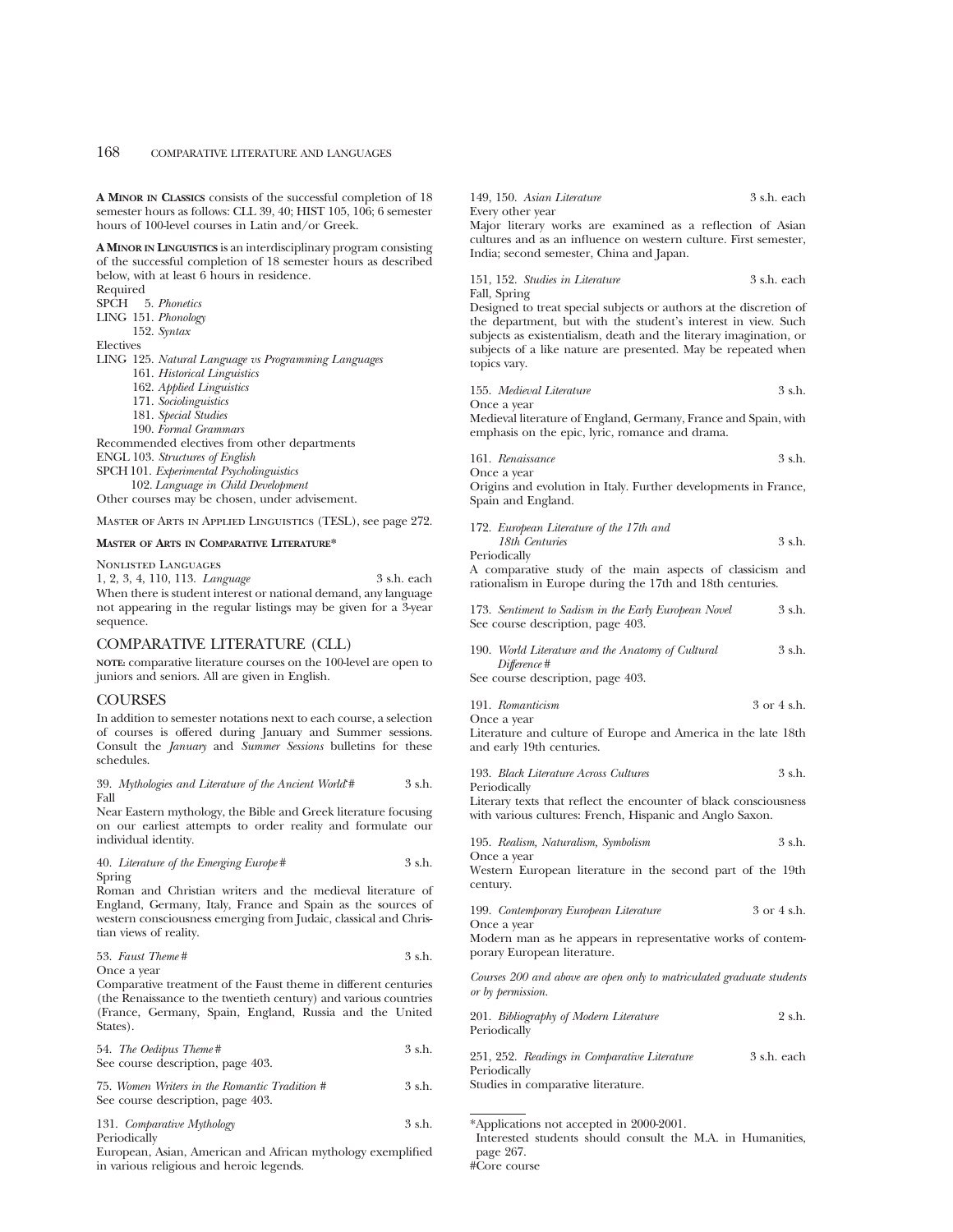## 272. *Studies in European Literature of the 17th and 18th Centuries* 3 s.h.

Periodically

Critical analysis of some major works of the European literature of the 17th and 18th centuries. Prerequisite: CLL 172 or permission.

291. *European Romanticism* 3 s.h. Periodically

Romantic movements in England, France and Germany, literary movements related to the history and culture of the times. Prerequisite: CLL 191 or permission.

293. *Analysis of Black Authors* 3 s.h. Periodically

Recent imaginative works in English and French by black authors. The course deals with revising literary standards that have heretofore been applied to these works.

295. *Studies in Realism, Naturalism and Symbolism* 3 s.h. Periodically

A critical and analytical study of a literary movement or of selected works in prose, poetry and drama. Prerequisite: CLL 195 or permission.

### 299. *Studies in Contemporary Literature* 3 s.h. Periodically

Study in depth of a phase or some aspect of contemporary literary movements (existentialism, the novel of the absurd, etc.); or an aspect of contemporary artistic expression in poetry, prose and drama; or a comparative treatment of some classical or nonclassical myths (*Electra, Antigone, Faust, Don Juan, etc.*). Prerequisite: CLL 199 or permission.

## 301. *Master's Essay* 3 s.h. Periodically

Under tutorial guidance of a chosen professor in the department, the student undertakes a master's essay, which shall exhibit thoroughness of scholarship. Length between 7,000-8,000 words.

## Computer Information Systems

Master of Science Programs, see page 111.

## Computer Science (CSC)

Associate Professor Swift, *Acting Chairperson*

Professor Impagliazzo; Assistant Professors Barr, Kamberova, Ostheimer, Pillaipakkamnatt, Sigal; Instructor Papka.

Hofstra offers both B.A. and B.S. degrees in Computer Science. The B.A. combines a major in computer science with a broad program in the liberal arts. The B.S. prepares the student for a professional career in computer science requiring a stronger foundation in mathematics and science, while still allowing the student the opportunity to explore the liberal arts. Hofstra also offers a B.S. program with a dual major in computer science and mathematics.

**B.A. SPECIALIZATION IN COMPUTER SCIENCE:** 37 semester hours in computer science: CSC 14, 15, 16, 24, 110, 110A, 112, 120, and 15 semester hours in computer science electives numbered higher than 100. Science requirements: 12 semester hours in natural sciences to include *either* PHYS 11A & 12A (with 11B, 12B laboratories) *or* PHYS 1A & 2A (with 1B & 2B laboratories) *or* CHEM 3A-4A (with 3B-4B laboratories). Additional requirements: MATH 19, 20. A grade of  $C-$  or better in all courses required for the major.

An overall average of C or better is required in CSC 14, 15, 16, and 24 for continuation in the major. In addition, a student may not take any of these four courses more than twice.

See complete B.A. requirements, page 82.

**B.S. SPECIALIZATION IN COMPUTER SCIENCE:** candidates for graduation must fulfill the following requirements:

- 1. The successful completion of at least 124 semester hours and a cumulative grade-point average of 2.0 in work completed at Hofstra.
- 2. At least 55 semester hours must be completed in the liberal arts excluding courses in computer science.
- 3. There are two requirements that must ordinarily be completed in residence at Hofstra: 15 semester hours in the major field of specialization and the last 30 semester hours. The 15 semester hours need not be included within the last 30 hours.
- 4. ENGL 1-2 or placement examination\*, (see University Degree Requirements, page 66).
- 5. 6 s.h. Humanities core (3 hours in appreciation and analysis (literature), 3 hours in creative participation).
- 6. 6 s.h. Social Sciences core (3 hours in history and philosophy; 3 hours in behavioral social sciences).
- 7. 3 s.h. Cross-Cultural core.
- 8. 9 s.h. Humanities and/or Social Science (not limited to core).
- 9. Minimum general requirements for the major: CSC 14, 15, 16, 24, 110, 110A, 112, 120, 123, 161, 163, 185, 190 and 15 semester hours in computer science electives numbered higher than 100. 23 semester hours in mathematics and science which must include MATH 19, 20, and 12 semester hours in natural sciences to include *either* PHYS 11A & 12A (with 11B, 12B laboratories) *or* CHEM 3A-4A (with 3B-4B laboratories). All mathematics courses must be at or above the calculus level and all science courses must be courses for science majors.
- 10. A grade of  $C-$  or better in all courses required for the major.
- 11. An overall average of C or better is required in CSC 14, 15, 16, and 24 for continuation in the major. In addition, a student may not take any of these four courses more than twice.

### **B.S. SPECIALIZATION IN COMPUTER SCIENCE AND MATHEMATICS,** see page 296.

**A MINOR IN COMPUTER SCIENCE** consists of the successful completion of CSC 14, 15, 16 and an additional 9 semester hours in computer science courses which may include CSC 5 with at least 6 hours in residence, with grades of  $C-$  or better.

**MASTER OF ARTS IN COMPUTER SCIENCE:** this program is designed to meet the needs of the technical and business-oriented markets we serve with individual programs designed by the student in consultation with an adviser. Business men and women, as well as science professionals, will find electives specifically for their specialties. Professor Impagliazzo, *Coordinator*

#### Admission Requirements

- 1. Completion of a bachelor's degree from an accredited institution, and
- 2. An undergraduate minimum grade-point average of 3.0 on a 4.0 scale.
- 3. Achievement in General (verbal, quantitative and analytical) GRE scores.

## Prerequisite Requirements

Students may satisfy any or all of the prerequisites listed below by having completed, or enrolling in, these courses or their equiv-

<sup>\*</sup>If this requirement is fulfilled by passing the placement examination, 3 hours in literature or literature in translation should be taken with adviser's approval.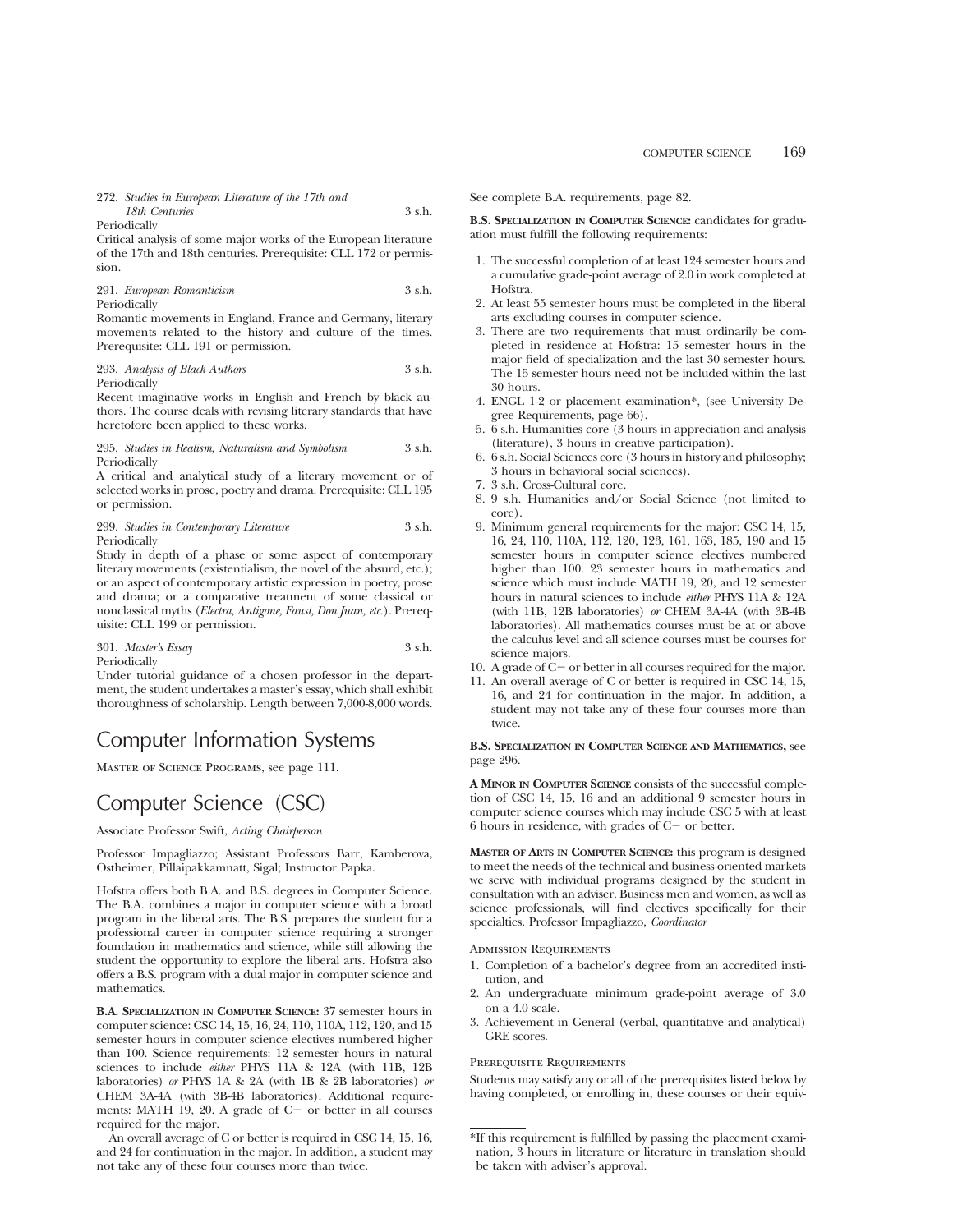alents at an accredited institution. With the permission of the graduate coordinator, eligible students may elect to sit for proficiency examinations.

Applicants without undergraduate computer science degrees may be admitted as provisionally matriculated students if they meet all admission criteria except for the required prerequisites. They can enroll in graduate courses if they meet individual course prerequisites and satisfy the general requirements before completing 12 semester hours of graduate study. This condition is automatically lifted as soon as the prerequisites or their equivalents are satisfactorily completed.

CSC 14, 15, 16, 110, 112, 120, 161; MATH 20.

### Program Requirements

Satisfactory completion of the following 33-semester hour program:

CSC 204, 256, and 300; electives, 24 s.h.; courses taken in other departments as electives require written departmental approval; at least 27 hours in graduate computer science courses; up to 6 semester of graduate courses in areas outside of computer science may be taken with the written approval of the graduate coordinator; at least 27 hours in residence at Hofstra; and a minimum 3.0 average with a grade of C or better in all courses.

**MASTER OF SCIENCE IN COMPUTER SCIENCE:** this program provides a balance between the theoretical and applied areas of computer science and is designed to allow flexibility within the four subject areas that follow. Professor Impagliazzo, *Coordinator*

## Admission Requirements

- 1. Completion of a bachelor's degree from an accredited institution, and
- 2. An undergraduate minimum grade-point average of 3.0 on a 4.0 scale.
- 3. Achievement in General (verbal, quantitative and analytical) GRE scores.

### Prerequisite Requirements

Students may satisfy any or all of the prerequisites listed below by having completed, or enrolling in, these courses or their equivalents at an accredited institution. With the permission of the coordinator of the graduate program, eligible students may elect to sit for proficiency examinations.

Applicants without undergraduate computer science degrees may be admitted as provisionally matriculated students if they meet all admission criteria except for the required prerequisites. They can enroll in graduate courses if they meet individual course prerequisites and satisfy the general requirements before completing 12 semester hours of graduate study. This condition is automatically lifted as soon as the prerequisites or their equivalents are satisfactorily completed.

CSC 14, 15, 16, 110, 112, 120, 161; MATH 20.

### Program Requirements

Satisfactory completion of the following 33-semester hour program:

CSC 204, 256 and 301-302; 18 s.h. to satisfy the breadth requirement as listed below; electives as needed to complete 33 s.h.; up to 6 s.h. of graduate courses in areas outside of computer science may be taken with the written approval of the graduate coordinator; at least 27 hours in graduate computer science courses in residence at Hofstra with a minimum 3.0 average, and a grade of 3.0 or better in all courses.

Breadth requirements: two courses in each of the three following areas: Theory, Software, Hardware

Theory: CSC 201B, 202, 205, 206, 207, 208

Software: CSC 252, 253, 254, 258

Hardware: CSC 280, 282, 284, 286, 287

See complete graduate information, page 73.

Upsilon Pi Epsilon: a national computer science honor society, see pages 72, 77.

## **COURSES**

In addition to semester notations next to each course, a selection of courses is offered during January and Summer sessions. Consult the *January* and *Summer Sessions* bulletins for these schedules.

5. *Overview of Computer Science* # 3 s.h. Fall, Spring

Computers, algorithms and programming; computer hardware and software systems. Pascal programming of numerical and non-numerical algorithms. Survey of computer applications. Brief history of computer science; computers and society. Credit given for this course or New College ISGG 1, not both. May not be taken after CSC 15.

12. *C for Programmers* 1 s.h. Periodically

The essential features of C are examined for those already having knowledge of a high-level language. Prerequisites: knowledge of programming and permission of instructor. (Formerly *FORTRAN 77 for PL/1 Users.)*

# 14. *Discrete Structures* 3 s.h.

Fall, Spring

Review of propositional and predicate logic. Methods of theorem proving; strong and weak induction. Finite and infinite sets, set operations. Functions, including surjections, injections, bijections. Equivalence relations and partial orderings. Matrices and matrix operations. Combinatorics, including permutations and combinations. Graphs, including simple graphs, directed graphs, trees, Euler circuits, Hamilton circuits. Introductions to computational complexity, big-O notation, intractibility. Introduction to recurrence relations. (3 hours lecture, 1 hour laboratory.) Credit given for this course or New College NM3, or MATH 14. Prerequisite: MATH 11 or equivalent. (Formerly *Discrete Mathematics.*)

15. *Fundamentals of Computer Science I #* 3 s.h. Fall, Spring

Introduction to computer science with emphasis on problem solving, algorithms and the principles of algorithm construction. C language programming. Topics include arrays, loops, pointers, and functions. Programming required. Course follows the current ACM recommended curriculum for "CS1." (3 hours lecture, 1 hour laboratory.) Prerequisite: MATH 11 or equivalent.

### 16. *Fundamentals of Computer Science II* # 3 s.h. Fall, Spring

Continuation of 15 using C. Emphasis on data structures, such as stacks, queues, and linked lists, and algorithms, such as searching, sorting, and recursion. Programming required. Course follows the current ACM recommended curriculum for "CS2." (3 hours lecture, 1 hour laboratory.) Prerequisites: CSC 14, 15 or equivalent.

## 24. *Discrete Mathematics II* 3 s.h.

Fall, Spring

Recursive definitions and algorithms, recurrence relations and their solution. Series and Sequences. Order of an algorithm: big O, little o, omega, theta. Elementary abstract algebra, discrete probability, elementary linear algebra. Elements of graph theory and graph algorithms. Prerequisite: CSC 14.

| 102. Numerical Methods | 3 s.h. |
|------------------------|--------|
| Fall, Spring           |        |

Same as ENGG 101 and MATH 147. Prerequisite: CSC 15 or ENGG 10. Corequisite: MATH 131.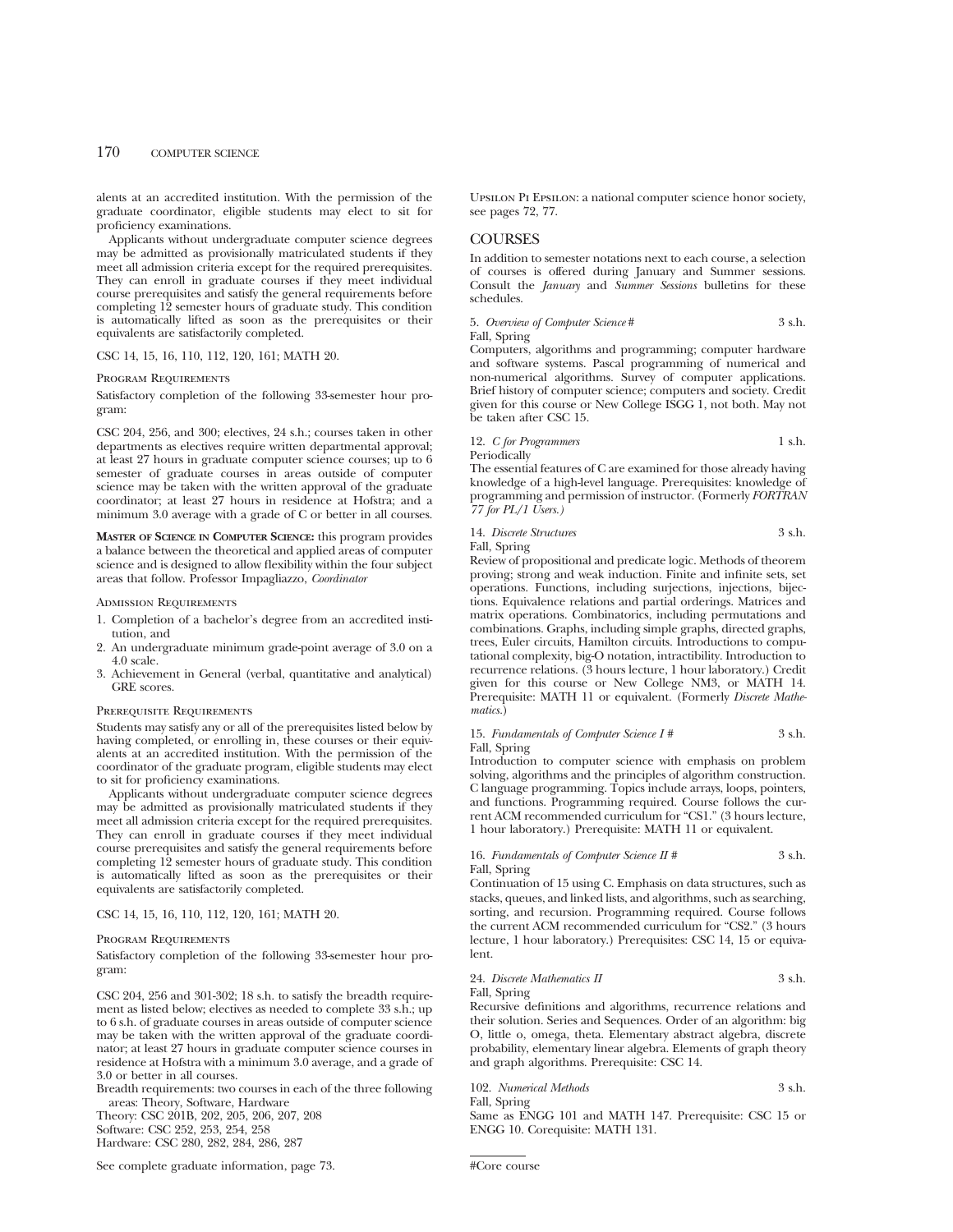110. *Introduction to Computer Architecture* 3 s.h. Fall

Internal structure of computers. Logic design: Boolean algebra, gates and flip-flops, synthesis of combinatorial networks, registers, serial and parallel organization, control mechanisms. Number systems and arithmetic, two's-complement arithmetic. Operating cycle, data and control flow in a typical computer. Interrupts, i/o devices, programmed i/o and DMA. Prerequisites: CSC 14, 16.

110A. *Computer Architecture Laboratory* 1 s.h. Fall, Spring

Provides hands-on experience in using digital electronics by way of integrated circuits without engineering bias. Offers practical construction, testing and implementation of circuits useful in digital circuits and modules. Prerequisite: CSC 110. Same as ENGG 32B.

### 111. *Assembly-Language Programming* 3 s.h. Spring

Organization of a computer: memory, addressing; number systems and conversion. Assemblers, base registers, relocation. Fixed-point numeric processing, string processing, indexing and iteration. Floating-point arithmetic and Boolean operations. Subroutines, macros, i/o channel programming. Prerequisites: CSC 14, 16 or ENGG 10 or BCIS 50.

112. *Computer Operating Systems* 3 s.h. Spring

A study of the internal design of operating systems. Topics include memory management, multiprogramming, virtual memory, paging and segmentation. Job and process scheduling; multiprocessor systems; device and file management; thrashing, cache memory. Prerequisites: CSC 110, 120.

120. *Algorithms and Data Structures* 3 s.h. Fall

The study of sequential and linked representations of data structures for linear lists including stacks and queues, structures, arrays and trees. Fundamental algorithms and their implementation using a block-structured language such as C relating to sorting, searching, merging, hashing, graph theoretic models and recursive procedures. Prerequisites: CSC 16, 24. (Formerly *Data Structures*.)

### 123. *Programming Languages: Survey, Design and Implementation* 3 s.h. Fall

A study of the fundamental principles that distinguish the major families of modern programming languages. Syntax and the BNF, memory allocation and semantics of static, stack-based and dynamic languages, abstract data types, advanced control structures. Some programming in a logic-based language such as PROLOG. Prerequisites: CSC 16, 161.

124. *Compiler Construction* 3 s.h. Spring

Design and implementation of compilers for C, Pascal and ALGOL type languages. Lexical scanning, parsing techniques, semantic analysis and intermediate code generation, optimization techniques, target code generation. Management of symbol table; error handling. Programming required. Prerequisite: CSC 123.

132. *Computational Modeling* 3 s.h. Spring

Fundamental principles of modeling and simulation. Methodology including model formation, design of simulation experiments, analysis of generated data and validation of results. Survey of applications. Project chosen from area of student's interest. Prerequisites: CSC 15, 24.

|              | 143, 144. Projects in Computer Science | 3 s.h. each |
|--------------|----------------------------------------|-------------|
| Fall, Spring |                                        |             |

Individual or group projects on selected topics such as the design of computer software or applications programs. Prerequisites: senior standing and permission of project adviser.

145. *Special Studies* 3 s.h. Periodically

Topics are chosen from areas of current interest that are not covered in existing course offerings. Subjects are announced annually. Prerequisites: junior standing and requirements for current topic. May be repeated for credit when topics vary.

155. *UNIX and C*11 3 s.h. See course description, page 403.

158. *Introduction to Artificial Intelligence* 3 s.h. Spring

Survey of concepts and problems of computers performing tasks which traditionally require human intelligence. Topics include heuristic search and robotics, pattern recognition, game playing, theorem proving, question-answer systems and natural language processing. Prerequisite: CSC 120.

### 161. *Introduction to Automata Theory* 3 s.h. Periodically

Definition and representation of various types of automata such as finite and probabilistic automata. Representation of automata by state graphs, logical nets and Turing machines. Computability theory and decision problems of automata. Prerequisite: CSC 24.

163. *Computing, Ethics, and Society* 1 s.h. See course description, page 403.

170. *Principles of Database Management* 3 s.h. Fall

Introduction to data modelling, databases, data management systems and query languages. Hierarchical, network and relational models. The ANSI/SPARC architecture and conceptual schemas. Entity-attribute construction. Existing systems: IMS, IDMS, DB2, FOCUS, ORACLE, Ingres, SQL; relational algebra and normalization; database design. Prerequisite: CSC 120.

171A. *Introduction to Computer Graphics* 3 s.h. Fall

Fundamentals of two-dimensional modern interactive graphics: hardware technologies, software, data structures, mathematical manipulation of graphical objects, the user interface and the fundamental implementation of algorithms. Prerequisites: CSC 120, MATH 19. MATH 135A recommended. (Formerly 171.)

## 175. *Principles of Data Communication* 3 s.h.

Once a year

A technical introduction to data communication. Topics include the OSI Reference Model, layer services, protocols, LANs, packet switching and X.25, ISDN, File transfer, virtual terminals, system management and distributed processing. Prerequisites: CSC 120, MATH 19 and junior standing.

185. *Methods of Random Process* 3 s.h. Fall

Same as ENGG 185. Prerequisites: MATH 20, CSC 16, 24.

186. *Design and Analysis of Experiments* 3 s.h. Spring

Same as ENGG 186. Prerequisites: ENGG or CSC 185; ENGG 10 or CSC 15.

### 187. *Linear Programming* 3 s.h. Fall

Elements of matrix algebra, vector spaces and convex sets pertinent to the theory and application of linear programming (LP) models. Development of the simplex method and duality theory.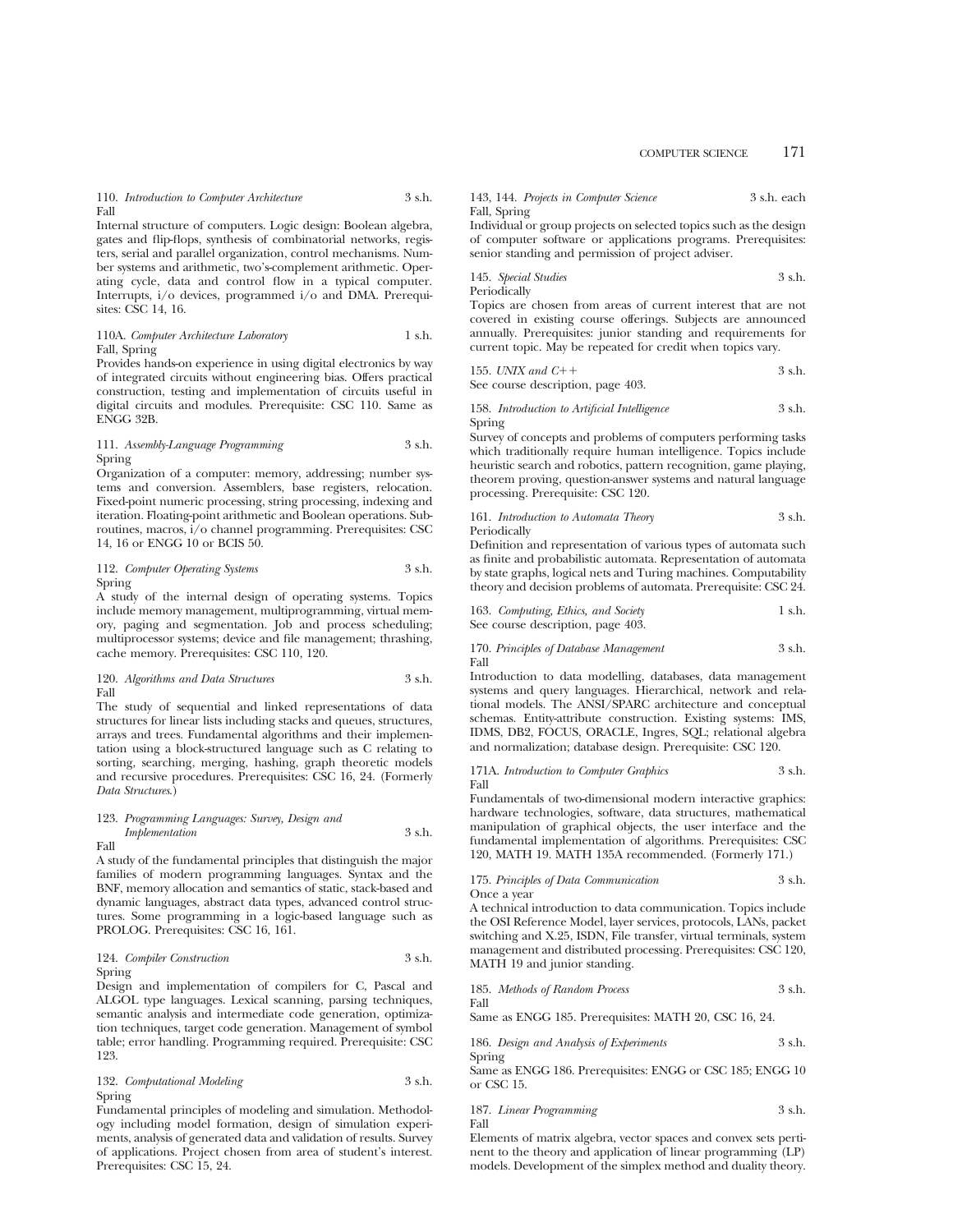The nature of solutions to systems of linear equations are related to LP complications and their resolution. Applications are extended to include the generalized LP problem, transportation, assignment and network problems. Prerequisites: MATH 20, CSC 16, 24.

### 190. *Software Engineering: Theory and Practice* 3 s.h. Spring

A capstone course for computer science majors which applies concepts learned throughout the curriculum. Students study the nature of the program development task when many people, modules and versions are involved in designing, developing and maintaining a large program or system. Issues addressed include program design, specification, version control, cost estimation and management. Students work in small teams on the cooperative examination and modification of existing systems. Prerequisites: CSC 112, senior status or permission of department chairperson. (Formerly *Project in Software Engineering*.)

195. *Computer Science Internship I* 3 s.h. See course description, page 403.

196. *Computer Science Internship II* 3 s.h. See course description, page 403.

**NOTE:** Graduate courses taken toward the major may not be taken on a Pass/Fail basis.

200A. *Themes of Computer Science* 6 s.h. Fall

Designed as a transition course for those students who wish to do graduate work in computer science but who need additional preparation. Covers such topics as theoretical foundations, logic, induction, scientific models and formal aspects of programming. Prerequisite: CSC 120. May not be taken on a Pass/Fail basis. No credit toward the M.A. or M.S. degree in Computer Science.

201A. *Mathematical Logic* 3 s.h. Periodically

The propositional calculus: truth tables and axiomatizations. First order theories: completeness theorem, formal number theory, Gödel's incompleteness theorem. Same as MATH 202. Prerequisite: MATH 145 or CSC 161.

### 201B. *Logic Application to Software* 3 s.h. Every other year

Application of predicate logic and nontruth functional logics to software design and use. Logic programming (PROLOG), database and telecommunications schemata, query analysis, correctness proofs for subroutines, operating system kernels, security. Finite state machines and temporal logic applied to protocol specification. Prerequisite: CSC 201A or MATH 202.

| 202. Computability | 3 s.h. |
|--------------------|--------|
| Fall, Spring       |        |

Mathematical language of theoretical computer science (sets, n-tuples, relations, functions, languages, predicates, quantifiers, proof methods such as induction, diagonalization and the pigeonhole principle). The equivalence of various models of computation (Church's Thesis): Turing machines, extended Turing machines, nondeterministic Turing machines, the  $\mu$ recursive functions. Primitive recursive functions, Godel numbering, the halting problem, other unsolvable problems as time permits. Recursive sets and recursively enumerable sets. Prerequisite: CSC 161.

### 204. *Algorithms I: Sorting and Searching* 3 s.h. Fall, Spring

Basic techniques for estimating the efficiency of algorithms. Searching algorithms: sequential, binary, Fibonacci, tree search, tries, hashing (study of several hash functions). Sorting algorithms: heapsort, mergesort, quicksort, binsort. Balanced trees: AVL trees, Hoffman's algorithm. Equivalence relations and compressed balanced trees. Topological sorting. External sorting: merge sorting, multiway merge, B-trees (2-3 trees, 5-way trees). Prerequisite: CSC 120.

205. *Algorithms II: Combinatorial Algorithms* s.h. Once a year

String and pattern matching algorithms. Maximum flow. Other graph algorithms: spanning trees, shortest path, transitive closure, biconnectivity, strong connectivity, and the like. Fast median algorithm. Fast matrix multiplication. Fast matrix inversion. Prerequisite: CSC 120.

### 206. *Analysis of Algorithms and Complexity Theory* 3 s.h. Periodically

Asymptotics, recurrence relations, lower bound theory including comparison trees for sorting and searching. Oracles. Lower bounds on parallel computation. Combinatorial optimization. Branch and bound: Knapsack problem, FFT and applications. Integer and polynomial arithmetic. Analysis of divide and conquer algorithms, dynamic programming, greedy algorithms, backtracking. Nondeterministic algorithms. The classes P and NP. NP completeness. Complexity hierarchy. Prerequisite: CSC 161.

## 207. *Advanced Data Structures* 3 s.h. Fall, Spring

Managing multiple stacks and queues. Stack series. Permutations obtainable from stacks and queues. Concatenatable queues. Locating repeated substrings: an application of stacks. Stack and queue operation sequences. Set representation methods. The union-find algorithm. Trees: Robson traversal, Lindstrom scanning, Siklossy traversal. Generalized lists. Mergeable heaps. Files as a data structure. Storage compaction. Garbage collection. Prerequisite: CSC 120.

### 208. *Formal Languages, Grammars and Automata* 3 s.h. Once a year

Languages, the grammars that generate them and the machines that accept them. Regular languages. Finite automata— deterministic and nondeterministic. Transition functions and state diagrams. Context-free languages and pushdown automata. Context-free grammars and compiler design. Context- sensitive languages and linear-bounded automata. Closure results. Prerequisite: CSC 161.

212. *Database Design II* 3 s.h. Periodically

Advanced aspects of the IMS data model and data sublanguage. A study of the network database design including the COADASYL DBTG system. A comparative analysis of the relational, hierarchical and network approaches to database design. Prerequisite: CSC 254.

214. *Computer Modeling* 3 s.h. Periodically

Construction of models for computer simulation of real systems. Application of probability and distribution theory, statistical estimation techniques, Monte Carlo methods. Application of modeling to large-scale political and social systems. Implementation on computer using various simulation languages. Prerequisites: CSC 16, 185. Pass/Fail option for nonmajors only. Credit given for this course or CSC 132, not both.

### 216. *Quantitative Approaches to Decision Making* 3 s.h. Periodically

The role of operations research and management science in the decision-making process integrated with the development and use of computer programs for problem solving. Topics include network analysis, decision theory, inventory models, waiting line models, dynamic programming, Markov processes, and parametric and integer programming. Prerequisite: CSC 185 or equivalent. No credit toward the M.S. degree in Computer Science.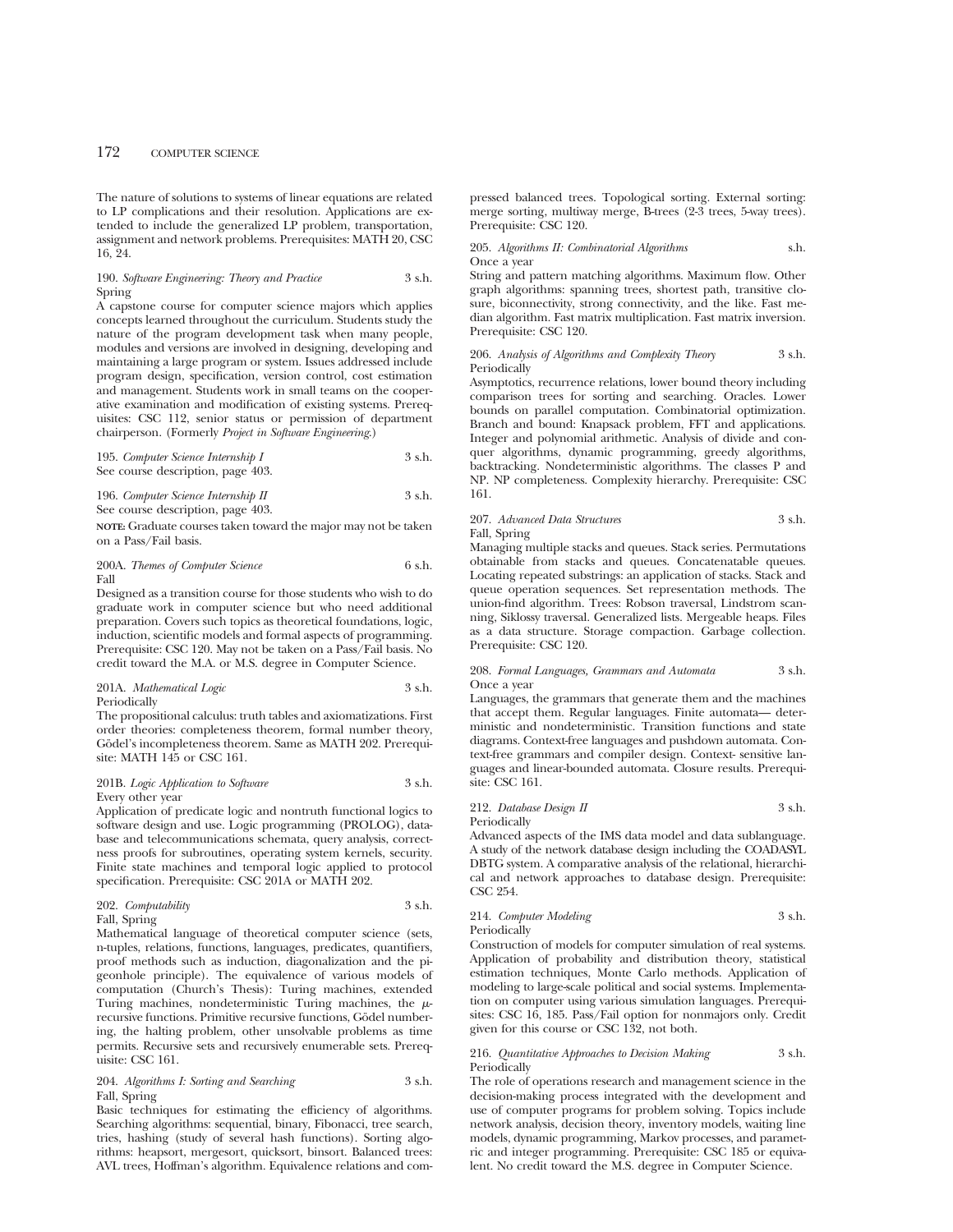252. *Survey of Programming Languages* 3 s.h. Once a year

Survey and comparative analysis of high-level languages such as PL/1, FORTRAN, SNOBOL, LISP, APL, Pascal, ALGOL, C, Ada, SETL, with emphasis on special features. Consideration of data types, control structures, storage allocation and other programming language constructs. Prerequisite: CSC 120. Credit given for this course or CSC 123, not both.

### 253. *Design of Programming Languages* 3 s.h. Once a year

Topics include: libraries, subroutines, parameter transmission, data abstraction, exception handling, design and implementation of Ada, Simula 67, SETL. Concurrency, input-output, functional programming, dataflow programming languages, VAL, object-oriented programming languages. Prerequisites: CSC 207, 252 or 123, or both 120 and permission of instructor.

## 254. *Database Design* 3 s.h. Once a year

Study current methods of information system design. Data independence, data models and sublanguages. An overview of the hierarchial, relational and network approaches to database design. An in-depth study of the relational database design. Prerequisite: CSC 120.

### 256. *Advanced Operating Systems Design* 3 s.h. Once a year

Analytical models of operating systems. An examination of the major models that have been used to study operating systems and the computer systems which they manage. Petri nets, dataflow diagrams and other models of parallel behavior are studied. Introduction to the fundamentals of queuing theory. Prerequisite: CSC 112.

### 258. *Compiler Construction* 3 s.h. Once a year

Design and implementation of compilers for Pascal and ALGOLtype languages. Lexical scanning, symbol tables, BNF grammars, parsing techniques. Error detection and diagnostics. Data representation, data structures, run-time storage organization and dynamic storage allocation. Semantic routines, internal forms, code generation and optimization techniques. Credit given for this course or CSC 124, not both. Prerequisites: CSC 110, 161.

### 259. *Compiler Construction Laboratory* 2 s.h. Periodically

Hands-on experience writing and debugging lexical analysis and parsing phases of compilers. Memory management: stacks and heaps. Dataflow analysis, error handling and patching. Highperformance compilers. Prerequisite: CSC 258.

### 260. *Combinatorics and Graph Theory* 3 s.h. Once a year

Study of combinatorial and graphical techniques for complexity analysis including generating functions, recurrence relations, Polya's theory of counting, planar directed and undirected graphs, and NP-complete problems. Applications of the techniques to analysis of algorithms in graph theory, and sorting and searching. Prerequisite: CSC 205.

### 265. *Numerical Methods I: Analysis* 3 s.h. Periodically

Floating-point arithmetic. Finite-difference calculus. Polynomial, inverse, spline interpolation. Approximation: least- squares, polynomial, Chebyshev, rational functions. Numerical integration and differentiation. Solution of nonlinear equations. Solution of ordinary differential equations. Same as MATH 265. Prerequisite: CSC 102 or ENGG 101 or MATH 147.

### 267. *Numerical Methods II: Linear Algebra* 3 s.h. Periodically

Review of linear algebra. Direct methods for linear equations. Norms, condition numbers, error analysis. Relaxation and iterative methods. Solution of eigenvalue problems. Boundary-value problems and overdetermined systems. Prerequisite: CSC 265.

#### 269. *Computer Graphics* 3 s.h. Once a year

Survey of the hardware, software and techniques used in computer graphics. Three types of graphics hardware: refresh, storage and raster scan. Two-dimensional transformation, clipping, windowing, display files, input devices. Three- dimensional graphics covered as time permits. Prerequisite: CSC 120.

### 270. *Artificial Intelligence I* 3 s.h. Once a year

Goals of artificial intelligence, state-space search methods, optimal search, chronological backtracking, dependency-directed backtracking, BLOCKSWORLD, and/or trees and goals, question-answering, production systems, expert system examples, minimaxing with alpha-beta pruning and game playing. Control paradigms, GPS, geometric analogies, SOUNDEX code, propagating numeric constraints, inductive inference and computer learning, introduction to mechanical theorem proving for the propositional logic. Prerequisite: CSC 120.

| 271. Artificial Intelligence II | 3 s.h. |
|---------------------------------|--------|
|                                 |        |

Once a year

Rigorous study of optimal search methods, decomposable and commutative production systems, mechanical theorem proving for the predicate logic, skolem functions, more on computer learning, introduction to LISP, pattern matching, introduction to natural language processing, use of logic in problem-solving and problem representation, readings from the literature. Prerequisite: CSC 270.

### 274. *Natural Language Processing* 3 s.h. Periodically

Study of NLP systems such as question-answering systems, dialogue systems, paraphrasing and summarizing systems, etc. Transformational grammars, augmented transition networks, frames, semantics, logic in NLP. The computational applicability of various linguistic frameworks. Prerequisite: CSC 270.

### 275. *Pattern Recognition* 3 s.h. Periodically

Feature evaluation, selection and extraction; similarity measures and classifications. Maximum likelihood, minimax procedures. Data structures for recognition. Applications to image and character recognition, chemical analysis, speech and voice recognition, automated medical diagnosis. Prerequisite: CSC 120.

# 276. *Robotics* 3 s.h.

Once a year Surveys geometrical, kinematic, dynamic and software issues relating to the design and use of robot manipulators. Motion in three-dimensional space, force sensors, LED sensors, robot programming languages, (e.g., AML) and parts assembly using robots. Experimental research involving robot sensors of various kinds. Prerequisites: MATH 29, CSC 120.

# 278. *Expert Systems* 3 s.h.

Once a year

Survey of existing expert systems and the principles that underlie them. Production systems, problem-solving systems. Representation of knowledge, including data structures for knowledge representation. Machine learning; reasoning about problems. Programming techniques; introduction to Prolog and LISP languages; expert-system generators. Prerequisite: CSC 270.

# 279. *Computer Vision* 3 s.h.

Once a year

Surveys the tools used in image formation, mathematical foundations of the Canmar processing method. Segmented images,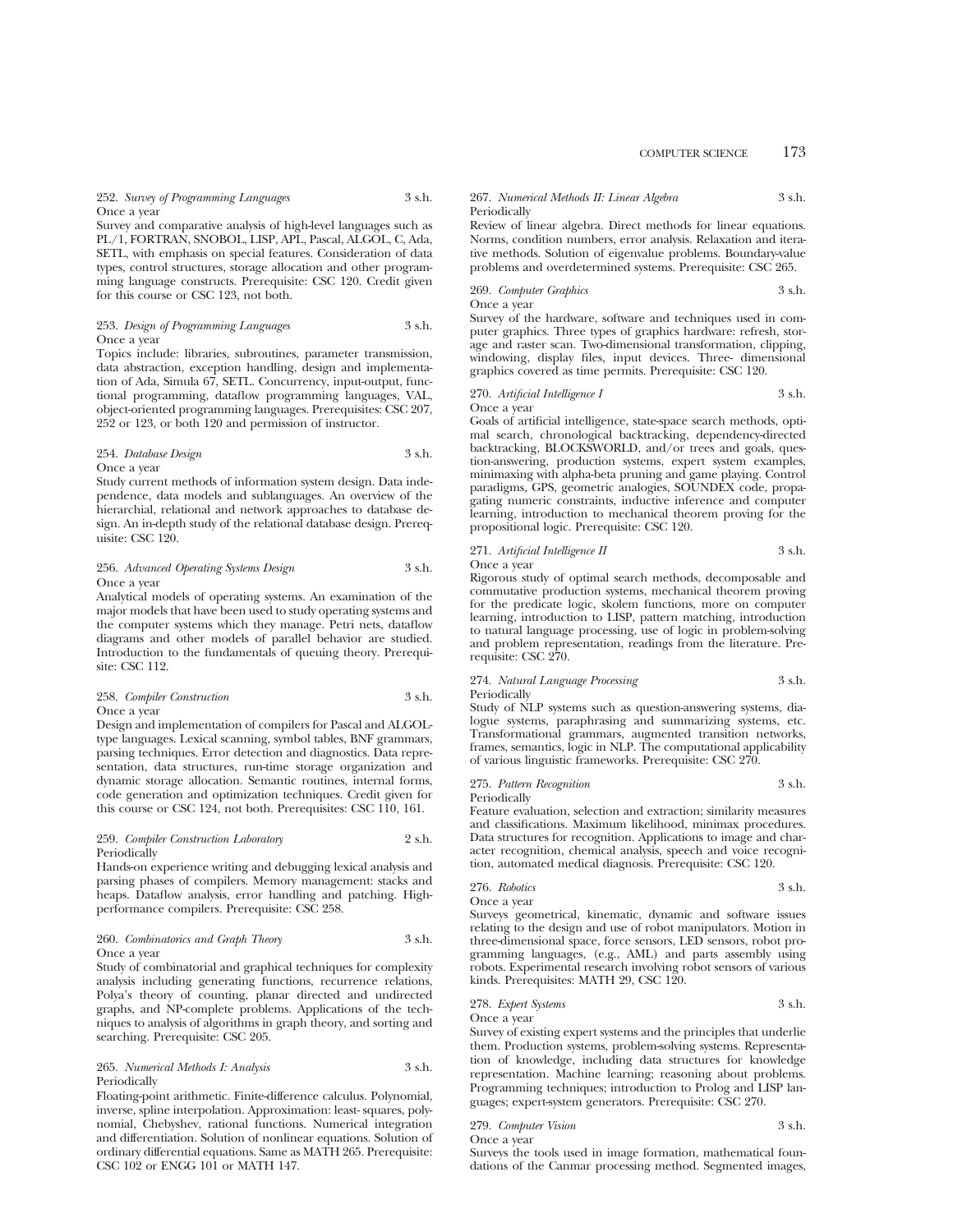texture, pattern recognition, matching, inference, 2D and 3D structures, relaxation labelling, enhancements and deblurring. Prerequisite: CSC 270.

### 280. *Logic Design and Switching Theory* 3 s.h. Once a year

Review of Boolean algebra and combinatorial circuits. Karnaugh maps. Finite-state transducers. Deterministic and non-deterministic finite-state automata. State minimization, incompletelyspecified machines, testing sequences. Lattices, regular sets. Prerequisite: CSC 110.

282. *Real-Time Systems* 3 s.h. Once a year

A comprehensive examination of real-time systems from inception to implementation, focusing on introductory hardware and software concepts, design of applications programs, function and structure of on-line operating systems, organization of files and databases. Testing of on-line systems. Basic theory of data transmission and telecommunications access methods. Prerequisites: CSC 110, 112.

### 284. *Computer Communication Networks and Distributed Processing* 3 s.h. Once a year

Introduction to data communication. Standard protocols and methods. Detailed study of an existing network (e.g., AR- Panet). Problems, techniques and performance measurements. Problems and methods for distributed processing and distributed databases. Prerequisite: CSC 112.

## 286. *Computer Organization I* 3 s.h. Once a year

A comparative analysis of the design and capability of microprocessors, minicomputers and large scale systems. Multiprocessor systems, distributed systems, LSI technology, emulators and microprogramming, high speed buffer storage, parallelisms, pipeline computers. A review of current and future trends in computer design. Prerequisites: CSC 110, 112.

### 287. *Computer Organization II* 3 s.h. Once a year

Design and evaluation of computer system models. Modelling languages and simulation. Design automation of digital systems. Memory hierarchies and I/O processing. Highly parallel architectures; array processors. Use of pipelining in computer architectures. High-level-language machines. Prerequisite: CSC 286.

## 290. *Seminar: Special Topics* 3 s.h. Fall, Spring

Topics are chosen from areas of current interest such as microprocessors, minicomputers, structured programming, computerresource management, newly released computer systems, new programming languages, heuristic programming, automaticdeductive systems, parsing methods, compiler optimization, theory of computability, formal languages and automata. May be repeated when topics vary. Prerequisite: permission of department.

### 300. *Independent Projects* 3 s.h. Fall, Spring

Prerequisite: permission of department and the completion of 21 graduate credits. Credit given for this course or CSC 301-302, not both.

301-302. *Thesis* 3 s.h. each Fall, Spring

Advanced project carried out by the student, under supervision of a faculty member. An oral presentation is required as well as a written thesis. Prerequisite: permission of department and the completion of 21 graduate credits. Credit given for CSC 300 or 301-302, not both.

# Counseling (COUN)

Administered by the Department of Counseling, Research, Special Education, and Rehabilitation. Associate Professor Wong, *Chairperson*

Associate Professor Johnson, *Program Coordinator*

# MASTER OF SCIENCE IN EDUCATION, CERTIFICATE OF ADVANCED STUDY AND PROFESSIONAL DIPLOMA IN COUNSELING

The counseling programs prepare qualified candidates for positions such as school counselor, employment counselor, community counselor and college student development counselor. The programs are registered with the New York State Education Department. Graduates are recommended by Hofstra University for certification as school counselors. In general, candidates completing the programs are eligible for such certification in other states as well.

The programs are at several graduate levels:

- 1. Master of Science in Education program with specialization in counseling;
- 2. Certificate of Advanced Study program for candidates with a master's degree in a noncounseling field;
- 3. Professional Diploma program for students holding a master's degree or certificate of advanced study (CAS) in counseling. The program requires 60 hours of graduate studies in counseling. Credits earned toward the master's/CAS may be counted toward this total. A minimum of 24 hours must be taken in residence at Hofstra.

Program elements may be modified in accordance with the background and experience of candidates and their individual goals. Prospective candidates are welcome to arrange for introductory and advisory interviews with departmental advisers. The transfer of graduate credit in counseling course work earned at another accredited institution within the previous five years can be arranged, up to a limit of 9 semester hours, upon program adviser and university approval.

### Admission Requirements

Application for admission is made to the Graduate Admissions Office in the Admissions Center where directions are given for securing transcripts of previous schooling and other necessary information.

- 1. Bachelor's degree from an accredited institution.
- 2. Graduate Record Examination (GRE): minimum Verbal score of 450 and a combined Verbal and Quantitative score of 900. Applicants who hold a master's degree are not required to submit GRE scores provided their grade-point average on their previous graduate work is above a B (3.2).
- 3. Three letters of reference.
- 4. Personal essay (professional goals and objectives).
- 5. Personal interview with an adviser in counseling.

Because students' programs will be developed through individual advisement and will be dependent on individual students' previous pattern of studies, the total number of semester hours required for the program may vary from student to student. Those lacking sufficient study in behavioral sciences will need to meet certain prerequisites. These prerequisites may not be applied toward the professional diploma. (See the prerequisites section below.) In order to qualify for provisional school counselor certification, students must demonstrate in the internship the competencies necessary for assuming a school counselor position. In order to qualify for permanent school counselor certification, students must demonstrate expertise in a special area (e.g., family counseling, life career counseling, testing).

The Master of Science and Certificate of Advanced Study requirements are listed below. The Professional Diploma requires 60 credits of graduate courses in counseling. Individual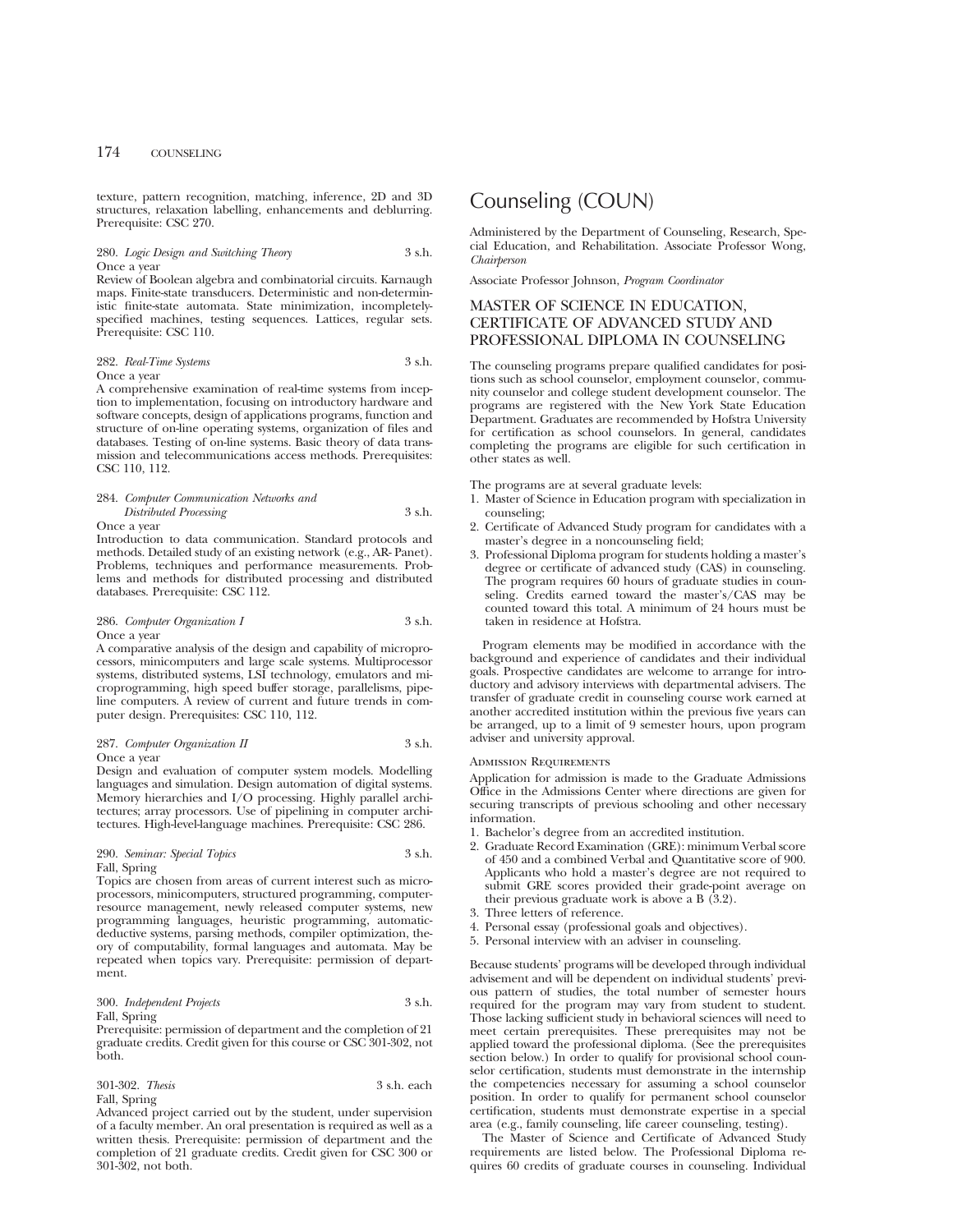programs are developed, under advisement, in accordance with the student's career goals. Students who are interested in the Professional Diploma in Marriage and Family Therapy would follow the program outlined on page 291.

### Prerequisite and Corequisite Requirements

**NOTE:** students must complete all nine credits of the prerequisite course work listed below prior to beginning COUN 223, *Theories and Principles of Counseling*. The nine credits of corequisite course work listed below may be satisfied concurrently with the first year of program studies, but must be completed prior to enrolling in COUN 253, *Counseling Practicum*. The prerequisite and corequisite courses may be satisfied at either the undergraduate or graduate level.

## Prerequisites

Required, 9 s.h.

One course from each of the following areas must be completed prior to beginning COUN 223. child psychology adolescent psychology

personality theory

## Corequisites

Required, 9 s.h.

Additional counseling-related courses in the behavioral sciences (e.g., peer counseling, human development, crosscultural issues, human sexuality, selected sociology and psychology courses) selected under advisement and completed prior to COUN 253.

#### PROGRAM OF STUDY

*Sem. Hrs.* A. Required 30-33

- COUN 223. *Theories & Principles of Counseling*, 6 s.h.
	- 224. *Counseling Practice in Contemporary Society*, 6 s.h.
	- 253. *Counseling Practicum,* 3 s.h. 277. *Group Counseling & Guidance,*
	- 3 s.h. 290, 291. *Internship in School Counseling,* 6 s.h., or
	- 294, 295. *Internship in Counseling,* 6 s.h.
	- PSY 216. *Behavior & Personality-Normal & Abnormal,* 3 s.h.
	- RES 240. *Measurement & Evaluation in Education,* 3 s.h.

Foundations of education 200-level or above course (for school counselor certification), 3 s.h.

- B. Electives, graduate-level courses taken under advisement and after completing COUN 223, *Theories and Principles of Counseling*. 9-12
- C. Comprehensive Examination

See complete graduate information, page 73.

## POST-MASTER'S DEGREE STUDY

Satisfactory completion of the program will be recognized with the awarding of a certificate by Hofstra University.\*

Application for admission is made to the Graduate Admissions Office. An interview by a member of the department is required.

## Advanced Certificate in School Counselor Bilingual Extension

This 15 semester hour program provides students with an opportunity to complete the coursework specified by the New York State Education Department to obtain bilingual education extension to State Certification in the Pupil Personnel Service Area of bilingual guidance counseling. Eligible students are those who qualify as bilingual and who are either

- a) matriculating in the school counselor certification track within Hofstra University's Counselor Education Program or,
- b) currently hold valid New York State provisional or permanent certification in school counseling.

Students will take designated courses from three bilingual extension component areas, under advisement, as follows: A) Cultural Perspectives, 3 or 6 s.h.

- ANTH 200. *Fundamentals of Anthropology,* 3 s.h., and/or 218. *People & Cultures of Latin America,* 3 s.h.
- B) Theory and Practice of Multicultural Education, 3-9 s.h. \*FDED 248. *Multicultural Education in the Metropolitan Area,*  $3 \text{ s.h.}$ , and/or
	- CT 260. *Foundations, Theory and Practice of Bilingual, Bicultural Education,* 3 s.h., and/or
	- COUN 293. *Internship: School Counseling,* 3 s.h.
- C) Methods of Providing Services, 3-9 s.h.
	- \*RES 241. *Testing & Evaluation of Bilingual Students,* 3 s.h., and/or
	- *The Learner in the School,* 3 s.h., and/or CT 266.
	- *Multicultural Couseling,* 3 s.h. COUN 270.

\*Of the total 15 semester hour bilingual/bicultural credits, 6 s.h. may be satisfied by standard program requirements.

In addition, students must satisfy a language proficiency requirement as follows:

The candidate will submit evidence of having achieved a satisfactory level of oral and written proficiency in English and in the target language of instruction on the New York State Teacher Examinations.

## **COURSES**

In addition to semester notations next to each course, a selection of courses is offered during January and Summer sessions. Consult the *January* and *Summer Sessions* bulletins for these schedules.

| 203. Introduction to Counseling | 3 s.h. |
|---------------------------------|--------|
| Fall, Spring, Summer            |        |

Basic counseling skills for use by teachers and other helping professionals. Not open to counseling majors.

207. *Health Counseling* 3 s.h. Spring

This course will introduce the health professional to basic counseling theories and skills. Attention is given to taking health histories, imparting accurate information and instructions to patients, the hospital bound person, fears and concerns of the seriously ill and their families. Family planning, abortion and genetic counseling.

### 223. *Theories and Principles of Counseling* 6 s.h. Fall, Spring

Designed to provide students with a general orientation to the counseling profession and the therapeutic process. Counselor role and responsibilities including legal and ethical implications involved in practice are explored. Major theoretical models of counseling and their application in different settings and with culturally diverse populations are examined. Students engage in self-awareness and counseling microskills development activities as part of their training in intervention techniques and the helping process. Prerequisites: one course from each of the following areas: child psychology, adolescent psychology and

 $\overline{49}$ 

<sup>\*</sup>Since this is not a degree program, it may not be used toward permanent certification by persons who hold provisional teaching certificates.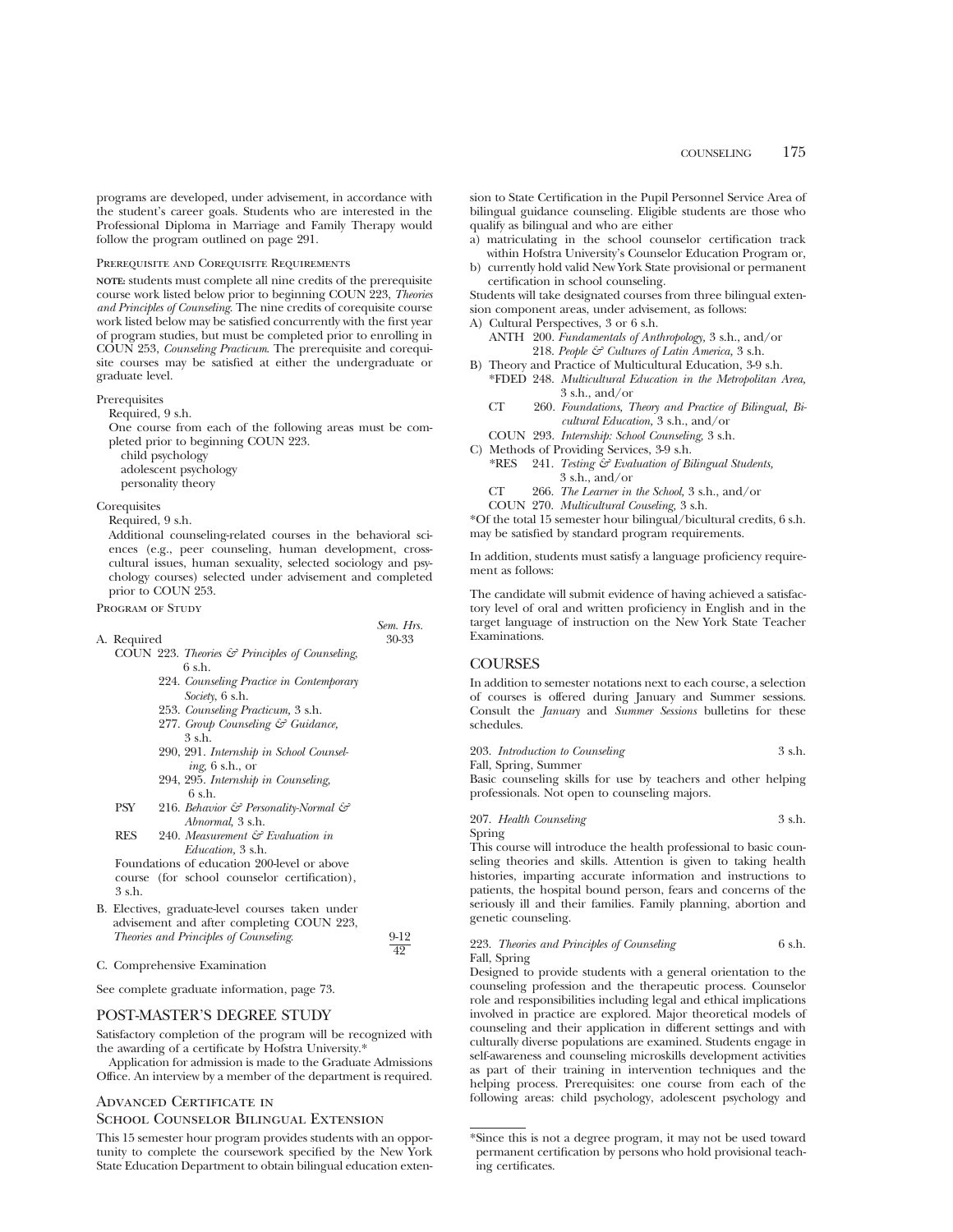personality theory. (Formerly 223 & 224, *Core Course in Counseling*.)

### 224. *Counseling Practice in Contemporary Society* 6 s.h. Fall, Spring

Designed to strengthen students' knowledge and skills in a wide array of topics and processes as they relate to counseling individuals in contemporary society. Areas studied include human development, decision-making models, career and life planning, special populations, multicultural competence, school guidance, human sexuality, family systems, substance abuse, crisis intervention, referral, consultation, appraisal, and research and evaluation. Through supervised classroom practice, students are assisted in integrating this knowledge base with continued counseling skills development while applying a problemmanagement model of counseling intervention. Prerequisite: COUN 223. (Formerly 223 & 224, *Core Course in Counseling*.)

### 225. *Counseling for Death, Dying and Bereavement* 3 s.h. Periodically

This course is intended for educators, counselors and mental health professionals who are concerned about helping others and themselves cope with death, dying and bereavement. Topics are: effect of the knowledge of imminent death on the person and the family, children and death, attitudes toward death, helping person's role. Consideration of other topics depends on the interests and needs of students in the class. Prerequisite: COUN 223 or permission of program adviser.

### 226. *Counseling for Post-High School Education* 3 s.h. Periodically

Principles and techniques. Methods of working with collegebound students and their parents. Factors involved in college selection and college success. Prerequisites: COUN 223, 224 or permission of program adviser.

### 227. *Career Counseling Techniques* 3 s.h. Periodically

Information, procedures and processes of career counseling are presented. Students engage in exercises designed to build upon their existing knowledge and skills in career counseling. Techniques of working with people and their work and/or employment concerns are developed. Models of employee assistance programs and career counseling workshops are examined. Prerequisites: COUN 223, 224 or permission of program adviser.

### 228. *Assertiveness Training for Counselors* 3 s.h. Periodically

Designed to aid the helping professional and others in developing nondefensive, nonmanipulating behaviors leading to increased self-assurance in interaction with others. Prerequisite: COUN 223 or permission of program adviser.

### 229. *Counseling the Compulsive Person* 3 s.h. Periodically

Theories of compulsive behavior are explored. Students have direct contact with persons exhibiting compulsive behavior. Prerequisite: COUN 223 or permission of program adviser.

## 235. *Values, Realization, Decision Making and Creative Problem Solving* 3 s.h.

Once a year

Using the process and principles of decision making and values clarification as a base, development of creative problem solving skills is the focus of this course. Application of these skills in settings such as school groups, counseling, classroom activities, career and life planning and mid-life planning are considered. Prerequisite: COUN 223 or permission of program adviser.

237. *Counseling Families of the Elderly* 3 s.h. Spring

Basic developmental processes which reflect the fundamental changes occurring during the aging process are examined initially from a sociohistorical perspective. Subsequently, the unique features of later adult development and its psychological effects on the person's family are examined. Concerned with the nonphysical development of older individuals and the effects of these life cycle growth patterns and transitions on their families. Specific counseling theories and interventions are presented for each area of transition. Prerequisite: COUN 223 or permission of program adviser.

### 244. *Interviewing and Therapeutic Counseling with the Aging* 3 s.h. Once a year

Provides the skills and expertise counselors need in order to serve the elderly. Attention is given to various interviewing and therapeutic techniques which are specific to the elderly and incorporate client perceptions and understandings of life events. Emphasis on the nature and art of interviewing and a range of counselor concerns such as career counseling, retirement counseling, and counseling regarding dying and death. Prerequisite: COUN 223 or permission of program adviser.

## 250. *Rational Emotive Therapy* 3 s.h. Periodically

Designed to introduce the counselor to the fundamental aspects of rational emotive psychotherapy. Prerequisite: COUN 223 or permission of program adviser.

## 253. *Counseling Practicum* 3 s.h.

Fall, Spring, Summer Supervised counseling of individual client(s) in school and alternate settings. Prerequisite: COUN 277 or permission of program adviser. Pass/Fail grade only.

255. *Organization and Conduct of the Guidance Program* 3 s.h.

Periodically

Organization, administration and operation of the complete guidance program in the several school levels. Prerequisite: COUN 224 or equivalent.

#### 256. *Effectiveness Training* 3 s.h. Periodically

This didactic and experiential course examines the theoretical basis of effectiveness training, as well as skills suggested for the improvement of communications and relationships. Included in the program are: evaluating behavior, problem ownership, I-messages, active listening and problem solving. Prerequisite: COUN 223 or permission of program adviser.

## 257. *Introduction to Reality Therapy* 3 s.h.

Once a year

An introduction to the principles and techniques of reality therapy as applicable in school, agency and institutional settings. Discussion of behavior control theory and its relationship to counseling interventions. Development of counseling skills by engaging in a wide variety of activities; structured exercises, demonstrations, role play; peer counseling and videotaping. Students are expected to demonstrate their understanding of the principles and techniques of reality therapy by engaging in counseling both in the classroom and other appropriate settings. Prerequisite: COUN 223 or permission of program adviser.

### 260. *Developmental School Guidance Practice* 3 s.h. Once a year

Designed to present the theoretical principles, practical skills and resource knowledge involved in implementing a developmental guidance program aimed at proactively meeting the emotional, career-related, and academic needs of preadolescents and adolescents in the schools (6-12). Prerequisite: COUN 224 or permission of program adviser.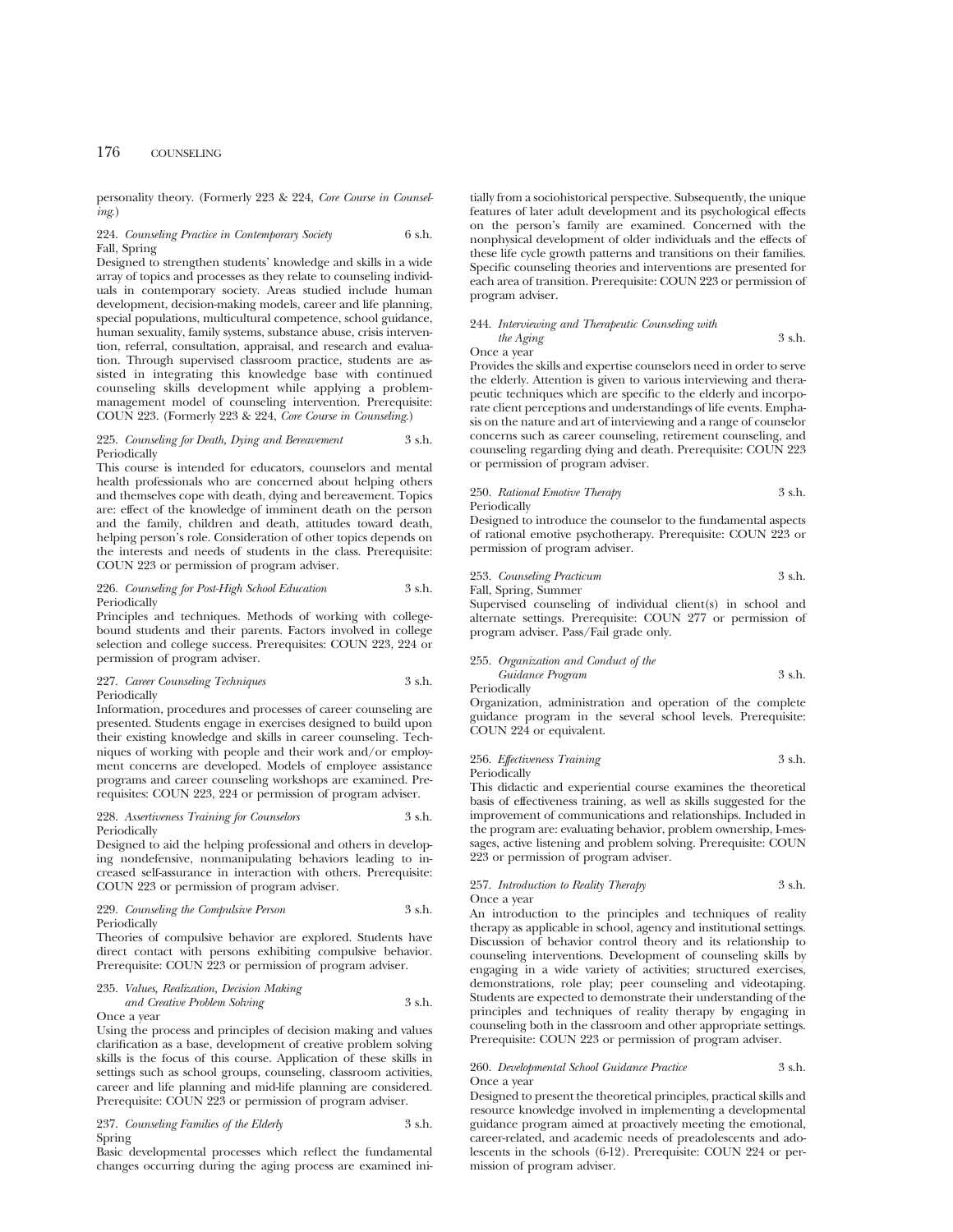270. *Multicultural Counseling* 3 s.h. Once a year

Course is intended to prepare counselors to become more effective service providers in their work with persons from culturally diverse backgrounds. Organized around three developmental objectives: to increase counselor self-awareness and sensitivity to cultural differences; to acquire knowledge about the cultural values, behaviors, and worldviews of selected cultural groups; and to develop multicultural counseling skills and competencies. Prerequisite: COUN 223 or permission of program adviser.

271, 272. *Advanced Counseling Theory and Practice* 3 s.h. each Periodically

Intensive analysis and discussion of research in counseling with continued supervised counseling practice. Prerequisite: COUN 253, or equivalent and permission of instructor.

### 276. *Community Resources and Relationships* 3 s.h. Periodically

Study of the responsibilities of guidance counselors in relation to the community. Methods of working with community agencies and organizations. Experiences in a local community, identifying community resources, interpreting guidance programs and serving as a resource to community organizations. Prerequisite: COUN 224 or equivalent.

277. *Group Counseling and Guidance* 3 s.h. Fall, Spring, Summer

Principles, techniques and uses of group counseling and of group guidance activities. Prerequisite: COUN 224 or equivalent.

278. *Drug/Alcohol Abuse Counseling* 3 s.h. Periodically

Historical, legal and psychological factors concerned with drug and alcohol abuse. Consideration of counselor's role and treatment modalities. Opportunities for observation, field trips and practical application of counseling techniques. Prerequisites: COUN 224, 253 or permission.

279. *Human Sexuality and Counseling* 3 s.h. Fall, Summer

Designed to aid the counselor in gaining greater skills and improved effectiveness in working with sexual concerns of clients. Feelings about sexuality, gaining greater awareness of attitudes and beliefs about sexual conduct, and aiding clients to explore their concerns about sexuality are emphasized. Prerequisite: COUN 223 or permission.

### 280 through 289, A-Z. *Workshops* 1-4 s.h. each Periodically

Designed to meet the needs of specific groups of students or educators.

As individual subjects are selected, each is assigned a letter (A-Z) and added to the course number. Any course may be taken a number of times so long as there is a different letter designation each time it is taken.

### 290, 291, 292, 293. *Internship: School Counseling* 3 s.h. each Fall, Spring, Summer

Cooperatively supervised experience in guidance and counseling in selected schools. Monthly seminar for consideration of problems encountered in the field. Required for school counselor certification. Prerequisites: COUN 224, 253. By permission only.

294, 295, 296, 297. *Internship: Counseling* 3 s.h. each Fall, Spring, Summer

Cooperatively supervised experience in guidance and counseling in selected colleges, other post-high school institutions and/or agencies. Monthly seminars for consideration of problems encountered in the field. Prerequisites: COUN 224, 253. By permission only.

310. *The Person Centered Approach in Counseling*

*and Teaching* 3 s.h.

Once a year

Participants study the person-centered (Rogerian) approach to counseling and teaching, analyze its basic hypotheses and review recent research. Essential skills are demonstrated and practiced. Prerequisite: COUN 223 or permission of program adviser.

# Counseling, Research, Special Education, and Rehabilitation (CRSR)

The following areas and courses are listed alphabetically: Counseling, Creative Arts Therapy, Gerontology, Rehabilitation Counseling, Research, and Special Education.

Associate Professor Wong, *Chairperson*

Professors Bowe, Gellman, Gold; Associate Professors Johnson, Lechowicz, Zalma; Assistant Professors Bloomgarden, Gonzalez-Dolginko, McLean, Schwartz, Sciarra; Special Assistant Professor Chang.

## EDUCATIONAL PSYCHOLOGY

Educational psychology elective and required studies in teacher preparation programs are given at the undergraduate and graduate levels. For information about these offerings, see the course descriptions below as well as program descriptions in other educational specializations, e.g., elementary education and secondary education. These courses are also appropriate for persons teaching or training in business, industry, library systems, etc.

EDUCATION HONOR SOCIETIES, see pages 69, 77.

## **COURSES**

In addition to semester notations next to each course, several courses are offered during January and Summer sessions. Consult the *January* and *Summer Sessions* bulletins for these schedules.

## 113. *Educational Psychology* 3 s.h.

Fall, Spring, Summer

Study of the cognitive and affective dimensions of adolescent behavior. Emphasis is on the theoretical conceptions of learning and personality, which underlie educational methods. Prerequisite: PSY 1 or 7.

# 115. *The Helping Relationship* 3 s.h.

Periodically

Supervised fieldwork experience integrating psychological and educational theory with field-based learning. Relevant to careers such as teaching, counseling, social work, medicine and law. Prerequisite: introductory course in psychology or educational psychology.

### 116. *Health Counseling Issues* 3 s.h. Spring

Designed to familiarize prospective educators and community health professionals with the myriad of health problems they may encounter in their respective settings. Emphasis on encouraging awareness of individual and group approaches to helping individuals with a variety of health concerns. Also focuses on developing a range of communication and helping skills. (Formerly *Health and Counseling for the Teacher*.)

### 117. *Peer Counseling With College Students* 2 s.h. Fall, Spring

Provides an opportunity for students to acquire the theory and techniques of a variety of skills essential for effective human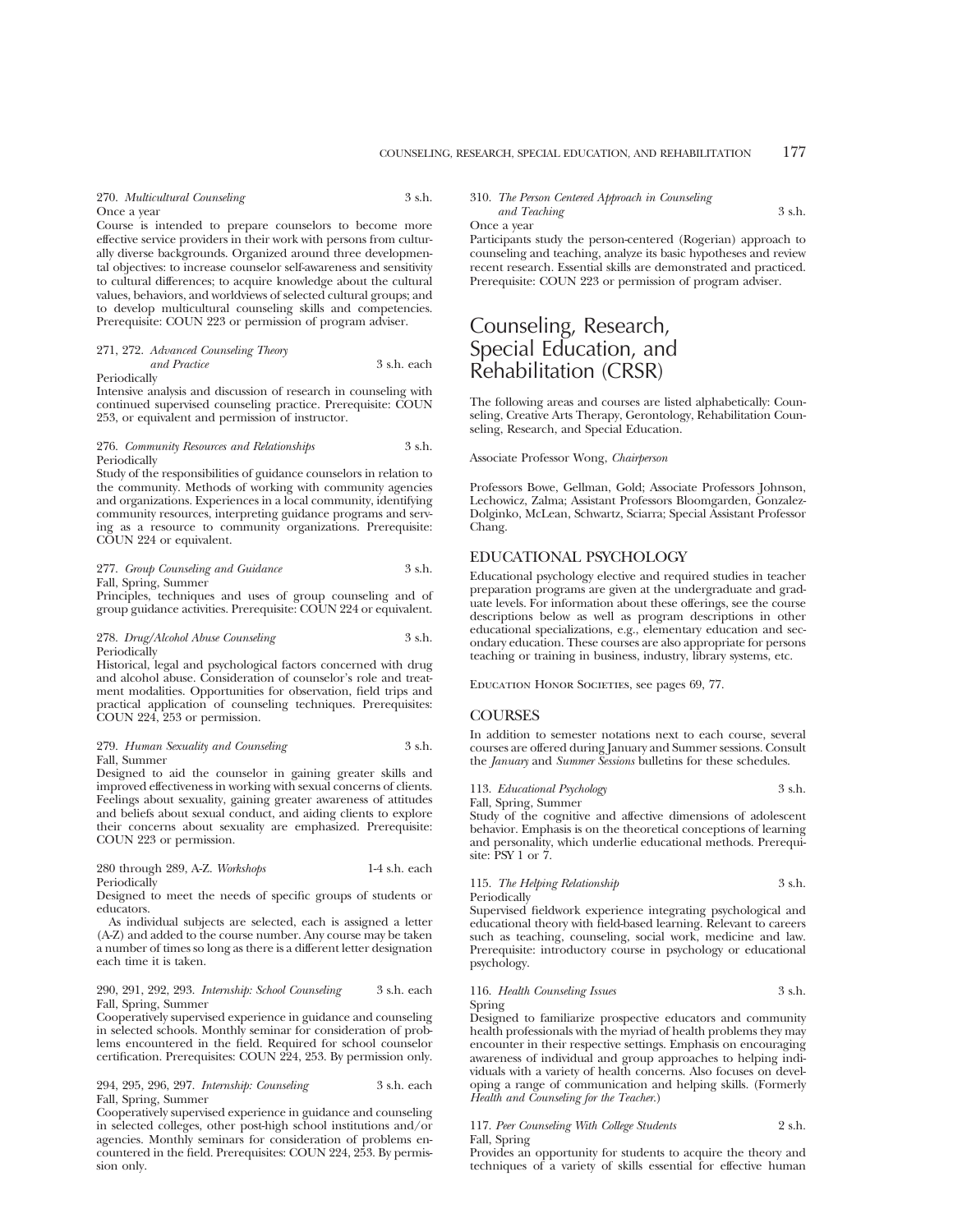relations and in working with college students in a variety of settings.

180 through 189, A-Z. *Workshops* 1-4 s.h. each Periodically

Designed to meet the needs of specific groups of students interested in special topics not covered by other course offerings.

As individual subjects are selected, each is assigned a letter (A-Z) and added to the course number. Any course may be taken a number of times so long as there is a different letter designation each time it is taken.

201. *Mental Health in the Classroom* 3 s.h. Summer

Origins and growth of the concept of mental health and its relevance to education. Particular attention is devoted to interrelation of emotional and intellectual processes in both student and teacher. Open to those engaged in teaching or a related profession.

### 202. *Social Psychology and Education* 3 s.h. Periodically

An examination of the relevance to education of theories of social psychology and such applications thereof as group dynamics.

### 230, 231. *Advanced Educational Psychology* 3 s.h. each Fall, Spring

In-depth study of different theoretical approaches to the understanding of school performance. Current affective and cognitive theories are studied with emphasis on research implications. Prerequisite: CRSR 113 or equivalent.

### 248. *Lifelong Learning for the Aging* 3 s.h. Periodically

While adult learning has become a well-developed and mature discipline, less emphasis has been given to the educational and intellectual interests of the older adult. Focus on the relationship between teaching and learning, and the aging process. Emphasis on the special aspects and issues involved in lifelong learning for the more senior members of our society. Pass/Fail grade only.

251, 252. *Readings* 2-3 s.h. each Fall, Spring, Summer

Directed readings on topics of interest to the student. Prerequisite: permission of instructor.

280 through 289, A-Z. *Workshops* 1-4 s.h. each Periodically

Designed to meet the needs of specific groups of students or educators.

As individual subjects are selected, each is assigned a letter (A-Z) and added to the course number. Any course may be taken a number of times so long as there is a different letter designation each time it is taken.

301 & 302. *Master's Thesis Seminar I & II* 3 s.h. each Fall, Spring

Development and implementation of thesis project.

# Creative Arts Therapy (CAT)

Administered by the Department of Counseling, Research, Special Education, and Rehabilitation. Associate Professor Wong, *Chairperson*

# MASTER OF ARTS: CREATIVE ARTS THERAPY

This 53 s.h. program of study is designed to prepare those candidates with competency in art to serve as members of therapeutic teams in hospitals, nursing homes, rehabilitation centers, schools and other therapeutic sites.

The Master's program in Creative Arts Therapy is approved by the American Art Therapy Association.

Admission Requirements

Application for admission is made to the Graduate Admissions Office in the Admissions Center. Candidates must meet the following admission requirements:

- 1. Hold a bachelor's degree from an accredited institution with a minimum grade-point average of 2.8;
- 2. have completed 12 semester hours in psychology (including developmental and abnormal);
- 3. have completed 15 semester hours in studio art;
- 4. show competency in art by presenting a portfolio (in cases of an exceptional portfolio, studio art credits may be waived at the discretion of the program coordinator);
- 5. personal interview with the program coordinator;
- 6. three letters of recommendation from recent employers or undergraduate professors.

Program Requirements *Sem. Hrs.* A. Core Curriculum 29-32 CAT 210. *Foundations of Art Therapy,* 3 s.h. 211. *Art Therapy with Children*, 3 s.h. 221 & 222. *Fieldwork: Creative Arts Therapy*, 1 s.h. each 209. *Art Media in Art Therapy,* 3 s.h. 212. *Group Art Therapy*, 3 s.h. 214. *Art Therapy Methods I*, 3 s.h. 215. *Art Therapy Methods II*, 3 s.h. 218 & 219. *Internship: Creative Arts Therapy*, 3 s.h. each 300. *Seminar: Creative Arts Therapy*, 3 s.h. or 301 & 302. *Master's Thesis Seminar I & II*, 3 s.h. each B. Psychosocial Requirements 15 COUN 223. *Theories & Principles of Counseling*, 6 s.h. PSY 216. *Behavior & Personality—Normal & Abnormal*, 3 s.h. Approved electives, 6 s.h. C. Fine arts studio courses 6 Approved electives D. Creative Arts Therapy Electives 3 Approved electives in art, dance, drama, music or poetry therapy. CAT 235. *Creativity*, 3 s.h. Waived if CAT 301 & 302 is taken. 53

See complete graduate information, page 73.

## Master of Science in Education: Special Education and Art Therapy

A dual Master of Science program in special education and art therapy leading to New York State certification in special education (K-12). For program requirements, see under Special Education, page 382.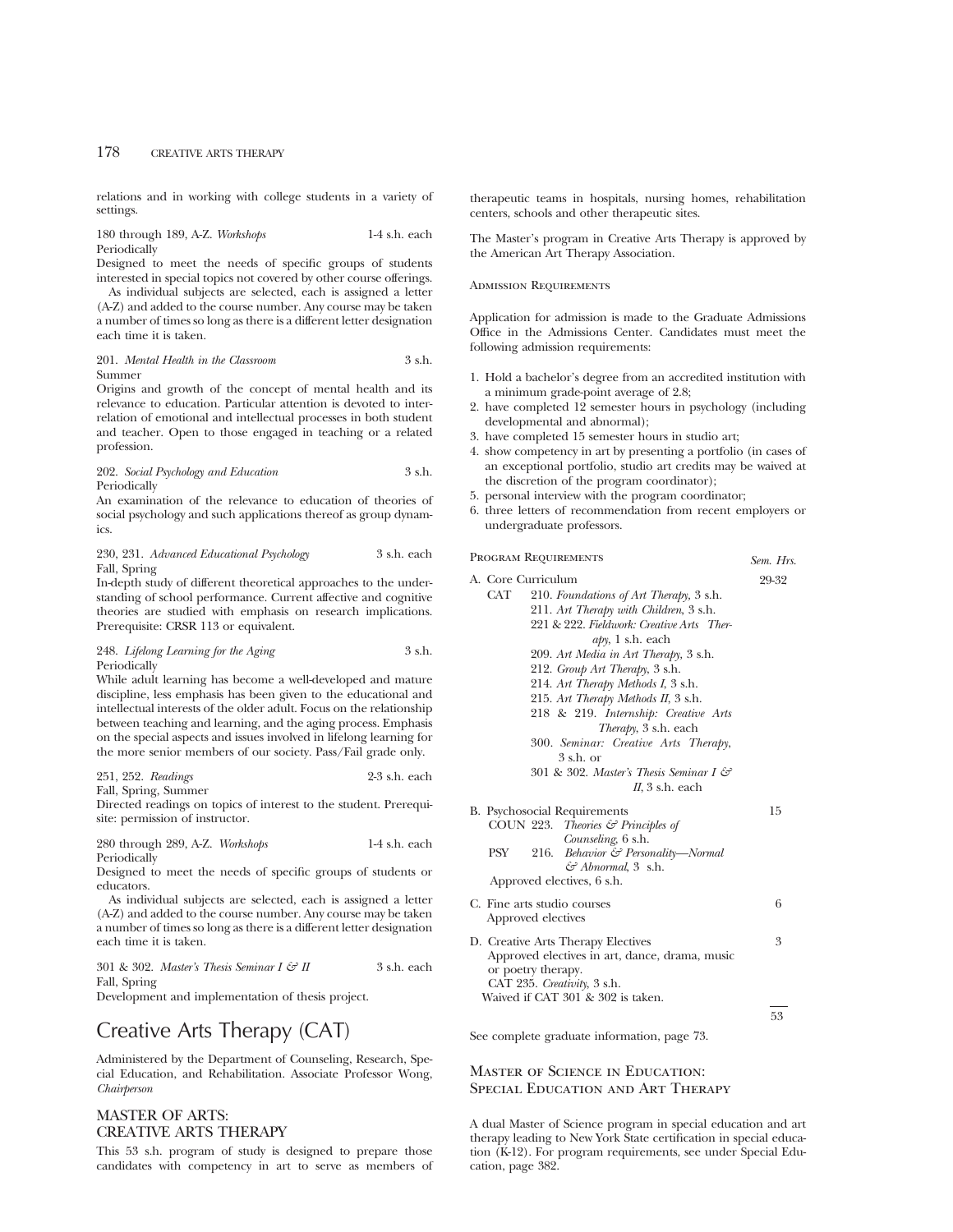## **COURSES**

In addition to semester notations next to each course, a selection of courses is offered during the January and Summer sessions. Consult the *January* and *Summer Sessions* bulletins for these schedules.

### 101. *Introduction to Art Therapy* 3 s.h. Fall, Spring

Acquaints students with the fundamentals of art therapy as currently practiced. Emphasis on experiential activities. Brief introduction to the other creative arts therapies. Prerequisite: PSY 1 or permission of instructor.

209. *Art Media in Art Therapy* 3 s.h. Fall

Studio course designed to help the student more fully integrate art with therapy. Emphasis on the creative use of traditional and nontraditional art materials, taking into account the nature of the materials and the needs of specific treatment populations. Prerequisites: CAT 210 or 211. There is a material fee of \$20.

## 210. *Foundations of Art Therapy* 3 s.h. Fall, Spring

Orientation to current practice of art therapy as a profession. Survey of contributions of major art therapy theorists, key concepts of creativity and psychological theory in relation to art therapy. Consideration of clients with special needs, variety of art therapy approaches and institutional issues. On-site visits to hospitals, clinics, community center, nursing homes and special schools. Restricted to students in the creative arts therapy program and by permission of the instructor. (Formerly *Creative Arts Therapy Core: Introduction to Art Therapy.)*

### 211. *Art Therapy with Children* 3 s.h. Fall, Spring

Art therapy as a creative treatment modality concerning children with typical development and children with handicapping conditions. Attention given to developmental concepts, diagnostic techniques, needs of the special child and art therapy treatment planning. Prerequisite: CAT 210 or permission of instructor. (Formerly *Creative Arts Therapy Core: Art Therapy with Children.)*

## 212. *Group Art Therapy* 3 s.h. Spring

Study of theory and practice of group art therapy in clinical settings. Emphasis on the influences of art media and art therapy methods on group process. Stages of development, leadership styles and integration of other creative arts modalities are examined. Prerequisite: CAT 210 or permission of instructor.

### 213. *Development of the Expressive Aesthetic Experience* 3 s.h. Periodically

Study through the media of the arts, consideration of expression in four modes: self-communing, communicative, analytic and aesthetic. Application of the model in the visual arts, music, dance and writing.

## 214. *Art Therapy Methods I* 3 s.h. Fall, Spring

Projective techniques. Individual and group processes in art therapy. Diagnosis, goals assessment and treatment planning. Case presentations. Prerequisites: CAT 210, 212.

### 215. Art Therapy Methods II 3 s.h. Fall, Spring

Advanced methods and procedures in art therapy. Family art therapy, advanced case presentations and therapeutic program development. Prerequisite: CAT 214.

218 & 219. *Internship: Creative Arts Therapy* 3 s.h. each Fall, Spring

Supervised experience in selected therapeutic settings. Prerequisites: CAT 210, 211, 212. Prerequisites or corequisites: CAT 214, 215.

### 220. *Art Therapy for Adolescents* 3 s.h. Periodically

An approach to the treatment of adolescents with developmental, emotional and social problems through the use of art as therapy. Prerequisite: CAT 210.

221 & 222. *Fieldwork: Creative Arts Therapy* 1 s.h. each Fall, Spring

Supervised field observation experience in selected therapeutic settings. Corequisite for 221: CAT 210; Corequisite for 222: CAT 211. Pass/Fail grade only.

### 223. *Multicultural Art Therapy* 1 1/2 s.h. Fall

This course is designed to promote understanding of various socio-cultural frameworks from which an effective art therapy program can be built. Attention is given to variables that require consideration when working with diverse groups of people. Students view contemporary art forms that express social concerns.

### 224. *Psychopharmacological/Psychiatric*

*Issues in Art Therapy* 1 1/2 s.h. Fall

This course studies a person from various perspectives. We look at the medical model: diagnosis (DSM-IVR), medication (psychopharmacology), the psychiatric mental status examination, and the person's internal experiences. From the perspective of nonmedical interventions, we study appropriate art therapy techniques and approaches to remedy the problem. We specifically explore affective disorders, psychosis, substance abuse, and childhood disturbances. Students are exposed to the medical, psychological, and expressive aspects of clinical treatment.

## 235. *Creativity* 3 s.h. Spring

Examination of the nature of creativity, concentrating on contemporary psychological perspectives. Students study conditions that foster creativity, current working definitions, the creative processes demonstrated by famous people and the dynamics of the creative person. The relationship between culture and creativity is also explored as are resources for use in different settings and with diverse populations. This course is suitable to students in all majors.

### 241. *Drama Therapy for the Helping Professional* 3 s.h. Summer

An elective graduate course to acquaint students with the fundamentals of drama therapy as practiced today. Different forms of drama theater games, improvisations, role-play psychodrama and performance theater are now being ued in hospitals, schools, prisons, recreation and rehabilitation centers, libraries, and nursing homes. Drama that is intentionally used for healing and personal growth is called drama therapy. Through lectures and experiential workshops, professional helpers learn how to incorporate drama therapy techniques into their work.

## 242. *Poetry/Bibliotherapy for the Helping Professional* 3 s.h. January

An elective graduate course to acquaint students with the fundamentals of poetry and bibliotherapy as it is being practiced today. Every helping professional needs effective tools to encourage communication and develop honest self-expression and emotional awareness. Poetry, literature, and various forms of the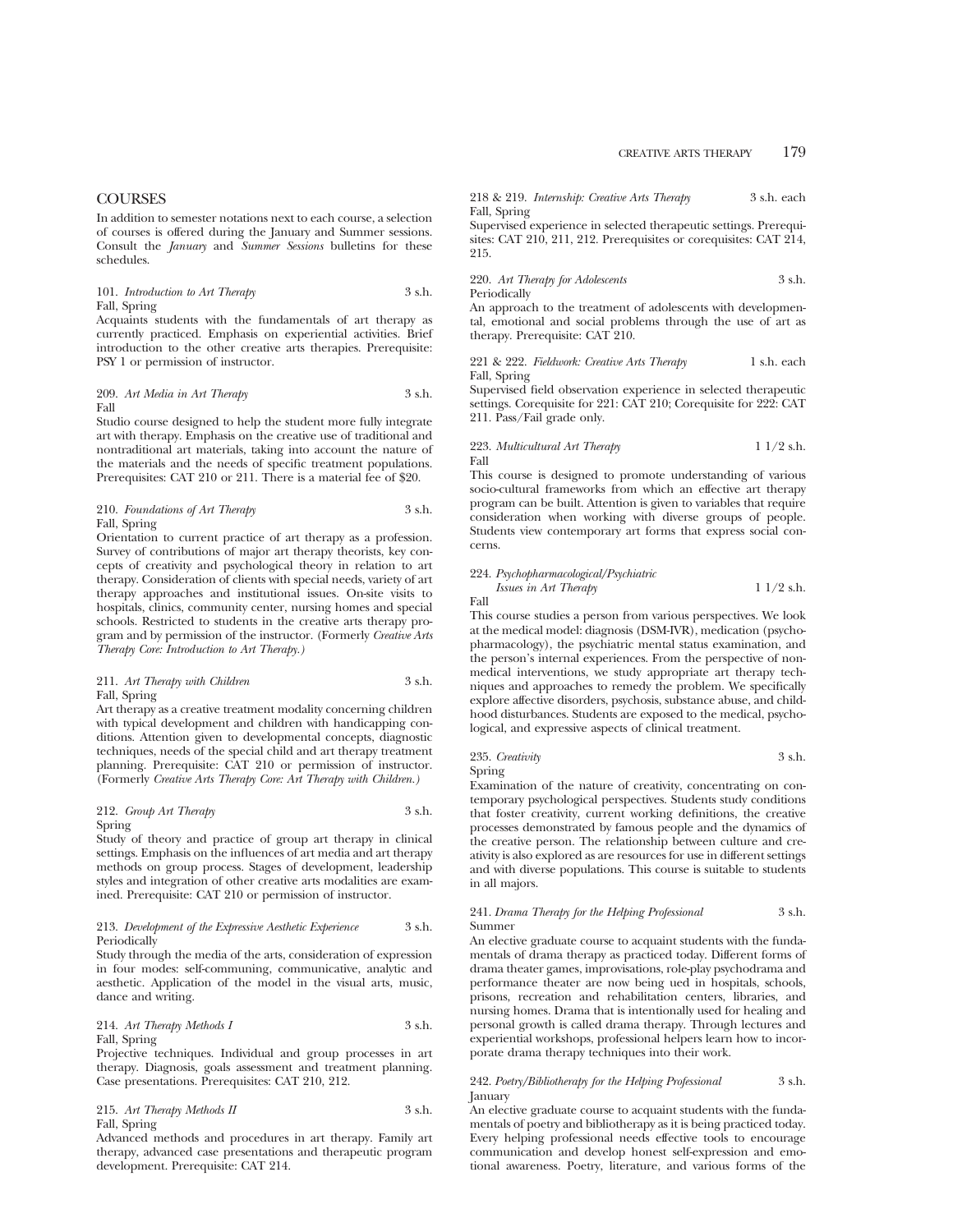written word are used as dynamic therapeutic modalities in hospitals, schools, nursing homes, recreational and rehabilitation centers and libraries. Through lectures and experiential workshops, professional helpers learn how to incorporate expressive techniques into their work, as well as their personal lives.

### 249. *Therapeutic Art for the Elderly* 3 s.h. Summer

Course emphasizes and explores the role of art in the lives of the elderly both for therapeutic purposes and for personal enrichment. Art as therapy is studied as a way of fostering selfexpressions, increasing sensory stimulation and awareness, facilitating socialization, and reviewing and integrating life events. Use of art media, special techniques and methods of approach is discussed as they apply to working with institutionalized elderly and the elderly living in the community.

251, 252. *Readings* 2-3 s.h. each Fall, Spring, Summer

Directed readings on topics of interest to the student. Prerequisite: permission of instructor.

280 through 289, A-Z. *Workshops* 1-4 s.h. each **Periodically** 

Designed to meet the needs of specific groups of students or educators.

As individual subjects are selected, each is assigned a letter (A-Z) and added to the course number. Any course may be taken a number of times so long as there is a different letter designation each time it is taken.

300. *Seminar: Creative Arts Therapy* 3 s.h. Fall, Spring

Review of research methodology. Completion of a research paper based on an original study designed and executed by the student. Prerequisites: CAT 210, RES 258 or comparable undergraduate course.

**NOTE:** successful completion of CAT 300 in combination with an approved 200-level elective may be offered in place of the *Master's Thesis*, CRSR 301 & 302.

301 & 302. *Master's Thesis Seminar I & II* 3 s.h. each Fall, Spring

Development and implementation of thesis project.

# Creative Writing

SEE ENGLISH

# Curriculum and Teaching (CT)

### Professor Whitton, *Chairperson*

Areas of specialization are Elementary and Early Childhood Education, and Secondary Education. These areas are listed alphabetically.

## **COURSES**

In addition to semester notations next to each course, a selection of courses is offered during January and Summer sessions. Consult the *January* and *Summer Sessions* bulletins for these schedules.

### 165. *Methods and Materials in Teaching the Bilingual Learner* 3 s.h. Once a year

Designed to prepare students to teach K-12 children in a mixed cultural group. Motivation and degree of acculturalization are analyzed. Suitable materials and teaching strategies are included. Field placements in bilingual settings appropriate to major levels of interest are required. Students must be registered in an elementary or secondary provisional certification sequence.

## 200. *Introduction to Computer Technology*

### *in Education* 3 s.h. Fall, Spring, Summer

A course for educators PreK-12. Focuses on methods for integrating computer technology across the school curriculum. Social, ethical, political, and philosophical implications of computers on instruction are considered. Includes familiarization with major types of software used in instruction and professional production, computer operations, problem-solving applications, and evaluations of computer-related materials.

210. *Introduction to Word Processors, Spreadsheets and Databases in Educational Settings* 3 s.h. Periodically

Introduction to three of the principal computer-based tools for the professional educator. Includes their operating principles, applications to schools and classrooms, and their uses as instructional materials. Prerequisite: CT 200 or permission of instructor.

| 211. Introduction to Teaching Programming in |        |
|----------------------------------------------|--------|
| the Schools                                  | 3 s.h. |
|                                              |        |

Periodically

Introduction to BASIC and LOGO as implemented in the schools. Includes contrasting educational features of these languages and writing elementary programs adaptable to classroom use. Discussion of role of programming in the curriculum, elementary principles of instructional design and introduction to "structured programming." Prerequisite: CT 200 or permission of instructor.

### 213. *Applications of Computer Technology to Business Education* 3 s.h.

Periodically

Advanced course which treats the development and application of computer technology to teaching and learning in business education. Topics include office simulation, modeling and forecasting, uses of spreadsheets, database managers, word processors and accounting packages. Prerequisite: CT 200 or permission of instructor.

### 214. *Applications of Computer Technology to Elementary Education* 3 s.h.

Periodically

Advanced course which treats the application of computer technology to teaching and learning, PreK-6. Topics include computer-aided instruction, teaching of writing, use of LOGO as an instructional tool and strategies to use educational technology to enhance the differentiation of instruction. Prerequisite: CT 200 or permission of instructor.

### 215. *LOGO and Child Development* 3 s.h. Periodically

Advanced course which treats the origins and educational applications of LOGO in terms of current research on child development. Examination of LOGO both as a graphics- oriented language and as a programming language. Prerequisites: course in child development and CT 200 or permission of instructor.

### 216. *Applications of Computer Technology to Mathematics Education* 3 s.h. Periodically

Advanced course which treats the development and application of computer technology to teaching and learning in mathematics. Topics include graphing, probability and statistics, and the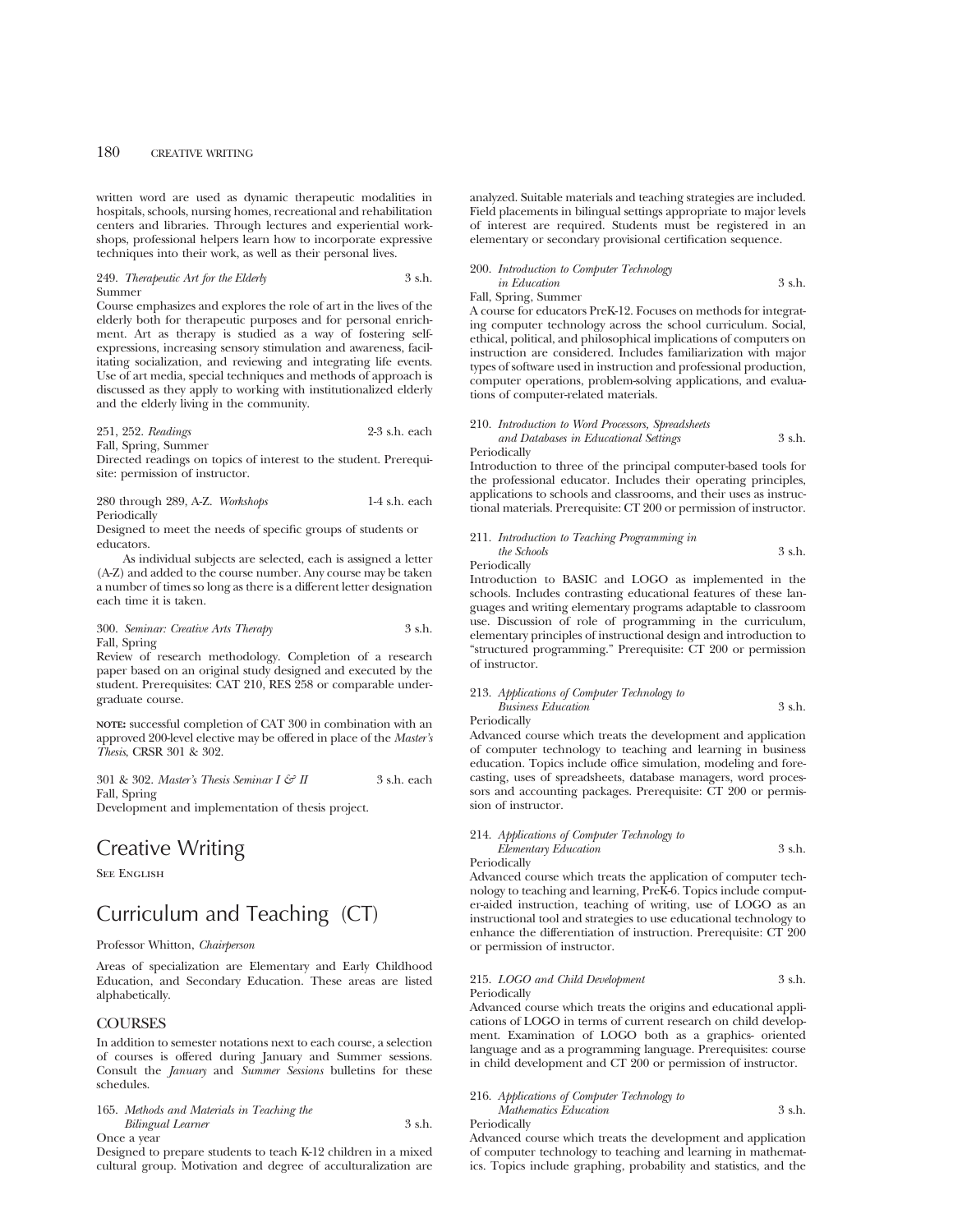mathematical bases of computing. Prerequisite: CT 200 or permission of instructor.

### 217. *Applications of Computer Technology to Science Education* 3 s.h. Periodically

Advanced course which treats the development and application of computer technology to teaching and learning in science education. Topics include simulation, data collection and analysis, and scientific methodology. Prerequisite: CT 200 or permission of instructor.

219. *Cognition and Instruction* 3 s.h. Summer

An advanced course in theory and research in human cognition with emphasis on the implications of this work for teaching and learning. Topics include human abilities and their assessment, models of cognitive development, and perspectives on learning.

## 230. *Methods and Materials for Teaching Pascal*

*in the Schools* 3 s.h. Periodically

The features of this language are taught as they are implemented in schools. Program design and structured programming as a problem-solving tool are stressed. Prerequisites: CT 210 and 211 or permission of instructor.

231. *Methods and Materials for Teaching Computer Science in the Schools* 3 s.h.

Periodically

Use of Pascal as an instructional tool. Course treats the mathematical and technological bases for computer education as it is implemented in the schools. Implications of the Regents' Action Plan for using local-area networks, for curriculum design, teaching methods and student evaluation is investigated. Prerequisites: CT 210 and 211 or permission of instructor.

## 232. *Application of Computer Technology to the Management of Educational Systems* 3 s.h.

Periodically

Analysis, implementation, and evaluation of computer-based educational management and delivery systems. Prepares students to serve as resource persons and in-service instructors in classrooms, schools and school districts. Prerequisites: CT 210, 211, and 230 or permission of instructor.

## 241, 242. *Special Readings Seminar* 1-3 s.h. each Fall, Spring, Summer

Investigations and reports on advanced educational topics adapted to the program of the student. Prerequisite: permission of instructor.

### 247. *Integrated Middle School Extension into Grades* 5-6 6 s.h. Periodically

Integrated study of pre and early adolescents' development, alternative classroom and school organizations, cooperative strategies, and interdisciplinary curriculum development. Related field experience in grades 5-6 is required. Prerequisite: New York State Certificate of Qualification or Certified in 7-12.

# 248. *Integrated Middle School Extension into*

*Grades* 7-9 6 s.h. Periodically

Interdisciplinary curriculum work focusing on key discipline concepts is the centerpiece of this course. Instructional strategies and knowledge of the young adolescents' development as well as alternative classroom and school organizational design are stressed. Related field experience is required. Prerequisite: New York State Certificate of Qualification or Certified in PreK-6.

### 250. *Gender Issues in the Classroom* 3 s.h. Summer

Addresses the educational research on gender equity in the classroom. Looking at school environments, kindergarten through grade 12, this course offers insights into gender equity in the areas of pedagogy, curriculum and routine classroom practice.

## 251. *Teaching: Summer Institute* 3 s.h. Summer

The purpose of this course is to create an environment in which teachers and future teachers can engage in intensive reflection about the nature and purposes of schooling, and their own roles as teachers in creating meaningful and liberatory learning environments for their students.

### 252. *Portfolios and Authentic Assessment* 3 s.h. Periodically

This course is designed primarily for teachers K-12 teaching subjects across the curriculum, school administrators, and preservice teachers to address the implications of authentic assessment strategies on curriculum and evaluation. Unlike standardized tests, forms of authentic assessment, including portfolios, performance-based criteria, and holistic scoring rubrics, provide opportunities to examine student work and progress without taking time away from classroom instruction. Authentic assessment strategies can validate and encourage respect for all student voices in the classroom and provide a rich source of evidence of growth and understanding not available through traditional assessment methods. Pass/Fail grade only.

## 253. *Teaching for Thinking* 3 s.h. Periodically

A course in the design of vehicles for curriculum and assessment that emphasize and develop students' thinking processes. Theory, research, and practice are examined on topics including constructivism, critical inquiry, project-based learning, and reflective self-assessment. Same as SED 253.

### 256. *The Newspaper as a Teaching Tool* 3 s.h. Summer

This course introduces students to the newspaper as an educational tool for children of all grade levels, K-12, and in every subject area. The newspapers on Long Island and the Metropolitan area contribute editors, Newspaper in Education coordinators, and NIE managers as speakers in the workshop. Students tour *Newsday* and see the newspaper in production. The history and background of Newspapers in Education are presented. Students receive a comprehensive overview of NIE and the practical means to implement it in their classrooms. Curriculum materials and teaching strategies relating to the newspaper are employed.

260. *Foundations, Theory and Practice of Bilingual, Bicultural Education* 3 s.h. Once a year

Consideration of the sociocultural, linguistic, and educational needs of language minority students and the programs designed to respond to their needs. Attention given to the history of bilingual education in the United States, including relevant legislation and litigation, as well as research that relates to the development of effective bilingual/bicultural education programs. Bilingual, bicultural education program models are presented and analyzed.

### 266. *The Learner in the School* 3 s.h. Once a year

Implications for the educational programs of students who need to acquire English as the language of instruction: 1) the sociocultural background of students; 2) sociocultural patterns of the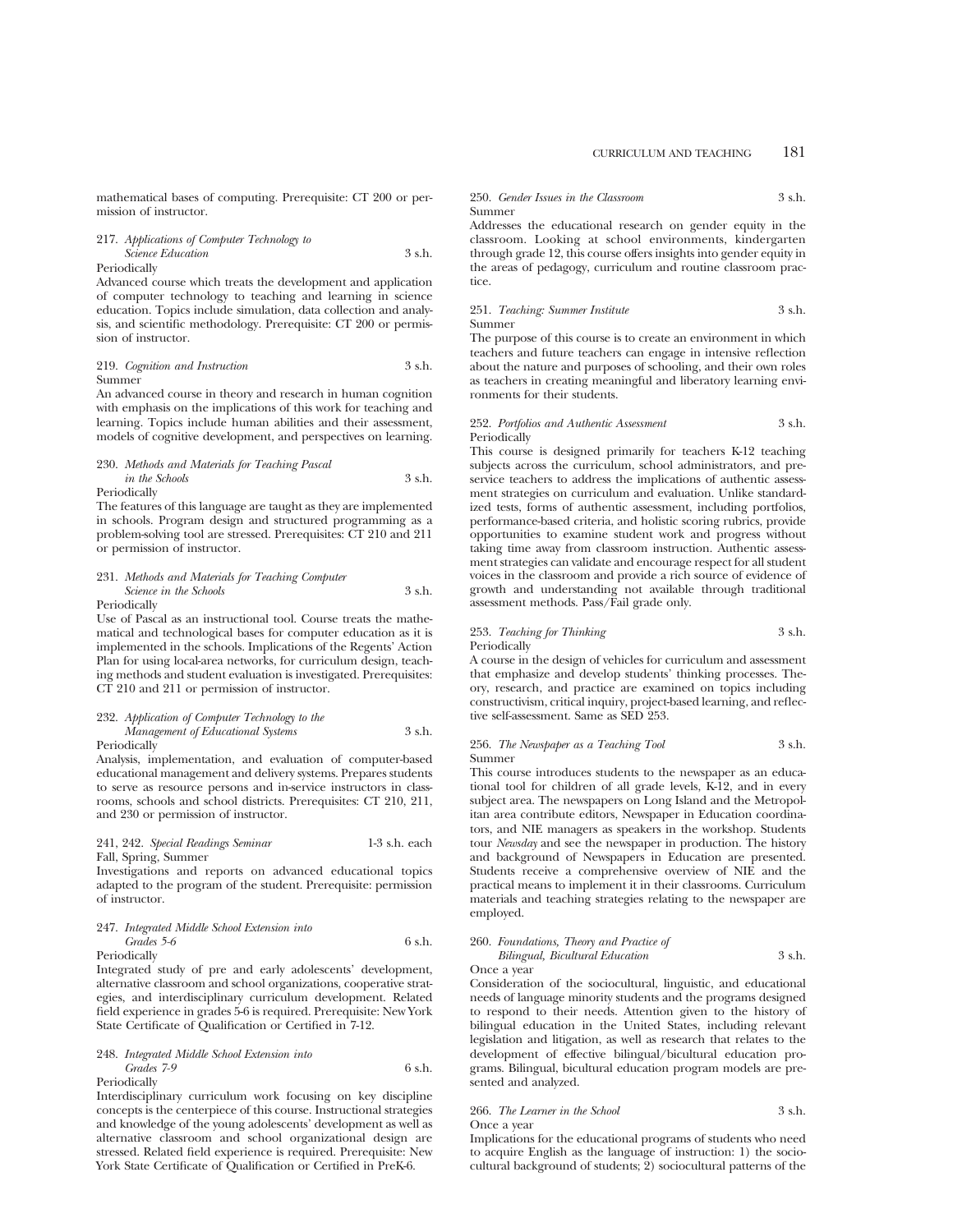school; and 3) affective and cognitive development. (Formerly SED.)

### 268. *Practicum: Teachers of Non-English Speaking Students* 3 s.h. Once a year

Extended teaching practice under close clinical supervision. Admissions by application and interview. Applications obtainable at the Office of Field Placement to be returned by October 1 for the spring semester and by March 1 for the fall semester. Seminars meet weekly with supervisory personnel from the Curriculum and Teaching Department and public school districts to work intensively with specific student problems. Open only to students in the M.S. in Ed. Bilingual Secondary Education and M.S. in Ed. TESL Programs. Prerequisite: SED 267. Pass/Fail grade only. (Formerly ELED and SED.)

### 269. *Internship: Teachers of Non-English Speaking Students* 6 s.h. Once a year

Close clinical supervision of M.S. in Education TESL, Bilingual Elementary or Secondary Education candidates in appropriate level public school settings. Admission by application and interview. Applications obtainable at the Office of Field Placement to be returned by October 1 for the spring semester and by March 1 for the fall semester. Prerequisites: for M.S. in Ed. TESL: ELED 225 or SED 267; for Elementary Bilingual Education: ELED 225 and 246 or 247 or 248; for Secondary Bilingual Education: SED 267 and 265. Pass/Fail grade only. (Formerly ELED and SED.)

### 272. *Technology and the Teaching of Writing* 3 s.h. Periodically

Examines the use of computer-based technology as a tool for improving writing across curriculum areas. Specific prewriting, composing and revising programs for writers of different ages are evaluated. Students plan and demonstrate various computer writing environments.

### 275. *Selected Topics in Educational Software Development* 3 s.h. Periodically

Advanced course in educational software development and applications. Although topics vary, the course treats the educational applications of algorithm analysis, data structures, recursion, adaptation of educational software among various microcomputers and languages. Prerequisite: CT 200 or permission of instructor.

280 through 289, A-Z. *Advanced Workshops* 1-3 s.h. each Periodically

Specific workshops developed for joint participation of in- service teachers in elementary and secondary education.

As individual subjects are selected, each is assigned a letter (A-Z) and added to the course number. Any course may be taken a number of times so long as there is a different letter designation each time it is taken.

# Dance (DNCE)

Administered by the Department of Drama and Dance. Professor Sander, *Chairperson*

Associate Professors Brandenberger, Westergard; Assistant Professor Becker; Mr. Galian, Accompanist.

**B.A. SPECIALIZATION IN DANCE:** a performing art program with emphasis on the study of technique, composition, performance and production. The course of study is designed to complement the existing academic programs and to provide students with the opportunity for a concentrated experience in dance as an art form.

A personal interview with a member of the dance faculty is required prior to registration as a major.

### Degree Requirements

A minimum of 128-131 s.h. depending on the number of DNCE s.h. taken in category 3 below, including:

- 1) 49 s.h. in DNCE as follows: DNCE 11M, 12M, 13, 14, 15M, 16M, 17, 18, 25, 111M, 112M, 121, 127, 128, 130 or 132, 133.
- 2) 8 s.h. as follows: DRAM 55 (2 semesters required, one to be taken concurrently with DNCE 25), PESP 107 and PHI 160.
- 3) 2 or 3 s.h. chosen from the following: DNCE 48, 49, 50 (*Jazz Dance I, II* and *III*), 122, 123, 130, 132, DRAM 157, PESP 103.

Students must participate in the MOVOM (Modern Dance Club) each semester.

Assignment of students to the appropriate ballet and modern dance courses and labs will be based on prior experience, study and advancement.

See complete B.A. requirements, page 82.

**A MINOR IN DANCE** consists of the successful completion of 18 semester hours of courses with at least 6 hours in residence in one program. Minors are required to take DNCE 121, 127, and 128. The remaining 9 semester hours may be chosen from the dance curriculum with the permission of the instructors. DRAM 157 and one semester of DRAM 55 may also be elected as partial fulfillment of the minor requirement.

### **COURSES**

| 11M. Modern Dance $I#$  | $2\frac{1}{2}$ s.h. |
|-------------------------|---------------------|
| Fall                    |                     |
| 12M. Modern Dance $H#$  | $2\frac{1}{2}$ s.h. |
| Spring                  |                     |
| 13. Modern Dance $III#$ | 2 s.h.              |
| Fall                    |                     |
| 14. Modern Dance $I V#$ | 2 s.h.              |
| Spring                  |                     |

Technique classes in contemporary dance forms designed for the dance major—to continue over a four-year range of study. Emphasis on technical development, theories and discussion related to expressive potentialities and the mastery of stylistic variation in contemporary forms of movement. Assignment of students to one of the sections is based on prior experience, study and advancement. DNCE 13 and 14 each include a required 90-minute laboratory component. Open only to dance majors or by permission of instructor.

11M. (Formerly 11.)

12M. (Formerly 12.)

| 11A. Modern Dance IA #   | 2 s.h. |
|--------------------------|--------|
| 12A. Modern Dance IIA #  | 2 s.h. |
| 13A. Modern Dance IIIA # | 2 s.h. |
| 14A. Modern Dance IVA #  | 2 s.h. |
| Once a vear              |        |

Technique classes in contemporary dance forms designed for the nonmajor—to continue over a two-year range of study. Emphasis on technical development, theories and discussion related to expressive potentialities, and the mastery of stylistic variation in contemporary forms of movement. Assignment of students to one of the sections is based on prior experience, study and advancement. Open only to nondance majors.

12A. Prerequisite: DNCE 11A.

13A. Prerequisite: DNCE 12A.

14A. Prerequisite: DNCE 13A.

<sup>#</sup>Core course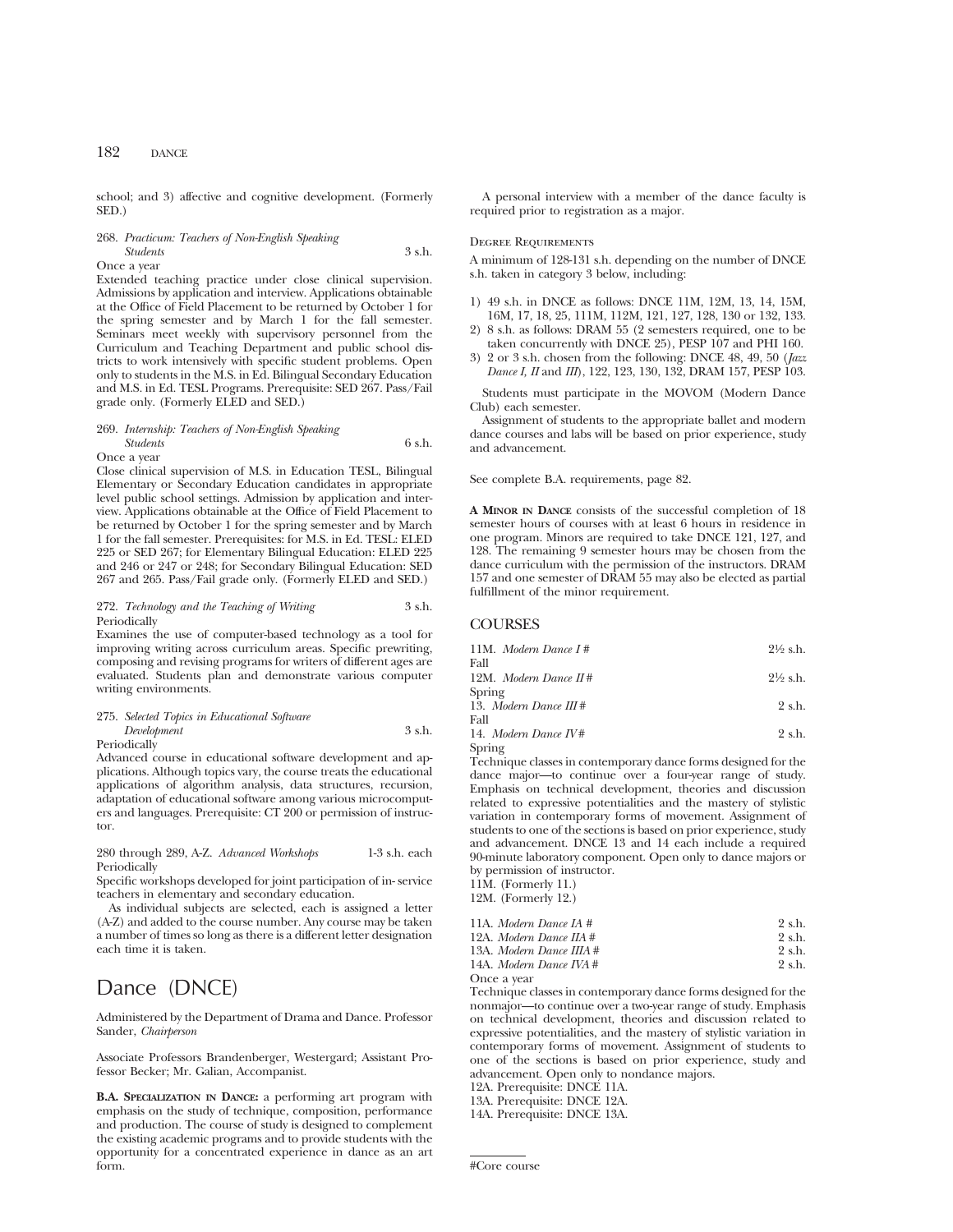| 15M. Ballet I# | $2\frac{1}{2}$ s.h. |                     |
|----------------|---------------------|---------------------|
| Fall           | 16M. Ballet II#     | $2\frac{1}{2}$ s.h. |
| Spring         | 17. Ballet III#     | 2 s.h.              |

Fall 18. *Ballet IV* 2 s.h.

Spring

Technique classes designed for the dance major—to continue over a three-year range of study. Emphasis on technical development, mastery of stylistic variation, the extension of expressive potentialities and the understanding of the basic concepts of classical, neoclassical and contemporary ballet. New students are assigned to a section appropriate to their level of experience, knowledge and achievement. DNCE 17 and 18 each include a required 90-minute laboratory component. Open only to dance majors or by permission of instructor. 15M. (Formerly 15.)

| 15A. <i>Ballet IA</i> $#$            | 2 s.h. |
|--------------------------------------|--------|
| Fall<br>16A. Ballet $\textit{IIA}$ # | 2 s.h. |
| Spring<br>17A. Ballet IIIA #         | 2 s.h. |
| Fall                                 |        |

Technique classes designed for the nonmajor to continue over a two-year range of study. Emphasis on technical development, mastery of stylistic variation, the extension of expressive potentialities and the understanding of the basic concepts of classical, neoclassical and contemporary ballet.

25. *The Art of Dance Production* 3 s.h. Fall

A survey course in basic theater technology as it applies to dance, as well as a fundamental understanding of the running of a dance company. Emphasis on the writing of fact sheets, press releases, press kits, resumes, grants, and some understanding of contract agreements. Includes lighting, costume, makeup, audio equipment and culminates in an actual production. Students are subject to rehearsal and production calls beyond regular class hours.

48. *Jazz Dance I* 2 s.h. Fall, Spring

Instruction and practice in several styles and forms of contemporary jazz dance. Emphasis on understanding the concepts and origins of jazz dance in Broadway theater and technical progress in typical movement patterns. Designed for beginning students. (Formerly HPER 48.)

49. 
$$
Jazz
$$
 *Dance II* 2 s.h. Fall

A continuation of Jazz Dance I with emphasis on the development and performance of intermediate advanced jazz dance combinations. Prerequisites: DNCE 48, 13 or permission of instructor. (Formerly HPER 49.)

50. *Jazz Dance III* 2 s.h. Spring

Instruction and practice in several styles and forms of contemporary jazz dance. Emphasizes the development and performance of advanced jazz combinations. Primarily for dance majors and minors. Prerequisites: DNCE 49, 14 or permission of instructor. (Formerly HPER 51.)

| 111M. Modern Dance V  | $2\frac{1}{2}$ s.h. |
|-----------------------|---------------------|
| Fall                  |                     |
| 112M. Modern Dance VI | $2\frac{1}{2}$ s.h. |
| Spring                |                     |
| 113. Modern Dance VII | $2 \,$ s.h.         |
| Fall                  |                     |
|                       |                     |

114. *Modern Dance VIII* 2 s.h. Spring

Technique classes in contemporary dance forms designed for the dance major—to continue over a four-year range of study. Emphasis on technical development, theories and discussion related to expressive potentialities and the master of stylistic variation in contemporary forms of movement. Assignment of students to one of the sections is based on prior experience, study and advancement. DNCE 113 and 114 each include a required 90-minute laboratory component. Open only to dance majors or by permission of instructor.

111M. (Formerly 111.)

Spring

112M. (Formerly 112.)

|      | 115M. Ballet $V$  | $2\frac{1}{2}$ s.h. |
|------|-------------------|---------------------|
| Fall |                   |                     |
|      | 116M. Ballet $VI$ | $2\frac{1}{2}$ s.h. |

Refer to DNCE 15M. New students are assigned to a section appropriate to their level of experience, knowledge and achievement. Open only to dance majors or by permission of instructor. 115M. (Formerly 115.) 116M. (Formerly 116.)

121. *Choreography I* 3 s.h. Spring

A consideration of the basic tools of the dancer: the body as instrument, technique as the on-going development of a vocabulary of movement to serve choreographic demands, "movement as substance," space, rhythm and dynamics as compositional tools. An exploration of gesture and stylization and abstraction of gesture. Open only to dance majors and minors, physical education majors, or by permission of instructor.

122. *Choreography II* 3 s.h. Spring

Continuation of DNCE 121. More complex compositional problems, asethetic elements and theatrical considerations explored through improvisations and the construction of structured phrases. Prerequisite: DNCE 121 or permission of instructor.

123. *Independent Study in Dance* 1-3 s.h. Fall, Spring

Course designed to meet the special interests of dance majors and minors. Students are permitted to engage in individual research and specific projects under the supervision of a member of the dance faculty. Students must obtain written approval of his or her faculty adviser. Open only to juniors and seniors or by permission of the chairperson of the department.

127. *Dance Appreciation #* 3 s.h. Spring

Introduction to dance as an art form through the development of analytical viewing skills. Includes aesthetics, definitions, and the study of representative dance masterpieces and the principal genres, forms and styles of theatrical dance. Independent viewing of dance videos and attendance at on-campus concerts required.

128. *History of Dance II* 3 s.h. Fall

A survey of the historical development of theatrical dancing from the Renaissance to current art forms of ballet and modern dance. Aesthetics and philosophy of dance with particular reference to drama, opera, ballet and modern dance.

130. *Dance Repertory* 3 s.h. Fall

Reconstruction of a major work or modern dance classic from the files of the Dance Notation Bureau under the direction of a certified dance notation reader. Emphasis on choreographic

#Core course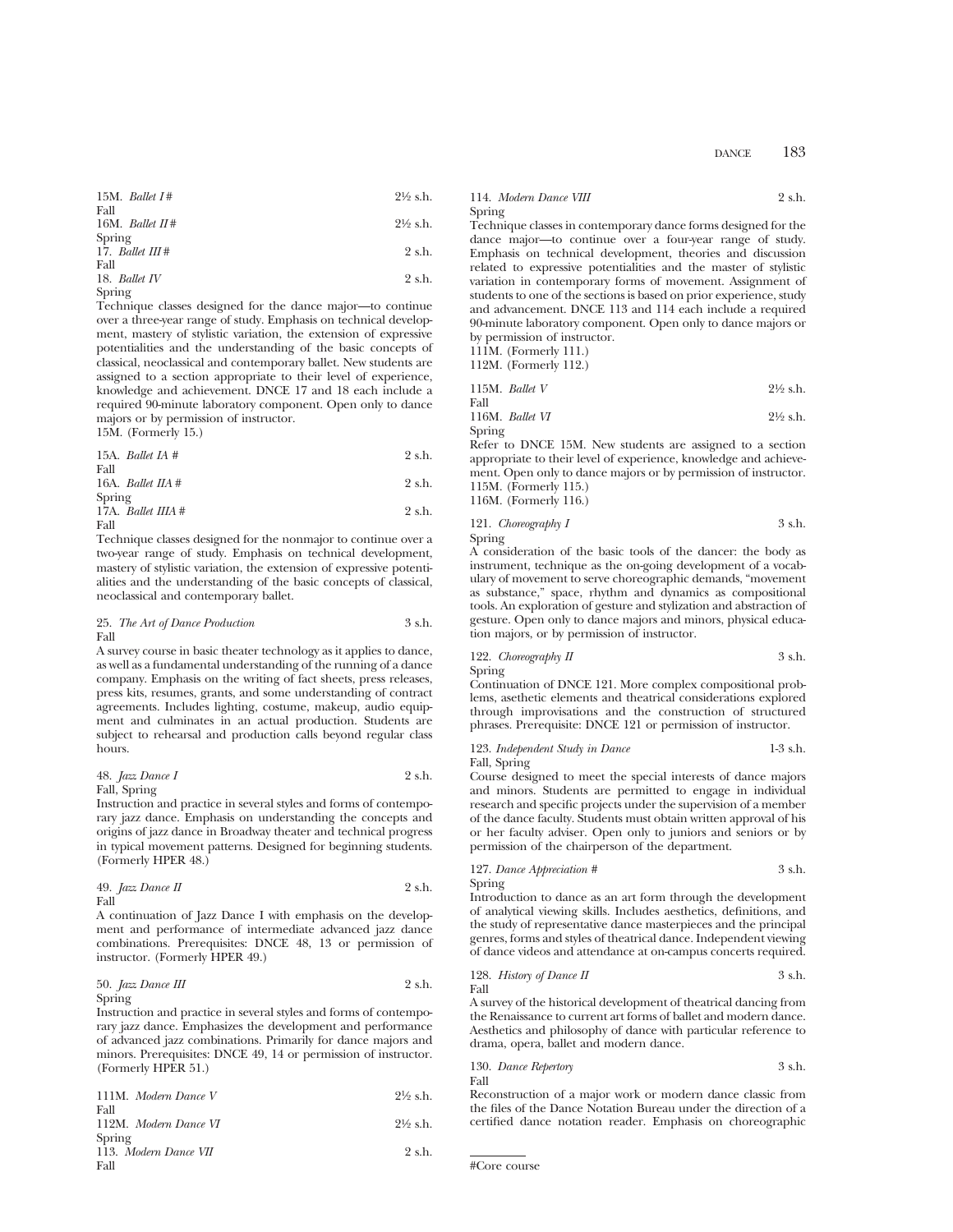analysis, aesthetic interpretation and theatrical presentation. Prerequisites: DNCE 14, 18 and permission of the department.

### 131. *Honors Essay* 3 s.h. Fall, Spring

Research and writing of a substantial honors essay or a performance project with a strong accompanying written component. If a performance project is chosen, DNCE 121 must have been completed. Open to qualified senior majors who desire to graduate with departmental honors. Approval of the chairperson and an adviser is required.

132. *Dance Styles* 3 s.h.

Spring

Concentrated practicum/seminar in various period and ethnic styles and a continuation of DNCE 128, *History of Dance II.* Study and practice of several major styles under the guidance of specialized dancer/scholars. Readings, lectures and discussions.

### 133. *Senior Practicum* 2 s.h. Fall, Spring

Presentation and execution of a creative project in contemporary dance. Open only to senior dance majors or by special permission of the department chairperson.

# Doctoral Programs

SEE PAGE 79.

# Drama (DRAM)

Administered by the Department of Drama and Dance. Professor Sander, *Chairperson*

Professor Kolb; Associate Professor Coppenger; Assistant Professors George, Giebel; Costumer Ms. McGuire; Mr. Markley, Director of the West End Theatre; Technical Director Mr. Curtiss.

Normally, students electing drama as a major will enroll as such in the freshman year. A personal interview with a member of the drama faculty is recommended at the time of application.

Demonstration of proficiency in theater skills is required for satisfactory completion of all drama major specializations. All students (both minors and majors) must work in a technical capacity a specified number of hours each semester. An additional fee for materials may be required for selected programs.

Students may elect to pursue the B.A. or B.F.A. program. Continuation in the B.F.A. program is dependent on faculty approval. B.F.A. candidates normally spend the last six semesters of full-time study in residence at Hofstra.

**NOTE:** B.A. and B.F.A. drama majors may not use drama courses to fulfill core course degree requirements.

**B.A. SPECIALIZATION IN DRAMA:** for students who elect drama concentration as the core of their liberal arts education. Not a professional degree, but offers a broad basis for continued work in graduate school or sound preparation for professional school. The requirements include DRAM 3, 5, 9; 6 semesters of 55 and either 15, 16, 17, 18, 19 or 20; 163 & 164, 173, 174, 175, 176 and 6 additional semester hours in drama (excluding DRAM 1, 2), selected with the approval of the major adviser; ENGL 115, 116.

See complete B.A. requirements, page 82.

**B.F.A. SPECIALIZATION IN THEATER ARTS:** for the student preparing for a career in the practice of theater as a performer, director, designer or technician. The B.F.A. degree (in performance or production) is intended to provide a small, specialized group of such students with a high level of competence.

Performance Sequence

First Year: DRAM 3, 5, 59 & 60; DRAM 55 must be taken for 6 semesters

Second Year: DRAM 9, 13 & 14, 15, 16; DNCE 11A, 12A

- Third Year: DRAM 23 & 24, 131, 165 & 166, 173, 174; AH 3, 4; DNCE 13A, 14A
- Fourth Year: DRAM 163 & 164, 167, 168, 169, 175, 176, 190; ENGL 115, 116

PRODUCTION SEQUENCE

First Year: DRAM 3, 5; DRAM 55 must be taken for 6 semesters Second Year: DRAM 9, 15, 16, 59, 78, 173, 174; AH 3, 4 Third year: DRAM 17, 18, 19, 20, 131, 163 & 164, 178, 179 Fourth Year: DRAM 155, 156, 175, 176, 190, 192; ENGL 115, 116

See complete B.F.A. requirements on page 86.

**A MINOR IN DRAMA** consists of the successful completion of 181⁄2 semester hours, at least 6 hours in residence. DRAM 3 and three semesters of DRAM 55 are required. The remaining 14 semester hours may be chosen from the following: 5, 9, 55, 59A & 60A, 131, 132, 140, 150, 151, 173, 174, 175, 176

Drama courses open to nonmajors: DRAM 1, 2, 3, 5, 9, 55, 59A & 60A, 119-120, 131, 132, 140, 150, 151, 173, 174, 175, 176.

Alpha Psi Omega: a national drama honorary society, see page 70.

## **COURSES**

In addition to semester notations next to each course, a selection of courses is offered during January and Summer sessions. Consult the *January* and *Summer Sessions* bulletins for these schedules.

1 #, 2. *Theater Appreciation 1* #, *II* 3 s.h. each Once a year

Introduction to theatrical art for the general student, its nature as a composite creation and its contribution to western culture. First semester: analysis and appreciation of the elements which compose the art of the theater. Second semester: examination of the theater in modern culture in light of its tradition in and contribution to western civilization.

3. *Introduction to Theater Arts* 3 s.h.

Fall, Spring

What makes theater happen and how? A thorough exploration of the elements that compose the art of the theater.

4. *Freshman Theater Laboratory* 2 s.h. Fall, Spring

An intensive three-week workshop (twelve 2  $\frac{1}{2}$  -hour sessions). The goal is creation of a short theater piece which is presented as an open rehearsal to the departmental community. Emphasis is on basic exercises in body movement, vocal work and improvisation, with increasing awareness of each other, culminating in a theatrical continuity based on essentially nontheatrical materials (poetry, satiric essays, etc.). Open to freshman performance majors only or by permission. Pass/D+/D/Fail grade only.

5. *Play Production* 4 s.h. Fall, Spring

Introduction to backstage organization and basic practices in stagecraft, lighting and other phases of theatrical production. Required of all drama majors in freshman or sophomore year. Laboratory hours arranged by instructor. Students are subject to production call beyond regular class hours. Prerequisite: DRAM 3 or by permission of department. No liberal arts credit.

9. *Play Analysis* 3 s.h. Fall, Spring

Intensive analysis of dramatic form. A tool in the literary and theatrical study of plays.

<sup>#</sup>Core course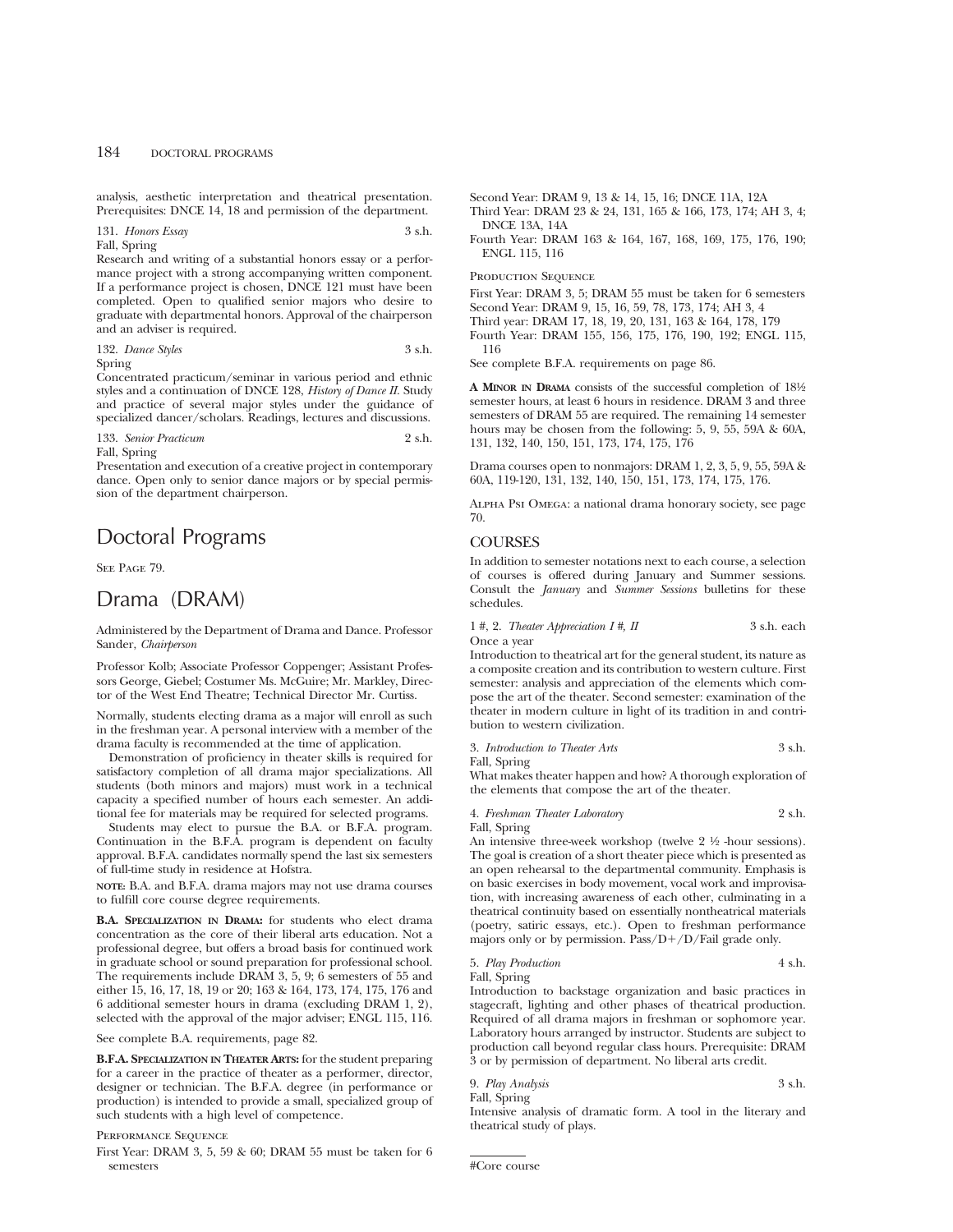| 13 & 14. Speech for the Actor | 3 s.h. each |
|-------------------------------|-------------|
| Once a vear                   |             |

Basic principles of stage speech. Practice hours in addition to regular class meetings will be required. DRAM 13 for drama majors only or by permission of instructor; DRAM 14 for drama majors only. No liberal arts credit.

15. *Basic Stage Makeup* 2 s.h. Fall, Spring

Fundamentals of straight and corrective makeup with emphasis on styling techniques for the thrust, arena and proscenium stage. For majors only or by permission of the instructor. No liberal arts credit.

16. *Stage Lighting* 2 s.h. Spring

The mechanical and technological basis of stage lighting. Study and practice of the fundamental processes which are necessary groundwork for lighting design. Prerequisite: DRAM 5. No liberal arts credit. (Formerly *Stage Lighting-Intermediate.*)

### 17. *Scene Construction and Painting Techniques* 2 s.h. Every other year

Intensive concentration on the fundamental skills in planning, construction and painting of scenery, and development of the student's knowledge of methods, materials and tools specific to scenic practice. Prerequisite: DRAM 5. No liberal arts credit.

18. *Costume Construction* 2 s.h. Every other year

A beginning laboratory course devoted to the techniques of draping, sizing and cutting of costumes for the theater. Emphasis on methods and materials. Prerequisite: DRAM 5. No liberal arts credit.

19. *Rigging and Scenery for the Stage* 2 s.h. Every other year

Specific practices of assembling, rigging and moving scenic units. Basic traditional methodology as well as new methods and techniques (mechanical and scientific) adaptable to the theater. Prerequisite: DRAM 5. No liberal arts credit.

20. *Sound and Properties for the Stage* 2 s.h. Every other year

Sources, processes and procedures used in creating and obtaining properties and sound effects for theater production. Extensive project work including the operation of sound equipment. Prerequisite: DRAM 5. No liberal arts credit.

### 23 & 24. *Speech for the Actor (Advanced)* 2 s.h. each Once a year

Further development of the voice as to range, flexibility, resonance; intensive work in diction for classical drama; dialects. Application of these techniques to representative dramatic literature. One additional weekly contact hour is scheduled because of individualized demands of the course material. Prerequisite: DRAM 14. No liberal arts credit.

### 55. *Rehearsal and Performance—Theater* 1/2 s.h. Fall, Spring

Required of the department major. Practice in all phases of theatrical production in connection with regular departmental presentations. Up to 3 semester hours may be applied to any degree. Pass/ $D+/D/Fail$  grade only. Open to the general student body. No liberal arts credit.

59 & 60. *Fundamentals of Acting* 3 s.h. each Once a year

Basic acting techniques arranged to provide students with continuing guidance in the development of their abilities. Prerequisite for DRAM 59: drama major or permission of instructor; for DRAM 60: DRAM 59 and drama major only.

|             | $59A \# \& 60A$ . Acting Workshop | 3 s.h. each |
|-------------|-----------------------------------|-------------|
| Once a vear |                                   |             |

Exploration of the basic techniques of stage performance, introduction to major contemporary approaches. Nondrama majors only. Same as DRAM 59 & 60. Prerequisite for DRAM 60A: DRAM 59A.

### 78. *Theater Design Fundamentals: Methods and Materials #* 3 s.h. Fall

An exploration of the process of theatrical design. Dramatic script analysis and conceptualization in visual terms. Historic period research within the context of design for the theater. Practical study of basic methods and materials used to graphically depict designs for the theater. Required of all B.F.A. production majors. Specific design materials required. Limited enrollment. Prerequisite: DRAM 5 or permission of instructor.

100. *Honors Essay* 3 s.h. Fall, Spring

The research and writing of a substantial honors essay, the writing of a full-length play or a performance project with a strong accompanying written component. If a directing project is chosen, DRAM 190 must have been completed and the student must have taken or be concurrently enrolled in DRAM 192. Open to qualified senior majors who desire to graduate with departmental honors. Approval of the chairperson and an adviser is required.

103. *Senior Practicum* 1-3 s.h.

Fall, Spring

Presentation and execution of a creative project in any aspect of theatrical art. Open only to senior B.F.A. Theater Arts and B.A. Drama majors or by special permission of the departmental chairperson. Written permission of an adviser who will supervise the project must be presented at registration.

| 110. Special Topics in Drama      | $1-3$ s.h. |
|-----------------------------------|------------|
| See course description, page 403. |            |

| 112. Advanced Special Topics in Drama | $1-3$ s.h. |
|---------------------------------------|------------|
| Periodically                          |            |

Intended primarily for students who have had previous background in subjects under discussion. Closer study of aspects of dramatic literature, theater history or performance and production skills. Junior class standing or permission of instructor or chairperson. May be repeated for credit when topics vary.

### 115. *Independent Studies* 1-3 s.h. Periodically

Research, production or performance work on subject of ad-

vanced or special interest resulting in a substantial essay, major project or public performance. Offers opportunity for experienced drama major to pursue individual research or exploration under faculty supervision. Permission of chairperson and adviser. Not open to freshmen or sophomores. May be repeated for credit when topics vary.

119-120. *Playwriting* 3 s.h. each

Periodically Theory and practice in writing dramatic material for the theater. The student's writing is considered in light of fundamental techniques of dramatic construction. Prerequisite: permission of department.

131, 132. *History of the Theater* 3 s.h. each Every other year

First semester: from the Greeks and Romans, through the Middle Ages and ending with the English Renaissance with emphasis

```
#Core course
```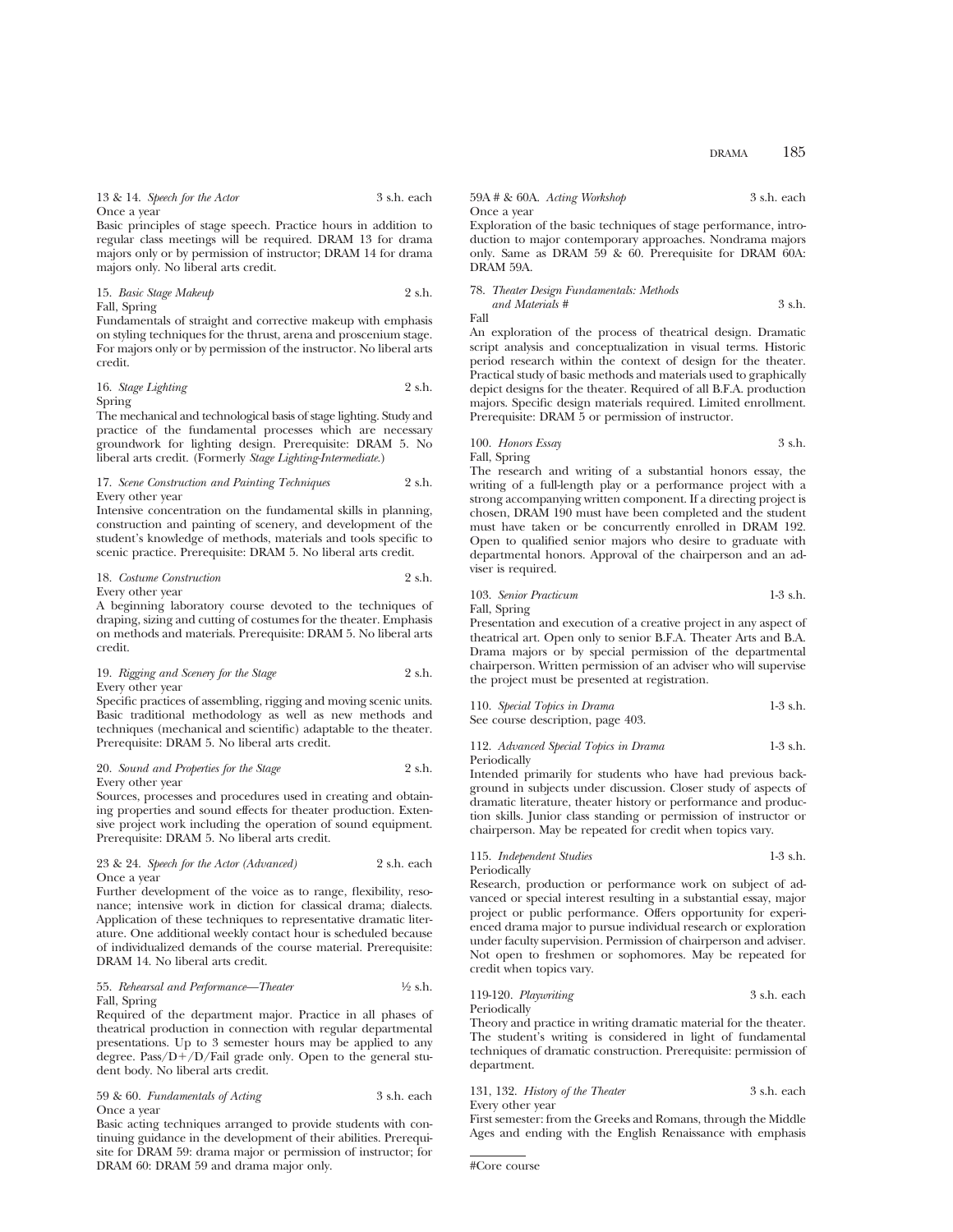upon methods of staging, theater construction and the influence of cultural changes on the theater as an art form. Second semester: from the Restoration in England to the Off-Off-Broadway movement of the 1970s, paying attention to the methods of staging and theater construction, and to the influence of cultural changes both abroad and here in America. Prerequisite: DRAM 3 or permission of instructor.

### 140. *Art of the Film* 3 s.h. Fall, Spring

A survey of the art and history of motion pictures. Aesthetic and social influences upon the medium and the medium's effects upon society are examined. Representative motion pictures illustrating the significant milestones in the development of the film are studied. Field trips and/or screenings, outside of class hours, may be required.

### 150. *Theater Today* 3 s.h. Periodically

Phenomena of the theater off- and off-off-Broadway. The new plays, playwrights and theater innovation will be covered. The approach is sociological, critical and evaluative. Attendance at performances in the New York area will be required. Not open to freshmen. Separate materials fee for theater attendance required.

## 151. *The Audience as Artist* 3 s.h. Periodically

A study of the contemporary audience primarily as it relates to the content, context and form of film, theater and television events. Emphases are on the necessity of audiences as co-artists in the aesthetic event and exploration of the social forces currently serving to dissipate rather than polarize them. Participation in and attendance at varied theatrical events required at the student's expense. Not open to freshmen or sophomores.

### 155, 156. *Advanced Production Workshop* 3 s.h. each Every other year

Intended primarily for the production major. First semester: special problems in production and training for technical direction. Second semester: advanced stage lighting, special techniques and laboratory experimentation. Students are given a variety of responsible positions in connection with regular departmental presentations. Rehearsal and production calls beyond regular class hours. Prerequisites: DRAM 5 and permission of instructor. No liberal arts credit.

### 157. *Choreography for the Theater* # 3 s.h. Once a year

A continuation of work begun in movement theory and technique courses. The choreographic elements of form, content and design are taught and explored through the improvisation and structured phrases, and studies toward the eventual goal of theatrical presentation. Prerequisite: DNCE 14A or permission.

#### 163 & 164. *Seminar in Theater Style* 3 s.h. each Once a year

First semester: theoretical approaches to both dramatic genre and period as sources of theatrical styles and their relationships to the work of the actor, director, designer. Second semester: the integration of independent research in these areas with theatrical demonstration. Students may be subject to call beyond regular class hours. Prerequisites: DRAM 3, 5, 9.

### 165 & 166. *Acting: Characterization and Scene Study* 3 s.h. each Once a year

Exploration of techniques in characterization, laboratory in analysis and developments of a major role, scene study workshop. Prerequisites: DRAM 59 & 60 and permission of instructor.

### 167, 168. *Repertory Theater* 3 s.h. each Periodically

Advanced work in performance skills. Arranged whenever possible around the specialties of a visiting professor or artist. Prerequisite: invitation of the faculty. May be repeated for credit when topics vary.

### 169. *Acting for Television and Film* 3 s.h. Spring

Techniques used in acting for the camera. Processes that differ from those used in stage acting. Extending the range of the student actor to include the electronic and film media. Scene study, appropriate projects assigned and three substantive written critical evaluations are required. Students are subject to rehearsal and production calls beyond class hours. Prerequisites: DRAM 59 & 60 and individual audition. Same as AVF 90.

173, 174. *History of the Drama I #, II #* 3 s.h. each Once a year

Lines of development in the creation of the great dramatic literature of the West, intensive reading of the principal playwrights from Aeschylus to Sheridan. Prerequisites: ENGL 1-2 and passing the English Proficiency Examination.

## 175, 176. *Modern Drama I #, II #* 3 s.h. each Once a year

Trends in contemporary drama related to social and literary forces of the 19th and 20th centuries, plays from Ibsen to Ionesco. Prerequisites: ENGL 1-2 and passing the English Proficiency Examination.

178. *Theater Design* 3 s.h.

Every other year

Emphasis on principal styles of stage design in contemporary and historical settings. Prerequisite: DRAM 78 or permission of instructor.

179. *Advanced Theater Design* 3 s.h. Every other year

Emphasis on methods and techniques employed in modern scenic practice. Prerequisite: DRAM 178.

181. *Dramatic Theory and Criticism* 3 s.h. Periodically

A study of the development of dramatic theory and criticism from Aristotle to the present day. Emphasis will be upon critical standards throughout the ages and their application to the drama in performance. Not open to freshmen or sophomores.

190. *Play Directing* 3 s.h. Fall

The steps—conceiving, casting, coaching, rehearsing, etc. whereby a theatrical representation is translated from the director's conception of the play. Students are subject to rehearsal and production calls beyond regular class hours. Prerequisites: DRAM 3, 5, 9.

192. *Directing Seminar* 3 s.h. Spring

Advanced problems in directing plays of various types and historical periods. Students are required to direct scenes outside regular class hours. Prerequisite: DRAM 190.

250. *Independent Studies* 1-3 s.h. Periodically

Designed to permit students to pursue an individualized plan of \*Research or creative work may be undertaken with periodic conferences set up to discuss the progress of the project. Permission of instructor.

277, 278. *Theater Methods in Educational Dramatics* 3 s.h. each January, Spring, Summer

Designed especially for practicing teachers. First semester: theories and methods of creative dramatics, emphasizing the use of

#Core course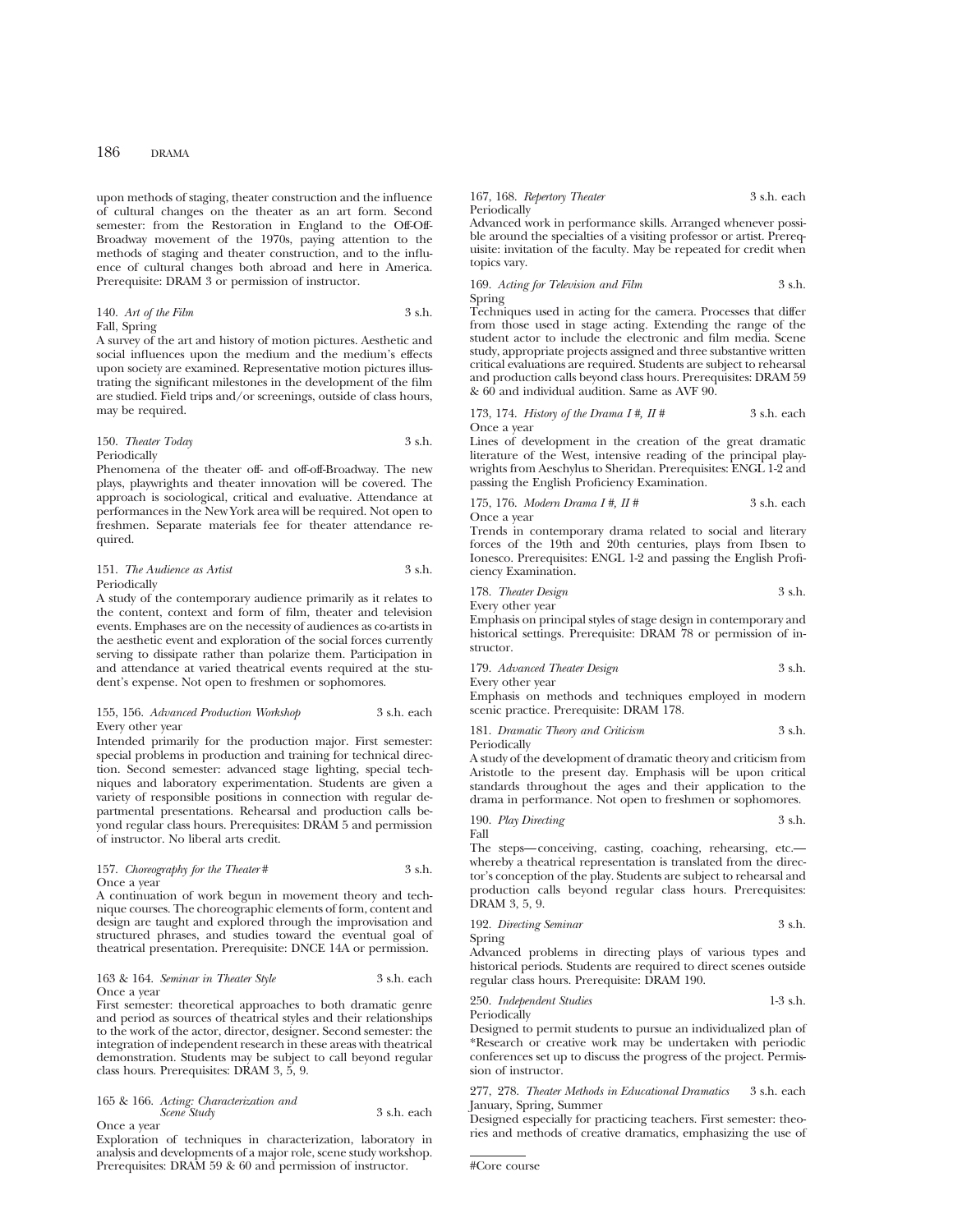drama in the classroom as a teaching and expressive medium. Major attention is devoted to the lower grades. Second semester: theories and methods of school dramatics leading toward formal presentation, emphasizing the principal phases of production. Major attention is devoted to the upper grades.

# Economics (ECO)

Administered by the Department of Economics/Geography. Professor Moghadam, *Chairperson*

Professors DeFreitas, Guttmann; Associate Professors Christensen, Kozlov; Assistant Professors Duffy, Mazzoleni.

The Augustus B. Weller Chair in Economics is held by Dr. Irwin L. Kellner. See page 426.

Students may major or minor in economics or enroll in courses of special interest. Course levels are classified as:

*Introductory*: ECO 1, 2, 7, 10

No prerequisites. Open to all students.

- *Intermediate*: all 100-level courses not on the advanced level. Open only to students who have completed 30 or more semester hours. Assumes at least one prior semester of economics. Under special circumstances, this may be waived for juniors or seniors by the departmental chairperson. B.B.A. majors must have completed ECO 1,2 before electing an intermediate course.
- *Advanced*: ECO 100, 130, 132, 144, 150, 151A, 152A, 172, 180, 182 Courses designed primarily for majors and minors but open to other students. Prerequisites are ECO 1, 2 and other courses as indicated. ECO 7 may be used as prerequisite instead of 1.

**B.A. SPECIALIZATION IN ECONOMICS:** 33 semester hours in economics including ECO 1, 2, 130, 132, 144, 150, 184 (economics electives must be at 100 level); and, in addition 3 semester hours in statistics. Of the geography courses, only GEOG 135 may be offered as an economics elective.

Mathematics core requirements: MATH 9, 10 or 10E.

Recommended: basic courses in computer science and the social sciences other than economics.

### Areas of Interest

The following list serves as a guide for a student's particular area of interest. This does not supersede the six specific courses required of all economic majors.

Economic theory: 125, 130, 132, 144, 150, 172; GEOG 135 Economic history: 139, 140, 144 Economic development and area studies: 110, 111, 112, 114, 115, 116, 143, 145, GEOG 135 (see courses listed below under interna tional economics) Human resources: 121, 130, 141 International economics: 137, 142 (see courses listed above under economic development and area studies) Public sector economics: 131, 136, 165, 171 Quantitative economics: 180, 182, 184

See complete B.A. requirements, page 82.

**B.S. SPECIALIZATION IN APPLIED ECONOMICS:** candidates for graduation must fulfill the following requirements:

- 1. The successful completion of at least 124 semester hours and a cumulative grade-point average of 2.0 in work completed at Hofstra.
- 2. At least 62 semester hours must be completed in the liberal arts. Courses offered by the Department of Economics may not count toward this requirement.
- 3. There are three requirements that must ordinarily be completed in residence at Hofstra: 15 semester hours in the major field of specialization, at least three semester hours in core course work toward each divisional core course requirement, and the last 30 semester hours. The 15 semester hours in the major and the resident core course requirement need not be included within the last 30 hours.
- 4. The following general requirements:
	- A. ENGL 1-2 or placement examination;\*
	- B. Core Requirement:
		- 1) Humanities, 9 s.h. of core courses including 3 s.h. from the Creative Participation category and 6 s.h. from the Appreciation and Analysis category, including at least 3 s.h. of literature.
		- 2) Natural sciences, 3 s.h.; mathematics: MATH 9, and 10 or 10E.
		- 3) Social sciences: 6 s.h. of core courses, excluding economics. Must include 3 s.h. from the Behavioral Social Science and 3 s.h. from the History and Philosophy category.
		- 4) Cross-Cultural: 3 s.h. of core course credit.
	- C. Language Requirement: LING 101 or completion of level 2 of a foreign language or placement above level 2 of a foreign language.
- 5. The following major requirements:
- 33 s.h. in economics courses: including 21 s.h. of the following: ECO 1 (or 7), 2, 130, 132, 144, 150, 184; 12 s.h. chosen from among 100-level economics electives (GEOG 135 may be used as an economics elective). At least 12 s.h. in the following: FIN 101, ACCT 1, 2, and one course in statistics. An additional 12 s.h. in social sciences (other than economics) and/or business.

Recommended: basic courses in computer science and the social sciences other than economics.

See Areas of Interest listed above under the B.A. Specialization.

Teaching of High School Social Studies, see page 364.

**A MINOR IN ECONOMICS** consists of the successful completion of 18 hours of economics, at least 6 hours in residence.

OMICRON DELTA EPSILON: an international economics honor society, see page 71.

## **COURSES**

In addition to semester notations next to each course, a selection of courses is offered during January and Summer sessions. Consult the *January* and *Summer Sessions* bulletins for these schedules.

1, 2 *Principles of Economics* 3 s.h. each Fall, Spring, Summer

First semester: introduction to economic concepts and doctrines, followed by an extended analysis of the impact of the Keynesian revolution on the government's role in the economy, its effects on economic stability, on growth and on social problems such as poverty. Second semester: examination of the market economy emphasizing oligopoly, income distribution followed by an analysis of special problems arising out of international trade. Credit given for ECO 1 or 7 or New College SEB 1; Credit given for ECO 2 or New College SEB 1, not both. ECO 1 is not a prerequisite for ECO 2.

7. *Explorations of Current Economic Issues #* 3 s.h. Periodically

Introduces key concepts of economics through detailed exploration of topics at the center of economic and political debate:

<sup>\*</sup>See University Degree Requirements, page 66. #Core course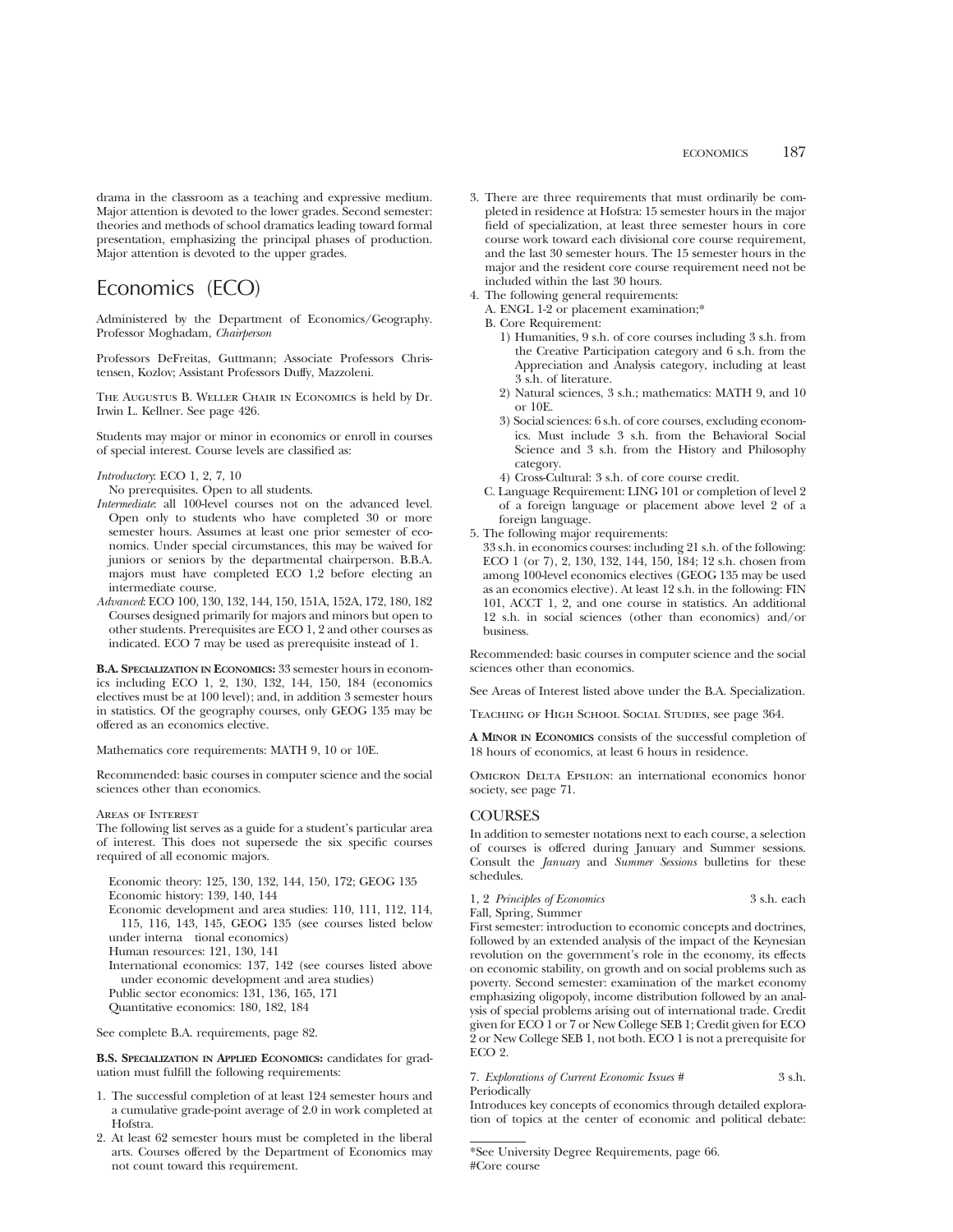economic growth and income distribution; proper role of government in our "mixed" economy; globalization of economic activity; strategic role of financial institutions and markets in the new world economy. Credit for this course or ECO 1, or New College SEB 1.

### 10. *Economics, Environment and Community* # 3 s.h. Periodically

Examination of the issues of natural resource limits, the ongoing quest and needs for economic growth, threats to environmental sustainability from over-exploitation of resources and environmental pollution, and a variety of economic and social policies designed to mitigate adverse human impacts on resource and environmental systems. May not be taken as one of the four elective courses in economics required for the economics major.

100. *Honors Essay* 3 s.h. Fall, Spring

Research for and the writing of a substantial essay in the field of economics. Open only to senior economics majors who are eligible for and desire to graduate with departmental honors and who secure, before registration, written permission of the instructor who will supervise the essay.

110. *Economics of Latin America* 3 s.h. Periodically

Examination of historical roots of present day economies in Central and South America. Relationship between the structure of land holding and economic development. Causes of high rates of inflation. Role of Spain, Portugal and the Catholic Church in the development of the environment for growth or the lack thereof. Prerequisite: one introductory course in economics.

### 111. *Economic Development in Sub-Saharan Africa* 3 s.h. Periodically

Development theories, practices and results evident in the region's primary industries such as agriculture, pastoral farming, mining and manufacturing from the colonial period to the present. Precolonial socioeconomic formations in each country within the region are examined as background to transformations fostered by colonialism. Prerequisite: one introductory course in economics.

### 112. *Economic Development of China* 3 s.h. Periodically

Analysis of several industrialization strategies adopted by the Chinese after 1949 and shifts in ideology and social policy that have accompanied them. Some 19th and early 20th century economic history helps to understand present problems. Prerequisite: one introductory course in economics.

### 114. *Japan's Modern Economy* 3 s.h. Periodically

Historical background of the late 19th century to World War II. Structural characteristics of the contemporary economy; industrial organization, banking and finance, labor market. Role of government and macroeconomic policies. Economic, social and cultural factors in growth. Japan and the world economy. Prerequisite: one introductory course in economics.

### 115. *Economy of Western Europe* 3 s.h. Periodically

Post-World War II economic growth and policy in Western Europe; economic integration and the European Economic Community; policy, problems, debates. Specific countries studied: France, Britain, West Germany, Italy. Prerequisite: one introductory course in economics.

116. *Economics of the Middle East* 3 s.h. Periodically

Contemporary economy of the Middle East in its sociopolitical and historical contexts. Focus is on the post-World War II period: population, industrialization, oil, economic implications of militarization, growing religious fervor, revolution and rising instability. Prerequisite: one introductory course in economics.

| 117. Women and Development in the Middle East # | 3 s.h. |
|-------------------------------------------------|--------|
| See course description, page 403.               |        |

121. *Economics of Discrimination* 3 s.h.

Periodically

An inquiry into the distribution of income and wealth, with emphasis on opportunities and returns of minority groups, the economics of discriminatory practices, alternatives in providing greater equity and welfare to victims of discrimination. Prerequisite: one introductory course in economics.

### 125. *Monetary Economics* 3 s.h. Periodically

Forms and functions of money; theories of money demand and supply; the relation between monetary aggregates, credit conditions and economic activity in the different models; the role of central banking; domestic and international aspects of monetary policy. Prerequisites: ECO 1, 2.

130. *Intermediate Microeconomics* 3 s.h.

Fall, Spring

Microeconomic theory; factors determining production, consumption and exchange. Theory illustrated with case materials. Prerequisites: ECO 1, 2. Prerequisite or corequisite: MATH 10 or 10E.

131. *Government and Business* 3 s.h.

Fall, Spring, Summer

Public policy toward business, government powers and private rights, the structure of industrial markets, regulation of competition and monopoly, economic aspects of the antitrust laws. Prerequisite: ECO 2.

132. *Intermediate Macroeconomics* 3 s.h. Once a year

Theory; GNP and its limitations; components of aggregate demand; monetary and fiscal policy; analysis of inflation, unemployment and growth. Prerequisites: ECO 1, 2. Prerequisite or corequisite: MATH 9.

### 136. *Public Finance and Fiscal Policy* 3 s.h. Periodically

Expenditures and revenues of federal, state and local governments; analysis of effects upon private enterprise and public welfare; fiscal policy in relation to equity, stability, growth and defense. Prerequisite: one introductory course in economics.

### 137. *Transnational Enterprise in World Economy* 3 s.h. Periodically

Origins, organization, magnitude and scope of private and state-owned TNE's. Neoclassical, managerial and radical theories of the transnational firm. Evaluation of the market and nonmarket including political, behavior of TNE's and their socioeconomic impact on both advanced capitalist and socialist economics, and the underdeveloped nations of the Third World. Case studies from agribusiness, minerals and fuels, manufacturing and financial sectors. Public policy. Prerequisite: one introductory course in economics.

### 139. *Economic History of Europe* 3 s.h.

Every other year

The changing economic framework of European institutions and cultures studied in selected pivotal periods such as the 11th-12th, 14th-15th and 17th-19th centuries. Prerequisite: one introductory course in economics or HIST 11,12. Same as HIST 139.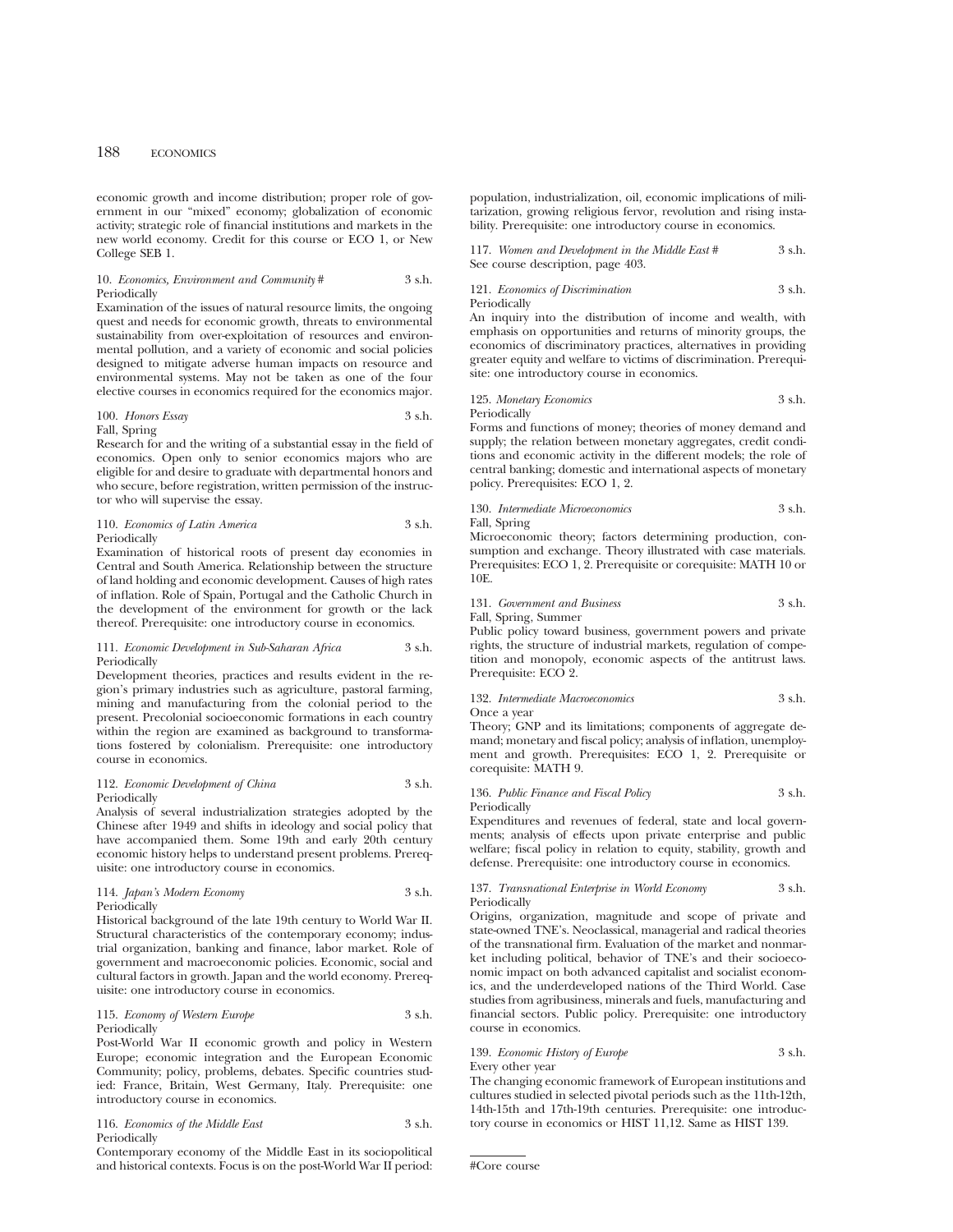140. *Economic History of the United States* 3 s.h. Every other year

Trends and patterns in the production, distribution and consumption of material wealth that mark the economic development of the United States from colonial times to the 20th century. These matters are subjected to economic analysis, but are also seen in relation to changing social and political institutions and moral values. Prerequisite: one introductory course in economics or HIST 13, 14C. Same as HIST 140.

141. *Labor Economics* 3 s.h. Periodically

Development of American work force and labor movement. Analysis of current problems with emphasis on interrelationships of wages, productivity and employment. Prerequisite: one introductory course in economics.

### 142. *International Economics* 3 s.h. Fall, Spring

Examination of international trade theory: mercantilism, comparative advantage, protection, balance of payments, adjustments and the transfer problem. Selected historical and current issues including imperialism, multinational corporations, the U.S. balance of payments, and the role of trade, foreign aid and investment in developing poor countries. Prerequisite: one introductory course in economics.

143. *Economic Development* 3 s.h. Periodically

Problems of the developing economies of the world, theories of development, requirements for and obstacles to economic development, policies to promote economic redevelopment. Prerequisite: one introductory course in economics.

144. *History of Economic Thought* 3 s.h. Fall

Economic thought and policy in modern times and their relation to social, political and economic institutions and problems. Prerequisites: ECO 1, 2.

### 145. *Comparative Economic Systems* 3 s.h. Periodically

Theory and history of markets and alternatives to markets as allocators of resources. Successes and failures of centralized economic planning (U.S.S.R., Maoist China, Cuba), reform of centrally planned economies (Russia, post-Maoist China, Eastern Europe), determination of the appropriate mix of regulation and marketization (U.S.A., Western Europe, Japan). Techniques of planning.

### 150. *Modern Economic Theory* 3 s.h. Spring

Recent developments in economic theory including selected contributions of neoclassical, welfare, institutional and aggregative theorists. Prerequisites: ECO 130, 132.

151A, 152A. *Readings in Economics* 1-3 s.h. each Periodically

Intensive reading, oral and written work in one area. Open only to students interested in advanced work in economics who have received agreement of a faculty member who will serve as supervisor. Prerequisites: ECO 1, 2 and permission of chairperson. May be repeated twice for credit when topics vary. (Formerly 151, 152.)

165. *Urban and Regional Economics* 3 s.h. Periodically

Explores the structure of cities and regions, the location of corporate (manufacturing, commercial, financial) activities, housing, transportation, recreational facilities within and across regions; influence of government tax, subsidy, investment, regulatory policies; emphasis on the United States. Prerequisite: ECO 2; geography majors and minors may substitute GEOG 103 or GEOG 135 for ECO 2. May be used towards the 27 semester hours in geography required for geography majors.

171. *Law and Economics* 3 s.h. Periodically

An exploration of the applications of economic analysis to legal issues: analysis of major cases in selected areas of the law encompassing economic rights, including but not limited to, property, contract, environmental and antitrust law. Prerequisite: ECO 131 or permission of instructor.

172. *Seminar: Economic Theory* 3 s.h. Periodically

The contents of this seminar will be selected by the instructor and announced beforehand by means of a detailed syllabus. Readings and written work will be integrated with designated themes geared to exploring new developments in and applications of economic theory. Prerequisites: ECO 1, 2.

### 180. *Introduction to Mathematical Economics* 3 s.h. Periodically

A systematic exposition of matrix algebra, the differential and integral calculus, and some of their applications to economic analysis, particularly the study of equilibria and comparative statics. Prerequisites or corequisites: ECO 130 or 132, and permission of instructor; MATH 9 and 10 or 10E.

### 182. *Introduction to Econometrics* 3 s.h. Periodically

Fundamental concepts and methods of the branch of economics designed to give empirical content to economic reasoning. Historical development of a distinctive econometric approach and theoretical underpinnings of principal methodologies; construction of economic models embodying hypothesized relationships between key variables and use of simple and multivariate regression techniques to both describe factual relationships and to test rival economic theories about the strength and direction of such relationships; applied econometric analysis of wide array of topics such as investment, inflation, income and employment differentials. Prerequisites: QM 1, ECO 1, 2.

### 184. *Introductory Research and Report Writing* 3 s.h. Once a year

Interdisciplinary course in practical methods of empirical analysis of a wide variety of social science issues. Basic techniques of data collection and verification, descriptive presentations in tables and graphs. Introduction to government, business, economic and social science computerized data banks and to the use of the most popular spreadsheet and statistical software for desktop computers to organize data, present them graphically and to test hypotheses. Emphasis on applications to a range of sociological, political, and economic questions, culminating in a term paper based on independent empirical research of one such question. Open to all social science and B.B.A. students. Should be taken by economics majors at the same time as ECO 1, 2 or as soon as possible thereafter. Prerequisite: QM 1 or BI0 100 or MATH 8 or PSY 140 or SOC 180. (Formerly *Workshop: Analysis of Socioeconomic Data.*)

201. *General Economics* 3 s.h. Fall, Spring, Summer

An intensive survey of basic economics. Open to matriculated M.B.A. students. No degree credit for M.B.A. students.

232. *Macroeconomic Theory* 3 s.h. Periodically

Theory and measurement of variations in output, employment and income; causes and control of economic fluctuations; economic growth. Not open to students who have already taken an intermediate macroeconomic theory course.

# Education and Allied Human Services, School of

SEE PAGE 119.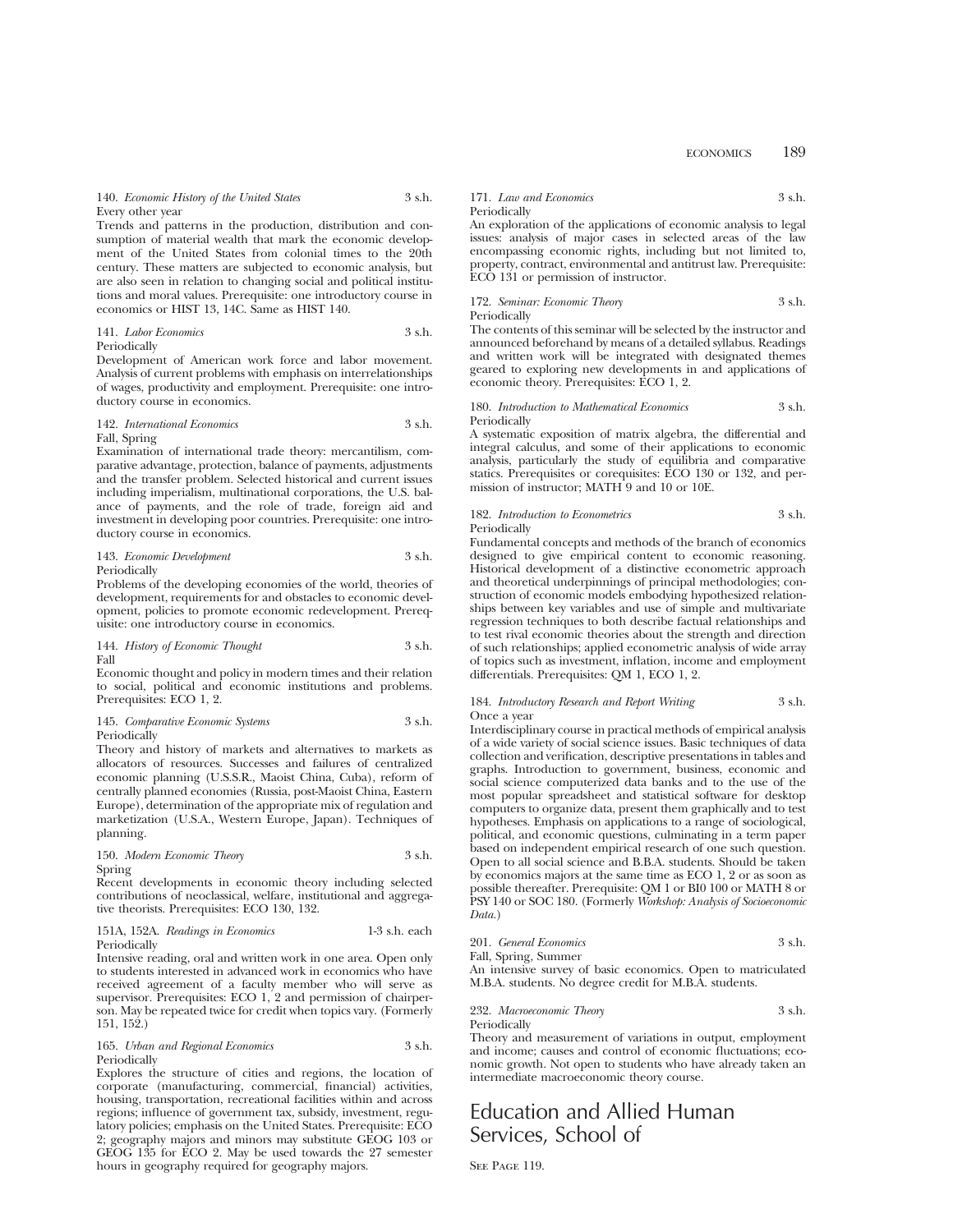# Educational Administration (EADM)

Administered by the Department of Foundations, Leadership and Policy Studies. Associate Professor Osterman, *Chairperson*

Professors Barnes, Kottkamp, Shakeshaft, Smith; Associate Professors Brieschke, Osterman; Assistant Professors Duarte, Richardson, Scott.

The Department of Foundations, Leadership and Policy Studies offers three programs in educational administration: Master of Science in Education, Certificate of Advanced Study in Educational Administration and the Doctor of Education in Educational and Policy Leadership. As part of the Doctoral Program, students also receive a Professional Diploma in Educational and Policy Leadership.

These three programs in educational administration are directed toward preparation as chief school district administrator, elementary or secondary school principal, supervisor of elementary and secondary education, supervisor of special education, chairperson of a secondary school department and other preK-12 leadership positions. These programs are approved by the New York State Education Department.

The Master of Science in Educational Administration and Policy Studies is a program designed to provide a basic introduction to preK-12 school administration and supervision for those students who work in settings such as independent schools who would like to pursue an advanced degree in educational administration, but who do not need New York State Administrative Certification.

The Certificate of Advanced Study (CAS) in Educational Administration is also a basic introduction to school leadership and supervision that prepares students for entry level leadership and supervisory positions. Prerequisites include at least two years of certified preK-12 teaching and a master's degree. Completion of this program qualifies the student for the New York State School Administrator/Supervisor Certificate and the School District Administrator Certificate.

The Doctoral Program in Educational Administration is a three-phase administrative leadership preparation program. It integrates strong components of research policy, theory and conceptual frames, and personal and organizational leadership to prepare students to be critically oriented and self-aware agents actively working for the educational improvement of children and youth.

Applications for admission are made to the Graduate Admissions Office in the Admissions Center. To be accepted into one of these programs the applicant must meet the admission requirements specified in the description of that program.

Education Honor Societies, see page 77.

# MASTER OF SCIENCE IN EDUCATIONAL ADMINISTRATION AND POLICY STUDIES

The master's program is designed to provide an interdisciplinary exploration of important policy issues in education and a basic introduction to PreK-12 school administrative leadership and supervision for those students who work in settings such as independent schools, libraries, museums, or publishing houses who would like to pursue an advanced degree in educational administration and policy, but do not need New York State administrative certification.

This program does not meet the New York State requirements for supervisory and administrative certification. Upon completion of the degree, students are advised to transfer into the Certificate of Advanced Study in Educational Administration Program which leads to New York State certification in educational administration.

This degree provides a basic introduction to school administrative leadership and supervision; an interdisciplinary exploration of important policy issues in education drawing heavily upon philosophical, historical, and social perspectives; and attention to teaching and learning in diverse settings. Considerable choice and flexibility is built in, responsive to student needs and interests.

Admission requires three departmental recommendation forms, from supervisors, a detailed resume of professional experiences, and a comprehensive statement of professional administrative goals and objectives (all to be typed). Associate Professor Osterman, *Director*

Program Requirements

|                                                       | Sem. Hrs.      |
|-------------------------------------------------------|----------------|
| Area 1. Administrative Strand                         | 16             |
| EADM 260. Individuals in Organizations,               |                |
| 6 s.h.                                                |                |
| 261. Schools as Social Organizations: Working         |                |
| With People, 6 s.h.                                   |                |
| 264A. Framing Problems & Making Decisions,            |                |
| $4 \,$ s.h.                                           |                |
|                                                       | 15             |
| Area 2. Policy Strand                                 |                |
| Students must choose a minimum of 3 s.h. from         |                |
| each of the areas designated below:                   |                |
| 2A. Philosophical Foundations of Education            |                |
| FDED 200. Philosophy of Education                     |                |
| 210. Contemporary Educational Movements               |                |
| 220. Aesthetic Education                              |                |
| 252. Ethics for Educators                             |                |
| 2B. Historical Foundations of Education               |                |
| FDED 230. History of Education in the United States   |                |
| 231. Childhood & Adolescence in                       |                |
| <b>Historical Perspective</b>                         |                |
|                                                       |                |
| 2C. Social Foundations of Education & Policy Issues   |                |
| FDED 211. The School & Society                        |                |
| 247. The Family as Educator: Multicultural            |                |
| <i>Dimensions</i>                                     |                |
| 270. Gender & Schooling: Implications                 |                |
| for the Study $\mathcal{F}$ Administration of Schools |                |
|                                                       |                |
| Area 3. Teaching & Learning Strand                    | 3              |
| ELED or SED 207. Dynamics of Curricular Change        |                |
| Area 4. Completion Projection                         | $\overline{2}$ |
| EADM 351. Independent Study                           |                |
|                                                       | 36             |
| See complete graduate information, page 73.           |                |
|                                                       |                |

# CERTIFICATE OF ADVANCED STUDY IN EDUCATIONAL ADMINISTRATION

This (CAS) is a graduate program designed to prepare the student for entry level leadership positions such as teacherleader, member of site-based management team, chairperson, assistant principal, principal, and supervisor. The Certificate Program qualifies the student for the New York State School Administrator/Supervisor Certificate and the School District Administrator Certificate. Upon completion of the Certificate Program, those students who seek to continue their academic preparation in educational administration may transfer to the doctoral program by meeting the doctoral requirements. The CAS Program represents the first 30 s.h. of course credit toward the doctorate for those who enter the doctoral program.

The CAS is a 30 s.h. program taken over five semesters (including summer sessions) which includes 6 s.h. of internship and 24 s.h. of courses. This completely prescribed program with no electives does not permit transfer credit, builds reflective practice into every course, and requires the internship to be taken over three semesters in conjunction with coursework.

### Admission Criteria

Applicants for the CAS must have at least two years of preK-12 certified teaching experience and possess a master's degree. Additionally, to be admitted into this program, applicants need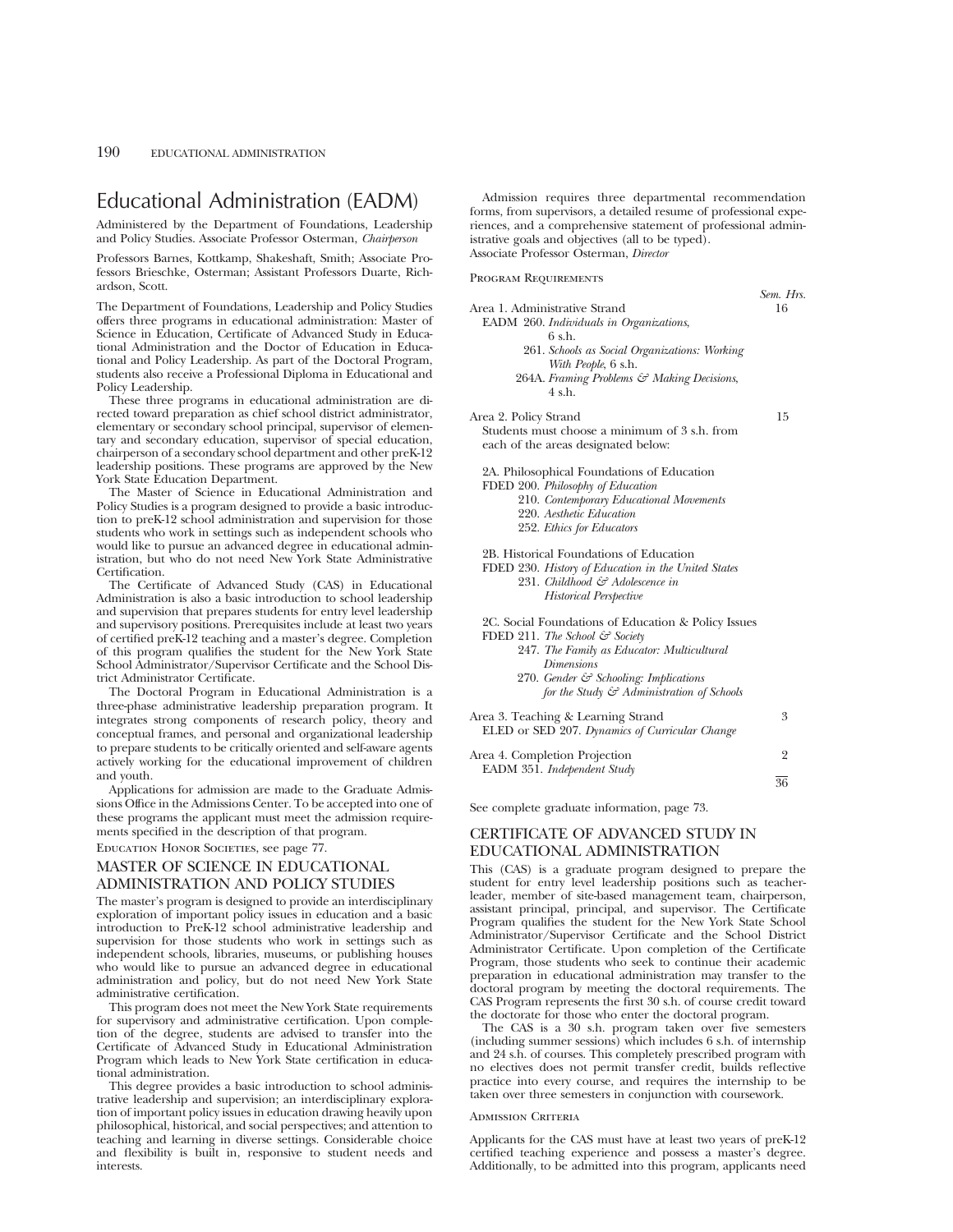strong analytic ability, high administrative potential, and demonstrated success in teaching. Admission requirements for the first criteria will be assessed using the applicant's resume and an Achievement Profile Report prepared by the applicant. The applicant's statement of philosophy and goals as well as written references will be examined to determine both administrative potential and demonstrated success in teaching.

In addition to filing for admission with the Graduate Admissions Office with the usual application and transcripts, applicants will be requested to submit three department recommendation forms from administrators or supervisors, a detailed resume of professional experience, a completed Achievement Profile Report, and a comprehensive statement of professional administrative goals and objectives (all to be typed).

Students will be admitted in communities and will take their entire program with the other members of their community. Deadline for application for entrance is August 1 for Fall admission. Associate Professor Brieschke, *Program/Internship Coordinator*

### Program and Sequence Requirements

This 30 s.h. program is taken over five consecutive semesters, including summers, in the sequence listed below:

| <b>Semester</b> |                                        | Sem. Hrs.               |
|-----------------|----------------------------------------|-------------------------|
|                 | EADM 260. Individuals in Organizations | 6                       |
| 2               | 261. Schools as Social Organizations:  |                         |
|                 | Working with People                    | 6                       |
| 3               | 262A. Understanding External           |                         |
|                 | Environments: Social, Political,       |                         |
|                 | Economic & Legal Contexts              |                         |
|                 | of Schools                             | 4                       |
|                 | 263. Administrative Internship I       | $\overline{2}$          |
| 4               | 264A. Framing Problems & Making        |                         |
|                 | Decisions                              | 4                       |
|                 | 265. Administrative Internship II      | $\overline{2}$          |
| 5               | 266. Educational Program               |                         |
|                 | Development, Delivery                  |                         |
|                 | & Assessment                           | 4                       |
|                 | 267. Administrative Internship III     | $\overline{\mathbf{c}}$ |
|                 |                                        | 30                      |
|                 |                                        |                         |

## THE DOCTORAL PROGRAM

The degree of Doctor of Education in Educational and Policy Leadership prepares students for advanced professional responsibilities through an integrated program of research, policy, theory and personal and organizational leadership development.

The central focus of this program is to incorporate formal knowledge, inquiry, and personal development into the study of leadership so that graduates are enabled and committed to making real and important differences in the education and lives of children and youth. This is a program that through its students and graduates aims to focus and apply academic resources to educational development and improvement.

The minimum course requirements for the doctorate is 79 hours beyond completion of a master's degree. Candidates may be required, however, to complete more than 79 hours upon the recommendation of departmental faculty.

The doctoral program consists of three components: the Certificate of Advanced Study in Educational Leadership (CAS); the Advanced Professional Strand consisting of the doctoral core, including the research requirement, distributed and other electives; and the Doctoral Dissertation.

### **Phase I: CAS** 30

### **Phase II: Advanced Professional Studies: Professional Diploma**

| Doctoral Core:                    |    |
|-----------------------------------|----|
| Introduction to Doctoral Studies  | 6  |
| Research                          | 16 |
| Doctoral Distribution Electives:  | Q  |
| Select one course from each area: |    |

- 1) Philosophical and Personal Reflections on Leadership
- 2) School and Society
- 3) Organizational Leadership
- Other Electives: 9
- Selected with advisement from courses offered in the School of Education and Allied Human Services as well as from other graduate departments. Students who satisfactorily complete Phase II

course requirements including the written competency examinations described below, qualify to receive the Professional Diploma.

### **Phase III: Doctoral Dissertation**

| Dissertation Preparation and Research |    |
|---------------------------------------|----|
| Minimum total credits                 | 79 |

### **Additional Program Requirements:**

In addition to the course work and dissertation requirements, students will complete the following:

A written competency examination consisting of two parts: Competency in Critical Analysis and Synthesis of Scholarly Work and Competency in Research Design and Analysis Doctoral Oral Examination A: A Self-Assessment of Personal Learning Doctoral Plan of Residency Doctoral Examination B: Proposal Hearing Doctoral Examination C: Dissertation Oral

### **Admission Requirements**

Applicants must have completed a Master's degree and submit the following: a detailed resume of professional and related experiences; a comprehensive statement of professional leadership goals and objectives; official transcripts of undergraduate and graduate study; three Departmental Recommendation Forms; and a score at or above the 55 percentile on one of the following admissions examinations: Miller Analogy Test, Graduate Record Examination Graduate Management Admission Test, Law School Admission Test. Prior to admission, applicants must arrange for an interview with the Doctoral Director. If accepted for matriculation, the student must have access to a computer, preferably a laptop, and e-mail. Professor Kottkamp, Assistant Professor Richardson, *Doctoral Co-directors*.

See complete doctoral information, page 79.

### **COURSES**

*Sem. Hrs.*

In addition to semester notations next to each course, a selection of courses is offered during January and Summer sessions. Consult the *January* and *Summer Sessions* bulletins for these schedules.

### 200. *The School as an Organization* 3 s.h. Once a year

Introductory course designed for master's-level students on the school as a complex social organization. Concept, structure and functions of educational organizations, with special emphasis on elementary and secondary schools. Explores the formal structure of school systems including the roles of the Federal Government, State Departments of Education, local school boards, public interest groups and parent-teacher organizations. Analyzes the relationship between educational research, policy and practice in local schools. May not be used to fulfill requirements for the Certificate of Advanced Study or doctoral programs. (Formerly *Introduction to Administration*.)

### 210. *Core Theory in Educational Administration* 6 s.h. Periodically

A study of concepts, theories, research methods and findings drawn largely from the behavioral sciences which can be applied in the practice of educational administration at all levels. Empha\*and relationships, scientific management, bureaucracy, social systems, human motivation, decision making, leadership, organizational change, communications, and situational influences which shape education and educational administration in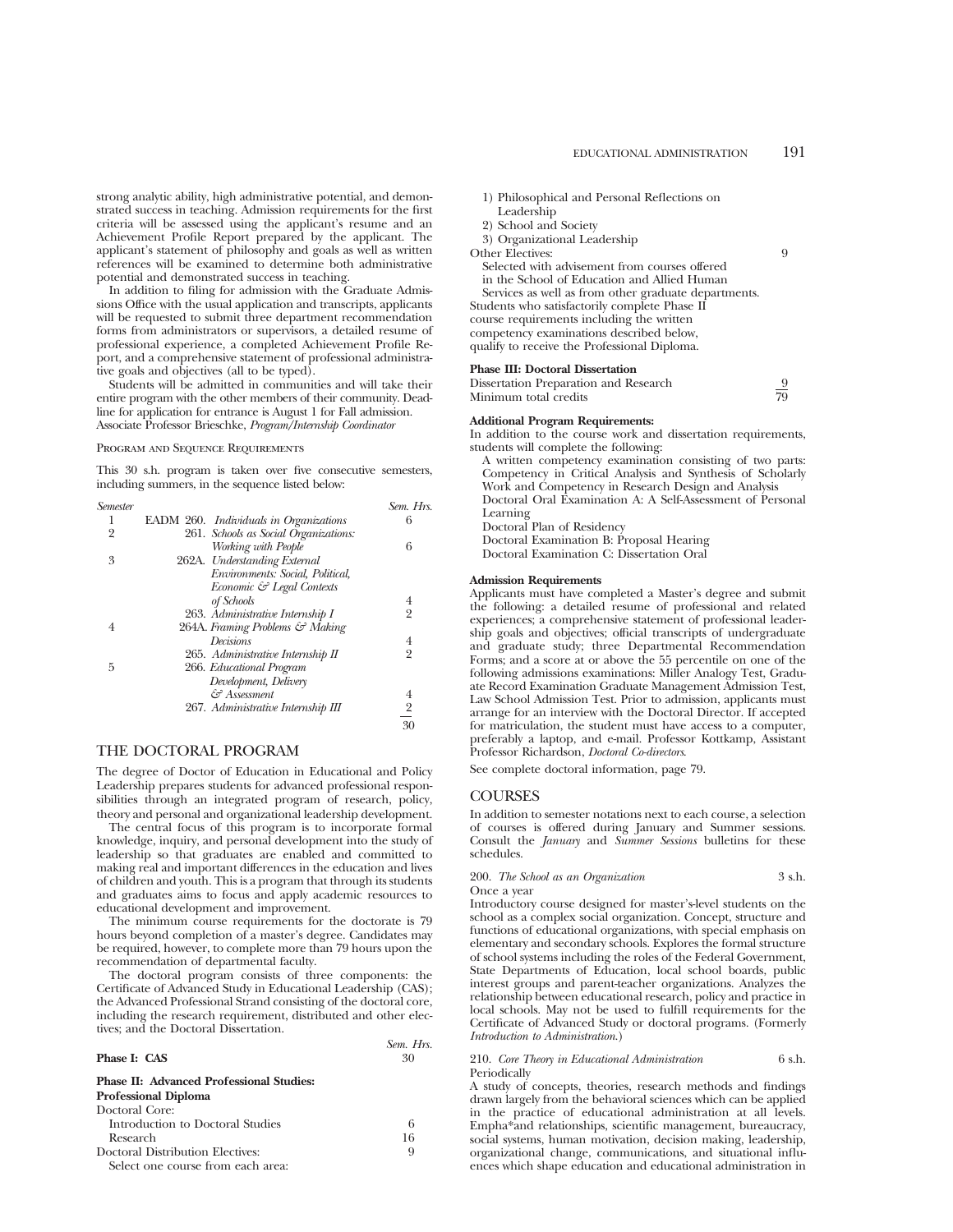the context of a multicultural society. Methods of instruction include lectures, class discussion, role-playing, student presentations, guest lecturers and use of audiovisual materials. Student achievement is evaluated on the content and quality of written papers, class participation and a final written exercise. Open only to matriculated students in CBAE educational administration programs.

### 211. *Core Practicum in Educational Administration* 6 s.h. Periodically

This course moves educational administration from advanced theory into action. Using simulated materials reflecting the problems and issues of a particular school district, the course deals with administrator decision-making behavior in the context of a community which reflects a variety of multicultural characteristics and values. Political, social and economic pressures as well as educational needs are considered, and the use of group dynamics in the decision-making process is highlighted. Achievement is determined primarily through peer group and evaluations of competencies. Open only to matriculated students in CBAE educational administration programs.

### 214. *Theories and Practices of Supervision* 3 s.h. Periodically

A systematic study of the theories and practices of supervision and the philosophies, rationales and assumptions upon which elementary and secondary school supervision is based. Theoretical concepts are conveyed by lectures and discussion; skills are acquired through roleplaying and case studies. Achievement is determined through papers and quality of class participation. Prerequisite: two years of teaching experience.

### 219. *Patterns of Building Unit Administration* 3 s.h. Periodically

This course focuses on the administrative roles and functions of elementary and secondary school building administrators. The topics include tasks of a building administrator, school organization and staff utilization, curriculum development and improvement, leadership, supervision of individual performance, personnel management, facilities management, employee organization relations, student affairs, school public relations, basic school laws and sources of legal information. Methods of instruction include lecture and class discussion, small group exercises, student and guest presentations, written exercises and a final written exercise. Evaluation of student achievement is based on the quality of class participation and quality of written exercises.

### 222. *Human Relations in School Personnel Management* 3 s.h.

### Periodically

The areas of motivation, group dynamics and leadership theory as well as the tasks of staff recruitment, selection, orientation and development are treated. Competencies are developed through case studies, roleplaying, lecture-discussions and substantive readings and reactions. Achievement is determined through the quality of work in these activities.

### 223. *School Business Administration II* 3 s.h. Fall

An examination of the duties and responsibilities including an understanding of the role in relation to other members of the administrative team and an exploration of aspects of the business administrator's work in regard to office management, budget procedures, financial management, accounting and auditing, purchasing and supply management, insurance programs, capital outlay and debt service, school plant operation and maintenance, food service and transportation. Prerequisite: EADM 270. (Formerly *The School Business Administrator.*)

231. *School Public Relations* 3 s.h. Periodically

Functions and responsibilities of the school administrator in the development and maintenance of effective school public relations. The meaning and purpose of school public relations, the public relations roles and functions of the board of education and all school personnel, school-community relations, communication processes, techniques and strategies, the preparation of communications materials, handling criticism and attacks, and relations with the news media. Questions and problems as they emerge during the semester. Illustrated lectures, class discussion, group interaction, roleplaying, student presentations, guest lectures and individual student reading, research and written assignments. Student achievement is measured by the quality of class participation, written assignments and a culminating written exercise.

### 233. *Educational Facilities Planning* 3 s.h. Periodically

Analysis of educational changes and architectual consequences, planning for flexible educational environments for present and future use, uses for underutilized schools, operation and maintenance, energy conservation and related problems. Slide lectures and visits to school are the principal methods of instruction. The achievement level of student is determined by application of the subject.

### 235. *Collective Negotiations in Education* 3 s.h. Periodically

The history of collective bargaining in the labor movement; comparison of collective bargaining, professional negotiation and collective negotiation; pertinent state legislation; representation and recognition procedures; scope and process of negotiations, impasse procedures; issues and outcomes of teachers' strikes and sanctions; impact on administrative theory and practice. Lecture-discussion with some roleplaying of situations. Achievement is determined through term papers and student reports with competency assessed by course instructor.

### 241. *Supervision of Instruction*

*and Curriculum Development* 3 s.h. Periodically

This course surveys the organization, supervision and evaluation of curricular innovations and instructional programs as administered at the elementary and secondary school levels. Types of classroom arrangements (traditional, cluster and open); organization and scheduling plans (continuous progress, cross-grade grouping, departmentalization, dual progress plans, house plans, integrated day, modular scheduling, multi- age grouping, multiunit plan, nongraded and self-contained classrooms); general instructional methods (computer-based, individualized, programmed, supervised independent study, supervised work experience and team teaching); and alternative approaches (alternative schools, community schools, mini-schools and school-within-aschool). Through reading assignments, peer presentations, class discussions and written examinations, students are expected to demonstrate to the instructor their competence in these four areas. Prerequisite: EADM 214.

243. *School Finance* 3 s.h.

Periodically

Study of the economic, political and legal aspects of financing public education, both from a general point of view and with specific attention to New York State. Areas considered include basic economic principles; local, state and federal financial support; systems analysis; taxing systems; fiscal aspects of equal educational opportunities; budgeting; purchasing; accounting; and reporting and communication of fiscal information. Lectures, class discussions, student reports, case studies. Achievement is evaluated on the content and quality of written papers, oral reports, class participation and on a final written exercise.

### 244. *School Law* 3 s.h. Periodically

Study of the legal framework (national and New York State) within which public education operates. Areas considered are church-state relations, state agencies, local school boards, financing education, tort liability, teacher-personnel administration, the Taylor Law, tenure, desegregation, and constitutional rights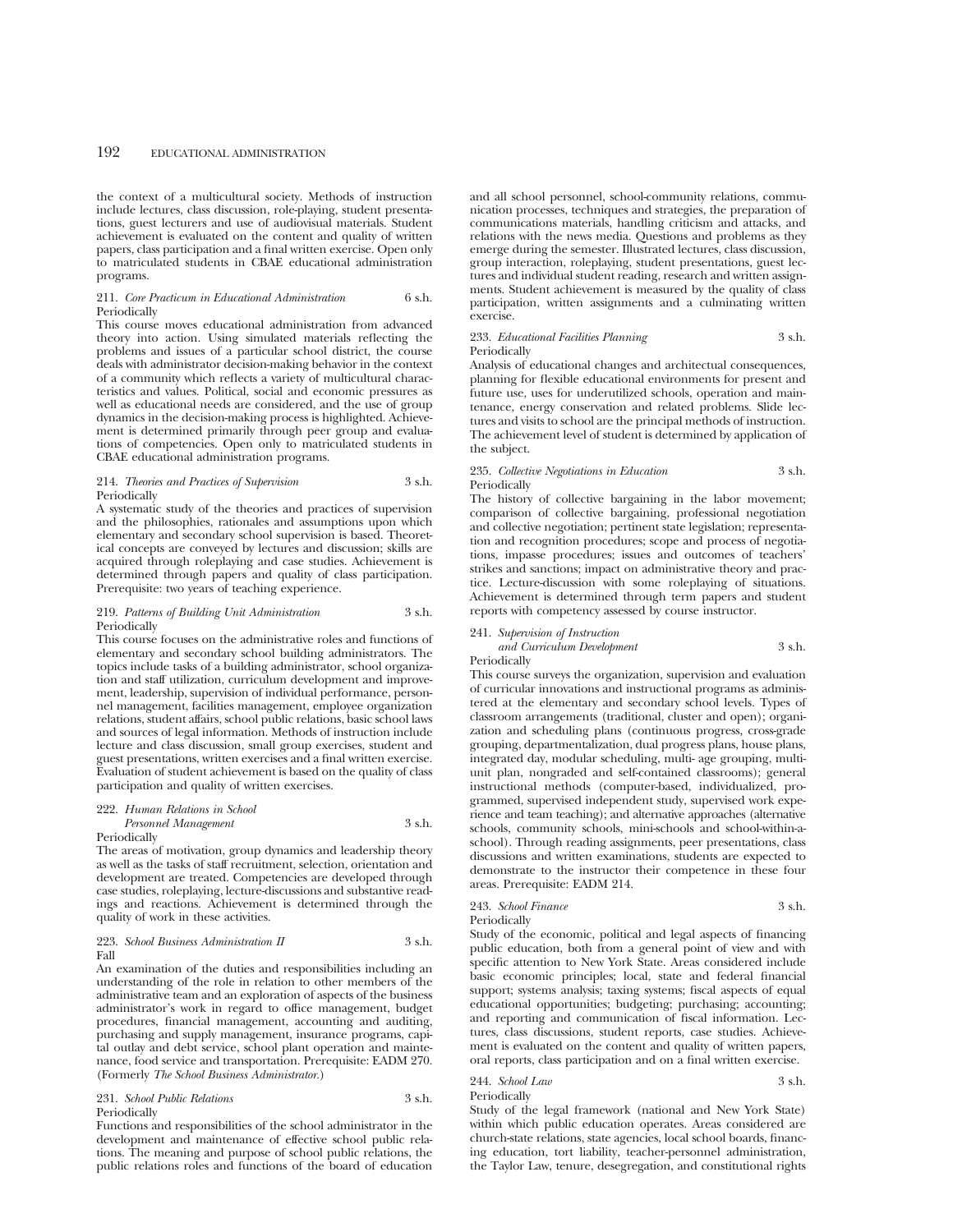and freedoms of students. Case studies, lectures, class discussions and reports. Achievement is determined by the quality of written papers, oral reports, class discussion and a final written exercise. School attendance officers are advised to enroll in EADM 246.

### 245. *Selected Issues in School Administration* 3 s.h. Periodically

Discussion and analysis of current vital issues in educational administration and their proposed solutions. Students are expected to research an issue, present it to the class and defend it. Achievement is determined by the quality of the written research report and the competencies demonstrated in the presentation and defense of the oral presentation in addition to other evidences.

### 246. *Public School Law for Attendance Officers* 4 s.h. Periodically

The legal framework within which the conduct of public education takes place in New York State. Taught in conjunction with EADM 244 (see description); special independent attendance law research is required.

### 247. *Data Processing for School Administrators* 3 s.h. Periodically

Consideration of the types of applications of computer systems typical to school situations. The organization of school computer equipment for the guidance function, computer-based instruction, information retrieval, school simulation for problem solving, and the development of a total information system are discussed and/or implemented. Instruction is conducted by lecture and demonstration, and assessed by instructor on basis of papers and projects submitted commensurate with evidences.

### 249. *Management Technology* 3 s.h. Periodically

An investigation into the theory and application of management technologies to the administrative process in education. Forms of systems-based technologies are considered. In addition to reading widely, contributing to class discussions and other normal expectations, students are expected to apply various technologies to case problems and simulated situations. Achievement is determined in part through peer-group assessment of projects and instructor evaluation of competencies. Prerequisite: EADM 200 or 211 or by permission of instructor.

### 251, 252. *Readings* 1-3 s.h. each Fall, Spring, Summer

The student selects and reads literature agreed upon with the instructor. Oral and written reports are made. Open only to advanced graduate study program students. Prerequisites: EADM 211 and permission of department chairperson. Pass/Fail grade only.

### 255. *Women in Educational Administration* 3 s.h. Periodically

Acquaints students with the literature on women in educational administration in an effort to understand both how to get a job as a woman and how to keep it. Additionally, students explore the implications of gender-bias for research, theory and practice in educational administration. Pass/Fail grade only.

### 257. *The Reflective Administrator* 3 s.h. Periodically

This course facilitates administrative performance by helping administrators to gain self-knowledge and develop self-reflection on their administrative actions. Students develop a platform or formal statement of their administrative intentions and then, with the help of the instructor and other students, examine the relationship between intentions and actual behaviors. Congruence and dissonance between intention and action are probed in a safe setting. Identified discrepancies provide points for individual decisions about changes in administrative behavior. Prerequisite: permission of instructor. Pass/Fail grade only.

## 258. *Gender and Schooling: Implications for*

*the Study and Administration of Schools* 3 s.h.

Periodically

Goal of this course is to look at both the theoretical and practical implications of gender, providing a framework for thinking about issues as well as for acting on them. Same as FDED 270.

## 259. *The Administrator in Fiction* 3 s.h. Once a year

Reflective course using contemporary novels to explore a variety of administrative themes, such as vision, leadership, organization, rationality and gender. Fiction is used as a lens to study personal constructions of meaning, to reflect on the spectrum of our internal lives in relation to administrative roles, and to explore the subjective experience of administration through aesthetics and imagination. Pass/Fail grade only.

## 260. *Individuals in Organizations* 6 s.h. Once a year

This first course of the CAS program is designed to prepare individuals for formal and informal leadership roles in schools. Three interwoven strands provide focus to the course: the individual, the nature of administration and the characteristics of the organizational context. Taken together, the components of this course are building blocks which, when integrated, move the student toward the goal of educational leadership which embraces articulating vision, reflecting on one's own performance and taking a stance of critical questioning. Competencies are developed through case studies, role-playing, lecture/discussion, team and individual assignments, and substantive readings. Achievement is determined through the quality and degree of mastery demonstrated in the undertaking of these activities. Open only to matriculated students.

## 261. *Schools as Social Organizations: Working with People* 6 s.h.

Once a year

Examination of the human dimensions of organizational leadership. Building upon basic theory and research in the areas of motivation, communication, and group dynamics, students are encouraged to examine ways in which leaders, through their interaction with others, affect the quality of performance within the school setting. Special emphasis is given to the development of interpersonal and group communication skills which enhance individual motivation and organizational effectiveness. Competencies are developed through case studies, role-playing, lecture/ discussion, team and individual assignments and substantive readings. Achievement is determined through the quality and degree of mastery demonstrated in the undertaking of these activities. Open only to matriculated students.

| 262A. Understanding External Environments: Social,         |        |
|------------------------------------------------------------|--------|
| Political, Economic and Legal Contexts                     |        |
| of Schools                                                 | 4 s.h. |
| Once a year                                                |        |
| $\mathbf{r}$ , and the state $\mathbf{r}$ and $\mathbf{r}$ |        |

Exploration of the social, economic, political, and legal influences on educational policy and practice. The administrative implications of demographic change, shifts in societal expectations, political pressures, judicial and legislative actions, societal dysfunctions such as racism and sexism, and funding sources for schools are examined. Students relate these external environments to real school settings in an attempt to understand how external forces shape what happens in schools. Competencies are developed through case studies, role-playing, lecture/discussion, team and individual assignments, and substantive readings. Achievement is determined through the quality and degree of mastery demonstrated in the undertaking of these activities. Open only to matriculated students. (Formerly 264.)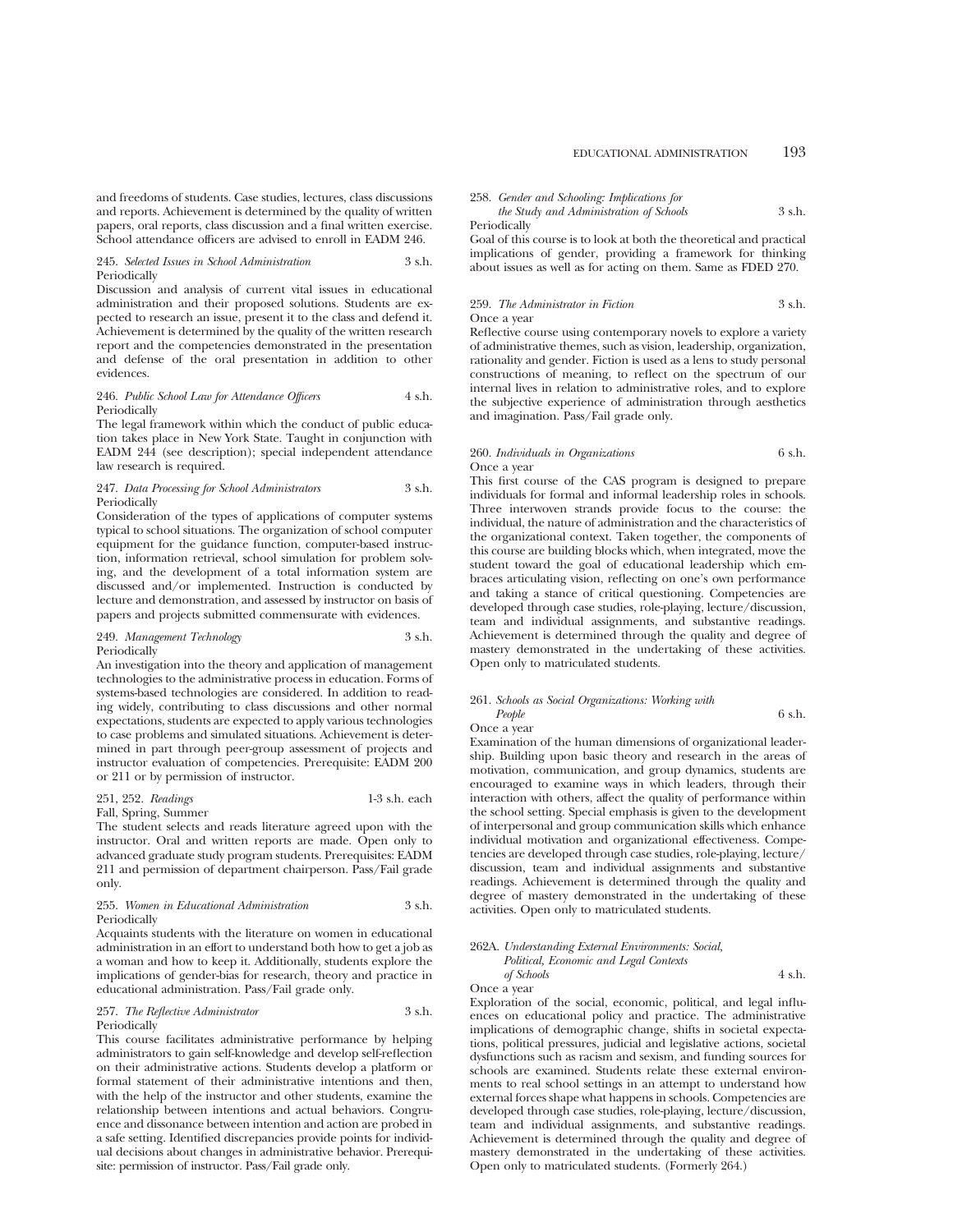### 263. *Administrative Internship I* 2 s.h. Fall, Spring, Summer

A cooperatively guided administrative experience that focuses on the decision-making and problem-framing tasks of administrators. Students submit a plan of administrative and supervisory tasks to the Departmental Program and Internship Coordinator. These tasks are to be agreed upon by the coordinator and the school or district supervisor, with achievement to be determined against a stated list of competencies developed by the department and assessed by the school/district supervisor and the University supervisor. Registration by permission of the Departmental Program and Internship Coordinator. EADM 262A should be taken concurrently with, or prerequisite to this course. Open only to matriculated students in the CAS program. Pass/ Fail grade only.

### 264A. *Framing Problems and Making Decisions* 4 s.h. Once a year

Examines the processes of problem-framing and decisionmaking in educational organizations. The focus is on the general ideas and concepts that decision-makers use, or could use, to think systematically about the problems they face. Frameworks for conceptualizing issues, tools for selecting alternatives, and issues of implementation are examined. Understanding how to use school and district data to make decisions and formulate policy is emphasized. A broad array of analytical tools is applied to resolve simulated and real problems. Competencies are developed through case studies, role-playing, lecture/discussion, team and individual assignments, and substantive readings. Achievement is determined through the quality and degree of mastery demonstrated in the undertaking of these activities. Open only to matriculated students. (Formerly 262.)

### 265. *Administrative Internship II* 2 s.h. Fall, Spring, Summer

A cooperatively guided administrative experience that focuses on the external environments that impact schools. Students submit a plan of administrative and supervisory tasks to the Departmental Program and Internship Coordinator. These tasks are to be agreed upon by the coordinator and the school or district supervisor, with achievement to be determined against a stated list of competencies developed by the department and assessed by the school/district supervisor and the University supervisor. Registration by permission of the Departmental Program and Internship Coordinator. EADM 264A should be taken concurrently with, or prerequisite to this course. Open only to matriculated students in the CAS program. Pass/Fail grade only.

### 266. *Educational Program Development, Delivery, and Assessment* 4 s.h.

Once a year

Introduces students to a variety of perspectives, including traditional as well as contemporary reconceptualization of curriculum and learning processes. Core educational technologies, including educational needs assessment, goal consensus testing, educational program planning (with participatory involvement, staff development, resource deployment, progress monitoring, budgeting, evaluation and accountability reporting components), educational change and risk-taking, school support services, and the nonacademic curriculum are studied. Competencies are developed through case studies, role-playing, lecture/discussion, team and individual assignments, and substantive readings. Achievement is determined through the quality and degree of mastery demonstrated in the undertaking of these activities. Open only to matriculated students.

### 267. *Administrative Internship III* 2 s.h. Fall, Spring, Summer

A cooperatively guided administrative experience that focuses on educational program development, delivery, and assessment. Students submit a plan of administrative and supervisory tasks to the Departmental Program and Internship Coordinator. These tasks are to be agreed upon by the coordinator and the school or district supervisor, with achievement to be determined against a stated list of competencies developed by the department and assessed by the school/district supervisor and the University supervisor. Registration by permission of Departmental Program and Internship Coordinator. EADM 266 should be taken concurrently with, or prerequisite to this course. Open only to matriculated students in the CAS program. Pass/Fail grade only.

### 270. *School Business Administration I* 6 s.h. Summer

A study of concepts, theories and practical applications of the current state of knowledge in school business administration. An examination of the laws impacting school business administration, an overview of school district budgets, the borrowing and investment of school district funds, accounting and auditing procedures, purchasing requirements and procedures, sources of revenue including State aid, health and safety issues and laws, personnel management, insurance, negotiations, transportation issues, managing facilities and operating school lunch programs. Practicing experts in each of these areas share their expertise during class sessions.

### 271. *Workshop: Middle Level Education* 3 s.h. Summer

This week-long workshop provides an overview of the essential administrative elements and strategies characteristic of an effective middle level program. Specific topics include building an exemplary instructional program, encouraging creative and effective teaching strategies, fostering academic and affective growth in adolescents, and making the transition from a Junior High School to a Middle School. Nationally and locally known speakers are brought in to share their experiences and expertise. Pass/Fail grade.

## 280 through 289, A-Z. *Advanced Workshops* 1-4 s.h. each Once a year

Special workshops of an advanced nature designed to meet the needs of specific groups.

As individual subjects are selected, each is assigned a letter (A-Z) and added to the course number. Any course may be taken a number of times so long as there is a different letter designation each time it is taken.

283. *Workshop: Administration of Programs for*

### *Exceptional Populations* 3 s.h. Periodically

This workshop is a field problem course focused on the administration of programs for exceptional populations. Participants play the role of an administrator given responsibility for administering programs for exceptional populations along with other unrelated administrative responsibilities. Administrative field problems presented touch on legal, financial and operational issues related to compliance with New York State regulations. No attempt is made to discuss handicapping conditions beyond their legal definitions. Course goal is to increase understanding and awareness to a level that enables the practitioner to ask intelligent questions at critical phases of the administrative process. Evaluation of student progress is based on appropriate written work and class participation. Prerequisite: SPED 200 or permission of instructor.

300. *Doctoral Seminar* 3 s.h. Fall

Special topic seminar designed for doctoral students. Content varies from year to year; specific descriptions will be available at registration. Generally the course focuses on the impact of change upon the school system with an analysis of the problems arising and the development of comprehensive strategies to move forward the educational enterprise. Open only to doctoral students. Pass/Fail grade only.

310, 311. *Administrative Internship* 3 s.h. each

Fall, Spring, Summer

A cooperatively guided administrative experience at the school building level. Students will submit a plan of administrative and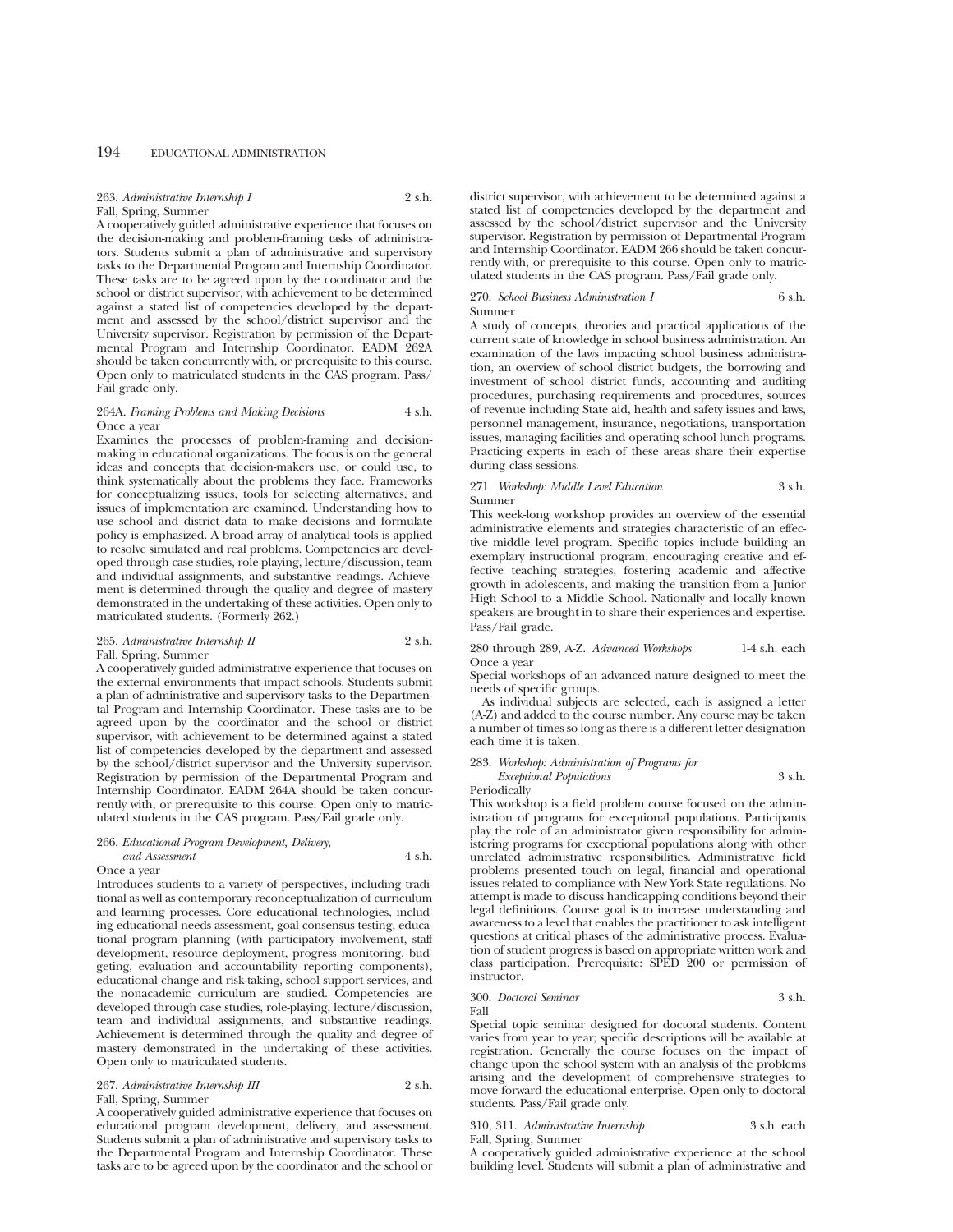supervisory tasks to the departmental Internship Coordinator. These tasks to be agreed upon by the coordinator and the school building supervisor, with achievement to be determined against a stated list of competencies assessed by the school building supervisor and a University supervisor. Monthly seminars for consideration of problems confronted in the field. Registration only by permission of the departmental internship coordinator. Open only to matriculated students. Pass/Fail grade only.

## 312. *Administrative Internship* 3 s.h. Fall, Spring, Summer

A cooperatively guided administrative experience at the central office level. Description is the same as for EADM 310, 311 except that experiences to be undertaken and supervisor designated is a member of the central office staff. Registration only by permission of the departmental Internship Coordinator. Open only to matriculated students. Pass/Fail grade only.

### 320-321. *Exploring the Field of Educational Administration: an Introduction to Doctoral Studies*

### Fall, Spring

This two-semester sequence introduces doctoral students to the field of educational administration. Students develop a broad understanding of the field of educational administration, explore the history of inquiry in the field as well as current issues, and become familiar with its professional resources and organizations. Students also develop an understanding of doctoral study in the APS Department, articulate their own interests, and learn the skills and techniques required for doctoral study.

### 325. *Leadership and Education* 3 s.h. Periodically

This course is an exploration of the theory and practice of leadership using a variety of models from the social sciences. Drawing upon a broad interdisciplinary framework, images and representations of leadership are explored in film, visual art, biography, management literature, children's books and organizational research for the purpose of facilitating thinking about leadership roles in society and the ways in which these considerations enter into educational discourse and the practice of administration in complex educational organizations.

### 351, 352. *Independent Study in Administration* 1-3 s.h. each Fall, Spring, Summer

The advanced doctoral student will identify and define special projects or studies, approved by the adviser, related to school administration. The student then works independently, conferring with the adviser on an appropriately agreed upon schedule and produces the final report by the date stipulated. Open only to doctoral students by permission of the department chairperson. Pass/Fail grade only.

## 380. *Structure and Process in Educational*

| <i><b>Organizations</b></i> | 3 s.h. |
|-----------------------------|--------|
|                             |        |

Once a year

This course helps the advanced graduate student develop a strong background in modern and emergent organizational theory as it applies to educational practice and administrative inquiry. Lays the groundwork for the advanced student to conceptualize either research into contemporary educational problems or improving administrative practice.

### 601. *Dissertation Seminar* 3 s.h. Spring

Clarification and structuring of a dissertation topic as a research undertaking. Presentation, analysis and critique of participant's research outlines leading to departmental acceptance of the research proposal. Orientation to dissertation organization and writing format. Prerequisites: successful passing of the Doctoral Oral Qualifying Exam, approval of the residence plan of study, and completion of 12 s.h. of the doctoral program of studies including EADM 300. A minimum of 601 is required of all doctoral students in educational administration. Pass/Fail grade only.

## 602. *Dissertation Proposal Preparation* 3 s.h. Fall, Spring, Summer

For students whose dissertation proposals have not been approved in 601. Registration in 602 is continuous until the proposal is accepted. No degree credit granted for 602.

### 604. *Dissertation Advisement* 3 s.h.

Fall, Spring, Summer

Doctoral candidates enroll in 604 upon departmental acceptance of the dissertation proposal. Registration in 604 is continuous until the dissertation is accepted.

# Educational Studies (ED ST)

Administered by the Department of Foundations, Leadership and Policy Studies. Associate Professor Osterman, *Chairperson*

Professors D. Barnes and Naylor, *Directors*

**THE EDUCATIONAL STUDIES PROGRAM** is the interdisciplinary examination of education as institution and as enterprise. It is designed specifically for those students concerned with the interpretation, appraisal and reform of our society's educational arrangements; the program is not designed to prepare school teachers or other school personnel. Students will be provided with the opportunity to view education from philosophical, historical, sociological, political, anthropological and psychological perspectives.

An undergraduate minor in Educational Studies requires 18 semester hours chosen from the courses listed below with a minimum of 15 semester hours in the School of Education including ED ST 170, *Colloquium in Educational Studies*.

PROGRAM REQUIREMENTS

| <b>CRSR</b> | 113. Educational Psychology, 3 s.h.                  |
|-------------|------------------------------------------------------|
|             | 115. The Helping Relationship, 3 s.h.                |
| <b>ELED</b> | 125. Child Development in the School Setting, Home & |
|             | Community, 6 s.h.                                    |
| <b>FDED</b> | 110. History of American Education, 3 s.h.           |
|             | 111. The American School, 3 s.h.                     |
|             | 112. Politics of Education, 3 s.h.                   |
|             | 114. The Education of America's Minority Groups,     |
|             | 3 s.h.                                               |
|             | 115. Introduction to Sociology of Education, 3 s.h.  |
|             | 120. Aesthetics $\mathcal{C}$ Education 3 s.h.       |
|             | 121. Existentialism $\mathcal G$ Education, 3 s.h.   |
|             | 127. Introduction to Philosophy of Education, 3 s.h. |
|             | 129. Current Problems in Education, 3 s.h.           |
|             | 130. Topics in the History of American Education,    |
|             | 3 s.h.                                               |
|             | 131. Anthropology & Education, 3 s.h.                |
|             |                                                      |

- 155,156. *Seminar in Foundations of Education,* 3 s.h. each
- 161,162. *Readings in Foundations of Education*, 1-3 s.h. each
- PESP 155. *Leisure Interpretation*, 3 s.h.
- PHI 25. *Theories of Human Nature*, 3 s.h.<br>PSY 53. *Child Psychology*, 3 s.h.
- PSY 53. *Child Psychology*, 3 s.h.
	- 54. *Adolescent Psychology*, 3 s.h.
- SOC 102. *Social Institutions*, 3 s.h.

Advisement in the Educational Studies Program is available through the foundations of education area. Students are urged to confer with the faculty early in their program to enable individual planning of programs.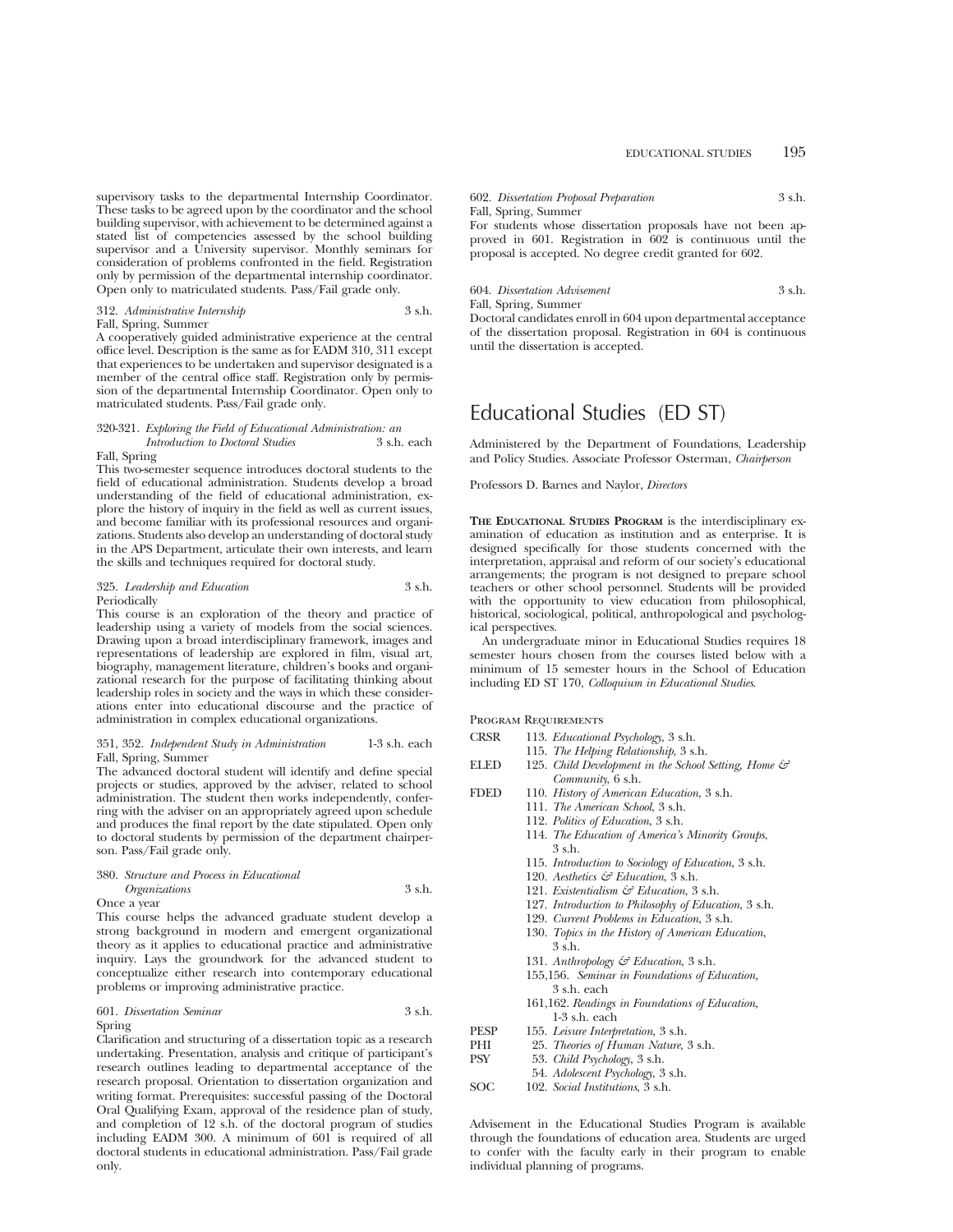## **COURSE**

170. *Colloquium in Educational Studies* 3 s.h. Periodically

An integrative analysis of selected aspects of educational processes, policies and institutional practices. Prerequisite: 12 s.h. toward the Educational Studies minor.

# Elementary and Early Childhood Education<sup>'</sup> (ELED)

Administered by the Department of Curriculum and Teaching. Professor Whitton, *Chairperson*

Professor Fromberg; Associate Professors Cloud, Kaufman, Koch, Miletta, Savage, Semel; Assistant Professors Elijah, Payne, Toher; Special Assistant Professors Cooper, Davey.

## ASSOCIATE IN APPLIED SCIENCE: SPECIALIZATION IN ELEMENTARY EDUCATION

This program is designed for candidates who are actively engaged in an auxiliary role in the elementary school. The purpose of the program is to encourage the acquisition of skills and to broaden backgrounds including a career-ladder component. The courses will be given during evenings and summer sessions and may be taken on a part-time basis.

A student may be certified by the State Education Department as a teacher assistant on the completion of the first level upon application from the school district and recommendation by the school superintendent. The degree may be attained at the completion of the second level.

Applications for admission should be made to the Chairperson of the Department. Notification of acceptance will be made by August 1.

### Admission Requirements

For acceptance into the program, the following are required:

- 1. Possession of a high school diploma or General Equivalency Diploma.
- 2. Be currently active in an auxiliary role in an elementary school.
- 3. Be recommended by the chief school officer of the district where applicant is active as having the ability and interest to successfully undertake the associate's degree program.
- 4. Students with no previous college experience are required to take an advisement test for admissions screening.
- 5. Meet all other general University admission requirements.

### Program Requirements

Candidates for the degree of Associate in Applied Science must fulfill the following requirements:

- 1. The successful completion of at least 60 semester hours and a cumulative grade-point average of 2.75 in work completed at Hofstra.
- At least 40 semester hours must be in liberal arts.
- 3. The last 30 semester hours must ordinarily be completed in residence at Hofstra.
- 4. The following general and major requirements:

| <b>FIRST LEVEL</b>                               | Sem. Hrs. |
|--------------------------------------------------|-----------|
| ENGL 1-2 or placement examination*               | $0 - 6$   |
| Humanities (drama, English, fine arts, music)    | 6         |
| Social science (anthropology, economics, geogra- |           |
| phy, history, political science, social science, |           |
| psychology, sociology)                           | 6         |
| Speech                                           | 3         |

Electives 0-6

| Education: modular units based on individual |    |
|----------------------------------------------|----|
| needs selected from the following:           | 10 |

- ELED 41. *Basic Concepts in Arithmetic & Related Teaching Practices*, 2 s.h.
	- 104A. *Educational Computing Issues: Trends & Practice*, 1 s.h.
		- 111. *Children's Movement & Rhythmic Activities for the Classroom Teacher*, 1 s.h.
		- 122. *Art in the Elementary School*, 1 s.h.
		- 180-189, A-Z. *Workshops*, 1-3 s.h. each
		- Supervised Orientation to Teaching, 2 s.h.
		- Models of Teaching, 2 or 3 s.h. Individualization Techniques for Teaching,
			- 2 or 3 s.h.

|                                                    | .11   |
|----------------------------------------------------|-------|
| <b>SECOND LEVEL</b>                                |       |
| Natural science and/or mathematics (astronomy,     |       |
| biology, chemistry, geology, mathematics, natu-    |       |
| ral science, physics)                              | $6-8$ |
| Liberal arts electives (foreign language, English, |       |
| social science, foundations of education)          | 13    |
| Education:                                         | 12    |
| ELED 125. Child Development in the School Setting, |       |
| Home $\mathcal{F}$ Community, 6 s.h.               |       |
| 127. Integrated Teaching of Reading. Writing.      |       |

127. *Integrated Teaching of Reading, Writing, & Children's Literature*, 6 s.h.

31-33

 $21$ 

## UNDERGRADUATE PREPARATION FOR ELEMENTARY TEACHING

The undergraduate elementary education program leads to certification in the elementary schools of New York State (PreK-6). Students combine major study in a liberal arts or sciences area with major study in elementary education. The program is designed to include on-campus preparation with continuous field placement in a variety of school settings and grade levels culminating in a student teaching experience.

**B.A. SPECIALIZATION IN ELEMENTARY EDUCATION AND A LIBERAL ARTS MAJOR:** candidates for graduation with a dual major must fulfill the following requirements:

- 1. The successful completion of *at least* 129 semester hours with a cumulative grade-point average of 2.75. MS 1C, 1E, 2C, 2E and associated leadership laboratories may not be counted toward this total semester hour requirement. Evening students do not register for these courses.
- 2. *At least* 93 semester hours in liberal arts courses. FDED 111 and 127 may be counted toward this requirement. ANTH 131 is strongly recommended. One course each in art, mathematics and philosophy is required of all elementary education majors.
- 3. The completion of all the admissions requirements in the School of Education prior to registration for professional courses in elementary and early childhood education.
- 4. A satisfactory written language evaluation prior to admission to the program.
- 5. Satisfactory completion of a college-level mathematics course prior to ELED 128.
- 6. Satisfactory completion of a college-level laboratory science course prior to ELED 129.
- 7. Satisfactory completion of a departmental writing examination or departmentally prescribed equivalent prior to ELED 127.
- 8. The completion of the last 30 semester hours and at least 18 in elementary and early childhood education, including

\*See University Degree Requirements, page 66. The English requirement for the associate's degree is the same as for the baccalaureate degree.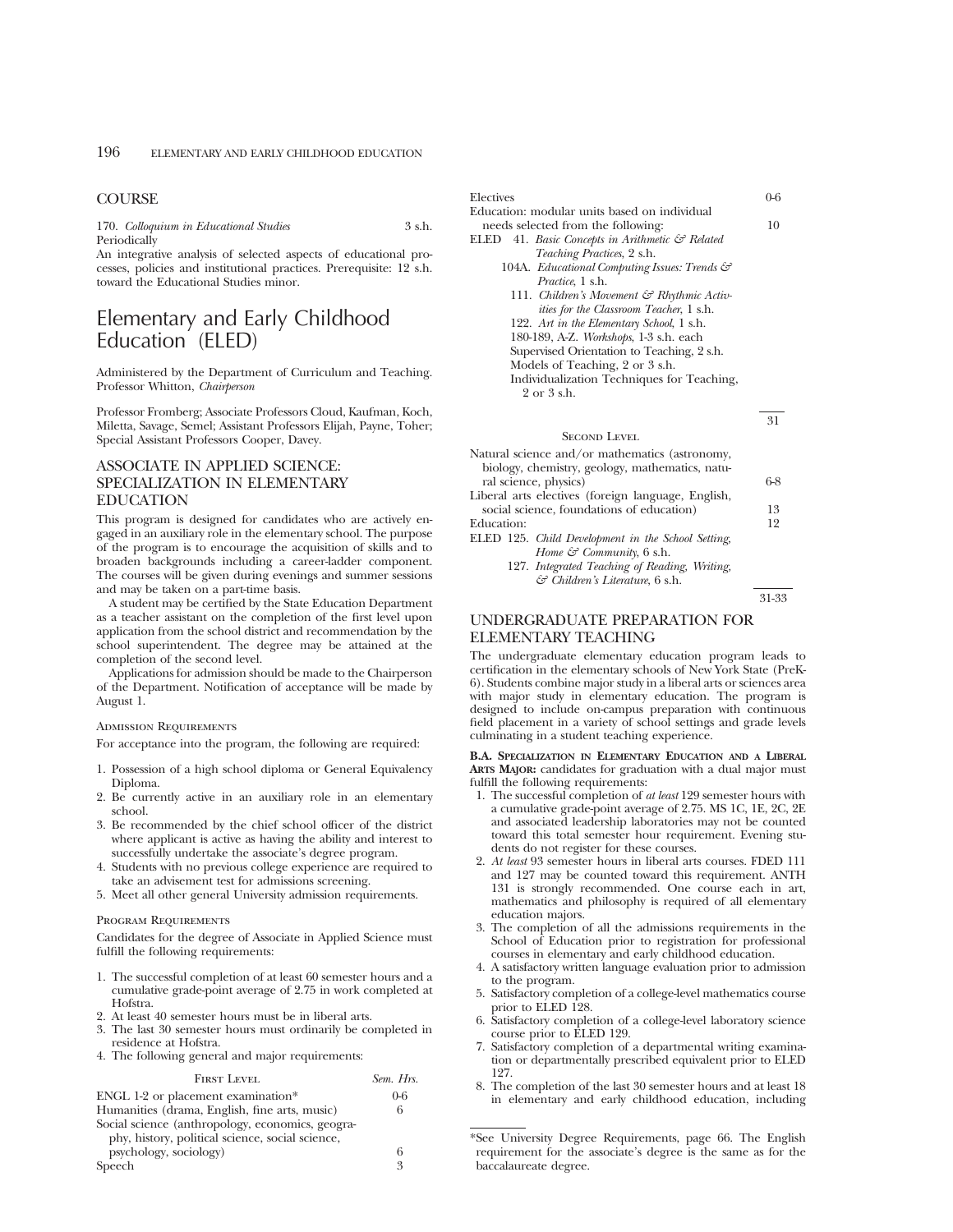student teaching, in residence at Hofstra. The 18 semester hours need not be included within the last 30 hours. To be recommended for certification, a student must have satisfied the competencies required in the program.

- 9. The maintenance of a grade-point average of 2.75 in liberal arts courses and in all courses in the School of Education after admission with no D's or outstanding INC's. Acceptance into student teaching is contingent upon the completion of at least 15 semester hours of course work in elementary education at Hofstra with an overall grade-point average of 2.75 or better with no D's or outstanding INC's. Students receiving a D or who have not removed an INC within the three-week limitation in an elementary education course will be automatically dropped from the program.
- 10. And the following requirements:
	- a) The Department of Curriculum and Teaching strongly recommends an emphasis on course work dealing with multicultural issues and the social contexts of education. The Department recommends that prospective elementary education students
		- 1. satisfy the Humanities Core requirement by completion of one of the following:
		- AH 74, CLL 39, ENGL 40 or JW ST 10, ENGL 51, 52; 2. satisfy the Creative Participation Core requirement by completion of one of the following:
		- ENGL 133, FA 8 or SPCM 1; 3. satisfy the Natural Sciences Core requirement by
		- completing one of the following laboratory science courses:

BIO 1 & 2, CHEM 3A with 3B; GEOL 1C, 2C or PHYS 1A with 1B;

- 4. satisfy the Mathematics/Computer Science Core requirement by completing one of the mathematics courses listed, see page 85;
- 5. satisfy the Behavioral School Science Core requirement by completing one of the following: ANTH 3, HIST 72C or 162C; PHI 161, PSC 1 or SOC 4;
- 6. satisfy the History and Philosophy Core requirement by completing one of the following: HIST 11, 12, 13, 14C; PHI 14, 20;
- 7. satisfy the Cross-Cultural Core requirement by completing one course from the Cross-Cultural category, see page 85.
- b) Liberal arts major

Courses in the major field of specialization in the liberal arts as necessary to complete the departmental major†: 21 or more s.h.

- c) Elementary education professional sequence: ELED 41 (may be exempted by passing the departmental mathematics proficiency examination), ELED 104A, 111, 121, 122, 123, 125, 126, 127, 128, 129, FDED 111 or 127 (see Item 2): 39-41 s.h.
- 11. The fulfillment of any additional requirements as listed under the department of specialization in the liberal arts with at least a 2.75 grade-point average in major.
- 12. The New York State Teacher Certification Examinations are required for provisional and permanent certifications.

Before entering student teaching, students are required to complete the liberal arts component of the New York State Teacher Certification Examinations.

**NOTE:** any requests for substitutions in the B.A. program must be in writing on the proper petition form. Permission from the department is required if the substitution falls outside the liberal arts major field.

**BILINGUAL EDUCATION CONCENTRATION**: students pursuing a B.A. degree program in elementary education (PreK-6) and a liberal arts major may also fulfill the requirements for a concentration in bilingual education.

### Program Requirements

- 1. Completion of the above requirements 1 through 12.
- 2. Bilingual concentration: CT 165, FDED 114, SED 153; Field experience: field experiences with dual placements both in methods courses and placement for student teaching will be in appropriate bilingual settings as well as in regular classrooms.
- 3. Required: ANTH 105, SPCM 11; one course chosen from: ENGL 102, 103; LING 151, 152; SPCH 102; two courses chosen from: SPAN 122, 123, 124, 125, 126; HIST 142; PSC 130. (Credit for courses listed in 3 above may be included in the general 93 hours in liberal arts requirement.)
- 4. Competence in two languages is required as demonstrated by passing language proficiency examinations in English and in a second language.

See complete B.A. requirements, page 82.

## GRADUATE PREPARATION FOR ELEMENTARY TEACHING

### General Information

Programs in elementary and early childhood education at the master's level are designed to serve qualified graduate students who seek certification as teachers in the elementary schools of New York State or advanced work in curriculum and instruction, having obtained certification as classroom teachers.

Two master's degree programs in elementary education—the Master of Science in Education for the noncertified person and the Master of Arts for the certified—have been designed to serve these separate purposes. In subsequent paragraphs the standard requirements and options in the two degree programs are outlined. Substitutions will be permitted *with advisement* where, in light of the student's background and purposes, other courses are seen to be more appropriate.

Consideration for admission to a master's program requires a baccalaureate degree from an accredited college or university with at least 60 semester hours in liberal arts course work and a minimum of 21 semester hours in a concentration in humanities, natural science or social science. Admission is based on a comprehensive review of multiple criteria, including the following:

- —A completed application to the master's program.
- —A minimum of 2.75 undergraduate grade point average in each of two categories:
	- 1) overall course work; 2) liberal arts course work.
- —A written personal statement of professional intent and rationale.
- —Two letters of reference that address the applicant's potential to succeed in the teaching profession and in graduate course work.
- —An interview (a requirement in some programs).

The department understands that any single criterion may not reliably predict a candidate's potential for success in a graduate program. Consequently, candidates are welcome to apply if they do not meet one of the criteria but feel that other aspects of their exerience may compensate.

Applications for admission to graduate programs in elementary and early childhood education are made to the Graduate Admissions Office in the Admissions Center. Students who have not met the full admission requirements may be advised to complete prerequisite courses under a planned program before becoming eligible for full acceptance. Scores on the Graduate

<sup>†</sup>Major fields not acceptable: dance, fine arts, music, physical education, health, business education, accounting, marketing, business administration, industrial relations, theology, home economics, industrial arts, library.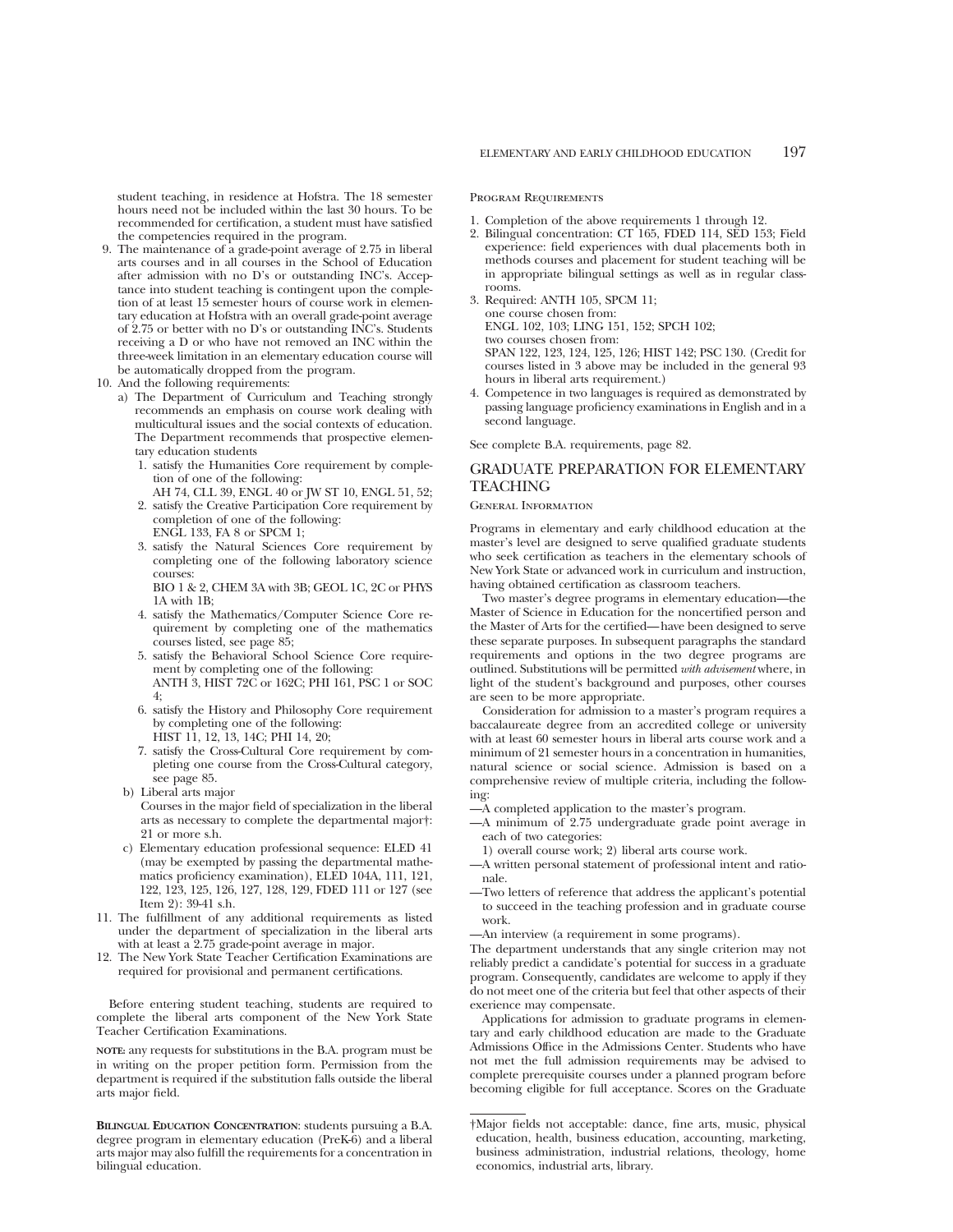Record Examination will be used as an ancillary means of evaluation in some cases.

### Prerequisites for Noncertified Graduate Students

Admission of noncertified graduate students to the Master of Science in Education program is contingent upon the completion of a baccalaureate degree from an accredited college or university.

### Prerequisites for Certified Graduate Students

Admission of permanently or provisionally certified graduate students to the Master of Arts program is contingent upon the following:

- 1. a baccalaureate degree from an accredited college or university;
- 2. evidence of certification in New York State (or equivalent status in terms of professional preparation and experience).

**NOTE:** students who are not provisionally certified are eligible to become candidates for the M.S. in Education (Elementary Education) degree. Provisionally or permanently certified graduate students and others with equivalent status will enroll in the M.A. program.

## MASTER OF SCIENCE IN EDUCATION

The master's program in elementary education is offered by the Department of Curriculum and Teaching. It is designed to prepare qualified graduate students as teachers in the area of elementary education. The program combines courses in the key areas of the elementary curriculum with work in the foundations of education, human development and the liberal arts. All students in the program are engaged in observation and field work in a variety of elementary school settings throughout the area.

This master's program leads to certification (prekindergarten through sixth grade) by the State Education Department upon recommendation by the School of Education.

Graduate students who enter upon a program of studies on a *nonmatriculated* basis are limited to a maximum of 12 semester hours of course work. Matriculated students must complete 24 hours in residence at the Hofstra campus. Program Requirements

|                                                       | Sem. Hrs. |
|-------------------------------------------------------|-----------|
| 1. Liberal Arts/Education                             |           |
| 200-level or higher                                   | 3         |
| 2. Education                                          |           |
| a) Foundations of Education—200-level course          | 3         |
| b) Two of the following:                              | 6         |
| ELED 213, 214. Child Development $\mathcal G$ the El- |           |
| ementary School Program,                              |           |
| $3$ s h each                                          |           |
| <b>RES</b><br>240. Measurement and Evalua-            |           |
| tion in Education, 3 s.h.                             |           |
| 202. Developmental Reading, 3 s.h.<br>c) ELED         |           |
| *205. Language in the Curriculum,                     |           |
| $3$ s.h.                                              | 6         |
| 209. Mathematics in the Cur-<br>d) ELED               |           |
| riculum, 3 s.h.                                       |           |
| 210. Science $\mathcal{C}$ Technology in the Cur-     |           |
| <i>riculum</i> , 3 s.h.                               | 6         |
| e) One of the following:                              | 3         |
| 206. Social Studies in the Cur-<br>ELED –             |           |
| <i>riculum</i> , 3 s.h.                               |           |
| 227. Elementary School                                |           |
| Curriculum, 3 s.h.                                    |           |
| f) One of the following:                              | 1         |
| ELED 211. Children's Movement $\mathcal{C}$           |           |
| Rhythmic Activities in the                            |           |
| Curriculum, 1 s.h.                                    |           |
| 212. Art in the Curriculum, 1 s.h.                    |           |
|                                                       |           |



\*ELED 275 may be taken in substitution for ELED 205.

- 3. To be recommended for certification, a student must have satisfied the competencies required in the program.
- 4. Comprehensive examination or departmentally authorized equivalent (no degree credit), see page 80.
- 5. The New York State Teacher Certification Examinations are required for provisional and permanent certifications.

Before completion of first twelve credits of the Master's Program, students are required to complete the liberal arts component of the New York State Teacher Certification Examinations. **NOTE:** Student teaching will not be waived.

See complete graduate information, page 73.

## MASTER OF SCIENCE IN EDUCATION: SPECIAL PROGRAM IN EARLY CHILDHOOD EDUCATION

This specialization is offered by the Department of Curriculum and Teaching as an *alternate track* within the elementary education master's program. The program combines courses in the key areas of the elementary curriculum with work in the foundations of education, human development and the liberal arts. All students in the program engage in observation and field work in a variety of settings throughout the area.

This program leads to certification (prekindergarten through sixth grade) by the State Education Department upon recommendation by the School of Education. Students seeking this specialization are required to matriculate in the Master of Science in Education degree program

For admission, degree and certification criteria, see requirements for the Master of Science in Education above. Professor Fromberg, *Coordinator*

Program Requirements

|    |                          |                                                                                    | Sem. Hrs |  |
|----|--------------------------|------------------------------------------------------------------------------------|----------|--|
|    | 1. Liberal Arts Elective |                                                                                    |          |  |
|    | 200-level or higher      |                                                                                    | 3        |  |
|    | 2. Education             |                                                                                    |          |  |
|    |                          | a) Foundations of Education—200-level elective                                     | 3        |  |
|    | b) Child Development     |                                                                                    | 6        |  |
|    |                          | ELED 243. Advanced Child Development for<br><i>Teachers</i> , 3 s.h.               |          |  |
|    |                          | 270. Techniques for Study of $\mathcal{F}$ Research<br>with Young Children, 3 s.h. |          |  |
| C) | Reading                  |                                                                                    | 6        |  |
|    |                          | ELED 202. Developmental Reading, 3 s.h.                                            |          |  |
|    |                          | 275. Literacy in Early Childhood Educa-<br><i>tion</i> , 3 s.h.                    |          |  |
|    | d) Curriculum core       |                                                                                    | 9        |  |
|    |                          | ELED 271. Early Childhood Curriculum, 3 s.h.                                       |          |  |
|    |                          | 272. Curriculum Innovations in Early                                               |          |  |
|    |                          | Childhood Programs, 3 s.h.                                                         |          |  |
|    |                          | 210. Science & Technology in the Curricu-                                          |          |  |
|    |                          | $lum$ , $3 \text{ s.h}$ .                                                          |          |  |
|    |                          |                                                                                    |          |  |

\*See University Degree Requirements, page 66. The English requirement for the associate's degree is the same as for the baccalaureate degree.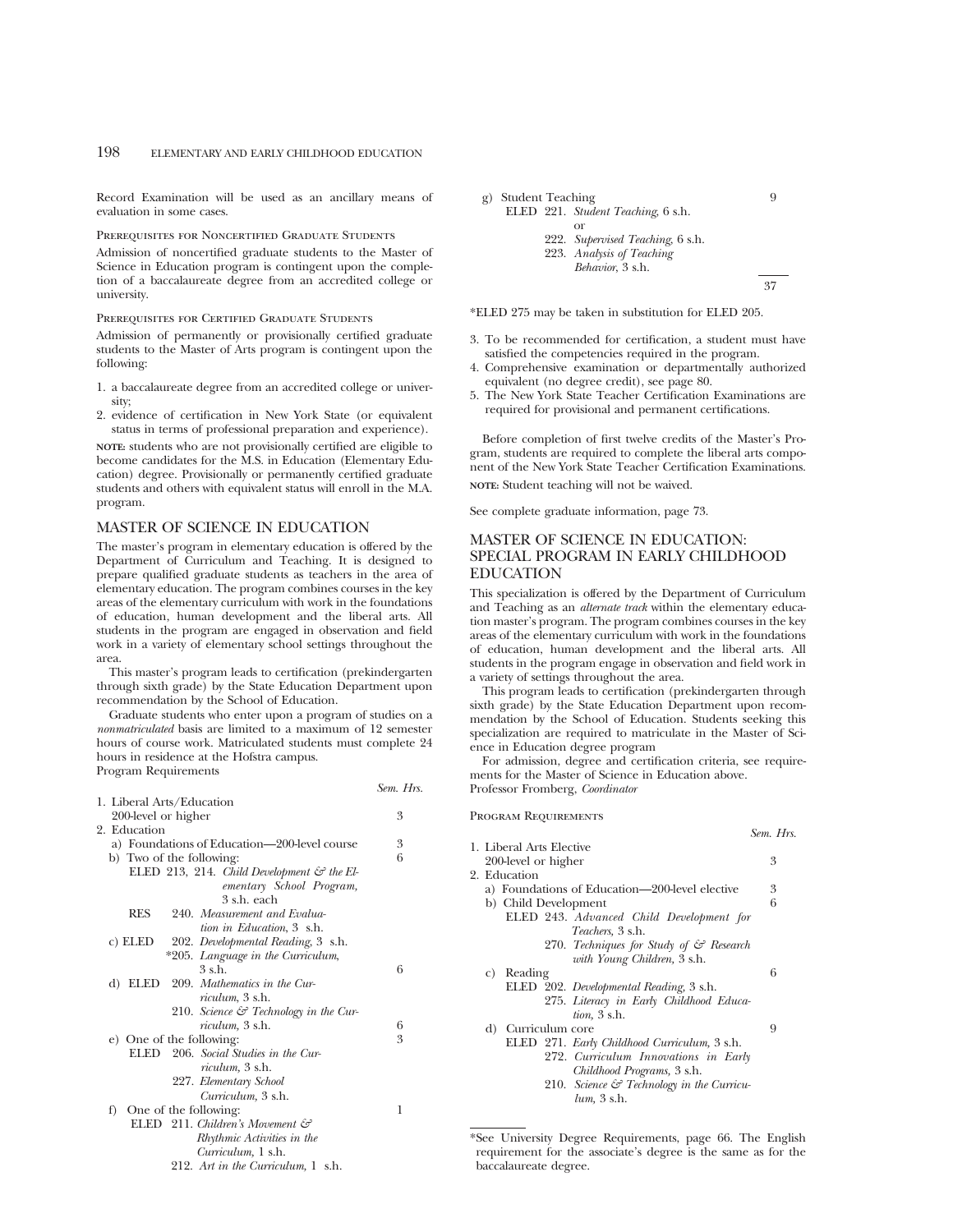|   |                         | e) Curriculum electives, one of the following         |   |
|---|-------------------------|-------------------------------------------------------|---|
|   |                         | ELED 211. Children's Movements $\mathcal{C}$ Rhythmic |   |
|   |                         | Activities in the Curriculum, 1 s.h.                  |   |
|   |                         | 212. Art in the Curriculum, 1 s.h.                    |   |
| f | <b>Student Teaching</b> |                                                       | 9 |
|   |                         | ELED 221. Student Teaching, 6 s.h. or                 |   |
|   |                         | 999 Supervised Teaching 6sh                           |   |

222. *Supervised Teaching,* 6 s.h. 223. *Analysis of Teaching Behavior,* 3 s.h.

37

See complete graduate information, page 73.

# MASTER OF SCIENCE IN EDUCATION: BILINGUAL ELEMENTARY EDUCATION

This program offers a balanced, comprehensive and integrated view of bilingual/biculturalism with emphasis on practical classroom applications for meeting the needs of culturally and linguistically diverse students. The program is interdisciplinary in nature and is designed to prepare educators for professional service in bilingual instructional settings.

Associate Professor Cloud, *Coordinator*

#### Admission Requirements

- 1. Provisional certification in elementary education.
- 2. Satisfy general University admission requirements described on page 66.
- 3. Demonstration of proficiency in English and the other language on an examination satisfactory to the department and consistent with New York State certification guidelines. Students who fail to achieve a satisfactory score on the language proficiency examination are retested after remediation and are required to achieve a satisfactory score prior to completion of the degree.
- 4. Interview with both the language department and Curriculum and Teaching Department.

### Degree Requirements

- 1. Successful completion of at least 36 semester hours.
- 2. Satisfactory evaluation by the supervisor and/or cooperating administrator of practicum or internship in a bilingual setting.
- 3. Completion of a special project or comprehensive examination.

### I. Program Requirements—Spanish Language

|                 |     |                                        | Sem. Hrs. |
|-----------------|-----|----------------------------------------|-----------|
| A. Core courses |     |                                        | 21 or 24  |
|                 |     | ELED 225. Teaching English as a Second |           |
|                 |     | Language, 3 s.h.                       |           |
|                 |     | 246. Methods & Materials for Bilingual |           |
|                 |     | Teaching of Reading in Bicultural      |           |
|                 |     | Setting, 3 s.h.                        |           |
|                 |     | 247. Social Studies & Communication    |           |
|                 |     | Arts for Bilingual & Bicultural Chil-  |           |
|                 |     | $dren. 3$ s.h.                         |           |
|                 |     | 248. Methods & Materials for Bilingual |           |
|                 |     | Teaching of Mathematics & Science,     |           |
|                 |     | 3 s.h.                                 |           |
|                 | 949 | Practicum: Teachers of Bilingual       |           |

- 249. *Practicum: Teachers of Bilingual Children*, 3 s.h. or
- CT 269. *Internship: Teachers of Non-English Speaking Students*, 6 s.h.
- RES 241. *Testing & Evaluation of Bilingual Students*, 3 s.h.
- LING 210. *Second Language Acquisition*, 3 s.h.

| <b>B.</b> Required courses |  |  |  |  |
|----------------------------|--|--|--|--|
|                            |  |  |  |  |

- SPAN 212. *Contrastive Bilingualism*, 3 s.h. 213. *Development of Social & Psychological Bilingual Trends in the United States*, 3 s.h. or
	- 201. *Advanced Structure of Present Day Spanish*, 3 s.h.
	- 214. *Bilingualism in Perspective*, 3 s.h.
- CT 260. *Foundations, Theory & Practice of Bilingual, Bicultural Education*, 3 s.h.
- C. Elective, one course selected with advisement 3 One of the following is recommended: FDED 248. *Multicultural Education in the Met*
	- *ropolitan Area*, 3 s.h. ANTH 218. *People & Cultures of Latin America*, 3 s.h.
	- CT 266. *The Learner in the School*, 3 s.h.
	- SPAN 213 *Development of Social & Psychological Bilingual Trends in the United States*, 3 s.h. (if not taken as a required course) 206. *Studies in Cultures of Spanish America*, 3 s.h.

II. Program Requirements—Other Languages

|                                                | Sem. Hrs. |
|------------------------------------------------|-----------|
| A. Core courses selected from IA listing above | 21 or 24  |
| B. Required courses, under advisement          | 19        |
| C. Elective, under advisement                  |           |

See complete graduate information, page 77.

# MASTER OF ARTS: ELEMENTARY EDUCATION

The program of studies in elementary education leading to the Master of Arts is designed to provide advanced study in elementary school curriculum and instruction for those holding certification as teachers in the elementary schools, and others of comparable educational preparation and experience (e.g., teaching in nonpublic schools, in the Peace Corps, etc.). Graduate students who enter upon a program of studies on a nonmatriculated basis prior to making application for acceptance to the Master of Arts degree program are limited to a maximum of 12 semester hours of course work.

*Sem. Hrs.*

### Program Requirements

| 1. Education                                           |          |
|--------------------------------------------------------|----------|
| a) Foundations of Education-two courses on             |          |
| the 200-level                                          | 6        |
| b) ELED 234 and 235M.                                  | 3        |
| c) Teaching in the Content Areas:                      |          |
| ELED 225, 228, 230, 231, 232, 233, 260, 275,           |          |
| 277, 278, 3 s.h. each                                  | 3–9      |
| d) Curriculum Inquiry:                                 |          |
| ELED 207, 236, 240, 241, 242, 330; CT 200,             |          |
| 250, 251, 252 3 s.h. each                              | $3 - 9$  |
| e) ELED 301 and 302 ( <i>Thesis</i> ), 3 s.h. each, or |          |
| three additional courses selected from (c)             |          |
| $\text{and/or (d)}$ above, with other courses within   |          |
| the School of Education and Allied Human               |          |
| Services with advisement.                              | 6 or 9   |
| 2. Liberal Arts                                        |          |
| a) a minimum of 6 s.h. on the graduate level           |          |
| $(200$ -level or higher)                               | 6        |
| 30 s.h. with thesis                                    |          |
| 33 s.h. without thesis                                 |          |
|                                                        | 30 or 33 |
|                                                        |          |

- 3. a) To be recommended for certification, a student must have satisfied the competencies required in the program.
	- b) New York State certification regulations require six semester hours in the teaching of reading. Students should consult an adviser.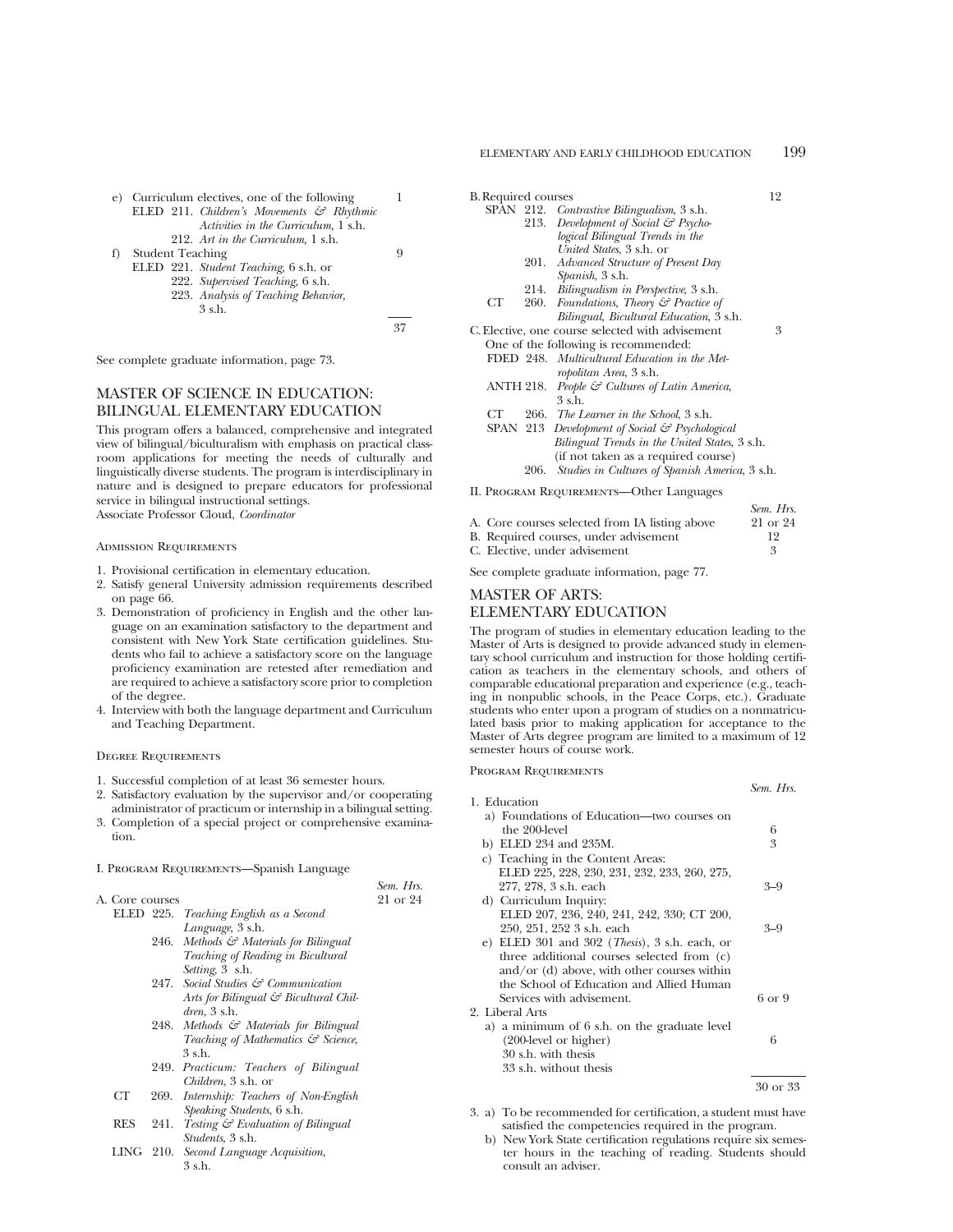4. Comprehensive examination or departmentally authorized equivalent (no degree credit), see page 80.

**NOTE:** modifications of this program may be authorized by the department chairperson upon the recommendation of the faculty adviser.

See complete graduate information, page 73.

# MASTER OF ARTS IN ELEMENTARY EDUCATION: SPECIAL PROGRAM IN MATHEMATICS, SCIENCE, AND TECHNOLOGY

The M.A. Program in Elementary Education with specialization in Mathematics, Science, and Technology, is designed for experienced elementary school teachers who seek the skills, knowledge, and dispositions to integrate the teaching of these areas. Integration of these areas occurs within a broader understanding of the way in which society both reflects and shapes curriculum and pedagogy in schools.

The program is designed to provide advanced study in the elementary curriculum for those currently holding New York State teacher certification. Graduate students who enter the program on a nonmatriculated basis prior to making application for acceptance to the program are limited to a maximum of 12 semester hours of course work.

Associate Professor Koch, *Coordinator*

### Program Requirements

*Sem. Hrs.* 1. Education Core ELED 234. *Curriculum Design & Teaching: Contexts & Perspectives, Part I,* 3 s.h. 235M. *Curriculum Design & Teaching: Contexts & Perspectives, Part II— Mathematics, Science & Technology,* 3 s.h. 2. Education Specialization 19 ELED 231. *Curriculum & Instruction in Science,* 3 s.h. 232. *Curriculum & Instruction in Mathematics,* 3 s.h. CT 200. *Introduction to Computer Technology in Education,* 3 s.h. ELED 239. *Technology Education in Elementary School,* 3 s.h. 250. *Mathematics, Science, & Technology Integration in the Elementary School,* 6 s.h. 253. *MST Field Placement*, 1 s.h. 3. Liberal Arts 6 With advisement, the following are recommended: MATH 287. *Problem Solving Through Computers and Calculators,* 3 s.h. NSC 203, 204. *Science for Elementary School Teachers,* 3 s.h. each TPP 201. *Science, Technology and Society,* 3 s.h. NG 201. *Astronomy, Space Science & Aerospace Workshop,* 3 s.h. (New College) 4. School of Education Elective 3

5. a) In order to be recommended for certification, a student must have successfully completed the above course requirements.

34

- b) Regulations for New York State teacher certification in grades PreK-6 require six semester hours in the teaching of reading. Students should consult an adviser in the Reading Department if they need to take reading courses.
- 6. Successful completion and implementation of a capstone MST curriculum project.

**NOTE:** modifications to this program may be authorized by the department chairperson upon the recommendation of the faculty adviser.

See complete graduate information, page 73.

## MASTER OF ARTS: ANNOTATION IN EARLY CHILDHOOD EDUCATION\*

The Master of Arts Annotation in Early Childhood Education program is part of the Department of Curriculum and Teaching. It is designed for teachers who wish to specialize in the area of early childhood education. Students include those who teach in the public and private sector with children before the age of eight years, as well as others who are provisionally certified to teach (PreK-6) by the New York State Education Department but are not presently teaching. \*This program leads to the New York State Education Department's "Annotation in Early Childhood Education" upon recommendation by the School of Education and Allied Human Services.

Professor Fromberg, *Coordinator*

### Admission Requirements

- 1. Admission to the M.A. program in Elementary Education.
- 2. Prior or present teaching experience with young children (PreK-3). In special cases, the ability to work daily as a researcher with young children in a school setting will be acceptable when prior experience is offered.

*Sem. Hrs.*

minimum 30 or 33

3. Special application and interview with program director.

### Program Requirements

| 1. ELED 243. Advanced Child Development for<br>Teachers                                                                                                     | 3   |
|-------------------------------------------------------------------------------------------------------------------------------------------------------------|-----|
| 2. Courses in curriculum and instruction, theory                                                                                                            |     |
| and modern trends on the 200-level, with ad-<br>visement of the early childhood adviser.<br>ELED 233, Early Childhood section, particularly<br>recommended. | 3-6 |
| 3. Liberal arts, in courses numbered 200 or above.                                                                                                          |     |
| (Individually planned to help deepen concerns)                                                                                                              |     |
| and coordinate with elementary education of-                                                                                                                |     |
| ferings, as in 2 above.)                                                                                                                                    | 3-6 |
| 4. Foundations of education, in courses num-                                                                                                                |     |
| bered 200 or above. (Individually planned to                                                                                                                |     |
| help students deepen specialized concerns and                                                                                                               |     |
| coordinate with offerings in 2 and 3 above.)                                                                                                                | 3-6 |
| 270. Techniques for Study of & Research<br>5. ELED                                                                                                          |     |
| with Young Children                                                                                                                                         | 3   |
| 271. Early Childhood Curriculum                                                                                                                             | 3   |
| 272. Curriculum Innovations in Early                                                                                                                        |     |
| Childhood Programs                                                                                                                                          | 3   |
| 273. Consultantship for Continuing                                                                                                                          |     |
| Early Childhood Professional In-                                                                                                                            |     |
| Service Development                                                                                                                                         | 3   |
| 274. Curriculum Supervision of Early                                                                                                                        |     |
| Childhood Centers                                                                                                                                           | 3   |
| 310. Issues in Infant, Toddler, Preschool,                                                                                                                  |     |
| Parent & Family Involvement Pro-                                                                                                                            |     |
| grams                                                                                                                                                       | 3   |
| 6. ELED 301 & 302. Thesis, optional, with advise-                                                                                                           |     |
| ment                                                                                                                                                        | 6   |

7. To be recommended for certification, a student must have satisfied the competencies required in the program.

8. Comprehensive examination or departmentally authorized equivalent (no degree credit), see page 80.

See complete graduate information, page 73.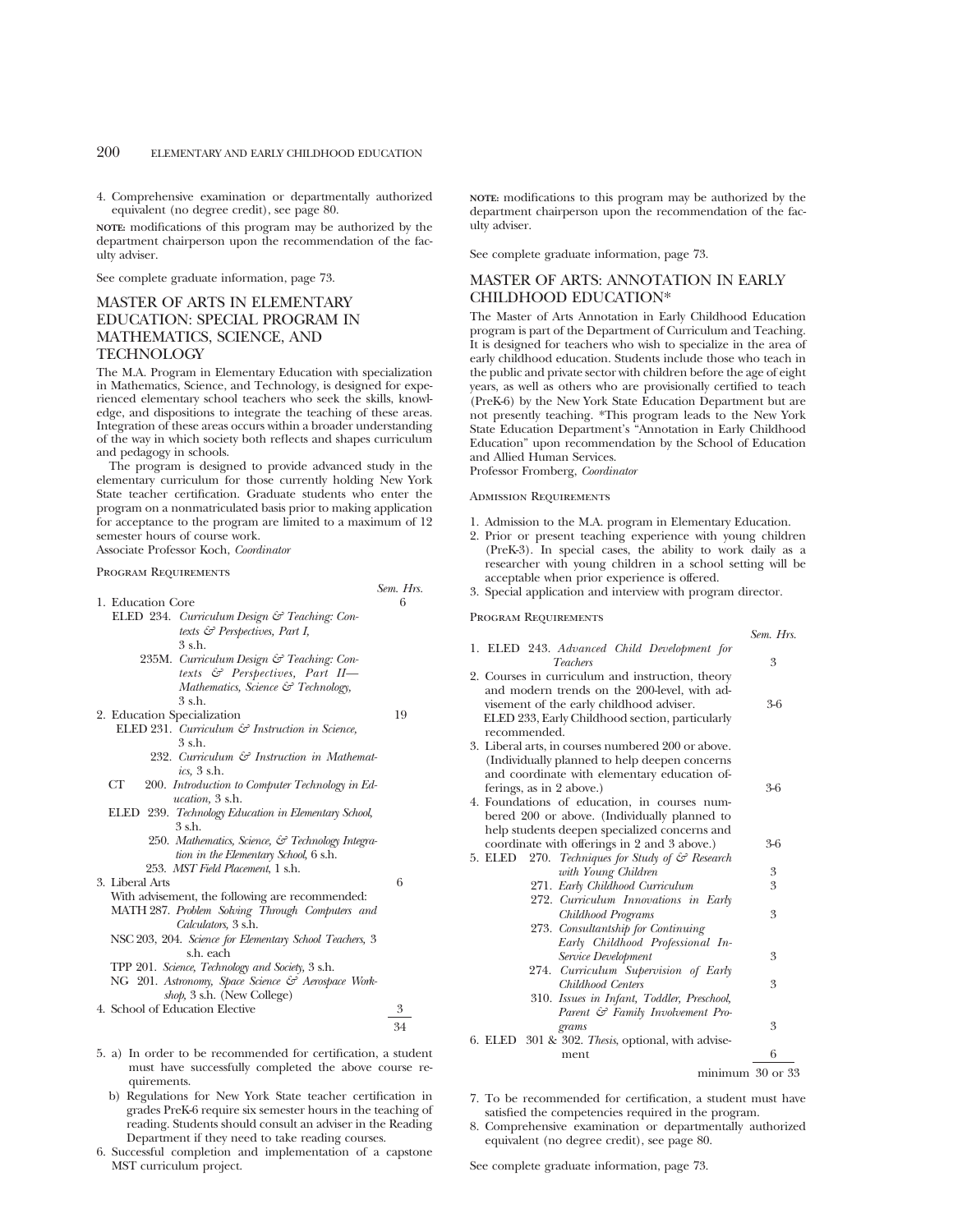## ADVANCED CERTIFICATE

### Middle School Extension Into Grades 7-9

Persons holding the New York State Certificate of Qualification PreK-6 or Certification can earn a Certificate for Middle School Extension into Grades 7-9, by completing CT 248 (6 s.h.) and providing evidence of having completed specialization requirements at the undergraduate or graduate level in one certification area listed below. This extension is registered with the New York State Education Department.

### Admission Requirements

- 1. New York State PreK-6 Certificate of Qualification or Certification;
- 2. Satisfactory levels of academic achievement;
- 3. Application and admission to the program.

|                                                     | Sem. 1415. |
|-----------------------------------------------------|------------|
| Required                                            | 6-36       |
| CT 248. Integrated Middle Extension into Grades 7-9 | 6          |
| Specialization requirements in one of the follow-   |            |
| ing certification areas:                            |            |
| For Extension Certificate in English: English (un-  |            |
| dergraduate or graduate) beyond freshman            |            |
| composition, with advisement.                       | 24         |
| For Extension Certificate in a Language other       |            |
| than English:                                       | 18         |
| Language other than English (undergraduate or       |            |
| graduate course work beyond intermediate lev-       |            |
| el).                                                |            |
| For Extension Certificate in Mathematics:           | 24         |
| Mathematics (undergraduate or graduate includ-      |            |
| ing 12 semester hours of nonintroductory work       |            |
| as follows):                                        |            |
| Differential & Integrated Calculus, 6-8 s.h.;       |            |
| Three electives from among: Probability & Sta-      |            |
| tistics: Finite/Discrete Mathematics, Geometry/     |            |
| Graph Theory, Symbolic Logic, Mathematical          |            |
| Modeling, History of Mathematics, with advise-      |            |
| ment.                                               |            |
| For Extension Certificate in Social Studies:        | 24         |
| Social Studies (undergraduate or graduate course    |            |
| work) Nonwestern History, 6 s.h.; United States     |            |
| History, 6 s.h.; European History/Western Civi-     |            |
| lization, 6 s.h.; economics 3 s.h., and sociology   |            |
| 3 s.h., with advisement.                            |            |
| For Extension Certificate in General Science:       | 30         |
| Sciences (undergraduate or graduate course          |            |
| work) biology, chemistry, geology and physics,      |            |
| with advisement.                                    |            |

Education Honor Societies, see pages 69 and 77.

## **COURSES**

In addition to semester notations next to each course, several courses are offered during January and Summer sessions. Consult the *January* and *Summer Sessions* bulletins for these schedules.

|  |  |  |  | 41. Basic Concepts in Arithmetic and Related |  |  |  |
|--|--|--|--|----------------------------------------------|--|--|--|
|--|--|--|--|----------------------------------------------|--|--|--|

*Teaching Practices* 2 s.h.

Fall, Spring, Summer

Designed to aid elementary teachers in understanding fundamental concepts of arithmetic and teaching techniques which integrate and coordinate such knowledge.  $Pass/D+ /D/Fail$ grade only.

104A. *Educational Computing Issues, Trends and Practices* 1 s.h. Fall, Spring, Summer

The classroom teacher is called upon to use new technologies to facilitate the learning process. Provides a foundation in the theory and practice of such technology. Topics explored include

technology and learning patterns, educational hardware and software, evaluation techniques, information processing and the role of programming languages. Hands-on experience is provided with a variety of educational software.

### 111. *Children's Movement and Rhythmic Activities for the*

*Classroom Teacher* 1 s.h. Fall, January, Spring

Development of rhythmic activities, aesthetic and creative abilities is studied. Consideration given to multicultural content and the special learning needs of diverse student populations.

121. *Student Teaching* 6 s.h.

Fall, Spring

*Sem. Hrs.*

Full-time student teaching in cooperating schools with direction and supervision from University supervisors. Students have two placements during the semester: one on the primary level (PreK-3) and one on the elementary level (4-6). Weekly seminars are provided. Must be taken concurrently with ELED 123. Admission by application on October 1 or March 1 to the Office of Field Placement and interview. Prerequisites: ELED 104A, 111, 122, 125, 126, 127, 128, 129. Pass/ $D+/D/Fail$  grade only.

## 122. Art in the Elementary School 1 s.h.

Fall, January, Spring

Course presents methods of integrating the creative arts into the elementary school curriculum. Explore art forms that engage students on many levels as well as clarify and enhance required academic curriculum. Subjects examined include perceptual stages of development, creativity, multiple intelligence theory, adaptation for included children with handicapping conditions, and curriculum mapping. Art forms include painting, puppetry, poetry, sculpture, and collage. There is a material fee of \$10.

### 123. *Classroom Interaction Analysis* 3 s.h. Fall, Spring

Systems of classroom interaction are studied. Students engage in objective self-study of their own teaching behavior. Must be taken concurrently with ELED 121. (Formerly *Analysis of Teaching Behavior*.)

# 125. *Child Development in the School Setting, Home and Community* 6 s.h.

Fall, Spring

Study of children's development as active learners in the school setting is related to the social context of schooling. Issues of diverse sociocultural family and community influences on children's learning are explored. Individual variations, special learning needs, motivation, and discipline are examined as well as issues in evaluation and assessment. Students must allow four hours a week for public prekindergarten or registered nursery school observations and reflective participation under close clinical supervision. Students must provide transportation to and from assigned schools. Prerequisites: admission to the program in elementary and early childhood education and permission of instructor.

### 126. *Interdisciplinary Perspectives on Teaching Social Studies* 4 s.h.

Fall, Spring

Interdisciplinary relationships between the social sciences and other disciplines are examined from their different conceptual frameworks and methods of inquiry, as well as the study of self in relation to social groups. Multicultural and global education, controversies and critical issues, sociodrama, cooperative group processes and other social models of teaching are considered. Developing appropriate experiences for children with handicapping conditions in the mainstream are studied. Students develop a repertoire of curriculum experiences and materials, and develop extended curriculum projects as well as the ability to facilitate children's social development and the building of a class community. Students participate in the reflective study of their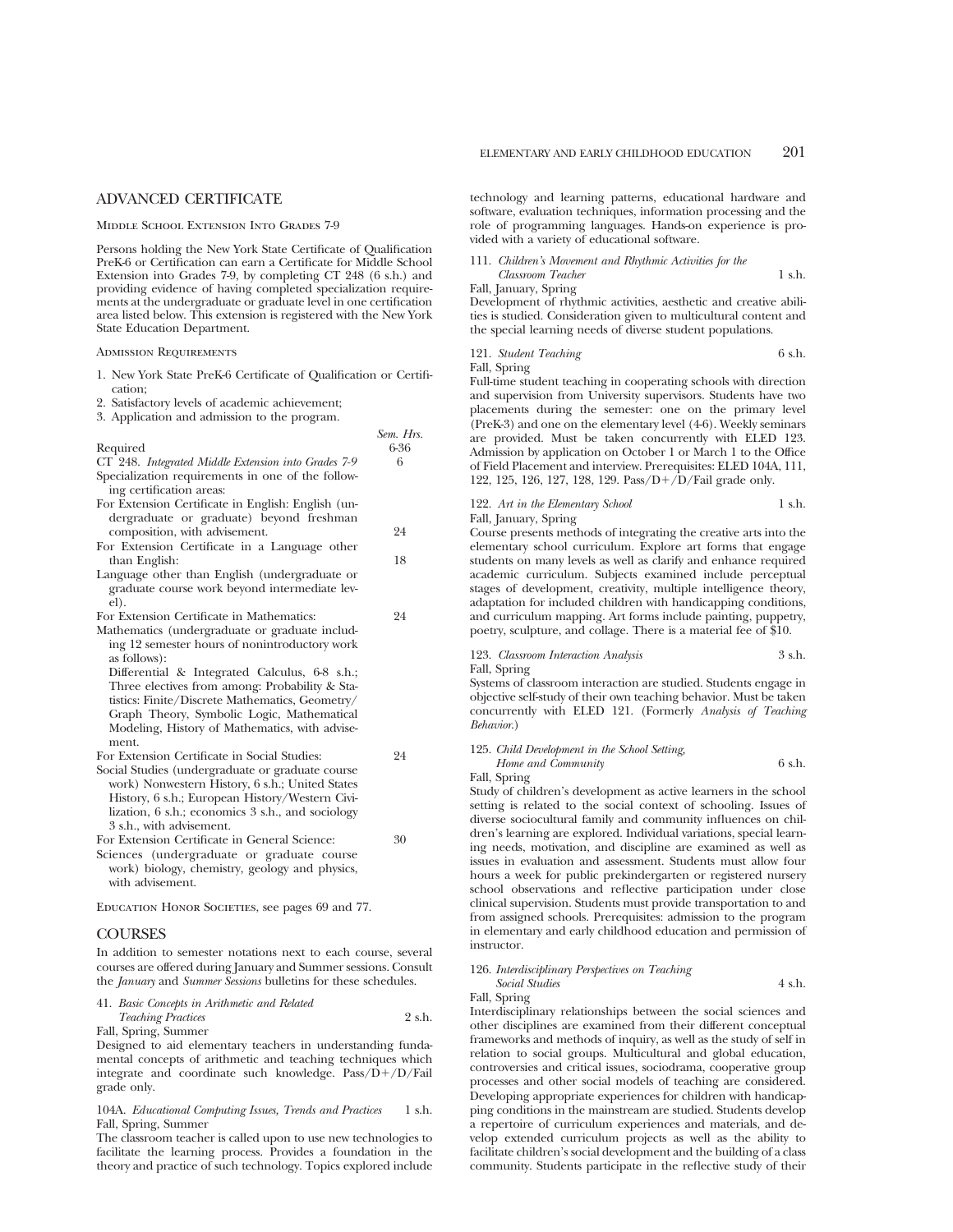teaching under close clinical supervision in primary grades. Students must provide transportation to and from assigned placements. Prerequisites: ELED 125, including admission to the program in Elementary and Early Childhood Education, satisfactory completion of departmental writing examination, and core prerequisite in history. Corequisites: ELED 127 and the corresponding laboratory section of ELED 126.

### 127. *Integrated Teaching of Reading, Writing, and Children's Literature* 6 s.h. Fall, Spring

Selection, design and organization of rationales, strategies, and materials for the integrated teaching of reading, writing, and children's literature appropriate for diverse cultural groups and individual learning styles and special learning needs are studied. Students develop a repertoire of egalitarian materials and methods for use with bilingual as well as monolingual English speakers. Students participate in the reflective study of their teaching under close clinical supervision in primary grades. Students must provide transportation to and from assigned placements. Prerequisites: admission to the ELED program; ELED 125 and satisfactory completion of departmental writing examination. Corequisite: ELED 126 and the corresponding laboratory section of ELED 126.

### 128. *Integrated Teaching of Mathematics* 4 s.h. Fall, Spring

Examination of the curriculum, goals, methods and materials for teaching mathematics in the elementary school. Focus on methods for making mathematics meaningful to children by promoting an active learning process. Attention also given to methods for teaching mathematics to children with special needs and for whom English is a second language. Students participate in the reflective study of their teaching under close clinical supervision in intermediate grades. Students must provide transportation to and from assigned placements. Prerequisites: completion of the mathematics core course requirement, and ELED 41 (may be exempted by passing the departmental mathematics proficiency examination). Corequisite: ELED 129 and the corresponding laboratory section of ELED 128.

## 129. *Integrated Teaching of Science* 4 s.h. Fall, Spring

Introduces the student to the purposes, selection organization and guidance of science experiences suitable for children. Explores the connection between science and technology with respect to contemporary themes in environmental science and communication. Emphasis on the development of skills in the construction and administration of science and technology investigations for children. Methods of instruction that address the needs of children with learning differences and diverse language backgrounds are integrated in the course. Students participate in the reflective study of their teaching under close clinical supervision in intermediate grades. Prerequisites: completion of the science core course requirement; ELED 125, 126, 127. Corequisites: ELED 128 and the corresponding laboratory section of ELED 128. There is a material fee of \$10.

### 151, 152. *Special Readings Seminar* 1-3 s.h. each Fall, Spring, Summer

Investigations and reports on educational topics adapted to the student's program and more flexibility in course work. For undergraduates only. Prerequisite: permission of department chairperson.

### 180 through 189, A-Z. *Workshops* 1-3 s.h. each Summer

Designed to meet the needs of specific groups of students or faculties of individual schools who want help in the solution of curricular or other school problems.

As individual subjects are selected, each is assigned a letter

(A-Z) and added to the course number. Any course may be taken a number of times so long as there is a different letter designation each time it is taken.

191. *Workshop: Methods and Materials* 6 s.h. Summer

Cooperative work on problems related to school situations. Demonstrations and participation in an elementary classroom. Admission by permission of instructor.

### 193. *Workshop: Early Childhood Education* 6 s.h. Summer

Supervised participation and systematic observation in demonstration kindergarten and preschool programs supplemented by lectures, selected readings and discussion. Designed also to acquaint experienced and prospective teachers with the current findings about the intellectual and emotional development of young children as they relate to curriculum design and implementation in early childhood education.

## 202. *Developmental Reading* 3 s.h. Fall, Spring, Summer

Current reading programs that have been developed through an analysis of language and the intellectual development of children (Pre-Kindergarten-3). Distinctions between the nature of writing and oral language. Classroom observations are required. Prerequisite: ELED 213 or 214.

## 205. *Language in the Curriculum* 3 s.h. Fall, Spring, Summer

A study of the contributions to the curriculum of the arts and sciences which examine language. The literature on creativity is considered in designing instructional programs leading to the effective use of language in a wide range of activities and situations (Grade 4 to 6). Classroom observations are required. Prerequisite: ELED 213 or 214.

### 206. *Social Studies in the Curriculum* 3 s.h. Spring

An in-depth study of social studies curriculum which considers the contributions of the social sciences and the humanities. Consideration of instructional strategies, materials and development of creative opportunities which meet the needs of diverse populations. Classroom observations are required. Prerequisite: ELED 213 or 214.

### 207. *Dynamics of Curricular Change* 3 s.h. Spring

The implementation of curricular change through adaptation in subject matter, methodology, materials and facilities. The planning of change, models of the change process, generalizations developed in the research traditions in innovation, the diffusion process in education, status of adaptation and rejection of education innovations, organizing and implementing curricular change. Same as SED 207.

208. *Science and Mathematics* 3 s.h. Fall

An examination of the objectives, content and techniques of teaching appropriate to contemporary developments in science and mathematics. A theory of instruction based on the intellectual development of children is used as a basis for curriculum design. Classroom observations are required. Prerequisite: ELED 213 or 214.

### 209. Mathematics in the Curriculum 3 s.h. Fall, Spring, Summer

An evaluation of the objectives, content and techniques of teaching, appropriate to contemporary developments in mathematics. A theory of instruction based on the intellectual development of children is used as a basis for curriculum design. Classroom observations are required. Prerequisite: ELED 213 or 214.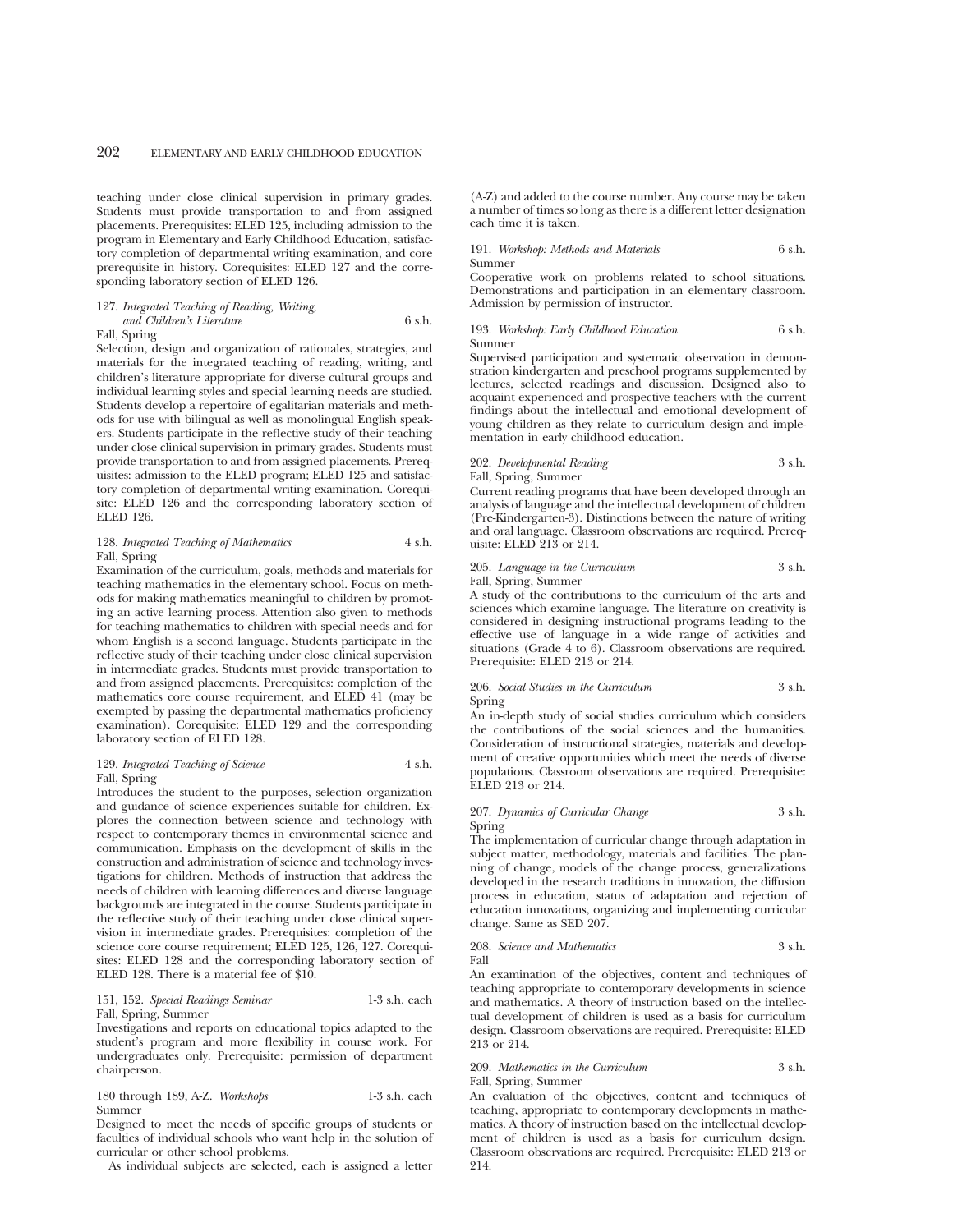### 210. *Science and Technology in the Curriculum* 3 s.h. Fall, Spring, Summer

Examination of the objectives, content and techniques of teaching, appropriate to contemporary developments in science and technology. A theory of instruction based on the intellectual development of children is used as a basis for curriculum design. Classroom observations are required. Prerequisite: ELED 213 or 214. There is a material fee of \$10.

## 211. *Children's Movement and Rhythmic Activities in the Curriculum* 1 s.h.

Fall, January, Spring, Summer

Participants acquire methods of instruction, activities, and materials for use in children's movement and rhythmic activities. Consideration is given to multicultural content and the special learning needs of diverse student populations.

#### 212. Art in the Curriculum 1 s.h. Fall, January, Spring, Summer

Explore modes of integrating the creative arts into the elementary school curriculum. Study art forms that engage students on a multitude of levels, thereby clarifying and enhancing required academic curriculum. Subjects covered include perception, developmental stages in art, multiple intelligence theory, adaptation for included children with handicapping conditions, curriculum mapping and art history. Art forms explored include painting, sculpture, collage, and poetry. There is a material fee of \$10.

## 213, 214. *Child Development and the Elementary School Program* 3 s.h. each

Fall, Spring, Summer

An advanced course in the study and evaluation of modern school practices coupled with the study of current cross-cultural research in child development. 213 emphasizes ego development and the socialization process; 214 emphasizes perceptual and intellectual development. Issues of mainstreaming and children with handicapping conditions are addressed. Classroom observations are required.

## 219. *Supervised Teaching with Normal and Handicapped Children* 9 s.h.

Fall, Spring

(Physically Handicapped, Neurologically Impaired/Learning Disabled, Emotionally Disturbed and/or Mentally Retarded.) Must be taken concurrently with ELED 223. Same as SPED 219A-219B.

### 221. *Student Teaching* 6 s.h. Fall, Spring

Full-time student teaching in cooperating schools with direction and supervision from University supervisors. Students have two placements during the semester: one on the primary level (PreK-3) and one on the intermediate level (4-6). Weekly seminars are provided. Admission by application and interview. Applications obtainable at the Office of Field Placement, to be returned by October 1 for the spring semester and by March 1 for the fall semester. Must be taken concurrently with ELED 223. Prerequisite: 18 s.h. in education. Pass/Fail grade only.

### 222. Supervised Teaching 6 s.h. Fall, Spring

Close clinical supervision of M.S. in Ed. students currently teaching in an elementary school on a full-time basis. Must be taken concurrently with ELED 223. Admission by application and interview. Applications obtainable at the Office of Field Placement, to be returned by October 1 for the spring semester and by March 1 for the fall semester. Prerequisite: 18 s.h. in education. Pass/Fail grade only.

223. *Analysis of Teaching Behavior* 3 s.h. Fall, Spring

Research on classroom interaction systems is studied. Skill in the objective study of teaching behavior is developed. An objective study of teaching behavior, integrating research findings, is required. Must be taken concurrently with ELED 219, 221 or 222.

225. *Teaching English as a Second Language* 3 s.h. Fall

An intensive study of the linguistic development of bilingual children. The problems of psychological, cognitive and psycholinguistic developmental stages as they affect the acquisition of a second language. Specific methods and materials are developed, including materials and techniques for teaching English to speakers of other languages through mathematics, science, and social studies.

227. *Elementary School Curriculum* 3 s.h.

Fall, Spring, Summer

Principles, trends, techniques in curriculum construction and revision. A central purpose is to assist each student to integrate and synthesize understanding of elementary education through a comprehensive approach to curriculum study.

228. *Curriculum and Instruction in Communication* 3 s.h. Fall, Spring

For experienced teachers offering advanced study of the curriculum and instruction in language arts including reading, speaking, writing, literature, skills and appreciation (PreK-6).

230. *Curriculum and Instruction in Social Studies* 3 s.h. Fall

For experienced teachers offering advanced study and stressing evaluation of research, school programs and curriculum trends.

231. *Curriculum and Instruction in Science* 3 s.h. Fall, Spring

For experienced teachers that addresses the multiple methods of doing science with children. Teachers are encouraged to explore their own scientific selves, science in the media, and contemporary attitudes towards science and technology in society. The construction of science curriculum is embedded in a sciencetechnology-society framework where teachers examine locally relevant science issues for curriculum construction.

232. *Curriculum and Instruction in Mathematics* 3 s.h. Fall, Spring

For experienced teachers offering advanced study of mathematics curriculum. Stresses the design and implementation of instructional methodologies that actively engage the learner in elementary/middle grade mathematics. Mathematics curricula are examined with a view toward providing all students opportunities for becoming mathematically literate in a rapidly changing, culturally diverse, technological society.

233. *Curriculum and Instruction in Creative Arts* 3 s.h. Spring

For experienced teachers, this course presents methods of integrating the creative arts into the elementary school curriculum. Explores art forms that engage the student on many levels as well as clarifies and enhances required academic curriculum. Subjects covered include perceptual stages of development, creativity, multiple intelligence theory, adaptation for included children with handicapping conditions, interdisciplinary teaching, art history as a means to understand culture, aesthetics and the museum as educator. Practice painting, puppetry, drama, collage, sculpture and poetry. Museum trips and research required. There is a material fee of \$10.

## 234. *Curriculum Design and Teaching: Contexts and*

*Perspectives, Part I* 3 s.h. Fall

This course addresses the child in relation to the curriculum by examining the influences of family, community, and society on the world of the learner. Students engage in self-reflection while exploring diverse perspectives on teaching and learning. Critical literacy about curriculum and teaching is developed through the collaborative study of diverse teaching/learning environments.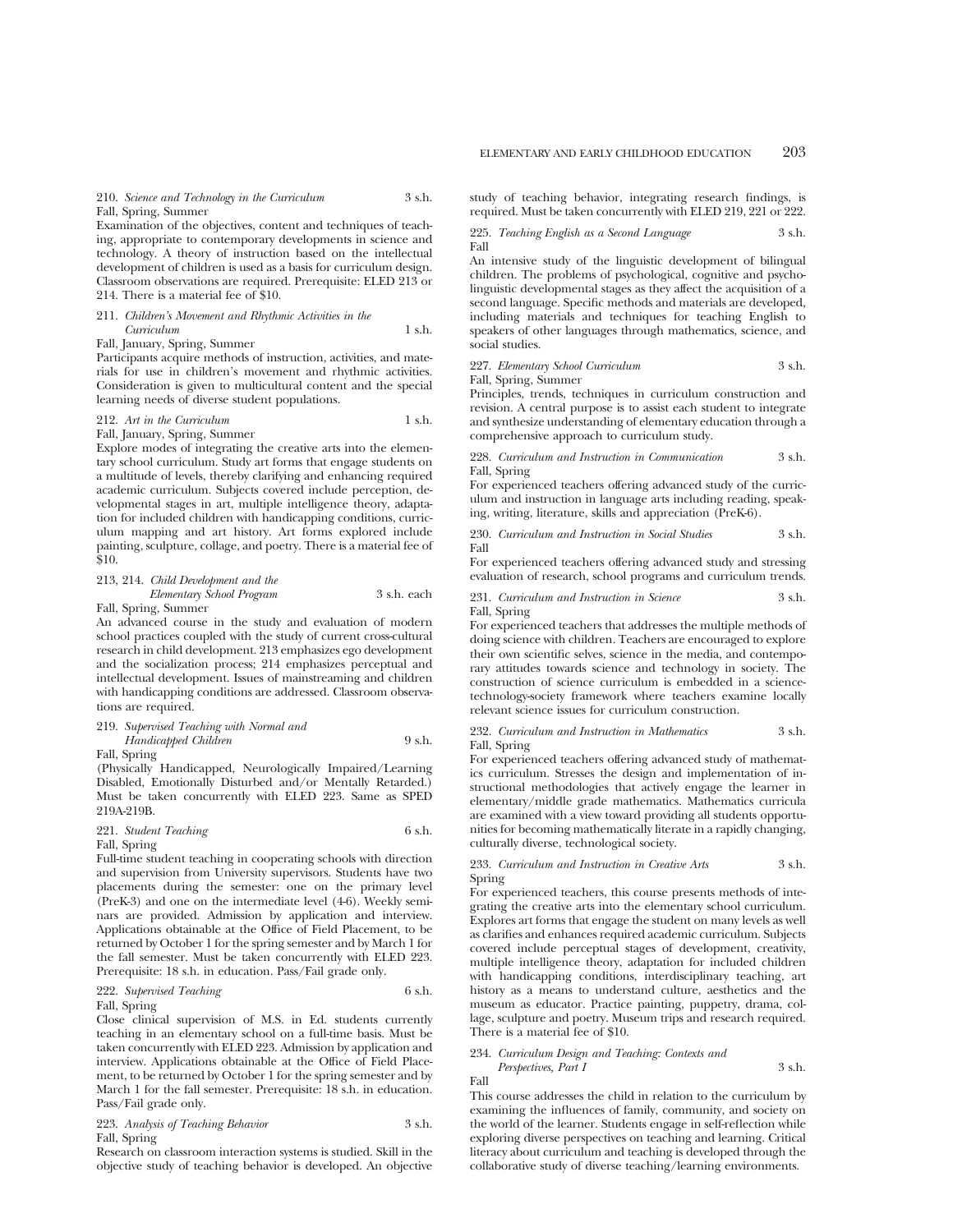## 235M. *Curriculum Design and Teaching: Contexts and Perspectives, Part II—Mathematics, Science, and Technology* 3 s.h.

Spring

This course examines mathematics, science, and technology (MST) curricula in the elementary school. It considers the culture of the classroom by exploring social processes and learning; the politics of curriculum construction; and justice and social change in classroom settings.

236. *Modern Trends* 3 s.h.

Periodically

Advanced course for experienced teachers to investigate indepth ideas and practices. Students and instructors cooperatively identify a number of specific areas of investigation, which become the focus of the course.

### 239. *Technology Education in Elementary School* 3 s.h. Spring

A course for experienced teachers which stresses the skills, knowledge, and attitudes essential to the development of technology education for the elementary grades. The human-made world is considered through an activity-based study of past, present, and future technological systems. Factors underlying the design process, supporting principles of mathematics and science, and considerations of utility and aesthetics are examined. Central to the course is the creation of a design portfolio, a form of authentic assessment.

### 240. *Perspectives in Curriculum* 3 s.h. Periodically

An examination of the major curricular issues and movements in the American elementary school from 1890 to the present. Recent innovations are studied in historical perspective. Prerequisite: provisional or permanent certification (PreK-6) or equivalent.

### 241. *Educational Programs for Young Children* 3 s.h. **Periodically**

Contemporary practices, experimentation, innovations, proposals and issues (nursery and early school). Appropriate attention is given to the research literature. Prerequisite: provisional or permanent certification (PreK-6) or equivalent.

#### 242. *Instructional Theory* 3 s.h. Periodically

An analysis of the effects of varieties of teacher behavior on child behavior and learning in the classroom setting. Attention will be given to the literature on classroom transactions as well as case studies in classrooms. Prerequisite: provisional or permanent certification (PreK-6) or equivalent.

### 243. *Advanced Child Development for Teachers* 3 s.h. Fall, Spring

An analysis of recent cross-cultural research and theory in child growth and development. Emphasis on implications for curriculum design and instructional practice drawn from studies in the affective and cognitive domains. Issues of mainstreaming and the child with handicapping conditions are explored.

## 244. *Models of Teaching* 3 s.h. Periodically

Theory and practice of five models of teaching are presented: concept attainment, concept formation, inquiry training, role playing and synectics. These models, which are useful new ways of teaching, can be integrated into one's teaching repertory at all levels and in all subject areas.

## 245. *Workshop: Community Resources* 3 s.h. Periodically

Identification of and acquaintance with community resources for instructional purposes in the metropolitan and Long Island areas. Registration is limited to students who are able to take field trips.

### 246. *Methods and Materials for Bilingual Teaching of Reading in Bicultural Setting*  $\frac{1}{2}$  3 s.h.

Once a year

An in-depth study of readiness and beginning reading including the effects of language and experience on reading instruction and the relationship of reading to child development and self-concept. Consideration of teaching strategies and organization in the classroom as well as the selecting and adapting of appropriate materials for classroom use. Methods and materials specifically analyzed, developed and designed to teach reading in Spanish, and in addition, a consideration of the techniques to ease the transition to reading and writing in English.

## 247. *Social Studies and Communication Arts for Bilingual and Bicultural Children* 3 s.h.

Once a year

An understanding of the regional, social and developmental variations in children's language. Develop curricular materials and activities utilizing learner's cultural background through the social studies curriculum in elementary school. Ways to utilize an interdisciplinary bilingual approach to these two curricular areas are explored.

### 248. *Methods and Materials for Bilingual Teaching of Mathematics and Science* 3 s.h. Once a year

Consideration of formation of appropriate objectives with respect to concept development together with suitable techniques and materials for bilingual settings.

### 249. *Practicum for Teachers of Bilingual Children* 3 s.h. Once a year

Extended teaching practice with close clinical supervision. Admission by application and interview. Applications obtainable at the Office of Field Placement, to be returned by October 1 for the spring semester and by March 1 for the fall semester. Seminars meet weekly with supervisory personnel from the Curriculum and Teaching Department and public school districts to work intensively with specific student problems. Demonstration classes and observations of innovative programs in bilingual settings in local school districts are arranged. Pass/Fail grade only.

### 250. *Mathematics, Science, and Technology Integration in the Elementary School* 6 s.h.

Fall

This course involves the creation of integrated mathematics, science, and technology (MST) activity modules suitable for inclusion in the elementary school curriculum. Requires research in the teaching of MST, considerations of political, socio-economic, aesthetic, and ethical issues in MST instruction, and visits to mathematics, science, and technology centers. Culminates in the completion, implementation, and evaluation of a capstone MST action research project. Must be taken concurrently with ELED 253.

# 251, 252. *Special Readings Seminar* 1-3 s.h. each

Fall, Spring, Summer Investigations and reports on advanced educational topics adapted to the program of the student. Prerequisite: permission of instructor.

### 253. *MST Field Placement* 1 s.h. Fall

Students participate in a field consultation model as they implement and evaluate mathematics, science, and technology activity modules in the elementary grades. Transportation to and from assigned placements is the responsibility of the student. Must be taken concurrently with ELED 250. Pass/Fail grade only.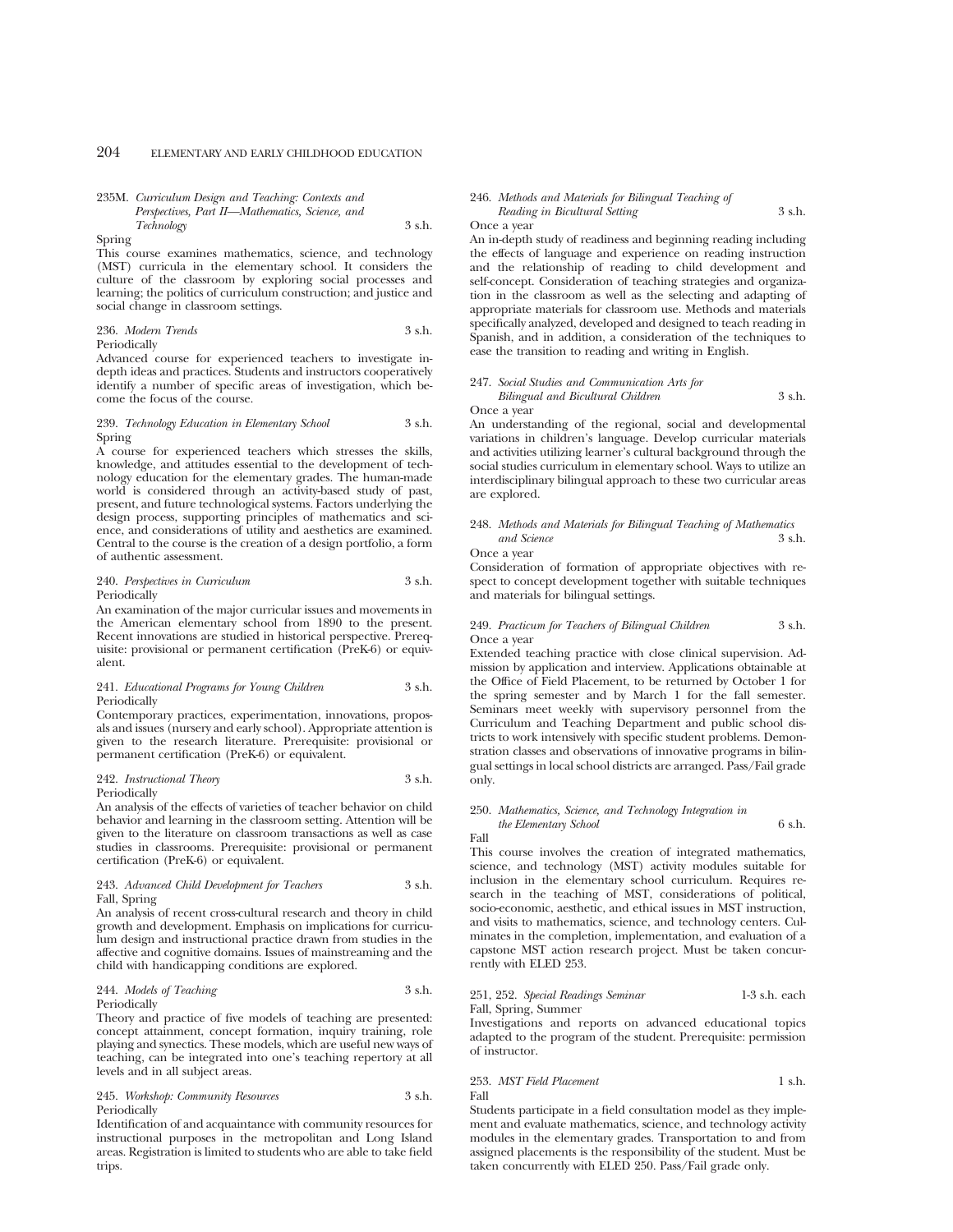256. *The Newspaper as a Teaching Tool* 3 s.h. Summer

This course introduces students to the newspaper as an educational tool for children of all grade levels,  $\overline{k-1}2$ , and in every subject area. The newspapers on Long Island and the Metropolitan area contribute editors, Newspaper in Education coordinators, and NIE managers as speakers in the workshop. Students tour *Newsday* and see the newspaper in production. The history and background of Newspapers in Education are presented. Students receive a comprehensive overview of NIE and the practical means to implement it in their classrooms. Curriculum materials and teaching strategies relating to the newspaper are employed.

260. *Space Science for the Teacher* 3 s.h. Periodically

Depth in the background subject matter as well as the necessary mathematics and physical sciences inherent in a successful comprehension of the subject. Demonstration and discussion of techniques for teaching in the area.

### 270. *Techniques for Study of and Research with Young Children* 3 s.h. Fall

Research techniques with particular reference to early education. Child development theory and child study and evaluation techniques are explored and used in various settings.

271. *Early Childhood Curriculum* 3 s.h. Fall

Development of early childhood programs. Explore, contrast, analyze, and develop models and designs for integrated programs. Pass/Fail grade only. Prerequisite: admission to program in Early Childhood Education or permission of instructor.

### 272. *Curriculum Innovations in Early Childhood*

### *Programs* 3 s.h. Spring

Content-based program and material innovations for young children in school organizations. Research design and evaluation are part of each contract. Pass/Fail grade only.

### 273. *Consultantship for Continuing Early Childhood Professional In-Service Development* 3 s.h. Spring

Professional self-study and in-service consultation in curricular innovations. Action research with young children in school settings. Hofstra faculty individually supervise study site with attendant conferring. Minimum 60 hours teaching in a kindergarten/pre-kindergarten setting required. Pass/Fail grade only.

### 274. *Curriculum Supervision of Early Childhood Centers* 3 s.h. Every other year

Studying, simulating, and testing curriculum policy-making with faculty, community and family involvement. Issues that relate to public policy and advocacy of early childhood education are also studied. Participants engage in advocacy project development and study.

### 275. *Literacy in Early Childhood Education* 3 s.h. Once a year

Deals with early literacy development and instructional practices based upon theory and research. Emphasis on the use of relevant instructional approaches and materials. Participants consider sound awareness, creative language development, early reading and writing, special language learning needs, and thinking-reading-andwriting connections. Participants engage in the study of integrated teaching practices. Prerequisite: one graduate course in the teaching of reading is recommended. Same as READ 275.

### 276. *Early Childhood Education: Mainstreaming the*

*Young Child with Special Learning Needs* 3 s.h.

Every other year

The study of issues of organization that facilitate the socialization and integration of young children who have a range of learning needs. Materials and methods are reviewed, developed and refined. Same as SPED 276.

### 277. *Classroom Strategies in Teaching Writing* 3 s.h. Periodically

Course helps teachers develop instructional strategies and classroom procedures based on current research on the composing process. Emphasis placed on the stages of the writing process, methods of response, the role of the teacher, and includes experiences in writing and in using peer response groups.

### 278. *Writing and Children's Literature* 3 s.h. Periodically

Provides an in-depth investigation of literature for children as a literary experience which promotes language and writing development. Emphasis on developing strategies to use experience with various genres and styles to help children become critical readers and writers.

### 280 through 289, A-Z. *Advanced Workshops* 1-3 s.h. each Fall, Spring, Summer

Designed to meet the needs of specific groups of students or faculties of individual schools who want help in the solution of curricular or other school problems.

As individual subjects are selected, each is assigned a letter (A-Z) and added to the course number. Any course may be taken a number of times so long as there is a different letter designation each time it is taken.

## 300. *Departmental Seminar* 3 s.h. Fall, Spring

Serves an integrative and culminating function with respect to the student's studies and experiences in the School of Education. The student is required to prepare and present a paper or project of "publishable" quality. The paper or project should demonstrate a synthesis of the student's comprehensive knowledge in the fields of child development, curriculum theory and at least one specific curriculum area. Pass/Fail grade only. Prerequisites: matriculation in the department and completion of *all* required course work in professional education.

**NOTE:** successful completion of ELED 300 may be offered in place of the departmental comprehensive examination. This course may *not* be used to satisfy any part of the basic semester hour requirements for a master's degree in elementary education.

### 301 & 302. *Master's Thesis* 3 s.h. each Fall, Spring

Supervision and instruction leading to the completion of master's thesis. Binding fee payable upon registration in 302. Admission by permission of adviser. Prerequisite: competence in statistics (through analysis of variance).

303 through 309, A-Z. *Post-Master's Workshops* 1-3 s.h. each **Periodically** 

Intensive workshops for experienced teachers. Not applicable to the Master of Science in Education or Master of Arts degrees.

### 310. *Issues in Infant, Toddler, Preschool, Parent and Family Involvement Programs* 3 s.h.

Once a year A study of educational needs, methods, and materials for use with infants, toddlers and preschoolers in group settings including related parent and family involvement programs and alternatives. Particular attention is devoted to sociocultural and linguistic issues. Same as SPED 310.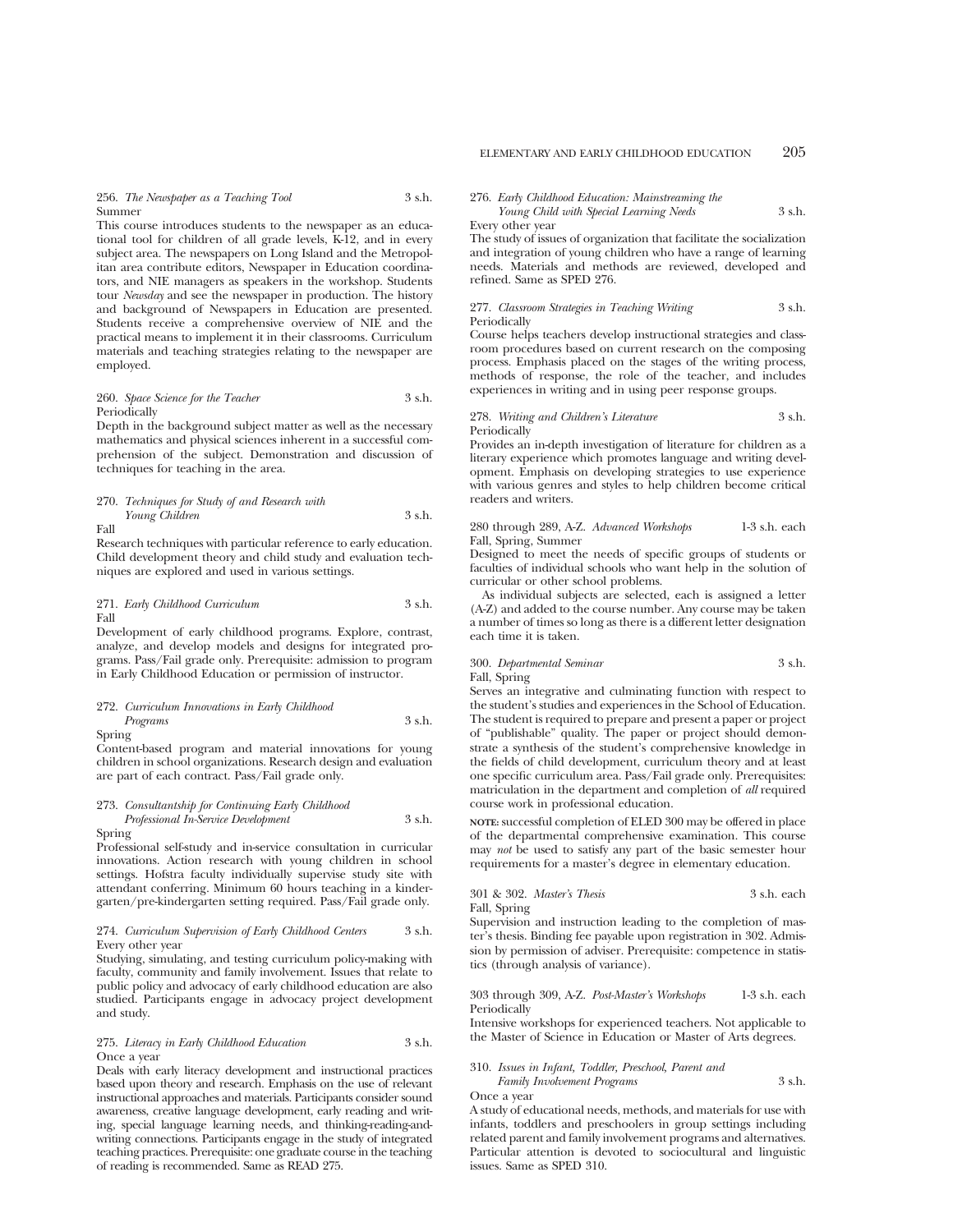330. *Techniques of Mentor Teaching* 3 s.h. Once a year

Prepares experienced teachers to serve as mentor teachers to new teachers, student teachers, teachers, and others needing assistance in developing new skills and content. Study emphasizes coaching and demonstration techniques as well as knowledge concerning adult learning within professional work settings.

# Engineering (ENGG)

Associate Professor Rooney, *Chairperson*

Professors Alvarez, Burghardt, Rabbany, Weissman; Associate Professors Agnone, Caputi, Forsberg, Jensen, Kwong, Raship; Assistant Professors Ghorayeb, Hunter, Puerzer; Director of Freshman Engineering Hakola.

Technology and Public Policy courses are listed alphabetically.

#### **MISSION STATEMENT**

The Department of Engineering at Hofstra University offers ABET-accredited degree programs leading to a Bachelor of Engineering in Engineering Science, a Bachelor of Science in Electrical Engineering, and a Bachelor of Science in Mechanical Engineering. In addition, it offers smaller interdisciplinary degree programs, not seeking ABET accreditation, leading to a Bachelor of Science in Industrial Engineering and a Bachelor of Arts in Engineering Science.

Since all degrees are offered under the aegis of a single department, the organizational structure fosters collegiality among faculty of different programs and ensures that all students are exposed to a variety of engineering disciplinary perspectives. The knowledge base encompassed by engineering is constantly expanding, but the fundamental skills and aptitudes which a four year undergraduate program can hope to impart to graduates remain the same, regardless of time or of specific degree. They include a solid grounding in mathematics as a language to express scientific laws, in applied physics as represented primarily in the engineering sciences, in engineering design integrated throughout the curriculum but especially demonstrated through participation in capstone team projects, and in a well-chosen variety of social sciences and humanities.

Technological advances generated by the engineering profession have foreseen and unforeseen effects on human culture and civilization. The broadly educated Hofstra engineering graduate will mirror the multi-faceted engineer/builder envisioned in classical times by Vitruvius, and will therefore be best situated to assess the consequences of the societal changes constantly being wrought by the profession.

### **DEPARTMENTAL OBJECTIVES**

While adhering to the general philosophy outlined above, each degree program which seeks ABET accreditation is committed to ensuring that its graduates exhibit a range of abilities indicative of a successful member of the engineering community. These include:

- a) an ability to apply knowledge of mathematics, science, and engineering
- b) an ability to design and conduct experiments, as well as to analyze and interpret data
- c) an ability to design a system, component, or process to meet desired needs
- d) an ability to function on multi-disciplinary teams
- e) an ability to identify, formulate, and solve engineering problems
- f) an understanding of professional and ethical responsibility
- g) an ability to communicate effectively
- h) the broad education necessary to understand the impact of engineering solutions in a global and societal context
- i) recognition of the need for, and an ability to engage in life-long learning
- j) a knowledge of contemporary issues<br>k) an ability to use the techniques, skill
- an ability to use the techniques, skills, and modern engineering tools necessary for engineering practice.

Students matriculate in an ambience of small class size, excellent student-faculty interaction, and easy access to all laboratory facilities for research and design projects. All students, part-time as well as full-time, are assigned a faculty adviser in their general field of interest, and may choose from a range of engineering and science electives to build a foundation for the engineering objective of their choice. For many the goal will be graduate study in a specialized area of engineering such as civil, electrical, mechanical or biomedical; for others, a position in industrial or government research, development and design.

**A MINOR IN ENGINEERING** consists of the successful completion of 18 semester hours in engineering courses, excluding ENGG 4, 10 and 149, at least 6 hours in residence, with grades of C or better.

ROTC scholarship engineering majors, who must take additional courses in Military Science, may be funded for a total of five years while completing their engineering degree.

## PROGRAMS

#### B.E. Specialization in Engineering Science

Accredited by the Engineering Accreditation Commission of the Accreditation Board for Engineering and Technology.

#### **PROGRAM EDUCATIONAL OBJECTIVES**

This program reflects the need within a broad-based engineering curriculum, for a diversity of offerings reflecting the diversity of careers in the engineering field today. Engineering today encompasses many new technologies, but the core educational requirements remain a thorough grounding in mathematics, physical sciences, engineering sciences and design. The Engineering Science degree then allows students to specialize in one of three options: biomedical, civil, or environmental. All three options integrate design throughout the curriculum, beginning with the first year, and culminating in a year-long major senior-level design project. Consequently graduates of the program are well prepared to do analytic work and to participate as design team members in engineering projects. The options guarantee a specificity of expertise within the Engineering Science program. They do so through 25 units of directed technical electives as outlined below under each of the three headings. A preponderance of biomedical option graduates may therefore be expected to pursue advanced studies in biomedical engineering or in some cases to enter medical school. On the other hand, the majority of civil or environmental option graduates will be expected to enter industry, with or without pursuing advanced degrees. Professional registration is highly important in the latter two fields, and so, all graduates of the civil option and the environmental option are required to take the Engineering Fundamentals Examination (but not necessarily to pass it) prior to the completion of the degree program. The eleven generic indicators of achievement listed under Department of Engineering objectives apply specifically to graduates of each option within the Engineering Science degree program, as a measure of the program's effectiveness in meeting its stated objectives.

**Biomedical Option:** Biomedical engineering or bioengineering is designed to bridge the gap between the life sciences and physical sciences by applying engineering concepts, methods and techniques to biology and medicine. An understanding of fundamental physiological processes using engineering methodology requires a broad background in basic engineering, sciences and mathematics. Two emphases (biomechanics and bioelectricity) are available to the students, differing from each other by five courses. In the biomechanics area required courses include ENGG 26, 114, 115, 163 and 169 or 170. In the bioelectricity area these courses are replaced by ENGG 32A, 32B, 33, 104, and 192. Technical electives for all biomedical option students include: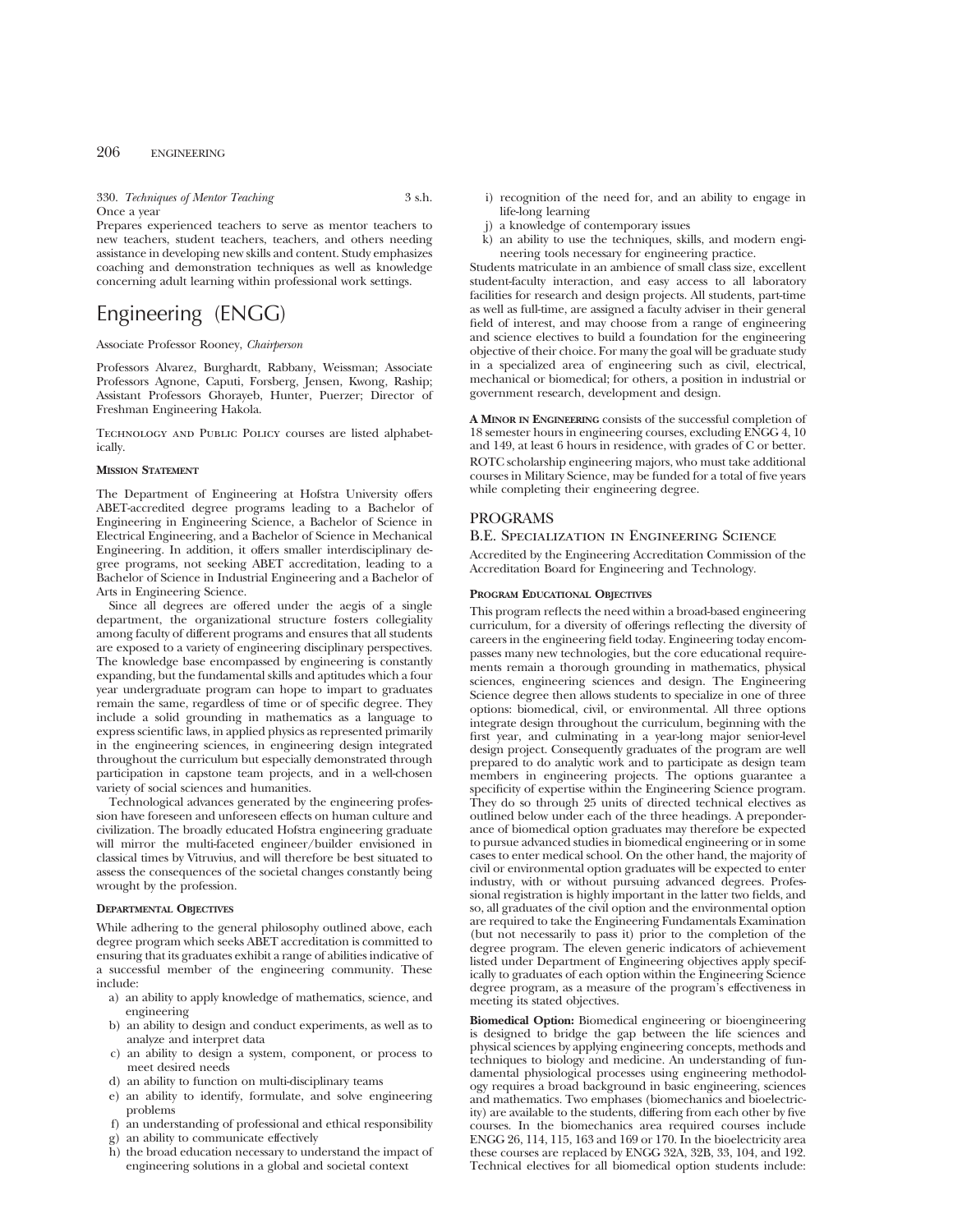BIO 1, 144, ENGG 166B, 181, 182, 183, 187, CHEM 131A, 132A, 162. Further technical electives for those in the biomechanics area include: ENGG 116, 129, 130, 131, while students in the bioelectricity area choose further technical electives from: ENGG 36, 176, 177, 180.

Professor Rabbany, *Adviser*

**Civil Option:** Civil engineering shares with military engineering the distinction of being the earliest of the engineering disciplines. Today's civil engineer is concerned with a broad spectrum of problems relating to structures and the infrastructures of modern society. The civil option provides a thorough preparation and professional training in the fundamentals of engineering and related fields with a major thrust in structural analysis and design. All civil option degree candidates must take the Engineering Fundamentals Examination prior to graduation. Technical electives include: ENGG 47, 62, 129, 131, 132, 134, 135, 136, 147.

Professor Alvarez, *Adviser*

**Environmental Option:** Environmental engineering applies a range of engineering disciplines to both natural environmental systems and treatment of water, air and land pollution. A traditional curriculum emphasizes the processes and system designs for water production, quality and treatment. Emphasis is also placed on the social, economic, political and legal aspects important for engineers working with the environment. All environmental option degree candidates must take the Engineering Fundamentals Examination prior to graduation. Technical electives include: ENGG 47, 60, 62, 117, 130, 132, 135, 136, 147; TPP 115; CHEM 131A, 132A, 185.

Assistant Professor Hunter, *Adviser*

Candidates for graduation must fulfill the following requirements:

- 1. The successful completion of at least 137 semester hours, excluding Military Science, completed at Hofstra.
- 2. At least 65 semester hours must be completed in the liberal arts. No course in the Department of Engineering may count toward this requirement except for ENGG 149.
- 3. There are two requirements that must ordinarily be completed in residence at Hofstra: 15 semester hours in the major field of specialization and the last 30 semester hours. The 15 semester hours need not be included within the last 30 hours.

4. The following general and major requirements: ENGL 1-2 or placement examination\*; 6 hours in literature, literature in translation or comparative literature; 15 hours in humanities or social science electives\*\*; the two literature courses must be chosen from core courses in CLL, ENGL, FRLT, JW ST, LIT or SPLT in the humanities division under the appreciation and analysis heading. The 15 credits of social science and humanities electives must include SPCM 1 or 7. one core course in behavioral social sciences and one core course in history and philosophy in social sciences. Students transferring in with previous social science/humanities credits may use them in place of core requirements in the same category as the transferred credits.

MATH 19, 20, 29, 131, 143 and 144 or 147; CHEM 3A, 3B, 4A; PHYS 11A & 12A, 11B;

ENGG 1, 9A, 10, 25, 26 or 33, 27, 28, 30, 34, 100, 113, 114 or 104, 115 or 32A, 143A, 143G, 149, 160, 163 or 32B, 169 or 170 or 192; 25 hours in technical electives. Courses may not be taken on a Pass/ $D+/D$ /Fail basis.

Other elective groupings are available subject to the needs of the individual student.

Course selection is made in conference and with the approval of a faculty adviser.

A cumulative average of C or better is required in the following courses: ENGG 25, 26 or 33, 27, 28, 30, 100, 113, 115 or 32A; a cumulative average of C or better is required in all engineering courses. Reflecting the fact that not all full-time students can and do adhere to a four year time frame for degree completion, the suggested sequence below shows a possible alignment of courses within that compass.

## FULL-TIME STUDENTS—137 s.h. SUGGESTED FOUR-YEAR SEQUENCE

#### First Year

|                                          | 1st                      | 2nd              |
|------------------------------------------|--------------------------|------------------|
|                                          | Sem.                     | Sem.             |
| MATH 19, 20                              | 4                        | 4                |
| ENGG 1, 9A, 10                           | 4                        | 3                |
| ENGL 1 or placement examination*         | 3                        |                  |
| CHEM 3A, 3B, 4A                          | $\overline{4}$           | 3                |
| PHYS 11A, 11B                            | $\overline{\phantom{a}}$ | 5                |
|                                          | 15                       | 15               |
| <b>SECOND YEAR</b>                       |                          |                  |
| ENGL 2 or placement examination*         | 3                        |                  |
| ENGG 25, 28                              | 3                        |                  |
| 27                                       | L,                       | $3333$ $-333$    |
| 30                                       | L,                       |                  |
| MATH 29, 131                             | $\overline{4}$           |                  |
| 12A<br>PHYS                              | $\overline{4}$           |                  |
| Literature or literature in translation  | 3                        |                  |
| Social science or humanities elective**  | ۳                        |                  |
|                                          | 17                       | 18               |
| Third Year                               |                          |                  |
| ENGG 26 or 33                            | 3                        |                  |
| 34                                       | 1                        |                  |
| 113, 115 or 32A                          | 3                        | 3                |
| 160, 163 or 32B                          | $\overline{2}$           | 1                |
| MATH 143, 144 or 147                     | 3                        | $\boldsymbol{3}$ |
| <b>TPP 112</b>                           | $\overline{\phantom{0}}$ | 3                |
| Social science or humanities electives** | 3                        | 3                |
| <b>Technical electives</b>               | 6                        | 6                |
|                                          | 18                       | 19               |
| <b>FOURTH YEAR</b>                       |                          |                  |
| <b>ENGG 100</b>                          | 3                        |                  |
| 114 or 104                               |                          | 3                |
| 143G                                     |                          | 3                |
| 149                                      | 3                        |                  |
| 143A                                     | 3                        |                  |
| 169 or 170 or 192                        | 1                        |                  |
| Social science or humanities electives** |                          | 6                |
| Technical electives                      | 7                        | 6                |
|                                          | 17                       | 18               |
|                                          |                          |                  |

#### PART-TIME STUDENTS—135 s.h.

Part-time students follow the same curriculum as listed under the full-time program of study, with the exception of ENGG 9A. Candidates for graduation must fulfill all requirements listed under the individual program. The B.E. Specialization in Engineering Science requires 135 semester hours of part-time study.

#### B.S. Specialization in Industrial Engineering

Industrial engineering contributes to the management decisionmaking process. It is concerned with the optimal utilization of integrated systems of people, methods, materials, machines and energy to achieve organizational goals. In the application of principles and methods of engineering analysis and design, it is distinguished from other engineering disciplines in its concern with problems which involve human effort and energy, production systems, economy in the use of money, materials and time, and a high utilization of the social sciences.

<sup>\*</sup>If this requirement is fulfilled by passing the placement examination, 6 semester hours in the humanities or social sciences should be taken with adviser's approval.

<sup>\*\*</sup>With adviser's approval. Courses may not be taken on a Pass/D+/D/Fail basis.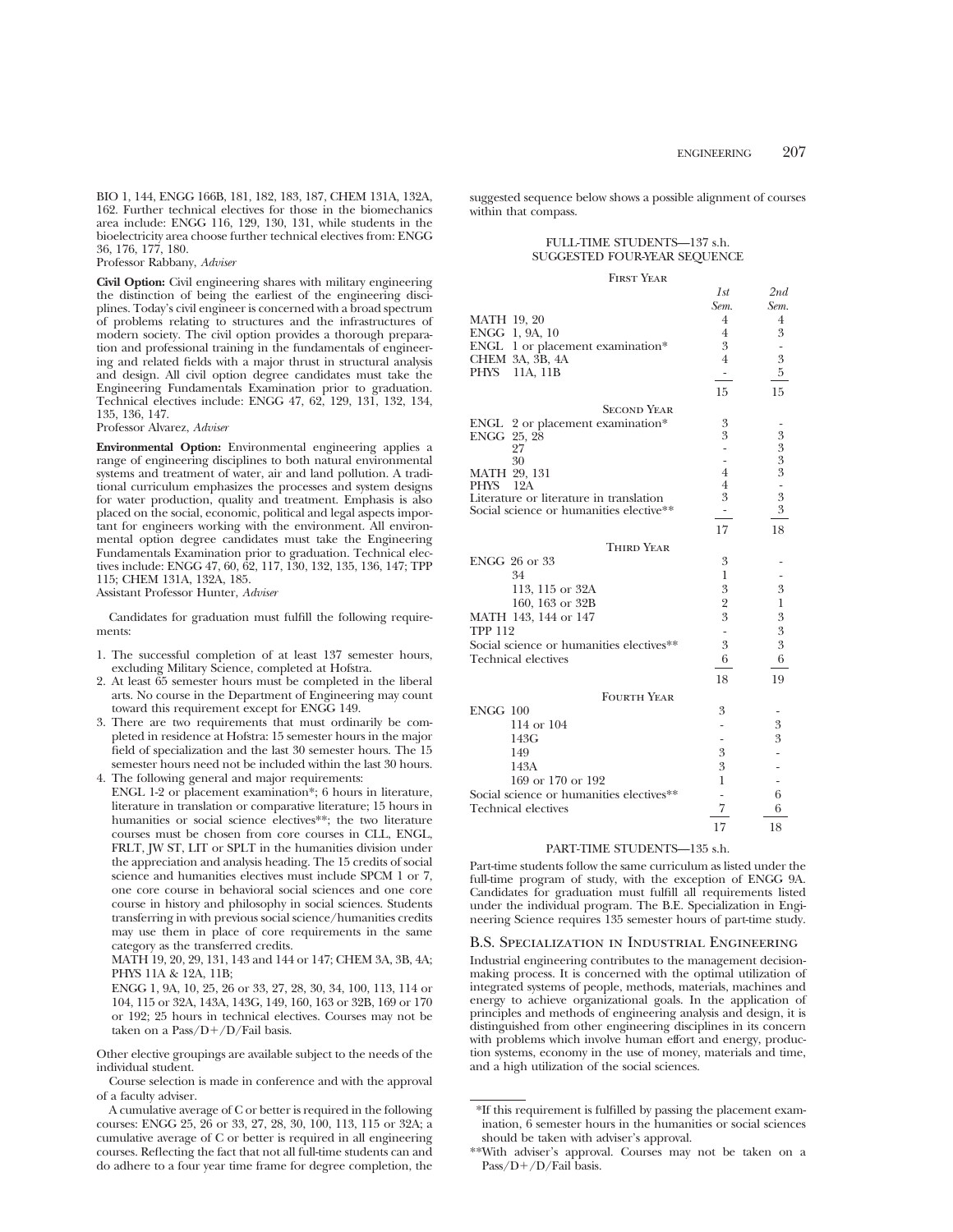Using the scientific method, industrial engineers establish factual information from which alternatives are defined, problems recognized and solved. In their concern for the design, improvement and control of systems, they collect, analyze, arrange and statistically examine data. They introduce new techniques and tools into the organization and into the decisionmaking process.

Areas of specialty associated with industrial engineering are administrative engineering, production and inventory control, automation, plant location and layout, methods engineering, quality control, data processing, operations research, cost forecasting and control.

Assistant Professor Puerzer, *Adviser*

Candidates for graduation must fulfill the following requirements:

- 1. The successful completion of at least 137 semester hours and a cumulative grade-point average of 2.0 in work completed at Hofstra. Military Science may not be counted toward this total semester hour requirement.
- 2. At least 62 semester hours must be completed in the liberal arts. No course in the Department of Engineering may count toward this requirement except for ENGG 101, 149, and 185.
- 3. There are two requirements that must ordinarily be completed in residence at Hofstra: 15 semester hours in the major field of specialization and the last 30 semester hours. The 15 semester hours need not be included within the last 30 hours. 4. The following requirements:
- ENGL 1-2 or placement examination\*; PSY 1, 33; ECO 1; 15 hours in humanities or social science electives\*\*; the 15 credits of social science and humanities must include 6 credits in the humanities, of which 3 must be from the list of core courses in CLL, ENGL, FRLT, JW ST, LIT or SPLT. The other 9 credits must include SPCM 1 or 7, one core course in behavioral social sciences and one core course in history and philosophy in social sciences. Students transferring in with previous social science/humanities credits may use them in place of core requirements in the same category as the transferred credits.

MATH 19, 20, 29, 131; CHEM 3A, 3B, 4A; PHYS 11A & 12A, 11B

ACCT 1; CSC 132, 187; MGT 101, 127, 142;

ENGG 1, 9A, 10, 25, 26, 27, 28, 30, 33, 34, 35, 100, 101, 113, 119, 149, 156, 158, 160, 185, 186, 188. Courses may not be taken on a Pass/ $D+/D/F$ ail basis.

A cumulative average of C or better is required in the following courses: ENGG 25, 26, 27, 28, 30, 35, 100 and 113; a cumulative average of C or better is required in all engineering courses. Reflecting the fact that not all full-time students can and do adhere to a four year time frame for degree completion, the suggested sequence below shows a possible alignment of courses within that compass.

## FULL-TIME STUDENTS—137 s.h. SUGGESTED FOUR-YEAR SEQUENCE

#### First Year

|                    |                                  | 1st  | 2nd  |
|--------------------|----------------------------------|------|------|
|                    |                                  | Sem. | Sem. |
| <b>MATH 19, 20</b> |                                  | 4    | 4    |
|                    | ENGG 9A, 1, 10                   | 4    | 3    |
|                    | ENGL 1 or placement examination* | 3    |      |
|                    | CHEM 3A, 3B, 4A                  |      | 3    |
|                    | PHYS 11A, 11B                    |      | 5    |
|                    |                                  | 15   | 15   |
|                    | <b>SECOND YEAR</b>               |      |      |
| MATH 29, 131       |                                  | 4    | 3    |
| ENGG 25, 26        |                                  | 3    | 3    |
|                    | ENGL 2 or placement examination* | 3    |      |
| PHYS               | 12A                              | 4    |      |
| ENGG 28            |                                  |      | 3    |
|                    | 30                               |      | 3    |
| ECC                |                                  |      | 3    |

| PSY<br>1, 33                             | 3              | 3                |
|------------------------------------------|----------------|------------------|
|                                          | 17             | 18               |
| <b>THIRD YEAR</b>                        |                |                  |
| 187, 132<br>CSC                          | 3              | 3                |
| ENGG 33, 35                              | 3              | 3                |
| 34                                       | 1              |                  |
| 27, 101                                  | 3              | 3                |
| 185, 186                                 | 3              | 3                |
| 188                                      |                | $\boldsymbol{3}$ |
| <b>MGT</b><br>101                        |                | 3                |
| ACCT<br>1                                | 3              |                  |
| Social science or humanities elective**  | 3              |                  |
|                                          | 19             | 18               |
| <b>FOURTH YEAR</b>                       |                |                  |
| ENGG 156, 158                            | 1              | 2                |
| 149, 100                                 | 3              | 3                |
| 113, 119                                 | 3              | 3                |
| 160                                      | $\overline{2}$ |                  |
| 127, 142<br>MGT                          | 3              | 3                |
| Social science or humanities electives** | 6              | 6                |
|                                          | 18             | 17               |

#### PART-TIME STUDENTS—135 s.h.

Part-time students follow the same curriculum as listed under the full-time program of study, with the exception of ENGG 9A. Candidates for graduation must fulfill all requirements listed under the individual program. The B.S. Specialization in Industrial Engineering requires 135 semester hours of part-time study.

## B.A. Specialization in Engineering Science

This program is designed for those students who wish to combine elements of a fundamental engineering program with those of a broad liberal arts program. In addition to meeting the degree requirements for the B.A., students are required to earn a cumulative average of C or better in engineering courses. Students pursuing this degree must choose either the Biomedical Engineering Option or the Production and Manufacturing Option.

See complete B.A. requirements, page 82.

## **Biomedical Engineering Option**

One option of this degree has been created for those students whose career goals are directed toward medicine, but with a strong analytical element provided by engineering coursework. Bioengineering courses apply engineering methods to biomedicine, and ensure that successful candidates for this degree option have both the broad liberal arts background the B.A. degree offers, and the specialized skills that the prospective scientists and practitioners in the medical field need. Reflecting the fact that not all full-time students can and do adhere to a four year time frame for degree completion, the suggested sequence below shows a possible alignment of courses within that compass. Professor Rabbany, *Adviser*.

## **B.A. Specialization in Engineering Science With a Biomedical Engineering Option**

#### FULL-TIME STUDENTS—126 s.h. SUGGESTED FOUR-YEAR SEQUENCE

First Year

|                | 1st  | $_{2nd}$          |
|----------------|------|-------------------|
|                | Sem. | Sem.              |
| MATH 19, 20    |      |                   |
| ENGG 1, 9A, 10 |      | $\mathbf{\Omega}$ |

\*If this requirement is fulfilled by passing the placement examination, 6 semester hours in the humanities or social sciences should be taken with adviser's approval.

\*\*With adviser's approval. Courses may not be taken on a Pass/D+/D/Fail basis.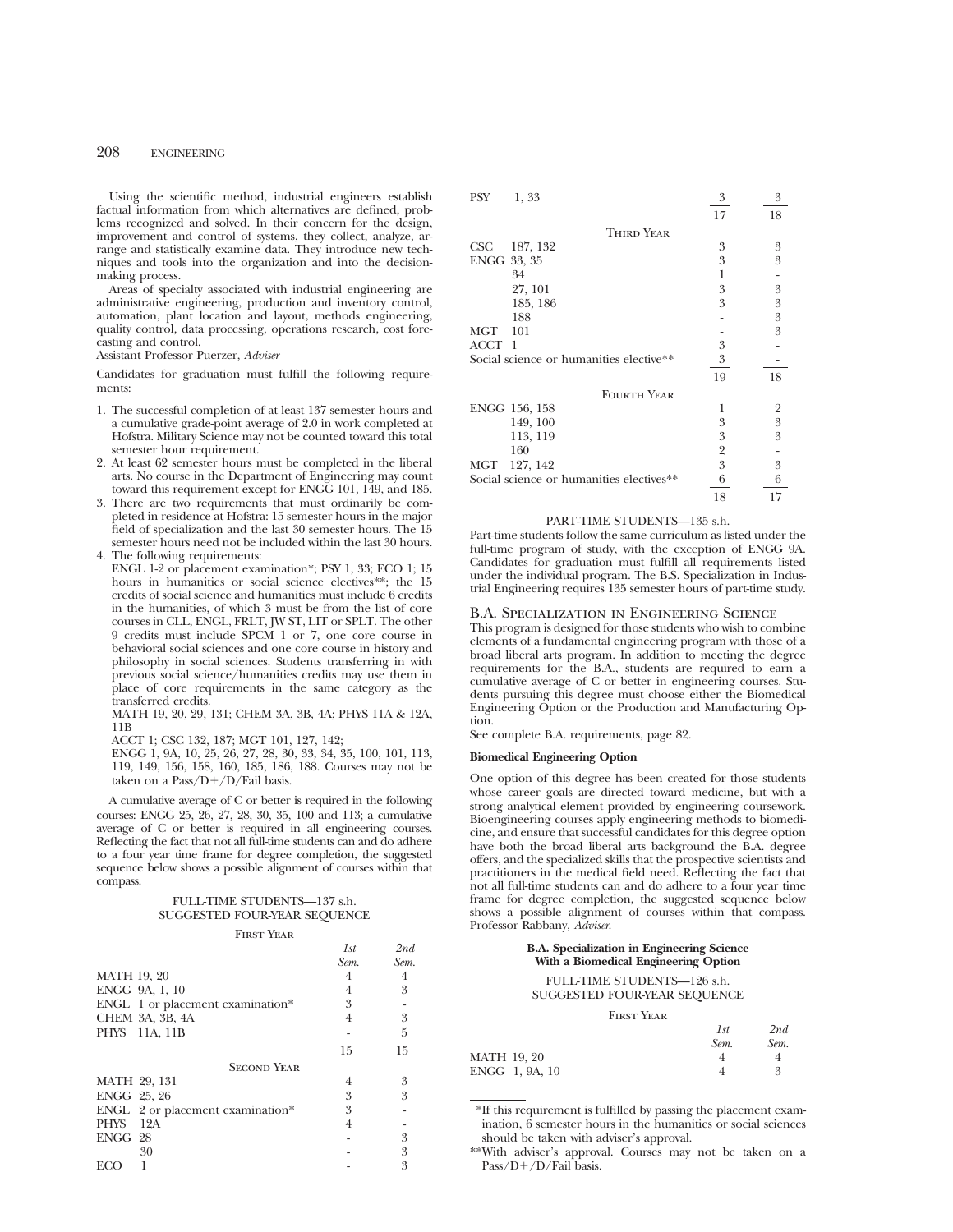| ENGL 1 or placement examination†             | 3              |                  |
|----------------------------------------------|----------------|------------------|
| CHEM 3A, 3B, 4A, 4B                          | $\overline{4}$ | $\overline{4}$   |
| <b>PHYS</b><br>11A, 11B                      |                | 5                |
|                                              | 15             | 16               |
| <b>SECOND YEAR</b>                           |                |                  |
| ENGG 25, 181                                 | 6              |                  |
| 27, 28                                       |                | 6                |
| BЮ<br>-1                                     |                | $\overline{4}$   |
| MATH 29                                      | $\overline{4}$ |                  |
| PHYS 12A, 12B                                | 5              |                  |
| Social Science Core elective                 |                | $\boldsymbol{3}$ |
| ENGL 2 or placement examination <sup>†</sup> |                | 3                |
|                                              | 15             | 16               |
| <b>THIRD YEAR</b>                            |                |                  |
| ENGG 30, 34, 182                             | 3              | $\overline{4}$   |
| 113                                          |                | 3                |
| Humanities Core                              | 6              | 3                |
| Language requirement                         | 3              | 3                |
| CHEM 131A, 131B                              | $\overline{4}$ |                  |
| 132A, 132B                                   |                | $\overline{4}$   |
|                                              | 16             | 17               |
| <b>FOURTH YEAR</b>                           |                |                  |
| ENGG 166B, 183                               | 3              | 3                |
| <b>BIO</b> 144                               | $\overline{4}$ |                  |
| Language requirement†                        | 3              | 3                |
| Social Science Core, Cross-Cultural Core     | 6              | 3                |
| Technical electives                          |                | 6                |
|                                              | 16             | 15               |

## **Production and Manufacturing Option**

A special option of this degree has been created for those students whose career goals are directed toward business administration, especially in manufacturing or production. A career path in this situation requires someone with technical ability and eventually an M.B.A. degree. By combining the B.A. Specialization in Engineering Science with the following business and liberal arts courses, the student will meet Hofstra's B.A. degree requirements and be knowledgeable about technical matters the student will ultimately be responsible for in a manufacturing environment. Reflecting the fact that not all full-time students can and do adhere to a four year time frame for degree completion, the suggested sequence below shows a possible alignment of courses within that compass.

#### **B.A. Specialization in Engineering Science With a Production and Manufacturing Option**

## FULL-TIME STUDENTS—134 s.h. SUGGESTED FOUR-YEAR SEQUENCE

#### First Year

|                                                | 1st            | 2nd                                       |
|------------------------------------------------|----------------|-------------------------------------------|
|                                                | Sem.           | Sem.                                      |
| <b>MATH 19, 20</b>                             | 4              |                                           |
| ENGG 1, 9A, 10                                 | 4              | $\frac{4}{3}$ $\frac{3}{3}$ $\frac{3}{5}$ |
| ENGL 1-2 or placement examination <sup>+</sup> | 3              |                                           |
| CHEM 3A, 3B, 4A                                | 4              |                                           |
| PHYS 11A, 11B                                  |                |                                           |
|                                                | 15             | 18                                        |
| <b>SECOND YEAR</b>                             |                |                                           |
| ENGG 25, 26                                    | 3              |                                           |
| 28                                             |                | $\frac{3}{3}$ $\frac{4}{3}$               |
| 32A, 32B                                       |                |                                           |
| MATH 29, 131                                   |                |                                           |
| PHYS 12A                                       | 4              |                                           |
| SPCM 1, ECO 1                                  | 3              | 3                                         |
| Social Science Core elective                   | $\mathfrak{Z}$ |                                           |
|                                                | 17             | 16                                        |
| <b>THIRD YEAR</b>                              |                |                                           |
| ENGG 30, 36                                    | 3              | $\frac{3}{2}$                             |
| 113, 160                                       | 3              |                                           |

| Literature Core or                       |               |    |
|------------------------------------------|---------------|----|
| literature in translation††              | 3             | 3  |
| Language requirement                     | $\frac{3}{3}$ | 3  |
| ACCT                                     |               |    |
| BLAW 20                                  |               | 3  |
| -101<br>FIN                              | 3             |    |
| MGT 101                                  |               | 3  |
|                                          | 18            | 17 |
| <b>FOURTH YEAR</b>                       |               |    |
| ENGG 100, 119                            | 3             | 3  |
| 27, 149                                  | 3             | 3  |
| Language requirement†                    | 3             | 3  |
| MKT 101, 124                             | 3             | 3  |
| Social Science Core, Cross-Cultural Core | 6             | 3  |
|                                          | 18            | 15 |
| R S. Specialization in                   |               |    |

## B.S. Specialization in Electrical Engineering

## Mechanical Engineering

Candidates for graduation with the B.S. degree in these areas must fulfill the following requirements:

- 1. The successful completion of at least 137 semester hours and a cumulative grade-point average of 2.0 in work completed at Hofstra. Military Science may not be counted toward this total semester hour requirement.
- 2. At least 65 semester hours must be completed in the liberal arts. No course in the Department of Engineering may count toward this requirement except for ENGG 101, 149, and 185.
- 3. There are two requirements that must ordinarily be completed in residence at Hofstra: 15 semester hours in the major field of specialization and the last 30 semester hours. The 15 semester hours need not be included within the last 30 hours.
- 4. The general and major requirements as listed under the programs below. Courses may not be taken on the  $Pass/D+$ / D/Fail basis.

## B.S. Specialization in Electrical Engineering

Accredited by the Engineering Accreditation Commission of the Accreditation Board for Engineering and Technology.

## **PROGRAM EDUCATIONAL OBJECTIVES**

This program is intended for students who wish intensive study at the undergraduate level to develop proficiency in the fields of electrical and computer engineering. The curriculum provides a broad foundation in engineering, mathematics, physics and liberal arts. The broad range of Hofstra University resources in the humanities and social sciences make the liberal arts component especially enlightening.

Students will develop analytical, computer and applied skills which will enable them to analyze, design and test engineering systems, processes and components. Graduates will be acquainted with various areas of electrical engineering such as applied electronics, digital devices and systems, electromagnetic fields and waves, signal processing and communication systems. The computer option addresses the increasing need for specialized skills in this area.

They will develop design skills progressively, beginning with their first courses in circuit analysis and digital circuits and will apply their accumulating knowledge to practical problems throughout the curriculum. This process culminates in the capstone design course, which complements the analytical part of the curriculum.

The thorough preparation afforded by the electrical engineering curriculum includes the broad education necessary to understand the impact of engineering solutions in a global and societal context. Graduates will hence be well prepared for professional employment or advanced studies. The eleven generic indicators

<sup>†</sup>For B.A. requirements, see page 82.

<sup>††</sup>For literature core requirements, see page 84.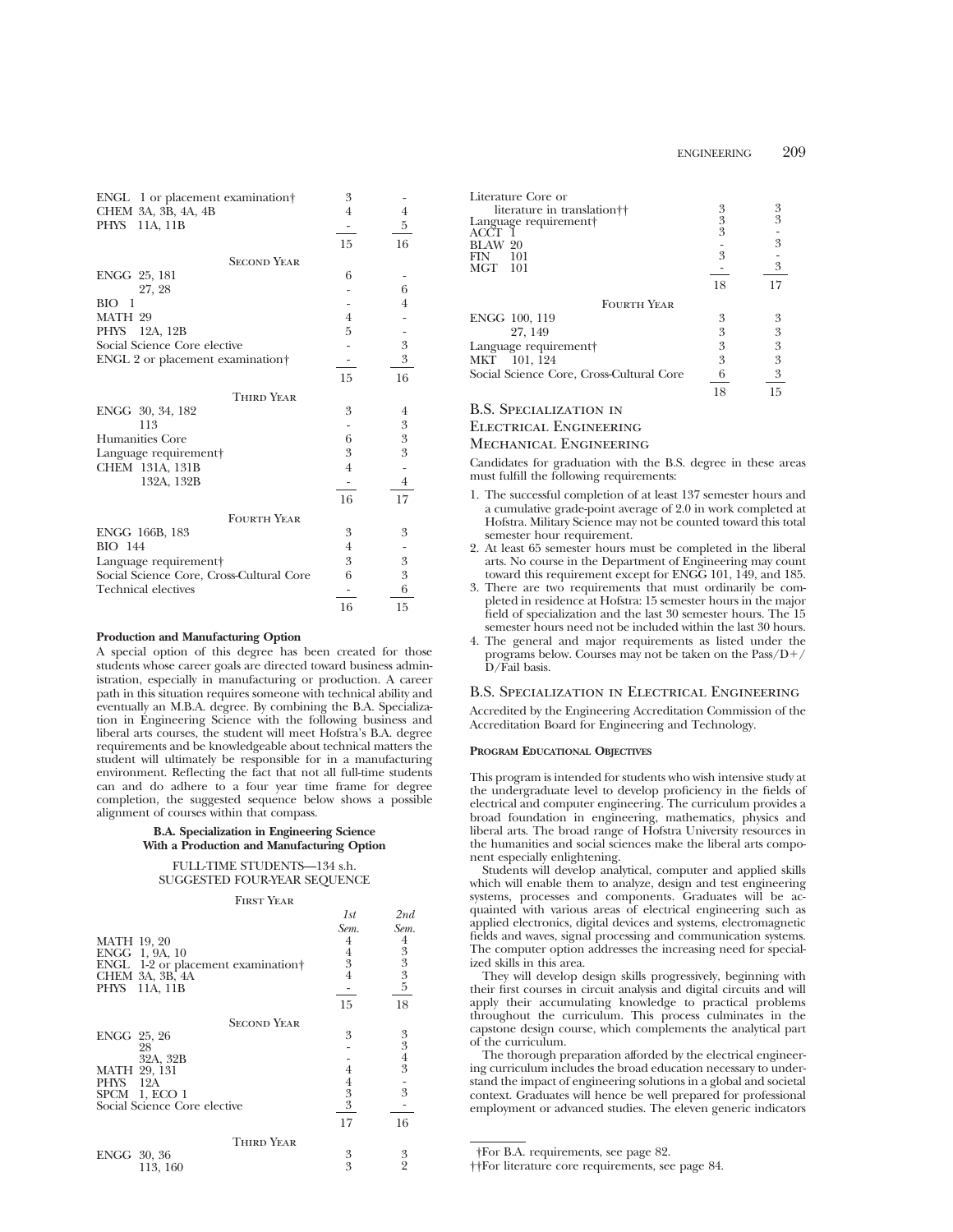of achievement listed under the Department of Engineering objectives apply specifically to electrical engineering graduates, as a measure of the program's effectiveness in meeting its stated objectives.

In addition to fulfilling the degree requirements listed above, the following courses must be successfully completed. ENGL 1-2 or placement examination\*; 15 hours in humanities or social science electives\*\*; 6 hours in literature or literature in translation; the two literature courses must be chosen from core courses in CLL, ENGL, FRLT, JW ST, LIT or SPLT in the humanities division under the appreciation and analysis heading. The 15 credits of social science and humanities electives must include SPCM 1 or 7, one core course in behavioral social sciences, one core course in history and philosophy in social sciences and TPP 112. Students transferring in with previous social science/ humanities credits may use them in place of core requirements in the same category as the transferred credits.

MATH 19, 20, 29, 131, 143 and 144 or 147 or CSC 185; PHYS 11A, 11B, 12A, 12B; CHEM 3A, 3B, 4A;

ENGG 9A (for full-time students), 10, 25, 27, 30, 32A, 32B, 33, 34, 35, 36, 104, 111, 113, 143B, 149, 171, 176, 177, 178, 189, 192, 193, 194, 195; 9 hours in technical electives††

A cumulative average of C or better is required in the following courses: ENGG 30, 32A, 33, 36, 104, 176, 177, 193; a cumulative average of C or better is required in all engineering courses.

**COMPUTER ENGINEERING OPTION:** ENGG 10, 35, 111, 171, 178, 189 are replaced by CSC 15, 16, 112, 120, ENGG 151 and 173. Of the three technical electives, one must be a computer science course at the 100-level, and two must be 100-level engineering courses. Reflecting the fact that not all full-time students can and do adhere to a four year time frame for degree completion, the suggested sequence below shows a possible alignment of courses within that compass.

## FULL-TIME STUDENTS—138 s.h. SUGGESTED FOUR-YEAR SEQUENCE

#### First Year

|                    |                                         | 1st            | 2nd  |
|--------------------|-----------------------------------------|----------------|------|
|                    |                                         | Sem.           | Sem. |
| <b>MATH</b> 19, 20 |                                         | $\overline{4}$ | 4    |
| ENGG 9A, 10        |                                         | $\overline{2}$ | 3    |
|                    | CHEM 3A, 3B, 4A                         | $\overline{4}$ | 3    |
| PHYS               | 11A, 11B                                |                | 5    |
|                    | ENGL 1-2 or placement examination*      | 3              | 3    |
|                    | Social science or humanities elective** | 3              |      |
|                    |                                         | 16             | 18   |
|                    | <b>SECOND YEAR</b>                      |                |      |
|                    | MATH 29, 131                            | 4              | 3    |
|                    | ENGG 25, 32A                            | 3              | 3    |
|                    | 30, 27                                  | 3              | 3    |
|                    | 34                                      |                |      |
| <b>PHYS</b>        | 12A, 12B                                | 5              |      |
|                    | Literature or literature in translation | 3              | 3    |
|                    | Social science or humanities elective** |                | 3    |
|                    |                                         | 18             | 16   |

| <b>THIRD YEAR</b>                        |   |   |
|------------------------------------------|---|---|
| MATH 143 and 144                         | 3 | 3 |
| ENGG 36, 104                             | 3 | 3 |
| 176, 177                                 | 3 | 3 |
| 189                                      |   | 3 |
| 33, 192                                  | 3 |   |
| 32B, 193                                 |   | 3 |
| <b>TPP 112</b>                           |   | 3 |
| Social science or humanities electives** | 2 |   |
|                                          |   |   |

| <b>FOURTH YEAR</b>                      |   |   |
|-----------------------------------------|---|---|
| ENGG 35                                 | 3 |   |
| 111, 113                                | 3 |   |
| 143B, 149                               | 3 | 3 |
| 171, 178                                | 3 |   |
| 194.195                                 |   |   |
| Social science or humanities elective** | 3 |   |
| Technical electives <sup>††</sup>       | 2 |   |
|                                         |   |   |

#### PART-TIME STUDENTS—136 s.h.

Part-time students follow the same curriculum as listed under the full-time program of study, with the exception of ENGG 9A. Candidates for graduation must fulfill all requirements listed under the individual program. The B.S. Specialization in Electrical Engineering requires 136 semester hours of part-time study.

## B.S. Specialization in Mechanical **ENGINEERING**

Accredited by the Engineering Accreditation Commission of the Accreditation Board for Engineering and Technology.

#### **PROGRAM EDUCATIONAL OBJECTIVES**

This program provides intensive study at the undergraduate level in the field of mechanical engineering. A healthy mix of theory, experiment and design informs the curriculum. Design is introduced early in the curriculum, and all graduates are expected to be broadly enough educated to complete capstone senior deisgn courses in two distinct areas of mechanical engineering. Extensive laboratory involvement inculcates valuable insights into experimental methods and, in some cases, original research. Through a suitable choice of technical electives (decided on in consultation with a mechanical engineering faculty adviser) students develop a greater in-depth knowledge of a major branch of mechanical engineering (aerospace, solid mechanics, or thermal/fluids). In addition, the program provides a strong foundation in the engineering sciences, mathematics, and liberal arts.

The primary goal of the program is to provide the preparation necessary for graduates to have successful and productive careers in mechanical engineering and related fields, and to have the requisite academic background should they proceed to advanced graduate study in engineering or other professional fields. This educational goal includes the kindling of a desire to continue learning beyond the completion of formal education, and an ability to utilize engineering skills in non-traditional occupations. The eleven generic indicators of achievement listed under Department of Engineering objectives apply specifically to mechanical engineering graduates, as a measure of the program's effectiveness in meeting its stated objectives.

In addition to fulfilling the degree requirements on page 85, the following courses must be successfully completed. ENGL 1-2 or placement examination\*; 18 hours in humanities or social science electives\*\*; 3 hours in literature or literature in translation; the literature course must be chosen from core courses in CLL, ENGL, FRLT, JW ST, LIT or SPLT in the humanities division under the appreciation and analysis heading. The 18 credits of social science and humanities electives must include SPCM 1 or 7, one core course in behavioral social sciences, one core course in history and philosophy in social sciences and TPP 112. Students transferring in with previous social science/ humanities credits may use them in place of core requirements in the same category as the transferred credits.

<sup>\*</sup>If this requirement is fulfilled by passing the placement examination, 6 semester hours in the humanities or social sciences should be taken with adviser's approval.

<sup>\*\*</sup>With adviser's approval. Courses may not be taken on a Pass/D+/D/Fail basis.

<sup>††</sup>With adviser's approval; one technical elective must be a design course.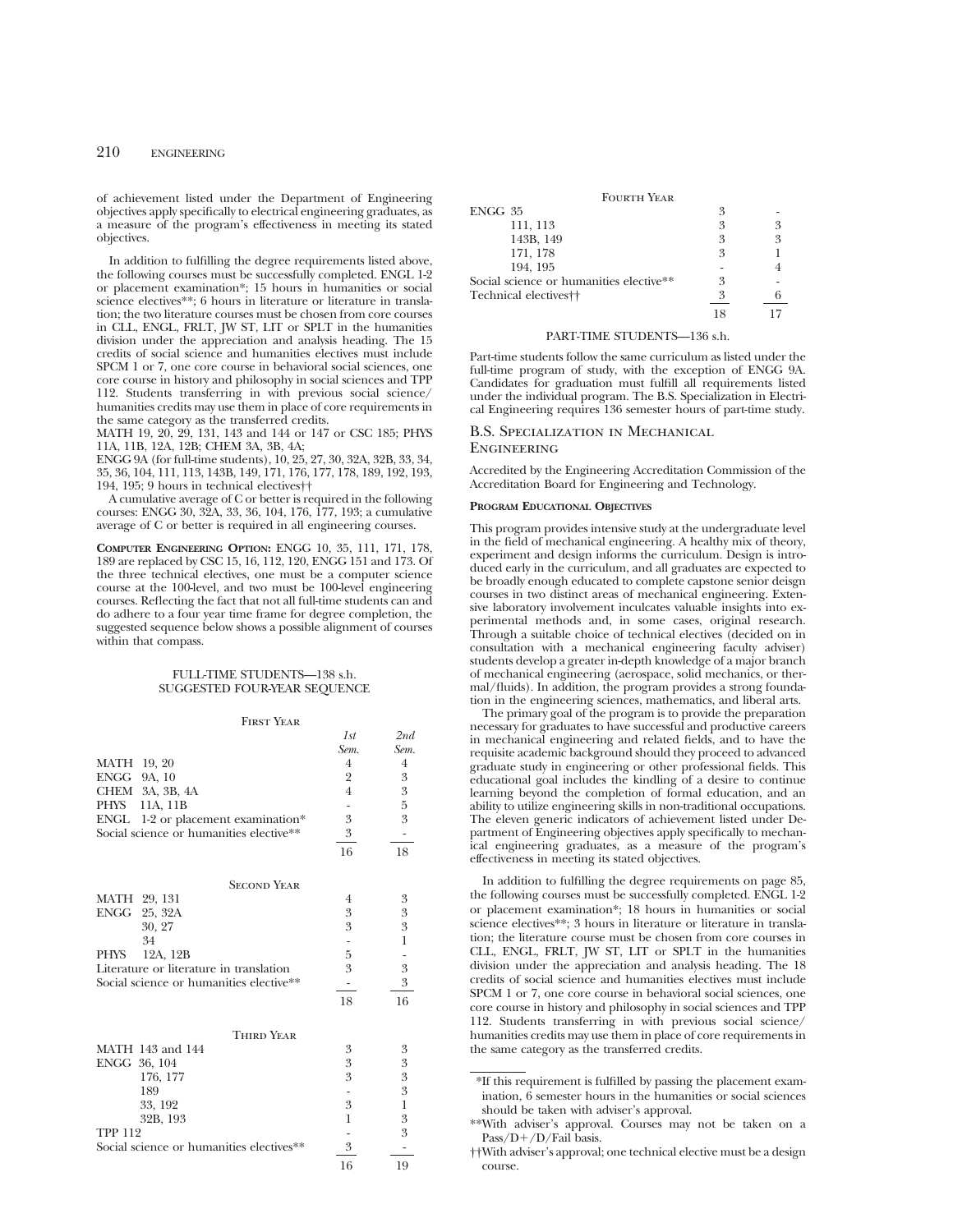MATH 19, 20, 29, 131, 143 and 144 or 147 or CSC 185; PHYS 11A, 11B, 12A; CHEM 3A, 3B, 4A;

ENGG 1, 9A (full-time student only), 10, 25, 26, 27, 28, 30, 34, 35, 100, 113, 114, 115, 139, 141, 142, any two of 143D, 143E, 143F; 149, 160, 163, 169, 170; 12 hours in technical electives†

Course selection is made in conference and with the approval of a faculty adviser.

A cumulative average of C or better is required in the following courses: ENGG 25, 26, 27, 28, 113, 114, 115, 141; a cumulative average of C or better is required in all engineering courses. Reflecting the fact that not all full-time students can and do adhere to a four year time frame for degree completion, the suggested sequence below shows a possible alignment of courses within that compass.

## FULL-TIME STUDENTS—137 s.h. SUGGESTED FOUR-YEAR SEQUENCE

#### First Year

|                                          | 1st                      | 2nd                      |
|------------------------------------------|--------------------------|--------------------------|
|                                          | Sem.                     | Sem.                     |
| <b>MATH 19, 20</b>                       | $\overline{4}$           | $\overline{4}$           |
| ENGG 9A, 10                              | $\overline{2}$           | 3                        |
| 1                                        | $\overline{2}$           | $\overline{\phantom{a}}$ |
| CHEM 3A, 3B, 4A                          | $\overline{4}$           | 3                        |
| PHYS<br>11A, 11B                         | $\overline{\phantom{0}}$ | 5                        |
| ENGL 1-2 or placement examination*       | $\mathfrak{Z}$           | 3                        |
|                                          | 15                       | 18                       |
| <b>SECOND YEAR</b>                       |                          |                          |
| <b>ENGG 25, 26</b>                       | 3                        | 3                        |
| 27, 28, 113                              | $\overline{\phantom{0}}$ | 9                        |
| <b>MATH 29, 131</b>                      | 4                        | 3                        |
| PHYS 12A                                 | $\overline{4}$           | $\overline{\phantom{0}}$ |
| Literature or literature in translation  | 3                        | $\overline{a}$           |
| Social science or humanities electives** | 3                        | 3                        |
|                                          | 17                       | 18                       |
| THIRD YEAR                               |                          |                          |
| <b>MATH 143</b>                          |                          | 3                        |
| MATH 144 or 147 or CSC 185               |                          | 3                        |
| ENGG 30, 34                              | 3                        | $\mathbf{1}$             |
| 114, 115                                 | 3                        | 3                        |
| 35                                       | 3                        | $\overline{\phantom{a}}$ |
| 160, 163                                 | $\overline{2}$           | 1                        |
| 141, 142                                 | 3                        | 3                        |
| Social science or humanities electives** | 3                        | $\overline{\phantom{0}}$ |
| Technical elective†                      | -                        | 3                        |
|                                          | 17                       | 17                       |
| <b>FOURTH YEAR</b>                       |                          |                          |
| ENGG<br>143D, E, or F                    | 3                        |                          |
| 149                                      | 3                        |                          |
| 169, 170                                 | 1                        | 1                        |
| 100                                      | 3                        | $\overline{\phantom{0}}$ |
| 139                                      | 3                        |                          |
| 143D, E, or F                            | -                        | 3                        |
| 112<br>TPP                               |                          | 3                        |
| Social science or humanities electives** | 3                        | 3                        |
| Technical electives <sup>+</sup>         | 3                        | 6                        |
|                                          | 19                       | 16                       |

## PART-TIME STUDENTS—135 s.h.

Part-time students follow the same curriculum as listed under the full-time program of study, with the exception of ENGG 9A. Candidates for graduation must fulfill all requirements listed under the individual program. The B.S. Specialization in Mechanical Engineering requires 135 semester hours of part-time study.

## **COURSES**

In addition to semester notations next to each course, a selection of courses is offered during January and Summer sessions. Consult the *January* and *Summer Sessions* bulletins for these schedules.

## 1. *Engineering Drawing* 2 s.h.

Fall, Spring

Engineering graphics, descriptive geometry, graphical mathematics, sketching and orthographic projection are presented within the framework of the design process. Introduction to, and extensive use of, computer-aided drafting (CAD) software. Prerequisite: high school trigonometry. No liberal arts credit.

#### 4. *Principles of Electronic Communications* 3 s.h. Periodically

History, development, theory and operation of electrical communication systems are established. Introductory concepts are developed regarding the basic principles of operation of the telephone, telegraph, radio, sound reproduction and television. High frequency communication techniques including satellite communications and the utilization of lasers as communication devices are examined from an elementary viewpoint. No credit for engineering majors.

#### 9A. *Introduction to Engineering* 2 s.h. Fall

Overview of the engineering profession, its genesis and evolution to the present day, including fields of engineering and career paths within same. Study of ethics and with emphasis on the engineering workplace. Engineering design and analysis techniques, development of problem-solving skills, communication skills; student design projects.

9B. *Graphic Science* 1 s.h.

Periodically

Engineering graphics, descriptive geometry, graphical mathematics, sketching and orthographic projection.

10. *Computer Programming for Engineers* 3 s.h. Fall, Spring

Algorithms, programs and computers. Logic, flowcharting and programming of solutions to engineering problems. Introduction to the programming of numerical methods. Exercises utilizing analytical software packages, such as MathCAD and MAT-LAB. Prerequisite or corequisite: MATH 19, ENGG 9A or permission of department. (Formerly *FORTRAN for Engineers and Physical Scientists*.)

| 25. Mechanics: Statics | 3 s.h. |
|------------------------|--------|
| Fall, Spring           |        |

Vector algebra, conditions of equilibrium and constraint, centroids and moment of inertia, stress resultants, analysis of simple

<sup>\*</sup>If this requirement is fulfilled by passing the placement examination, 6 semester hours in the humanities or social sciences should be taken with adviser's approval.

<sup>\*\*</sup>With adviser's approval. Courses may not be taken on a Pass/D+/D/Fail basis.

<sup>†</sup>Mechanical engineering majors will choose four technical electives from the following list of courses: ENGG 32A, 36, 116, 119, 129, 130, 131, 132, 134, 136, 138, 140, 145, 146, 174, 179. Possible groupings emphasizing specific areas of concentration include four courses from ENGG 116, 138, 140, 145, 146 (aerospace), from ENGG 32A, 36, 130, 179 (controls), from ENGG 116, 119, 136, 145, 174 (thermal/fluids) or from ENGG 119, 129, 131, 132, 134 (solid mechanics). Selection across groupings, with the prior approval of the academic adviser, is permissible.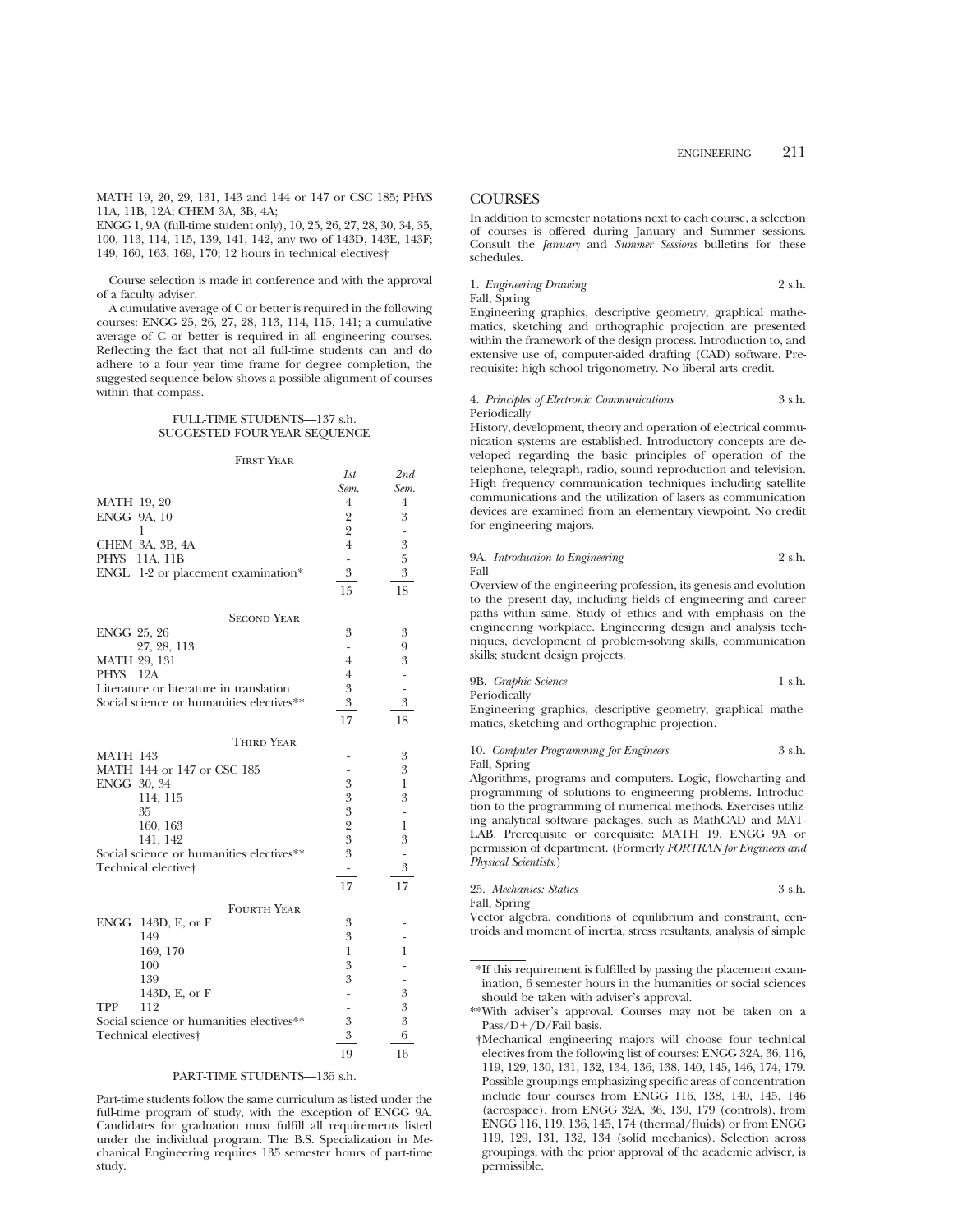trusses and frames, friction, virtual work. Prerequisite: PHYS 11A. Prerequisite or corequisite: MATH 29, ENGG 9B or 1 or permission of instructor.

#### 26. *Mechanics: Dynamics* 3 s.h. Fall

Kinematics and kinetics, impulse and momentum, impact, workenergy of particles and rigid bodies. Relative motion including Coriolis' acceleration, conservation of energy and conservation of momentum. Prerequisite: ENGG 25.

## 27. *Engineering Materials* 3 s.h. Fall, Spring

Atomic structure and its relationship to properties of engineering materials. Mechanical, metallurgical, thermal, optical, chemical, electrochemical, radioactive, electrical and magnetic properties. Failure analysis, material selection and design. Ferrous and nonferrous metals, nonmetallic and anisotropic materials, polymers and ceramics. Prerequisites: CHEM 3A, ENGG 25.

#### 28. *Strength of Materials* 3 s.h. Spring

Introduction to stress and strain relations in two dimensions. Combined stress at a point; Mohr's Circle of Stress; elastic and inelastic theories of axial stress, flexure, torsion, and buckling. Elastic line relationship for beam displacement. Elementary design. Prerequisite: ENGG 25.

#### 30. *Engineering Circuit Analysis* 3 s.h. Fall, Spring

Principles of linear system analysis introduced through the study of electric networks containing lumped circuit elements. DC resistive circuit analysis techniques. Transient analysis with capacitors and inductors. Steady-state AC analysis using phasors to study impedance and resonance. Prerequisite or corequisite: PHYS 12A. Corequisite: MATH 29.

### 32A. *Logical Design and Digital Circuits* 3 s.h. Spring

Introduction to switching theory and the design of logical networks. Review of number systems and codes. The formulation of logical equations and their realization in hardware. Binary arithmetic and its implementation with logical functions. Combinational and sequential logic networks are studied. These digital principles are applied to the study of registers, counters and information processing systems. Prerequisite: sophomore standing in the department or permission of instructor.

## 32B. *Digital Circuits Laboratory* 1 s.h. Fall, Spring

Experiments provide laboratory experience in the design and operation of circuits using gates, flipflops and clocks. Prerequisite: PHYS 12A. Prerequisite or corequisite: ENGG 32A. No liberal arts credit. Same as CSC 110A.

#### 33. *Electronic Circuits* 3 s.h. Fall

Principles of semiconductor electronic devices: operational amplifiers, diodes and bipolar junction transistors. Amplifier specification and external characteristics. Analysis of electronic circuits using graphical methods and electronic device models. Analysis and design of electronic application circuits such as rectifiers, clippers, inverting amplifiers and voltage followers. Introduction to PSpice. Prerequisite: ENGG 30.

### 34. *Circuit Analysis Laboratory* 1 s.h. Fall, Spring

The laboratory is designed to enhance the understanding and proper use of selected principles from circuit theory. The experiments introduce basic measurement techniques and problem

solving. Comparisons between theoretical and experimental results are investigated in a written laboratory report. Topics include meter calibration, oscilloscope use, transient and steadystate analysis, AC parallel and series circuits, electric filters, Thevenin's theorem, and operational amplifiers. Prerequisite: ENGG 30. No liberal arts credit. (Formerly *Circuits and Devices Laboratory*.)

### 35. *Fields, Energy and Power* 3 s.h. Fall

Introduction to static and quasistatic electric and magnetic fields, with emphasis on physical forces and energy concepts with engineering applications. This includes lumped electric circuit elements, magnetically coupled circuits and transformers, electromechanical networks and rotating machines and direct energy conversion devices. Study of automatic control devices and system behavior. Prerequisite: ENGG 30.

#### 36. *Microprocessor Systems* 3 s.h. Once a year

Implementation of microprocessors in digital computer systems. Topics include architecture, operations, software, hardware/ software design methodology. (2 hours lecture, 2 hours laboratory.) Prerequisites: ENGG 32A, ENGG 33, ENGG 10 or CSC 15.

| 47. Enviromental Engineering      | 3 s.h. |
|-----------------------------------|--------|
| See course description, page 403. |        |

| 60. Water Quality for Environmental Engineers | 3 s.h. |
|-----------------------------------------------|--------|
| See course description, page 403.             |        |

| 62. Environmental Unit Operations Laboratory |  | 1 s.h. |
|----------------------------------------------|--|--------|
| See course description, page 404.            |  |        |

| 63. Biochemical Process Dynamics  | 3 s.h. |
|-----------------------------------|--------|
| See course description, page 404. |        |

#### 100. *Engineering Economy* 3 s.h. Fall

Economic analysis for managerial and engineering decision making. Capital utilization based on the time value of capital. Methods for the tangible evaluation of designs, projects and equipment based on cashflows and interest. Capital management, present worth analysis, break-even analysis, and rate of return determination. Factors such as inflation and taxes are also covered. Prerequisite: MATH 20 or permission of department.

## 101. *Numerical Methods I* 3 s.h. Fall, Spring

Iterative computational methods for solving numerical equations and systems using computer programs and spreadsheets. Roots of algebraic equations and equation systems. Matrices; solutions of linear algebraic equations by matrix methods, iteration, and relaxation. Taylor's series, finite differences, numerical integration, interpolation, and extrapolation. Solution of initial and boundary value ordinary differential equations. MATH 131. Same as CSC 102 and MATH 147.

#### 104. *Engineering Electromagnetics* 3 s.h. Spring

Introduction to the theory of electric and magnetic fields, with emphasis on physical concepts and engineering applications. Included are vector analysis, relation between circuit and field concepts at low and high frequencies, and Maxwell's equations. Prerequisites: ENGG 30, MATH 143.

111. *Electromagnetic Waves and Transmission* 3 s.h. Fall

Study of waves in transmission line networks including impedance properties and power transfer. Electromagnetic waves in waveguides and uniform media, including their reflection, re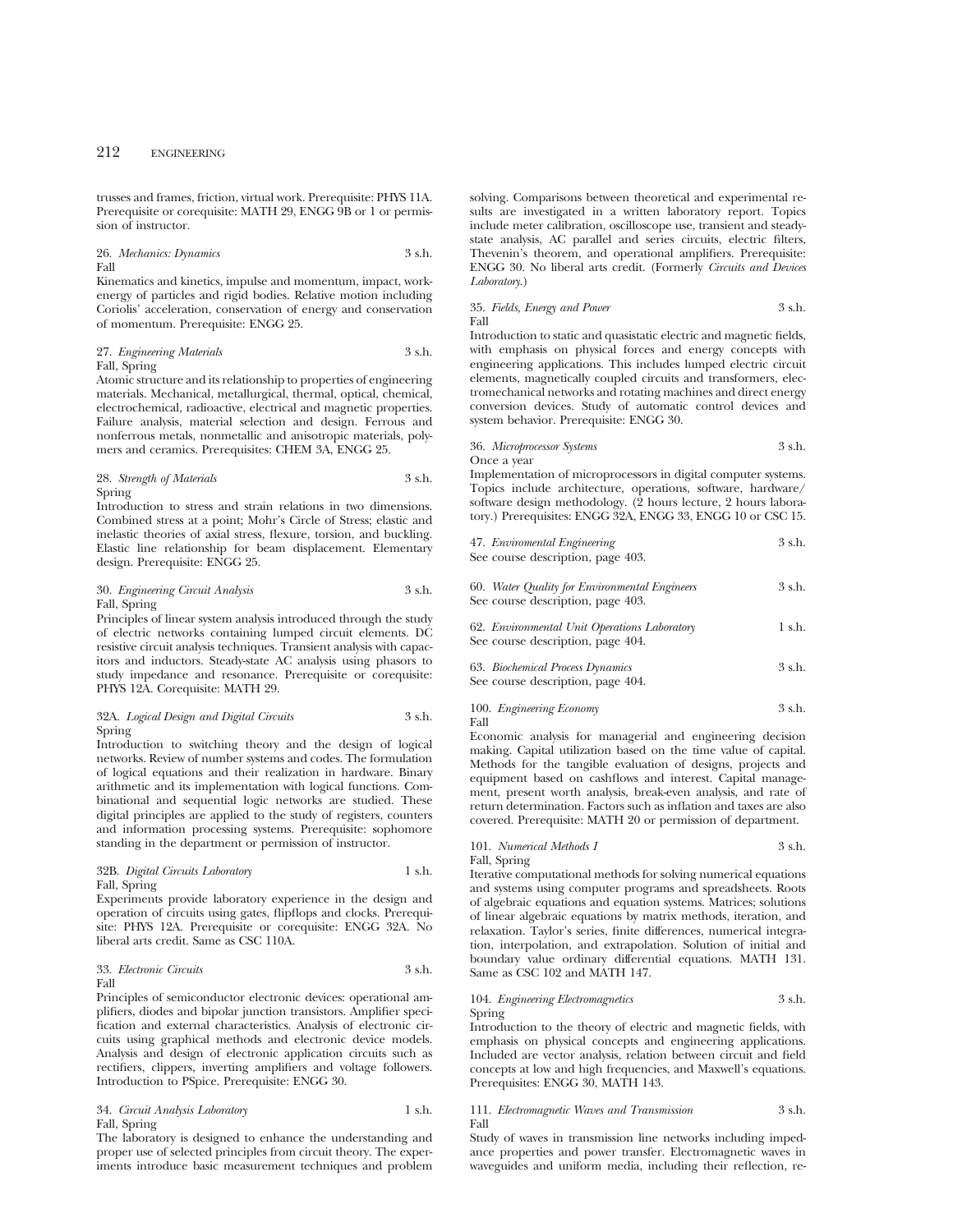fraction and transmission. Communication and radar systems design involving antennas and propagation. Optimum design methods for maximum power transfer. Prerequisite: ENGG 104.

113. *Engineering Thermodynamics* 3 s.h. Fall, Spring

Fundamental concepts of thermodynamics, including open and closed systems, properties of thermodynamic fluids, First and Second Laws of Thermodynamics. Prerequisites: MATH 29, PHYS 11A.

114. *Heat Transfer* 3 s.h. Fall

Fundamental principles of heat transfer. Topics include steady and transient conduction, free and forced convection, radiation between surfaces, design of heat exchangers and equipment using fins, and numerical techniques for both steady and transient heat transfer. Prerequisite: ENGG 113.

115. *Fluid Mechanics* 3 s.h. Spring

Fluid statics and dynamics, Incompressible inviscid and viscous flows. Dimensional analysis. Design of piping systems. Pressure and flow measurement. Drag and lift. Prerequisites: ENGG 26, 113, MATH 131.

116. *Compressible Flow* 3 s.h. Once every three semesters

One-dimensional compressible flow, normal and oblique shocks; two-dimensional and nonsteady flow by method of characteristics. Flow with friction and heat transfer. Design of nozzles, diffusers and gas pipeline systems. Prerequisite: ENGG 115.

117. *Environmental Unit Processes and Operations* 3 s.h. See course description, page 404.

119. *Methods Engineering* 3 s.h. Spring

Operation and process analysis. Measurement and evaluation of worker-production systems including time study, work measurement, and predetermined measurement systems. Workplace design. Concepts in Human Factors Engineering and Ergonomics. Systems engineering including the implementation of total quality management systems.

129. *Mechanical Vibrations* 3 s.h. Once every two years

Properties of mechanical vibrations. Natural frequencies of systems having one or multiple degrees of freedom, forced vibrations with or without damping, vibration isolation and reduction, transient phenomena and application to design. Prerequisites: ENGG 26, 28, MATH 131.

#### 130. *Modeling and Analysis of Dynamic Systems* 3 s.h. Once every two years

Modeling of mechanical, electrical, electromechanical fluid and thermal systems. Differential equations of motion; dynamic behavior of physical systems; synthesis of systems; fundamentals of control-system analysis. Computer-aided design and analysis techniques. Prerequisites: ENGG 26, 30, MATH 131.

131. *Advanced Strength of Materials* 3 s.h. Once every three semesters

Curved beams, theories of failure, shear center, elastic stability, beam columns, comparison of designs based upon elementary and advanced methods of analysis, beams on elastic foundations, energy methods, thin plates and shells, and selected topics. Prerequisites: ENGG 28, MATH 131.

132. *Structural Analysis I* 3 s.h. Fall

Stability and determinacy, analysis of trusses, analytical and graphical methods, determination of forces in determinant structures, influence lines, approximate analysis of structures, displacement of structure by angle changes and energy methods. Prerequisite: ENGG 28.

133. *Advanced Dynamics* 3 s.h. Periodically

Two- and three-dimensional rigid body dynamics including momentum and energy methods, generalized coordinates. Lagrange equations, periodic motion. Prerequisites: ENGG 26, MATH 143.

134. *Structural Analysis II* 3 s.h. Periodically

Indeterminate structural analysis by force and displacement methods, moment distribution, flexibility and stiffness influence, methods of analysis, structural analysis by computer programs and plastic design. Prerequisite: ENGG 132. No liberal arts credit.

135. *Structural Design* 3 s.h.

Once a year

Design of beams, columns and connections, and other structural components utilizing steel, concrete, timber and other materials commonly employed in structural design. The latest AISC, ACI and NDS specifications are used. Prerequisite: ENGG 28.

136. *Hydraulic Engineering and Water Resources* 3 s.h. See course description, page 404.

138. *Propulsion* 3 s.h. Periodically

Applications of principles of thermodynamics, gas dynamics and combustion to the design of air breathing and rocket motors. Thermodynamics of combustion, gas flows with chemical reactions, jet propulsion power plants, design of liquid and solid propellant chemical rockets. Prerequisites: ENGG 116, CHEM 4A. Corequisite: ENGG 114.

#### 139. *Thermal Engineering* 3 s.h. Periodically

Synthesis of fundamental principles of thermodynamic fluid mechanics and heat transfer for the design and analysis of systems to produce power or refrigeration. Topics include combustion, vapor power cycles, gas turbine power plants, internal combustion engines, refrigeration cycles and air-conditioning systems. Prerequisite or corequisite: ENGG 114.

# 140. *Aircraft Performance* 3 s.h.

Once every three semesters

Examination of performance characteristics of aircraft as a function of propulsion system (turbojet, turbofan, turboprop, piston prop). Optimal conditions for cruise, turning, climb, takeoff and landing. Calculations of best range speed, fuel consumption, and time for maneuvers. Prerequisites: ENGG 26, MATH 131. May not be taken on a Pass/D+/D/Fail basis. No liberal arts credit.

#### 141. *Mechanical Analysis and Design I* 3 s.h. Fall

General procedures for implementing the design phase of mechanical engineering. Complementary efforts of synthesis and analysis; applied stress analysis involving complex stress fields; deflection and stiffness considerations; stress for combined static and dynamic duties. Spring and shaft design. Prerequisites: ENGG 26, 28.

### 142. *Mechanical Analysis and Design II* 3 s.h. Spring

Introduction to lubrication theory: types of lubrication, fluid, friction, hydostatic and hydrodynamic theories of lubrication, externally pressurized bearings, squeeze-film bearings, wedgefilm thrust bearings, journal bearings, bearing materials. Design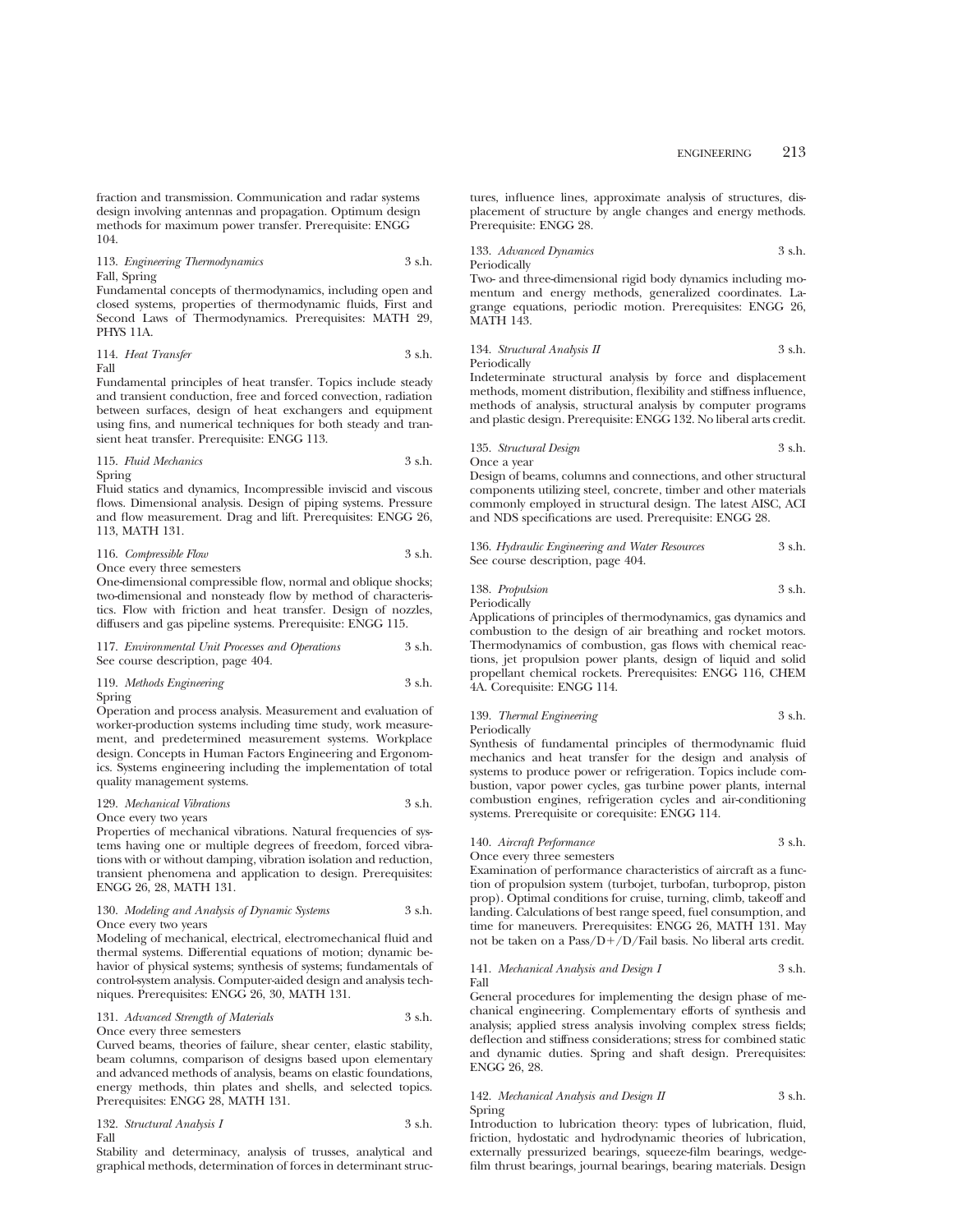and analysis of mechanical elements: shafts, gears, rolling contact bearings, clutches, brakes, screws, fasteners, flexible mechanical elements, welded joints. Prerequisite: ENGG 141.

143A. *Engineering Design A* 3 s.h. Fall, Spring

Integration of physical principles with mathematical analysis and/or experimental techniques as basis for an individually required design project in engineering science. Prerequisites: senior standing.

143B. *Electrical Engineering Design* 3 s.h. Fall

Integration of physical principles with mathematical analysis and/or experimental techniques as a basis for an individually required design project in electrical engineering.

143D. *Mechanical Engineering Design* 3 s.h. Fall

Integration of physical principles with mathematical analysis and/or experimental techniques as a basis for an individually required design project in mechanical engineering. Prerequisites: senior standing, ENGG 142 and one of the following: ENGG 153, 154, 155, or 158.

143E. *Aircraft Design* 3 s.h. Periodically

Design of an aircraft meeting the specifications of payload, range, cruising speed and runway length. Project follows accepted design procedure in calculating the design characteristics: fuselage, wing planform and shape, engine specifications. Analysis of the designed aircraft's performance is calculated. (2 hours lecture, 2 hours laboratory.) Prerequisite: ENGG 140. Corequisites: ENGG 145, 146. No liberal arts credit.

### 143F. *Mechanical Engineering Design: Thermal and* 3 s.h. *Fluid Systems*

Spring

Design of thermal systems. Students work in project teams on comprehensive design projects. Determination of process parameters and sizing/selection of equipment and components such as piping, heat exchangers, pumps, valves, compressors and fans. Both the analytical and practical aspects of design are included. Final designs are presented in report form and orally. Utilization of software currently employed in industry. (2 hours lecture, 2 hours laboratory.) Prerequisites: ENGG 114, 115. No liberal arts credit. (Formerly *Mechanical Engineering Design: Thermal Systems*.)

143G. *Engineering Design B* 3 s.h. See course description, page 404.

145. *Aerodynamics* 3 s.h. Once every three semesters

Development of potential flow theory, concepts of circulation and lift. Classical airfoil theory and finite wing theory. Viscous drag and lift-induced drag. Flow control and high lift devices for wings. Effects of compressibility at high subsonic Mach numbers. Prerequisites: MATH 143, ENGG 115.

# 146. *Aircraft Structures* 3 s.h.

Once every three semesters Analysis of semimonocoque structures as typified by aircraft wings and fuselages. Normal stress and shear stress analysis of non-symmetric cross-sections, applications to open and closed box thin-walled beams with longitudinal stiffeners. Effects of taper. Torsion of closed box beams, multiple cell beams. Prerequisites: ENGG 28, MATH 131. No liberal arts credit.

147. *Soil Mechanics and Foundations* 3 s.h. Spring

Fundamentals of soil behavior and its use as a construction material; engineering geology of soils and rocks; soil properties and classification; effective stress principle, consolidation, and settlement; shear strength and limit analysis; relationship of soils to foundation design. Prerequisite: ENGG 28. (Formerly *Soil Mechanics*.)

#### 149. *Technology and Society—An Historical Overview* 3 s.h. Fall, Spring

The interrelationship between technology and society in the past and present is established. The technological achievements of major civilizations from the Egyptians and Babylonians through the classical Mediterranean, Medieval, Renaissance and modern industrialized eras are all examined. The worldviews of different cultures toward technology are investigated, as well as both the desired and the unforeseen consequences of technological change. Same as TPP 149. (Formerly *Technology and Society— Impact and Implication*.)

151, 156, 157. *Projects in Engineering Design* 1 s.h. each Fall, Spring

Selections assigned by the instructor for oral and written reports. (Hours arranged on individual basis.) Prerequisite: senior standing or permission of department.

151. *Electrical Engineering I* Prerequisite: ENGG 176.

#### 156. *Industrial and Systems Engineering and Operations Research I*

157. *Industrial and Systems Engineering and Operations Research II*

Prerequisite or corequisite: ENGG 156.

### 158. *Independent Study* 2 s.h. Fall, Spring Independent design or experimental work in an area of interest.

Prerequisite: senior standing or permission of department.

160. *Measurements and Instrumentation Laboratory* 2 s.h. Fall

Introduction to measurement theory and techniques. Topics include basic elements of measurement systems terminology pertinent to experimental work (accuracy, precision, resolution, uncertainty), graphical and analytical interpretation of data, curve fitting, statistical methods, systematic error analysis, dynamic response of measurement systems. Laboratory experiments incorporate and enhance topics covered in the lecture portion of the course. Several measurement systems are calibrated by the student. Experiments include measurement of flow, temperature, displacement, dimensions, angular velocity, pressure and strain. (1 hour lecture, 21⁄2 hours laboratory per week.) Prerequisites or corequisite: ENGG 28, 113. No liberal arts credit.

## 163. *Mechanics of Solids and Properties of Materials Laboratory* 1 s.h. Spring

Experimental determination of the properties of engineering materials. Behavior of solids subjected to axial, flexural and torsional stresses. Investigation of creep characteristics, microscopic examination of heat treated metals, introduction to nondestructive testing of materials. Prerequisites: ENGG 27, 28.

## 166B. *Medical Instrumentation* 3 s.h.

#### Once every three semesters

Introduction to the nature of biological signals and the systems engineering principles required for their measurement and analysis. Computer applications to the analysis of physiological signals such as the ECG and EEG and to modeling of biological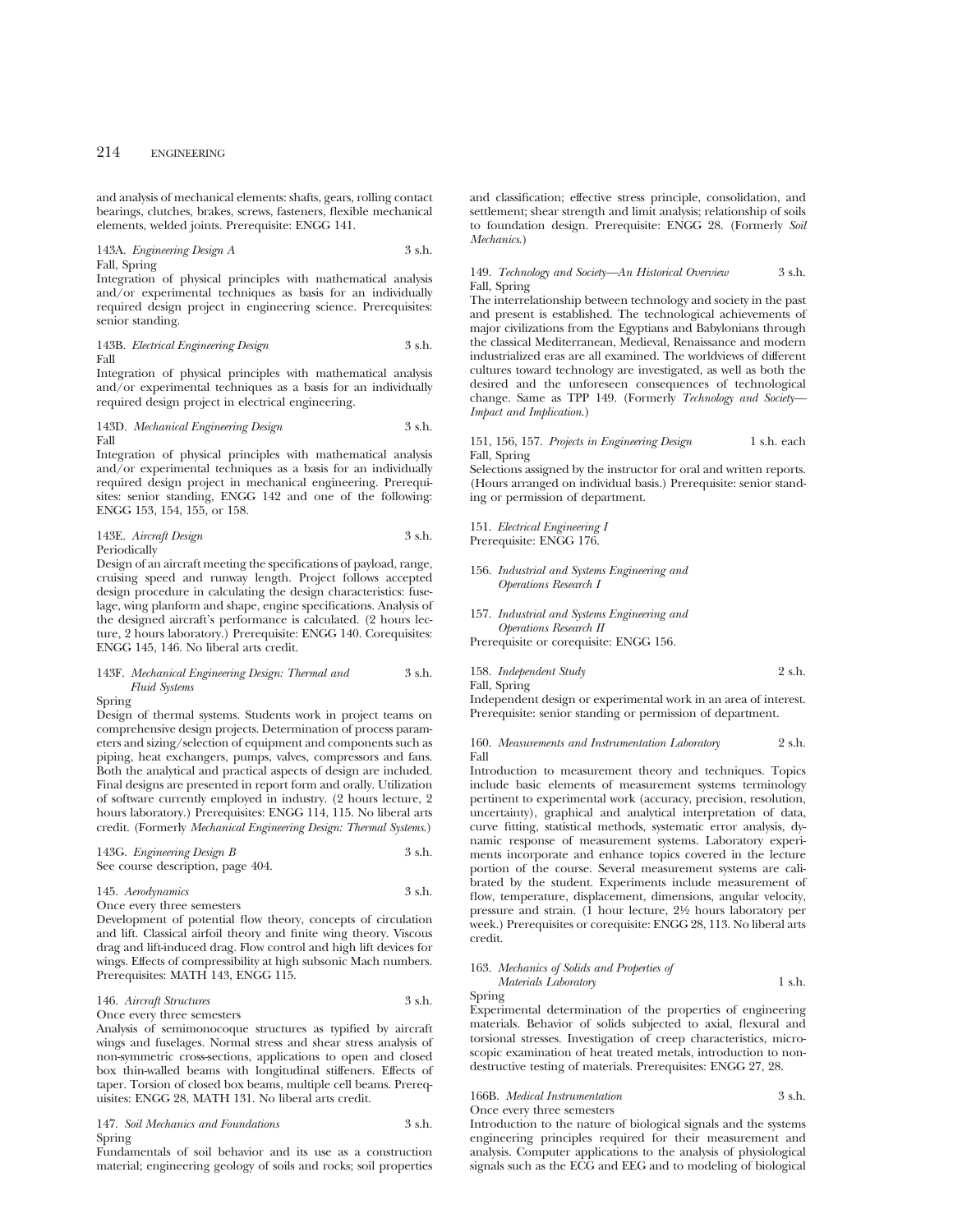systems. Design and analysis of amplifiers and digital filters for physiological signal conditioning is emphasized. The origins of signals, and the use of transducers, analog devices, operational amplifiers, and system analysis as applied to biological measurements are covered. Introduction to medical imaging systems and modalities. (2 hours lecture, 2 hours laboratory.) Prerequisites: ENGG 30, 34. (Formerly 166A.)

## 169. *Mechanical Engineering Laboratory I* 1 s.h. Fall

Experiments in fluid mechanics. Flow visualization, pipe flow analysis, boundary layer measurements, lift and drag of streamlined and bluff bodies, jet impact, supersonic flow characteristics. Use of subsonic and supersonic wind tunnel facilities and data acquisition system. Prerequisites: ENGG 115, 160. No liberal arts credit.

#### 170. *Mechanical Engineering Laboratory II* 1 s.h. Spring

Experiments, primarily in the areas of heat transfer and vibrations. Prerequisites: ENGG 114, 160. No liberal arts credit.

#### 171. *Principles of Communication Systems and Noise* 3 s.h. Fall

Analysis and design of signals and electronic systems used for the modulation and demodulation of carriers. Communication systems using amplitude, angle and pulse modulation are compared with respect to instrumentation requirements, bandwidth and operation in the presence of noise. Computer simulation of performance and probabilistic methods of error analysis for analog and digital systems. Introduction to optical communications. Prerequisites: ENGG 177, 189, and 193.

#### 172. *Computer Aided Circuit Design* 3 s.h. Spring

Analog, digital and integrated circuits are designed using professional-level software. Basic methods of circuit design are presented followed by execution analysis and optimization using algorithms developed by the student. Prerequisites: ENGG 32A, 32B and 111.

173. *Digital System Design* 3 s.h. Fall

Principles and method required for the design of small computer systems. Topics include timing, control functions and interface design. Prerequisites: ENGG 32A, 33. Prerequisite or corequisite: ENGG 36.

#### 174. *Direct Energy Conversion* 3 s.h. Once every two years

Analysis of the principles and methods by which energy in various forms is converted directly into electricity. Energy conversion processes studied are thermionic devices, thermoelectric devices, magnetohydrodynamic converters, solar and fuel cells. Prerequisites: ENGG 33, 35, 113.

## 176. *Network Analysis* 3 s.h. Fall, Spring

Review of circuit equations and classical methods of solution. Laplace transform method of analysis for signal sources and network responses. Convolution method of determining network response. Mutual inductance and transformers. Modeling and analysis of two-port networks. Resonance and filters: analysis and design. Applications to network design; delay distortion, equalization, compensation and impedance matching. Prerequisites: ENGG 30, MATH 143.

177. *Signals and Linear Systems* 3 s.h. Spring

Analysis of discrete time and continuous-time signals and systems. Development of Fourier analysis. Determination of transfer functions and impulse response of linear systems. Design of continuous-time electric filters. Sampling and the Nyquist criterion. Introduction of state-variable concepts. Prerequisites: ENGG 176, MATH 143 (Formerly *Signal and Spectrum Transmission*.)

178. *Communication Networks Laboratory* 1 s.h. Spring

Experiments are designed to provide laboratory experience in the following areas: filters, noise, spectral analysis, transmission lines and individual or team project or design experiments. Prerequisites: ENGG 34, 171. Prerequisite or corequisite: ENGG 111.

#### 179. *Control Systems Engineering* 3 s.h. Once every two years

Analysis and design of feedback control systems. Feedback principles: proportional, integral, derivative and PID feedback, error and stability analysis. Root-locus and frequency- response analysis and design methods. Case studies. Introduction to the state-space approach and digital control. Computer-aided design and analysis techniques. Prerequisite: ENGG 130 or 176.

180. *Digital Signal Processing* 3 s.h. See course description, page 404.

181. *Introduction to Bioengineering* 3 s.h. Fall

A survey of applications of quantitative methods of engineering and physical science to problems in biology and medicine. Topics include biomechanics, including solids and fluids; biotransport in the lung and circulatory system; heat transfer in human and animal systems; biomaterials of surgical implants; biocontrol; and bioinstrumentation. Oral presentation in class and a written report are required. Open to bioengineering and biology majors. (3 hours lecture.) Prerequisite: sophomore class standing or permission of instructor. Same as BIO 179.

#### 182. *Biomechanics and Biomaterials* 3 s.h. Once every three semesters

This course is designed to introduce the students to the application of statics and dynamics to perform force analyses of the musculo-skeletal system. Introduction to the fundamentals of strength of materials and its application to deformable bodies. Biomechanics of soft and hard tissue and its application to organ systems. Linear viscoelastic models, incorporating a blend of both elastic and viscous characteristics, are analyzed. The course also provides a comprehensive background in biomaterials. Topics include mechanial, chemical and thermal properties of replacement materials and tissues. Implants are studied from the point of view of biological response of tissues and evaluation of biomaterials. (3 hours lecture.) Prerequisitie: ENGG 28. Corequisite: ENGG 27.

### 183. *Special Topics in Bioengineering* 3 s.h. Once every three semesters

Seminar course uses nature as a basis for engineering design. Compares and contrasts biophysical systems at the molecular and cellular levels. Examines the inner workings of a living cell and the varied mechanisms through which organs/tissues function. Enables students to appreciate engineering design considerations inherent to complete biological systems. Develops strategic insight into the proposal of bioartificial substitutes. Attempts to optimize potential substitutes by borrowing the finest structural qualities eclectically from biological lessons. Topics include cell structure, tissue engineering, biochemical kinetics, mass transfer, mathematical modeling and artificial organs. Open to majors and nonmajors. Prerequisite: junior standing or permission of instructor. No liberal arts credit.

#### 185. *Methods of Random Processes* 3 s.h. Fall

Systematic development of the concept of probability and random process theory. Topics include probability and set theory,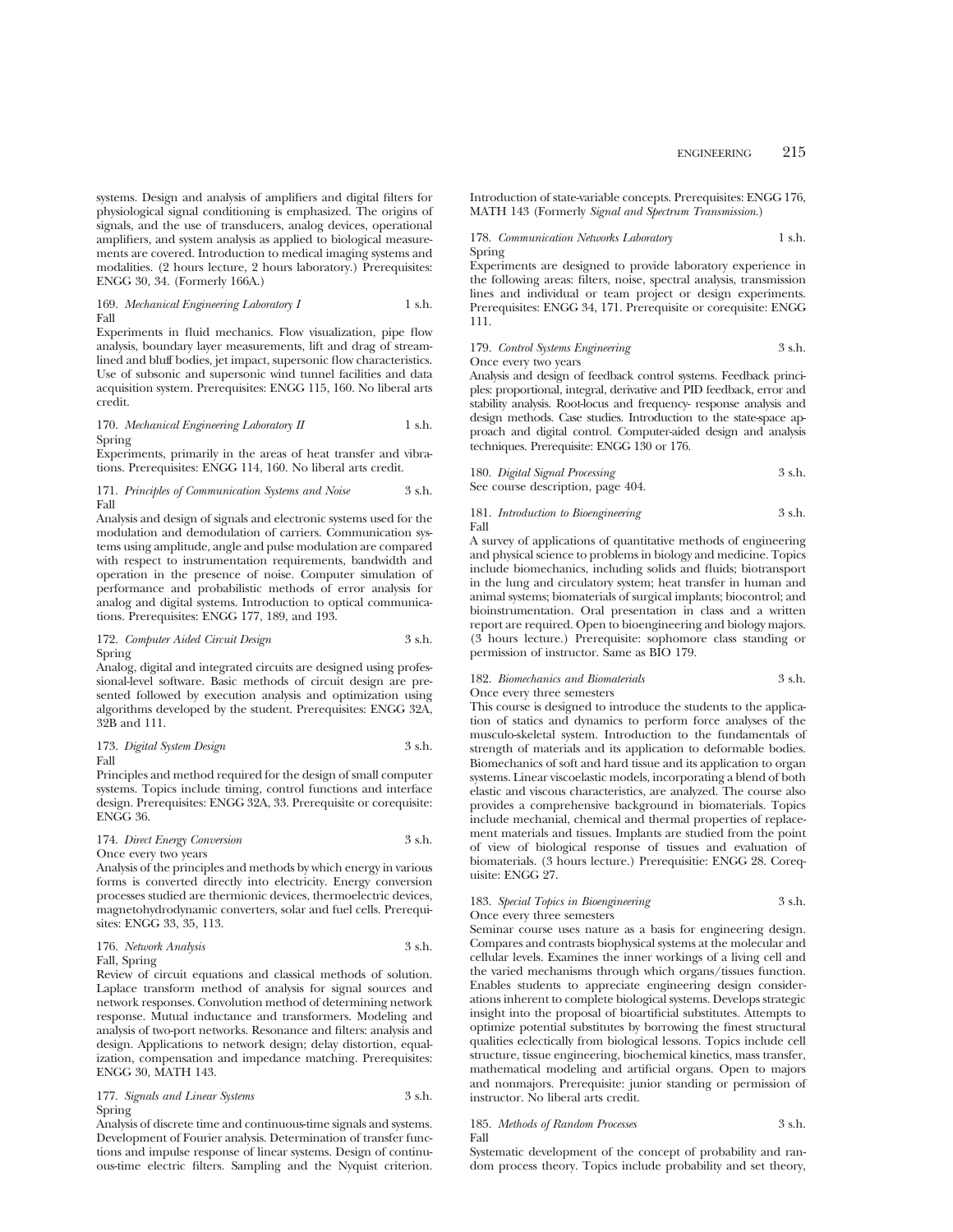random variables, density and distribution functions, multivariate distributions, sampling statistics and distributions, central limit theorem, estimation and the philosophy of applied statistics. The material covered is applied to problems in engineering and the physical sciences. Prerequisite: MATH 20.

#### 186. *Design and Analysis of Experiments* 3 s.h. Spring

Introduction to the principles of statistical analysis and experimental design. Emphasis on designs and analysis useful in scientific research and management science. Topics include inferences concerning one or more means, variances and proportions, regression and correlation, analysis of variance, and experimental design including factorial experiments. Prerequisites: ENGG or CSC 185. Same as CSC 186.

187. *Medical Imaging* 3 s.h. See course description, page 404.

#### 188. *Operations Research Optimization Techniques* 3 s.h. Spring

Deterministic and probabilistic methods used in the solution of industrial engineering and systems analysis problems. Emphasis on mathematical model formulation and optimization. Topics include classical optimization methods, game theory, markov chains, deterministic and stochastic inventory models, queuing theory, and sensitivity analysis. Prerequisite: ENGG 185 or equivalent. Recommend taking CSC 187 prior to taking this course. Same as MATH 188.

189. *Random Signal Analysis* 3 s.h. See course description, page 404.

### 190. *Physical Electronics and Devices* 3 s.h. Periodically

Development of techniques to examine device behavior from physical considerations, to characterize this behavior in terms of a mathematical model, and to use this model to interpret network behavior. The physical principles of charge generation and motion in conductors, semiconductors, vacua, plasma and optically sensitive media are considered. Various modeling techniques which are useful in electronic circuit theory (piece-wiselinear, graphical and analytical) are developed. The devices considered will consist of semiconductor and vacuum diodes, vacuum triodes, transistors, tunnel diodes and negative resistance amplifiers. Prerequisite: ENGG 33.

## 192. *Electronics Laboratory* 1 s.h. Fall, Spring

The laboratory is designed to enhance the understanding and proper use of selected principles of electronic circuits. Topics cover diode and transistor applications, including feedback analysis and design, BJT and FET amplifier design and the analysis of measurement limitations of selected instruments. Prerequisites: ENGG 33, 34.

#### 193. *Electronic and Feedback Networks* 3 s.h. Spring

Principles of field-effect transistors. Analysis and design of multistage BJT and FET amplifiers. Theory, analysis, and design of electronic feedback amplifiers and oscillators. Use of PSpice for design verification. Prerequisite: ENGG 33. Corequisite: ENGG 176.

194. *Advanced Electronic Circuits* 3 s.h. Spring

Analysis and design of electronic circuits for purposes of pulse amplification, waveshaping, and waveform generation. Design of circuits using transistors and operational amplifiers. Design of wideband amplifiers. Comparators and timers. Pulse response of electric filters. Voltage sweep circuits. Prerequisites: ENGG 32A, 33. (Formerly *Pulse and Switching Circuits*.)

#### 195. *Advanced Electronics Laboratory* 1 s.h. Spring

Experiments will provide laboratory experience in advanced measurement and instrumentation techniques. Students perform a number of selected experiments from the following: AM and FM modulation and demodulation, operational amplifier applications, regulated power supplies, sweep circuit design, data acquisition. Prerequisites: ENGG 33, 34, 177. Prerequisite or corequisite: ENGG 193, 194.

198. *Honors Thesis* 3 s.h.

See course description, page 404.

#### 199. *Readings in Engineering* 1-3 s.h. Fall, Spring

Individualized study in the student's area of specialization. Open only to seniors. Prerequisite: written approval of a faculty member who is to be the tutor and of the departmental chairperson. May be repeated for credit when topics vary. No liberal arts credit.

#### 209. *Wave Propagation and Distributed Systems* 3 s.h. Once a year

General features common to wave motion, wave propagation, reflection and generation are developed and applied to acoustics, electromagnetics and optics, elastic and hydrodynamic waves. Dispersion, diffraction and coherence are also studied. Applications to systems for energy and information transfer. Prerequisites: PHYS 12A, MATH 144 or equivalent.

#### 212. *Information Systems Analysis* 3 s.h. Once a year

Transform methods applied to the analysis of linear and nonlinear systems that process information signals. Study of optimum linear systems to minimize noise. Two-dimensional systems for image transmission and processing. Multidimensional transforms for frequency analysis of optical filtering and imaging systems. Prerequisites: ENGG 177 or equivalent; ENGG 209 or 111; ENGG 171 or 185 or MATH 137 or 241.

# English (ENGL)

Associate Professor Brand, *Chairperson*

Professors Bryant, Burke, Couser, DiGaetani, Keane, Keener, Klause, Krieg, Lopate, Markus, Nathan, Prigozy, Russell; Associate Professors Alter, Brogger, Fichtelberg, Harshbarger, Janssen, Levine, Lorsch, MacCary, McLaren, Nass, Otis, Rustici, Sargent, Uruburu, Ward, L. Zimmerman, S. Zimmerman; Assistant Professors Baron, Berger, Fizer, Sawhney.

THE JOHN CRANFORD ADAMS CHAIR IN THE HUMANITIES is held by Professor Lopate. See page 424.

The Joseph G. Astman Distinguished Professorship in the HUMANITIES. See page 424.

ENGLISH HONOR SOCIETY, see page 70.

The English department offers a full range of courses in literature, creative writing, expository writing, and publishing.

#### **THE ENGLISH MAJOR**

By studying literature, English majors develop their abilities to read, interpret, think, and write. They expand their intellectual, imaginative, social, cultural, and ethical perspectives, and they enrich their lives. The skills they acquire are useful for anyone living in a complex modern society. They are particularly useful for anyone intending to enter a profession in which mastery of language is important and in which there is a need for an ability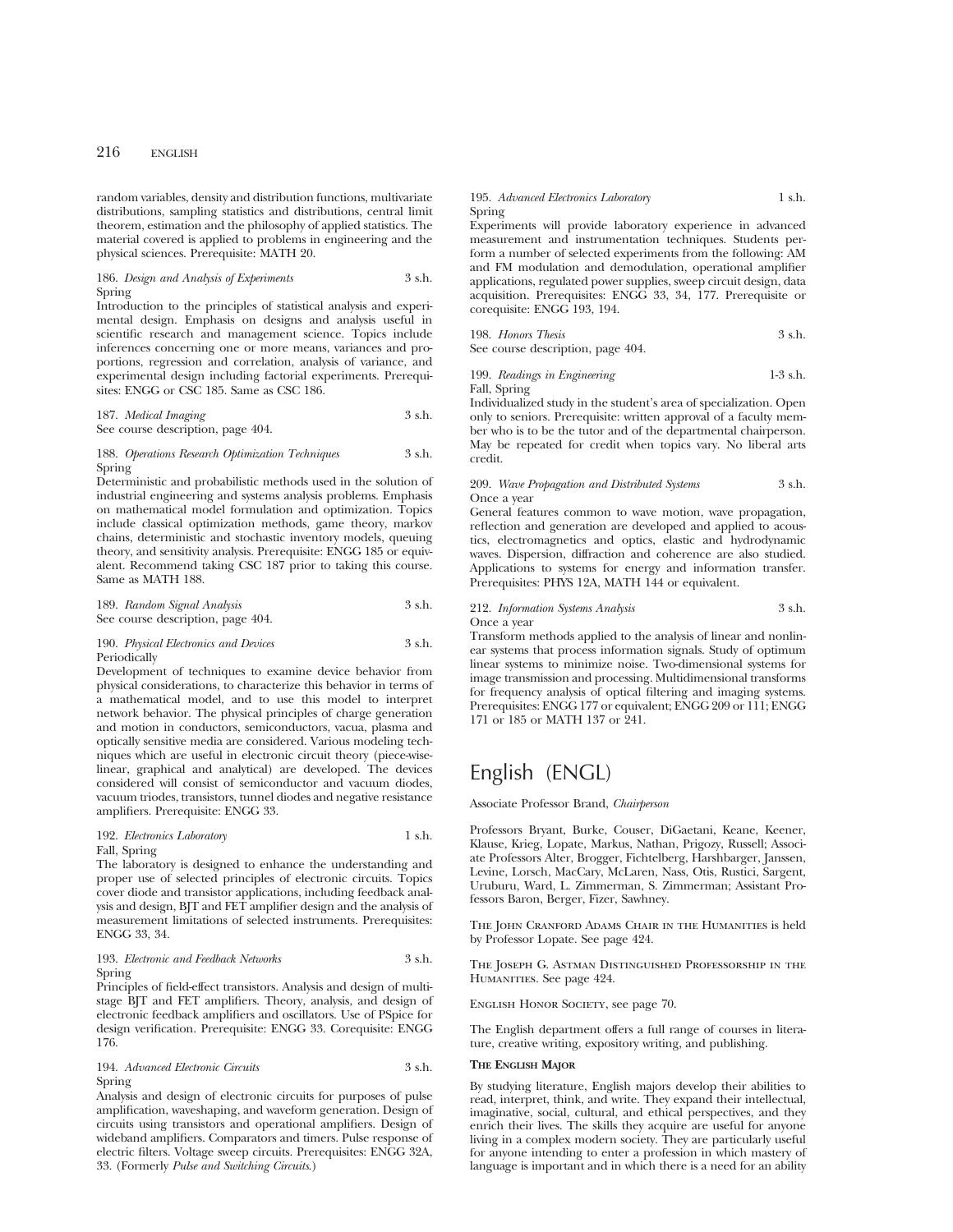to analyze, interpret, write, and explain. Most English majors do in fact go into such professions as teaching (at all levels), publishing, law, journalism, writing, advertising, communications, public relations, management and government.

When a student chooses to major in English, he or she must choose to concentrate either in English and American Literature, in Creative Writing, or in Publishing Studies. Students who choose the English and American Literature concentration take a wide variety of courses in literature, organized around issues, authors, genres, or historical periods. Students who choose the Creative Writing concentration divide their coursework between literature courses and workshops in writing prose, poetry, drama, essays, screenplays, and children's literature. Students who choose the Publishing Studies concentration divide their coursework between literature courses and courses in which they study the history and practice of publishing and the skills and techniques that are essential in the publishing industry.

**B.A. SPECIALIZATION IN ENGLISH:** the requirements of these three areas of concentration are listed below.

**ENGLISH AND AMERICAN LITERATURE:** 39 credits in literature as specified below and 3 credits in English or American history.

- 1) 9 credits in foundation courses: ENGL 41 and 6 credits chosen from among the following: ENGL 40 or 43; 42; 51 or 143
- 2) 3 credits in ENGL 100
- 3) 3 credits in major authors chosen from ENGL 107, 115, 116, or 119
- 4) 24 credits of electives: chosen from among any of the 100-level courses in the English department. At least six of these credits must come from courses dealing exclusively with literature written before 1800. In satisfying this requirement, students may elect to take up to 6 credits in any of the following courses offered in other departments: AMST 145, 146; CLL 191, 195, 199; DRAM 173, 174, 175, 176. No more than 6 credits of the 24 elective credits may be in courses in creative writing or publishing studies.
- 5) 3 credits of English or American history, chosen under advisement.

**CREATIVE WRITING AND LITERATURE** (admission only with permission of the director of the program): 39 credits in writing and literature and 3 credits in history, chosen under advisement, including:

- 1) 6 credits chosen from the following: ENGL 133, 134, 135
- 2) 6 credits in advanced creative writing workshops
- 3) 6 credits in foundation courses
	- a) 3 credits to be chosen from ENGL 40 or 43, 41
	- b) 3 credits to be chosen from ENGL 40 or 43; 41, 42, 44; 51 or 143
- 4) 3 credits in major authors chosen from ENGL 107, 115, 116, or 119
- 5) 18 credits of electives: chosen from among any of the 100-level courses in the English department. At least 12 of these credits must be in literature courses. Of these 12 credits at least 3 must be in a course dealing with literature written before 1900. The remaining 6 credits may be taken in literature, advanced creative writing workshops, publishing or language courses or DRAM 176
- 6) 3 credits in history, chosen under advisement.

**PUBLISHING STUDIES AND LITERATURE:** 39 credits in publishing and literature and 3 credits in history, including:

- 1) 6 credits chosen from ENGL 40, 41; or 43, 44; or 40, 193
- 2) 13 credits in ENGL 102, 172 & 173, 174, 178
- 3) 6 credits in ENGL 170, 171
- 4) 9 credits of 100-level English or American literature courses
- 5) 5 credits of electives in any other publishing studies, literature, or creative writing courses
- 6) 3 credits in history, chosen under advisement with the director.

The program is assisted by the Advisory Board consisting of the following high level publishing executives: Robert Carter, Eleanor Friede, Jon Gillett, Richard Marek, Richard Seaver, Timothy Seldes, Grace Shaw and Liz Walker.

See complete B.A. requirements, page 82.

Teaching of High School English, see page 362.

**A MINOR IN ENGLISH** consists of the successful completion of 18 semester hours, under advisement, with at least 6 hours in residence, as follows:

- no more than 6 credits from 40- and 50-level courses
- all other courses must be chosen from 100-level English courses except that up to 6 hours may be chosen from DRAM 173, 174, 175, 176; or CLL 191, 195, 199; or AM ST 145, 146.
- English composition courses may not count toward the minor.

**MASTER OF ARTS IN ENGLISH:** this program, scheduled in late afternoons and evenings Monday through Thursday, requires the completion of 33 credits as outlined below. It is possible, on a limited basis, to elect a tutorial in a subject not available in regular offerings. Candidates will be expected to complete their studies within five years.

Applicants must present evidence of successful completion of an undergraduate major in English or receive special permission from the director of the program. They must also have an average grade of B or better for undergraduate courses in English or a satisfactory score on the Graduate Record Examination.

Associate Professor S. Zimmerman, *Director*

Program Requirements

|                                                  | Sem. Hrs. |
|--------------------------------------------------|-----------|
| I. Required courses                              |           |
| 3 s.h. in Research Methods*                      |           |
| 3 s.h. in Critical Theory*                       |           |
| 3 s.h. in Shakespeare or Milton                  |           |
| (*Research Methods and Critical Theory           |           |
| ought ideally to be completed during a           |           |
| student's first year in the program.)            |           |
| II. Distribution Requirements                    | Q**       |
| 6 s.h. (or two courses) in pre-1800              |           |
| British or American Literature                   |           |
| 3 s.h. (or one course) in pre-1900               |           |
| British or American Literature                   |           |
| (**One, and only one, of these distribution      |           |
| requirements may be satisfied with a course      |           |
| in American Literature.)                         |           |
| III. Electives                                   | 15        |
| 200-level courses in English and/or American     |           |
| Literature. (Under advisement, certain courses   |           |
| in comparative literature, history or humanities |           |
| may be accepted. No more than 3 s.h. of courses  |           |
| in Creative Writing may count towards the M.A.   |           |

**MASTER OF ARTS IN ENGLISH AND CREATIVE WRITING:** this program, scheduled in late afternoons and evenings, Monday through Thursday, offers students the opportunity to earn an M.A. through the completion of 33 credits of course work in both English and American literature and creative writing. Candidates will be expected to complete their studies within five years.

in English. Students are encouraged to complete a 3-credit *Master's Essay* (ENGL 301), which will

count in this category.)

Applicants must show a grade of B or better in 15 credits of upper-division English courses in literature. Applicants who do not meet these academic standards may still apply but are asked to submit satisfactory scores on the Graduate Record Examination (GRE), a personal statement, and a recent writing sample demonstrating a clear ability to analyze a literary text. In addition, all applicants must submit a portfolio of approximately 30 pages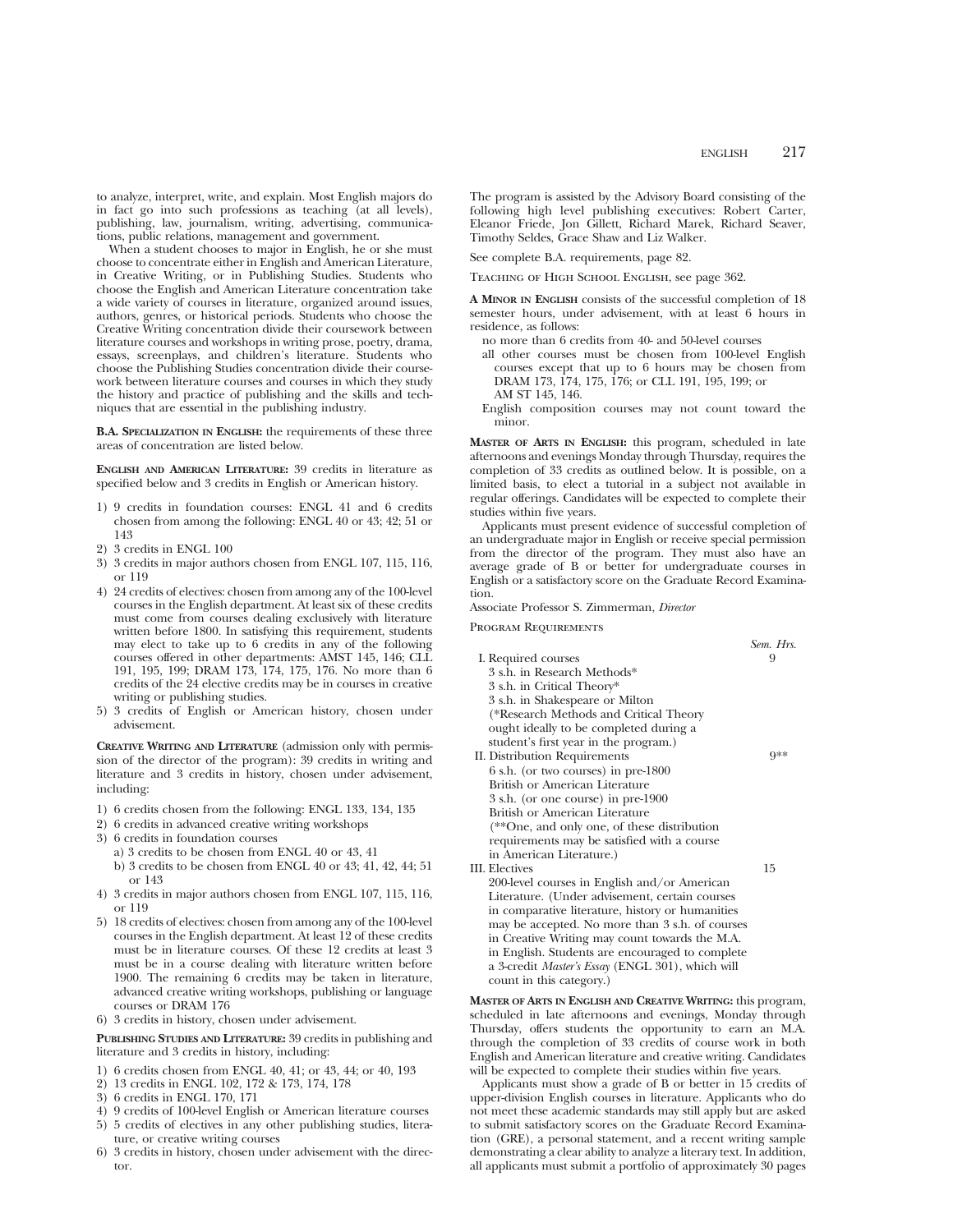of recent creative work to be evaluated by the creative writing faculty.

Program Requirements

33 credits distributed as follows:

- 1) At least 18 credits in 200-level literature courses. At least 6 credits must be in courses that deal in literature written before 1900.
- 2) At least 9 credits of 200-level creative writing workshops or tutorials.
- 3) At least 3 credits earned by the completion, under the guidance of an adviser, of an extended creative writing project.

See complete graduate information, page 73.

## **COURSES**

In addition to semester notations next to each course, a selection of courses is offered during January and Summer sessions. Consult the *January* and *Summer Sessions* bulletins for these schedules.

| 1-2. Composition | 3 s.h. each |
|------------------|-------------|
| Fall, Spring     |             |

First semester: an introduction to expository writing at the college level, with an emphasis on analysis and argument. Assignments in reading and writing are coordinated; the Proficiency Examination is given as part of the course. May not be taken on a Pass/D $+$ /D/Fail basis. Second semester: continued instruction in expository writing, and an introduction to literature. Most reading and writing assignments are organized around a central theme. Includes a Shakespeare play and a documented essay. Prerequisite: ENGL 1. May not be taken on a  $Pass/D+/D/Fall$ basis.

1A. *English Composition Tutorial* 1 s.h. See course description, page 404.

## 2A. *English Composition Tutorial/Workshop* 1 s.h. Fall, Spring

Ordinarily taken in conjunction with ENGL 2, ENGL 2A is a workshop in argument and exposition. It focuses on organization, what it means to make an assertion and the nature of evidence. This course is required of students who do not fulfill the Writing Proficiency Test requirement. Pass/  $D+/D/Fail$ grade only. (Formerly *English Composition Tutorial*.)

4. *Argument and Analysis* 3 s.h. Fall, Spring

Principles of analysis and argument as they apply to writing tasks commonly assigned in college and in the world of work. Expository writing for various audiences. Practice in revision and editing. Prerequisites: ENGL 1-2. May not be used to satisfy the general University humanities requirement. (Formerly *Advanced Composition*; *Expository Writing*.)

## 5. *Technical Communications* 3 s.h. See course description, page 404.

30. *Business Communication* 3 s.h.

Fall, Spring Especially adapted to the needs of business majors. An examination of and systematic practice in writing strategies and styles, with the objective of selecting those modes most effective in interpersonal/organizational contexts. Emphasis on the mastery of professional language, the application of logic to syntactic structures and the development of library research skills. Further expansion of modes of discourse and proper structure and tone as well as analysis of the roles of ethics and psychology in written expression. Required for all business majors. Open only to students who entered Hofstra prior to the fall semester of 1996. Prerequisites: ENGL 1-2. May not be used to satisfy the general University humanities requirement. (Formerly 3.)

## 40. *Source Studies* # 3 s.h. Fall

Readings in the Old Testament and Greek classics to indicate the sources of contemporary attitudes in the responses of earlier periods and cultures to fundamental human and literary issues. Prerequisite: ENGL 1 or permission of the chairperson.

### 41, 42. *English Literature I #, II* # 3 s.h. each 41: Fall; 42: Spring

An historical survey of the major British authors. First semester: English literature from its beginnings through the 18th century. Second semester: 19th century to the present. Prerequisite: ENGL 1 or permission of the chairperson.

#### 43, 44. *Western Literature I #, II #* 3 s.h. each 43: Fall; 44: Spring

The shaping of the western mind as viewed in literature from the Greek and Hebrew experiences to the present. Readings from European texts in translation. First semester: Greeks and Hebrews to the Renaissance. Second semester: Renaissance to the Modern age. Prerequisite: ENGL 1 or permission of the chairperson.

45. *Modern Literature* 3 s.h. Periodically

Literary modernism to 1945 as exemplified by representative western writers and focusing on imagist, naturalist, Marxist and existentialist writers. Prerequisite: ENGL 1 or permission of the chairperson.

46. *Contemporary Literature* 3 s.h. Periodically

The literature and sensibility of our own day with readings to include new poetry, prose and drama not usually dealt with in traditional courses. Prerequisite: ENGL 1 or permission of the chairperson.

51. *The American Literary Identity* # 3 s.h. Fall, Spring

Readings from major American authors; the colonials through 1865. Prerequisite: ENGL 1 or permission of the chairperson. Credit given for this course or ENGL 143, not both.

52. *The American Experience in Context* # 3 s.h. Fall, Spring

Readings from major American authors; 1865 through the present. Prerequisite: ENGL 1 or permission of the chairperson. Credit given for this course or ENGL 144, not both.

#### 100. *Ways of Reading Literature* 3 s.h. Fall, Spring

A seminar designed to introduce students to the many different ways in which it is possible to read literature, and to the many issues that need to be addressed when literature is read. Students develop skills needed to analyze literature at an advanced level, and they become familiar with the theoretical and philosophical questions that are involved in the act of interpretation. Prerequisites: ENGL 1-2. Required of all English majors. Limited to 25 students. Credit given for this course or ENGL 197U, not both.

## 101. *History of the English Language*\* 3 s.h. Periodically

The origins and the development of the English language from Old English to the present, introductory linguistic principles presenting language problems in the light of language history. Prerequisites: ENGL 1-2.

<sup>#</sup>Core course

<sup>\*</sup>Open only to students who have fulfilled the Writing Proficiency Test requirement.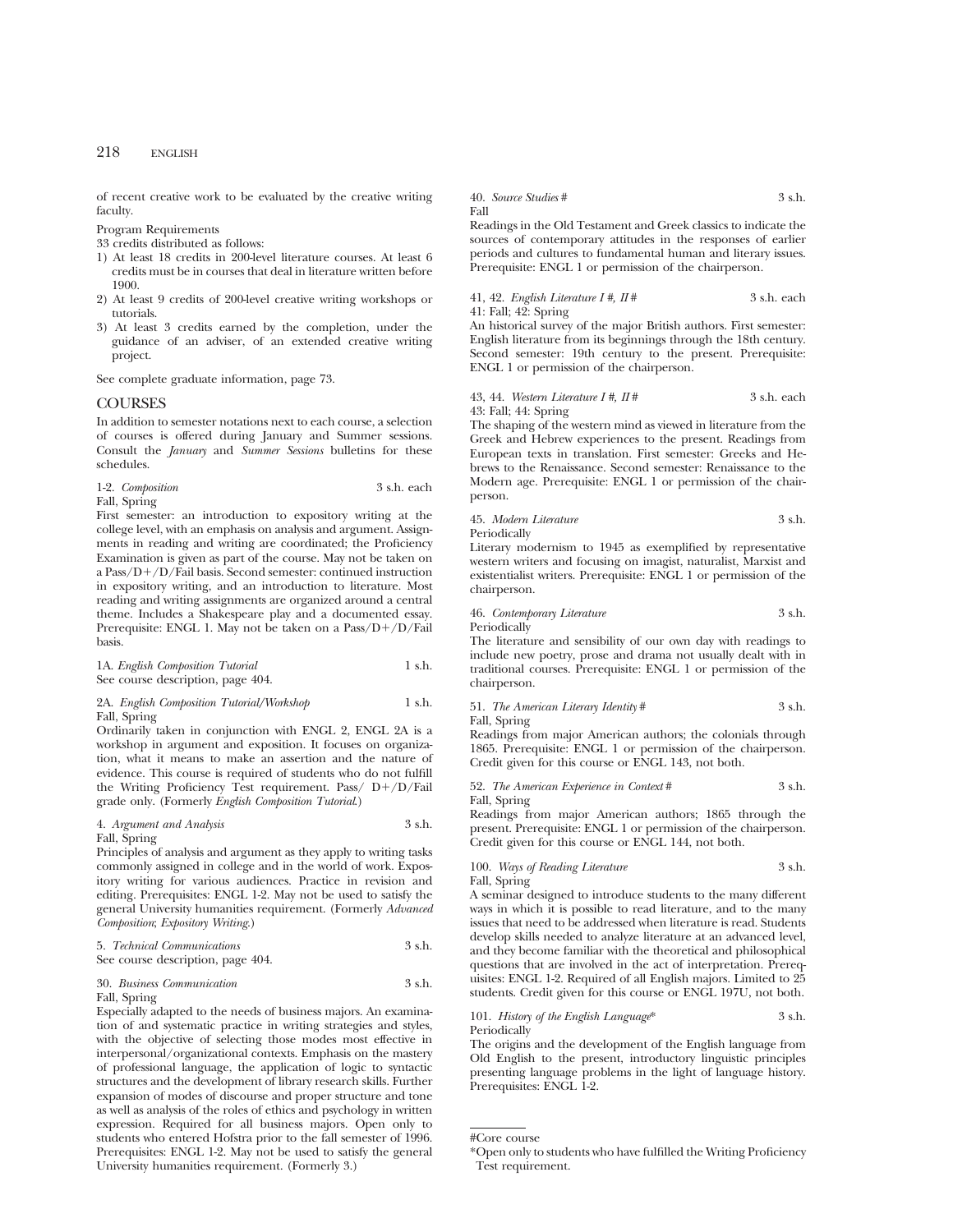ENGLISH 219

102. *Grammar*\* 3 s.h. Fall, Spring

Instruction in the forms and functions of standard English grammar and their relation to meaning. Prerequisites: ENGL 1-2. (Formerly *Grammar and Usage*\*.)

103. *Structure of English*\* 3 s.h. Periodically

Current linguistic methods applied to English: emphasis on structural linguistics, transformational grammar. Prerequisites: ENGL 1-2.

104. *Old English Language and Literature*\* 3 s.h. Periodically

Introduction to the rich and powerful English literature of a thousand years ago. The class includes instruction and simple reading in the original language, followed by extensive readings in translation. Readings include *Beowulf*, chronicles, riddles, and religious and secular poetry. Prerequisites: ENGL 1-2. (Formerly *The Age of Beowulf*\*.)

#### 105. *The Middle Ages in England*\* 3 s.h. Periodically

English literature of the 13th through 15th centuries. This age is strikingly like our own, with social and intellectual upheavals and its own expression of anxiety and courage, doubt and faith. Authors typically include Chaucer, Langland, the Gawain-poet, and selected early dramatists. Prerequisites: ENGL 1-2. (Formerly *The Age of Chaucer*\*.)

107. *Canterbury Tales*\* # 3 s.h. Fall, Spring

Study of Geoffrey Chaucer's most important poem, a varied and surprising picture of English life and values in the Middle Ages. Topics include the development of the idea of the individual, faith versus skepticism, and the social implications of age, race, and gender. Prerequisites: ENGL 1-2. (Formerly *Chaucer's Canterbury Tales*\*.)

110. *The Age of Spenser*\* 3 s.h. Periodically

A study of important literary and cultural trends of the 16th century. Readings by such writers as Thomas More, Askew, Queen Elizabeth, Gascoigne, Sidney, Marlowe, Shakespeare and Spenser. Prerequisites: ENGL 1-2.

#### 112. *Elizabethan and Jacobean Drama*\* 3 s.h. Periodically

An exploration of the drama exclusive of Shakespeare in the 16th and 17th centuries. In addition to considering questions of language, form, genre and performance, this course explores the relationship of selected plays to political, social, philosophical and theological concerns of the age. Prerequisites: ENGL 1-2. Credit given for this course or New College HD 15D, not both.

#### 115. *Shakespeare: The Earlier Plays and Sonnets*\* # 3 s.h. Fall, Spring

A study of the sonnets and selected comedies, histories, and tragedies (including *Hamlet*) from the first half of Shakespeare's career. Attention is given to close readings, the social, political, and cultural conditions of the age, and to the theatrical heritage of the plays. Prerequisites: ENGL 1-2. Credit given for this course or New College HDG 1, not both.

## 116. *Shakespeare: The Later Plays*\* 3 s.h. Fall, Spring

An examination of the comedies, tragedies, and romances from the last half of Shakespeare's career. Attention is given to close readings, the social, political, and cultural conditions of the age, and to the theatrical heritage of the plays. Prerequisites: ENGL 1-2. Credit given for this course or New College HDG 2, not both.

117. *Seminar: Renaissance and 17th-Century Literature*\* 3 s.h. Periodically

Subject to be selected yearly. Prerequisites: ENGL 1-2.

118. *The 17th Century*\* 3 s.h. Periodically

A survey of the grand and modest revolutions in the literary, political, and social worlds of England during this period, as those changes are reflected in the works of writers such as Donne and Jonson, Lanyer and Wroth, Milton and Marvell, Bacon and Hobbes, Bradstreet and Behn. Prerequisites: ENGL 1-2.

119. *Milton*\* 3 s.h. Spring

An examination of Milton's poetry and prose. Attention is given to such issues as the persona he constructs, his representations of kingship and revolution, and his treatments of marriage and gender. Students come to appreciate some of the literary forms, poetic conventions, and religious, social and political traditions to which Milton was responding and from which he was departing. Prerequisites: ENGL 1-2.

120. *English Drama from 1660 to 1789*\* 3 s.h. Periodically

Restoration comedies, the beginnings of bourgeois drama and the comedy of manners: Congreve, Wycherley, Dryden and Sheridan. Prerequisites: ENGL 1-2.

121. *Studies in the Novel I #* 3 s.h. Spring

The development and variety of the novel form from its beginnings in the 18th century through the 19th century, the great age of the novel. Representative of the major novelistic traditions of those centuries in England, America, France, and Russia, examples studied may include such works as *Tom Jones, Frankenstein, Jane Eyre, Moby Dick, Madame Bovary,* and *The Brothers Karamazov.* Prerequisites: ENGL 1-2. (Formerly 121 #, 122, *Studies in the Novel, I #, II*.)

122. *Studies in the Novel II* 3 s.h. Spring

Investigates the range of novel forms in the 20th century, including works by major novelists such as James, Mann, Proust, Faulkner, Joyce, Woolf, Nabokov, and Marquez. Topics discussed may include novelists' treatment of time, point of view, the quest for values, and the possibilities of modern love. Prerequisites: ENGL 1-2. (Formerly 121 #, 122, *Studies in the Novel I #, II*.)

123. *20th-Century Anglo-Irish Drama*\* 3 s.h. Periodically

Irish drama from the beginning of the Irish literary revival in 1898 emphasizing Shaw, Synge, Yeats, O'Casey, Behan and Beckett. Postwar British theater emphasizing Delaney, Osborne and Pinter. Prerequisites: ENGL 1-2.

124A. *The Woman Writer in America*\* 3 s.h. Periodically

A study of the woman writer in America from the Colonial period through the present which considers gender in relation to larger historical issues and forces. Personal narratives, poetry, essays, and novels by such writers as Bradstreet, Sojourner Truth, Dickinson, Wharton, Plath, Oates, and Morrison. Prerequisites: ENGL 1-2. (Formerly ENGL 124.)

126. *The American Short Story*\* 3 s.h. Spring

A study of the genre, its origins and development, from 1820 to the present, including works by such diverse writers as Irving, Poe, James, Wharton, Crane, Hemingway, Wright, Welty, Baldwin, and O'Connor. Prerequisites: ENGL 1-2.

#Core course

<sup>\*</sup>Open only to students who have fulfilled the Writing Proficiency Test requirement.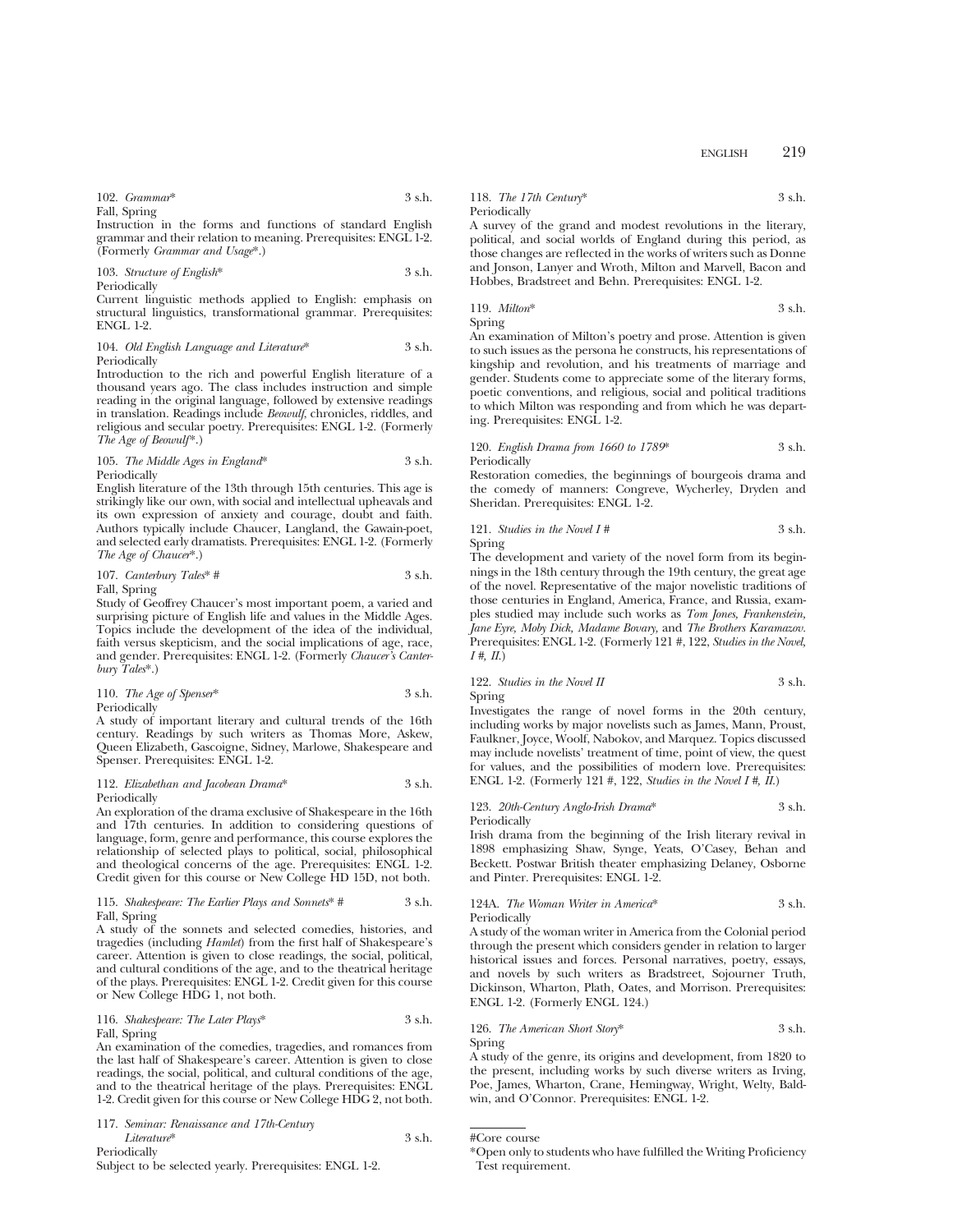129. *The 18th Century*\* # 3 s.h. Fall, Spring

Typically short, frequently satirical works in prose and verse from the later 17th century to 1800, the period when emerging middle- and lower-class kinds of literature challenged traditional aristocratic kinds. The flourishing of such genres as mock-epic, periodical essay, biography, and novel, and of such major authors as Dryden, Defoe, Swift, Pope, Johnson, Boswell, and Blake. Prerequisites: ENGL 1-2.

130. *Seminar: 18th-Century Literature*\* 3 s.h. Periodically

Subject to be selected yearly. Prerequisites: ENGL 1-2.

#### 131. *The 18th-Century British Novel*\* 3 s.h. Periodically

The rise of this popular genre in the century that mainly invented it, in subgenres involving forms of autobiography, journalism, satire, epic, romance in general, and Gothic romance in particular, by such authors as Defoe, the Fieldings, Richardson, Sterne, Smollett, Burney, and Austen. Prerequisites: ENGL 1-2.

#### 132. *The 19th-Century British Novel*\* 3 s.h. Periodically

The 19th-century English novelists: Austen, Scott, Emily Brontë, Thackeray, Dickens, Eliot and other writers. Prerequisites: ENGL 1-2.

133. *Workshop: General Creative Writing*\* # 3 s.h. Fall, Spring

Develop and sharpen writing skill in all forms of creative writing. Students' work is read aloud and the techniques employed in celebrated works of literature are studied and analyzed. Prerequisites: ENGL 1-2.

134. *Workshop: Poetry Writing*\* 3 s.h. Fall

A workshop to help the developing poet sharpen the powers of poetic expression. Reading and discussion of students' poems, and analyses by students of themes and techniques of contemporary poems of their choice. Prerequisite: ENGL 133 or submission of manuscript. Credit given for this course or New College CSWG 2, not both.

134A. *Workshop: Poetry Writing*\*† 2 s.h. Discussion includes contemporary poets. Same as ENGL 134.

135. *Workshop: Prose Writing*\* 3 s.h. Fall

A workshop to help the developing writer of short stories and novels sharpen the powers of expression. Students' work will be read and analyzed, discussions will deal with matters particular to the manuscript as well as with general problems of craft. Prerequisite: ENGL 133 or submission of manuscript.

136A. *Workshop: Short Fiction Writing*\*† 2 s.h. Discussion includes matters particular to the manuscript as well as with general problems of craft. Credit given for this course or New College CSWG 4, not both.

136B. *Workshop: Children's Fiction Writing*\*† 2 s.h. Discussion includes techniques and themes in contemporary examples of children's fiction. Credit given for this course or New College CSWA 13, not both.

136C. *Workshop: Writing in Varieties of Nonfiction*\*† 2 s.h. Discussion of techniques used in a wide range of nonfiction writing including journalistic columns, the familiar essay, interviews, magazine articles, drama and book reviews. Credit given for this course or New College CSWA 15, not both.

## 136D. *Workshop: Writing for Stage, Screen*

# *and Television*\*† 2 s.h.

Discussion includes techniques in contemporary scripts for theater, film and television. Credit given for this course or New College CSWA 12, not both.

# 137. *Colonial and Early American Literature*

*from the Puritans Through Irving*\* 3 s.h.

Periodically

An intensive examination of the literature and ideas of Colonial America through the early Republic in personal narratives, essays, sermons, and poetry by such writers as Bradford, Mather, Bradstreet, Rowlandson, Edwards, and Franklin. Prerequisites: ENGL 1-2.

#### 138. *American Literary Naturalism\** 3 s.h. Periodically

The philosophical premises, major themes, and significance of race, gender, and time in American literary naturalism. Writers include Crane, Norris, Dreiser, Wharton, London, Wright and others. Prerequisites: ENGL 1-2. (Formerly *Naturalism in American Literature*.)

139. *The African Novel\* #* 3 s.h. See course description, page 404.

## 140, 141 #. *African American Literature\* I, II #* 3 s.h. each Fall, Spring

First semester: the origins of an African American literary tradition from the Colonial period to the early 20th century. Themes include the African Diaspora, slavery, folk culture, race, and social equality. Such authors as Equiano, Wheatley, Douglass, Brown, Jacobs, Harper, Washington, and Du Bois. Prerequisites: ENGL 1-2. Second semester: the growth of African American literature from the Harlem Renaissance to the present. Such topics as migration, African heritage, protest, vernacular, and gender. Writers include Hughes, Hurston, Wright, Brooks, Ellison, Baldwin, Baraka, Walker, Morrison, and Wilson. Prerequisites: ENGL 1-2. (Formerly *The Literature of Black America I, II #*.)

#### 142. *The American Renaissance, 1820-1860*\* 3 s.h. Periodically

A study of a period in American literary history so rich, it as been called "the American Renaissance." Works by such authors as Emerson, Thoreau, Melville, Poe, Hawthorne, Douglass, Stowe, Whitman and Dickinson. The development of a distinctively American literature is studied in the context of the revolutionary changes and deep conflicts that characterized American life in this period. Prerequisites: ENGL 1-2.

# 143. *American Literature\* I #* 3 s.h.

Fall, Spring

A study of the origins and development of an American literary tradition from the Colonial period to the Civil War in the poetry, prose, and fiction of such writers as Bradstreet, Wheatley, Franklin, Hawthorne, Dickinson, Douglass, and Melville. Prerequisites: ENGL 1-2. Credit given for this course or ENGL 51, not both. (Formerly 143 #, 144, *American Literature I #, II*.)

144. *American Literature\* II* 3 s.h. Periodically

A study of the development of American literature from Whitman to the early moderns. The course includes the works of writers such as Crane, Dickinson, Fitzgerald, Hemingway, Wright. Prerequisites: ENGL 1-2. Credit given for this course or ENGL 52, not both. (Formerly 143 #, 144, *American Literature I #, II*.)

#Core course

<sup>\*</sup>Open only to students who have fulfilled the Writing Proficiency Test requirement.

<sup>†</sup>Summer Writer's Conference designed to help developing writers sharpen their powers of expression including reading and discussion of student's work, and analysis of themes and techniques. Prerequisite: ENGL 133 or permission of the Director of the Conference.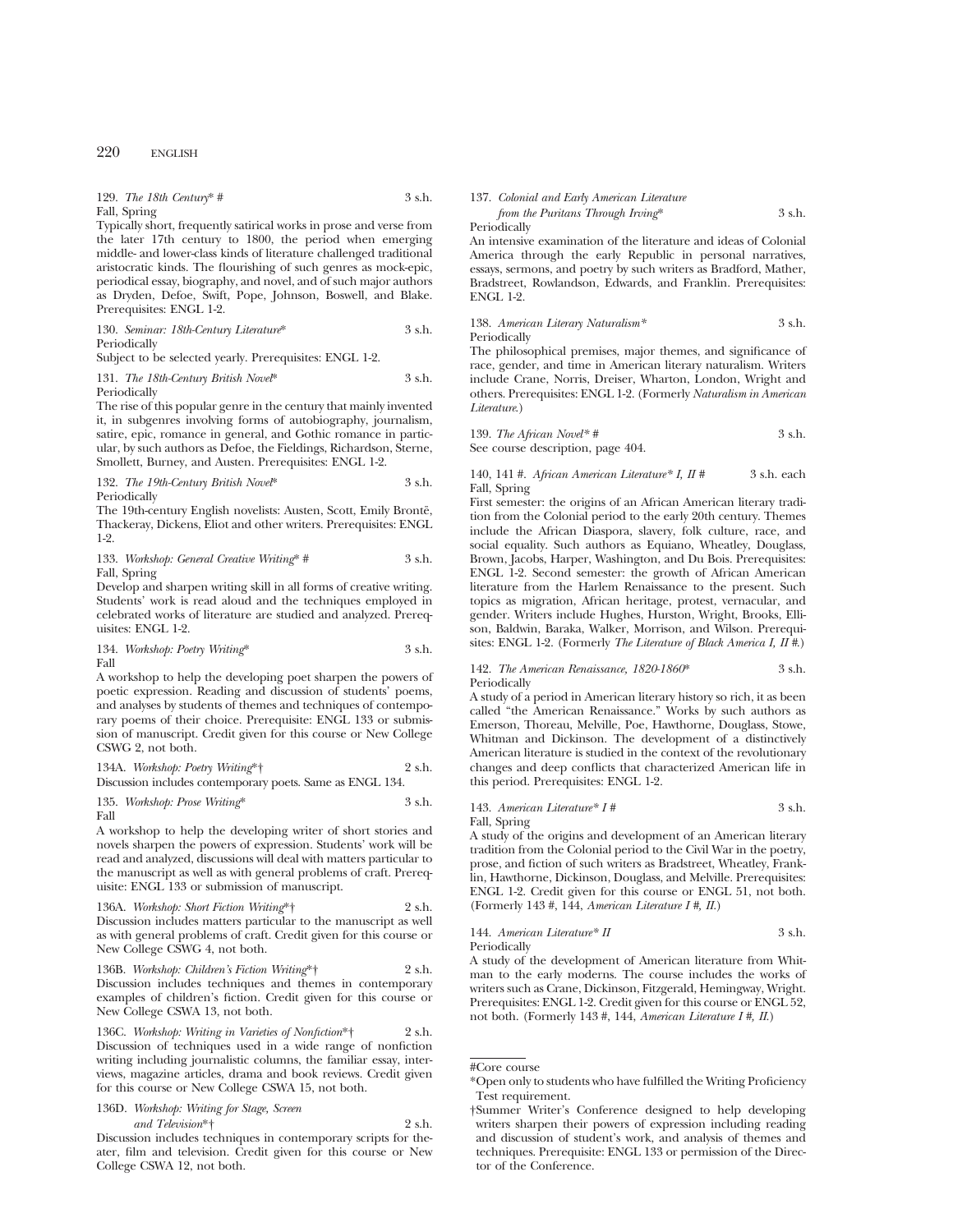145A. *American Fiction, 1900-1950\* #* 3 s.h. Fall, Spring

A study of how various writers of the period grapple with questions about literary history, ideology, aesthetics, and the meaning(s) of America. Works by such authors as Chopin, Wharton, Fitzgerald, Hemingway, Hurston, Faulkner, and Wright. Prerequisites: ENGL 1-2. (Formerly *20th Century American Fiction, 1900-1950 #*.)

#### 146A. *American Fiction, 1950-Present\** 3 s.h. Periodically

An exploration of how fiction since WWII engages the complexity of aesthetic and cultural challenges that have characterized the second half of the "American" century. Works by such authors as Ellison, Nabokov, Bellow, Pynchon, Morrison, DeLillo, and Erdrich. Prerequisites: ENGL 1-2. (Formerly *20th-Century American Fiction, 1950 to Present*.)

## 148. *20th-Century American Poetry\** 3 s.h. Periodically

Readings in the poets of the Modern period, such as Eliot, Pound, Frost, Moore, and Stevens, as well as an exploration of a variety of Postmodernisms, including such writers as Bishop, Roethke, Lowell, Ginsberg, Kinnell, Plath, and Rich. Prerequisites: ENGL 1-2. Credit given for this course or New College HLG 15 or HLG 60E.

149. *The 19th-Century American Novel\** 3 s.h. Periodically

A study of the origins and development of the 19th-century American novel in works by such writers as Cooper, Hawthorne, Melville, Stowe, Alcott, Twain, James, and Chopin. Prerequisites: ENGL 1-2.

150. *Native American Literature*\* # 3 s.h. See course description, page 404.

| 153. The Romantic Age* # | 3 s.h. |
|--------------------------|--------|
| Fall, Spring             |        |

The response of British Romantic writers—Blake, Wordsworth, Coleridge, Mary Shelley, Percy Shelley, Byron, and Keats—to the philosophical, industrial, and political revolutions of the late 18th and early 19th centuries. Topics include natural supernaturalism, innocence and experience, social protest, and the Byronic hero. Prerequisites: ENGL 1-2.

154. *Seminar in the Romantic Age*\* 3 s.h. Periodically Subject is selected yearly. Prerequisites: ENGL 1-2.

157. *The Age of Dickens*\* # 3 s.h. Fall, Spring

Writings of the industrial and colonial age in Britain, the 19th century. Readings explore changes in social structure, education, religion, science, and everyday life in the Victorian age; works by such authors as Dickens, the Brontes, Tennyson, the Brownings, Arnold, Gaskell, Eliot, and Butler. Prerequisites: ENGL 1-2.

158. *Seminar in Victorian Literature*\* 3 s.h. Periodically Subject is selected yearly. Prerequisites: ENGL 1-2.

159. *20th-Century British Poetry*\* 3 s.h. Periodically

Poetic responses to the philosophical ideas and political and cultural events of modernism. Such poets as Hardy, Hopkins, Yeats, Eliot, Lawrence, Thomas, and Auden are studied. Particular attention is given to their development of new poetic forms and symbolism responsive to 20-century crises of faith and the search for new certainties. Prerequisites: ENGL 1-2.

## 165. *20th-Century British Novel*\* 3 s.h. Periodically

The modern British novel, its themes and innovative forms. Novels by such authors as Conrad, Joyce, Woolf, Forster, and Lawrence are studied with an eye to what makes them respresentative of modernism: the interest of subjectivity, impressionism, and stream of consciousness, their treatment of alienation, politics, psychology, and sexuality. Prerequisites: ENGL 1-2. Credit given for this course or New College HLG 20, not  $both.Y<sup>1</sup>221;10$ 

166. *Critical Theories and Critical Writings*\* 3 s.h. Periodically

Theory and technique of literary criticism with practice in writing critical papers. Prerequisites: ENGL 1-2.

| 167. Post-Colonial Literature of South Asia*#<br>See course description, page 404. | 3 s.h. |
|------------------------------------------------------------------------------------|--------|
| 168. Caribbean Literature in English*#                                             | 3 s.h. |

See course description, page  $\overline{404}$ 

170. *Theory and Practice of Publishing*\* 3 s.h. Spring

The full process of publishing from submission of a manuscript to its publication including the various phases of editing and production. A work project is used to illustrate the publication stages. Specialists from the publishing field address the class. Prerequisites: ENGL 1-2. No liberal arts credit.

171. *The History of Publishing in America*<sup>\*</sup> 3 s.h. Fall

A comprehensive study from Colonial days to the present: early printing shops in New England, the first publishing houses, the emergence and continued existence of the by-now giant firms, the establishment of copyright laws and changes in it. How the economic, political and cultural conditions of the country affected the field of publishing and how publishing affected them. Prerequisites: ENGL 1-2.

172 & 173. *Book Editing\* I, II* 3 s.h. each 172: Fall; 173: Spring

Practices that make up the complete editing of a book: copy and manuscript editing. Production editing, proofreading, symbols, printer's marks and marking up a manuscript ready for the printer. The use of a style book. Students in ENGL 173 will edit and produce a book made up from work done by students in the creative writing workshops. Students taking the Publishing Studies concentration must take both courses. Materials fee for both courses: \$25. Prerequisites: ENGL 1-2. Corequisite for 173: ENGL 178.

174. *Book Promotion*\* 3 s.h. Spring

Various activities by which a publisher markets a book: book promotion, field sales, book retailing. Covers the development of catalogs, advertising, media promotion, field sales calls, distribution to bookstores, libraries and wholesalers. Prerequisites: ENGL 1-2. No liberal arts credit.

175. *Editing Children's Books*\* 3 s.h. Periodically

The skill of presenting fiction and nonfiction to children from the ages of four to fourteen. Included are editing picture books, how-to books, learning books, juvenile fiction and books in science. Prerequisites: ENGL 1-2.

<sup>#</sup>Core course

<sup>\*</sup>Open only to students who have fulfilled the Writing Proficiency Test requirement.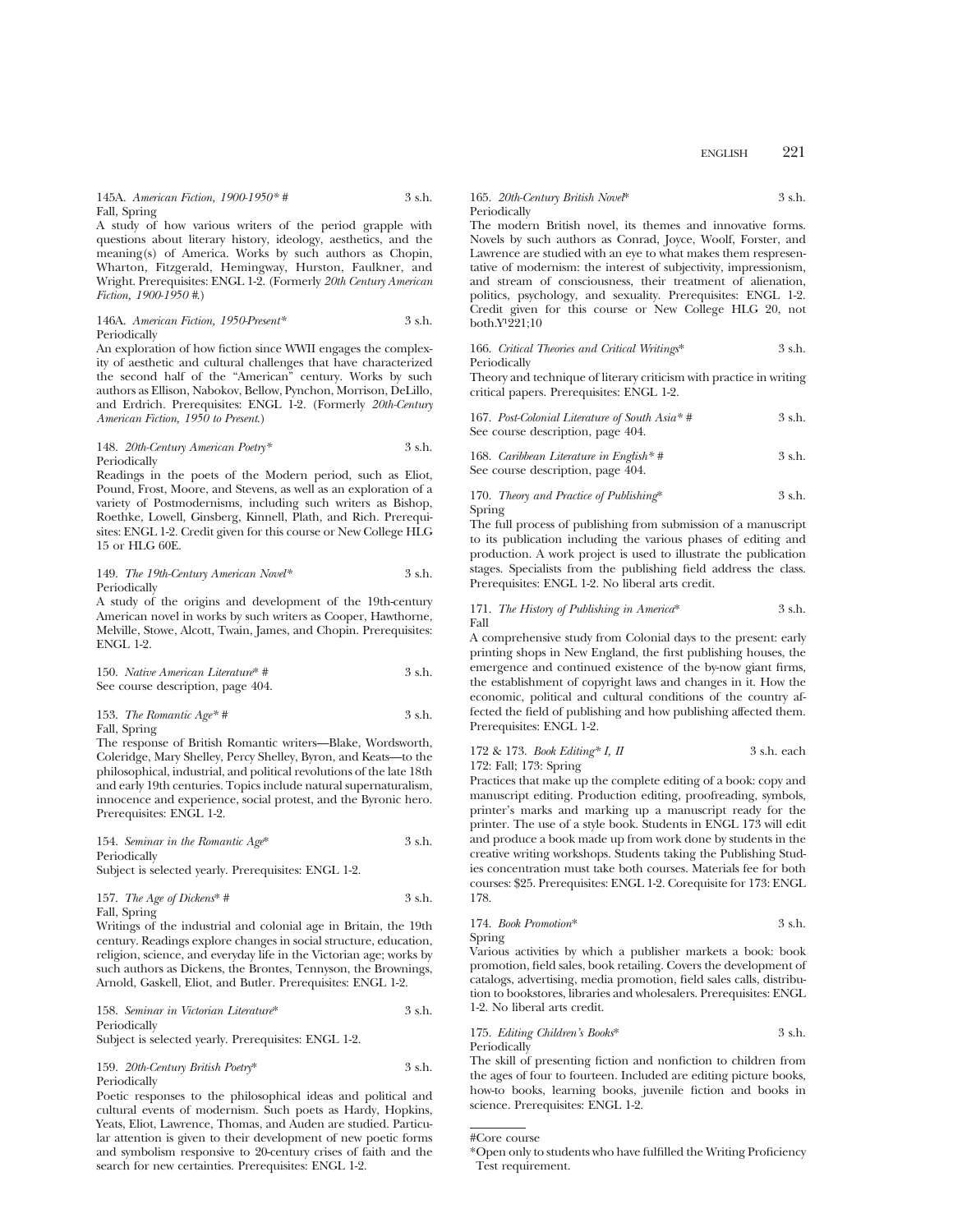#### 176. *Popular Literature and the Mass Market*\* 3 s.h. Every other year

Popular literature, past and present. The making of best sellers. An in-depth look at the making of popular trends, popular literature and popular culture. Editors from the industry visit the class. Prerequisites: ENGL 1-2.

177. *Magazine Editing*\* 3 s.h. Periodically

Content selection, editing, makeup and production of mass circulation and popular trade magazines. Prerequisites: ENGL 1-2.

#### 177A. *Textbook Editing*\* 3 s.h. Periodically

A study of the categories within the textbook division—various age levels and fields of study—emphasizing the editorial practices essential to a clear presentation of information. Students edit one entire manuscript including copy editing, proofreading, design and production. The nature of the market, its distribution and promotion. Prerequisites: ENGL 1-2.

178. *Book Design and Production*\* 1 s.h. Spring

Fundamentals of design and production. Aesthetic and economic consideration. Discussion on type selection, page design, paper selection and understanding the manufacturing process. Prerequisites: ENGL 1-2. Corequisite: ENGL 173. No liberal arts credit.

178A. *Book Retailing*\* 1 s.h.

Spring

Distribution and retailing. Function of sales department in publishing house, national sales networks, distribution to libraries, and wholesale and retail book outlets. Tours of leading bookstores in the City. Prerequisites: ENGL 1-2. No liberal arts credit.

178B. *Books and the Law*\* 1 s.h. Spring

Copyrights, contract clauses, questions of libel. Prerequisites: ENGL 1-2. No liberal arts credit.

#### 178C. *The Economics of Publishing*\* 1 s.h. Spring

How the costs of books are determined, how promotion is budgeted and how a publishing house is structured from an economic point of view. Prerequisites: ENGL 1-2. No liberal arts credit.

| 178D. Desktop Publishing for Book Publishing* | 3 s.h. |
|-----------------------------------------------|--------|
| See course description, page 405.             |        |

191A. *Science Fiction*\* 3 s.h. Spring

A survey course, from the classics to the moderns including readings from the works of such authors as Mary Shelley, Verne, Wells, Stapledon, Heinlein, Asimov and Clarke. Prerequisites: ENGL 1-2.

#### SPECIAL STUDIES AND SEMINARS

Each semester, the department offers several "special studies" courses. These courses deal with specific issues, themes, genres, and authors. The topics of the "special studies" courses change every semester. Please consult the *English Department Course Description Booklet* for topics offered in a particular semester. Prerequisites: ENGL 1-2.

182, 192, 196, 197, 198, A-Z. *Readings in Literature or Special Studies*\* 3 s.h. each

Fall, Spring Intensive study of major authors and/or literary themes. Subjects to be selected yearly. Prerequisites: ENGL 1-2. May be repeated

for credit when topics vary.

## 193. *Classical Influences on Modern Literature: the Bible and Greek and Roman Classics*\* 3 s.h.

Fall

An investigation of the influence of the Bible and the Greek and Roman classics on major works of English and American literature. Attention to literary forms and patterns as well as to theological and philosophical ideas. Prerequisites: ENGL 1-2, 40.

188, 195, A-Z. *Independent Readings in Literature*\* 1-3 s.h. each Fall, Spring

Readings are selected appropriate to the interests of the students and instructor. Written work as applicable. Prerequisites: ENGL 1-2. May be repeated for credit when topics vary.

199. *Honors Essay*\*
$$
3 \, \text{s.h.}
$$
 Fall

Writing of a substantial essay in the field of English or American literature. Open only to senior English majors who are eligible for departmental honors and who secure, before registration, the written permission of the instructor who will supervise the essay. *Course descriptions for* 145 and 146 *are listed on page* 140 under American Studies and may also be counted toward the major.

American Studies Courses

| 145. Readings in American Studies | 3 s.h. |
|-----------------------------------|--------|
| 146. Seminar in American Studies  | 3 s.h. |

| 200. The Analysis of Prose     | 3 s.h. |
|--------------------------------|--------|
| Para and the first part of the |        |

Every other year

Investigation of the way in which written prose conveys meaning, generally, and of the relation between style and meaning, specifically. Consideration of stylistic features, such as diction, syntax, figures of speech and sound patterns; of rhetorical issues, such as speaker, audience, topic and tone; and of various conventions of reading. Emphasis on nonfiction, with consideration of texts from various fields of discourse and from various periods.

| 201. Rhetoric    | 3 s.h. |
|------------------|--------|
| Every other year |        |

The main issues and developments in the formal study of rhetoric from antiquity to the present, with emphasis on the applicability of formal rhetoric to the theory and practice of writing in various circumstances.

#### 203. *Approaches to English Grammar* 3 s.h. Every other year

A thorough investigation of grammatical principles with a comparison of traditional, structural and transformational approaches. Consideration of the purposes of language study and practical applications of grammatical knowledge in teaching students to write.

## 210. *20th-Century American Fiction* 3 s.h Every other Fall

Major novelists such as Dreiser, Wharton, Hemingway, Fitzgerald, Faulkner and Bellow will be studied, with major criticism of the American novel.

## 240. *Poetry Writing Workshop* 3 s.h. Every other year

A graduate-level workshop in the writing of poetry. In addition to writing their own poetry and discussing their poetry with the instructor and other members of the workshop, students read and discuss what poets have written about writing poetry. They

<sup>\*</sup>Open only to students who have fulfilled the Writing Proficiency Test requirement.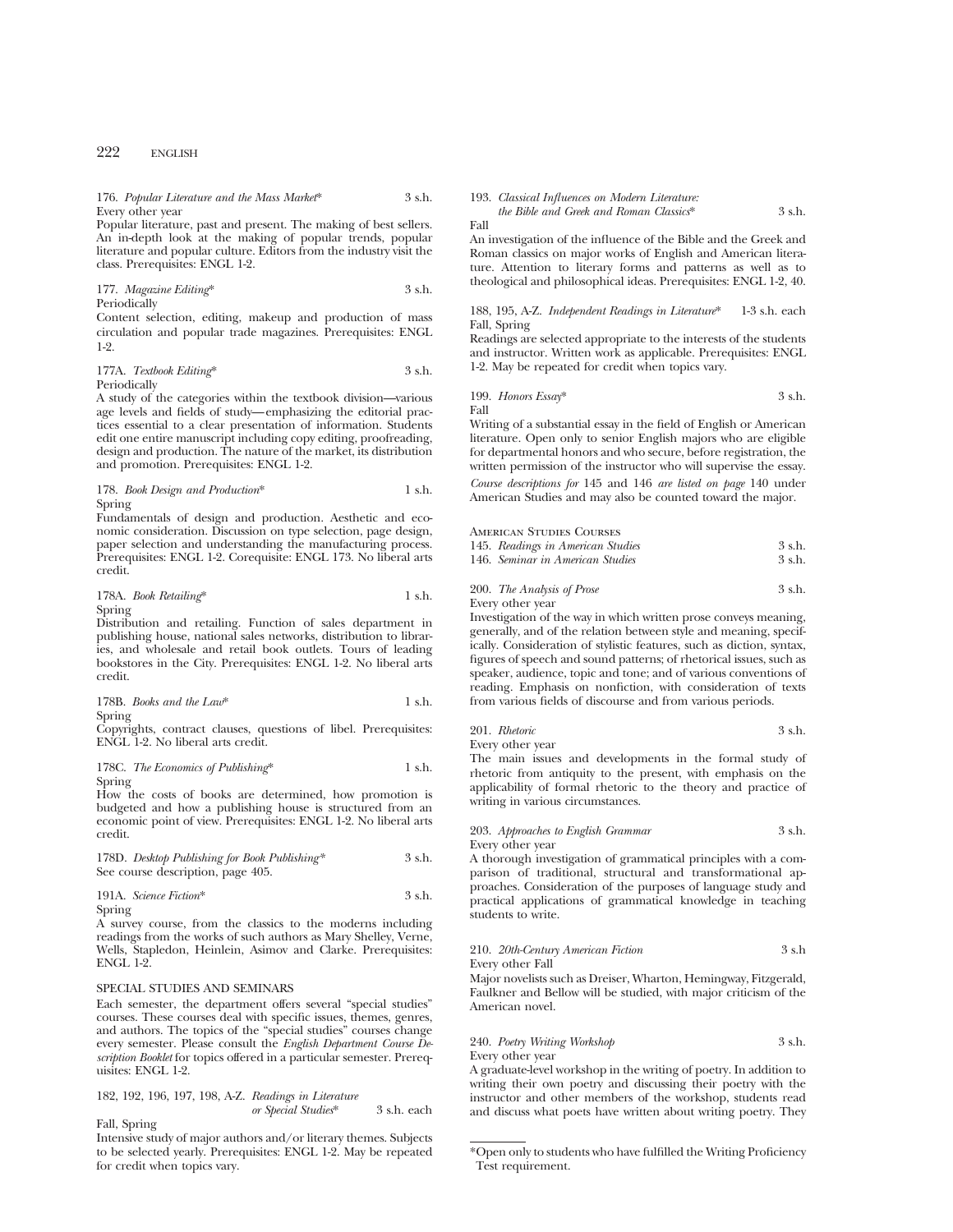also read and discuss poems in connection with the study of meter and other formal structures, the connection of poetry to music, and the distinction between poetry and other literary genres.

241. *Fiction Writing Workshop* 3 s.h. Every other year

A graduate-level workshop in the writing of fiction. In addition to writing their own fiction and discussing their work with the instructor and other members of the workshop, students read and discuss what fiction writers have written about writing fiction. They also read and discuss works of fiction in connection with the study of narrative voice, theme, plot, pacing, setting, character development, and the creation of convincing and/or coherent fictional and psychological worlds.

242. *Playwriting Workshop* 3 s.h. Every other year

A graduate-level workshop in playwriting. In addition to writing their own plays and discussing their work with the instructor and other members of the workshop, students read and discuss what playwrights have written about writing plays. They also read and discuss plays in connection with the study of plot, dramatic action, characterization, setting, dialogue, spectacle, and imagery.

243. *Personal Essay Writing Workshop* 3 s.h. Every other year

A graduate-level workshop in the writing of personal essays. In addition to writing their own essays and discussing their essays with the instructor and other members of the workshop, students read and discuss what essayists have written about the theory and practice of the personal essay. They also read personal essays in connection with the study of the characteristic topics, strategies, and formal issues associated with the genre. Some attention is also paid to the historical development of the personal essay and to the way in which the conventions of the form differ in different cultures.

| 250. Readings in English | $1-3$ s.h. |
|--------------------------|------------|
| Periodically             |            |

Designed to permit students to pursue an individualized plan of study in subject areas of interest under the guidance of a member of the English faculty. Students prepare a list of assignments in consultation with their tutor with whom they confer periodically about the progress of their work. Limited to students who have been accepted for a reading course by a member of the department and approved by the department chairperson before registration.

#### 261. *The American Renaissance, 1820-1860* 3 s.h. Every other Spring

Studies of such writers as Cooper, Hawthorne, Melville, Emerson, Thoreau, Whitman.

#### 271A, 271B. *Sources of the English Literary Tradition I, II: Studies in Chaucer, Spenser and Their Contemporaries* 3 s.h. each 271A: Every other Fall; 271B: Every other Spring

Preseventeenth-century English literature with emphasis on the traditions and conventions it makes use of, the parent forms of genres and modes, the history of philosophical and literary problems. First semester: Chaucer and his contemporaries; second semester: Spenser and his contemporaries.

272. *Sources of the English Literary Tradition III: 17th- and 18th-Century English Literature* 3 s.h. Every other Fall

Major works of major authors including Donne, Marvell, Defoe, Swift, Pope, Johnson and Wordsworth with emphasis on chang-

ing historical concepts of wit, nature and literary form. Some attention to precedents for American as well as later English literature.

| 274. Sources of the American Literary Tradition                 | 3 s.h. |
|-----------------------------------------------------------------|--------|
| Every other year                                                |        |
| Investigation of the assimilation of various sources, extending |        |
| back to earlier centuries, by a particular group or groups of   |        |
| 19th-century American writers.                                  |        |
| $0.01$ TIT $1.1$ $\ldots$ $1.1$                                 |        |

284. *Workshop: Poetry Writing*† 2 s.h. Discussion includes contemporary poets.

286. *Workshop: Short Fiction Writing*† 2 s.h. Discussion includes matters relating to the manuscript as well as with general problems of the craft.

287. *Workshop: Childrens Fiction Writing*† 2 s.h. Discussion includes techniques and themes in contemporary examples of children's fiction.

288. *Workshop: Writing in Varieties of Nonfiction*† 2 s.h. Discussion of techniques used in a wide range of nonfiction writing including journalistic columns, the familiar essay, interviews, magazine articles, drama and book reviews.

| 289. Workshop: Writing for Stage, Screen and                |        |
|-------------------------------------------------------------|--------|
| <i>Television</i> <sup>†</sup>                              | 2 s.h. |
| Discussion includes techniques used in contemporary scripts |        |
| for theater, film and television.                           |        |

|              |  | 291, 292, 293, 294, A-Z. Special Studies | 3 s.h. each |
|--------------|--|------------------------------------------|-------------|
| Fall, Spring |  |                                          |             |

Studies in periods, major figures, literary genres or modes. Subjects to be announced yearly.

299. *Research Methods* 3 s.h.

Every other Fall

Exercise in the finding and use of scholarly and critical materials. Open only to students enrolled in the M.A. program except by permission of the chairperson of the department.

301. *Master's Essay* 3 s.h. Fall

Tutorial instruction leading to the completion of the essay, which is one of two optional requirements for the M.A. in English. Prerequisites: ENGL 271A, 271B, 299.

305. *Qualifying Papers* 3 s.h. Fall, Spring

Tutorial guidance in mastering a large area of specialization, chosen by the candidate, under advisement, for six qualifying papers in examination situations, one of two optional requirements for the M.A. in English.

# English Language Program (ELP)

Administered by the Department of Comparative Literature and Languages. Professor Donahue, *Chairperson*

Dr. Greaney, *Director*

The English Language Program is designed for students whose native language is not English. Its purpose is to bring non-English

<sup>†</sup>Summer Writer's Conference designed to help developing writers sharpen their powers of expression including reading and discussion of student's work, and analysis of themes and techniques. Prerequisite: ENGL 133 or permission of the Director of the Conference.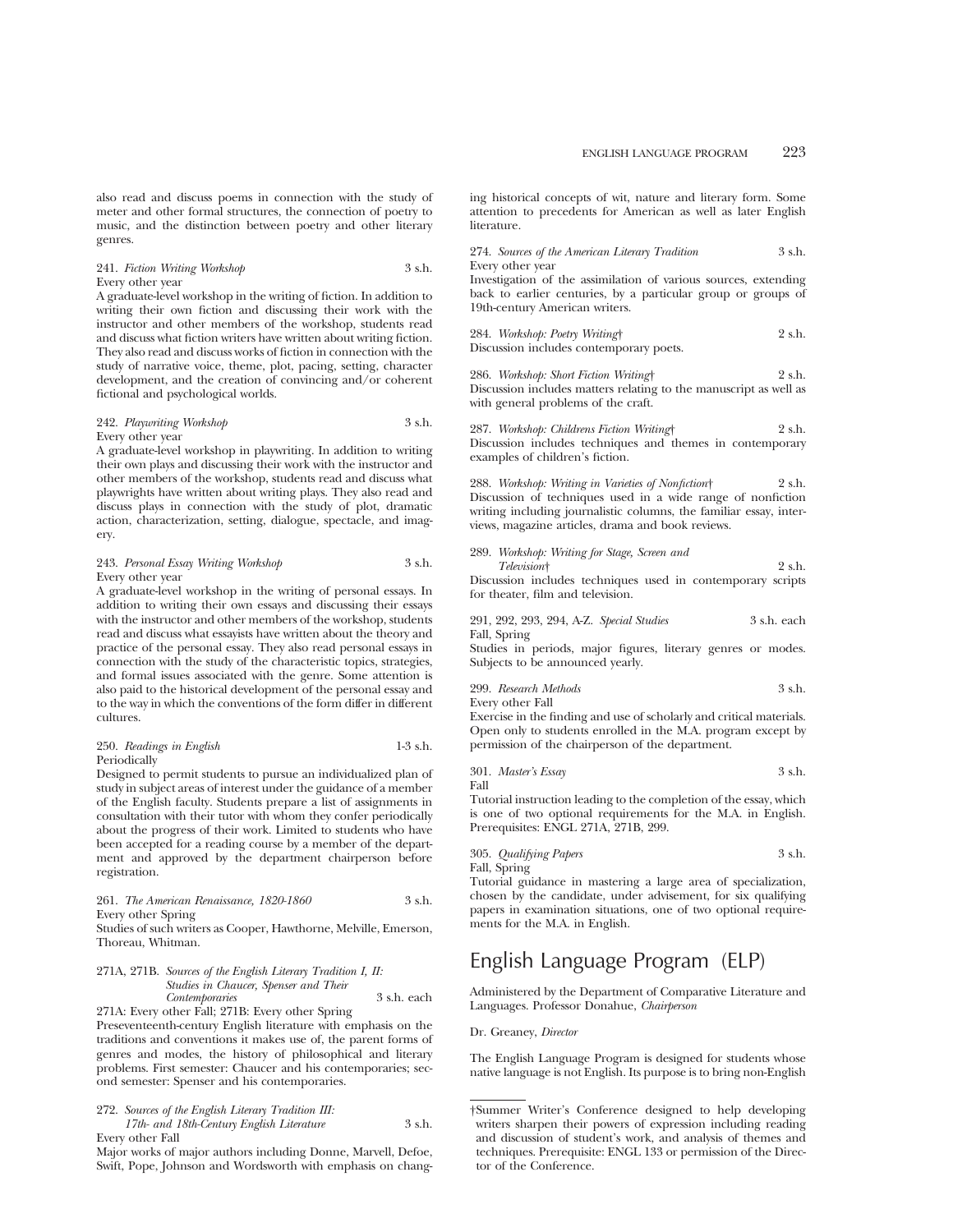speaking students to college-level proficiency in speaking, reading and writing English. It is an accelerated program providing intensive study on a full-time basis. Students who are accepted into a degree-granting program may earn up to 12 semester hours of liberal arts credit. The Bachelor of Arts foreign language requirement may be fulfilled by completing those intermediate (Level II: ELP 25) and advanced (Level III: ELP 31, 35, 36) courses in the program which are designated for degree credit.

Students will be accepted into degree-granting programs upon the successful completion of the following requirements:

- 1) ELP courses as required, based upon the Hofstra ELP Placement Examination and the student's progress;
- 2) a TOEFL score of 500;
- 3) completion of at least four University courses including ENGL 1 and any one course from the social sciences.

Students not admitted to a degree program are not eligible to take courses other than the English Language Program courses.

For further information, contact the Admissions Office, Admissions Center, or the Director of the English Language Program.

Level I, Introductory Intensive English: an accelerated program providing intensive instruction and practice in reading, writing and speaking English for students whose native language is not English. Level I consists of two components: 1) Reading and Writing; 2) Conversation and Language Laboratory. Each component is based on a grammatical syllabus. No degree credit.

11A. *Introductory Reading Comprehension* 3 s.h. Fall

Development of reading skills including vocabulary development, comprehension and study skills, and critical evaluation of written materials. No degree credit.

$$
12A. \ Introductory Grammar \hspace{2.5cm} 3 s.h. \hspace{2.5cm}
$$
 Fall

The introduction and development of the fundamental aspects of English grammar and structure. No degree credit.

13A. *Introductory Conversation* 3 s.h. Fall

Selected readings and discussions with stress on the audiolingual aspect of the language and the development of verbal communication skills. No degree credit.

#### 14A. *Introductory Language Laboratory and Tutorial* 4 s.h. Fall

Supervised laboratory and tutorial work on specific weaknesses in spoken English. For beginning ELP students. No degree credit.

15A. *Introductory Composition* 3 s.h. Fall, Spring

A writing course designed to give the non-native student extensive practice in the development of expository writing skills. No degree credit.

16A. *Introductory Reading and Writing* 6 s.h. See course description, page 405.

17A. *Introductory Conversation, Language Laboratory and Tutorial* 6 s.h. See course description, page 405.

Level II, Intermediate Intensive English: an intermediate level program providing intensive instruction and practice in reading, writing and speaking English for students whose native language is not English. Prerequisites: completion of ELP Level I and/or the appropriate satisfactory score on the Hofstra ELP Placement Examination.

#### 21B. *Intermediate Reading Comprehension* 3 s.h. Fall, Spring

Development of specialized reading skills through selected readings from the disciplines of the sciences, social sciences and the humanities. No degree credit.

22B. *Intermediate Grammar* 3 s.h. Fall, Spring

Structural review and development of vocabulary and grammar at the intermediate level. No degree credit.

23B. *Intermediate Oral Communication* 3 s.h. Fall, Spring

Development of ability to communicate orally in English through such activities as discussions and role plays. Focus is on discussion techniques such as clarification and confirmation of a message and on speech functions such as stating facts, stating or challenging opinions, or reporting information. No degree credit. (Formerly *Intermediate Conversation*.)

24B. *Intermediate Language Laboratory and Tutorial* 3 s.h. Fall, Spring

Supervised laboratory and tutorial for intermediate work on specific weaknesses in spoken English. No degree credit.

25. *Intermediate Composition* 3 s.h.

Fall, Spring Development of the student's expository writing skills including

idiomatic usage and the argumentative essay. Level III, Advanced Intensive English: an intensive program providing instruction and practice in written and spoken English

for students whose native language is not English. Prerequisite: satisfactory completion of Level II and/or the appropriate scores on the Hofstra ELP Placement Examination.

31. *Advanced Reading Comprehension* 3 s.h.

Fall, Spring

Development of reading skills. Topics range from the liberal arts to the sciences and careers, depending on the interests of the students and faculty.

32C. *Workshop: Sentence Structure and Tutorial* 2 s.h. Frequent practice in writing with emphasis on the paragraph. Attention is focused on both paragraph organization (topic sentence, development of specific concrete details, coherence) and basic sentence structure (word order, tenses, agreement, punctuation). Required of Level 3 students who are not prepared for ELP 35 based upon the ELP Placement Examination or with the advice of the student's ELP 25 teacher. No degree credit.

#### 33C. *Advanced Oral Communication* 3 s.h. Fall, Spring

Designed for students who need to increase their fluency and communicative ability in English. Different speaking tasks include discussing, role playing, interviewing and making speeches or short oral reports. Emphasis is given to continuing development of discussion techniques and speech functions practiced in the intermediate course in addition to speech functions such as summarizing, presenting proposals and argumentation. No degree credit. (Formerly *Advanced Conversation*.)

#### 34C. *English for Academic Purposes* 2 s.h. Fall

Designed to teach the non-native student skills in following lectures in English, note-taking, summarizing, paraphrasing and test taking necessary for successful participation in the American university system. In particular, this course provides practice in refining listening comprehension skills and, in part, prepares students to take the TOEFL examination. No degree credit.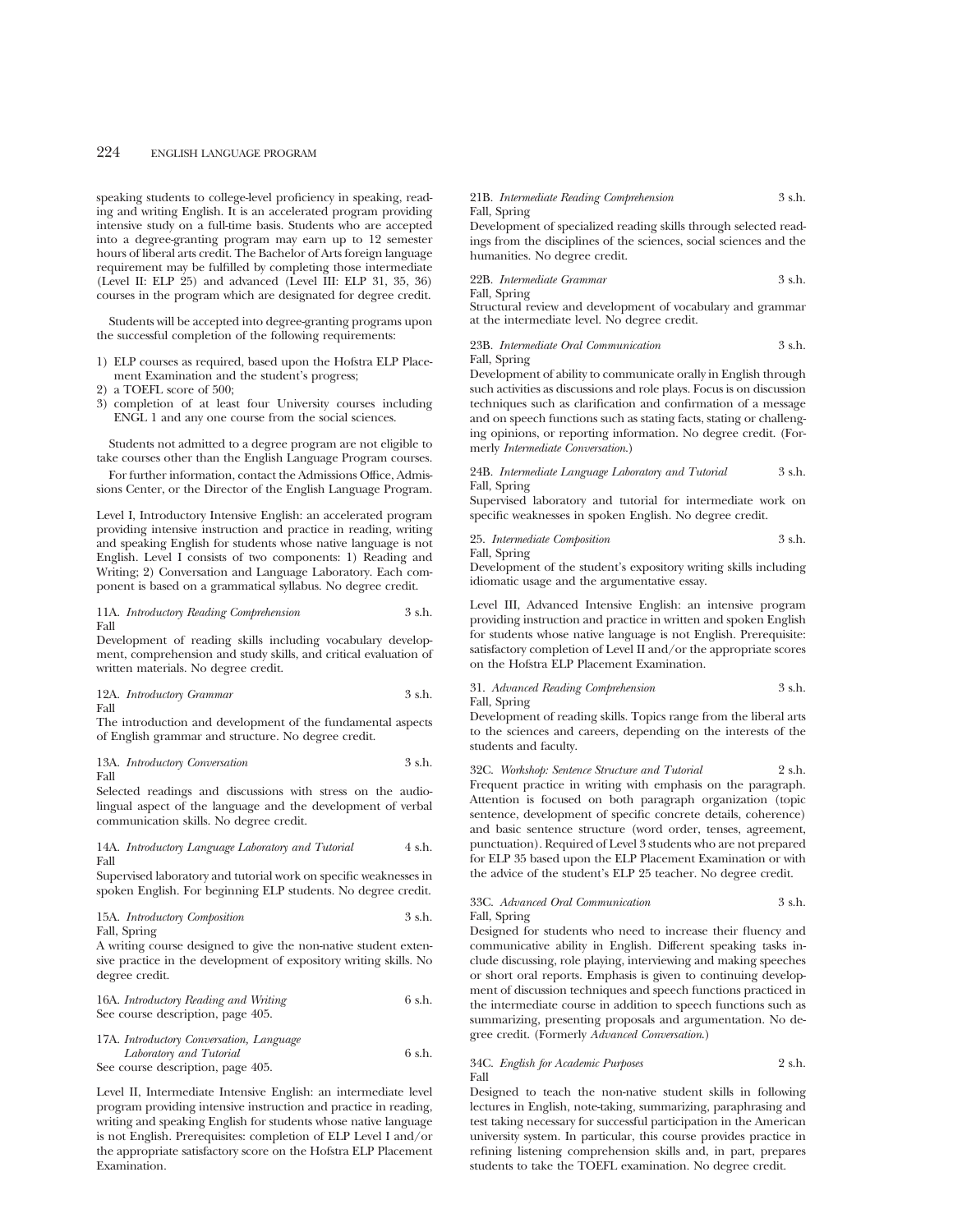35. *Advanced Composition* 3 s.h. Fall, Spring

Designed to have non-native students achieve proficiency in essay writing on specific themes. Introduction to literary analysis using the appropriate technical vocabulary and figures of speech. Prerequisite: satisfactory completion of ELP 25 or permission of instructor.

36. *Topics in American Culture* 3 s.h. Fall, Spring

Readings and discussions related to contemporary American society. Emphasis is on the writing of essays on current issues in American social, political and economic scenes. Prerequisite: satisfactory completion of ELP 35 or permission of instructor.

# Environmental Resources

Administered by the Department of Geology. Professor Radcliffe, *Chairperson*

The B.S. degree in Environmental Resources: students are exposed to the conflicts between modern resource development and conservation. This interdisciplinary program prepares the student for middle management positions in earth and energy resource industries and government service.

**B.S. SPECIALIZATION IN ENVIRONMENTAL RESOURCES:** candidates for graduation must fulfill the following requirements:

- 1. The successful completion of at least 124 semester hours and a cumulative grade-point average of 2.0 in work completed at Hofstra.
- 2. At least 62 semester hours must be completed in the liberal arts, excluding courses in geology.
- 3. There are two requirements that must ordinarily be completed in residence at Hofstra: 15 semester hours in the major field of specialization and the last 30 semester hours. The 15 semester hours need not be included within the last 30 hours.
- 4. And the following general requirements:

|                                                | $UUIU_1 + IIIJ_2$ |
|------------------------------------------------|-------------------|
| ENGL 1-2 or placement examination*             | 6                 |
| Humanities electives                           | 6                 |
| Social science electives                       | 6                 |
| (The humanities and social science electives)  |                   |
| must be satisfied with approved core courses,  |                   |
| see page 84.)                                  |                   |
| Foreign language: level 4, or 6 additional se- |                   |
| mester hours in humanities electives.          |                   |
|                                                |                   |

5. The fulfillment of the following major and additional requirements:

38-42 semester hours in introductory courses: BIO 1 & 2; or 3, 4; CHEM 3A & 4A, 3B & 4B; ECO 1, 2; GEOL 1C, 2C or 5; MATH 9 or 11; PSC 1, 105; TPP 1 or 149;

42 semester hours in primary curriculum: BIO 114; CHEM 185 or GEOL 132; CSC 5; GEOG 102, 104, or 135; GEOL 33, plus any 7 advanced courses in geology; MATH 10 or 19; PSC 135 or 137; ENGL 1-2 or equivalent\*; foreign language level 4, or 6 semester hours in humanities electives.

# Exercise Specialist

See Physical Education and Sport Sciences

# Film

See School of Communication

Finance (FIN)

Associate Professor Zychowicz, *Chairperson*

Professors Lyn, Nikbakht, Papaioannou; Associate Professors Bishnoi, Huckins, Krull, Malley, Rai, Viswanathan; Assistant Professors Campbell, Huang, Karagozoglu, Mohanty; Instructor Bales.

**B.B.A. SPECIALIZATION IN FINANCE:** FIN 132, 160, 165 and 12 semester hours of electives in finance. (No credit given for FIN 31. With permission of department chairperson, finance elective credit given for GBUS 170); three semester hours of economics chosen from ECO 125, 130, 132 or 142; and electives chosen under advisement.

See complete B.B.A. requirements, page 104.

**A MINOR IN FINANCE** consists of the successful completion of a minimum of 18 semester hours of coursework with grades of Cor better, *under faculty advisement in the Department of Finance*, with at least six semester hours in residence. This includes two required courses (6 s.h.), FIN 101 and 110; two courses (6 s.h.) from the following three: FIN 132, 160 and 165; plus two finance courses (6 s.h.). A completed minor in finance will be listed on the student's transcript.

*No School of Business courses may be taken on a Pass/D+/D/Fail basis.* 

Nonbusiness majors may choose a finance minor.

No student pursuing a bachelor's degree, other than a Bachelor of Business Administration degree, may complete more than 30 semester hours of School of Business coursework without permission of the School of Business Dean's Office. The student must have the appropriate form approved by and filed with the major and minor departments.

*All minors must be declared at the Office of Financial and Academic Records.*

Master of Business Administration Programs, see page 107.

Master of Science in Finance, see page 111.

BUSINESS HONOR SOCIETIES, see pages 69, 77.

## **COURSES**

*Sem. Hrs.*

In addition to semester notations next to each course, a selection of courses is offered during January and Summer sessions. Consult the *January* and *Summer Sessions* bulletins for these schedules.

31. *Personal Financial Planning* 3 s.h.

Periodically

Basics of personal finance. Types of savings and investments available and their relative merits. A survey of investment principles and problems from the point of view of personal finance. Analysis of real estate, insurance and estate planning. A discussion of charge accounts, installment accounts and various types of credit cards. No credit will be applied to the finance major or minor requirements. (Formerly 131, *Personal Finance.*)

## 101. *Introduction to Finance, Financial*

*Markets and Institutions* 3 s h. Fall, Spring

An introductory course in finance. Topics include the time value of money, risk and return, valuation of securities, the functions, organization, structure and regulation of financial institutions and markets. Overview of the globalization process, ethical, political and social, and demographic issues that apply to finan-

See University Degree Requirement, page 66.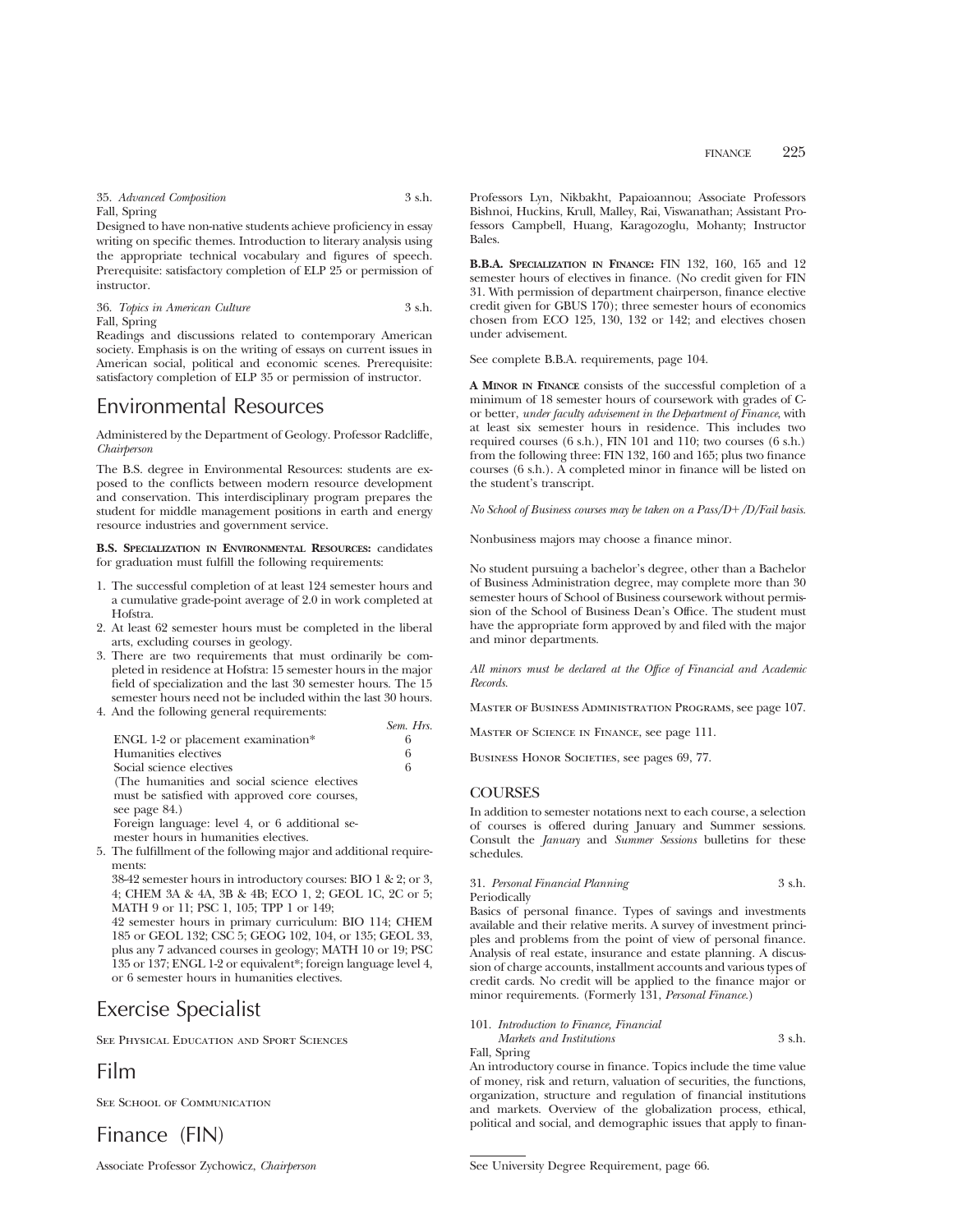cial markets and institutions. Prerequisites: sophomore class standing or above, ECO 1, ACCT 1,  $OM$  1.

## 110. *Fundamentals of Corporate Finance* 3 s.h. Fall, Spring

A study of the theoretical principles and analytical techniques used for the financial evaluation of capital budgeting, capital structure and dividend policy decisions under conditions of uncertainty. Evaluation of corporate acquisitions; financial statement analysis and overview of working capital management; and study of the international dimensions of corporate finance. Overview of the influence of the globalization process, legal and regulatory, political and social, and environmental forces on corporate finance decisions and practices. Discussion of the ethical perspectives of corporate financial decisions. Prerequisites: junior class standing or above, FIN 101, ECO 2, ACCT 2. Corequisite: QM 122.

## 111. *Working Capital Management* 3 s.h. Once a year

Analysis of the short-term sources and uses of funds with primary emphasis on the management of short-term assets and liabilities. Topics include credit and collections, the role of banks, inventory control procedures, financial analysis, cash forecasting, payables, and investing excess cash. Impact of technology, regulations and globalization on working capital management is discussed. Prerequisite: FIN 110. (Formerly *Credit and Working Capital Management*.)

## 123. *Money and Financial Institutions* 3 s.h. Fall, Spring

The role of money and financial institutions within the financial system. Determination of interest rates. Goals and operations of the Federal Reserve System, and the U.S. Treasury and their impact on the financial system. Study of the framework and the management of banking and nonbank financial intermediaries. Issues pertaining to the regulation, innovation, competition, and internationalization of financial institutions. Prerequisites: junior class standing or above, FIN 101. (Formerly *Introduction to Money and Banking.*)

132. *Security Analysis* 3 s.h. Fall, Spring

A study of the theories and analytical techniques used to value financial securities and assets in the markets they are traded. Valuation principles and models for securities including options and futures contracts. Theories of equilibrium asset pricing and the efficient capital markets hypothesis are discussed. Fundamental and technical analysis compared. Overview of the role of computer and information technology for investment evaluation and related securities markets. Discussion of the ethical, global, regulatory, environmental and demographic issues which impact the analysis and valuation of investments by individuals and institutional investors. Prerequisite: FIN 110.

#### 133. *Portfolio Management* 3 s.h. Once a year

A course in modern portfolio theory and its applications. Efficient diversification, portfolio construction and evaluation procedures. Management of equity and bond portfolios and risk hedging techniques. Portfolio practices and strategies for institutional and individual investors. Impact of globalization, ethics, regulations, social and international dimensions are incorporated into specific topics. Computer applications and hypothetical portfolio construction and performance evaluation are required in this course. Prerequisite: FIN 110. Corequisite: FIN 132.

135. *Options and Futures* 3 s.h. Once a year

Analysis of options and futures contracts traded worldwide. Topics include the organization and structure of markets in

which they are traded; ethical considerations faced by market participants; effect of recent computer advances on futures and options markets; pricing futures and options; hedging applications; the role of price discovery; and speculative strategies. Although particular emphasis is on financial futures and options, commodity futures and options are also discussed. Corequisite: FIN 132.

## 141. *Money and Capital Markets* 3 s.h. Fall, Spring

An in-depth analysis of the structure of domestic and international money and capital markets and the role the government plays in these markets. The role of investment bankers, brokers, and dealers in the financial markets. The characteristics of different financial instruments traded in the money and capital markets, including their relevant risk and yields. Issues pertaining to ethics, innovation, competition, and globalization of financial markets. Prerequisites: junior class standing or above, FIN 101.

#### 150. *Commercial Bank Administration, Policies*

*and Practices* 3 s.h. Fall, Spring

A study of the operations and policies of commercial banks. Overview of the industry and regulatory environments. Analysis of the banking operations, and techniques for bank asset and liability management. International dimensions of banking activities; discussion of ethical and social considerations. Prerequisite: FIN 110.

151, 152. *Readings* 1-3 s.h. each

Fall, Spring

Assigned readings on a tutorial basis; oral or written reports may be required. Prerequisites: FIN 110 and permission of the department chairperson.

#### 157, A-Z. *Seminar: Special Topics in Finance* 3 s.h. Periodically

An advanced in-depth treatment of special topics. Current topics are explored through a variety of methods, such as lectures, projects and case studies. Prerequisites: FIN 110, permission of department chairperson, and any additional prerequisites as stated in the course schedule.

As individual subjects are selected, each is assigned a letter (A-Z) which is affixed to the course number. Students may take up to two of these courses to fulfill their major requirements so long as each seminar has a different letter designation.

# 160. *Corporate Financial Policy* 3 s.h.

Fall, Spring

An in-depth study of financial theory and analysis used to evaluate and set corporate financial policy in the areas of capital budgeting, capital structure, dividend distribution, corporate restructurings, and working capital management. Discussion of the role of the various firm stakeholders in influencing financial policy. The ethical, global, social and political, regulatory, and environmental issues related to corporate financial policy are also discussed. Prerequisite: FIN 110.

#### 165. *Principles of International Financial Management* 3 s.h. Fall, Spring

Principles of financial management of firms operating in the global market. The parity relationships between interest rates, exchange rates and inflation rates are defined and emphasis placed on the techniques employed by multinational firms to borrow short and long term capital, evaluate projects on a global basis and hedge anticipated cash flows and profits against adverse exchange rate risks. The dilemma and ethical, environmental and legal issues encountered because of the divergence of goals and needs between parent and subsidiaries and between local and host governments are also examined. Prerequisite: FIN 110.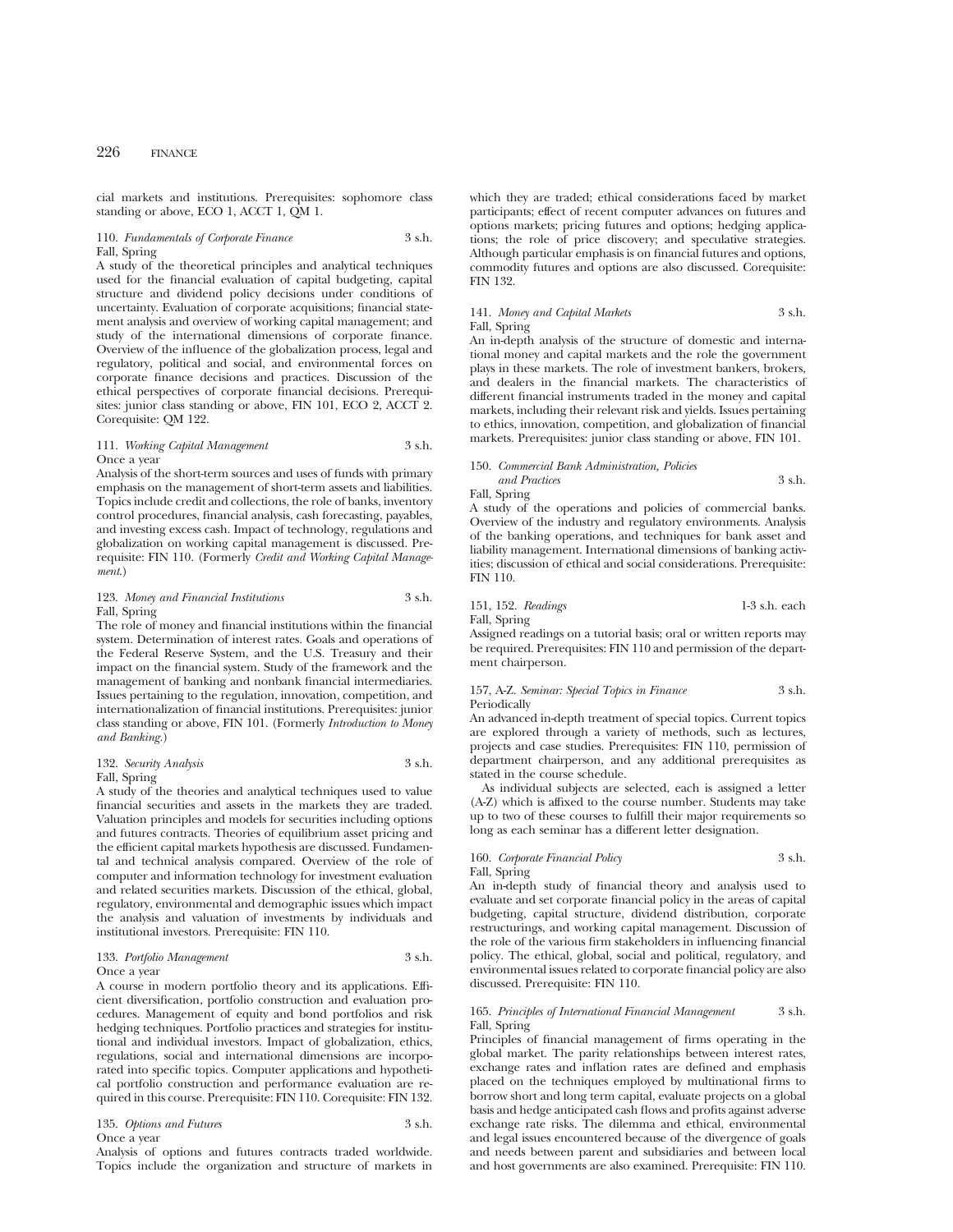166. *International Financial Markets and Investments* 3 s.h. Fall, Spring

Framework of the global financial markets and the development of foreign financial assets. Emphasis on the innovations and evolution of the various financial instuments and the role played by the markets. Foreign financial markets include foreign exchange markets, international bond and stock markets, international loan markets, futures and options markets and emerging securities markets. Financial instruments include Eurodollar bonds, foreign spread agreements, currency swaps and currency options and futures. Prerequisite: FIN 110.

170. *Fundamentals of Insurance* 3 s.h. Once a year

Basic principles underlying the field of insurance and risk management including the financial, economic, social, ethical and political ramifications of decision making in this area. An analysis of the institutional aspects of risk management, which will enable the individual or business to lessen financial loss from fortuitous causes. Prerequisite: FIN 110.

#### 174. *Business Internship* 1-3 s.h. Fall, Spring

Actual practical experience in an approved setting open to junior and senior finance majors. Students work a minimum of 40 hours for 1 credit or a minimum of 80 hours for 2 credits or a minimum of 120 hours for 3 credits in a structured finance program offered by a for-profit or not-for profit organization. NOTE: Students may take this course only once. Satisfactory completion of this course counts toward general degree requirements but does not satisfy finance major requirements. Prerequisites: permission of department chairperson, a minimum grade point average of 2.5 in finance courses and 2.5 overall, FIN 101, junior class standing or above.

## 175. *Real Estate Finance* 3 s.h. Fall, Spring

Evaluation of real estate financing and the mechanics of the mortgage market. The role of regulation, government agencies and the banking system as vehicles in promoting real estate activity. Analysis of real estate investments, property valuation, leases and types of tenancy. Prerequisite: FIN 110.

#### 185. *Internship in Finance* 3 s.h. Fall, Spring

A work-study program open to senior finance majors. Students work a minimum of 120 hours in a structured finance training program offered by a for-profit or not-for-profit organization. Prerequisites: permission of department chairperson, a minimum grade-point average of 3.0 in finance courses and 3.0 overall, FIN 110. Corequisite: related course in the area of the internship. (Students who do not meet these requirements, see FIN 174.) (Formerly *Internship*.)

| 190. Honors Essay | 3 s.h. |
|-------------------|--------|
| Fall, Spring      |        |

Research for the writing of a substantial essay in the field of finance. Open only to senior finance majors who are eligible for and desire to graduate with departmental honors and who secure, before registration, written permission of the department chairperson. Prerequisites: a minimum grade-point average of 3.5 in finance and 3.4 overall.

201. *Financial Analysis and Markets\** 3 s.h. Fall, Spring

Introduction to financial analysis, financial markets and institutions. Topics include time value of money, security valuation, risk and return, and financial statement analysis. The functions, organization, structure and regulation of financial institutions and markets are described. Overview of the globalization process, ethical, political and social, and demographic issues that apply to

financial markets and institutions. Prerequisite: ACCT 201 or approved equivalent. Corequisite: QM 201. (Formerly *Survey of Finance.*)

## 202. *Corporate Financial Management\** 3 s.h. Fall, Spring

A study of theoretical principles and analytical techniques used in corporate decision making, including capital budgeting, capital structure and dividend policy decisions. International financial management, corporate acquisitions, financial statements analysis, and an overview of working capital management are also covered. An overview discussion of the impact of ethical, social and political issues on financial management. Consideration of other perspectives, such as satisfying diverse groups of stakeholders and environmental concerns. Prerequisites: ACCT 201, FIN 201, QM 201 or approved equivalent. (Formerly *Managerial Finance.*)

## 205. *Securities Analysis*\* 3 s.h. Fall, Spring

Analysis of theories, models and techniques used in the valuation of U.S. and non-U.S. stocks and bonds. Introduction to other investments such as mutual funds and derivatives. Topics covered include analysis of corporate, government, mortgage-backed and municipal bonds, and risk measures for bonds. Earnings forecasting, common stock valuation models, and stock selection are covered in depth. Option pricing, arbitrage pricing, and efficient market theories are also examined. Also covers an introduction to computerized information systems and analysis for investments. Prerequisites: FIN 202, QM 210. (Formerly *Advanced Security Analysis*.)

## 207. *Advanced Money and Banking*\* 3 s.h. Once a year

The functioning of monetary systems and the meaning of monetary policy from the point of view of banks and other financial institutions. Various monetary theories are analyzed in terms of the impact of changes in the volume of money on capital formation, national income, employment, prices and interest rates. Prerequisite: FIN 202.

#### 208. *Seminar in Financial Institutions*\* 3 s.h. Once a year

An examination of financial markets and institutions including the role of specialized financial instruments used in the intermediation process. The role of central banks and other public institutions and their interactions with private financial intermediaries are discussed. Policies and factors affecting the performance of financial institutions and the use of financial instruments such as fed funds, repos, eurodollars and swaps are examined. Contemporary problems associated with the internationalization of markets and institutions are also covered. Prerequisite: FIN 202. (Formerly *Seminar: Financial Institutions and Capital Markets*.)

209. *Seminar: Corporate Financial Policy*\* 3 s.h. Once a year

In-depth study of the theory of finance; problems and issues on the frontiers of corporate finance. Concentration on capital budgeting, discounting problems and specific valuation modeling. Advanced issues in financial planning and management strategy. Prerequisite: FIN 202.

## 210. *Portfolio Management*\* 3 s.h.

Once a year

Exploration of portfolio theory from an individual and institutional viewpoint. Development of appropriate global portfolio

<sup>\*</sup>Open only to matriculated Zarb School of Business graduate students and/or matriculated School of Education and Allied Human Services graduate students where appropriate.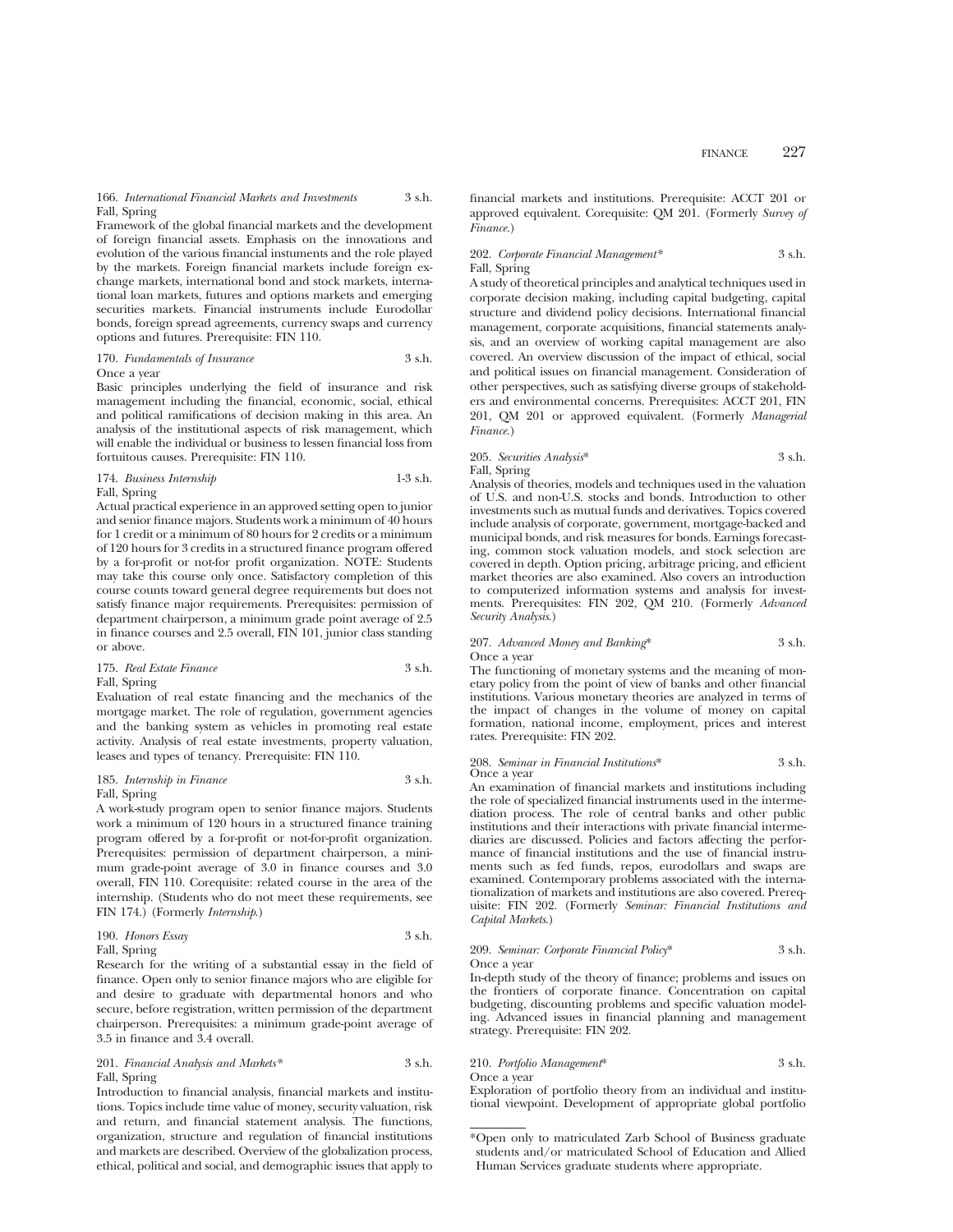strategies for pension and endowment funds, mutual funds, banks, insurance companies and other financial intermediaries. Topics covered include capital market history and asset allocation, Markowitz diversification, styles of equity portfolio management, management of stock and bond portfolios, and performance evaluation. Provides an introduction to both quantitatively and fundamentally based portfolio management techniques and utilizes computer based information systems and analytical tools. Prerequisites: FIN 202, 205, QM 210. (Formerly *Investment Management*)

### 212. *International Financial Management*\* 3 s.h. Fall, Spring

Extensive examination of the problems related to international financial management. Emphasis on the management of a multinational corporation. Topics include the use of the foreign exchange market, risk management, external sources of funds for foreign operations, international cash management, investment evaluation of current and proposed international operations. Consideration of ethical, legal and environmental issues encountered due to the divergence of goals and needs between parent and subsidiaries and between local and host governments. Prerequisite: FIN 202.

## 213. *Entrepreneurship and Venture Capital Investing\** 3 s.h.

Once a year

Essential principles of entrepreneurial spirit, skills, and risk rewards associated with venture capital investing. Financial analysis of business, and risk and return characteristics; discussion of the various financing sources and the required returns to venture capital investors. Students acquire real-world exposure through the development of strategic and business plans and the presentation of venture capital proposals to business professionals. Prerequisite: FIN 202.

## 215. *Government Finance*\* 3 s.h. Periodically

Public expenditure and revenue decision-making with emphasis on program budgeting, benefit-cost analysis and other efficient budgeting and cash management techniques. Federal, state and local experience with modern financial management programs are examined. Analysis of the effects of alternative tax and other government policies on resource allocation and financial management. Principles of debt and other financing problems at all government levels. Prerequisite: FIN 202.

#### 220. *Real Estate Finance*\* 3 s.h. Once a year

Evaluation of mortgages, financial leases, land contracts, and other sources of financing for commercial, industrial, and residential income real estate. Government support for credit markets and issues related to government regulation. Valuation of debt and equity securities backed by real estate. Federal tax policy issues related to real estate partnerships and real estate investment trusts. Financial decision making and the design of financial structure for real estate investment. Prerequisite: FIN 202.

#### 221. *Real Estate Investment*\* 3 s.h. Once a year

Real estate valuation theory, including discounted cash flow analysis, and real options theory. Financial analysis for real property investment decisions. Evaluation of foreign and domestic real estate investment opportunities, including office buildings, residential, retail, and industrial properties in America, Latin America, Asia, and Europe. Application of portfolio concepts to the development of local, national, and global real estate portfolios. Prerequisite: FIN 202.

#### 222. *Management of Financial Institutions*\* 3 s.h. Once a year

Analysis of the role of private financial intermediaries in providing financial services to the public with a focus on the latest techniques of asset/liability and risk management in modern day financial institutions. Other topics include the impact of recent regulations and the breakdown of geographic barriers worldwide on the risks and opportunities to financial institutions. The impact of ethical, technological and diversity issues affecting managerial decision making in financial intermediation is also discussed. Prerequisite: FIN 202. (Formerly *Commercial Bank Management*.)

#### 225. *Seminar: Investment Banking*\* 3 s.h. Once a year

Study of investment banking activities, including their regulatory, institutional and market environment, with extensive reference to the global marketplace. Analysis of the main investment banking services with emphasis on the mechanics and economics of the issuance process. Analysis of the market for new issues and appraisal of their spread and price performance. Consideration of ethical, technological and diversity issues in investment banking operations. Prerequisite: FIN 202.

#### 257, A-Z. *Seminar: Special Topics in Finance*\* 3 s.h. each Periodically

An advanced in-depth treatment of special topics in finance. Current topics are explored through a variety of methods, such as lectures, projects and case studies. Prerequisites: FIN 202, permission of department chairperson, and any additional prerequisites as stated in the course schedule.

As individual subjects are selected, each is assigned a letter (A-Z) which is affixed to the course number. Students may take up to six semester hours of FIN 257 and FIN 258 to fulfill their major requirements so long as each seminar has a different number-letter designation. (Formerly 253, A-Z.)

#### 258, A-Z. *Seminar: Contemporary Issues in Finance*\* 1-2 s.h. each Periodically

An advanced in-depth treatment of special topics in finance. Current topics are explored through a variety of methods, such as lectures, projects and case studies. Prerequisites: FIN 202, permission of department chairperson, and any additional prerequisites as stated in the course schedule.

As individual subjects are selected, each is assigned a letter (A-Z) which is affixed to the course number. Students may take up to six semester hours of FIN 257 and FIN 258 to fulfill their major requirements so long as each seminar has a different number-letter designation.

## 260. *Futures Markets*\* 3 s.h.

Once a year

Intensive analysis of futures contracts traded worldwide. Topics include the organization and structure of markets in which they are traded, ethical consideration of market participants, effect of recent computer advances on futures markets, valuation of futures and forward contracts, hedging applications, the role of price discovery, and speculative strategies. Although particular emphasis is on financial futures including stock index, foreign currency, Eurodollar and Treasury bond futures, commodity futures are also discussed. Prerequisite: FIN 202. (Formerly *Financial and Other Futures Markets*.)

# 261. *Option Markets\** 3 s.h.

Once a year

Examines the organization, regulation and theory of option markets and the relationship between option prices and underlying instruments. Provides detailed treatment of several pricing formulas. Includes the application of option pricing theory to corporate financing and investment decisions, and the valuation of stock, currency, index and futures options. Emphasizes the use of options as a tool for hedging and discusses the role of speculation and arbitrage strategies. Other topics include ethical

<sup>\*</sup>Open only to matriculated Zarb School of Business graduate students and/or matriculated School of Education and Allied Human Services graduate students where appropriate.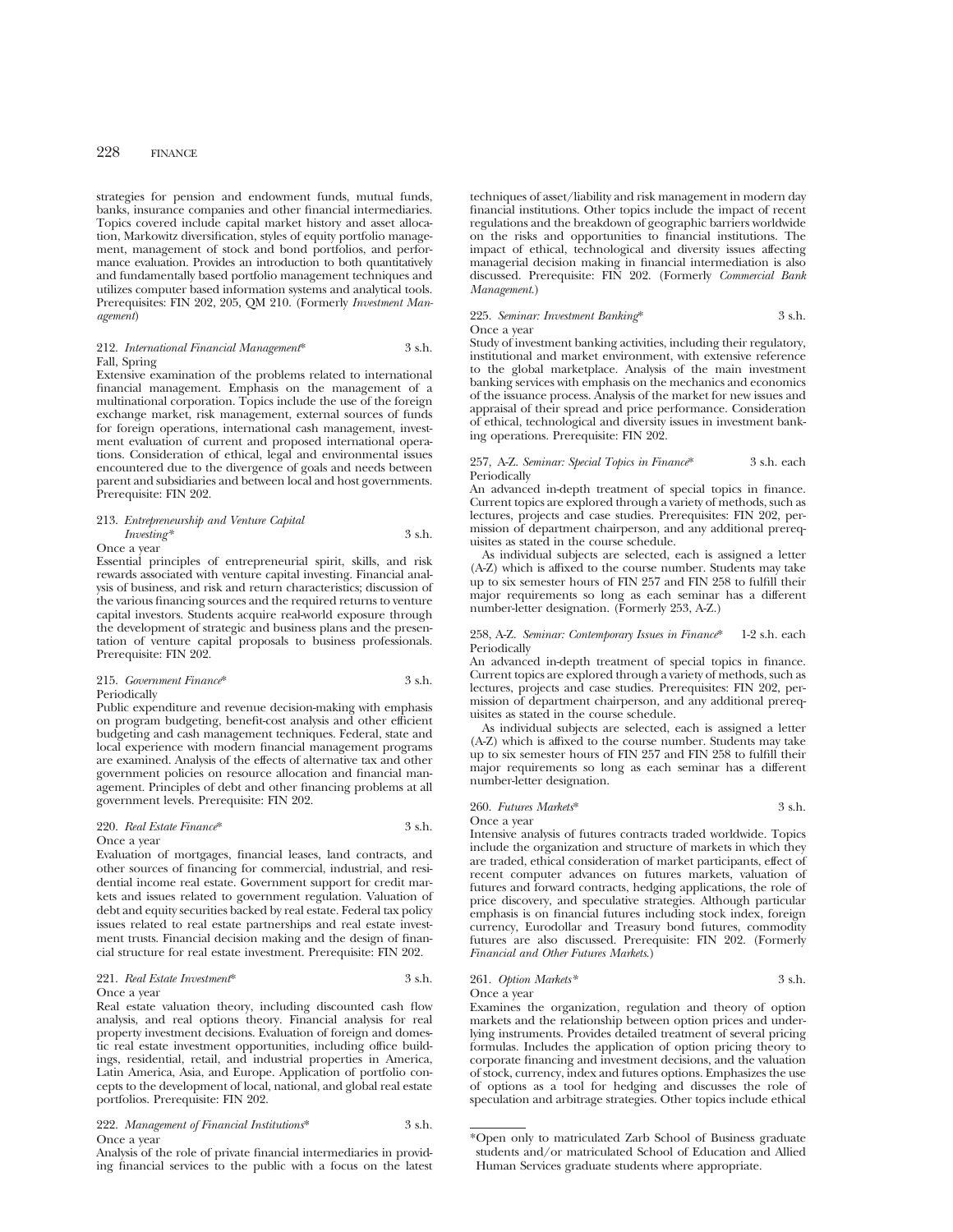issues and the application of technology in option markets. Prerequisites: FIN 202, QM 210. (Formerly *Option Theory and Practice*.)

#### 304. *Advanced Research Seminar in Finance\** 3 s.h. Fall, Spring

(NOTE: FIN 306-308 may be offered in place of 304.) Students write an integrative paper on an assigned topic based on secondary research and then formulate a written primary data research design to investigate a specific key issue. They must formulate research questions and hypotheses, construct survey instruments and experimental designs, draft sample plans, outline data handling procedures, and prepare a comprehensive research proposal, furnishing justifications for its theoretical as well as practical significance. An oral presentation of each project is required at the conclusion of the semester. Prerequisites: completion of all core competency courses, 21 s.h. of advanced core courses or above (including QM 210, IB 219†, and at least 6 s.h. of the required 15 s.h. in the area of concentration), and permission of department chairperson.

#### 305. *M.B.A. Honors Research Thesis in Finance\** 3-6 s.h. Periodically

Student selects and designs an integrative research project with the approval and guidance of a faculty member in the area of specialization. Student is required to justify the project's significance within a decision-making framework and define the management applications of the research findings. An oral report of the research findings is presented to a faculty committee. With joint permission of the department chairperson and thesis adviser, a student may expand the M.B.A. Honors Research Thesis from 3 to 6 s.h.; the additional 3 s.h. may be counted toward elective requirements in the area of concentration. Prerequisites: minimum cumulative grade point average of 3.5, completion of all core competency courses, 21 s.h. of advanced core courses or above (including QM 210, IB 219†, and at least 6 s.h. of the required 15 s.h. in the area of concentration), and permission of department chairperson.

#### 306. *Case Focused Research Seminar in Business\** 3 s.h. Periodically

Emphasis on multiple functional areas that are taught in the Zarb School of Business. A case study approach is utilized in this course, and students are challenged to understand how decisions and policies from different functional areas are integrated within an organization. Students present detailed recommendations toward resolution of complex business problems within an industry or company which must be supported by appropriate documentation of research and analysis. Written and oral reports are required. Prerequisites: completion of all core competency courses, 21 s.h. of advanced core courses or above (including QM 210, IB 219†, and at least 6 s.h. of the required 15 s.h. in the area of concentration), and permission of department chairperson. Same as ACCT 306, BCIS 306, IB 306, MGT 306, MKT 306.

#### 307. *Consulting Research Project\** 3 s.h. Periodically

Under the supervision of an instructor and working singularly or in a small group, students are assigned to a client organization for one semester. The students and the client organization to which they are assigned will identify the client's specific problems and objectives. Students design and complete one or more integrative consulting projects involving various business principles and conduct research. A written consulting report and an oral presentation are made to a faculty committee and the senior management of the organization. Prerequisites: minimum cumulative grade point average of 3.5, completion of all core competency courses, 21 s.h. of advanced core courses or above (including  $OM$  210, IB 219<sup>†</sup>, and at least 6 s.h. of the required 15 s.h. in the areas of concentration), and permission of the senior assistant dean and director of graduate programs and the department chairperson. Same as ACCT 307, BCIS 307, IB 307, MGT 307, MKT 307.

#### 308. *Integrative Business Simulation\** 3 s.h. **Periodically**

Course utilizes a comprehensive and integrative computer simulation to create a variety of complex multifunctional business problems to which students must respond under varying conditions of uncertainty. A team-based approach to decision making is used in resolving problems created by the computer model. Students are required to provide detailed reports on decisions made and to provide quantitative and qualitative justifications for their decisions. These justifications must be supported through the use of research and must be presented orally and in writing. Prerequisites: completion of all core competency courses, 21 s.h. of advanced core courses or above (including QM 210, IB 219†, and at least 6 s.h. of the required 15 s.h. in the area of concentration), and permission of department chairperson. Same as ACCT 308, BCIS 308, IB 308, MGT 308, MKT 308. (Formerly *Computer Simulation (Management Game) in Finance*.)

#### 309. *Research Seminar in Finance*\*\*\* 3 s.h. Periodically

Course focuses on research in the field of finance. Discussions include development of research questions and hypotheses, data generation, data handling, statistical analysis, and making conclusions. The objective of the course is to acquaint the M.S. student with the practice of research methods as it applies in the area of finance. Students will be introduced to SAS and other computer statistical packages to solve finance-related inquiries. Articles in the field of finance will be reviewed and their methodologies and contributions will be critically evaluated. Prerequisites: completion of 21 s.h., including QM 210, in the area of concentration.

## 330. *Graduate Internship\** 3 s.h.

Fall, Spring

A work-study program open to graduate students who are specializing in finance.

Students work a minimum of 100 hours in the semester for selected business organizations. A written evaluation of a complex financial decision is prepared by the student at the completion of the course. Most internship opportunities involve some form of monetary remuneration. Prerequisities: all core competency courses or approved equivalents, 24 graduate-level credits with a 3.3 average and permission of department chairperson. (Formerly GBUS 330.)

## 401. *Managerial Economics\*\** 3 s.h. Periodically

Discussion of supply and demand theory, equilibrium and the issues related to revenues, costs and profits. Course applies economic theory to organization decision making when subject to constraints. Relationship between decision making and various types of market structures such as perfect competition, monopoly and oligopoly are discussed. The effect on the firm of general economic conditions such as aggregate demand, rate of inflation, and interest rates are examined. The course also covers an overview of money, credit and the banking system.

## 402. *Managerial Finance\*\** 4 s.h. Periodically

Course explores key issues encountered by financial managers and analyzes the decision making that is most consistent with maximizing the value of the firm. Coverage includes, but is not limited to, capital expenditure analysis, mergers and acquisitions,

<sup>\*</sup>Open only to matriculated Zarb School of Business graduate students and/or matriculated School of Education and Allied Human Services graduate students where appropriate.

<sup>\*\*</sup>Open only to matriculated Zarb School of Business E.M.B.A. students.

<sup>\*\*\*</sup>Open only to matriculated M.S. in Finance students. †Full-time students may take IB 219 as a corequisite.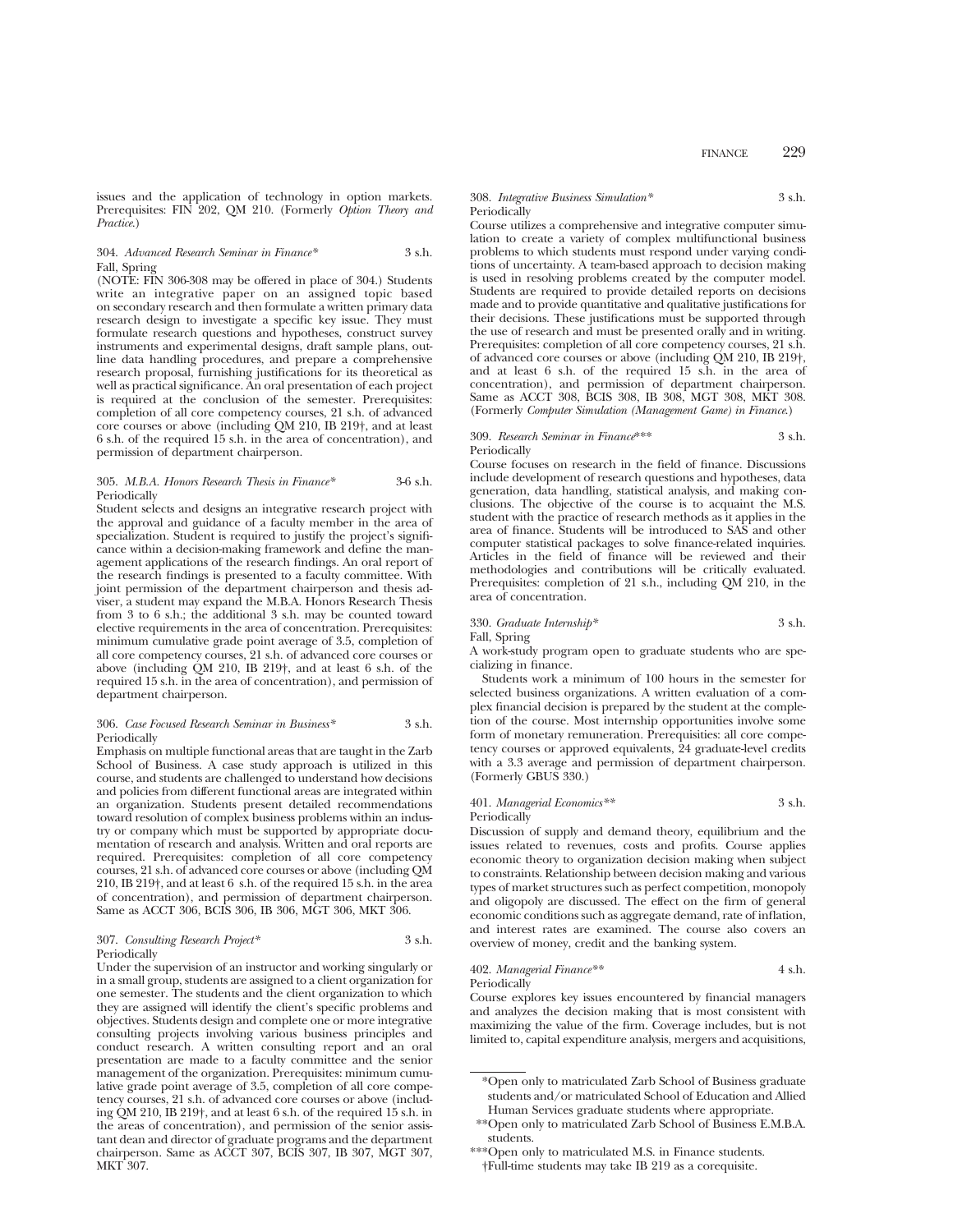working capital management, financing, cost of capital and capital structure decisions, dividend policy, and risk management. Differences among manufacturing services and financial services firms are analyzed. The financial decision-making process is developed with emphasis on the role of global financial markets, ethics, and considering the various constituencies of modern corporation. Cases and computer applications are employed extensively.

# Fine Arts (FA)

Administered by the Department of Fine Arts, Art History and Humanities. Professor Infield, *Chairperson*

Professor Hilson; Associate Professors Chaleff, Fendrich, Jaffe; Assistant Professors Devine, Ocko; Adjunct Associate Professor Treijs.

Students in all fine arts programs are advised to present examples of work to-date upon declaration of the major. Continuing development of a portfolio is strongly emphasized and must be approved by a faculty committee prior to graduation.

**B.A. SPECIALIZATION IN FINE ARTS:** students will concentrate their work in one of these areas:

**CERAMICS:** FA 10, 11, 12, 13, 14, 15, 27, 80, 80A, 81, 82 or 83, 199; nine additional semester hours in fine arts; AH 3 or 5, 4 or 6, 74 and three additional semester hours in art history. Associate Professor Chaleff, *Adviser*.

**DESIGN:** FA 10, 11, 12, 13, 14, 15, 27, 51, 51A, 102A, 158, 159G, 170, 199; three hours of fine arts electives; AH 3 or 5, 4 or 6, 74; three semester hours of art history electives. Professor Infield and Assistant Professor Ocko, *Advisers*.

**PAINTING:** FA 10, 11, 12, 13, 14, 15, 16, 17, 27, 45, 46, 160, 166, 199 or 100; 3 semester hours chosen from FA 58, 59, 170, 172, 173, 175, 198; AH 3 or 5, 4 or 6, 74, 120 or 145. Professor Hilson, *Adviser*.

**PHOTOGRAPHY:** FA 10, 11, 12, 13, 14, 15, 27, 51, 170, 170A, 170F, 170G, 170H, 199; three additional semester hours in fine arts; AH 3 or 5, 4 or 6, 74; HUM 141. Associate Professor Jaffe, *Adviser*.

**SCULPTURE-JEWELRY:** silversmithing (sculpture/metalry): FA 10, 11, 12, 13, 14, 15, 27, 58, 70, 199; 15 semester hours chosen from FA 59, 80A, 120, 121, 122, 123, 167; AH 3 or 5, 4 or 6, 74; 110 or 165.

Assistant Professor Devine, Sculpture *Adviser*,

Adjunct Associate Professor Treijs, Jewelry *Adviser.*

**NOTE:** the humanities requirements may not be fulfilled by additional fine arts or art history courses.

See complete B.A. requirements, page 82.

**B.S. SPECIALIZATION IN FINE ARTS with concentrations in Ceramics, Design, Painting and Sculpture-Jewelry:** candidates for graduation must fulfill the following requirements:

- 1. The successful completion of at least 129 semester hours and a cumulative grade-point average of 2.0 in work completed at Hofstra.
- 2. At least 66 hours must be completed in liberal arts with no less than 60 outside the Department of Fine Arts.
- 3. There are two requirements that must ordinarily be completed in residence at Hofstra: 15 semester hours in the major field of specialization and the last 30 hours. The 15 semester hours need not be included within the last 30 hours.

4. The following general requirements:

ENGL 1-2\*\*\*

Core course requirement: (for listing of core courses, see page 84)

9 semester hours in the humanities: 3 hours in the creative

participation category, 6 hours in the appreciation and analysis category including at least 3 hours of literature. Not more than 3 hours may be satisfied by fine arts core courses of the required nine:

9 semester hours in the natural sciences, mathematics/ computer science: the 9 semester hours must include 3 hours in the mathematics/computer science category, 3 hours in the natural sciences category;

9 semester hours in the social science: the 9 semester hours must include 3 hours in the behavioral science category and 3 hours in the history and philosophy category.

5. The fulfillment of the major requirements as listed below.

Students will concentrate their work in one of these areas:

**CERAMICS:** FA 10, 11, 12, 13, 14, 15, 27, 45, 58, 59, 70, 80, 81, 82, 83, 170, 180, 180A, 199; and three additional semester hours in fine arts; AH 3 or 5, 4 or 6, 74, and three additional semester hours in art history.

Associate Professor Chaleff, *Advisers*.

**DESIGN:** FA 10, 11, 12, 13, 14, 15, 27, 45, 51, 51A, 58, 102A, 158, 159G, 170, 199; twelve semester hours of fine arts electives; AH 3 or 5, 4 or 6, 74; three semester hours of art history electives. Professor Infield and Assistant Professor Ocko, *Advisers*.

**PAINTING:** FA 10, 11, 12, 13, 14, 15, 16, 17, 27, 45, 46, 80, 160, 166, 170, 199 or 100; 3 semester hours chosen from FA 58, 59, 198; nine additional semester hours in fine arts; AH 3 or 5, 4 or 6, 74, 120 or 145.

Professor Hilson, *Adviser*.

**SCULPTURE-JEWELRY:** FA 10, 11, 12, 13, 14, 15, 27, 58, 59, 70, 120, 161, 167, 199; 6 semester hours chosen from FA 121, 122, 123; twelve additional semester hours in fine arts; AH 3 or 5, 4 or 6, 74; 165 or 110.

Assistant Professor Devine, Sculpture *Adviser*,

Adjunct Associate Professor Treijs, Jewelry *Adviser*.

B.S. in Ed.—Specialization in Fine Arts Education, see page 361.

Associate Professor Fendrick, *Departmental Adviser*.

**A MINOR IN FINE ARTS** consists of the successful completion of 18 s.h. in the department, at least 6 hours in residence. Any combination of fine arts courses is acceptable.

Reports based on museum visits are required of students in some fine arts courses.

## **COURSES**

In addition to semester notations next to each course, a selection of courses is offered during January and Summer sessions. Consult the *January* and *Summer Sessions* bulletins for these schedules.

| 1. Introduction to Visual Arts I | 3 s.h. |
|----------------------------------|--------|
|                                  |        |

Periodically Lecture and workshop exploration of concepts of painting, graphics and related two-dimensional art forms. Limited to nonfine arts majors.

5. *Visual Arts: Beginning Drawing* 3 s.h. Fall, Spring

A basic introduction to techniques and concepts of drawing utilizing the human form as a primary resource. Limited to nonfine arts majors.

6. *Introduction to Graphic Arts I* 3 s.h. Fall, Spring

Various approaches to printmaking are explored to develop the technical knowledge and facility needed to execute ideas, con-

\*\*\*See University Degree Requirements, page 66.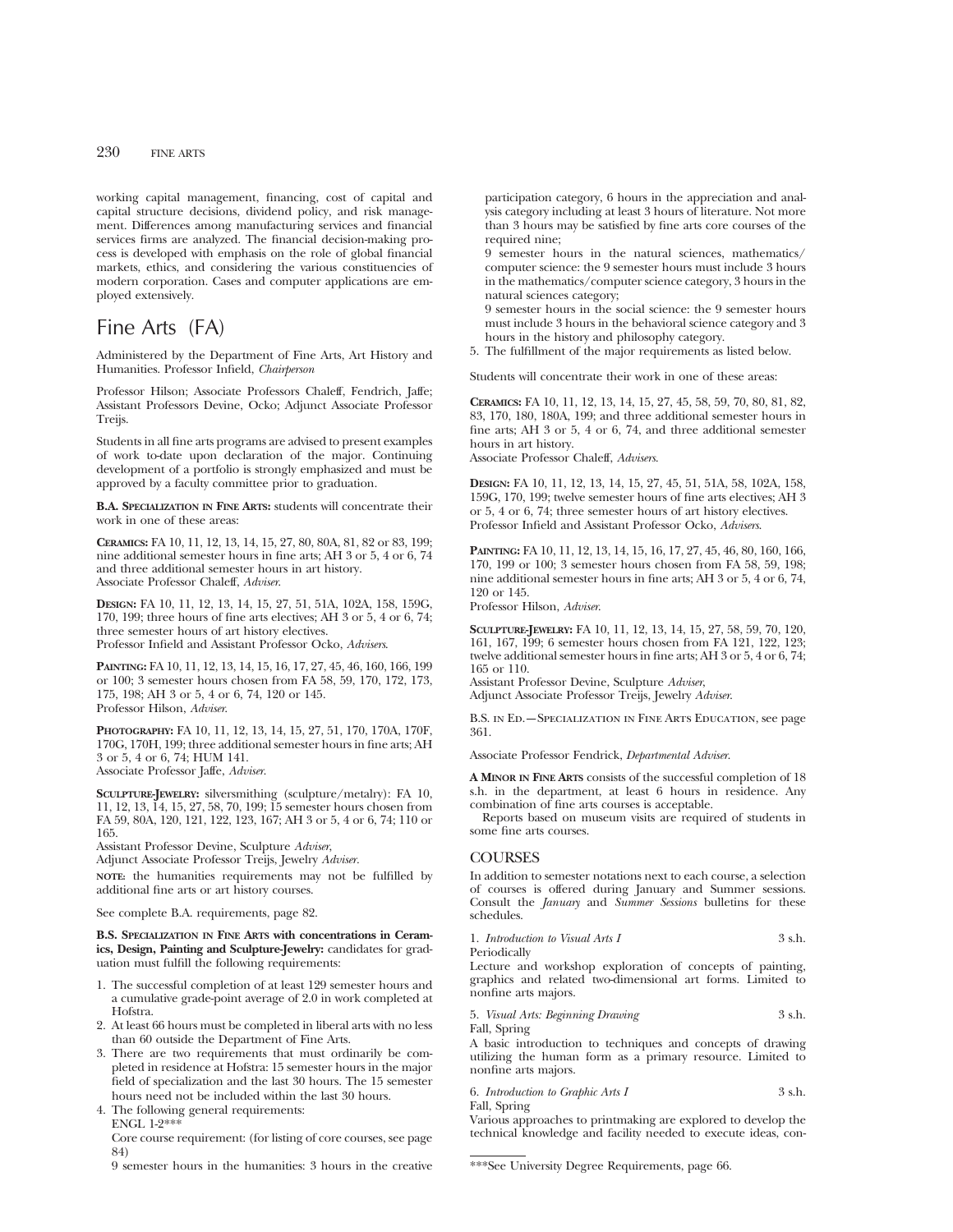cepts and images in graphic media. Wood block and linoleum cuts and etching are explored.

## 7. *Fundamentals of Visual Expression* 3 s.h. Periodically

Visual education through drawing experiences. Develop visual literacy and the ability to communicate ideas graphically. Studio problems exploring the relationship between perception, mental image and graphic expression are combined with a variety of drawing media and techniques. Limited to nonfine arts majors.

8. *Art Concepts and Experiences* # 3 s.h. Fall, Spring

Art concepts related to experiences in drawing, design and color. Fundamentals of drawing, design and color theory are taught in an integrated sequence to develop student's understanding of art in a studio workshop atmosphere.

## 9. *Art Studio: Sculpture* # 3 s.h. Fall, Spring

Introduction to the concepts and practices of the sculptor. Students model clay, carve stone or wood and assemble found objects in a sequence of projects meant to inform visual thinking and encourage expression.

## 10. *Two-Dimensional Design I: Black and White* 3 s.h. Fall, Spring

Basic conceptual and studio work in principles of twodimensional design including exploration of factors of composition, movement, texture, space, pattern, line and scale. Credit given for this course or New College CSFA 1D, not both.

#### 11. *Two-Dimensional Design II: Color* 3 s.h. Fall, Spring

Continued experimentation with principles of two-dimensional design, with special emphasis in the area of color. Studio situation. Prerequisite: FA 10.

12. *Three-Dimensional Design I: Concepts* 3 s.h. Fall

Basic theoretical and studio work in principles of three-dimensional concepts. Spatial and formal organization is emphasized in a series of studio projects in various media. Credit given for this course or New College CSFG 4, not both.

13. *Three-Dimensional Design II: Techniques* 3 s.h. Spring

Introduction to concepts, materials, tools and techniques of the shop, with emphasis toward applicability in the formulation of three-dimensional visual thinking. A progression of projects explores a variety of materials and methods. Prerequisite: FA 12.

14. *Drawing and Perception I* 3 s.h. Fall, Spring

Freehand and instrument drawing, sketching and perspective systems are taught in an integrated sequence intended to develop the student's awareness of the relationship between visual perception and drawing skills.

15. *Drawing and Perception II* 3 s.h. Spring

Continuation of 14. Freehand and instrument drawing, sketching and perspective systems are taught in an integrated sequence intended to develop the student's awareness of the relationship between visual perception and drawing skills. Prerequisite: FA 14.

16. *Drawing III: The Figure* 3 s.h. Fall

Introduction to analysis and representation of the human form, with emphasis on its role as an aesthetic source. Prerequisite: FA 14. Credit given for this course or New College CSFG 3, not both.

17. *Drawing IV: The Figure* 3 s.h. Spring

Continued exploration of the aesthetic potential of the human form, with emphasis on its role as a compositional element. Prerequisites: FA 14, 16.

27. *Computer Graphics* 3 s.h. Fall, Spring

Basic computer graphics are used for creative visual problem solving. Emphasis on visual aesthetics and features lecture, demonstration and a survey of the creative application to the design and advertising field.

30. *Illustration* 3 s.h. Periodically

A basic course introducing materials and techniques of illustration, with emphasis on the understanding and accurate representation of forms and structures. Developing an eye for significant detail is stressed in order for the student to illustrate with clarity. Projects include use of pencil, pen and ink, grease pencil, charcoal, opaque and transparent pigments, colored inks (to acquaint students with the variety of graphic media) available for illustrative purposes. Prerequisite: FA 14. (Formerly *Biomedical Illustration*.)

| 30A. Biomedical Photography | 3 s.h. |
|-----------------------------|--------|
| Periodically                |        |

A photographic exploration of the macro and micro areas of the world with emphasis on practical experience and application. Attention is given to individual needs, i.e., support ma- terials for research, etc. Use of microscopy, macro lenses; close-up adaptors are used to produce both black and white and color photos. Portfolio is required for grade. Prerequisite: FA 170.

## 45. *Beginning Painting* 3 s.h. Fall, Spring

An introduction to painting with emphasis on painting media, color theory and composition. A variety of painting techniques and subject matter is considered. Credit given for this course or New College CSFG 2, not both. (Formerly 45 & 46, *Painting*.)

45A. *Materials and Techniques of the Painter* 3 s.h. Periodically

Lectures and demonstrations dealing with the description, properties and execution of egg tempera, casein, oil, acrylic encaustic, watercolor, collage and gouache painting. The student is expected to create original works using all the media. Prerequisite: FA 45.

46. *Intermediate Painting* 3 s.h. Fall, Spring

Continuation of experiences in painting with greater emphasis on developing students self-expression and creativity by an indepth approach and concentrated effort in an area of painting of special interest to the student. Prerequisite: FA 45. (Formerly 45 & 46, *Painting*.)

#### 47. *Techniques of Watercolor* 3 s.h. Periodically

A studio course designed for beginning and intermediate students in the use of the transparent water color medium. Materials and techniques of Western and Oriental watercolor are explored with emphasis on their inherent, unique qualities. This course is project oriented, focusing on the study of landscapes and still life subject matter. Prerequisite: FA 45.

```
#Core course
```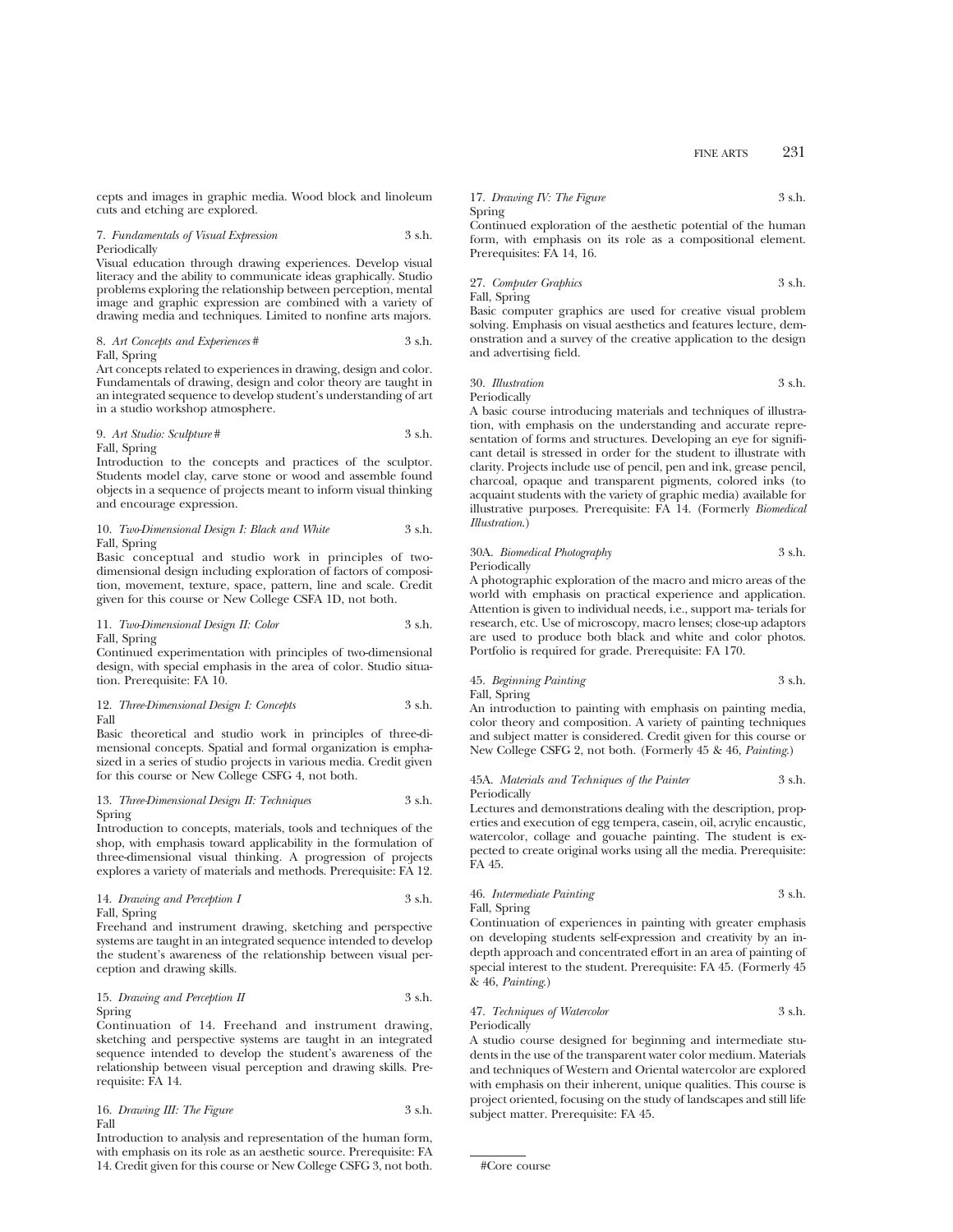48. *Life Painting* 3 s.h. Periodically

A foundation course in painting from the model with emphasis on the portrait and figure. Includes drawing and design concepts with slide lectures, emphasizing the historical, technical and aesthetic concerns of life painting. Prerequisites: FA 16, 45.

51. *Graphic Design I* 3 s.h. Fall

Introduction to visual communications based on problem solving; development of basic graphic design skills and professional practice; emphasis on typography. Prerequisites: FA 10, 11 or instructor's permission.

51A. *Graphic Design II* 3 s.h. Spring

Continuation of 51, with emphasis on verbal-visual relationships in visual communications; class projects oriented toward professional application of design principles. Prerequisite: FA 51.

58. *Sculpture I: Construction* 3 s.h. Fall

A basic understanding of the construction approach to sculpture. Materials such as wood, metals, plastics, and ceramics are used. Various techniques of joining including welding are introduced. Lectures and museum visits supplement studio work.

59. *Sculpture II: Modeling* 3 s.h. Spring

A basic course meant to provide experience in modeling from life and other forms in such materials as clay, wax, rubber and plaster. Elements of mold making and casting are also covered. Lectures and museum visits will supplement studio work.

# 70. *Metalsmithing—Jewelry I* 3 s.h. Fall, Spring

Study, design and construction. Techniques including silver soldering, basic forming, surface treatments, metal coloring, stone setting, and other basic dimensions of jewelry making. Aesthetic considerations are stressed.

71. *General Crafts* 3 s.h.

Fall, Spring

Exploration of various crafts, traditional and contemporary. These crafts will be examined as expressions of their cultural context. Techniques and media included are smithing, enameling, batiking, stained glass and leather.

## 73. *Current Gallery Developments* 1 s.h. Periodically

Study and analysis of contemporary developments. Students are required to spend 45 hours in museum and gallery visits. Open to fine arts majors and others with permission of instructor.

80. *Beginning Ceramics* 3 s.h. Fall, Spring

Study of ancient, classic and contemporary ceramics, with emphasis on hands on creative interpretation and design by the student. (Formerly *Ceramics: The Potters Wheel*.)

## 80A. *Intermediate Ceramics* 3 s.h. Fall, Spring

Continuation of 80 with emphasis on further development of techniques as well as increased fluency with the language of ancient, classic and contemporary ceramics. Prerequisite: FA 80. (Formerly *Ceramics: Handbuilding Techniques*.)

81. *Ceramic Material Formulation and Kilns* 3 s.h. Periodically

Study of the physical and chemical properties of clay and glaze including their transformation by firing. Research and experimentation with clays, glazes, and kilns of various cultures, past and present. Exploration of aesthetic, formal and technical implications of ceramic materials and firing techniques. Prerequisite: FA 80 or 80A or permission of instructor. (Formerly *Glaze Formulation and Surface Decoration*.)

#### 82. *Ceramic Sculpture/Advanced Ceramics* 3 s.h. Once a year

Exploration of ceramics as sculpture. Emphasis on individual creative work. In-depth research including field trips, technical log and preparatory drawings are required of students. Prerequisites: FA 80, 80A. (Formerly *Ceramic Sculpture*.)

83. *Japanese Ceramics* 3 s.h. Periodically

History and techniques of Japanese ceramics to enrich student's own work. Prerequisite: FA 80 or 80A or permission of instructor.

100. *Departmental Honors* 3 s.h. Fall, Spring

The research for and the writing of a substantial essay in the field of fine arts or the execution and presentation of a creative project in an acceptable media. Open only to senior fine arts majors (those who have achieved better than a 3.4 cumulative average and 3.5 departmental average) who desire to graduate with departmental honors and who secure, before registration, written permission of the instructor who will supervise the project. FA 100 may be substituted for 199 by those who meet the above qualifications.

102A. *Multimedia Workshop* 3 s.h. Periodically

Provides an opportunity for innovation and creativity by combining a variety of media such as collage, found materials, video, light and sound in both two-dimensional and three-dimensional media. Emphasis on encouraging experimentation and imagination as a means of developing a personal aesthetic direction. Prerequisites: two of the following: FA 27, SCO 4, or MUS 157, or permission of instructor.

106. *Special Projects* 1-3 s.h. Fall, Spring

Independent study in two and three-dimensional forms. Projects vary from year to year. Permission of department chairperson. Limited to fine arts majors.

## 120. *Metalsmithing—Jewelry II* 3 s.h. Fall, Spring

Design and construction of jewelry as a sculptural form. Techniques include lost wax centrifugal casting, advanced stone setting techniques, metal chasing, and repousse and enameling. The aesthetic merits of each student's work is an intrinsic component in its evaluation. Prerequisite: FA 70 or permission of instructor.

### 121. *Metalsmithing—Forging* 3 s.h. Fall, Spring

Fundamental design and techniques of forging metal, forming flatware, decorative sections, handles, special applications. The aesthetic merit of each student's work is an intrinsic component in its evaluation. Prerequisite: FA 70 or permission of instructor.

# 122. *Metalsmithing—Raising* 3 s.h.

Fall, Spring

Fundamental design and techniques of hollow ware: raising, forming and planishing spouts, handles, bodies and box forms, hinging. The aesthetic merit of each student's work is an intrinsic component in its evaluation. Prerequisite: FA 70 or permission of instructor.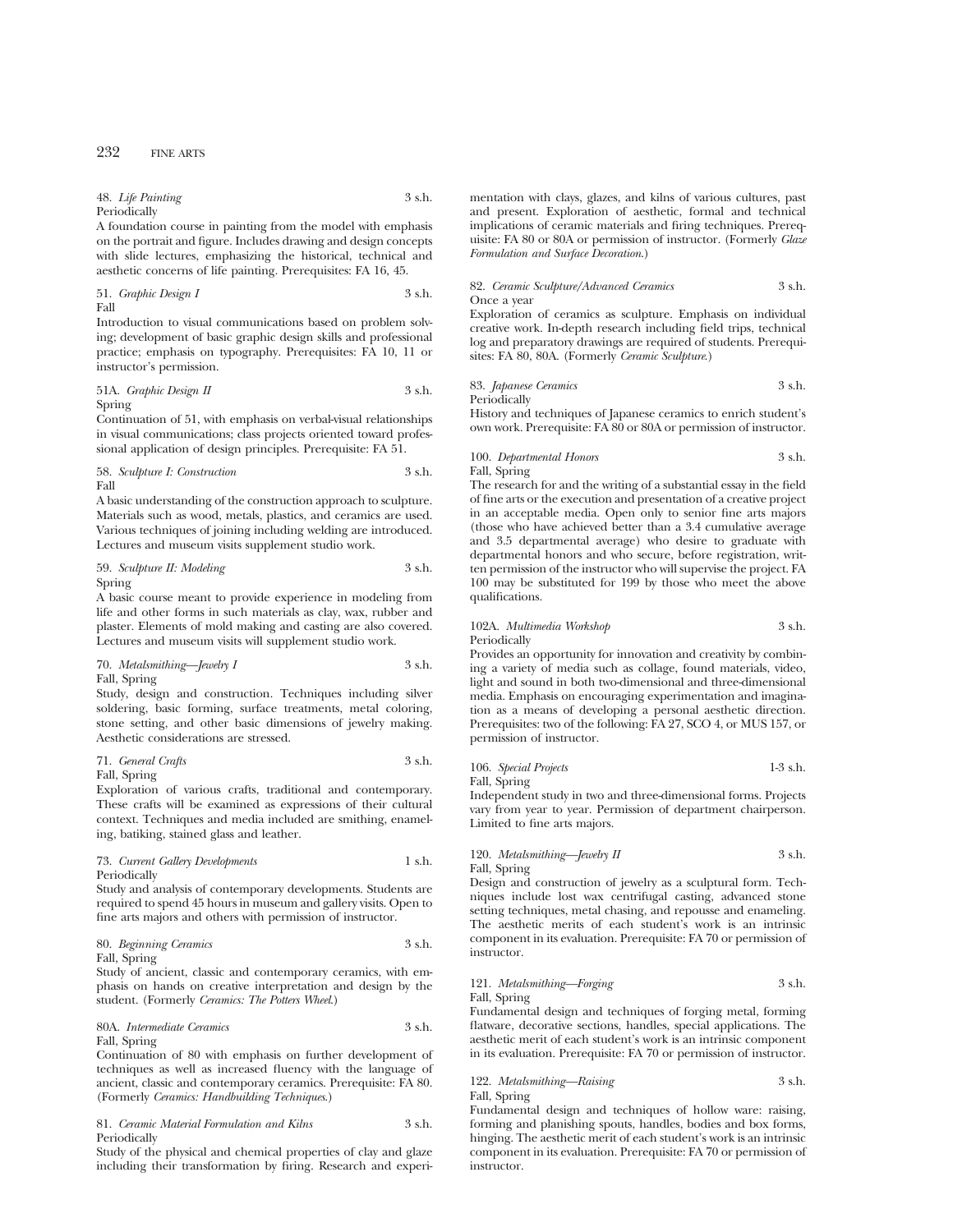FINE ARTS 233

123. *Metalsmithing—Jewelry* 3 s.h. Fall, Spring

Design and techniques including filigree work, advanced surface treatments, engraving, enameling, stone, wood or metal inlay. The aesthetic merit of each student's work is an intrinsic component in its evaluation. Prerequisite: FA 120 or permission of instructor.

158. *Graphic Design III* 3 s.h. See course description, page 405.

159G. *Graphic Design IV* 3 s.h. Spring

Further comprehensive design projects exploring specific areas of graphic design, including design research, proposal writing and presentation. Internships inside and outside the University are encouraged in this and all further graphic design courses. Prerequisites: FA 51, 51A, 158.

160. *Painting Workshop I* 3 s.h. Fall, Spring

A continuation of 46. A studio course to provide advanced students with the means to express their own ideas in the most suitable painting medium. Prerequisites: FA 45, 46.

| 161. Sculpture IV: Workshop                 | 3 s.h. |
|---------------------------------------------|--------|
| Fall, Spring                                |        |
| Advanced construction. Prerequisite: FA 58. |        |

## 166. *Painting Workshop II* 3 s.h. Fall, Spring

A studio course to provide advanced students with the means to express their own ideas in the most suitable painting medium. Prerequisites: FA 45, 46 and 160.

167. *Sculpture V: Workshop in Advanced Modeling* 3 s.h. Fall, Spring Prerequisites: FA 58, 59.

| 170. Basic Photography | 3 s.h. |
|------------------------|--------|
| Fall, Spring           |        |

Introduction to photography. Course covers the aesthetic and technical aspects of black and white photography including 35mm camera technique, film processing and development of photographs in the darkroom. Weekly assignments, class critique of student work, and slide lectures on photography are given. Students must have an *adjustable* 35mm camera capable of manual controls, and buy film, paper and some materials. Not open to first year students. Prerequisite for fine arts majors only: FA 10. (Formerly *Photography*.)

## 170A. *Intermediate Photography* 3 s.h. Fall, Spring

Advanced techniques and aesthetics of black and white printing and developing. Using  $11'' \times 14''$  fiber paper (or larger), students learn to make the fine print. Opportunity for experimentation with technique, form and content. Exploration of different films, papers, toners. Students are encouraged to develop a personal vision. Assignments, class critiques and discussions on historical/ contemporary photographers and issues. Prerequisite: FA 170 or permission of instructor.

## 170B. *Advanced Photography* 3 s.h. Periodically

For fine arts majors interested in pursuing individual projects. Emphasis on individual creativity, developing and refining a personal style. Students are expected to produce a professionallevel portfolio with a consistent vision. Individualized reading assignments. Class discussion of contemporary issues. Prerequisite: FA 170A or permission of instructor.

## 170E. *Documentary Photography* 3 s.h. Once a year

Students photograph extended projects that tell a story and convey the texture of people's lives. They learn how to be keen observers of events and visually interpret the world around them. This course covers technical, aesthetic and practical considerations of shooting 'on location.' Much of the work takes place in New York City or on Long Island. Class critiques and slide lectures from current and historical documentary photography. Prerequisite: FA 170 or permission of instructor. (Formerly *Location Photography.*)

170F. *Color Printing from Color Negatives* 3 s.h. See course description, page 405.

170G. *The Portrait—Studio Photography I* 3 s.h. Fall

Introduction to studio photography and portraiture. Basic principles and techniques of daylight, tungsten and strobe lighting. Students learn how to light and photograph people. A variety of approaches are explored from traditional to experimental. Use of an assortment of studio tools, black and white, color films. Students have access to the studio. Weekly assignments given as well as freedom to pursue individual ideas. Class critique of student work; slide lectures from historical/contemporary portraiture. Prerequisite: FA 170A. (Formerly FA 170D, *Photographing People: The Portrait*.)

#### 170H. *Large Format Camera* 3 s.h. Every other Spring

This is a large format photography class using the  $4" \times 5"$  studio view camera and traveling field cameras, strobe, and tungsten lighting. Aesthetic and technical problem solving using fine art and commercial applications. Creative work centers on still life, but may also include architectural, landscape, and portraits. Students develop the 4"  $\times$  5" negative, print on  $11" \times 14"$  and 16"  $\times$  20" paper, shoot color transparency and Polaroid films. Access to studio; assignments, class critiques slide lectures. Prerequisite: FA 170G or permission of the instructor. (Formerly FA 170C.)

171. *Alternative Photographic Processes* 3 s.h. Once a year

This course explores alternatives to the traditional silver print. Aesthetic and visual sensitivity, individual creativity and experimentation are encouraged along with the development of photographic skills and techniques. Among the methods explored are toning, Polaroid transfers, hand coloring, Kodalith film, liquid photographic emulsion on art paper, collage and other processes. Prerequisite: FA 170 or permission of instructor. (Formerly *Photo-Graphics*.)

172. *Wood-Block Printing* 3 s.h. Fall, Spring

The development of skills and concepts in two-dimensional design and pictorial compositions for carving wood blocks and printing by the Japanese method in black and white and multiple colors. The history of wood engraving and Japanese and German Expressionist prints are studied as examples.

173. *Etching* 3 s.h.

Once a year

A comprehensive course including intaglio-printing processes such as drypoint, etching, aquatint, soft ground, lift ground and engraving to develop critical awareness and sensitivity to line and value as expressive elements in printmaking.

175. *Serigraphy* 3 s.h. Periodically

This graphic process incorporates contemporary two-dimensional design concepts and includes a variety of stencil-printing techniques such as glue and tusche, water and lacquer-base films and paper stencils.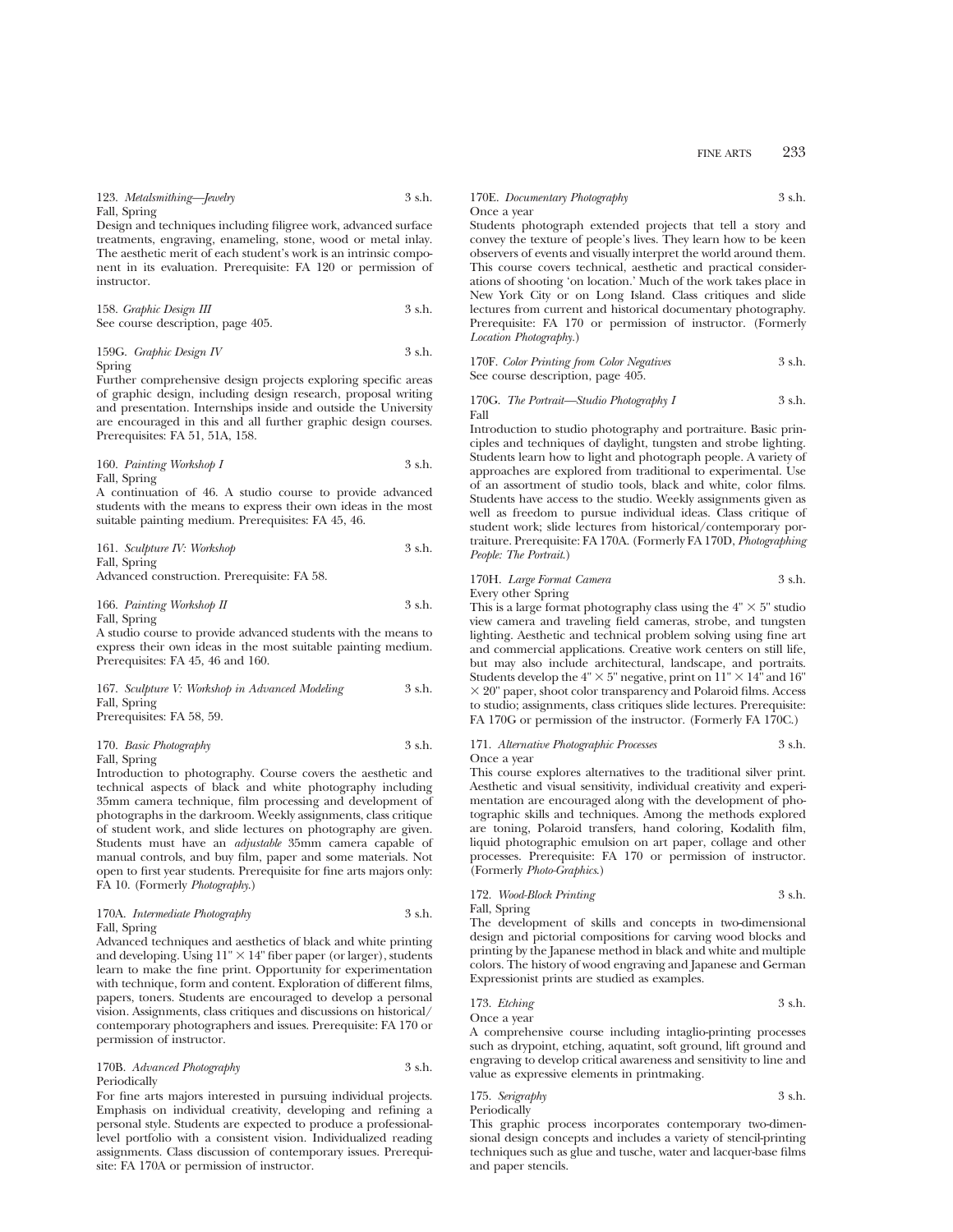180. *Advanced Ceramic Workshop I* 3 s.h. Fall, Spring

Investigation of three dimensional form and design through fabrication with clay. Prerequisites: FA 80, 80A, 82 or permission of instructor.

180A. *Advanced Ceramic Workshop II* 3 s.h. Fall, Spring

Investigation of three dimensional form and design through fabrication with clay. Prerequisites: FA 80, 80A, 82, 180 or permission of instructor.

198. *New York Seminar* 3 s.h. Periodically

Examination of the development of contemporary art in New York from 1945 to the present with emphasis on the past ten years. Classes meet at Hofstra and at museums, galleries, artists' studios and other loctions where major traditional and transitional trends may be studied. Two formal essays and seminar attendance are required. Not open to freshmen.

199. *Senior Project* 3 s.h. Fall, Spring

Individual supervised research project in student's major area including seminar analyses. Project is to be chosen with the approval of the instructor. Registration is limited to approved fine arts majors.

216. *Graduate Figure Drawing* 3 s.h. Fall, Spring

Emphasis on drawing from the model and skeleton with a variety of drawing media. Principles of light and shade, proportion and anatomy are considered as they relate to figure drawing. Prerequisite: undergraduate experience in drawing or permission of instructor.

260. *Graduate Painting* 3 s.h. Fall, Spring

Workshop course for selected advanced students working to continue the development of their own work on a professional level. Prerequisites: significant undergraduate experience in painting or equivalent, permission of instructor and acceptance by the Departmental Portfolio Committee.

261. *Graduate Sculpture* 3 s.h. Fall, Spring

Workshop course for selected students working to continue the development of their own work on a professional level. Prerequisite: significant undergraduate experience in sculpture or equivalent, permission of instructor and acceptance by the Departmental Portfolio Committee.

270. *Photography in the Classroom* 3 s.h. Once a year

Designed to teach educators the use of the camera and darkroom with an emphasis on integrating this knowledge into their school's curriculum. May not be taken on a Pass/Fail basis.

*Graduate Graphics* 3 s.h. each

271A. *Photographics* Fall, Spring

271B. *Wood-Block Printing* Fall, Spring

271C. *Etching* Once a year

271E. *Serigraphy*

Periodically

Workshop courses for selected advanced students working to continue the development of their own work on a professional level. Prerequisites: significant undergraduate experience in graphics or equivalent, permission of instructor and acceptance by the Departmental Portfolio Committee.

280. *Ceramics* 3 s.h. Fall, Spring

Workshop for advanced students continuing the development of their work on a professional level. Prerequisites: significant undergraduate experience in pottery or equivalent; permission of instructor or acceptance by the Departmental Portfolio Committee.

281. *Glaze Formulation and Surface Decoration* 3 s.h. Fall, Spring

Research and experimentation with clay and glaze properties. Advanced work in surface decoration.

| 282. Graduate Ceramic Sculpture | 3 s.h. |
|---------------------------------|--------|
| Once a year                     |        |

283. *Japanese Ceramics* 3 s.h. Periodically

Research in history and techniques; advanced work in ceramics enriched by that research.

## 285, 286, 287. *Individualized Research and Production* 3 s.h. each

Periodically

A tutorial course: students explore in depth the history of ceramics, a period in art history or a professional artist; complete an extensive research paper and produce a body of their own work supervised by their instructor.

290, 291, 292. *Advanced Ceramics* 3 s.h. each Fall, Spring

Workshop for advanced students continuing the development of their work on a professional level. Prerequisites: FA 280 and permission of instructor or acceptance by the Departmental Portfolio Committee.

| 295, 296, 297. Research, Design and |             |
|-------------------------------------|-------------|
| Experimentation                     | 3 s.h. each |

Periodically

Students develop their own work in clay. A study of artists and potters whose work has bearing on their own. Research andexperiment with techniques necessary to attain the results desired. Prerequisite: permission of the instructor.

# Foreign Languages

See Comparative Literature and Languages, page 167; FRENCH, PAGE 237; ITALIAN, PAGE 272; SPANISH, PAGE 376.

# Foundations of Education (FDED)

Administered by the Department of Foundations, Leadership and Policy Studies. Associate Professor Osterman, *Chairperson*

Professors Barnes, Kottkamp, Shakeshaft, Smith; Associate Professors Brieschke; Assistant Professors Duarte, Richardson, Scott.

Professor T. Smith, and Assistant Professor Scott, *Codirectors*

A number of undergraduate courses are available in Foundations of Education, all of which may be taken as electives or as part of the requirements for the Educational Studies minor. For a description of the minor program, see page 195.

Also available are programs leading to the Master of Science in Education and the Certificate of Advanced Study in Foundations of Education.

## GRADUATE PROGRAM

The graduate program in Foundations of Education is designed for students with varied backgrounds and interests. While some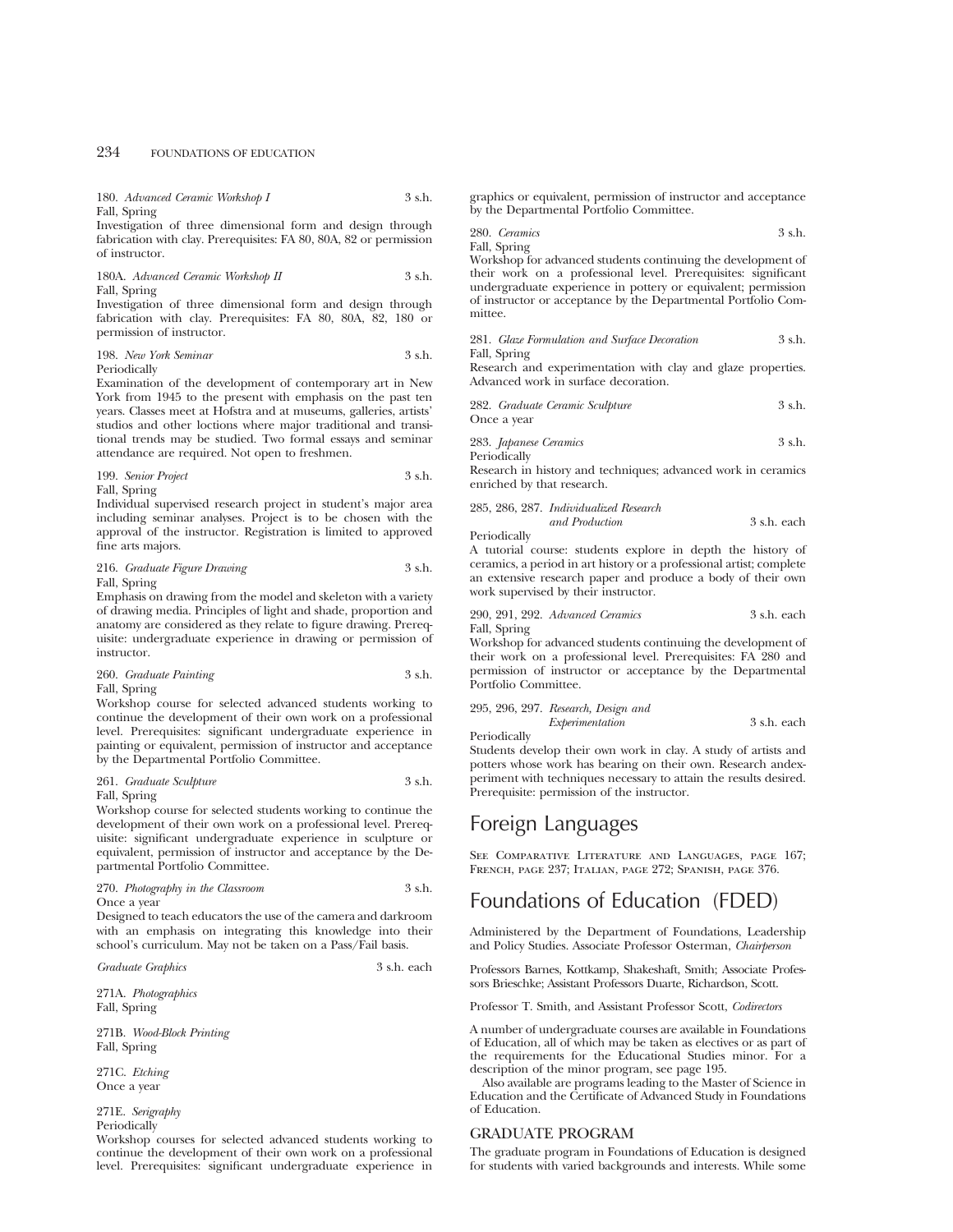candidates plan to pursue careers in education, others are primarily interested in the interpretive study of educational values, beliefs, theories, and practices. The degree program basically consists of elective courses taken under advisement in areas related to educational thought and to philosophical, historical, and social foundations of education. Electives in such diverse disciplines as anthropology, psychology, sociology, political science, and economics, are all considered relevant to the Foundations of Education program. *This degree program will provide permanent certification for those students who have obtained provisional certification.*

Admission to the program is dependent on holding a bachelor's degree from an accredited institution, submission of official college transcripts, and a personal interview with appropriate graduate faculty. In addition, each student is asked to provide both a recent writing sample and a statement of purpose for wanting to enroll in the program. Though individual programs vary to reflect diversity in students' interests, most follow the requirements set forth below.

## MASTER OF SCIENCE IN EDUCATION

Programs are mutually determined (in advance) by adviser and student, and each course of study differs as a whole from others. Most, however, follow these general provisions:

- 1. A minimum of 18 s.h. of 200-level course work in the School of Education, most of which is generally pursued in Foundations of Education.
- 2. 200-level courses in at least three different foundations areas e.g., philosophy of education, social foundations of education, history of education or sociology of education.
- 3. A minimum of 9 s.h. of 200-level course work in related study in the College of Liberal Arts and Sciences (ordinarily in philosophy and/or the social sciences).
- 4. Satisfactory completion of a comprehensive examination or a master's essay (see FDED 301, 302).
- 5. Satisfactory completion of a minimum of 33 s.h.

See complete graduate information, page 77.

## CERTIFICATE OF ADVANCED STUDY

A 30-semester-hour program in Foundations of Education at the post-master's level leads to a Certificate of Advanced Study. The requirements are similar to the master's program, but a comprehensive examination is not required.

Education Honor Societies, see pages 69, 77.

## **COURSES**

In addition to semester notations next to each course, a selection of courses is offered during January and Summer sessions. Consult the *January* and *Summer Sessions* bulletins for these schedules.

|                  | 110. History of American Education | 3 s.h. |
|------------------|------------------------------------|--------|
| Every other year |                                    |        |

The development of schooling in the context of the history of American education. Includes the development of textbooks and curriculum, educational ideas and practices, and proposals for reform.

| 111. The American School | 3 s.h. |
|--------------------------|--------|
| Fall, Spring             |        |

Education as a major social institution focusing on the diverse influences which shape and compel public schooling. Hypotheses and analytic tools from a variety of the social sciences are employed as means of exposing and interpreting central features of the American public educational system. Not open to freshmen. May be applied toward liberal arts credit.

112. *Politics of Education* 3 s.h. Every other year

Analysis of the organization and control of the American school, including political influences upon education. Consideration of questions of educational and social policy affecting the schools.

114. *The Education of America's Minority Groups* 3 s.h. Every other year

Analysis of the education afforded to minority groups, focusing on four major factors: (1) the response of the dominant American society to particular minority groups; (2) the educative milieu of the minority group including attention to family patterns, cultural values and the establishment of ethnic institutions; (3) the schooling provided to minority group members; and (4) the problem of intergroup education in the schools. The primary mode of inquiry will be through the several social and behavioral sciences.

#### 115. *Introduction to Sociology of Education* 3 s.h. Every other year

An examination of education as an institution using sociological concepts and research as the basic tools of exploration. Credit given for this course or SOC 101, not both.

120. *Aesthetics and Education* 3 s.h.

Fall

Examination of selected views about the nature and meaning of aesthetic experience, and the relationship between the educative values of aesthetic experience and schooling. Problems of pedagogy in connection with aesthetic education are considered. Students are required to attend concerts, exhibits and dramatic events.

121. *Existentialism and Education* 3 s.h.

Every other year

Analysis of some important aspects of the existentialist position as developed by selected representative spokesmen with emphasis on educational implications.

127. *Introduction to Philosophy of Education\** 3 s.h. Fall, Spring

Examination of the philosophic dimension of key educational ideas, and exploration of the philosophical issues and assumptions involved in various classroom practices. May be applied toward liberal arts credit.

|  | 129. Current Problems in Education |  |  |  | 3 s.h. |
|--|------------------------------------|--|--|--|--------|
|--|------------------------------------|--|--|--|--------|

Periodically

Critical examination of problems and issues—political, social, economic, religious, ideational, etc.—significant to education in contemporary democratic society.

130. *Topics in the History of American Education* 3 s.h. Periodically

Historical studies of important themes and selected issues in education such as higher education, academic freedom, minority groups, and religion and education.

131. *Anthropology and Education* 3 s.h. Every other year

Same as ANTH 131. May be applied toward liberal arts credit.

155, 156. *Seminar* 3 s.h. each Periodically

Content varies and students should obtain information about the area of focus for a given semester before registering for the

<sup>\*</sup>FDED 127 and 200 are introductory courses in philosophy of education. Students with more than an introductory course in philosophy should consult a Foundations of Education adviser about substitutions.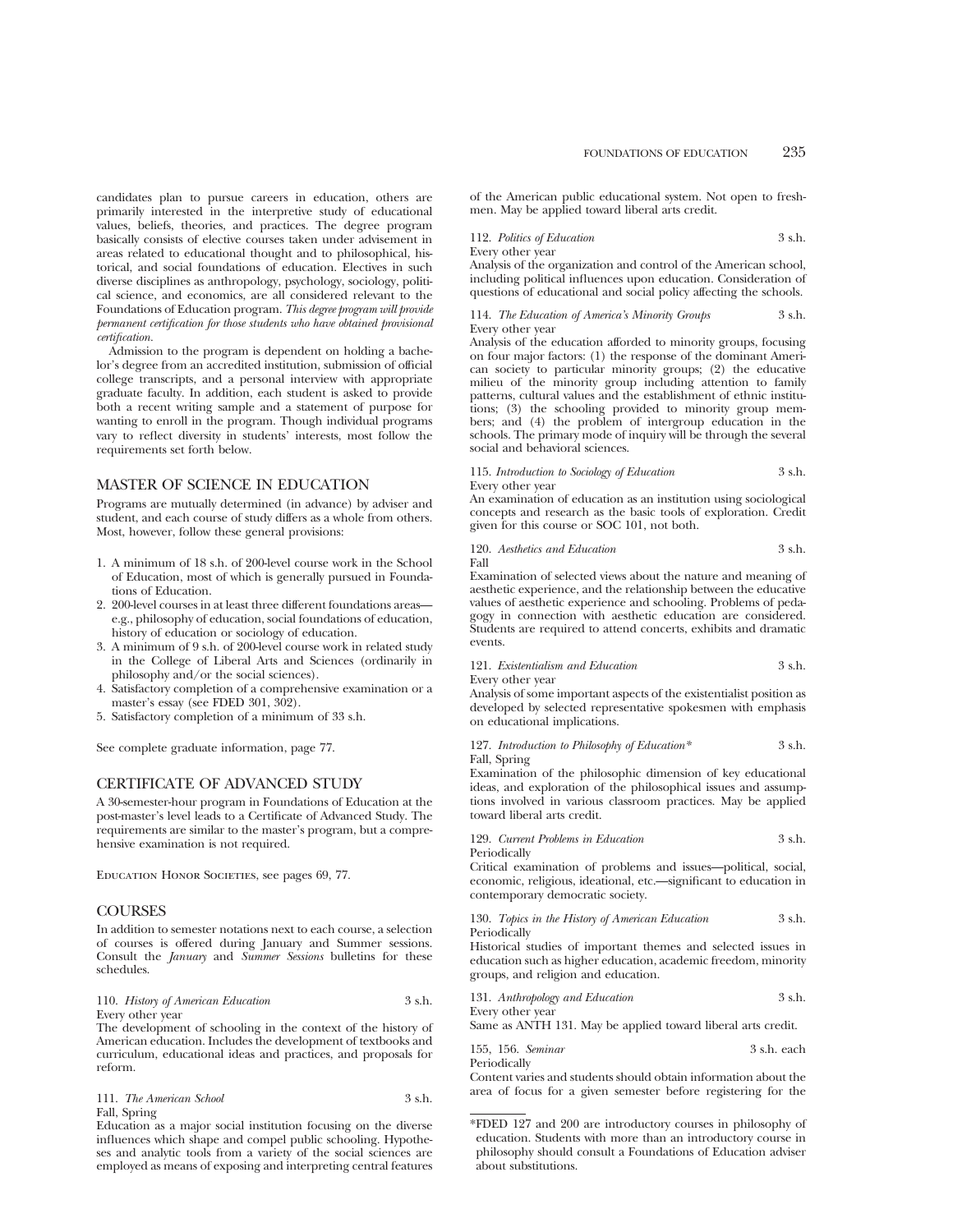seminar. These seminars are designed to take advantage of the special competence of visiting professors and to facilitate special attention to particularly timely problems and issues, or issues of special concern to a specific group of students or faculty.

161, 162. *Reading* 1-3 s.h. each Fall, Spring

Individual oral and written reports on a mutually determined reading or research program. Prerequisite: permission of instructor. $a2\overline{3}5.10$ 

200. *Philosophy of Education\** 3 s.h. Fall, Spring

Consideration of selected issues involving morals and values, knowledge claims and assertions, the uniqueness of being human, and how these issues are all related to schooling and education. Emphasis is on contemporary problems confronting educational personnel.

#### 210. *Contemporary Educational Movements* 3 s.h. Fall, Spring

Examination of the most influential sets of proposals currently influencing American education. The ideas guiding progressive schools, humanistic education and the deschooling movement are among those explored. Emphasis throughout is on analysis and appraisal of these proposals for guiding educational practices and arrangements.

211. *The School and Society* 3 s.h. Fall, Spring

The school is a societal institution created specifically for the purpose of education. The school is both shaped by societal factors and, in turn, has impact upon the society. Contemporary schools for children and adolescents, as well as institutions of higher education for adults in the United States, are impacted by the political and governmental system of the country; the economy; patterns of social stratification; the multicultural diversity within the population. The school also interacts with other societal institutions concerned with education; museums, libraries, religious institutions, health care institutions, the work place in the community, as well as the family.

220. *Aesthetic Education* 3 s.h.

Fall, Spring Interdisciplinary analysis of selected theories of the educational significance of aesthetic perception, artistic creativity and art criticism. Materials are drawn from philosophy, social sciences, the arts and educational theory.

## 222. *Qualitative Research Methods* 3 s.h. Periodically

Research methodology for examining the social forces which influence the ways in which participants experience and interpret school settings. Techniques for gathering data through field observations, interviews and documents are emphasized. Open only to doctoral students. May not be taken as a foundations of education elective.

#### 223. *Analysis of Qualitative Data* 3 s.h. Once a year

Principles, methods, and techniques in the analysis and reporting of such qualitative data as are obtained through field methods including observations, interviews and examination of documents. Upon completion of this course, students are expected to be able to plan, carry out and report the results of systematic analysis of qualitative data that have been collected in field settings. Emphasis on deriving thick description, grounded theory and preparing a case study from the data. Prerequisite: FDED 222. Open only to doctoral students. May not be taken as a foundations of education elective.

225. *The Museum as Educator* 3 s.h. Once a year

Exploration of the evolution of educational functions and multiplicity of roles served by diverse kinds of museums, as those

devoted to art, history, natural science, ethnography, technology and popular culture. Materials and educational theory are drawn from the fine arts, history, philosophy, and the several social and behavioral sciences. On-site field investigations of New York City and Long Island museums are required.

### 230. *History of Education in the United States* 3 s.h. Periodically

The development of American education from colonial times to the present in relation to social and intellectual history. Emphasis is on understanding the cultural forces, institutions and ideas that have shaped American education.

#### 231. *Childhood and Adolescence in Historical Perspective* 3 s.h. Spring

Students explore aspects of childhood and adolescence drawn from a variety of cultures and historical eras. Attention is focused on the socialization of the young into acquiring the behaviors, norms, knowledge, and systems of belief traditionally held dear by the adult members of society. The crucial role of the family is underscored. Play, toys, and games are examined as preparation for societal participation. Where appropriate, the role of schooling and other educational institutions are examined, as well as educational thought. Museum visitations, cooperative team inquiry, and hands-on learning are required in addition to the usual methods of graduate study.

240. *Urban Education* 3 s.h. Periodically

Selected issues confronting urban education today including a multifactored analysis of the city itself as the context of urban education. Aesthetic, political, racial, and sociological dimensions of city life and urban schools are probed. Limited small group field investigation in New York City will be required.

#### 241. *Education and Revolutionary Ideology* 3 s.h. Periodically

Critical examination and appraisal of selected contemporary works urging systematic reform of present day society and the ramifications of such thought for education.

244. *Seminar: Alternative Education* 3 s.h. Fall, Spring

An introduction to alternative education with emphasis on the qualities and organizational features which identify and distinguish it from conventional schooling. Descriptive accounts and visits from Long Island alternative school personnel provide first hand acquaintance with such educational arrangements; analytic materials and class discussion explore the qualities which alternative education reflects.

#### 247. *The Family as Educator: Multicultural Dimensions* 3 s.h. Spring

Within America's multiculturally diverse society, families are the first educators not only for infants, children, and adolescents, but for adults. Within the context of the family, important values, attitudes, and skills are first shaped and continue to be reinforced. Gender roles, religious identity, social class status, and ethnic group membership are conveyed within families and further reinforced by community institutions. Educators seeking to understand learners (be they infants, children, adolescents, or adults) must attend to familial patterns and variations as well as to community-based institutions. Education is, in the final analysis, much more than schooling.

#### 248. *Multicultural Education in the Metropolitan Area* 3 s.h. Fall

Interdisciplinary examination of the educative influences of ethnicity as this impinges upon the school, the community's

<sup>\*</sup>FDED 127 and 200 are introductory courses in philosophy of education. Students with more than an introductory course in philosophy should consult a Foundations of Education adviser about substitutions.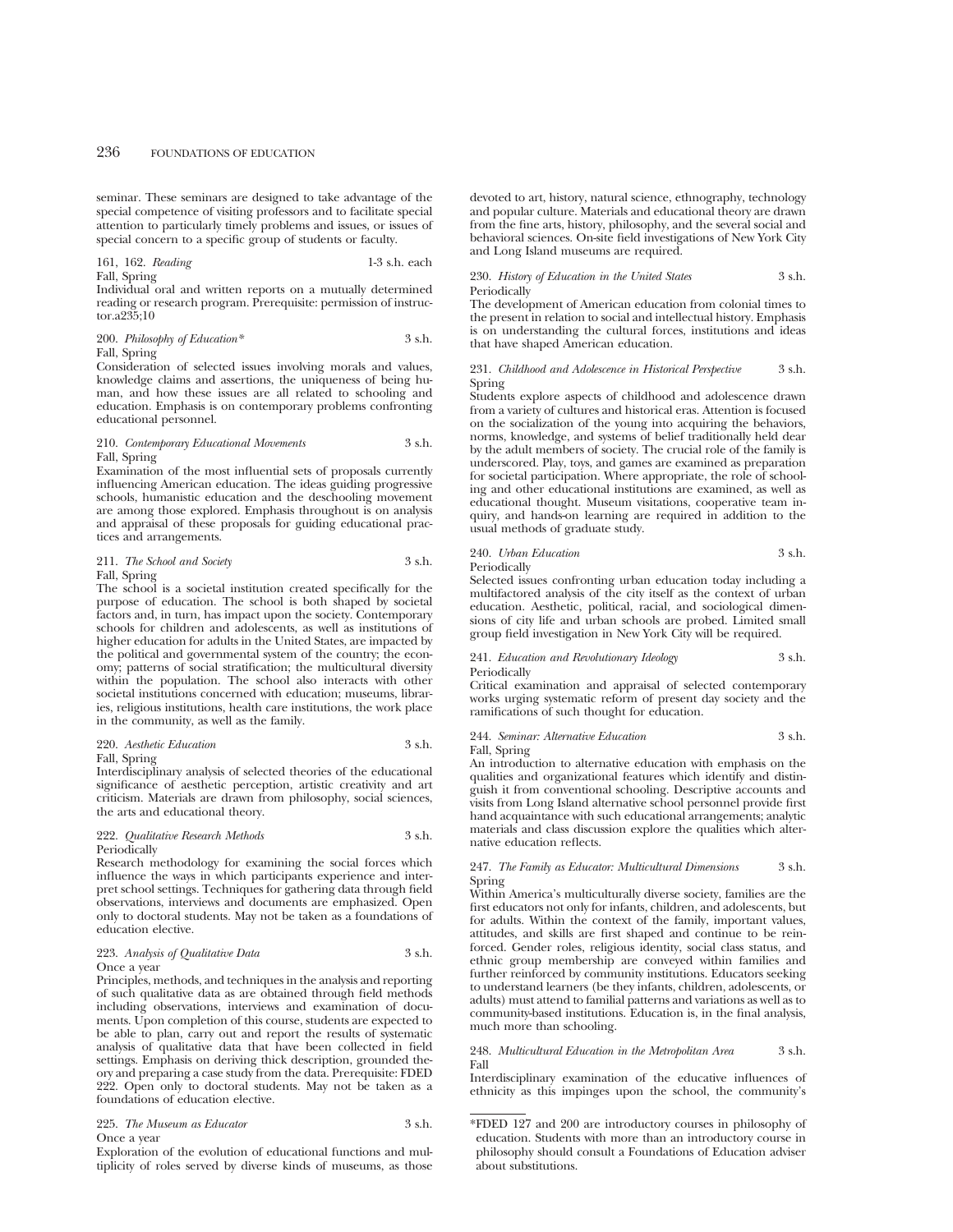agencies, the family and the learner within the metropolitan New York area. Students are required to engage in limited small group field investigation of agencies and institutions designed to provide services to ethnic group members.

#### 249. *Workshop: Career Education* 3 s.h. Spring

Interdisciplinary study designed to provide both a theoretical understanding and practical application of several major career education emphases, namely: (1) self-image, self-awareness, selfconcept; (2) values clarification and decision making; (3) career awareness; (4) career information; (5) career choice and guidance; and (6) career training. Same as SED 249.

### 251. *Theory of Knowledge and Education* 3 s.h. Periodically

Philosophic study of teaching, learning and knowing in relation to the work of the schools.

#### 252. *Ethics for Educators* 3 s.h. Periodically

Introduction to the study of the place of values in education. Attention given both to ethical theory and its sociocultural roots and to the application of ethics to educational decisions.

#### 254. *Contrasting Theories in Education* 3 s.h. Every other year

An examination and analysis of humanism and behaviorism, with attention to their philosophic assumptions and their specific implications for educational programs and practice.

# 255, 256. *Seminar: Social Foundations of Education* 3 s.h. each

Periodically

Content varies and students should obtain information about the area of focus for a given semester before registering for the seminar. These seminars are designed to take advantage of the special competence of visiting professors and to facilitate special attention to particularly timely problems and issues, or issues of special concern to a specific group of students or faculty.

#### 257, 258. *Seminar: Philosophy of Education* 3 s.h. each Periodically

Content varies and students should obtain information about the area of focus for a given semester before registering for the seminar. These seminars are designed to take advantage of the special competence of visiting professors and to facilitate special attention to particularly timely problems and issues, or issues of special concern to a specific group of students or faculty.

## 260. *Human Nature and Education* 3 s.h. Periodically

Critical study of selected philosophic conceptions of human nature and their significance for educational theory and practice. Special attention is given the relation between human cognitive and affective dimensions.

261, 262. *Readings* 1-3 s.h. each

Spring Individual oral and written reports on a mutually determined reading or research program. Prerequisite: permission of instructor.

270. *Gender and Schooling: Implications for the Study and Administration of Schools* 3 s.h.

Fall

Goal of this course is to look at both the theoretical and practical implications of gender, providing a framework for thinking about issues as well as for acting on them. Same as EADM 258.

280. *Logical Foundations of Teaching and Method* 3 s.h. Periodically

Logical and linguistic foundations of teaching and classroom method. Elements of logic and philosophical semantics as applied to classroom teaching for critical thinking and inquiry: types of definition and meaning, conceptions of inference and reasoning, types of statements and modes of discourse—all as related to teaching operations.

282. *Methodology for Educational Inquiry* 3 s.h. Periodically

Study of comparative, analytic, descriptive, causal-explanatory and evaluative method as used in philosophic and historical inquiry into education.

285 through 289, A-Z. *Advanced Workshops* 1-3 s.h. each Fall, January, Spring, Summer

Special focus is placed upon the underlying bases of specific problems and questions of concern to present and future educational personnel.

As individual subjects are selected, each is assigned a letter (A-Z) and added to the course number. Any course may be taken a number of times so long as there is a different letter designation each time it is taken.

#### 301, 302. *Master's Essay* 3 s.h. each Periodically

Supervision and instruction leading to the completion of the master's essay. Degree credit granted for only one of these courses. Admission by permission of adviser.

303 through 309. *Post-Master's Workshops* 1-3 s.h. each **Periodically** 

Workshops designed to explore special issues and problems in foundations of education.

# Foundations, Leadership and Policy Studies (FLPS)

Areas of specialization are Administration and Policy Studies, Educational Administration, Educational Studies, and Foundations of Education. These areas are listed alphabetically.

Associate Professor Osterman, *Chairperson*

# French (FREN)

Administered by the Department of Romance Languages and Literatures. Associate Professor Schwab, *Chairperson*

Associate Professors Jean, Powell; Assistant Professor Loucif.

**B.A. SPECIALIZATION IN FRENCH:** 30 hours in the language and literature beyond FREN 4, distributed as follows: 21 credits in courses numbered 100-139 including FREN 114A, 115A and 116A, and 9 credits in courses numbered 140 and above, three of which must be in literature. An additional three credits of advanced literary study is required. It is recommended that French majors fulfill their additional three credits of literary study by taking a course in comparative literature.

Credit in a language course cannot be given to a student who has already earned credit for a higher-numbered course in the same language when the course numbers in question indicate level of comprehension and ability in the introductory and intermediate study of that language.

**NOTE:** language laboratory work is required in all modern foreign language courses on the 1, 2, 2R, 3, 4 level.

See complete B.A. requirements, page 82.

Both major and minor programs are supervised by a full-time faculty member of French, selected by the student.

**A MINOR IN FRENCH** consists of the successful completion of 18 semester hours, at least six hours in residence, chosen in consultation with an adviser in French. FREN 4, 103A and 107 may be included as part of the minor.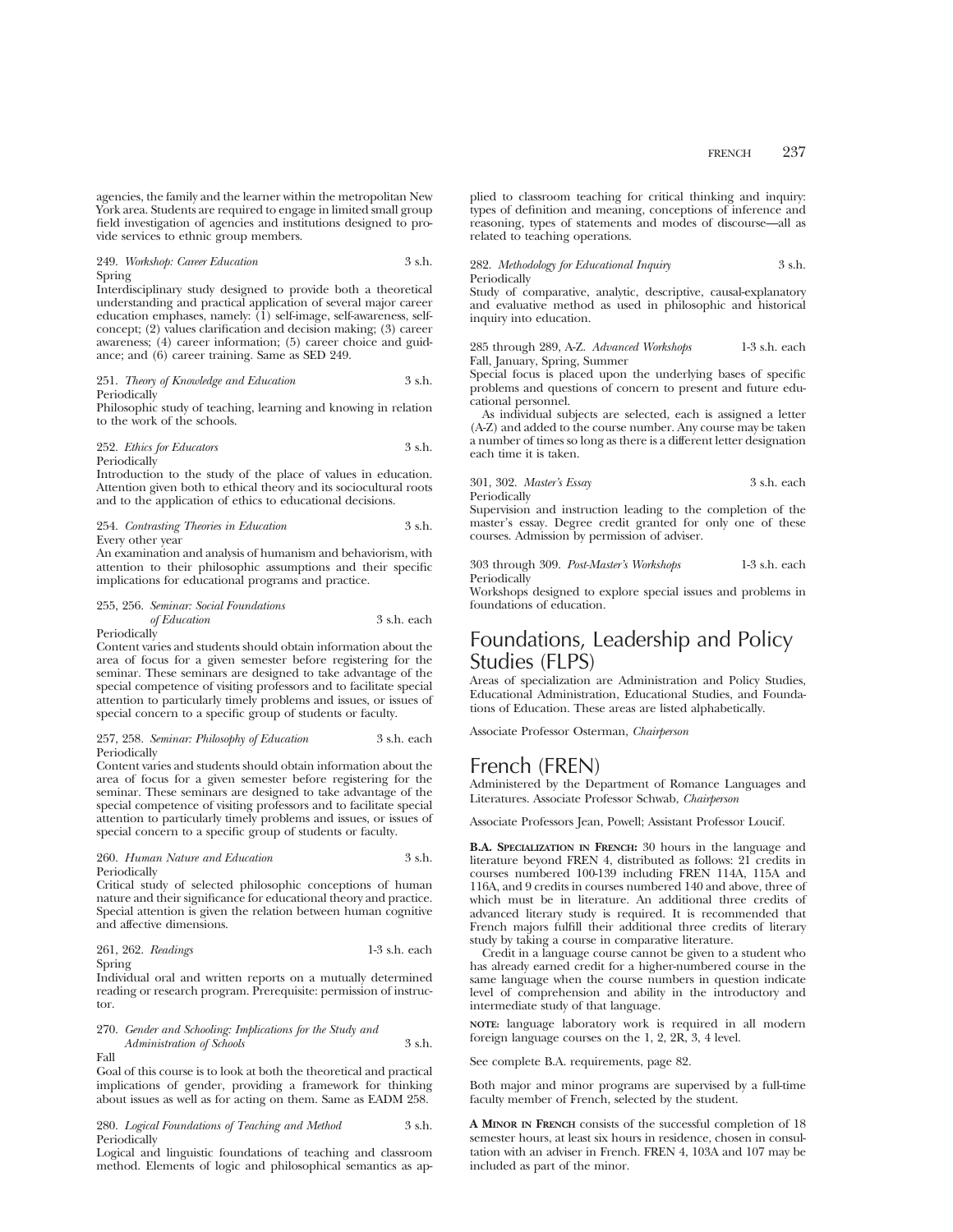PI DELTA PHI: a national French honor society, see page 71.

Teaching of High School French, see page 362.

## **MASTER OF ARTS IN FRENCH\***

For Summer Study in France, see International Study, page 17.

Literature in Translation, see end of French course listings.

## **COURSES**

In addition to semester notations next to each course, a selection of courses is offered during January and Summer sessions. Consult the *January* and *Summer Sessions* bulletins for these schedules.

1. *Elementary French* 3 s.h.

Fall, Spring, Summer

Fundamentals of structure, sound system and vocabulary building for effective communication: speaking, understanding, reading and writing techniques are introduced.

1A. *Intensive Beginning French* 6 s.h. Periodically

Intensive exposure to the materials of the first year of language study is covered in one semester. Credit not given for both 1A and  $1$  and/or 2.

#### 2. *Elementary French* 3 s.h. Fall, Spring, Summer

Sequel to FREN 1. Continued development of the fundamentals of structure, sound system and vocabulary building for effective communication and understanding. Speaking, understanding, reading and writing techniques are further developed. Prerequisite: FREN 1 or equivalent.

#### 2B. *French as a Second Romance Language* 3 s.h. Fall

An accelerated course which presents the material of FREN 1 and 2 in one semester. Designed specifically for students who are studying French as their second romance language. Prerequisite: advanced study of Spanish, Italian, Portuguese, Latin or special permission of instructor.

#### 2R. *Review of Elementary French* 3 s.h. Fall, Spring

Intended for students who have had two years of French in high school, but who need review of the basics from FREN 1 and 2 before enrolling in FREN 3. Credit given for 2R or 1 but not both and 2R or 2 but not both.

#### 3. *Intermediate French* 3 s.h. Fall, Spring, Summer

Continued development of the fundamentals of structure, sound system, vocabulary building for effective communication and understanding. Speaking, understanding, reading and writing techniques are further developed. Prerequisite: FREN 1A, 2 or 2R.

#### 3A. *Intensive Intermediate French* 6 s.h. Periodically

Intensive exposure to materials of the second year of language study. Prerequisite: FREN 1A, 2 or 2R. Credit given for 3A or 3 but not both and 3A or 4 but not both.

## 4. *Intermediate French* 3 s.h. Fall, Spring, Summer

Places emphasis on attaining an integrated performance in speaking, listening, reading and writing at a high intermediate level of proficiency. Students are able to handle communicative tasks successfully and to write several paragraphs on a variety of topics with reasonable accuracy. Prerequisite: FREN 3 or equivalent.

#### 101. *Intermediate French Grammar* 1 s.h. Periodically

Five weeks of intensive work designed for students who have finished FREN 4 and want to take courses on the advanced French level. This mini-course prepares them to read and write more efficiently and progress more gainfully in courses numbered 105, 109, 110, 111, 112. To be taken prior to or simultaneously with 105 and/or 109. May not be taken with or after 111 and beyond. Prerequisite: FREN 4. (Formerly 126.)

## 102. *Introductory Conversation* 1 s.h. **Periodically**

Five weeks of intensive work on oral expression for students who have finished FREN 4 and wish to develop the ability to communicate orally with increasing fluency before going on to advanced courses. May be taken by itself or in conjunction with the other mini-courses 101, 130A, 138 and/or 105. May not be taken with or after 109, 100 or any other higher numbered course. Attendance is mandatory. Prerequisite: FREN 4.

102A. *Practical Translation* 3 s.h.

See course description, page 405.

103A. *Readings in Business I* 3 s.h. Fall

Readings of French texts taken from standard business works and from contemporary business publications and materials. Concentration on the business terminology of France and Canada. Prerequisite: FREN 105 or 111 or 112, or permission of instructor.

104A. *Readings in Business II*

\nSee course description, now 
$$
40\epsilon
$$

See course description, page 405.

105. *Advanced Reading* 3 s.h. Fall

Development of the reading skill. While the foreign language, spoken and written, will be the basis of classwork and written assignments, the course will aim at attaining the stage of liberated reading. Prerequisite: FREN 4 or equivalent.

107. *Individualized French Aural-Oral Development* 1⁄2 s.h. Fall, Spring

Development of skills in listening and speaking on a one-to-one basis with a native or bilingual speaker. Diagnosis of each problem at the onset of the course and assignment of phonetic exercises in the language laboratory. One 25-minute private session weekly with instructor. Prerequisite: FREN 4, or equivalent.

**NOTE:** may not be used to satisfy the language requirement; course may be repeated, but a maximum of 3 s.h. of this course may be applied toward the B.A. degree.  $Pass/D+/D/Tail$  grade only. No credit toward French major.

109. *Conversational French* 3 s.h. Periodically

The student will develop ability to organize ideas, feelings, concepts and impart information through oral French. Topics for discussion chosen by students and instructor will be based upon appropriate classic and current materials. Direct experiences such as field trips and movies will be encouraged. Attendance is mandatory. Prerequisite: FREN 4.

#### 110. *Advanced Conversation* 3 s.h. Summer

Designed to develop ability to communicate in the French manner. Topics for discussion range from the literary to the

<sup>\*</sup>Applications not accepted in 2000-2001. For further information contact the Department of Romance Languages and Literatures.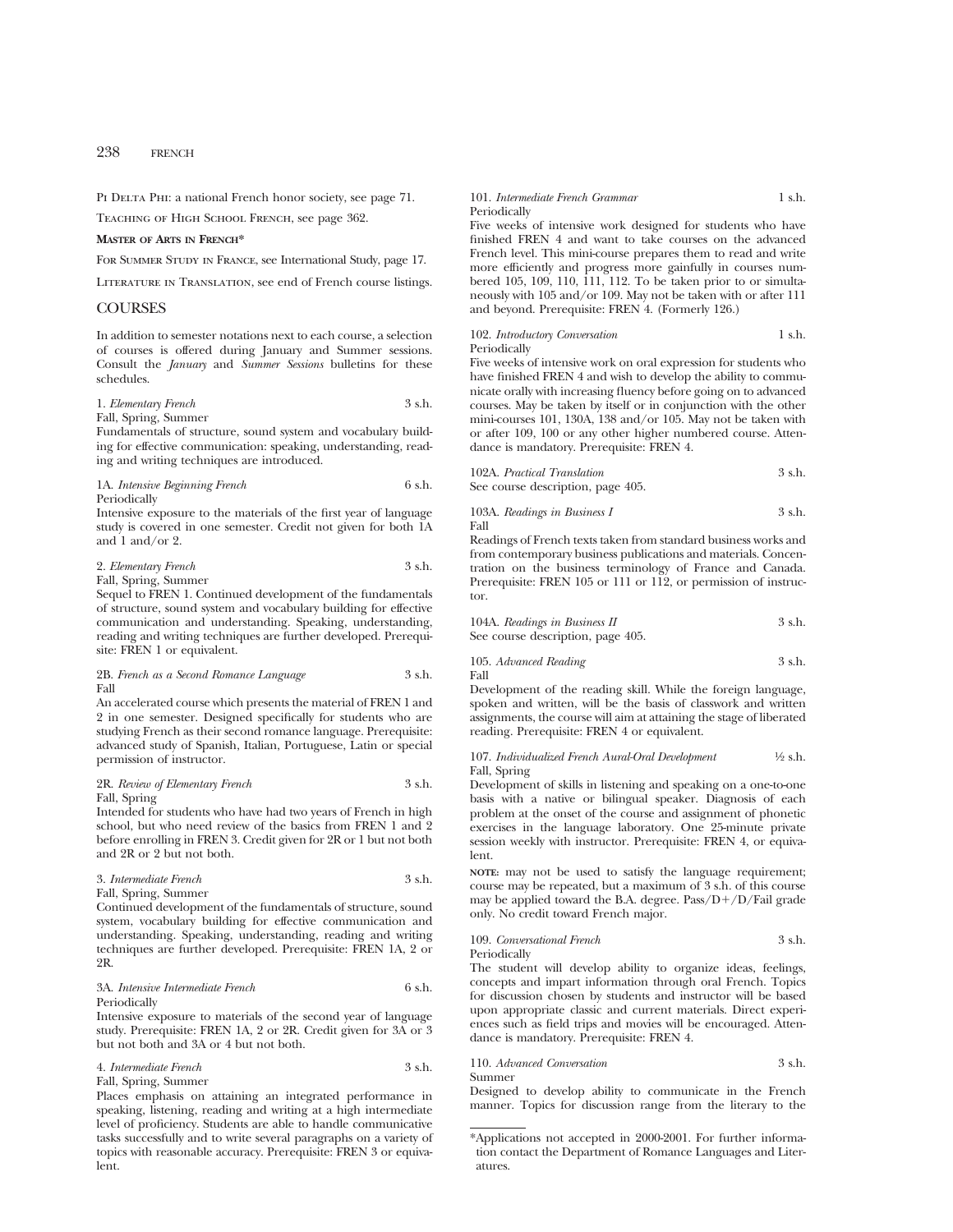sociological, from the cultural and aesthetic to the personal. Background readings may be classical or contemporary. Field trips are encouraged. Attendance is mandatory.

#### 111. *Advanced French Grammar* 3 s.h. Fall, Spring

Thorough review and refinement of the student's knowledge of French grammar and structure. Systematic exercises, compositions and illustrative analysis of reading passages. (Formerly *Advanced French*.)

112. *French Composition* 3 s.h. Spring

Designed to improve the student's ability to write correct French. Stylistic and linguistic studies of selected texts. Exercises in French composition, outside readings.

113. *French Civilization* 3 s.h. Spring

A survey of French culture through its arts and letters, scientific contributions and the development of its political and social institutions. Extensive use of audio-visual materials.

#### 114A. *Introduction to French Literature I* 3 s.h. Fall, Spring

Designed to foster literary appreciation through the analysis of texts from the *Chanson de Roland* through Corneille's *Cid.* Introduction to the basic vocabulary of literary analysis and to the French technique of "explication de texte." Prerequisities: FREN 105, 109 or 110, 111 or 112.

#### 115A. *Introduction to French Literature II* 3 s.h. Periodically

Introduction to French literature from the Classic Period to the early Romantics (mid-17th century to mid-19th century). Continued development of literary analysis through the method of "explication de texte." Prerequisite: FREN 114A. (Formerly 115; 115A, 116A.)

### 116A. *Introduction to French Literature III* 3 s.h. Fall, Spring

Introduction to French literature from the late Romantics through the Realists to the present time. Continued development of literary analysis through the method of "explication de texte." Prerequisite: FREN 114A. (Formerly 115A, 116A.)

#### 120. *Provence Today* 3 s.h. Summer

Participation in the life of Provence through contact with artists, artisans, professionals, etc., as well as museums, cultural events and historical sites. Preparatory sessions and follow-up meetings to help students evaluate their experience. Prerequisite: FREN 4 or permission. Given as part of the Summer in France Program.

#### 130A. *Aspects of French Culture* 1 s.h. See course description, page 405.

## 138. *Intermediate French Phonetics* 1 s.h. Fall, Spring

A five-week intensive study and practice of French phonetics for the intermediate student. Prerequisite: FREN 4. May not be taken concurrently with or following FREN 165.

140, 141, 142. *Readings in French* Fall, Spring 140. 1 s.h. 141. 1 s.h. 142. 3 s.h.

Individualized reading courses to permit the student to pursue topic of special interest. Ordinarily open only to seniors. Prerequisite: permission of department chairperson.

## 144. *History of the French Language* 1 s.h. **Periodically**

A five-week intensive course in French philology. Emphasis on the development of the French vowel and verb system. Previous study of Latin is helpful. Prerequisites: intermediate or advanced French phonetics; FREN 111, 114A or permission.

145. *French Transformational Grammar* 1 s.h. See course description, page 405.

*Prerequisite for advanced literature courses numbered above* 150: 114A or 115A.

151. *Satire in Various Genres* 3 s.h. Periodically

Study of satire attempts to determine how satirical expression in diverse works of the modern period differs from that in the earlier period. Focuses on differences as may occur in such texts by Voltaire and those by Ionesco.

155. *Love Literature through the Ages* 3 s.h. Periodically

The theme of love—literary treatment and attitudes revealed in representative works from its romantic courtly expression in the 12th century (*Tristan et Iseult*) to its anti-romantic manifestations in the 20th century.

160. *Translation* 3 s.h. Periodically

Introduction to the theory of translation and the contrastive structures of English and French. Extensive work in translating from French into English as well as exercises in translating English into French. Texts used for translation come from journalism, nonfiction and literature, and focus on culturespecific traits as revealed through language. Prerequisites: FREN 111 or 112; 114A, each with a minimum grade of B, or permission.

162. *Workshop in the French Theater* 3 s.h. Periodically

Systematic study of the traditions of French theater from the Middle Ages to the modern day. Regular classroom scene study. Students read texts from a literary and a dramatic perspective. Emphasis on the critical reading of a dramatic text as well as phonetic and gestural interpretation of written texts. Students present a final dramatic project in pairs or groups. Prerequisites: FREN 109 or 110 or 138, and 114A, or permission of instructor.

# 165. *French Phonetic Development* 3 s.h.

Summer Systematic study of sounds and intonation patterns. Class sessions will include explanation of the formation of sounds and the phonology rules as well as group exercises. Regular laboratory sessions will be assigned to drill and reinforce classroom work. Weekly phonetic dictations and tape recordings will check student's progress in acquiring the correct speech habits necessary

FREN 111 or 112.

# 166. *Advanced French Grammar and Phonetics* 3 s.h. Summer

for effective communication. Prerequisites: FREN 109 or 110,

In-depth review of the structure of the French language with focus on problems of phonetics, phonology, morphology and syntax. Special attention will be paid to oral expression and to elements of diglossia encountered in everyday communication. Class time will be devoted to drills, exercises and presentations prepared by the students. Prerequisite: FREN 111 or 112. Usually given as part of the Summer in France Program.

#### 172. *The Theater of Corneille, Racine and Moliere* 3 s.h. Periodically

Origin and development of the 17th-century classical theater. Love and honor in tragedy, farce to high comedy in Moliere as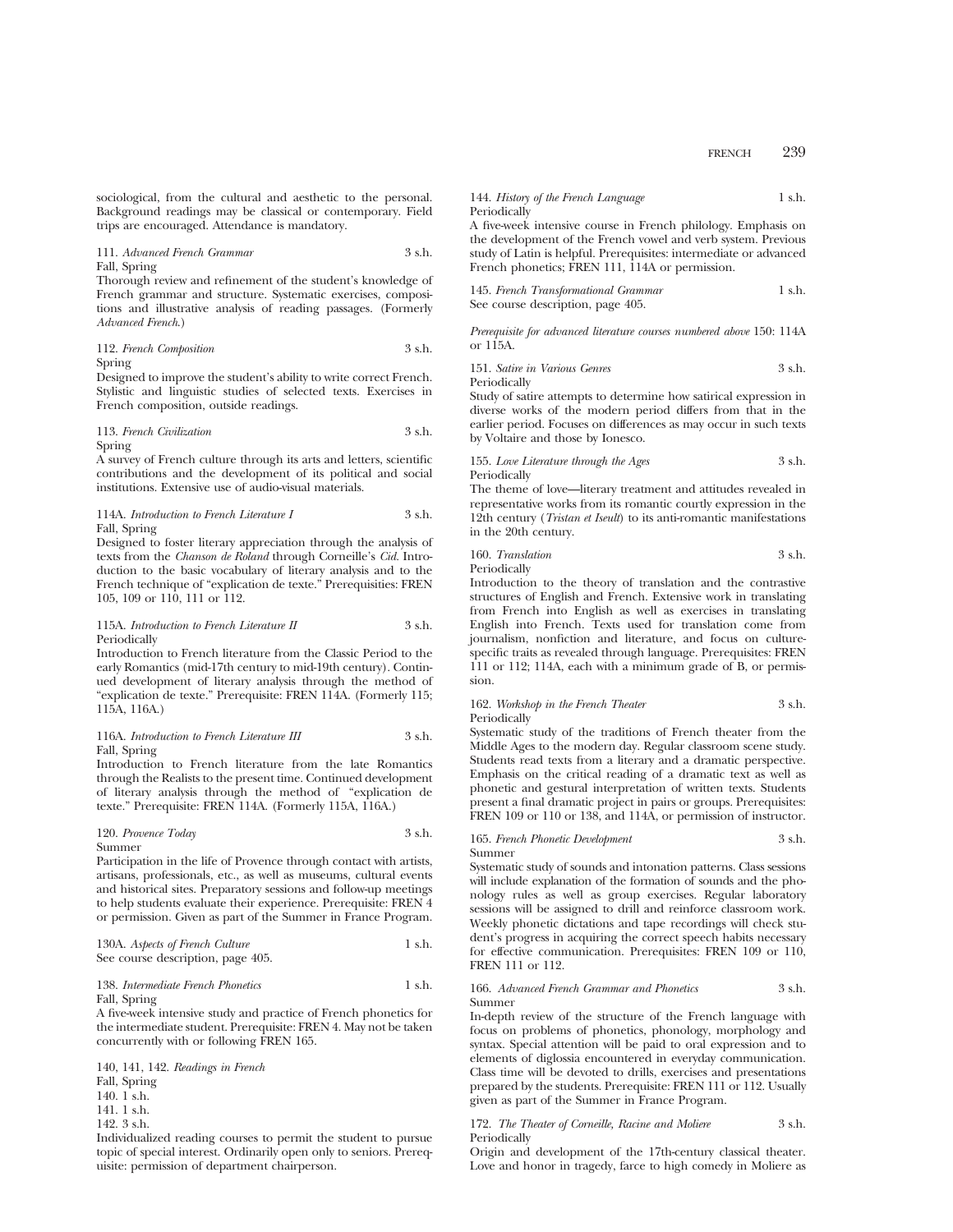revealed through discussions of selected works by the three playwrights.

#### 183. *Society Under Attack* 3 s.h. Periodically

Social criticism, reformist doctrines, moral and idealist tendencies from the Philosophes through the Existentialists.

191. *From Romanticism to Symbolism* 3 s.h. Periodically

The 19th-century development of Romanticism and Symbolism as revealed in the theater and in poetry from Victor Hugo to Baudelaire, Rimbaud and Mallarmé.

192. *19th-Century French Novel and Short Story* 3 s.h. Periodically

Topics selected from the following: the romantic novel, realism and naturalism in the novel, the novel and history, the short story in the 19th century.

195. *Modern French Theater* 3 s.h. Periodically

Exploration of major dramatic theories and techniques since the romantic age. Reading of representative works from Musset to Ionesco and Arrabal.

196. *Modern French Poetry* 3 s.h. Periodically

Major poets and poetic movements of the 20th century from Valéry, Dada and surrealism through Prévert, Cocteau, St. John Perse, Michaux, Ponge, Emanuel, et al.

197. *20th-Century French Novel and Short Story* 3 s.h. Periodically

Topics selected from the following: the first generation, up to World War I, novels of childhood and adolescence, novels of the human condition, the "new novel."

199. *Honors Essay* 3 s.h. Fall, Spring

The research for and the writing of a substantial essay in the field of French language and literature. Open only to senior French majors who desire to graduate with departmental honors and who secure, before registration, written permission of the instructor who will supervise the essay.

*Courses* 200 *and above are open only to matriculated graduate students or by permission*.

| 200. History of the French Language | 3 s.h. |
|-------------------------------------|--------|
| Periodically                        |        |

The evolution of the language from Latin to modern French.

| 201. The French Language | 3 s.h. |
|--------------------------|--------|
| Periodically             |        |

The phonetic and phonological structure of French. Exercises in phonetics in the language laboratory.

202. *Studies in French Civilization* 3 s.h. Periodically

A view of the contemporary period through representative texts revealing aspects of present-day France. Supplemented by films and recordings.

| 210. Humanism and Renaissance<br>Periodically                                                   | 3 s.h. |
|-------------------------------------------------------------------------------------------------|--------|
| 211. Studies in Classicism<br>Periodically                                                      | 3 s.h. |
| 212. Studies in the Enlightenment<br>Periodically                                               | 3 s.h. |
| 213. Literature of the 19th Century<br>Periodically<br>Study of the novel, poetry or criticism. | 3 s.h. |

214. *Literature of the 20th Century* 3 s.h. Periodically Study of the novel, the theater or poetry from 1900 to the present.

221 through 226. *Special Topics* 3 s.h. each Periodically

Intensive study of the language or a major author, movement or literary genre. Subjects to be announced.

301. *Master's Essay* 3 s.h. Periodically

This course represents a department member's guidance and sponsoring of a student who undertakes to write a master's essay. In the manner of the master's thesis, the essay is expected to show thoroughness of scholarship. The student may present an original translation together with a substantial scholarly introduction and footnoted variants and explanations. Material for which prior translations exist will not be acceptable. Credit will be given when the essay is approved by appropriate members of the department.

**LITERATURE IN TRANSLATION (FRLT):** 41, 42, 43, 44, 45, 46, 47, 48, 49, 60, 120, 121.

| 41. Me, Myself, and I: Autobiographical Expressions |        |
|-----------------------------------------------------|--------|
| from the French#                                    | 3 s.h. |
| See course description, page 405.                   |        |

42. *Heroines Exotic and Erotic: Romantic Women in 19th-Century French Narrative Prose* # 3 s.h.

Periodically

Critical examination of certain tenets of Romanticism as they reflect and form images of women in 19th-century French narrative prose. The impact and continuing influence of these images of femininity on contemporary ideals of womanhood are analyzed. Readings include texts by major 19th-century French novelists like Sand, Stendhal, Balzac, Flaubert, etc. All works are read in English. Prerequisite: sophomore standing or above.

43. *Decolonizing the Mind: Contemporary Literature from Africa, Southeast Asia, and the Caribbean* # 3 s.h. Periodically

Examination of literary voices from Francophone countries including Senegal, Algeria, Tunisia, Haiti, Guadeloupe and Martinique. Topics include decolonization and the African identity, the search for self, the contradictions of life in the colonies and racism. Readings include works by Memmi, Ben Jelloun, Sow-Fall, Senghor, Césaire, Etienne, S. Schwartz-Bartz. All works are read and discussed in English. (Formerly *Decolonizing the Mind: Contemporary Literature from Africa and the Caribbean; Decolonizing the Mind: Contemporary Francophone Literature from Africa and the Caribbean.)*

#### 44. *Major Works of French Literature to 1800* 3 s.h. Periodically

Selected from among major authors of France from the middle ages to the 18th century. No credit toward major in French but may be used to fulfill part of the B.A. language or humanities requirement. All works are read and discussed in English.

## 45. *Major Works of French Literature Since 1800* 3 s.h. **Periodically**

Selected from among major authors of France of the 19th and 20th centuries. No credit toward major in French but may be used to fulfill part of the B.A. language or humanities requirement. All works are read and discussed in English.

#Core course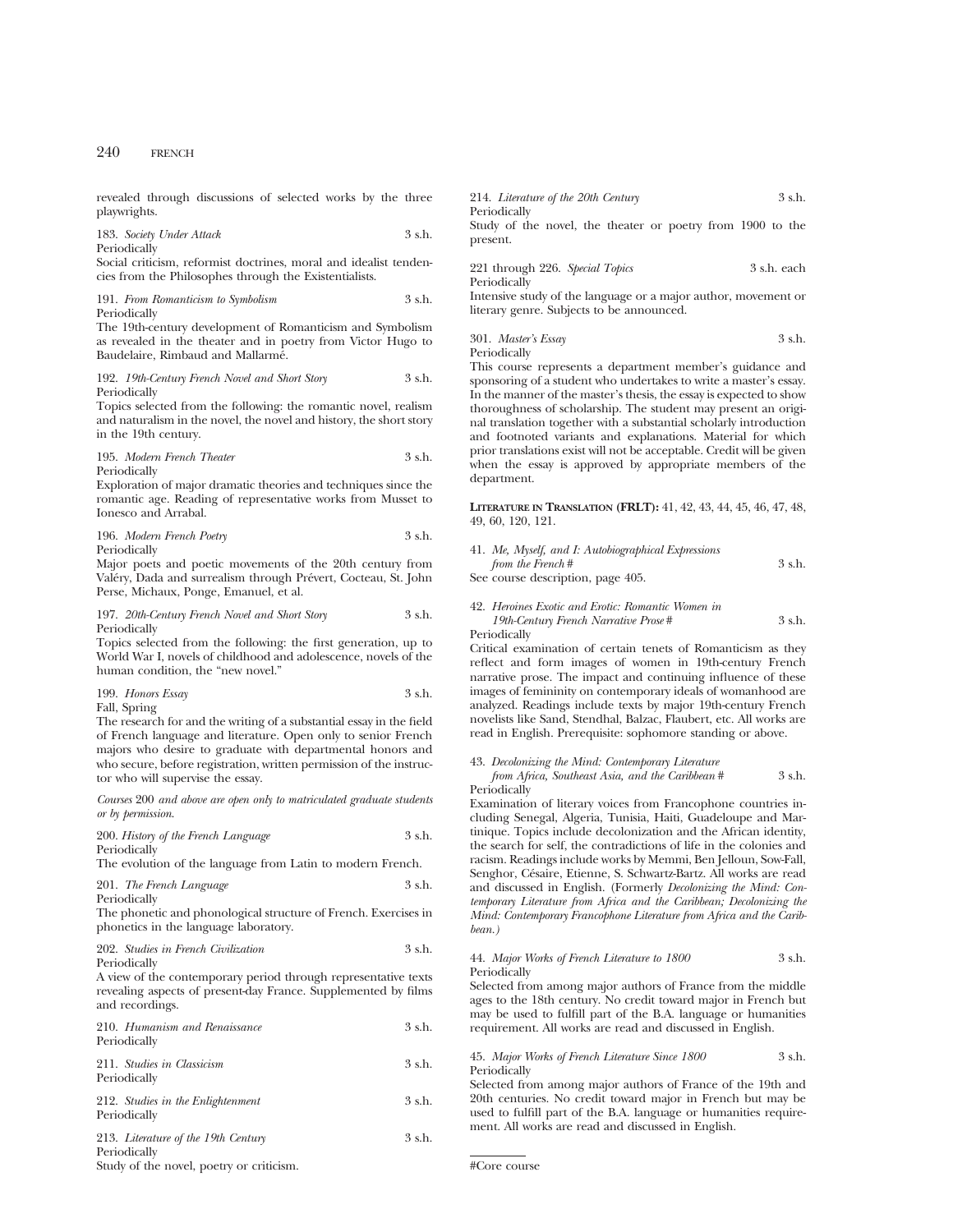#### 46. *Sex, Gender and Love in 20th-Century French Prose #* 3 s.h. Periodically

Selected narrative and experimental texts examined to show the deconstruction and evolution of traditional concepts of sex, gender and love in 20th-century French literature. Gender reading techniques constitute the principal methodological approach, along with close textual analysis. Readings include works by Andre Gide, Colette, Simone de Beauvoir, Marguerite Duras, Luce Irigaray, Julia Kristeva, Monique Wittig and Jean Genet. All works are read and discussed in English.

#### 47. *French Literature and the World of Music* # 3 s.h. Periodically

Study of the intersection of narrative and musical phenomena as manifested in the French literary tradition. No formal musical kowledge required but a sensitivity to musical and literary forms and techniques is exploited and formalized. Texts represent French literature from the Middle Ages to modern day. All works are read and discussed in English.

#### 48. *The Knightly Heritage in French Literature* # 3 s.h. Periodically

Examination of the knightly themes established in the 12thcentury courtly romances *Ywain* and *Tristan and Iseut*, and their various embodiments in major literary works of the 17th and 18th centuries: the "splendid century" of French Classicism, and the age of Enlightenment and pre-Romanticism. Readings include works by Chrétien de Troyes, Corneille, Racine, Lafayette, Prévost, Voltaire, Staël. All works are read and discussed in English.

#### 49. *Irony in Modern French Literature #* 3 s.h. Periodically

Examination of post-Nietzchean French literature showing the failure of the romantic ideal and the virtual impossibility of attaining and maintaining a heroic status for the modern protagonist. While archetypal criticism is the principal means of approaching the works, other methods are encouraged. Literary works by Gide, Malraux, Sartre, Giraudoux, Camus, Ionesco, Beckett, Robbe-Grillet and the surrealists. Critical theory by Northrup Frye. All works are read and discussed in English. (Formerly *Irony in Modern French Literature: An Archetypal View of Protagonists in Major Modern French Authors*.)

#### 60. *Modern French Feminist Thought* 3 s.h. Periodically

Exploration of 20th-century French feminism through works of theory and literature. No credit toward French major but may be used to fulfill part of the B.A. language requirement. All works are read and discussed in English.

120, 121. *Special Topics in French Literature and Civilization* 3 s.h. each 120: January, Spring; 121: Once a year

Movements, ideas and issues of special interest such as Dada and surrealism, the rebel and the outsider in modern French literature, history and literature; the idea of Utopia, etc. May be repeated when topics vary. No credit toward French major, but may be used to fulfill part of the B.A. language requirement. All works are read and discussed in English.

# General Business (GBUS)

Administered by the Department of Management and General Business. Associate Professor Charnov, *Chairperson*

## COURSES

In addition to semester notations next to each course, a selection of courses is offered during January and Summer sessions. Consult the *January* and *Summer Sessions* bulletins for these schedules.

| 1. Foundations of Business | 3 s.h. |
|----------------------------|--------|
| Fall, Spring               |        |

An overview of business functions in the context of the overall business environment. Concepts from all fields of business in-

cluding management, marketing, finance, accounting, business computer information systems, international business and business law. The impact of societal, political, legal and ethical considerations is emphasized. **NOTE:** designed as an orientation course for nonbusiness students or for business students who have not chosen their majors. May not be used to satisfy management elective specialization requirements.

#### 151, 152. *Readings in Business Administration* 1-3 s.h. each Periodically

Assigned readings for undergraduate students on a tutorial basis. Oral or written reports may be required. Prerequisites: six credits in a student's major and permission of department chairperson.

#### 157, A-Z. *Seminar: Special Topics in General Business* 3 s.h. Periodically

An advanced in-depth treatment of special topics. Current topics are explored through a variety of methods, such as lectures, projects and case studies. Prerequisites: MGT 101, junior class standing or above, permission of department chairperson, and any additional prerequisites as stated in the course schedule.

As individual subjects are selected, each is assigned a letter (A-Z) which is affixed to the course number. Students may take up to two of these courses to fulfill their major requirements so long as each seminar has a different letter designation.

#### 165. *Managing International Development* 3 s.h. Periodically

Explore the strategic role of corporate and government planners performing in regional industrial development. Interdisciplinary consideration is given to effective policy development and implementation in emerging markets (different regions could be offered each semester). Examples include the United States and other geographic areas. Problems of specific industries are examined. Prerequisites: MGT 101, QM 1 or equivalent, and junior class standing or above. (Formerly MGT 125, *Industrial Development*; MGT 165, *Managing Industrial Development*.)

### 170. *Small Business Administration* 3 s.h. Fall, Spring

Advanced seminar in theory and practice of management and consulting; student groups with varied business majors assist local businesses under faculty guidance; periodic student and instructor project discussion; groups develop final written analysis and recommendations. Prerequisites: A minimum grade-point average of 3.0 overall, MGT 110, MKT 101, ACCT 2, BCIS 10, FIN 101 or permission of department chairperson.

#### 180. *Seminar: Business Policy* 3 s.h. Fall, Spring

A capstone integrative course for all functional areas focusing on technological issues, executive ethics, and corporate social and environmental responsibilities for domestic and international organizations. Knowledge and competencies developed in other business courses are synthesized with a computer simulation of top management policy decisions under conditions of uncertainty. Prerequisites: business majors with senior class standing and MGT 101, FIN 101, MKT 101.

### 220. *Applied Business Principles and Aging* 3 s.h. Once a year

An introductory general business course for health care professionals. Major components of business, including financial planning, strategic analysis, marketing management, and the management of human resources and organizations are examined. Emphasis is on how these concepts specifically relate to the aging population. Included are topics on the elderly as a viable market, management of health care facilities, and promotion of health care products and services. Functional categories of decision making, organizing and allocation of resources for administrators who operate in the area of the elderly are discussed. Open

<sup>#</sup>Core course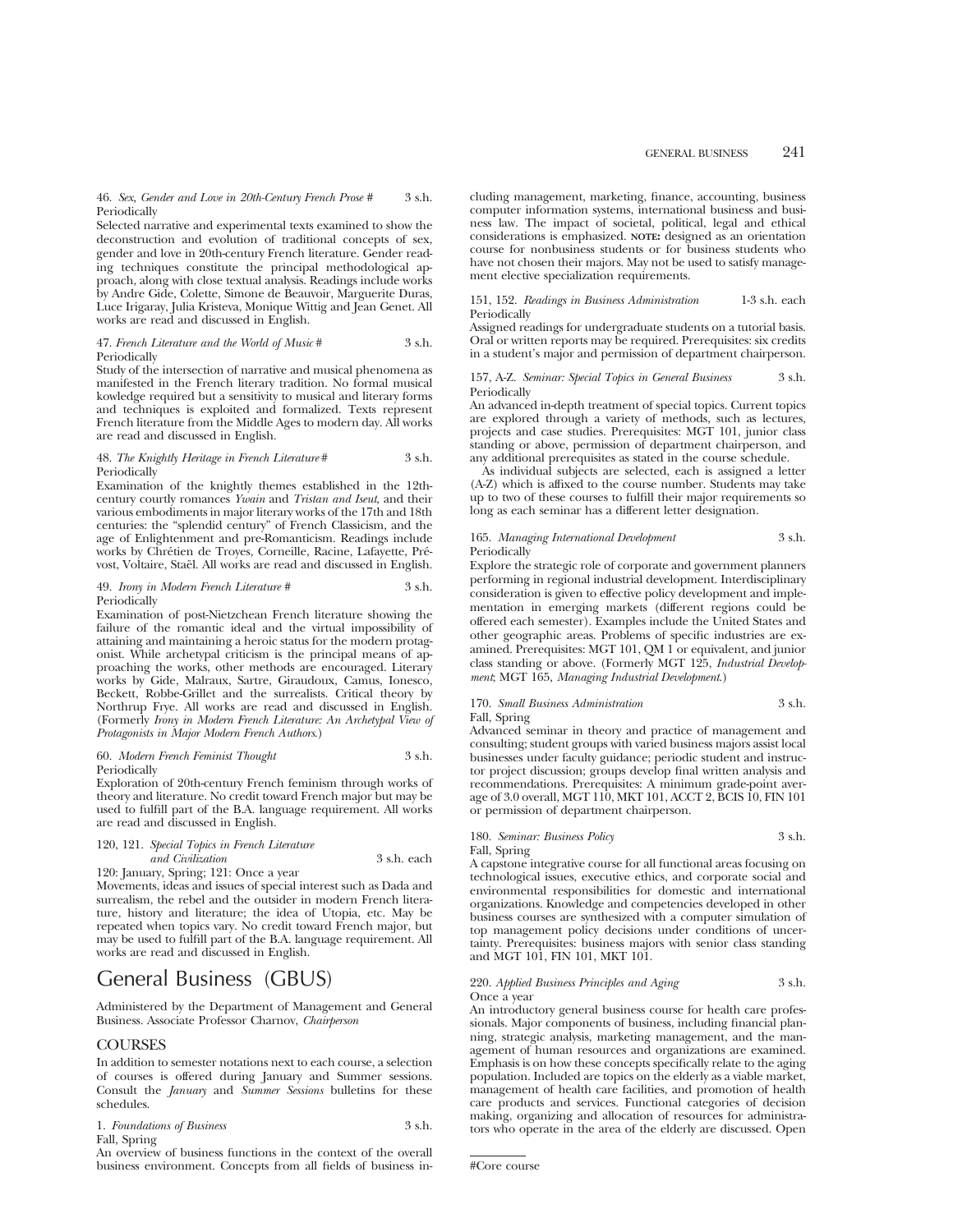only to students matriculated in the Gerontology Program. Not for M.B.A. degree credit.

### 251, 252. *Readings in Business Administration*\* 3 s.h. each Periodically

Assigned readings for advanced graduate students on a tutorial basis. Prerequisite: permission of department chairperson.

257, A-Z. *Seminar: Special Topics in General Business\** 3 s.h. Periodically

An advanced in-depth treatment of special topics. Current topics are explored through a variety of methods, such as lectures, projects and case studies. Prerequisites: MGT 202, permission of department chairperson, and any additional prerequisites as stated in the course schedule.

As individual subjects are selected, each is assigned a letter (A-Z) which is affixed to the course number. Students may take up to two of these courses to fulfill their major requirements so long as each seminar has a different letter designation.

### 330. *Graduate Internship*\* 3 s.h. Periodically

An *interdisciplinary* business internship open to graduate students from any specialization offered in the Zarb School of Business.

Students work a minimum of 100 hours in the semester for selected business organizations. Students must submit periodic progress reports for review and a comprehensive in-depth evaluation of a complex strategic business decision at the end of the semester. Most internships carry some form of monetary remuneration. Prerequisites: all core competency courses or approved equivalents, 24 graduate-level credits with a 3.3 average and permission of the department chairperson in the area of the student's concentration and permission of the Management and General Business Department chairperson.

# Geography (GEOG)

Administered by the Department of Economics/Geography. Professor Moghadam, *Chairperson*

Associate Professor Wiley; Assistant Professor Saff.

**B.A. SPECIALIZATION IN GEOGRAPHY:** a minimum of 27 semester hours in geography including GEOG 1, 2, and 191; ECO 165 and GEOL 1C may be included in these 27 semester hours. Fifteen semester hours in a cognate field selected from anthropology, economics, history, political science, philosophy, sociology, biology, geology, mathematics or international business. Students with approval of the department may select an interdepartmental cognate field. Also required, three semester hours of statistics.

See complete B.A. requirements, page 82.

**A MINOR IN GEOGRAPHY** consists of the successful completion of 18 semester hours of geography, at least six hours in residence.

# **COURSES**

In addition to semester notations next to each course, a selection of courses is offered during January and Summer sessions. Consult the *January* and *Summer Sessions* bulletins for these schedules.

**NOTE:** GEOG 1 and 2 are not prerequisites for other geography courses.

1. *Environment and Society* 3 s.h. Periodically

Introduction to the major elements of mankind's physical environment and the interrelationships between environment and society in selected regions of the world.

| 2. Human Geography | 3 s.h. |
|--------------------|--------|
| Periodically       |        |

Human geography focuses on how society drives environmental/ geographical issues. This course is an in-depth investigation of the key sub-fields of human geography, such as: Population Geography (demography and migration), Political Geography (nation states), Economic Geography (the structure and location of economic activities), Cultural Geography (the worlds major cultural regions) and Urban and Regional Geography (the structure of cities and their hinterlands). Each of these subdisciplines are examined to show how they enhance our spatial understanding of the world. This course is a requirement for geography majors and complements GEOG 3.

### 3. *Geographic Systems: An Introduction to Topical Geography* # 3 s.h.

Once a year

An introduction to a variety of geographic systems around the world and to methods used by geographers to study them. Course provides students with the conceptual basis for understanding and interpreting a wide variety of world events and the relationships that exist among world regions. Focus is on topics rather than on regions. Students examine different aspects of geography, ranging from the study of physical landscape to many of the human geographic sub-disciplines such as political geography and population.

100. *Honors Essay* 3 s.h. Fall, Spring

Research for and the writing of a substantial essay in the field of geography. Open only to senior geography majors who are eligible for and desire to graduate with departmental honors and who secure, before registration, written permission of the department chairperson.

102. *Population, Resources and Environment* # 3 s.h. Periodically

Analyzes the relationships among population growth, factors influencing human migration, resource distribution and utilization, and the environmental impact of the human presence at various geographic scales ranging from local to global.

| 103. Urban Geography | 3 s.h. |
|----------------------|--------|
| Periodically         |        |

Introduction to the key features of urban geography, including the distribution, structure and hierarchy of towns and cities, the economic basis for cities, the growth of world cities, urban policy and urban problems, and urban and regional planning. While the scope is global, the emphasis is on the development of the United States urban landscape. (Formerly *Towns and Cities*.)

| 104. Special Topics in Geography  | 3 s.h. |
|-----------------------------------|--------|
| See course description, page 405. |        |

110. *Geography of the United States and Canada* 3 s.h. Periodically

Geographic factors affecting the exploration, settlement, population distribution, land use, and economic development of the United States and Canada. (Formerly *Geography of Anglo-America*.)

113. *Economic Geography of East and Southeast Asia* 3 s.h. Periodically

Introduction to the regional economics of China, Japan and the adjacent states of East and Southeast Asia.

| 122. Western Europe | 3 s.h. |
|---------------------|--------|
| Periodically        |        |

Analysis of the geographic factors affecting the history and development of Western Europe and its parts. Attention is given to the problems and goals of the European Economic Community (E.E.C.) and the European Free Trade Association (E.F.T.A.).

<sup>\*</sup>Open only to matriculated Zarb School of Business graduate students and/or matriculated School of Education and Allied Human Services graduate students where appropriate. #Core course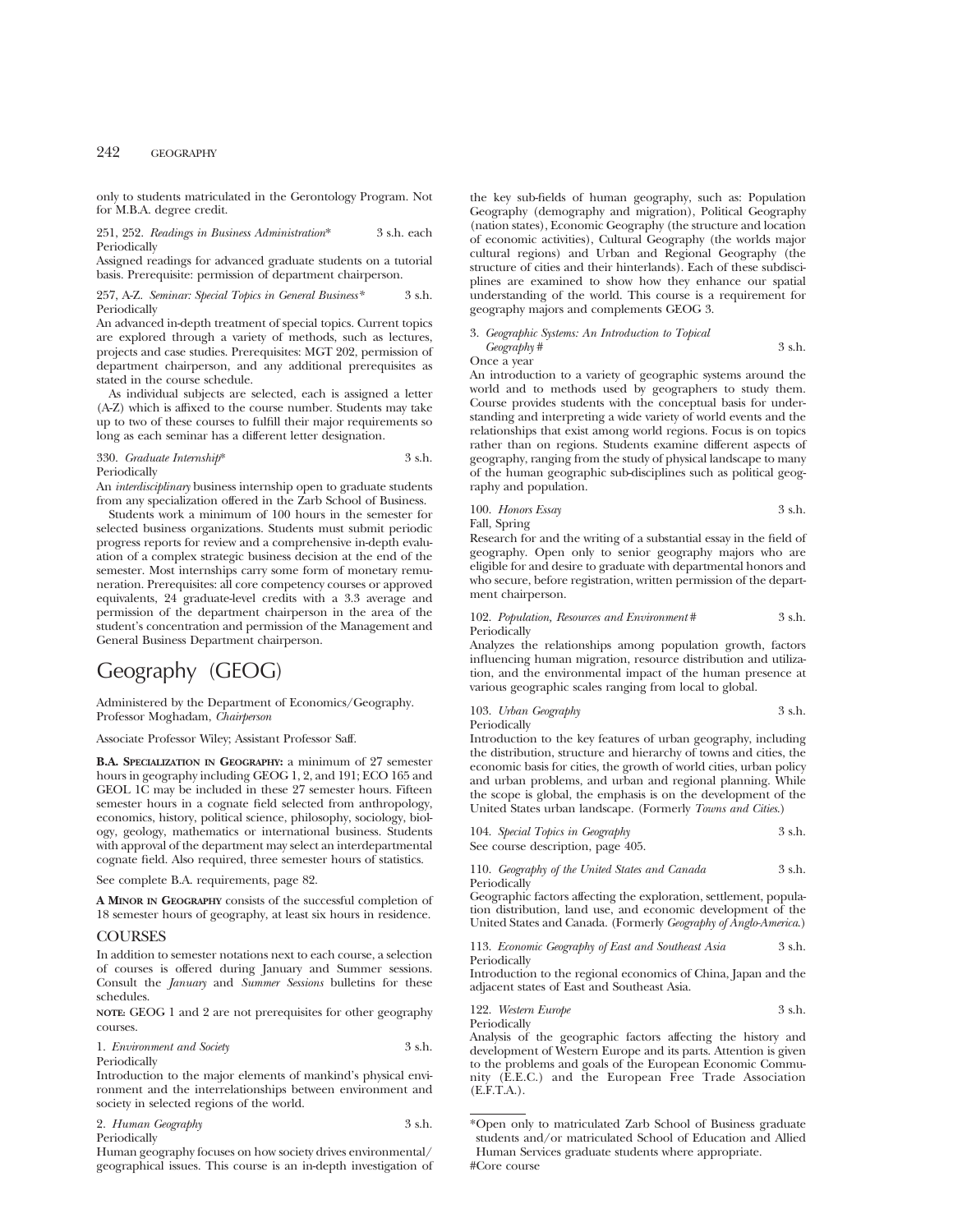Periodically

Study of the environment and peoples of the republics of the former U.S.S.R. and Yugoslavia, and of Poland, the Baltic states, Czek Republic, Slovakia, Hungary, Romania, Bulgaria and Albania. Emphasis on past territorial changes and recent social, economic and political transitions. (Formerly *U.S.S.R. and East Central Europe; U.S.S.R. and Eastern Europe.*)

### 131. *Japan* 3 s.h. Periodically

Description and analysis of the geographic aspects of the modernization of Japan, with emphasis on the economic, population and urban geography of the country.

135. *Economic Geography* 3 s.h.

Periodically

Theory and analysis of the location of economic activities; distribution and hierarchy of central places; land use; delineation, structure and growth of economic regions. May be used towards the 30 semester hours in economics required of economics majors. (Formerly 101.)

| 140. Geography of Latin America #<br>See course description, page 405. | 3 s.h. |
|------------------------------------------------------------------------|--------|
| 141. Geography of the Caribbean                                        | 3 s.h. |

See course description, page 405.

# 145. *Geography of Africa* # 3 s.h. Once a year

Study of Africa's diverse human and physical landscapes, focusing on the interaction between the two. Analysis of the cultural, environmental, economic, social, political and population geography of the continent. Both North Africa and sub-Saharan Africa, the continent's two major regions, are featured prominently and examples are drawn from many of Africa's more than 50 individual nation-states.

|  |  | 151, 152, 153, 154. Readings in Geography | 1-3 s.h. each |
|--|--|-------------------------------------------|---------------|
|  |  | See course description, page 405.         |               |

### 190. *Internship in Geography* 3 s.h. See course description, page 405.

191. *Seminar: Geographic Methodology* 3 s.h. Periodically

Introduction to geographic research. Sources of material and techniques of geographic analysis. Readings in past and recent geographic literature. Preparation and presentation of a report is required.

193. *Seminar: Economic Geography* 3 s.h. Periodically

Review of history and the literature. Methodology for investigating economic, geographic problems. Oral and written reports are required. Prerequisite: GEOG 135 or permission of instructor.

# Geology (GEOL)

# Professor Radcliffe, *Chairperson*

Professors Merguerian, Wolff; Assistant Professor Bennington; Adjunct Professors Liebling, Rockwell; Adjunct Associate Professor Sichko; Adjunct Assistant Professor Dieffenbach; Adjunct Instructor G. Bennington.

**B.S. SPECIALIZATION IN GEOLOGY:** candidates for graduation must fulfill the following requirements:

1. The successful completion of at least 124 semester hours and a cumulative grade-point average of 2.0 in work completed at Hofstra.

- 2. At least 65 semester hours must be completed in the liberal arts, excluding courses in geology.
- 3. There are two requirements that must ordinarily be completed in residence at Hofstra: 15 semester hours in the major field of specialization and the last 30 semester hours. The 15 semester hours need not be included within the last 30 hours.
- 4. And the following general requirements:

|                                             | Sem. Hrs. |
|---------------------------------------------|-----------|
| ENGL 1-2 or placement examination*          |           |
| Humanities electives                        | 6         |
| Social science electives                    | 6         |
| (The humanities and social science elec-    |           |
| tives must be satisfied with approved core  |           |
| courses, see page 84.)                      |           |
| Foreign language: fulfillment of one of the |           |
| following options:                          |           |
|                                             |           |

- a) complete 2 semesters of a language not previously studied;
- b) a student who continues the study of a foreign language begun before coming to Hofstra must take the language placement test (administered by the Language Laboratory) and fulfill one of the options listed below:
	- 1) place above level 4 of that langage;
	- 2) complete level 4 of that language;
	- 3) complete 2 semesters of that language.

Credit will not be given toward completion of the language requirement or toward graduation for any language course taken below the level of placement in that language.

- 5. The fulfillment of the following science requirements:
	- a) 30 semester hours in geology, chosen in consultation with the chairperson.
	- b) CHEM 3A, 3B, 4A, 4B; PHYS 1A & 2A, 1B & 2B.
	- c) 6 semester hours in mathematics (including calculus).
	- d) 6 semester hours in computer science, or 6 semester hours in biology, or 3 semester hours in computer science and 3 semester hours in biology.

B.S. in Environmental Resources, see page 225.

**B.A. SPECIALIZATION IN GEOLOGY:** 30 semester hours in geology including GEOL 1C and 2C. Students select geology courses, under advisement. Introductory science courses are recommended. This program is intended for liberal arts-oriented students and those planning to teach earth science in high schools.

See complete B.A. requirements, page 82.

Teaching of High School Earth Science and General SCIENCE, see page 363.

**A MINOR IN GEOLOGY** consists of the successful completion of 18 semester hours including GEOL 1C, chosen in consultation with an adviser in the department. At least six hours must be in residence.

**NOTE:** since geology is a synthesis of natural sciences and engineering with applications to the earth, majors of other departments are encouraged to enroll in those advanced courses which represent the application of their particular discipline to earth phenomena. The basic requirement of elementary geology in many instances may be waived.

Students select one of the following introductory course sequences to satisfy the *University science requirement*: all degree candidates: 1C and 2C;

B.B.A. candidates only: 1C and one of the following 3, 4, 7, 8, 9, 10 or 11.

# **COURSES**

In addition to semester notations next to each course, a selection of courses is offered during January and Summer sessions.

<sup>\*</sup>See University Degree Requirements, page 66. #Core course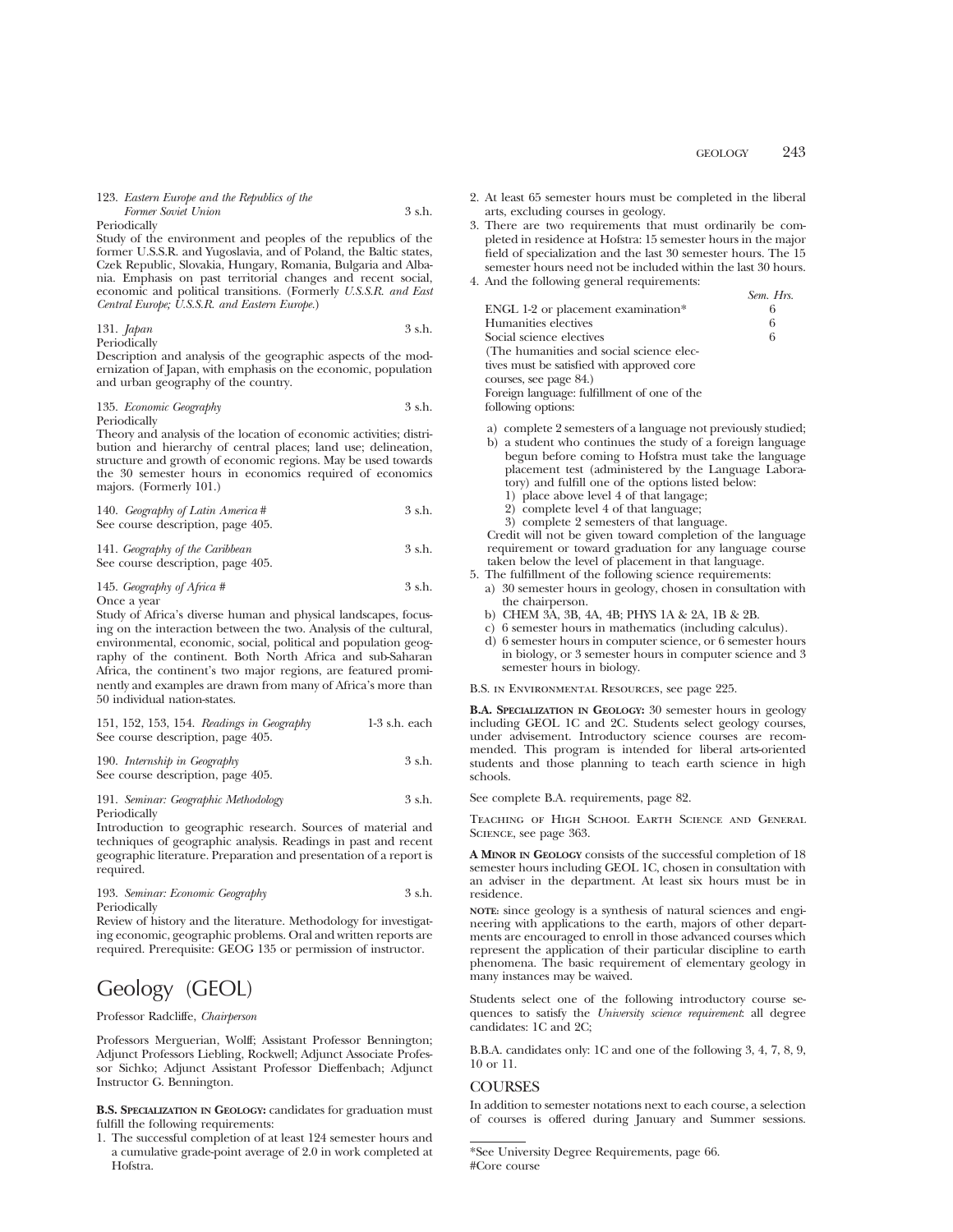Consult the *January* and *Summer Sessions* bulletins for these schedules.

# 1C. *Physical Geological Science* # 3 s.h. Fall, Spring

Origin and evolution of the universe, elements, solar system, earth, continents, oceans and atmosphere. The relationship of principal earth components (rocks and minerals) to materials useful to man. Effects of surface processes (rivers, deserts, glaciation, soils) on contemporary problems, including water supply, world hunger and world climate. Correlation of subsurface forces with the related geologic hazards of vulcanism and earthquakes. (2 hours lecture, 2 hours laboratory.) Credit given for this course or GEOL 11 or New College NGG 3.

### 2C. *Historical Geological Science* # 3 s.h. Spring

Origin of life and evolution of the earth throughout geologic time. Geochronology and the Geologic Time Scale. Ancient climates. Structural and thermal history of the Precambrian, Paleozoic, Mesozoic and Cenozoic Eras. Sea-floor spreading, polar wandering, continental drift, geosynclines, continental accretion, and orogenesis. Origin and evolution of major crustal features are discussed on the basis of modern Plate Tectonic Theory. (2 hours lecture, 2 hours laboratory.)

### 3. *Astrogeology—Planetary Science* # 3 s.h. Periodically

Utilizing the latest advances in scientific research, this course introduces students to the history of space travel and analysis of extra-terrestrial data. Lecture topics include the internal structure and evolution of the earth-moon system in comparison to the other planets in our solar system. Laboratories include terrestrial sample analysis, cartographic studies, video and computer-based analysis. (2 hours lecture, 2 hours laboratory.) Open to science and nonscience students. (Formerly *Introduction to Astrogeology*.)

### 4. *Introduction to Gemology and Gemstones* 3 s.h. Periodically

Study of gem minerals, a specialized branch of chemical and physical mineralogy. Crystal structure, atomic distribution, chemical composition and interrelated physical properties of gem minerals including hardness, color, brilliance, refraction, cleavage and other identifying properties are emphasized. The role of gems as rock forming minerals including the genetic origin in igneous, sedimentary and metamorphic rocks and process environments are discussed. Testing procedures for the identification of common gemstones including visual properties, optical measurements and x-ray diffraction analysis. A weekend field trip to view the National Gem Collection at the Smithsonian Institution. (2 hours lecture, 2 hours laboratory.)

## 5. *Environmental Geology and Natural Hazards #* 3 s.h. See course description, page 405.

### 6. *Introduction to Dinosaurs and the Mesozoic World* # 3 s.h. See course description, page 406.

# 7, 8. *Earth Science* I#, II# 3 s.h. each

7: Summer Session I

8: Summer Session II

(2 hours lecture, 2 hours laboratory.) GEOL 7 is an elective for geology majors, not for major credit. GEOL 7 and 8 satisfies liberal arts, science and earth science core requirements for teachers.

7: considers the origin of earth, its relation to other members of the solar system, atmosphere, climate, and ocean.

8: considers minerals, rocks, the origin and evolution of landforms, earthquakes and plate tectonics. Credit given for GEOL 8 or 1C or 11.

### 9. *Introduction to Earth Resources* 3 s.h. January

Analysis of the distribution, quality and quantity of U.S. mineral, energy and water resources (iron, aluminum, bauxite, coal, uranium, etc.). The interplay of the social, environmental, economic and political factors which affect the utilization of these resources. A discussion of the economic and environmental considerations that influence the exploitation, conservation or recycling of these resources and the selection of alternate energy sources. (3 hours lecture.)

10. *Environmental Geology* 3 s.h. Periodically

Effects of human activities on geologic forces and features and vice versa; planned and accidental changes in developmental patterns of soil, streams, estuaries and coastlines; analysis of human attempts to modify the actions of storms, floods, droughts, avalanches, earthquakes and volcanoes; geologic problems of economic and energy resources, urban and industrial expansion and of air, water and soil pollution. Field trips strongly recommended. (3 hours lecture.)

# 11. *Physical Geology* 3 s.h. **Periodically**

Origin, evolution and geologic cycles of minerals and rocks. Concerns the processes and features on the surface of the earth and how they have been modified by water, ice, wind and man. Deals with geologic principles applied to problems of energy and economic resources, natural hazards (earthquake, beach erosion, floods, etc.), urban expansion and environmental effects from pollution. Field trips strongly recommended. (3 hours lecture.) Credit given for this course or GEOL 1C or New College NGG 3. (Forerly 1A.)

### 12. *Earth History and Crustal Evolution* 3 s.h. Periodically

Principles and methods used in the analysis and interpretation of ancient life and earth history—its paleogeography, paleontology and paleoclimates. Includes the study of continents, oceans and ocean basins in relation to continental drift and seafloor spreading (the global tectonics). Considers the origin of the earth, its crust, atmosphere, oceans and life. Field trips strongly recommended. (3 hours lecture.) Prerequisite: GEOL 1C or 11 or permission of instructor. (Formerly 2A.)

# 18. *Geological Cartographic Techniques* 3 s.h.

Every other Fall Provides a working knowledge of cartographic and drafting techniques as applied specifically to geologic investigations including shading, coloring, geologic symbols, map scale, reduction, 3-D clinographic perspectives, fence diagrams, subsurface structure contours, isopachytes. Students learn and practice techniques that will aid them in advanced geology courses, careers as professional geologists, the visualization and planning of figures and annotated photographs for papers, theses and publications. (2 hours lecture, 2 hours laboratory.) May not be taken on a Pass/ $D+/D$ /Fail basis. No liberal arts credit.

### 19. *Structural Geology* 3 s.h. Every other Fall

Basic elements of stress and strain and their relationship to the development of natural structures in the earth's crust. The mechanism and results of folding and faulting of sedimentary, metamorphic and igneous rocks during mountain building set in the context of the new global plate tectonic theories. Laboratory case histories include interpretation of structures found in the Appalachian and Cordilleran mountain belts. (2 hours lecture, 3 hours laboratory.) Prerequisite: GEOL 2C or permission of instructor.

<sup>#</sup>Core course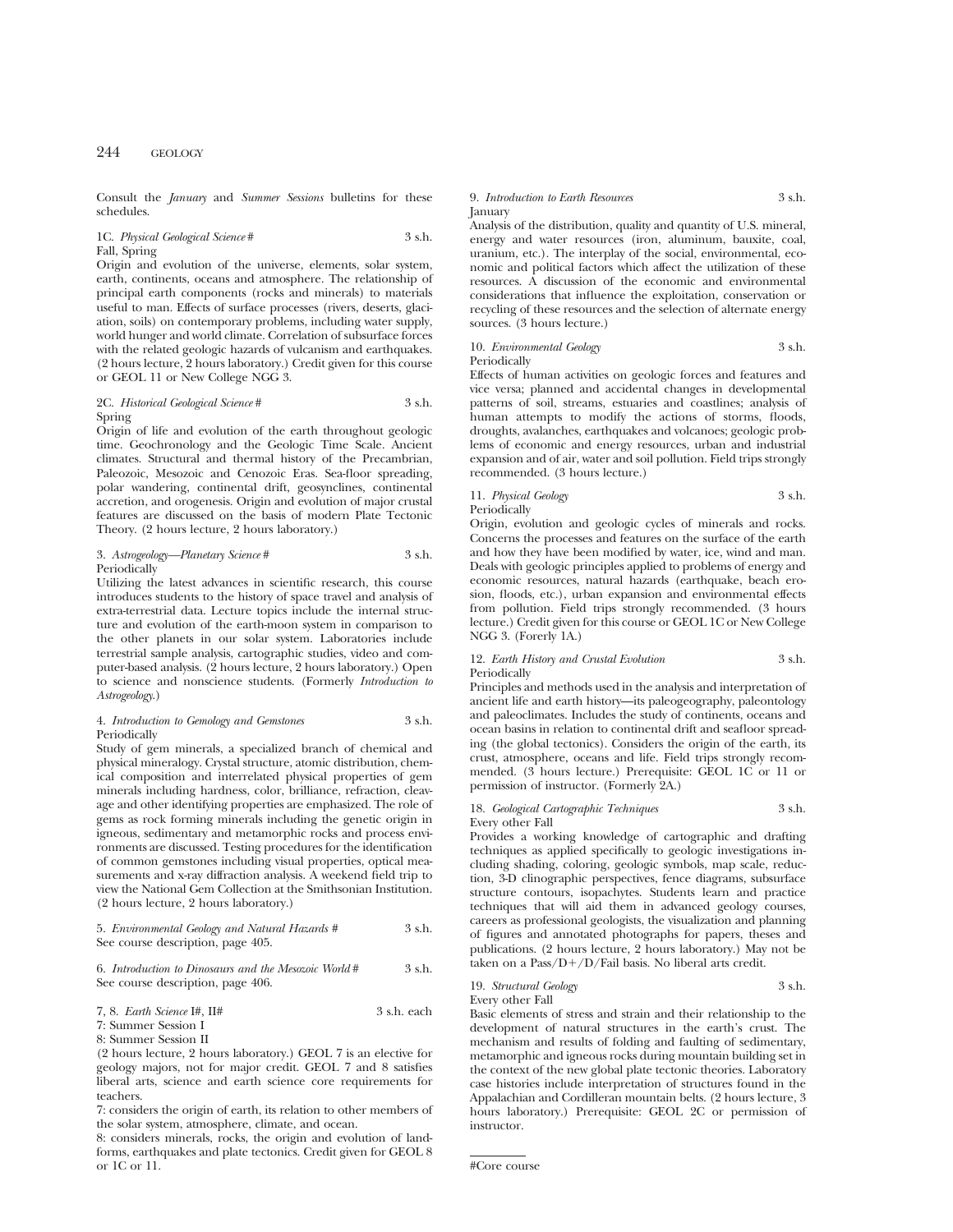Principles and methods of geological field investigations of sedimentary, metamorphic and igneous rocks. Use and interpretation of topographic maps, aerial photos, geological instruments and the methods and logistics of producing professional geologic maps and reports. (2 hours lecture, 3 hours laboratory.) Prerequisites: GEOL 2C and 19, or permission of instructor. No liberal arts credit.

### 31. *Crystallography and Mineralogy* 3 s.h. Every other Fall

Classification and identification of over 100 common economic and rock-forming minerals based on their composition, external crystal morphology, and physical and chemical characteristics. Includes the study of geometric and atomic crystal models and the principles and interpretation of x-ray diffraction techniques. (2 hours lecture, 3 hours laboratory.) Prerequisite or corequisite: GEOL 1C or CHEM 3A, 3B or permission of instructor.

### 33. *Environmental Geomorphology* 3 s.h. Every other Spring

Origin and development of constructional, depositional and erosional landforms with regard to geologic process (uplife, mass wasting, earthquakes, etc.) and their effect on engineering activities through urban and industrial expansion. Includes the examination and interpretation of features from topographic and geologic maps and aerial photos, and considers the criteria necessary for basic regional planning. (2 hours lecture, 3 hours laboratory.) Prerequisite or corequisite: GEOL 1C or 8.

100. *Honors Research Essay* 3 s.h. Fall, Spring

Research, analysis, compilation and writing of a scientific paper based on an independent research study which is approved by the faculty prior to registration. The paper must be of publishable quality, and the results of the study will be presented orally at a seminar. Open only to geology seniors who have been selected by the department.

### 104. *Excursions in Field Geology* 3 s.h. Periodically

Examination of rock outcrops to determine their geological origin or economic mineral-energy resource potential during travel. Three days of on-campus lecture and labs for discussion of the field area and an introduction to analytical field techniques and instrumentation, and one week of daily field observations at outcrops, mines or oil fields during travel. Independent projects will be developed and submitted for final evaluation. Probable areas for travel include New England and New York, the southeastern states, the Gulf Coast or a Caribbean island. Prerequisite: open to upper-class students only and permission of instructor. No liberal arts credit.

### 115. *Lunar and Planetary Geology* 3 s.h. Periodically

Interpretation of topographic and geologic features of the Moon, Mars and other planets based on the analysis of the latest available data; the origin, history and geologic activity of extraterrestrial bodies; the physical properties and motions of the solar system; comparisons of Earth features and principles with those of the extraterrestrial bodies. Includes the analysis of NASA photos, maps and other data. (2 hours lecture, 3 hours laboratory.) Prerequisite: GEOL 1C or 7 or permission of instructor.

120. *Introduction to Geophysics* 3 s.h. Periodically

Principles of mathematics and physics as applied to Earth processes that affect the continental and ocean crust, asthenosphere, mantle and core. The application of geophysical techniques for oil and mineral exploration through the analysis and interpretation of data collected through seismic surveys, geomagnetic measurements, electrical methods of well logging, and gravity and heat flow measurements. The application of geophysics to earthquake prediction, isostatic adjustments and geothermal energy resources. (2 hours lecture, 3 hours laboratory.) Prerequisite or corequisite: MATH 10 or 19. No liberal arts credit.

# 121. *Hydrology* 3 s.h.

Every other Spring

Discussion of surface and ground waters. Hydrologic principles of water movement. Economic importance and water potential of the United States, with particular attention to the problems relating to Long Island. Field trips and laboratory analysis of aquifiers. (2 hours lecture, 3 hours laboratory.) Prerequisite: GEOL 1C or permission of department.

# 123. *General Oceanography* 3 s.h.

Periodically

Analysis of the physical and chemical characteristics of ocean water and the factors affecting its distribution. Includes surface and subsurface current patterns, coastal processes, characteristics of clastic and carbonate environments, and the topographic features and sediment distribution patterns of ocean basins.

### 131. *Optical Mineralogy* 3 s.h. Every other Fall

Principles and use of the polarizing microscope in the analysis of mineral grains and rock thin-sections. Identification of these minerals is based on their optical and crystallographic properties determined from either oil immersion or permanent- mount methods. (2 hours lecture, 3 hours laboratory.) Prerequisite or corequisite: GEOL 1C or 31 or CHEM 3A, 3B. No liberal arts credit.

### 132. *Geochemistry* 3 s.h. Every other Spring

Principles and problems related to distribution of elements in the universe and planets; evolution of galaxies, stars and the solar system; structure and composition of the earth; crystal chemistry of minerals; magmatic differentiation and phase equilibria; weathering and solution chemistry of sedimentary rocks; clay mineralogy, metamorphic facies; and the origin of the atmosphere and hydrosphere (2 hours lecture, 3 hours laboratory.)

## 133. *Igneous and Metamorphic Petrology and Petrography* 3 s.h. Every other year

Prerequisites: CHEM 3A & 4A, 3B & 4B.

Formation, composition and classification based on analysis of hand specimens and thin-sections. Includes studies of experimental solid-liquid phase equilibria and mineral stabilites of silicate systems. Laboratory techniques concern the description and identification of these rocks and their textural features. (2 hours lecture, 3 hours laboratory.) Prerequisite: GEOL 131.

| 133F. Field Trips in Petrology    | 1 s.h. |
|-----------------------------------|--------|
| See course description, page 406. |        |

| 134A. Field Geology | $3-6$ s.h. |
|---------------------|------------|
| Once a year         |            |

Field studies and detailed mapping. Frequent side trips will be taken to mines and other industrial concerns employing the services of a geologist as well as visits to other geology departments in the area of study. Students will be expected to work out detailed geology of an area on an individual basis with formal reports required. This course is intended specifically for field camp involving intensive studies in a limited area.

### 135. *Sedimentation* 3 s.h. Every other year

Principles related to the weathering, erosion, transport and deposition of sediments. The analysis and interpretation of source-area indicators, solution and abrasion history, bedding features and flow conditions, and depositional environments based on the analysis of sediments and sedimentary rocks. Statistical parameters used to distinguish sediments from different environments. (2 hours lecture, 3 hours laboratory.) Prerequisite: GEOL 2C or permission of instructor.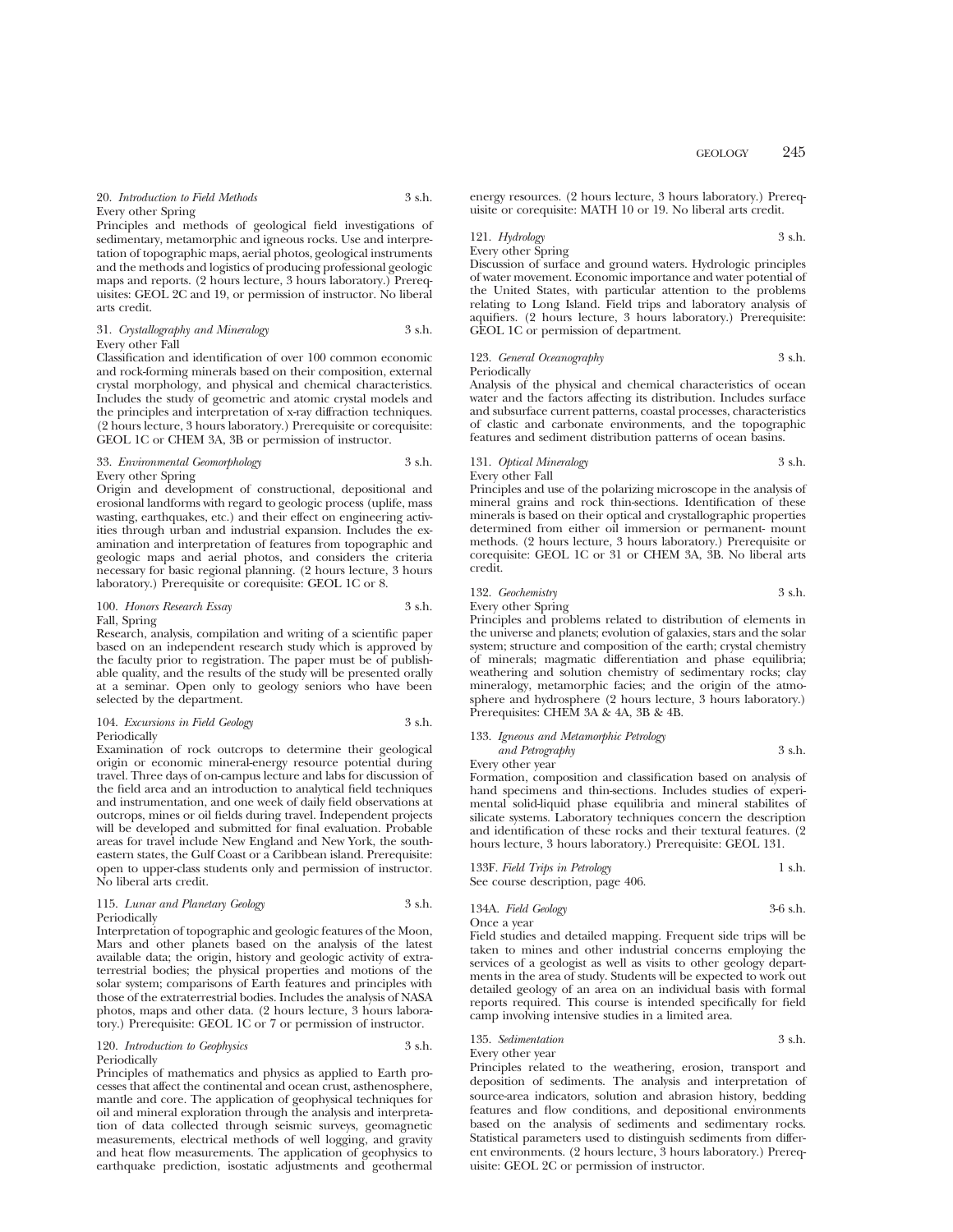| 136. Marine Geology | 3 s.h. |
|---------------------|--------|
| Periodically        |        |

Discussion of the classification and evaluation of coastlines and their associated features and processes. A review of the geomorphic features of ocean basins (shelves, ridges, trenches, abyssal plains), the earth's interior and its lithospheric "plates." The geophysical characteristics of these features based on seismology, structure, density, heat flow and magnetism. The evidence for continental drift and sea-floor spreading, and the inferences about past, present and future patterns of global plate tectonics.

137. *Invertebrate Paleontology* 3 s.h. Every other Fall

Fossil invertebrate life including classification, geological significance, and phylogenetic relationship in light of evolutional theory. (2 hours lecture, 3 hours laboratory.) Prerequisite: GEOL 2C or BIO 1 & 2 or permission of instructor.

### 139. *Advanced Geochemistry* 3 s.h. Periodically

In-depth discussion of geochemical analytical techniques and instrumentation, geochemical exploration principles and techniques, computer refinement of geochemical data. Individual student seminars combined with individual student research projects designed to develop library and laboratory research investigative skills in an integrated manner. Prerequisite: GEOL 132.

| 140. Biostratigraphy | 3 s.h. |
|----------------------|--------|
| Periodically         |        |

Stratigraphic principles and nomenclature used in the analysis of boundary problems of the physical and faunal rock systems of North America. Includes Precambrian geology and the physical aspects and faunal correlation of cratonal, geosynclinal, and continental sediments of the Paleozoic, Mesozoic and Cenozoic eras. (2 hours lecture, 3 hours laboratory.) Prerequisite: GEOL 137.

### 141. *Economic Resources and Geologic Computing* 3 s.h. Every other year

The origin, distribution, economic significance and conservation of selected metallic, nonmetallic, and energy resources, and their future development. Includes the analysis and identification of these resources, and modern computing techniques utilized in their economic valuation. (2 hours lecture, 3 hours laboratory. (Formerly *Economic Mineral Resources.)*

### 144. *Petroleum Geology* 3 s.h. Periodically

The origin and evaluation of oil and gas, reservoir fluids and reservoir rock dynamics. Reviews drilling methods for completed and producing wells, logging methods for subsurface exploration. (2 hours lecture, 3 hours laboratory.) Prerequisite, one of the following: GEOL 1C, 2C, 9, 10, 136.

| 146. Principles of Physical Stratigraphy | 3 s.h. |
|------------------------------------------|--------|
| Every other Fall                         |        |

Correlation, relative and absolute dating techniques and the utilization of stratigraphic maps. The analysis of factors influencing the deposition of recent sediments in terrigenous and carbonate environments, and the resultant features that can be used for interpretation of ancient rock sequences. Environments include alluvial fans and fluvial systems, deltas and coastal plains, lagoons and barrier islands, carbonate shelves and coral reefs, continental slope and deep ocean sediments. (2 hours lecture, 2 hours laboratory.) Prerequisite: GEOL 2C or permission of instructor.

| 151, 152. Special Problems | 2 s.h. each |
|----------------------------|-------------|
| Fall, Spring               |             |

Work of an independent and advanced nature in mineralogy, petrology, sedimentation or economic geology. Prerequisite: permission of instructor and chairperson. May be repeated for credit with approval of the chairperson.

### 204. *Regional Geology for Teachers and Travelers* 3 s.h. **Periodically**

Examination of rock outcrops and geologic structures of one or more geologic provinces during travel to examine and interpret the geologic history of a region. Area is first described through regional field guides, texts, maps, specimens and charts to gain an understanding of the geologic features and processes that shaped the area. Course meets for seven days (28 hours) of laboratory-oriented lectures, followed by four to eight days of on-site field work. Consult department for travel cost.

251, 252. *Readings* 3 s.h. each Periodically

Oral and written reports on research readings geared to the planned program of the individual. Prerequisite: permission of instructor and chairperson.

# German (GERM)

Administered by the Department of Comparative Literature and Languages. Professor Donahue, *Chairperson*

Major and minor requirements in German, see page 167.

German Literature in Translation courses, see page 282.

# COURSES

In addition to semester notations next to each course, a selection of courses is offered during the January and Summer sessions. Consult the *January* and *Summer Sessions* bulletins for these schedules.

| 1. Elementary German                                                         | 3 s.h. |
|------------------------------------------------------------------------------|--------|
| Fall, Spring                                                                 |        |
| Fundamentals of structure. Oral drill.                                       |        |
| 2. Elementary German                                                         | 3 s.h. |
| Fall, Spring                                                                 |        |
| Continuation of 1. Selected readings. Prerequisite: GERM 1 or<br>equivalent. |        |
| 3. Intermediate German                                                       | 3 s.h. |
| Fall, Spring                                                                 |        |
| Structural review, intermediate readings. Prerequisite: GERM 2               |        |
| or equivalent.                                                               |        |
| 4. Intermediate German                                                       | 3 s.h. |

Fall, Spring Nineteenth- and/or 20th-century authors. Survey of German culture. Prerequisite: GERM 3 or equivalent.

100. *Honors Essay* 3 s.h.

Fall, Spring

Research and writing of a substantial essay in the field of German. Open only to senior majors who are eligible for departmental honors and who secure, before registration, written permission of the faculty adviser who will supervise the essay.

*Prerequisites for all courses numbered* 101 *through* 119: *successful completion of* 4 *or permission.*

### 101 through 106. *Advanced German Language* 3 s.h. each One course each semester

(These courses may be taken in any order and will be geared to individualized instruction.) An integrated sequence of courses, rather than six individual courses, this language sequence gradually develops the student's proficiency in the spoken language, in writing (including grammar) and in reading. Text material will range from simple stories to more sophisticated language and will include culture and civilization topics. The individual student's needs and wishes will determine the exact nature of each course. A detailed personal record will be maintained to assure the development of each student's skills.

To be offered one per semester in a three-year cycle.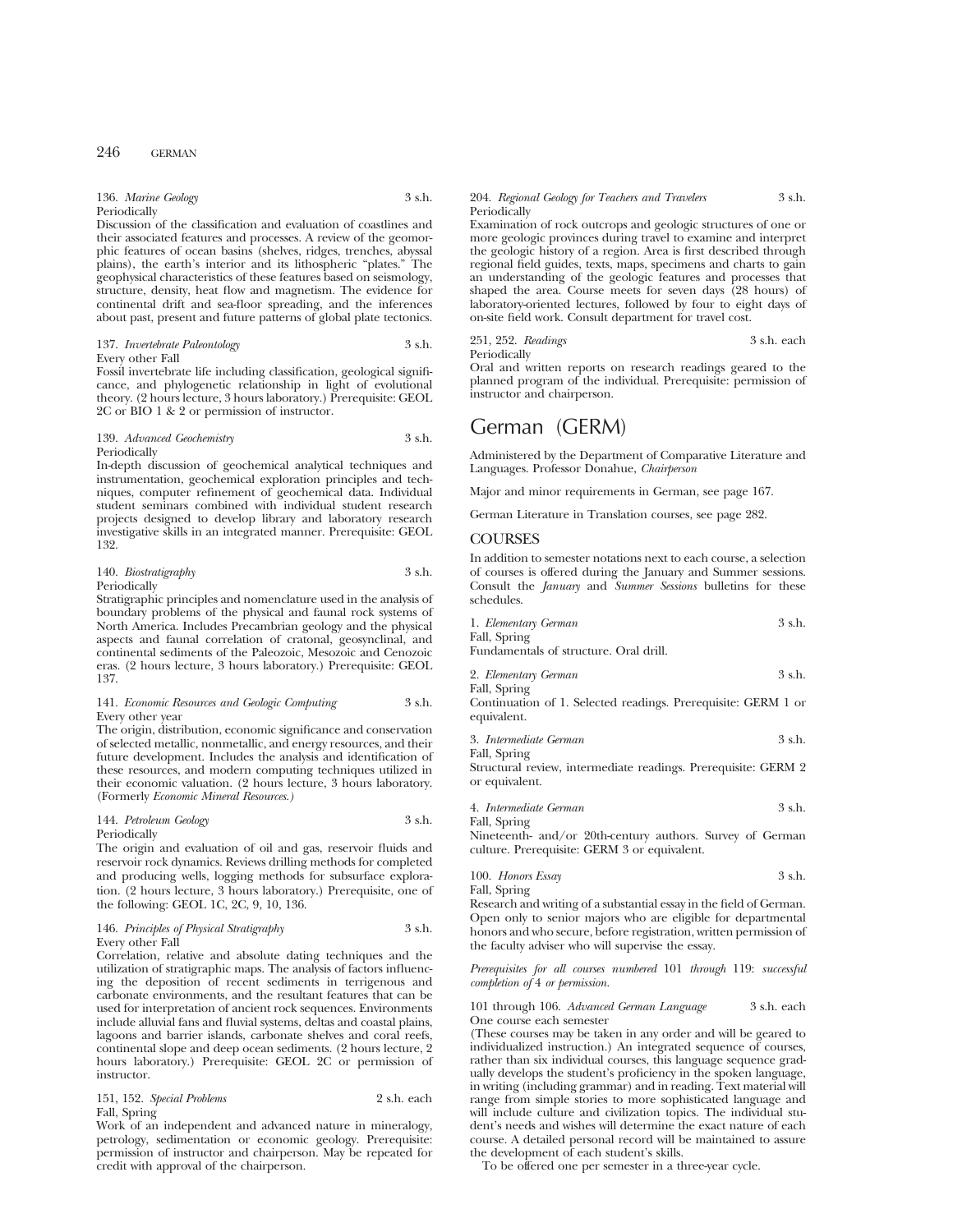| 109. German for Business | 3 s.h. |
|--------------------------|--------|
| Periodically             |        |

Introduction to the business community of German-speaking countries including economics, finance, marketing, management and computers. Business terms will be emphasized. Extensive written and conversational skills. Prerequisite: GERM 4 or equivalent or permission.

116, 117, 118, 119. *Advanced Readings* 1-3 s.h. each Periodically

Designed to help students maintain proficiency in German and at the same time enhance their reading facility within their own specific field.

*Prerequisites for courses* 151 *through* 156: *permission of the department, normally after* 6 *semester hours in the* 101-106 *category.*

#### 151 through 156. *Masterpieces of*

# *German Literature* 3 s.h. each

One course each semester The primary objective is to develop each student's ability in the critical reading of outstanding authors in German literature taken essentially from the 18th century to the present. Readings will be chosen according to each student's prior experience and interests. Rather than a chronological approach with division into literary movements, the student will choose, upon advisement, one or more themes (e.g., the artist and society, literature of social protest, the role of women, the search for identity) which will be pursued by private reading, followed by written reports and/or oral reports to the whole class. The student who has taken four or more courses in this sequence can be expected to have gained sufficient insight into literary genres and movements to be able to undertake, in the senior year, a synthesis of German literature. A detailed personal record of reading progress will be maintained to assure the systematic development of each student's facility in literary criticism.

To be offered one per semester in a three-year cycle.

160. *Translation* 3 s.h. See course description, page 406.

*Courses* 221 *through* 226 *are open only to matriculated graduate students or by permission.*

|  | 221 through 226. Readings in Literature |             |
|--|-----------------------------------------|-------------|
|  | or Special Studies                      | 3 s.h. each |

Periodically

Intensive study of an outstanding author, movement or literary genre. Subjects to be announced. May be repeated when topics vary.

# Gerontology (GRON)

Administered by the Department of Counseling, Research, Special Education, and Rehabilitation. Associate Professor Wong, *Chairperson*

## ADVANCED CERTIFICATE IN GERONTOLOGY

This certificate program provides students with a basic interdisciplinary background in gerontology coupled with a related field placement. The certificate is tailored to individual student's needs, interests, and experience. This 21 credit hour program (18 credit hours of courses and 3 credit hours in a field placement) may be taken as a separate certificate, in conjunction with a degree program or as a separate specialization for persons not currently matriculated for a degree. Professor Gold, *Coordinator*

|            |                                            | Sem. Hrs. |
|------------|--------------------------------------------|-----------|
| Required   |                                            | о         |
| ANTH       | 215. Introduction to Gerontology: Aging in |           |
|            | American Life, 3 s.h.                      |           |
| <b>APS</b> | 244. Aging, Public Policy & the Law,       |           |
|            | 3 s.h.                                     |           |

| MITAL       | 292. <i>Пеши</i> с <i>Aging</i> , э s.п.       |   |
|-------------|------------------------------------------------|---|
|             | Electives, under advisement:                   | 9 |
| <b>GRON</b> | 248. Lifelong Learning for the Aging,          |   |
|             | 3 s.h.                                         |   |
|             | 251, 252. Readings, 3 s.h. each                |   |
| PSY         | 263. Current Theory $\mathcal{C}$ Research in  |   |
|             | <i>Psychology of Aging</i> , 3 s.h.            |   |
| <b>GBUS</b> | 220. Applied Business Principles $\mathcal{C}$ |   |
|             | Aging, 3 s.h.                                  |   |
| MHAE        | 293. Healthcare Policies, Planning &           |   |
|             | Administration for the Aging, 3 s.h.           |   |
| APS         | 245. Legal Aspects of Managing                 |   |
|             | Healthcare Programs for the Aging,             |   |
|             | 3 s.h.                                         |   |
| MKT         | 250. Healthcare Marketing, 3. s.h.             |   |
| <b>COUN</b> | 203. Introduction to Counseling, 3 s.h.        |   |
|             | 225. Counseling for Death, Dying &             |   |
|             | Bereavement, 3 s.h.                            |   |
|             | 237. Counseling Families of the Elderly,       |   |
|             | 3 s.h.                                         |   |
|             | 244. Interviewing & Therapeutic                |   |
|             | Counseling with the Aging, 3 s.h.              |   |
| CAT         | 249. Therapeutic Art for the Elderly, 3 s.h.   |   |
| PSY         | 264. Aging & Human Behavior, 3 s.h.            |   |
|             | Additional courses available under advisement  |   |
|             |                                                |   |

 $M H \rightarrow 000 H, \text{ } H \rightarrow 4 \text{ } \text{ } 2.4 \text{ } 2.4 \text{ } 3.1 \text{ }$ 

Additional courses available under advisement Internship, under advisement: 3

| APS         | 294. Administrative Internship, 3 s.h.      |                 |
|-------------|---------------------------------------------|-----------------|
| MHAE        | 263A. Supervised Externship: Community      |                 |
|             | <i>Agencies</i> , 3 s.h.                    |                 |
| <b>COUN</b> | 294. <i>Internship: Counseling</i> , 3 s.h. |                 |
|             |                                             | $\overline{21}$ |

# MASTER OF SCIENCE IN GERONTOLOGY

This degree program is designed to prepare graduate students to pursue careers which will help older adults make better decisions about their own lives. The education and practical skills gained through this degree program will provide students with an interdisciplinary base of knowledge and experience which will increase their effectiveness in assisting older adults.

Students graduating from this program will have obtained a competency in gerontology with a subspecialty in either Administration of Services for the Aging or Counseling of the Aging. These subspecialties or tracks, provide students with an opportunity to pursue a program of study that is reflective of their individual needs and interests, as well as the needs and interests of older adults.

Students opting for a concentration in administration are expected to gain the necessary knowledge and skills related to management, public policy, social and health service planning, program development and evaluation of services for the aging.

Students concentrating in the counseling subspecialty are expected to develop the knowledge and skills necessary to provide direct therapeutic services to older adults. This would include vocational and health counseling, individual and family counseling and preretirement planning. Professor Gold, *Coordinator*

### Admission Requirements

- 1. Applicants must hold a bachelor's degree from a fully accredited college or university with a minimum 2.5 grade- point average.
	- a. Admission to the Administration of Services for the Aging subspecialty requires experience or equivalent in administration and/or business and direct services.
	- b. Admission to the Counseling of the Aging subspecialty requires a bachelor's degree in a behavioral science or mental health discipline.
- 2. An interview with the Program Coordinator or representative.
- 3. Three letters of recommendation from recent employers or undergraduate professors.